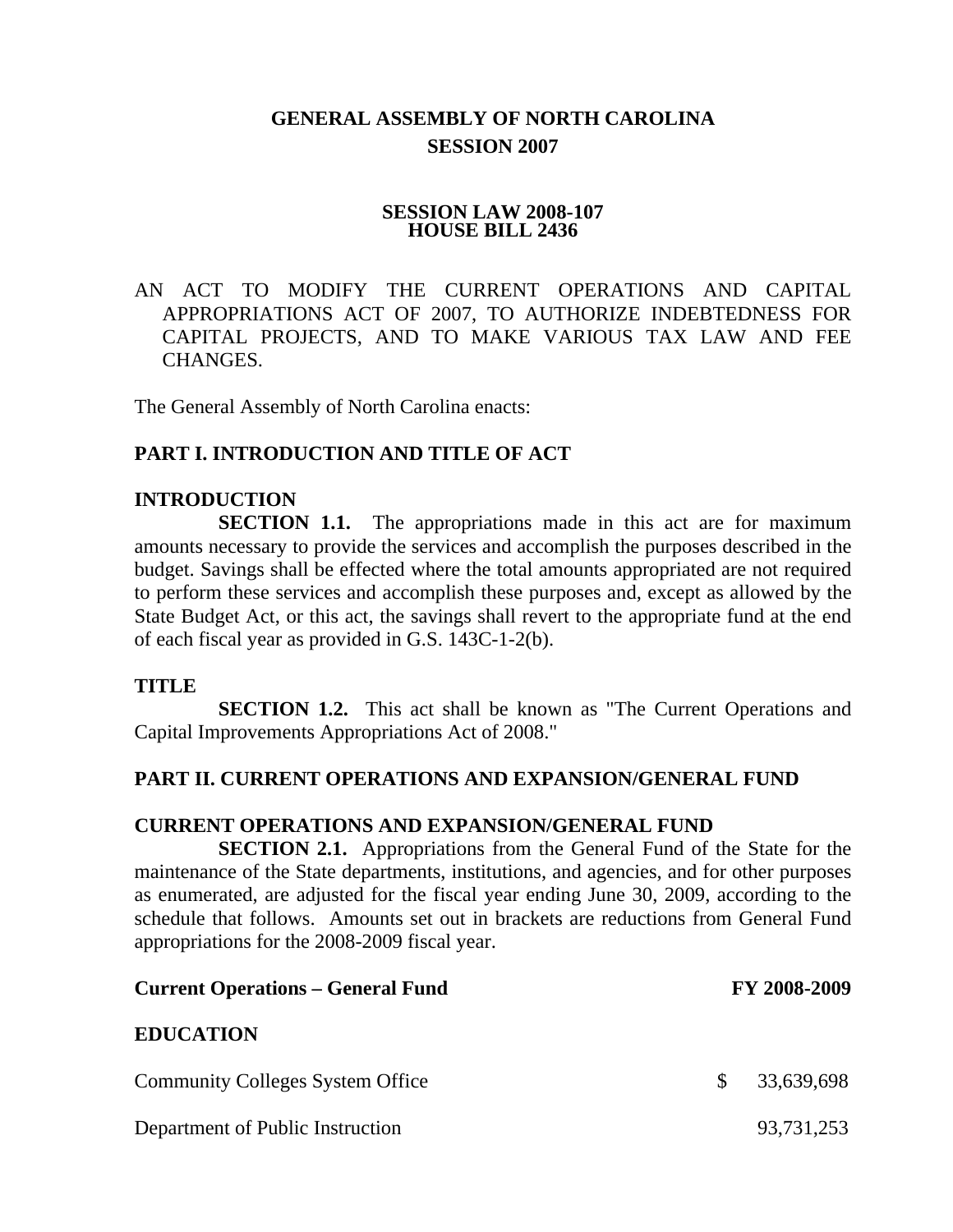| University of North Carolina – Board of Governors              |                   |
|----------------------------------------------------------------|-------------------|
| <b>Appalachian State University</b>                            | (175, 179)        |
| <b>East Carolina University</b>                                |                   |
| <b>Academic Affairs</b>                                        | 1,665,101         |
| <b>Health Affairs</b>                                          |                   |
| Elizabeth City State University                                | $\theta$          |
| <b>Fayetteville State University</b>                           | (250, 409)        |
| NC Agricultural and Technical University                       | (476, 363)        |
| North Carolina Central University                              |                   |
| North Carolina School of the Arts                              | $\theta$          |
| North Carolina State University                                |                   |
| <b>Academic Affairs</b>                                        | (622, 928)        |
| <b>Agricultural Extension</b>                                  |                   |
| <b>Agricultural Research</b>                                   | $\Omega$          |
| University of North Carolina at Asheville                      | (26, 836)         |
| University of North Carolina at Chapel Hill                    |                   |
| <b>Academic Affairs</b>                                        | (589, 752)        |
| <b>Health Affairs</b>                                          | (736, 357)        |
| <b>Area Health Education Centers</b>                           | $\theta$          |
| University of North Carolina at Charlotte                      | (756, 504)        |
| University of North Carolina at Greensboro                     | $\theta$          |
| University of North Carolina at Pembroke                       | (59,019)          |
| University of North Carolina at Wilmington                     | (752, 940)        |
| <b>Western Carolina University</b>                             | (159,665)         |
| Winston-Salem State University                                 |                   |
| <b>General Administration</b>                                  | $\theta$          |
| <b>University Institutional Programs</b>                       | 74,741,366        |
| <b>Related Educational Programs</b>                            | (44,990,000)      |
| North Carolina School of Science and Mathematics               | $\theta$          |
| UNC Hospitals at Chapel Hill                                   | $\boldsymbol{0}$  |
| <b>Total University of North Carolina - Board of Governors</b> | \$<br>26,810,515  |
| <b>HEALTH AND HUMAN SERVICES</b>                               |                   |
| Department of Health and Human Services                        |                   |
| Division of Central Management and Support                     | \$<br>(9,809,966) |
| Division of Aging and Adult Services                           | 2,500,000         |
| Division of Services for the Blind and Deaf/Hard of Hearing    | 75,000            |
| Division of Child Development                                  | (6,102,422)       |
| <b>Office of Education Services</b>                            | 698,940           |
| Division of Health Service Regulation                          | 822,028           |
| Division of Medical Assistance                                 | (210,822,007)     |
| Division of Mental Health, Developmental Disabilities,         |                   |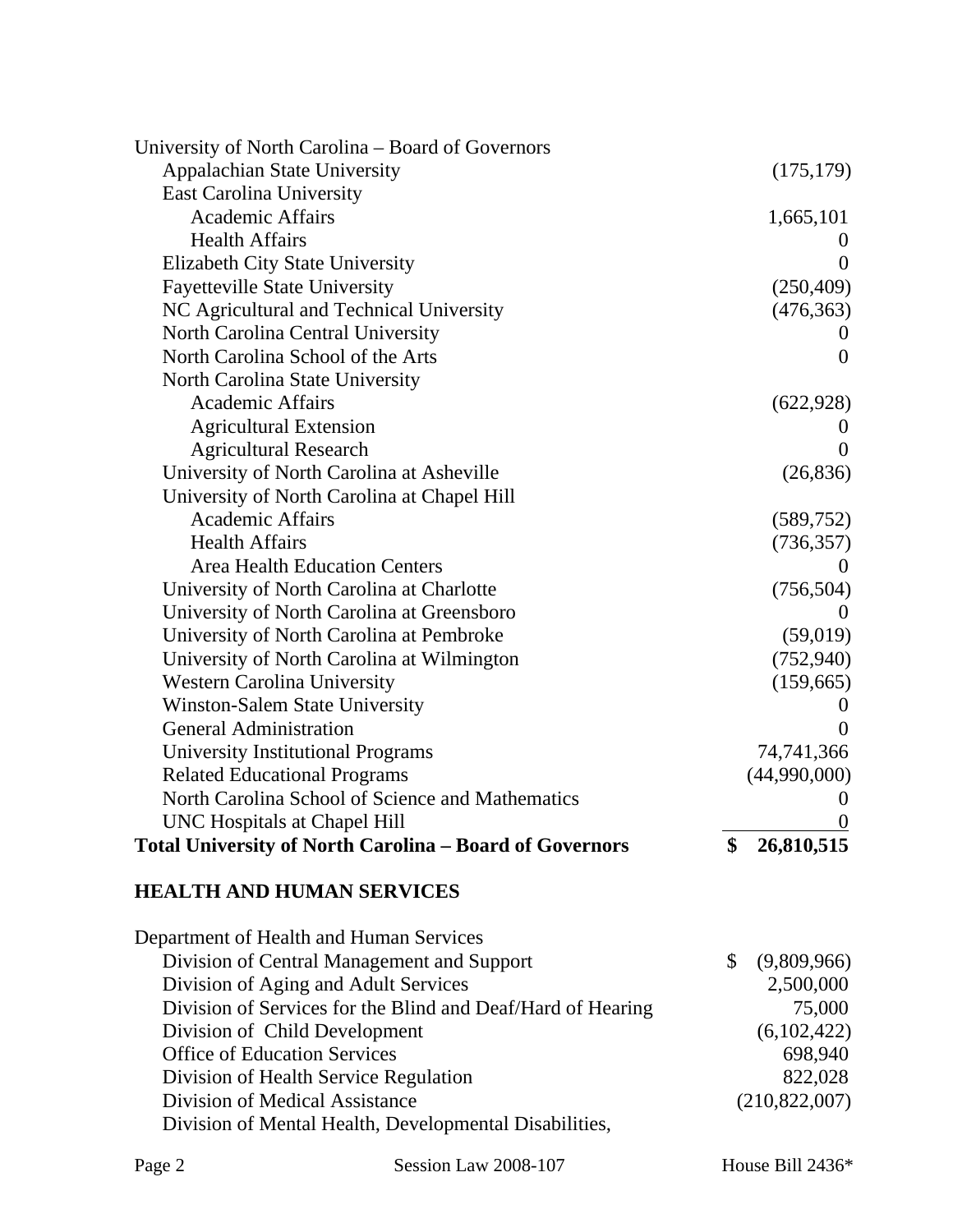| and Substance Abuse Services                              | 21,347,833         |
|-----------------------------------------------------------|--------------------|
| <b>NC Health Choice</b>                                   | 10,056,864         |
| Division of Public Health                                 | 6,805,537          |
| <b>Division of Social Services</b>                        | 1,144,782          |
| Division of Vocation Rehabilitation                       | (2,000,000)        |
| <b>Total Health and Human Services</b>                    | \$ (185, 283, 411) |
| <b>NATURAL AND ECONOMIC RESOURCES</b>                     |                    |
| Department of Agriculture and Consumer Services           | \$<br>4,960,589    |
| Department of Commerce                                    |                    |
| Commerce                                                  | 7,974,970          |
| <b>Commerce State-Aid</b>                                 | 12,901,578         |
| NC Biotechnology Center                                   | 3,844,166          |
| <b>Rural Economic Development Center</b>                  | 53,756,974         |
| Department of Environment and Natural Resources           |                    |
| <b>Environment and Natural Resources</b>                  | 12,273,734         |
| <b>Clean Water Management Trust Fund</b>                  | $\theta$           |
| Department of Labor                                       | 901,392            |
| <b>JUSTICE AND PUBLIC SAFETY</b>                          |                    |
| Department of Correction                                  | \$<br>289,817      |
| Department of Crime Control and Public Safety             | 2,580,175          |
| <b>Judicial Department</b>                                | (1,558,255)        |
| Judicial Department - Indigent Defense                    | (435,057)          |
| Department of Justice                                     | (426, 758)         |
| Department of Juvenile Justice and Delinquency Prevention | 20, 194, 280       |
| <b>GENERAL GOVERNMENT</b>                                 |                    |
| Department of Administration                              | \$<br>1,277,048    |
| Office of Administrative Hearings                         | 313,544            |
| Department of State Auditor                               | (283,938)          |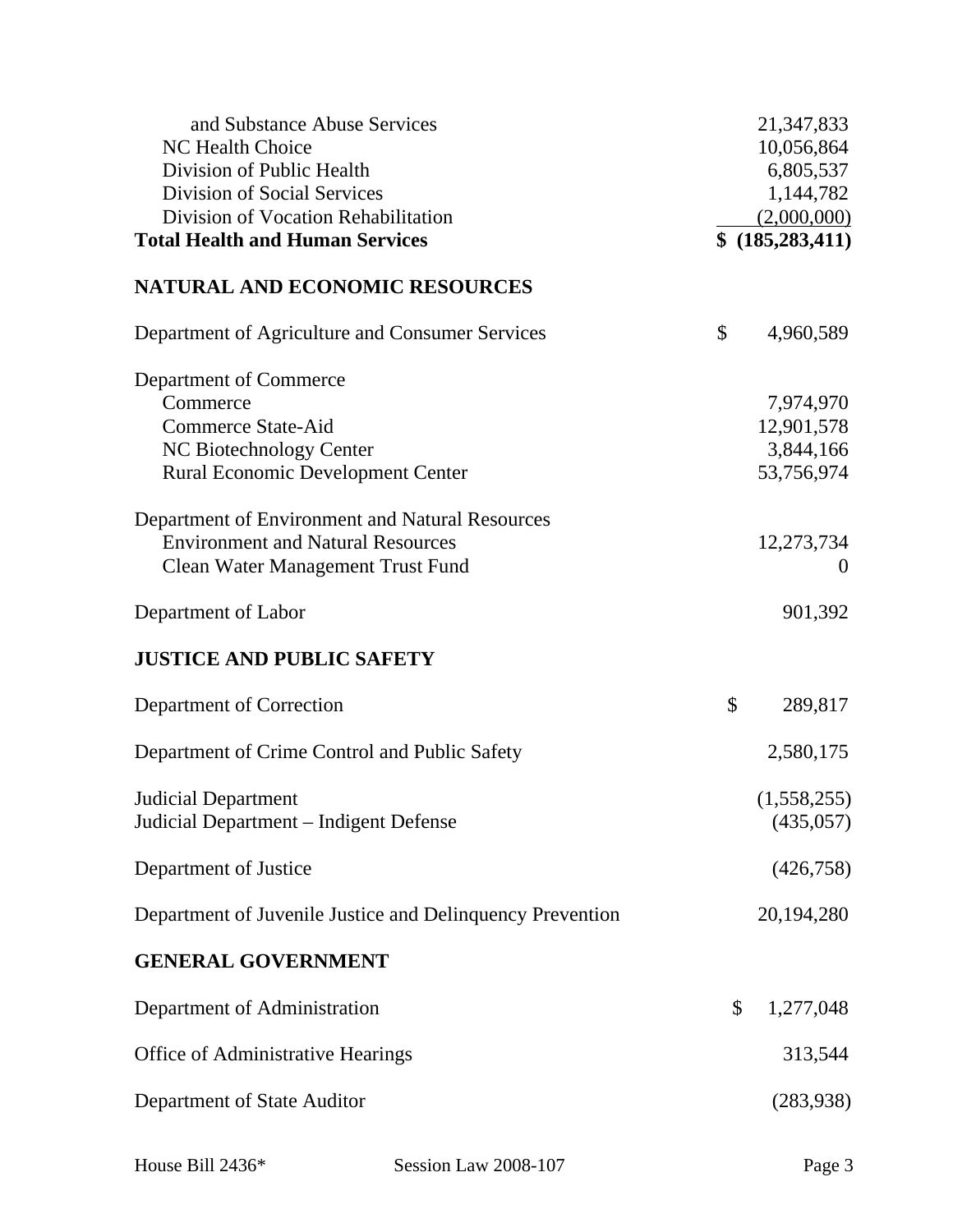| <b>Office of State Controller</b>                                                                                                                                                                                                                                                                                                              | (110,940)                                                                                                                   |
|------------------------------------------------------------------------------------------------------------------------------------------------------------------------------------------------------------------------------------------------------------------------------------------------------------------------------------------------|-----------------------------------------------------------------------------------------------------------------------------|
| Department of Cultural Resources<br><b>Cultural Resources</b><br><b>Roanoke Island Commission</b>                                                                                                                                                                                                                                              | 3,785,367<br>(15,000)                                                                                                       |
| <b>State Board of Elections</b>                                                                                                                                                                                                                                                                                                                | 582,934                                                                                                                     |
| <b>General Assembly</b>                                                                                                                                                                                                                                                                                                                        | (881,000)                                                                                                                   |
| Office of the Governor<br>Office of the Governor<br>Office of State Budget and Management<br><b>OSBM</b> – Reserve for Special Appropriations<br><b>Housing Finance Agency</b>                                                                                                                                                                 | (84,205)<br>15,242<br>16,950,000<br>12,000,000                                                                              |
| Department of Insurance<br>Insurance<br><b>Insurance – Volunteer Safety Workers' Compensation</b>                                                                                                                                                                                                                                              | 633,492<br>(1,150,000)                                                                                                      |
| <b>Office of Lieutenant Governor</b>                                                                                                                                                                                                                                                                                                           | $\overline{0}$                                                                                                              |
| Department of Revenue                                                                                                                                                                                                                                                                                                                          | (1,415,864)                                                                                                                 |
| Department of Secretary of State                                                                                                                                                                                                                                                                                                               | 135,771                                                                                                                     |
| Department of State Treasurer<br><b>State Treasurer</b><br>State Treasurer - Retirement for Fire and Rescue Squad Workers                                                                                                                                                                                                                      | 763,829<br>1,027,851                                                                                                        |
| <b>TRANSPORTATION</b>                                                                                                                                                                                                                                                                                                                          |                                                                                                                             |
| Department of Transportation                                                                                                                                                                                                                                                                                                                   | $\theta$                                                                                                                    |
| <b>RESERVES, ADJUSTMENTS AND DEBT SERVICE</b>                                                                                                                                                                                                                                                                                                  |                                                                                                                             |
| <b>Compensation Increases</b><br>Salary Adjustment Fund 2007-2009 Biennium<br>Teachers' & State Employees' Retirement Contributions<br><b>Hospitalization Reserve</b><br><b>Reserve for Eliminated Positions</b><br>Grant to Counties for Teachers' Personal Leave Day<br>Contingency and Emergency Fund<br><b>Information Technology Fund</b> | $\mathbb{S}$<br>368,844,588<br>$\theta$<br>30,237,400<br>(5,000,000)<br>$\theta$<br>5,000,000<br>$\theta$<br>$\overline{0}$ |

Page 4 Session Law 2008-107 House Bill 2436\*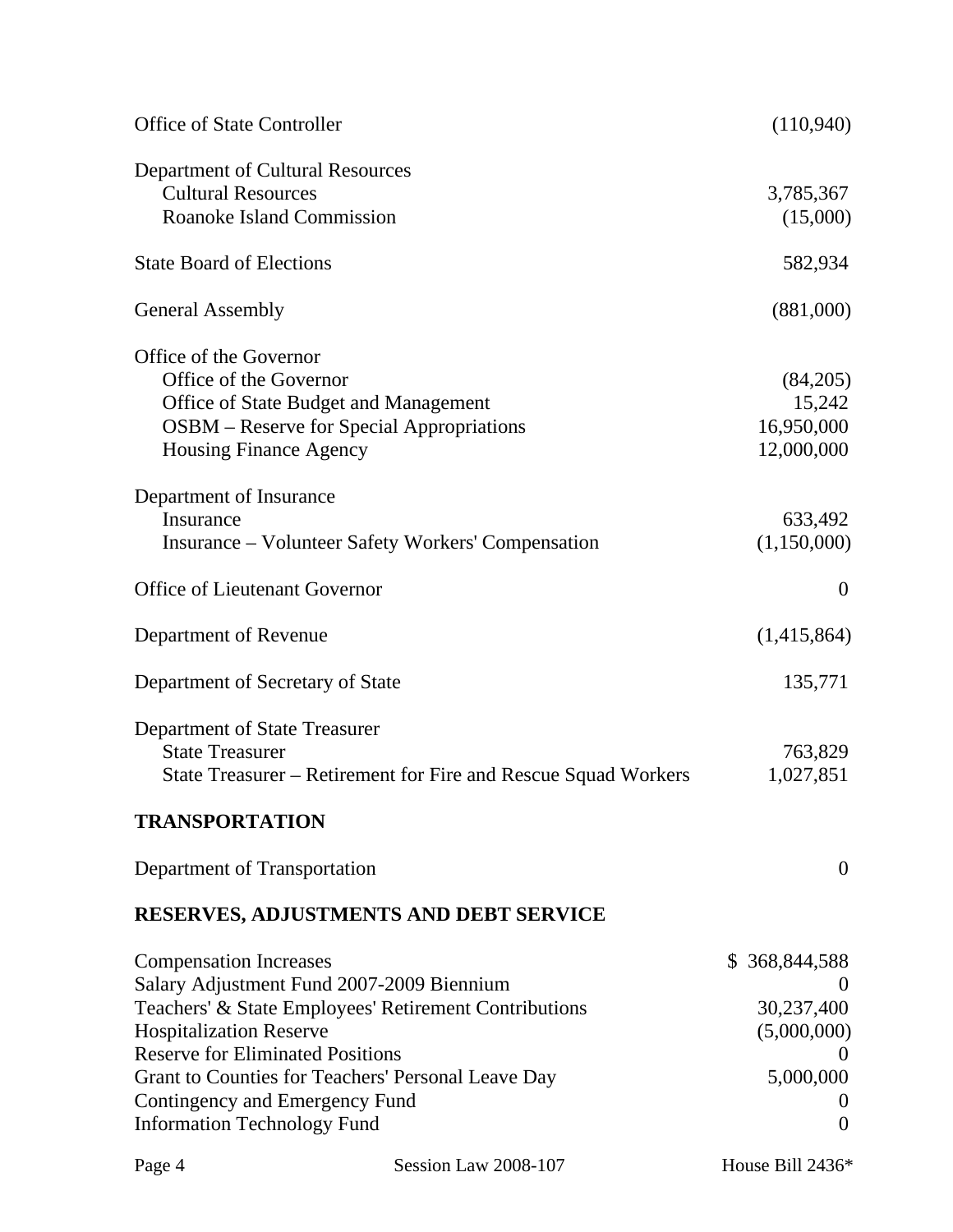| <b>Job Development Investment Grants Reserve</b>   | 15,000,000    |
|----------------------------------------------------|---------------|
| North Carolina Master Address Dataset              | 1,000,000     |
| Criminal Justice Data Integration                  | 5,000,000     |
| Pending Gang Prevention Legislation (HB 274)       | 10,000,000    |
| <b>Task Force on Preventing Pesticide Exposure</b> | 357,055       |
| Debt Service                                       |               |
| <b>General Debt Service</b>                        | (17,500,000)  |
| <b>Federal Reimbursement</b>                       |               |
| <b>TOTAL CURRENT OPERATIONS - GENERAL FUND</b>     | \$532,638,834 |

#### **GENERAL FUND AVAILABILITY STATEMENT**

**SECTION 2.2.(a)** Section 2.2(a) of S.L. 2007-323 is repealed. The General Fund availability used in adjusting the 2008-2009 budget is shown below:

|                                                        | FY 2008-2009       |
|--------------------------------------------------------|--------------------|
| Unappropriated Balance from FY 2007-08, S.L. 2007-323  | \$<br>270,504,098  |
| Net Adjustment - S.L. 2007-540                         | (1,000,000)        |
| Adjustment from Estimated to Actual 2007-2008          |                    |
| <b>Beginning Unreserved Balance</b>                    | 47,867,864         |
| Projected Reversions from FY 2007-2008                 | 170,000,000        |
| Projected Overcollections from FY 2007-2008            | 88,700,000         |
| Less: Credit to Repairs and Renovation Reserve Account | 69,839,238         |
| <b>Beginning Unreserved Fund Balance</b>               | \$<br>506,232,724  |
| <b>Revenues Based on Existing Tax Structure</b>        | \$19,903,800,000   |
| <b>Nontax Revenues</b>                                 |                    |
| <b>Investment Income</b>                               | \$<br>247,300,000  |
| <b>Judicial Fees</b>                                   | 204,800,000        |
| Disproportionate Share                                 | 100,000,000        |
| Insurance                                              | 62,900,000         |
| <b>Other Nontax Revenues</b>                           | 160,600,000        |
| <b>Highway Trust Fund Transfer</b>                     | 172,500,000        |
| <b>Highway Fund Transfer</b>                           | 17,600,000         |
| <b>Subtotal Nontax Revenues</b>                        | \$<br>965,700,000  |
| <b>Total General Fund Availability</b>                 | \$21,375,732,724   |
| <b>Adjustments to Availability: 2008 Session</b>       |                    |
| <b>Adjustments for Economic Uncertainty</b>            | \$<br>(45,000,000) |
| <b>Extend Sunset for State Ports Tax Credit</b>        | (1,000,000)        |
| Extend Credit for Research & Development               | (1,000,000)        |
| <b>Modify Estate Tax Law</b>                           | (2,000,000)        |
| <b>Exempt Disaster Assistance Debit Sales</b>          | (500,000)          |
|                                                        |                    |

House Bill 2436\* Session Law 2008-107 Page 5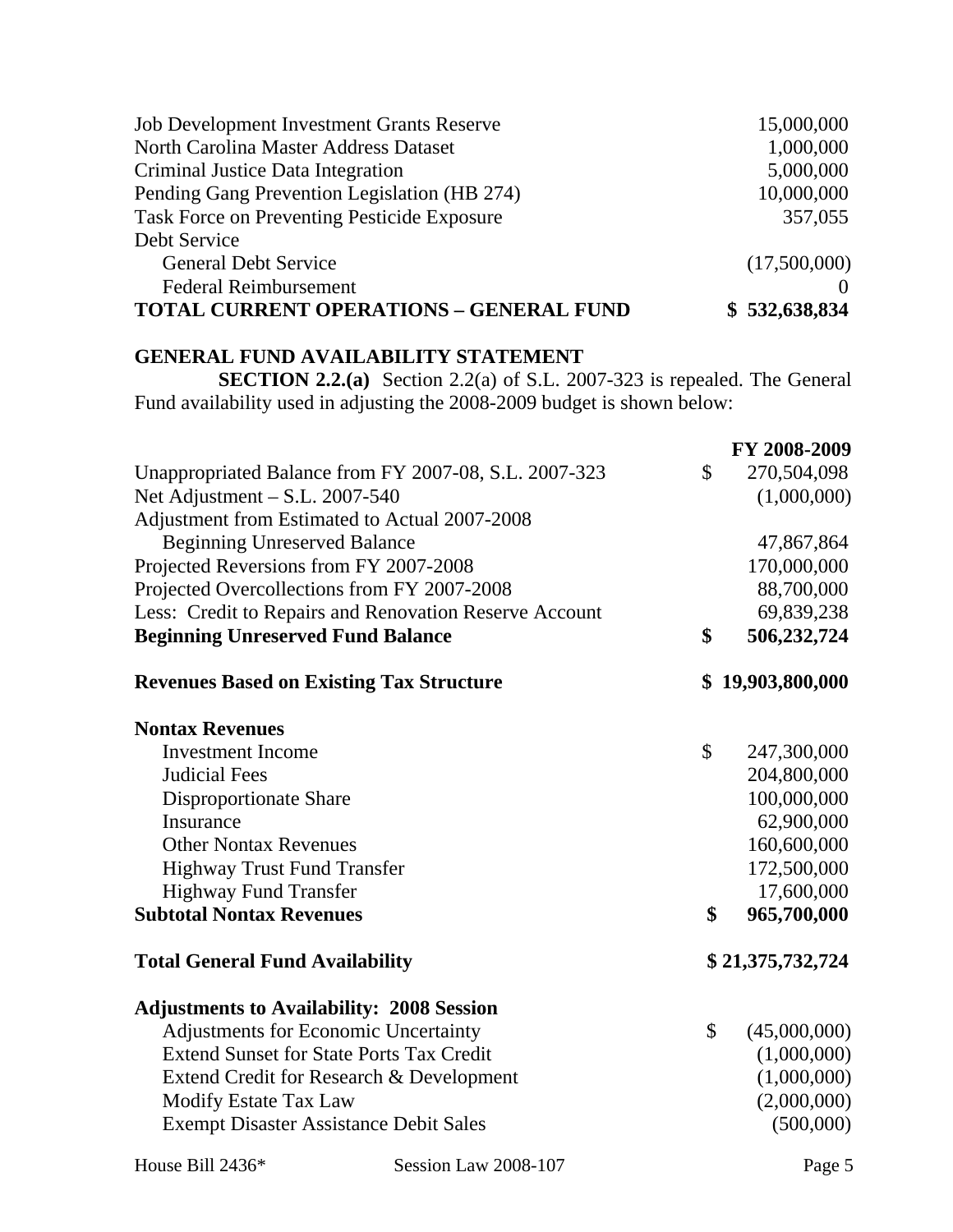| <b>Less: Total General Fund Appropriations for</b><br><b>2008-2009 Fiscal Year</b>                    | \$ (21,355,967,434)        |
|-------------------------------------------------------------------------------------------------------|----------------------------|
| <b>Revised General Fund Availability for 2008-2009 Fiscal Year</b>                                    | \$<br>21, 355, 967, 434    |
| <b>Subtotal Adjustments to Availability: 2008 Session</b>                                             | \$<br>(19,765,290)         |
| <b>Adjust Transfer from Treasurer's Office</b>                                                        | 763,829                    |
| <b>Adjust Transfer from Insurance Regulatory Fund</b>                                                 | 633,492                    |
| <b>Transfer from Disproportionate Share Reserve</b>                                                   | 19,300,000                 |
| Transfer from Focused Industrial Training Unexpended Balance                                          | 783,246                    |
| Computer Information System (CIS) Fund Balance                                                        | 4,500,000                  |
| Transfer from NC Community College System                                                             |                            |
| <b>Transfer from Principal Fellows Trust Fund</b>                                                     | 1,000,000                  |
| <b>Transfer from Coaching Scholarship Fund</b>                                                        | 267,000                    |
| Transfer from Health & Wellness Trust Fund                                                            | 5,000,000                  |
| <b>Transfer from Tobacco Trust Fund</b>                                                               | 5,000,000                  |
| Transfer from NC Rx Unexpended Balance                                                                | 3,500,000                  |
| Reduce Transfer to Highway Trust Fund<br>Transfer from Disaster Relief Reserve (Western NC Disasters) | (25,000,000)<br>26,000,000 |
| <b>Adjust Securities Filing Fee</b>                                                                   | 1,993,500                  |
| Adjust Fee Receipts for Asbestos Hazard Management Program                                            | 71,615                     |
| Service Regulation Fee Increase                                                                       | 822,028                    |
| <b>Health Care Facility Construction Project Fee</b>                                                  |                            |
| <b>Reserve for Tax Relief</b>                                                                         | (700,000)                  |
| <b>Expand Renewable Energy Tax Credit</b>                                                             | (100,000)                  |
| Expand Film Industry Credit and Extend Sunset                                                         | (100,000)                  |
| <b>Excise Tax on Machinery Refurbishers</b>                                                           | (300,000)                  |
| <b>Small Businesses Protection Act</b>                                                                | (2,200,000)                |
| Sold By Artisan Bakeries                                                                              | (1,600,000)                |
| <b>State Sales Tax Exemption for Baked Goods</b>                                                      |                            |
| <b>Health Benefits Tax Credit</b>                                                                     | (8,500,000)                |
| <b>Extend Sunset for Small Business Employee</b>                                                      |                            |
| Sales Tax Holiday for Certain Energy Star Rated Appliances                                            | (1,400,000)                |

### **Unappropriated Balance Remaining 0**

**SECTION 2.2.(b)** Notwithstanding the provisions of G.S. 143C-4-3, the State Controller shall transfer sixty nine million eight hundred thirty nine thousand two hundred thirty-eight dollars (\$69,839,238) from the unreserved fund balance to the Repairs and Renovations Reserve Account on June 30, 2008. This subsection becomes effective June 30, 2008.

**SECTION 2.2.(c)** Funds transferred under this section to the Repairs and Renovations Reserve Account are appropriated for the 2008-2009 fiscal year to be used in accordance with G.S. 143C-4-3.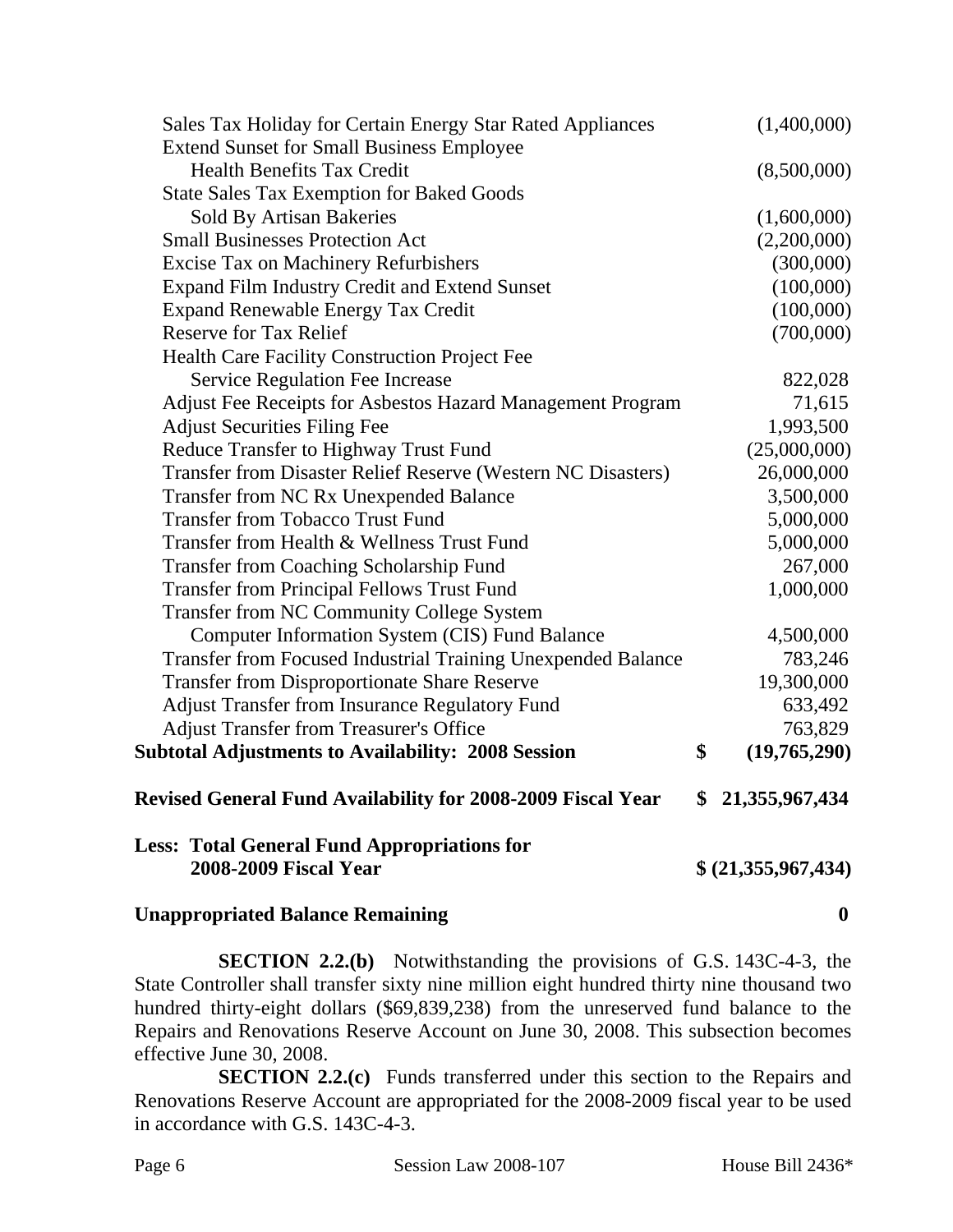**SECTION 2.2.(c1)** Notwithstanding G.S. 143C-4-2, the State Controller shall not transfer any funds from the unreserved fund balance to the Savings Reserve Account on June 30, 2008.

**SECTION 2.2.(d)** Section 2.2.(d) of S.L. 2007-323 reads as rewritten.

"**SECTION 2.2.(d)** Notwithstanding the provisions of G.S. 105-187.9(b)(1), the sum to be transferred under that subdivision for the 2007-2008 fiscal year is one hundred seventy million dollars (\$170,000,000) and for the 2008-2009 fiscal year is one hundred seventy million dollars (\$170,000,000). one hundred forty-five million dollars (\$145,000,000)."

**SECTION 2.2.(e)** Notwithstanding G.S. 143C-9-3, of the funds credited to the Tobacco Trust, the sum of five million dollars (\$5,000,000) shall be transferred from the Department of Agriculture and Consumer Services, Budget Code 23703 (Tobacco Trust Fund), to the State Controller to be deposited in Nontax Budget Code 19978 (Intra State Transfers) to support General Fund appropriations for the 2008-2009 fiscal year. These funds shall be transferred on or after April 30, 2009.

**SECTION 2.2.(f)** Notwithstanding G.S. 143C-9-3, of the funds credited to the Health Trust Account, the sum of five million dollars (\$5,000,000) that would otherwise be deposited in the Fund Reserve shall be transferred from the Department of State Treasurer, Budget Code 23460 (Health and Wellness Trust Fund), to the State Controller to be deposited in Nontax Budget Code 19978 (Intra State Transfers) to support General Fund appropriations for the 2008-2009 fiscal year.

**SECTION 2.2.(g)** On July 1, 2008, the State Controller shall transfer twenty-six million dollars (\$26,000,000) from the Disaster Reserve Fund to Nontax Budget Code 19978 (Intra State Transfers) to support General Fund appropriations for the 2008-2009 fiscal year.

**SECTION 2.2.(h)** On July 1, 2008, the State Controller shall transfer nineteen million three hundred thousand dollars (\$19,300,000) from the Disproportionate Share Receipt Reserve, to Nontax Budget Code 19978 (Intra State Transfers) to support General Fund appropriations for the 2008-2009 fiscal year.

**SECTION 2.2.(i)** Transfers of additional availability in the amount of ten million fifty thousand two hundred forty-six dollars (\$10,050,246) are made to the General Fund pursuant to Sections 8.9, 9.1, 9.4, and 10.1 of this act.

## **PART III. CURRENT OPERATIONS/HIGHWAY FUND**

### **CURRENT OPERATIONS AND EXPANSION/HIGHWAY FUND**

**SECTION 3.1.** Appropriations from the State Highway Fund for the maintenance and operation of the Department of Transportation and for other purposes as enumerated are adjusted for the fiscal year ending June 30, 2009, according to the following schedule. Amounts set out in brackets are reductions from Highway Fund Appropriations for the 2008-2009 fiscal year.

Department of Transportation Administration (\$9,583,308)

House Bill 2436\* Session Law 2008-107 Page 7

 **2008-2009**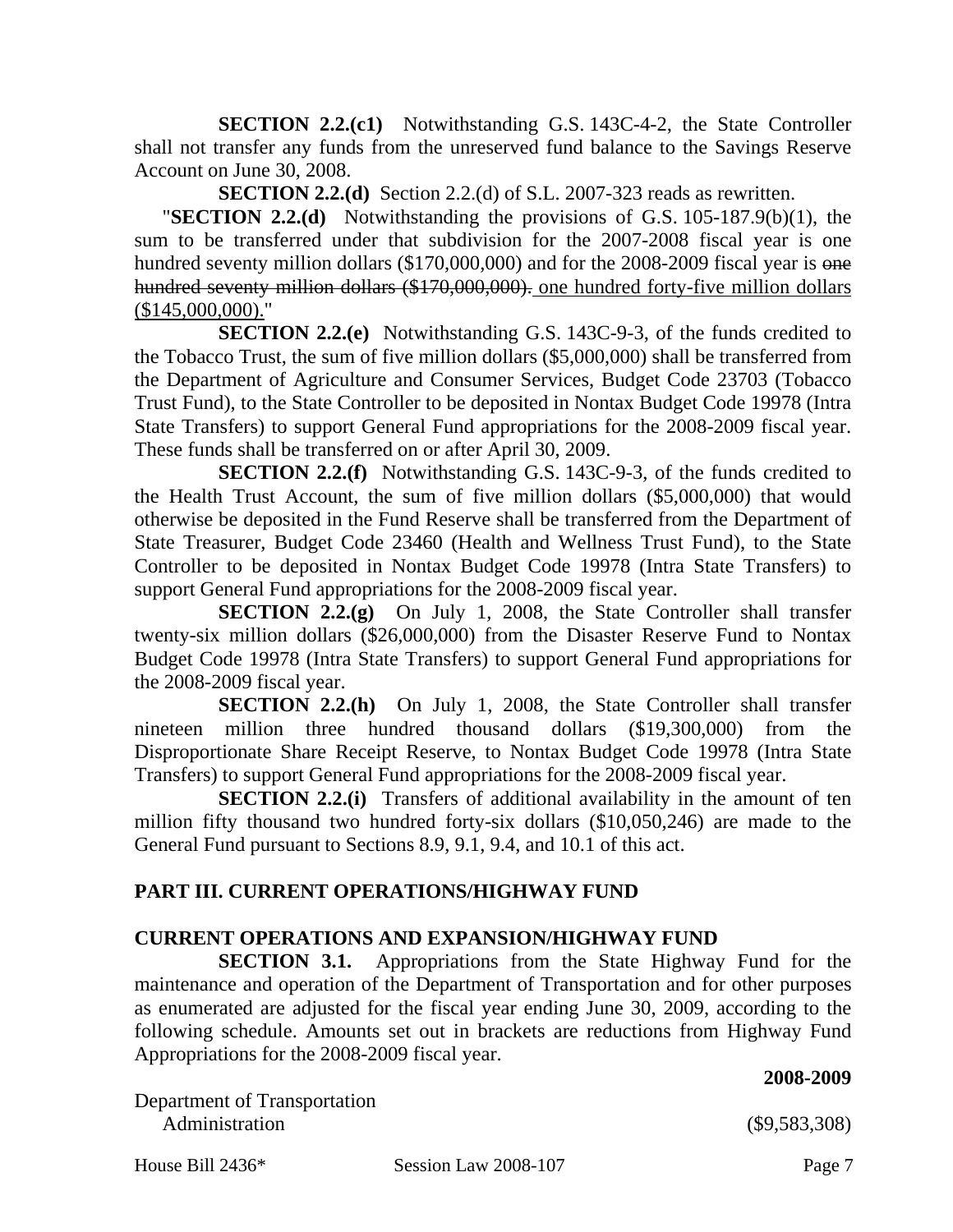| <b>Repairs and Renovations</b>                                                                                               | 9,084,221                                                                  |
|------------------------------------------------------------------------------------------------------------------------------|----------------------------------------------------------------------------|
| Division of Highways<br>Administration<br>Construction<br>Maintenance<br><b>Planning and Research</b><br><b>OSHA</b> Program | $\overline{0}$<br>1,807,592<br>24,542,804<br>$\mathbf 0$<br>$\overline{0}$ |
| <b>Ferry Operations</b>                                                                                                      | 1,000,000                                                                  |
| <b>Public Transportation</b>                                                                                                 | $\theta$                                                                   |
| Airports                                                                                                                     | $\overline{0}$                                                             |
| Railroads                                                                                                                    | 1,000,000                                                                  |
| Governor's Highway Safety Program                                                                                            | $\theta$                                                                   |
| Division of Motor Vehicles                                                                                                   | 245,266                                                                    |
| <b>State Aid to Municipalities</b>                                                                                           | 1,807,592                                                                  |
| <b>Transfers to Other State Agencies</b>                                                                                     | 431,491                                                                    |
| <b>Reserve for Compensation Increases</b>                                                                                    | 14,762,342                                                                 |
| Reserve for Teachers' and State Employees' Retirement Contribution                                                           | 1,462,000                                                                  |
| <b>TOTAL</b>                                                                                                                 | \$46,560,000                                                               |
| <b>HIGHWAY FUND AVAILABILITY STATEMENT</b>                                                                                   |                                                                            |

**SECTION 3.2.** Section 3.2 of S.L. 2007-323 is repealed. The Highway Fund availability used in adjusting the 2008-2009 fiscal year budget is shown below:

| <b>Highway Fund Availability Statement</b> | 2008-2009       |
|--------------------------------------------|-----------------|
| Unappropriated Balance From Previous Year  |                 |
| <b>Beginning Fund Balance</b>              | 35,000,000      |
| <b>Estimated Revenue</b>                   | 1,822,550,000   |
| <b>Total Highway Fund Availability</b>     | \$1,857,550,000 |

# **PART IV. HIGHWAY TRUST FUND APPROPRIATIONS**

Page 8 Session Law 2008-107 House Bill 2436\*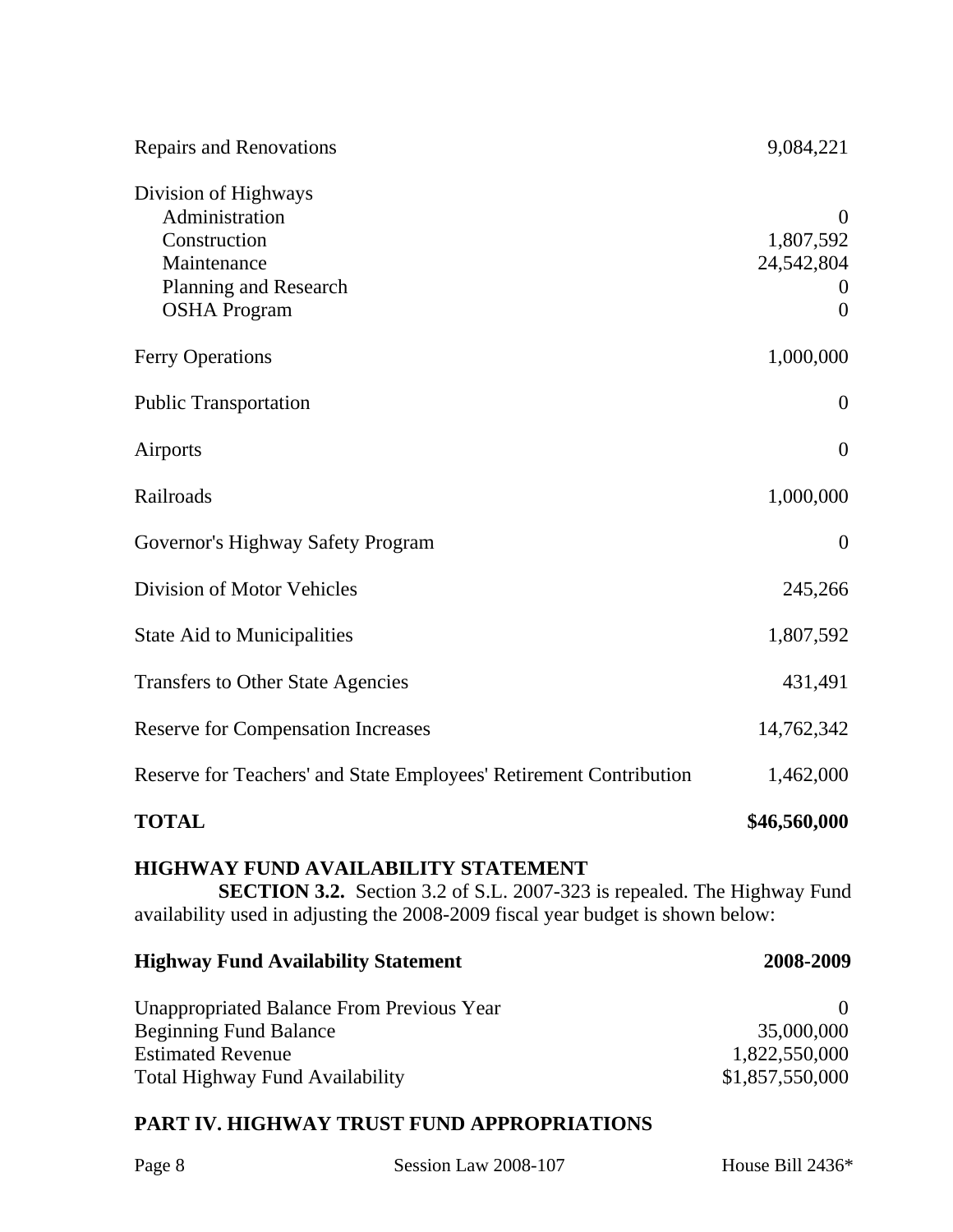#### **HIGHWAY TRUST FUND**

**SECTION 4.1.** Appropriations from the State Highway Trust Fund for the maintenance and operation of the Department of Transportation and for other purposes as enumerated are adjusted for the fiscal year ending June 30, 2009, according to the following schedule. Amounts set out in brackets are reductions from Highway Trust Fund Appropriations for the 2008-2009 fiscal year.

#### **Current Operations – Highway Trust Fund 2008-2009**

| <b>Intrastate System</b>          | (40,691,943)   |
|-----------------------------------|----------------|
| Urban Loops                       | (16, 454, 126) |
| Aid to Municipalities             | (4,269,533)    |
| <b>Secondary Roads</b>            | (7,687,965)    |
| Program Administration            | 3,627,360      |
| <b>Transfer to General Fund</b>   | (25, 143, 793) |
| North Carolina Turnpike Authority | 25,000,000     |
|                                   |                |

# **Total (\$65,620,000)**

#### **HIGHWAY TRUST FUND AVAILABILITY STATEMENT**

**SECTION 4.2.** Section 4.2 of S.L. 2007-323 is repealed. The Highway Trust Fund availability used in adjusting the 2008-2009 fiscal year budget is shown below:

#### **Highway Trust Fund Availability \$1,073,160,000**

### **PART V. OTHER AVAILABILITY AND APPROPRIATIONS**

#### **CIVIL PENALTIES AND FORFEITURES/FUND AVAILABILITY AND APPROPRIATION**

**SECTION 5.1.(a)** Section 5.1(a) of S.L. 2007-323 reads as rewritten:

"**SECTION 5.1.(a)** Availability. – The availability used to support appropriations made in this act from the Civil Penalty and Forfeiture Fund is based upon estimated collections of fines and forfeitures from the agencies and in the amounts listed below:

|                                                                            | FY 2007-2008 | FY 2008-2009                 |
|----------------------------------------------------------------------------|--------------|------------------------------|
| Department of Revenue                                                      | \$63,000,000 | \$63,000,000<br>\$90,738,000 |
| Department of Transportation                                               | \$15,000,000 | \$15,000,000<br>\$22,000,000 |
| <b>Employment Security Commission</b>                                      | \$3,000,000  | \$3,000,000<br>\$4,200,000   |
| Department of Insurance                                                    | \$1,000,000  | \$1,000,000<br>\$600,000     |
| University of North Carolina                                               | \$3,500,000  | \$3,500,000<br>\$3,600,000   |
| <b>Other Agencies</b>                                                      | \$10,000,000 | \$10,000,000<br>\$10,900,000 |
| <b>Total Funds Available</b>                                               | \$95,500,000 | \$95,500,000\$132,038,000"   |
| <b>SECTION 5.1 (b)</b> Section 5.1(b) of S.I. 2007-323 reads as rewritten: |              |                              |

**SECTION 5.1(b)** OI S.L. 2007-323 reads as rewritten: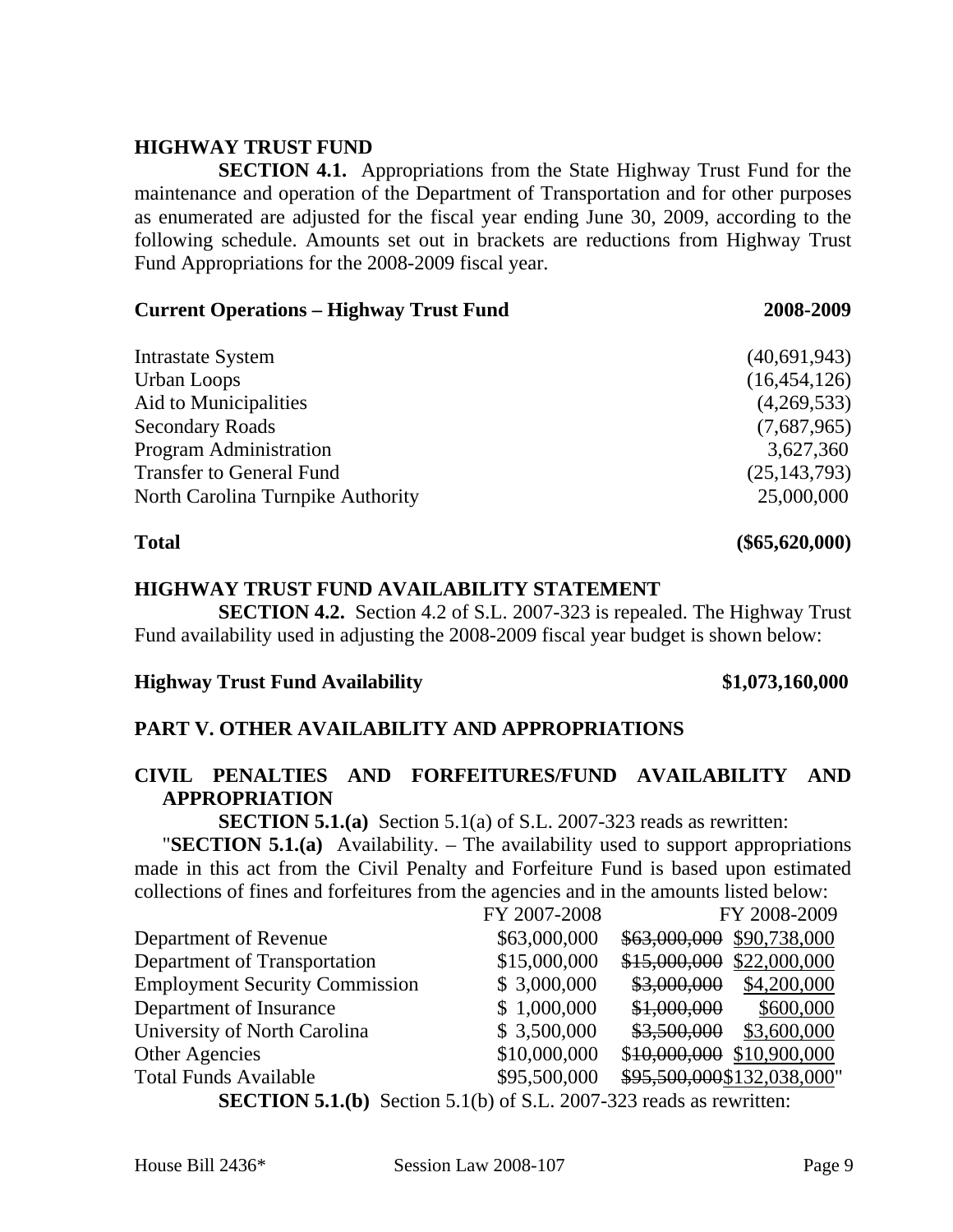"**SECTION 5.1.(b)** Appropriations. – Appropriations are made from the Civil Penalty and Forfeiture Fund for the fiscal biennium year ending June 30, 2009, as follows:

|                                 | FY 2007-2008 | FY 2008-2009                |
|---------------------------------|--------------|-----------------------------|
| School Technology Fund          | \$18,000,000 | \$18,000,000                |
| <b>State Public School Fund</b> | \$77,500,000 | \$77,500,000 \$114,038,000  |
| <b>Total Appropriation</b>      | \$95,500,000 | \$95,500,000 \$132,038,000" |

#### **EDUCATION LOTTERY**

**SECTION 5.2.(a)** Pursuant to G.S. 18C-164, the revenue used to support appropriations made in this act is transferred from the State Lottery Fund in the amount of three hundred eighty-five million five hundred thousand dollars (\$385,500,000) for the 2008-2009 fiscal year.

**SECTION 5.2.(a1)** Notwithstanding G.S. 18C-164(f), if the actual net lottery revenues for the 2007-2008 fiscal year exceed the amounts appropriated in the 2007-2008 fiscal year, the excess net revenue is also transferred from the State Lottery Fund to support appropriations made in this act for the 2008-2009 fiscal year.

**SECTION 5.2.(b)** Notwithstanding G.S. 18C-164(b), funds in the amount of nineteen million seven hundred fifty thousand dollars (\$19,750,000) shall be transferred from the Education Lottery Reserve Fund to the Education Lottery Fund to support appropriations made in this act. These funds shall be allocated for class size reduction. Any unexpended funds not needed for this purpose shall be transferred back to the Education Lottery Reserve Fund at the end of the 2008-2009 fiscal year.

**SECTION 5.2.(c)** Notwithstanding G.S. 18C-164(d), the following amounts are appropriated from the Education Lottery Fund for the 2008-2009 fiscal year:

| (1)   | <b>Class Size Reduction</b>                | \$127,864,291 |
|-------|--------------------------------------------|---------------|
| (2)   | Prekindergarten Program                    | 84,635,709    |
| (3)   | <b>Public School Building Capital Fund</b> | 154,200,000   |
| (4)   | <b>Scholarships for Needy Students</b>     | 38,550,000    |
| Total |                                            | \$405,250,000 |
|       |                                            |               |

**SECTION 5.2.(d)** The excess lottery revenues for the 2007-2008 fiscal year that are transferred from the State Lottery Fund pursuant to subsection (a1) of this section are appropriated from the Education Lottery Fund for the 2008-2009 fiscal year for the Public School Building Capital Fund.

## **INFORMATION TECHNOLOGY FUND AVAILABILITY AND APPROPRIATION**

**SECTION 5.3.** Section 5.3 of S.L. 2007-323 reads as rewritten:

"**SECTION 5.3.(a)** The availability used to support appropriations made in this act from the Information Technology Fund established in G.S. 147-33.72H is as follows:

|                                  | $11.4001 - 2000$ $11.2000 - 2002$ |             |
|----------------------------------|-----------------------------------|-------------|
| Receipts from Information        |                                   |             |
| <b>Technology Enterprise Fee</b> | \$9,800,000                       | \$9,800,000 |
|                                  |                                   |             |

Page 10 Session Law 2008-107 House Bill 2436\*

**FY 2007-2008 FY 2008-2009**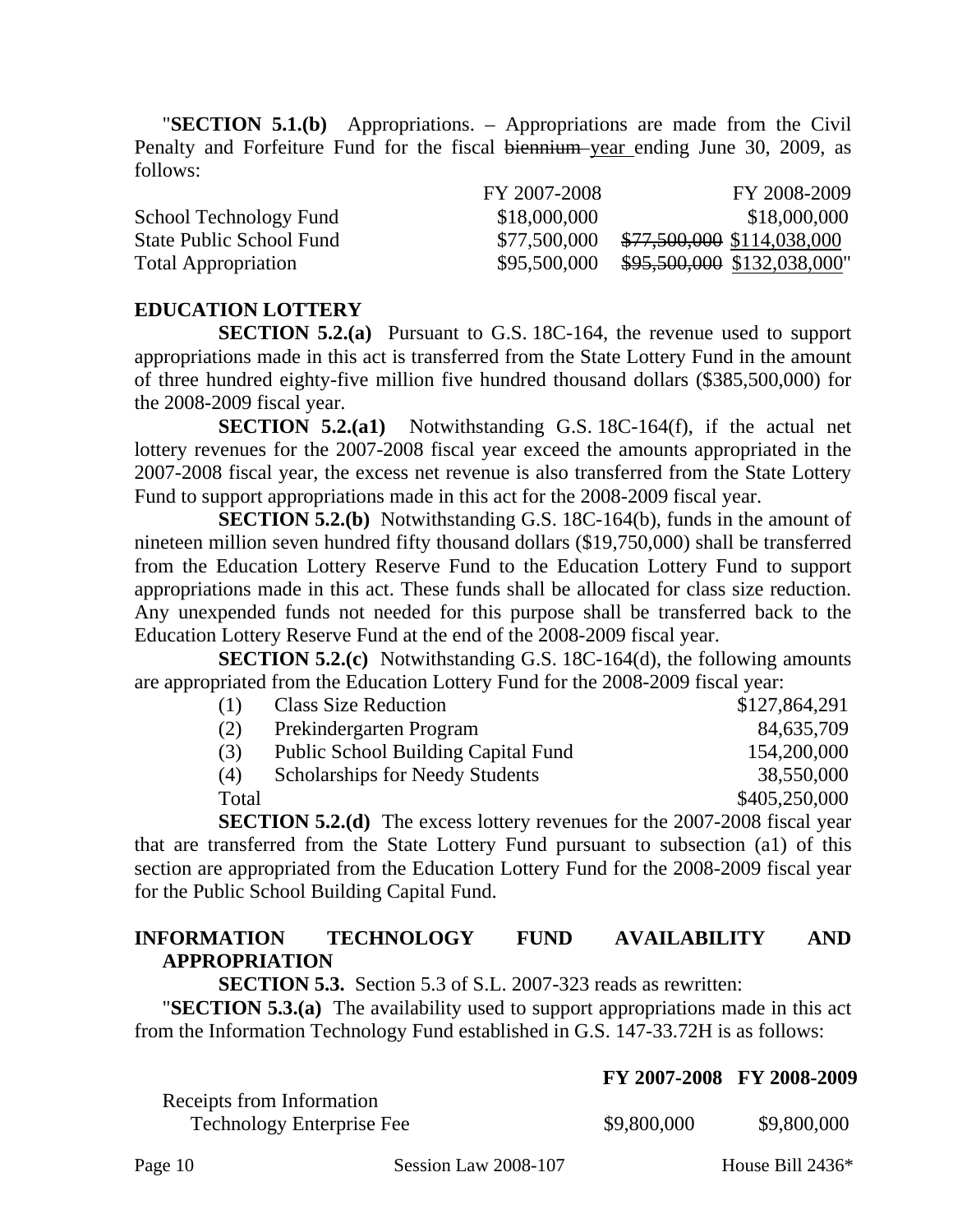| <b>Total Funds Available</b>         | \$19,640,000   | <del>\$18,430,000</del><br>\$19,230,000 |
|--------------------------------------|----------------|-----------------------------------------|
| Reversions                           | $\overline{0}$ | \$800,000                               |
| Appropriation from General Fund      | \$4,140,000    | \$2,840,000                             |
| IT Fund Balance June 30              | \$600,000      | \$690,000                               |
| Interest Income                      | \$100,000      | \$100,000                               |
| <b>BEACON/Data Integration Funds</b> | \$5,000,000    | \$5,000,000                             |

"**SECTION 5.3.(b)** Appropriations are made from the Information Technology Fund for the 2007-2009 fiscal biennium as follows:

| <b>Office of Information Technology Services</b> |              | FY 2007-2008 FY 2008-2009  |
|--------------------------------------------------|--------------|----------------------------|
| <b>Information Technology Operations</b>         | \$9,452,835  | \$8,152,835                |
| <b>Information Technology Projects</b>           | \$4,497,165  | \$9,451,778<br>\$4,497,165 |
|                                                  |              | \$4,129,362                |
| <b>BEACON/Data Integration Funds</b>             | \$5,000,000  | \$5,000,000                |
| <b>Total</b>                                     | \$18,950,000 | \$17,650,000               |

#### **\$18,581,140**

"**SECTION 5.3.(c)** The State shall not enter into any information technology enterprise agreements without obtaining written agreements from participating State agencies regarding apportionment of funding. State agencies agreeing to participate (i) must ensure that sufficient funds are budgeted to support their agreed shares of enterprise agreements throughout the life of the contract and (ii) must transfer the funds agreed upon to the Office of Information Technology Services in sufficient time for ITS to meet contract requirements.

"**SECTION 5.3.(d)** The Office of State Budget and Management shall identify the sum of eight hundred thousand dollars (\$800,000) in year-end reversions from State agencies to support Information Technology Fund programs and operations."

### **PART VI. GENERAL PROVISIONS**

#### **APPROPRIATION OF CASH BALANCES**

**SECTION 6.1.** Section 6.1 of S.L. 2007-323 reads as rewritten:

"**SECTION 6.1.(a)** Expenditures of cash balances, federal funds, departmental receipts, grants, and gifts from the various General Fund, Special Revenue Fund,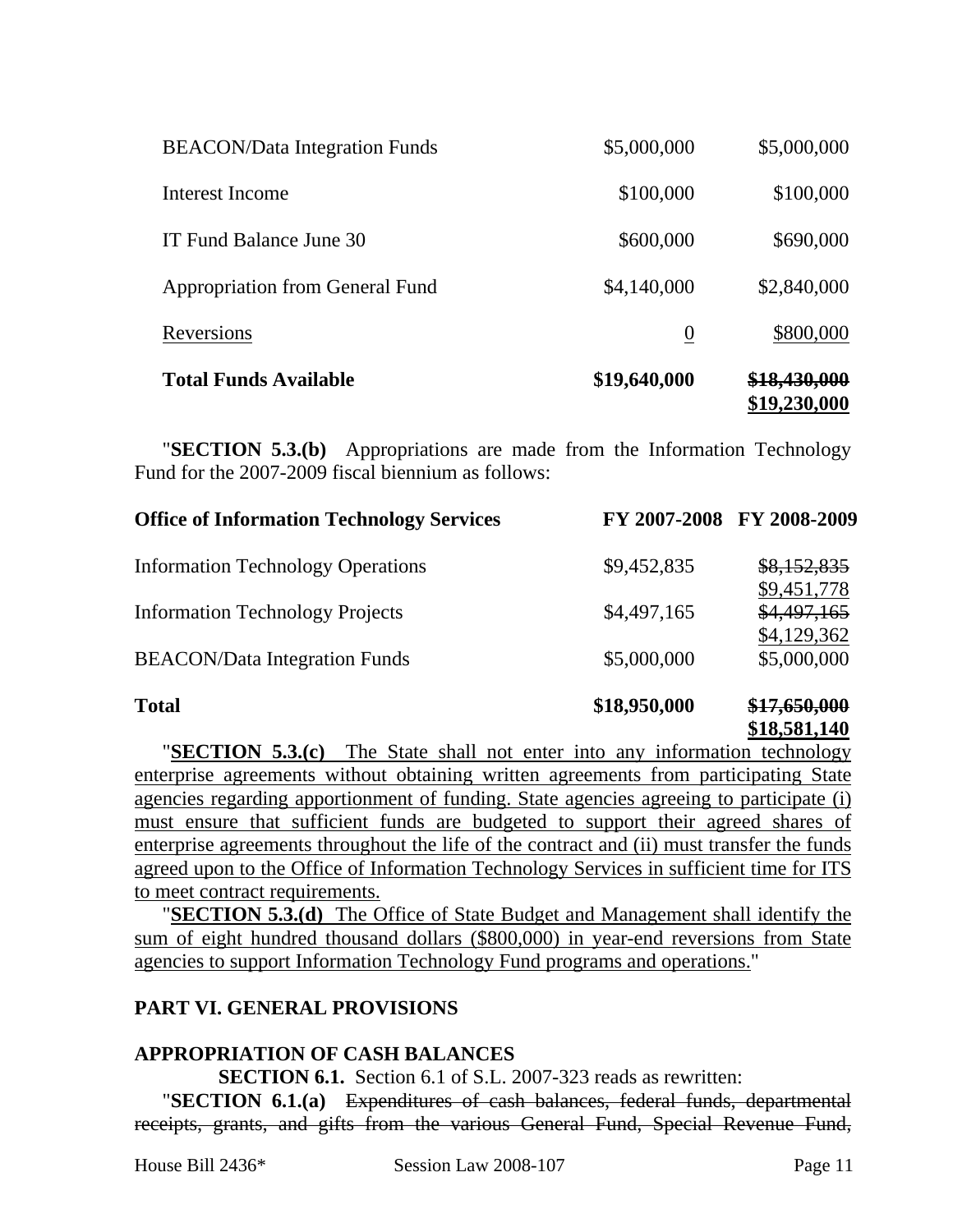Enterprise Fund, Internal Service Fund, and Trust and Agency Fund budget codesState funds, as defined in G.S. 143C-1-1(d)(25), are appropriated and authorizedas provided in G.S. 143C-1-2 for the 2007-2009 fiscal biennium as follows:

- (1) For all budget codes listed in "North Carolina State Budget, Recommended Operating Budget 2007-2009, Volumes 1 through 6," cash balances and receipts are appropriated up to the amounts specified in Volumes 1 through 6, as adjusted by the General Assembly, for the 2007-2008 fiscal year and the 2008-2009 fiscal year. Funds may be expended only for the programs, purposes, objects, and line items specified in Volumes 1 through 6, or otherwise authorized by the General Assembly.
- (1a) For all budget codes listed in the "Governor's Recommended Budget for Governmental and Proprietary Funds and Selected Component Units 2008-2009" but not covered by subdivisions (2) and (3) of this subsection, as adjusted by the General Assembly in this act.
- (2) For all budget codes that are not listed in "North Carolina State Budget, Recommended Operating Budget 2007-2009, Volumes 1 through 6," cash balances and receipts are appropriated for each year of the 2007-2009 fiscal biennium up to the level of actual expenditures for the 2006-2007 fiscal year, unless otherwise provided by law. Funds may be expended only for the programs, purposes, objects, and line items authorized for the 2006-2007 fiscal year.
- (3) Notwithstanding subdivisions (1) and (2) of this subsection, any receipts that are required to be used to pay debt service requirements for various outstanding bond issues and certificates of participation are appropriated up to the actual amounts received for the 2007-2008 fiscal year and the 2008-2009 fiscal year and shall be used only to pay debt service requirements.
- (4) Notwithstanding subdivisions (1) and (2) of this subsection, cash balances and receipts of funds that meet the definition issued by the Governmental Accounting Standards Board of a trust or agency fund are appropriated for and in the amounts required to meet the legal requirements of the trust agreement for the 2007-2008 fiscal year and the 2008-2009 fiscal year.

All these cash balances, federal funds, departmental receipts, grants, and gifts shall be expended and reported in accordance with the provisions of the State Budget Act, except as otherwise provided by law and this section.

"**SECTION 6.1.(b)** Receipts collected in a fiscal year in excess of the amounts authorized by this section shall remain unexpended and unencumbered until appropriated by the General Assembly in a subsequent fiscal year, unless the expenditure of overrealized receipts in the fiscal year in which the receipts were collected is authorized by the State Budget Act.

Overrealized receipts are appropriated up to the amounts necessary to implement this subsection.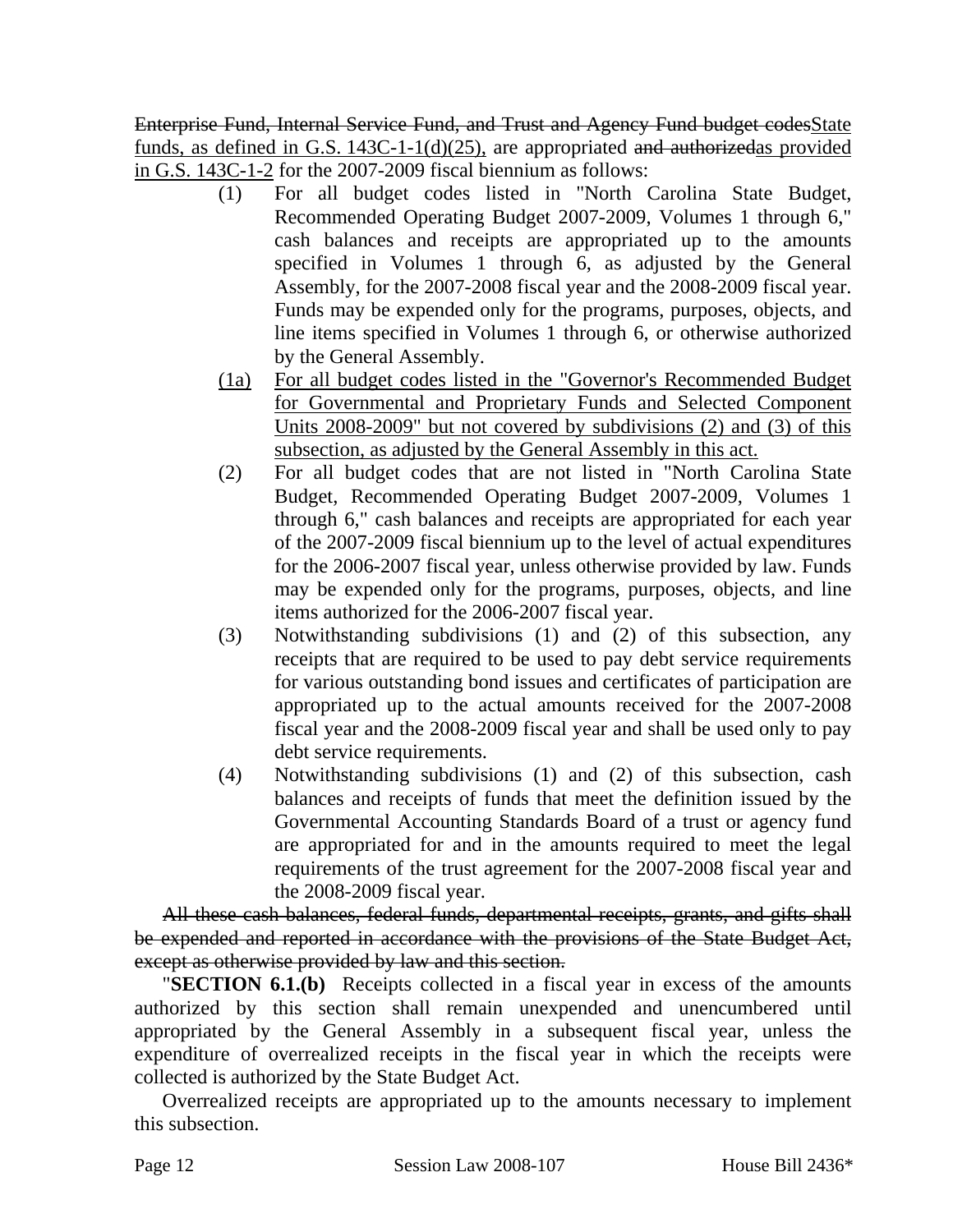In addition to the consultation and reporting requirements set out in G.S. 143C-6-4, the Office of State Budget and Management shall report to the Joint Legislative Commission on Governmental Operations and to the Fiscal Research Division of the Legislative Services Office within 30 days after the end of each quarter on any overrealized receipts approved for expenditure under this subsection by the Director of the Budget. The report shall include the source of the receipt, the amount overrealized, the amount authorized for expenditure, and the rationale for expenditure.

"**SECTION 6.1.(c)** Notwithstanding subsections (a) and (b) of this section, there is appropriated from the Reserve for Reimbursements to Local Governments and Shared Tax Revenues for each fiscal year an amount equal to the amount of the distributions required by law to be made from that reserve for that fiscal year."

#### **EXPENDITURES OF FUNDS IN RESERVES LIMITED**

**SECTION 6.2.** All funds appropriated by this act into reserves may be expended only for the purposes for which the reserves were established.

#### **BUDGET CODE CONSOLIDATIONS**

**SECTION 6.3.** Notwithstanding G.S. 143C-6-4, the Office of State Budget and Management may adjust the enacted budget by making transfers among purposes or programs for the purpose of consolidating budget and fund codes or eliminating inactive budget and fund codes. The Office of State Budget and Management shall change the authorized budget to reflect these adjustments.

### **CONSULTATION NOT REQUIRED PRIOR TO ESTABLISHING OR INCREASING FEES PURSUANT TO THE STATE BUDGET ACT**

**SECTION 6.4.** Notwithstanding G.S. 12-3.1, an agency is not required to consult with the Joint Legislative Commission on Governmental Operations prior to establishing or increasing a fee as authorized or anticipated in this act.

### **AUTHORIZATION TO ESTABLISH RECEIPT-SUPPORTED POSITIONS**

**SECTION 6.6.** Notwithstanding any other provision of law, a department, institution, or other agency of State government may establish receipt-supported positions authorized in this act upon approval by the Director of the Budget. The Director, if necessary, may establish a receipt-supported position pursuant to this section at an annual salary amount different from the salary amount set out in this act if (i) funds are available from the proposed funding source and (ii) the alternative salary amount remains within the established salary range grade identified for the job classification of the affected receipt-supported position established in this act. The Director shall not change the job classifications or increase the number of receipt-supported positions specified in this act without prior consultation with the Joint Legislative Commission on Governmental Operations.

### **CONTINUATION REVIEW OF CERTAIN FUNDS, PROGRAMS, AND DIVISIONS**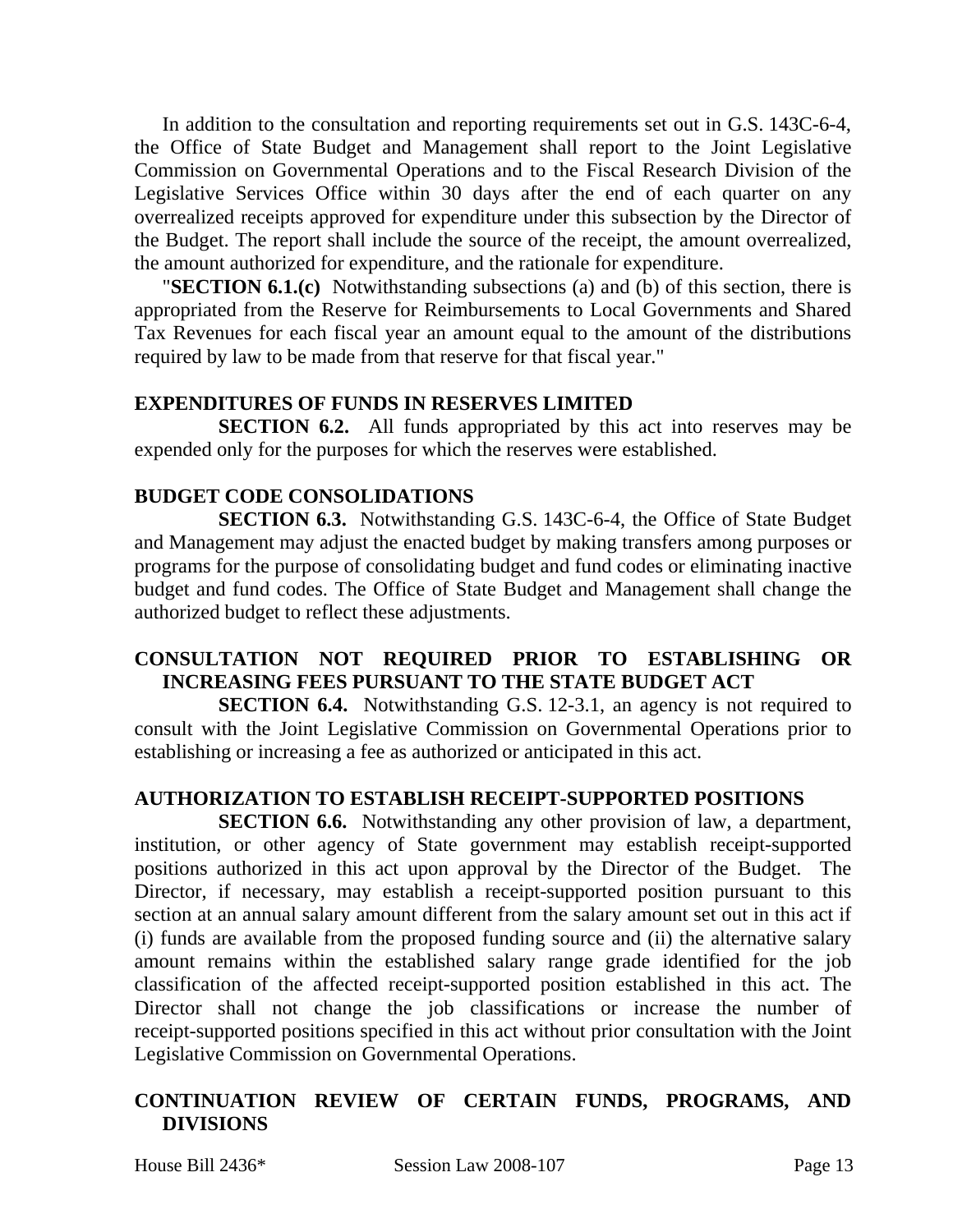**SECTION 6.7.(a)** It is the intent of the General Assembly to establish a process to periodically and systematically review the funds, agencies, divisions, and programs financed by State government. This process shall be known as the Continuation Review Program. The Continuation Review Program is intended to assist the General Assembly in determining whether to continue, reduce, or eliminate funding for the State's funds, agencies, divisions, and programs subject to continuation review.

**SECTION 6.7.(b)** The Appropriations Committees of the House of Representatives and the Senate may review the funds, programs, and divisions listed in this section and shall determine whether to continue, reduce, or eliminate funding for the funds, programs, and divisions, subject to the continuation review program. The Fiscal Research Division may issue instructions to the State departments and agencies subject to continuation review regarding the expected content and format of the reports required by this section. No later than December 1, 2008, the following agencies shall report to the Fiscal Research Division:

- (1) Tarheel Challenge Academy Department of Crime Control and Public Safety.
- (2) Spot Safety Program Department of Transportation.
- (3) Safety Inspection Program Department of Commerce.
- (4) Military Business Center Community College System.
- (5) Purchase of Medical Care Services Program Department of Health and Human Services.
- (6) Parking Office Department of Administration.
- (7) Forest Development Fund Department of Environment and Natural Resources.

**SECTION 6.7.(c)** The continuation review reports required in this section shall include the following information:

- (1) A description of the fund, agency, division, or program mission, goals, and objectives.
- (2) The statutory objectives for the fund, agency, division, or program and the problem or need addressed.
- (3) The extent to which the fund, agency, division, or program's objectives have been achieved.
- (4) The fund, agency, division, or program's functions or programs performed without specific statutory authority.
- (5) The performance measures for each fund, agency, division, or program and the process by which the performance measures determine efficiency and effectiveness.
- (6) Recommendations for statutory, budgetary, or administrative changes needed to improve efficiency and effectiveness of services delivered to the public.
- (7) The consequences of discontinuing funding.
- (8) Recommendations for improving services or reducing costs or duplication.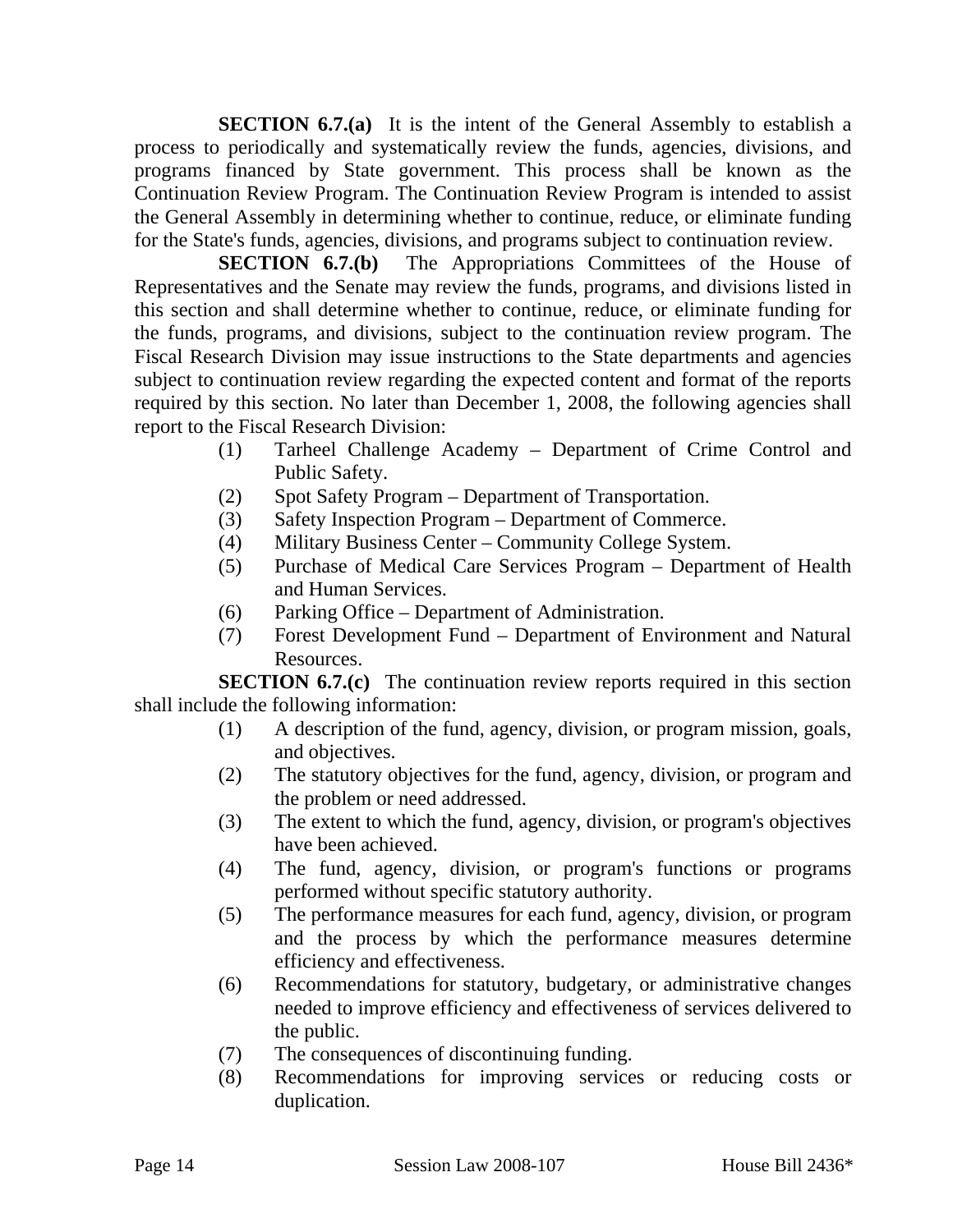- (9) The identification of policy issues that should be brought to the attention of the General Assembly.
- (10) Other information necessary to fully support the General Assembly's Continuation Review Program along with any information included in instructions from the Fiscal Research Division.

**SECTION 6.7.(d)** State departments and agencies identified in subsection (b) of this section shall submit a final report to the General Assembly by March 1, 2009.

## **STATE SUPPORT OF OUR MILITARY PERSONNEL**

**SECTION 6.8.** The General Assembly finds that North Carolina has a rich military heritage and is the site of some of the nation's major military installations, including Camp Lejeune, Fort Bragg, Pope Air Force Base, Seymour Johnson Air Force Base, New River Marine Corps Air Station, United States Coast Guard Air Station, Elizabeth City, and Cherry Point Marine Corps Air Station. The General Assembly further finds that North Carolina is the home to more than 770,000 veterans of our nation's armed forces and about 120,000 active-duty military personnel, one of the largest active-duty military populations in our entire country. In appreciation of and gratitude to those North Carolinians, both living and deceased, who have served in our armed forces in service to our country, the General Assembly provides funding for and support of the following initiatives:

- (1) Defense and Security Technology Accelerator.
- (2) Military Morale, Welfare, and Recreation Fund.
- (3) "More at Four" for children of deployed military personnel.
- (4) Traumatic Brain Injury (TBI) Services.
- (5) Fayetteville Tech 3-D Technology Project.
- (6) National Guard Pension Fund.
- (7) National Guard Tuition Assistance Program.
- (8) National Guard Armory Rehabilitations.
- (9) Master Planning for Future Armory Needs.
- (10) Land Buffers and Latrines for Camp Butner.
- (11) Property Tax Homestead Exemption for Disabled Veterans.
- (12) North Carolina State Veterans Park.
- (13) Museum of the Marine.

### **FEDERAL AND OTHER RECEIPTS FROM PENDING GRANT AWARDS**

**SECTION 6.9.** Notwithstanding G.S. 143C-6-4, State agencies may, with approval of the Director of the Budget, spend funds received from grants awarded subsequent to the enactment of this act, provided the applications for the grants were made prior to May 14, 2008. The Office of State Budget and Management shall work with the recipient State agencies to budget grants award according to the annual program needs and within the parameters of the respective granting entities. Depending on the nature of the award, additional State personnel may be employed on a permanent or time-limited basis. The Office of State Budget and Management shall consult with the Joint Legislative Commission on Governmental Operations prior to expending any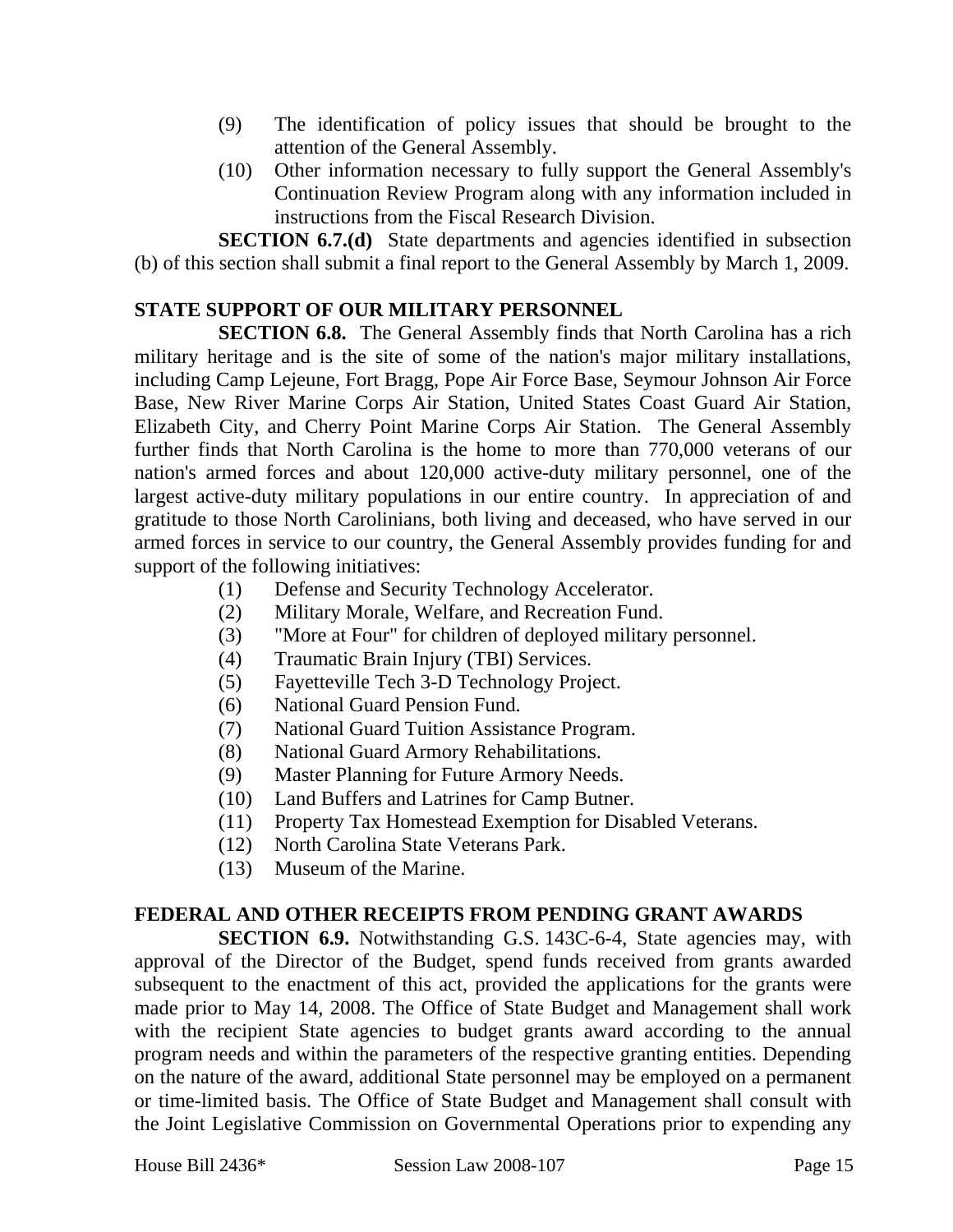funds received from grant awards. Funds received from such grants are hereby appropriated and shall be incorporated into the certified budget of the recipient State agency.

## **STATE HOUSING SUPPORT**

**SECTION 6.9A.** The General Assembly finds that homeownership is the primary means by which families and individuals of low and moderate incomes build wealth. The General Assembly further finds that homeownership and a healthy housing market are essential to the health and economic vitality of North Carolina. To help stabilize the housing market, the General Assembly provides in excess of fourteen million dollars (\$14,000,000) in funding for and support of the following initiatives:

- (1) \$1,000,000 in nonrecurring funds from the State Banking Commission for counseling services to assist homeowners at risk of foreclosure.
- (2) \$2,000,000 in recurring funds for the Housing Trust Fund, located in the Housing Finance Agency, to provide affordable housing to low-income citizens.
- (3) \$7,000,000 in nonrecurring funds for the Housing Trust Fund, located in the Housing Finance Agency, to provide additional independentand supportive-living apartments for persons with disabilities.
- (4) \$1,000,000 in recurring funds to the Department of Health and Human Services for operating cost subsidies for independent- and supportive-living apartments for individuals with disabilities.
- (5) \$3,000,000 in recurring funds for the Home Protection Program, located in the Housing Finance Agency, to provide counseling services and mortgage assistance to citizens who are at risk of foreclosure due to job loss.
- (6) \$200,000 in recurring funds to the North Carolina State Bar to provide legal assistance to low-income consumers in cases involving predatory mortgage lending, mortgage broker and loan services abuses, foreclosure defense, and other legal issues that relate to helping low-income consumers avoid foreclosure and home loss. Of these funds, \$100,000 recurring is provided to the Land Loss Prevention Project and \$100,000 recurring is provided to the Financial Protection Law Center.
- (7) Amends G.S. 7A-474.3(b) to allow the use of a portion of the estimated \$1,700,000 in increased revenue generated by Section 30.8 (a)(4) of S.L. 2007-323, to provide access to legal assistance to homeowners in cases involving predatory mortgage lending, mortgage broker and loan services abuses, foreclosure defense, and other legal issues that relate to helping consumers avoid foreclosure and home loss.

## **IMPROVE DISASTER RECOVERY AND BUSINESS CONTINUITY**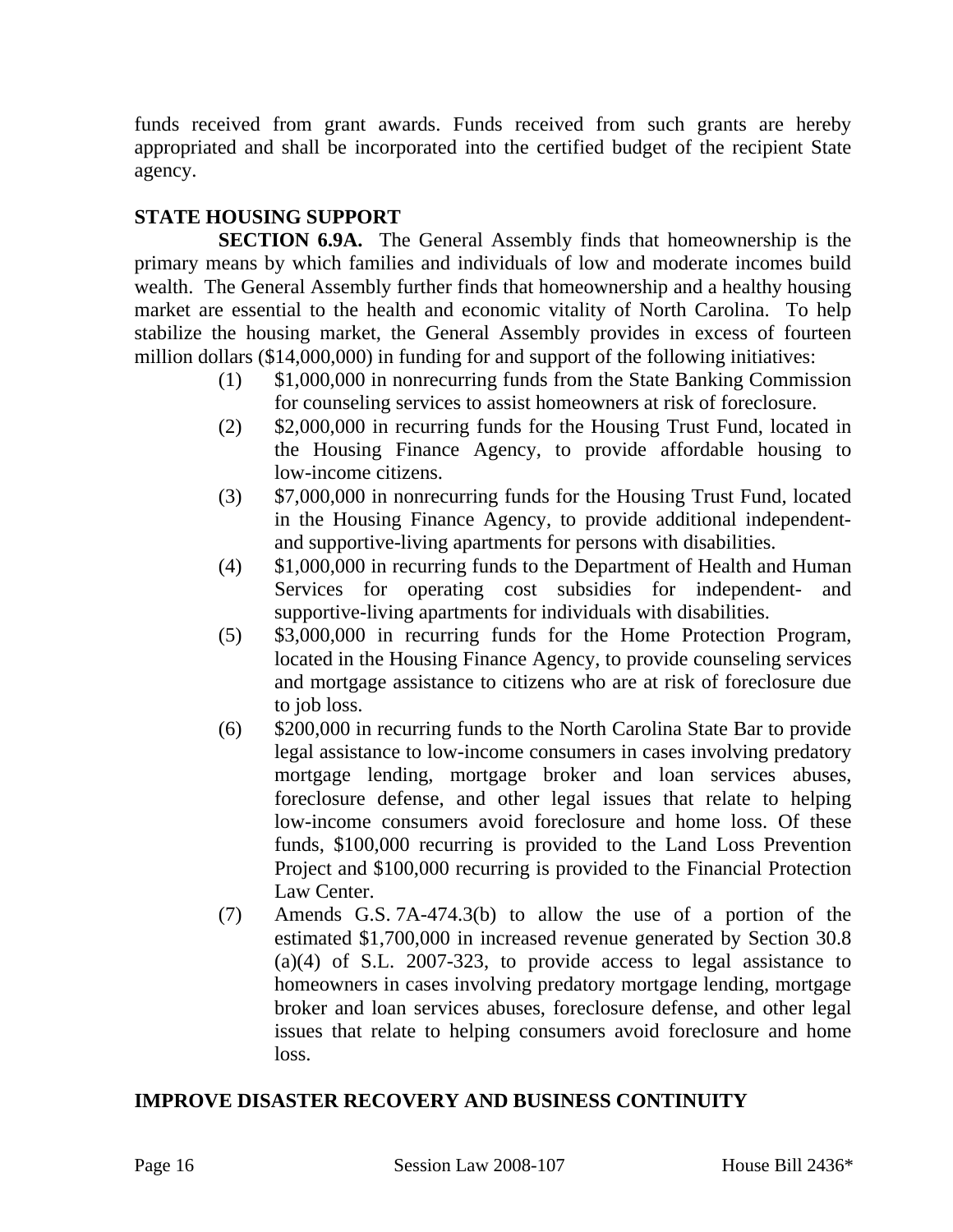**SECTION 6.10.(a)** The State Chief Information Officer (CIO) shall utilize the business and disaster recovery plans submitted under G.S. 147-33.89 and any other information at the CIO's disposal to determine whether State agencies have made adequate preparations for backing up critical applications.

**SECTION 6.10.(b)** In cases where backup is not sufficient to minimize any disruptions in critical State services caused by natural or man-made disasters, the State CIO, in conjunction with the agencies and the Office of State Budget and Management, shall develop plans to utilize the Western Data Center for providing backup.

**SECTION 6.10.(c)** By December 1, 2008, the State CIO shall report to the Joint Legislative Oversight Committee on Information Technology on the number of critical State applications without adequate backup, the State agencies utilizing the applications, and the plans for providing adequate backup.

**SECTION 6.10.(d)** This section does not apply to the General Assembly, to the Judicial Department, or to The University of North Carolina and its constituent institutions.

## **MULTIYEAR CONTRACTS FOR INFORMATION TECHNOLOGY**

**SECTION 6.11.(a)** Notwithstanding the cash management provisions of G.S. 147-86.11, the Office of Information Technology Services (ITS) may procure information technology goods and services for periods not exceeding three years where the terms require payment of all or a portion of the purchase price at the beginning of the agreement. All of the following conditions must be met before payment for these agreements may be disbursed:

- (1) Any advance payment complies with the ITS budget.
- (2) The State Controller receives conclusive evidence that the proposed agreement would be more cost-effective than a multiyear agreement that complies with G.S. 147-86.11.
- (3) The procurement complies in all other respects with applicable statutes and rules.
- (4) The proposed agreement contains contract terms that protect the financial interests of the State against contractor nonperformance or insolvency through the creation of escrow accounts for funds, source codes, or both, or by other reasonable means that have legally binding effect.

**SECTION 6.11.(b)** The Office of State Budget and Management (OSBM) shall ensure that the savings from any authorized agreement will be included in the ITS calculation of rates before OSBM annually approves the proposed rates.

**SECTION 6.11.(c)** The Office of Information Technology Services shall report to the Office of State Budget and Management on any State agency budget impacts resulting from the multiyear contracts.

**SECTION 6.11.(d)** By January 1, 2009, then quarterly thereafter, the Office of Information Technology Services shall submit a written report of any authorizations granted under this section to the Joint Legislative Oversight Committee on Information Technology and to the Fiscal Research Division.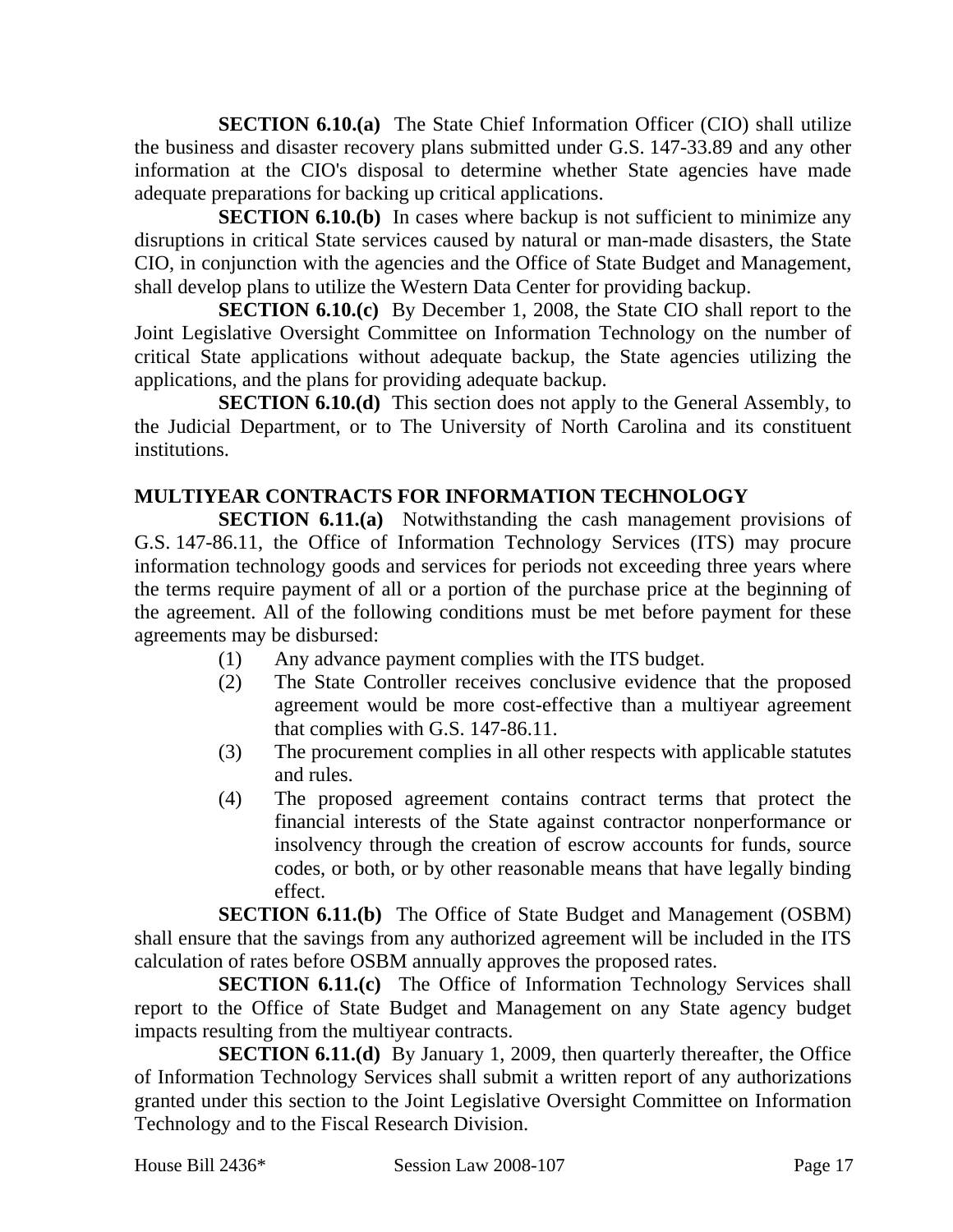## **DOCUMENT MANAGEMENT/DIGITAL SIGNATURE PILOT**

**SECTION 6.12.(a)** Funds. – Of the funds appropriated to the Office of Information Technology Services (ITS) for the 2008-2009 fiscal year, the sum of two hundred thousand dollars (\$200,000) shall be used to pilot a statewide electronic document management system that will include a digital signature capability. ITS shall identify a State agency for the pilot, which shall develop the following program requirements:

- (1) Creation of a uniform and consistent set of policies and procedures for managing and preserving electronic records through their life cycle in an efficient, effective, and economical manner.
- (2) Development, establishment, and promotion of statewide electronic records management training and certification programs.
- (3) Promotion of the use of public records in digital format.
- (4) Development of statewide procurement standards for the electronic records infrastructure.
- (5) Provision of guidance and assistance to all customers on issues relating to public records in digital formats including, but not limited to, e-mail, e-commerce, electronic signature encryption, filings, public Web pages, metadata, and system documentation.

**SECTION 6.12.(b)** By April 1, 2009, the Office of Information Technology Services shall submit a written report to the Joint Legislative Oversight Committee on Information Technology and to the Fiscal Research Division on the status and effectiveness of the electronic document management pilot.

## STATE **GEOGRAPHIC INFORMATION/CONSOLIDATION IMPLEMENTATION**

**SECTION 6.13.** The State Chief Information Officer (SCIO), the Office of State Budget and Management (OSBM), and the Geographic Information Coordinating Council (GICC) shall develop a detailed plan to implement the recommendations contained in the Geographic Information System Study mandated by Section 6.13 of S.L. 2007-323. The implementation plan shall include, at a minimum, details relating to all of the following:

- (1) The current and future costs of unconsolidated State agency GIS efforts and an estimate of savings to be realized by the consolidation of GIS efforts.
- (2) A cost estimate for implementing the consolidation plan, with specific costs associated with each study report recommendation and the amount of any additional funding requirements to accomplish the consolidation and transfer.
- (3) An accounting of funds, furniture, equipment, and other operational resources to be transferred from the Department of Environment and Natural Resources (DENR) to the SCIO to support the Center for Geographic Information and Analysis (CGIA) and the GICC.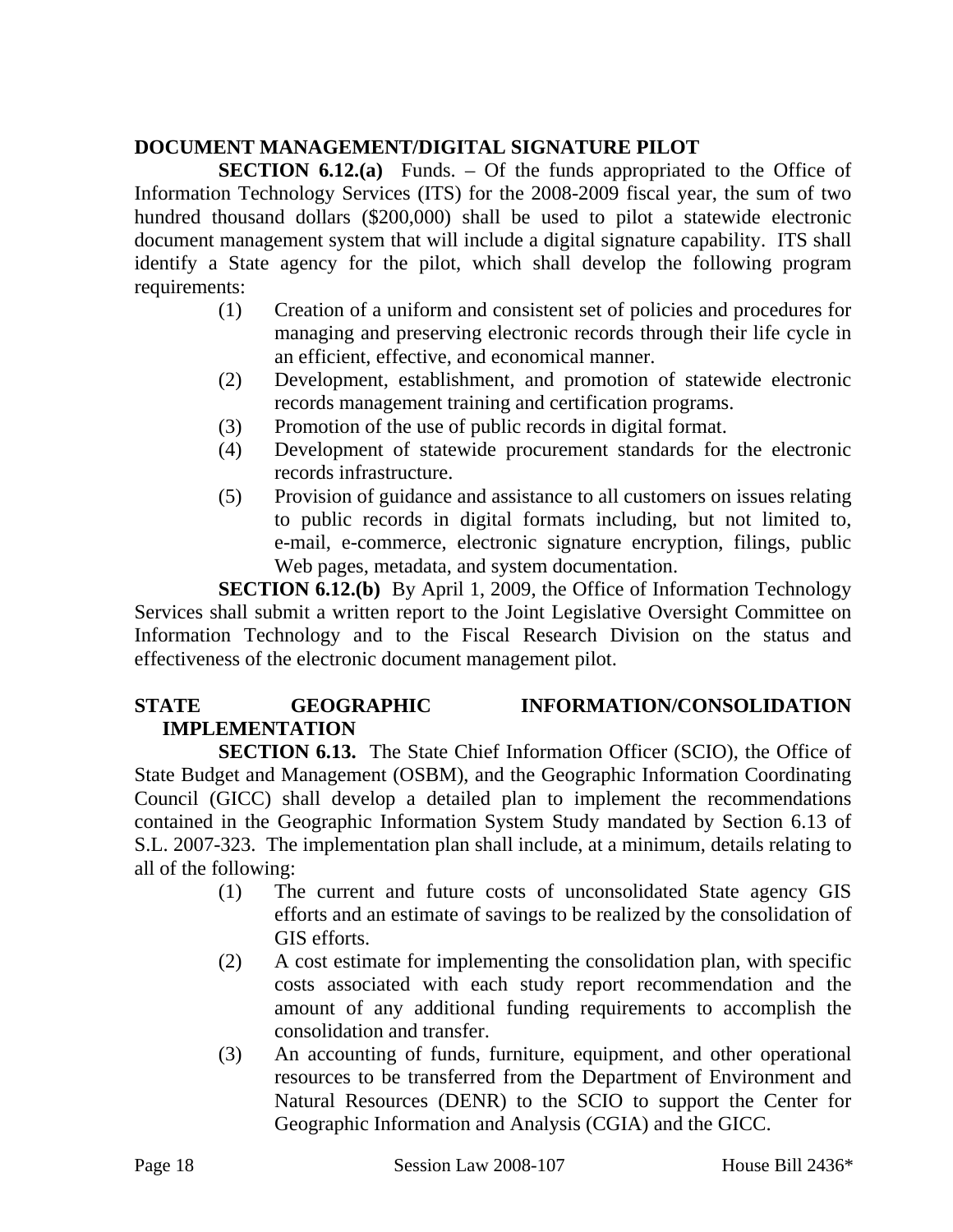- (4) A description of personnel positions to be (i) transferred from DENR to SCIO and the sources and amount of funding associated with each position and (ii) eliminated due to the consolidation, if any.
- (5) Any new positions required and the costs associated with each new position.
- (6) Projects that can be consolidated as part of the plan implementation and the State agencies or contractors, or both, responsible for each of those projects.
- (7) A time line for implementation, including specific benchmarks.

By December 1, 2008, this detailed implementation plan shall be submitted to the Chairs of the House and Senate Appropriations Committees and to the Fiscal Research Division of the Legislative Services Office.

## **SINGLE ELECTRONIC MAIL SYSTEM**

**SECTION 6.14.(a)** The State Chief Information Officer shall develop a detailed plan providing for the transition of all State agencies, departments, and institutions to a single statewide electronic mail system by January 1, 2010. This plan shall be developed in consultation with each organization not currently using the Office of Information Technology Services electronic mail system and shall specifically address any issues identified by these organizations.

**SECTION 6.14.(b)** The plan shall be presented to the Joint Legislative Oversight Committee on Information Technology by November 1, 2008, and may be implemented after consultation with the Committee.

**SECTION 6.14.(c)** In preparing the Governor's proposed budget for 2009-2011, the Office of State Budget and Management may utilize the plan required under subsection (b) of this section.

**SECTION 6.14.(d)** This section shall not apply to the General Assembly, the Judicial Department, or The University of North Carolina and its constituent institutions. These agencies may utilize the electronic mail service operated by the Office in accordance with the statutes, policies, and rules of the Office.

# **CRIMINAL JUSTICE DATA INTEGRATION PILOT PROGRAM**

**SECTION 6.15.(a)** The General Assembly finds that the State's Uniform Crime Reporting technology is based on procedures developed in the 1930s and a design plan developed in the late 1980s. Based on recent unfortunate events, it is abundantly clear that the State must establish a framework for sharing critical information, and the framework must be implemented as soon as possible. With improved access to timely, complete, and accurate information, the members of the General Assembly, leadership in State and local law enforcement agencies, law enforcement officers, and everyone working in the criminal justice system can enhance their ability to make decisions on behalf of the people of the State, with fewer decisions based on instinct or guesswork.

The General Assembly further finds that the April 2008 Beacon Report on a Strategic Plan for Data Integration recommends the development and implementation of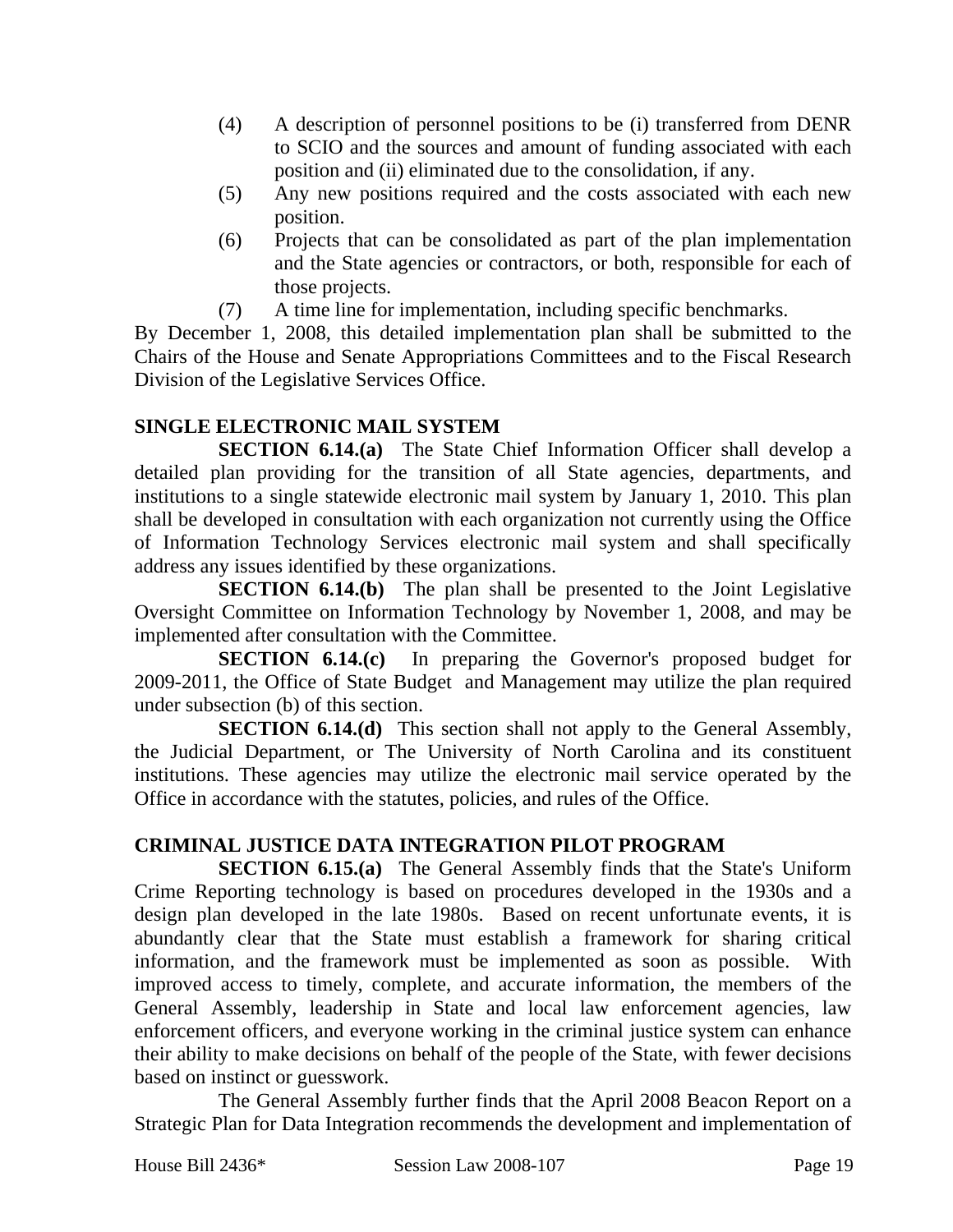a Crime Reporting Re-Design Project, a statewide crime analysis system designed to save time, save money, and save lives.

**SECTION 6.15.(b)** The Office of the State Controller, in cooperation with the State Chief Information Officer, and under the governance of the BEACON Project Steering Committee, shall by May 1, 2009, develop and implement a Criminal Justice Data Integration Pilot Program in Wake County in cooperation and communication with the advisory committee established pursuant to subsection (c) of this section and the leadership of State and local agencies. This pilot program shall integrate and provide up-to-date criminal information in a centralized location via a secure connection for use by State and local government. The pilot program vendor shall be selected by October 1, 2008.

While it is the intent that this initiative provide a broad new access to information across State government, the plan shall comply with all necessary security measures and restrictions to ensure that access to any specific information held confidential under federal and State law shall be limited to authorized persons.

**SECTION 6.15.(c)** The Advisory Committee to the Criminal Justice Data Integration Pilot program is hereby established. The Advisory Committee shall consist of the following members:

- (1) The District Attorney for Prosecutorial District 10, who shall serve as chair.
- (2) The senior resident superior court judge for Superior Court Districts 10A through 10D.
- (3) A Wake County magistrate designated by the senior resident superior court judge.
- (4) The Clerk of Superior Court of Wake County.
- (5) The sheriff of Wake County.
- (6) The judicial district manager for District 10 of the Division of Community Corrections.
- (7) The chief court counselor for District Court District 10.
- (8) The president of Duke University and the chancellor of The University of North Carolina, or their designees.

**SECTION 6.15.(d)** The Advisory Committee, the Department of Justice, the Administrative Office of the Courts, the Department of Juvenile Justice and Delinquency Prevention, the Department of Correction, the Department of Crime Control and Public Safety, the Department of Transportation, and local law enforcement agencies shall fully cooperate with the Office of the State Controller and the State Chief Information Officer, under the guidance of the BEACON Steering Committee, to identify the informational needs, develop a plan of action, provide access to data, and implement secure integrated applications for information sharing of criminal justice and corrections data.

**SECTION 6.15.(e)** Of the funds appropriated in this act, the sum of five million dollars (\$5,000,000) may be used to support the Criminal Justice Data Integration Pilot Program. Other funds available to BEACON may also be used for this purpose.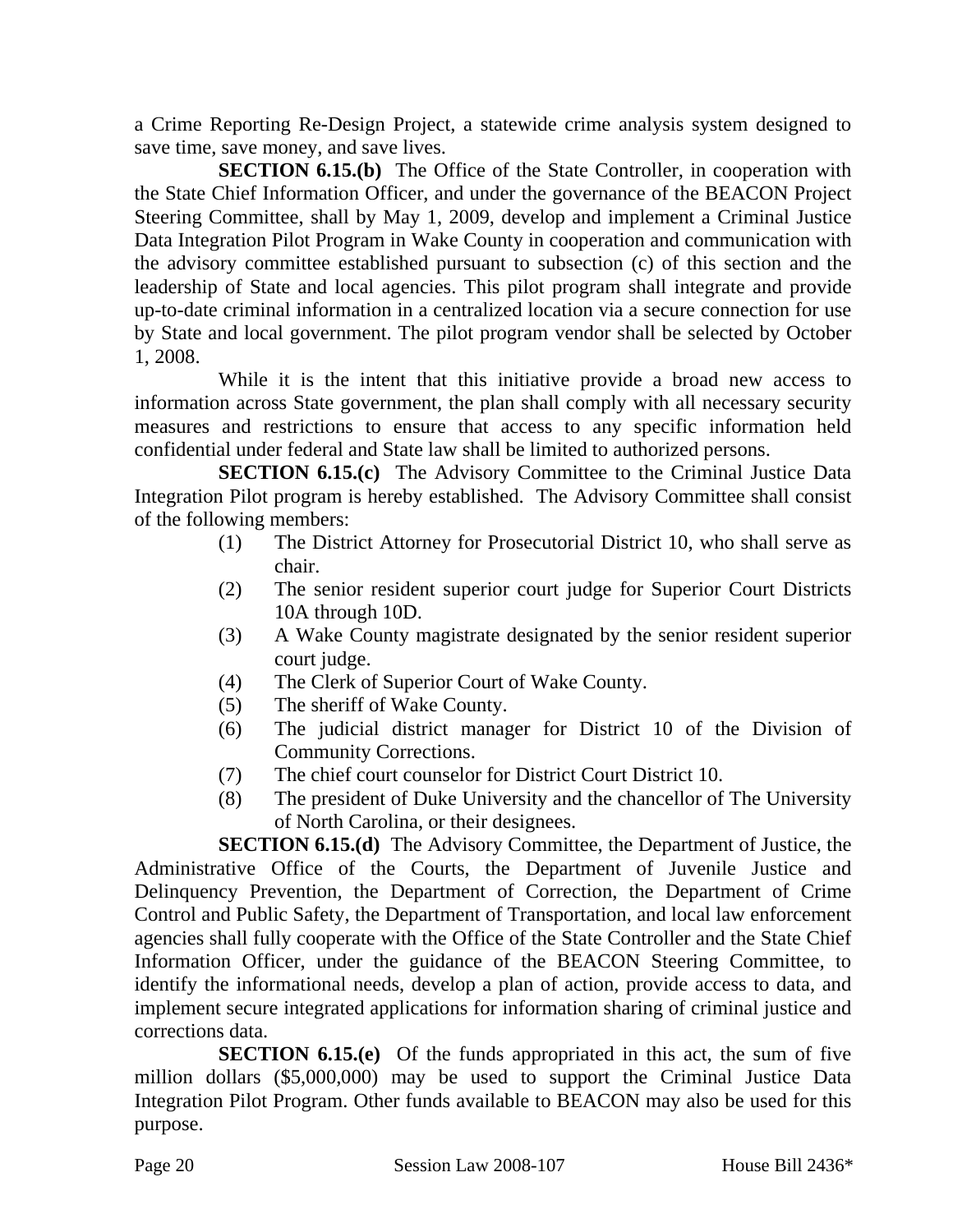The Office of the State Controller, with the support of the Office of State Budget and Management, shall identify and make all efforts to secure any matching funds or other resources to assist in funding this initiative.

**SECTION 6.15.(f)** The Office of the State Controller, with the support of the Advisory Committee and the State Chief Information Officer, shall provide a written report of the plan's implementation progress to the House of Representatives and Senate Appropriations Committees, to the Joint Legislative Oversight Committee on Information Technology, and to the Fiscal Research Division on a quarterly basis beginning October 1, 2008.

## **BEACON DATA INTEGRATION**

**SECTION 6.16.(a)** The Office of the State Controller, in cooperation with the State Chief Information Officer, shall begin implementation of the Beacon Strategic Plan for Data Integration, issued in April 2008. This plan shall be implemented under the governance of the BEACON Project Steering Committee and in conjunction with leadership in appropriate State agencies and with the support and cooperation of the Office of State Budget and Management.

While it is the intent that this initiative provide broad access to information across State government, the plan shall comply with all necessary security measures and restrictions to ensure that access to any specific information held confidential under federal and State law shall be limited to appropriate and authorized persons.

**SECTION 6.16.(b)** The State Controller shall serve as the Chairman of the BEACON Project Steering Committee. The other members of the committee shall be the State Chief Information Officer, the State Treasurer, the Attorney General, the Secretary of Correction, the Administrative Officer of the Courts, the State Budget Officer, and the Chief Financial Officer of the Department of Transportation.

**SECTION 6.16.(c)** Of the funds appropriated from the General Fund to the North Carolina Information Technology Fund, the sum of five million dollars (\$5,000,000) for the 2008-2009 fiscal year shall be used for BEACON data integration as provided by subsection (a) of this section. Funds to support this activity shall also be the unexpended balance from the funds appropriated for BEACON/Data Integration Funds in Section 5.3(b) of S.L. 2007-323. The Office of the State Controller, with the support of the Office of State Budget and Management, shall identify and make all efforts to secure any matching funds or other resources to assist in funding this initiative.

**SECTION 6.16.(d)** Funds authorized in this section may be used for the following purposes:

- (1) To support the cost of a project manager to conduct the activities outlined herein reportable to the Office of the State Controller.
- (2) To support two business analysts to provide support to the program manager and agencies in identifying requirements under this program.
- (3) To establish a Business Intelligence Competency Center (BICC), a collaborative organization comprised of both technical and business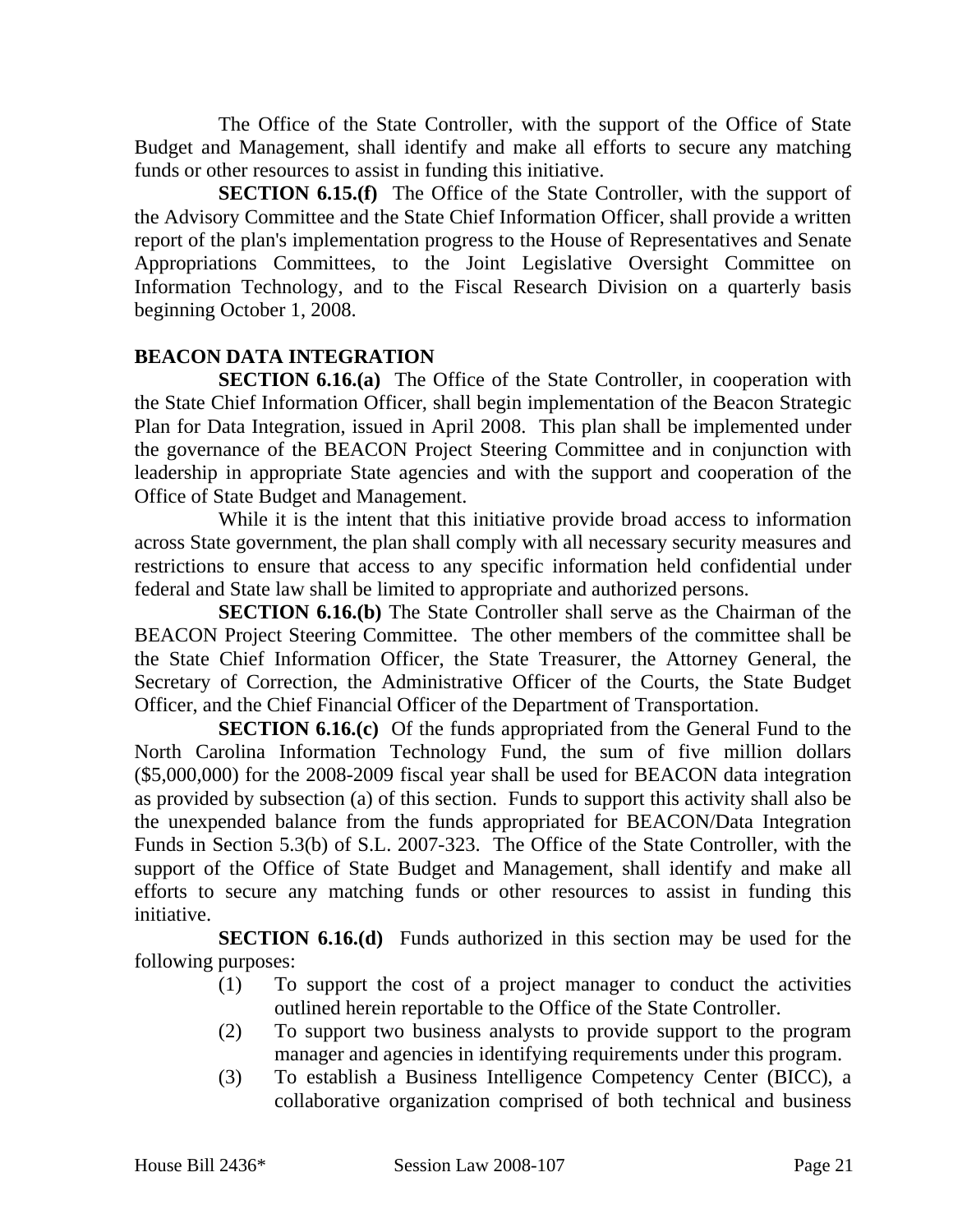stakeholders, to support and manage the business need for analytics through the development of standards and best practices.

- (4) To engage a vendor to implement the Strategic Implementation Plan as required herein.
- (5) To conduct integration activities as approved by the BEACON Project Steering Committee. The State Chief Information Officer shall use current enterprise licensing to implement these integration activities.

**SECTION 6.16.(e)** Prior to the convening of the 2009 General Assembly, the Office of the State Controller shall provide semiannual reports to the Joint Legislative Oversight Committee for Information Technology. Written reports shall be submitted not later than October 1, 2008, and April 1, 2009, with presentations of the reports at the first session of the Joint Legislative Oversight Committee on Information Technology following the written report submission date. The Joint Legislative Oversight Committee on Information Technology shall then report to the Joint Legislative Commission on Governmental Operations.

**SECTION 6.16.(f)** Neither the implementation of the Strategic Information Plan nor the provisions of this section shall place any new or additional requirements upon The University of North Carolina or the North Carolina Community College System.

## **PART VII. PUBLIC SCHOOLS**

### **CHILDREN WITH DISABILITIES**

**SECTION 7.1.** The State Board of Education shall allocate funds for children with disabilities on the basis of three thousand three hundred eighty-six dollars and eighty-four cents (\$3,386.84) per child for a maximum of 172,079 children for the 2008-2009 school year. Each local school administrative unit shall receive funds for the lesser of (i) all children who are identified as children with disabilities or (ii) twelve and five-tenths percent (12.5%) of the 2008-2009 allocated average daily membership in the local school administrative unit.

The dollar amounts allocated under this section for children with disabilities shall also adjust in accordance with legislative salary increments, retirement rate adjustments, and health benefit adjustments for personnel who serve children with disabilities.

## **FUNDS FOR ACADEMICALLY GIFTED CHILDREN**

**SECTION 7.2.** The State Board of Education shall allocate funds for academically or intellectually gifted children on the basis of one thousand one hundred thirty-seven dollars and nineteen cents (\$1,137.19) per child. A local school administrative unit shall receive funds for a maximum of four percent (4%) of its 2008-2009 allocated average daily membership, regardless of the number of children identified as academically or intellectually gifted in the unit. The State Board shall allocate funds for no more than 59,063 children for the 2008-2009 school year.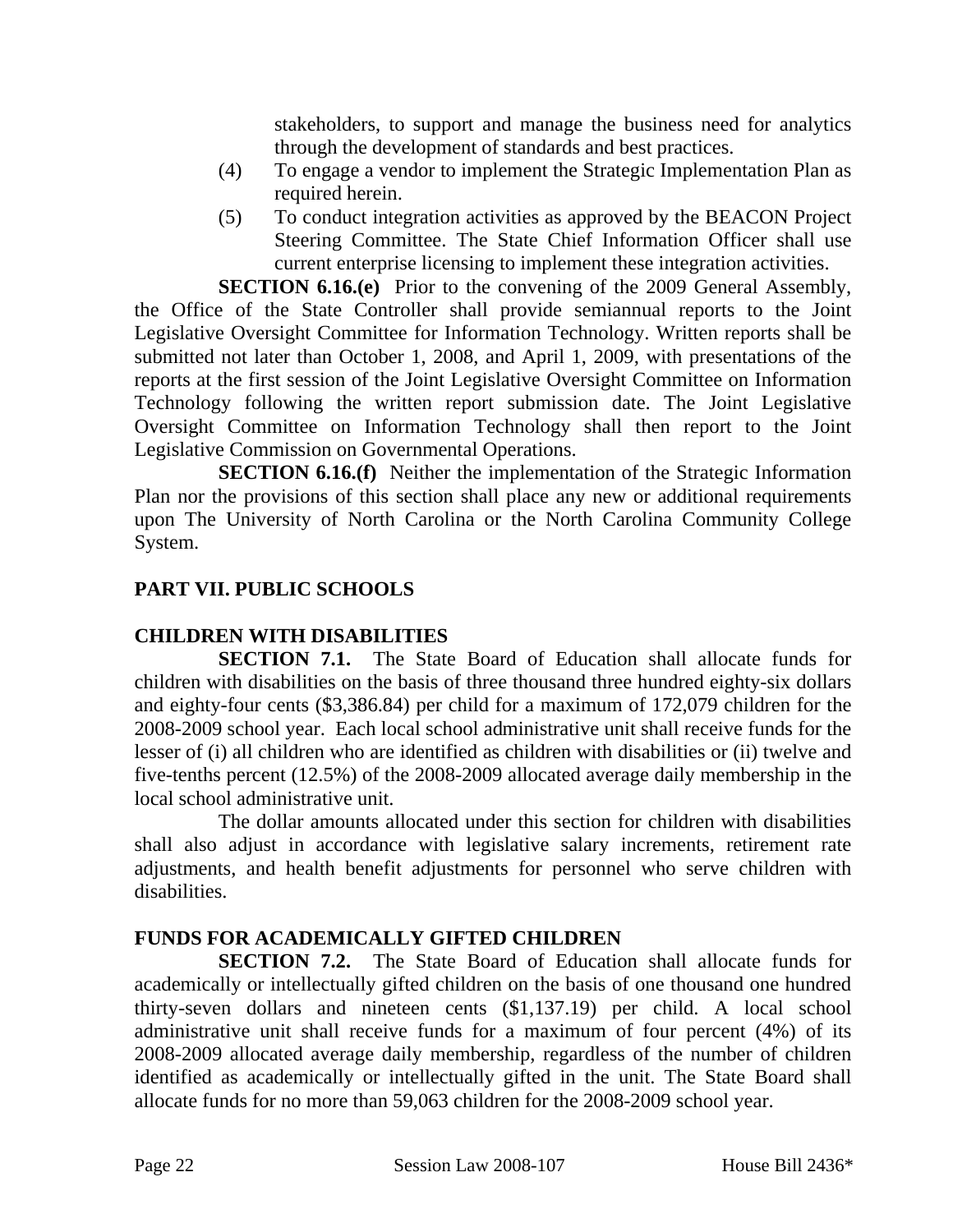The dollar amounts allocated under this section for academically or intellectually gifted children shall also adjust in accordance with legislative salary increments, retirement rate adjustments, and health benefit adjustments for personnel who serve academically or intellectually gifted children.

## **FUNDS TO IMPLEMENT THE ABCS OF PUBLIC EDUCATION**

**SECTION 7.3.(a)** The State Board of Education shall use funds appropriated in this act for State Aid to Local School Administrative Units to provide incentive funding for schools that met or exceeded the projected levels of improvement in student performance during the 2007-2008 school year, in accordance with the ABCs of Public Education Program. In accordance with State Board of Education policy:

- (1) Incentive awards in schools that achieve higher than expected improvements may be:
	- a. Up to one thousand five hundred dollars (\$1,500) for each teacher and for certified personnel; and
	- b. Up to five hundred dollars (\$500.00) for each teacher assistant.
- (2) Incentive awards in schools that meet the expected improvements may be:
	- a. Up to seven hundred fifty dollars (\$750.00) for each teacher and for certified personnel; and
	- b. Up to three hundred seventy-five dollars (\$375.00) for each teacher assistant.

The State Board of Education shall limit the amount expended for this program to the average expenditure for this program over the last 11 years, which is ninety-four million three hundred twenty-five thousand six hundred twelve dollars (\$94,325,612).

**SECTION 7.3.(b)** The State Board of Education may use funds appropriated to the State Public School Fund to implement the consolidated assistance program, as directed in Section 7.6(b) of S.L. 2006-66. The Board shall report to the Joint Legislative Education Oversight Committee by January 15, 2009, on any restructuring of the program pursuant to this section.

## **NORTH CAROLINA VIRTUAL PUBLIC SCHOOL**

**SECTION 7.4.(a)** Section 7.20(d) of S.L. 2007-323 reads as rewritten:

"**SECTION 7.20.(d)** The State Board of Education shall implement an allotment formula developed pursuant to Section 7.16(d) of S.L. 2006-66, for funding e-learning, effective in the 2008-20092009-2010 fiscal year. NCVPS shall be available at no cost to all students in North Carolina who are enrolled in North Carolina's public schools, Department of Defense schools, and schools operated by the Bureau of Indian Affairs. The Department of Public Instruction shall communicate to local school administrative units all applicable guidelines regarding the enrollment of nonpublic school students in these courses.

The State Board of Education shall report to the Joint Legislative Education Oversight Committee and the Fiscal Research Division by December 15, 2008, on its implementation of this section.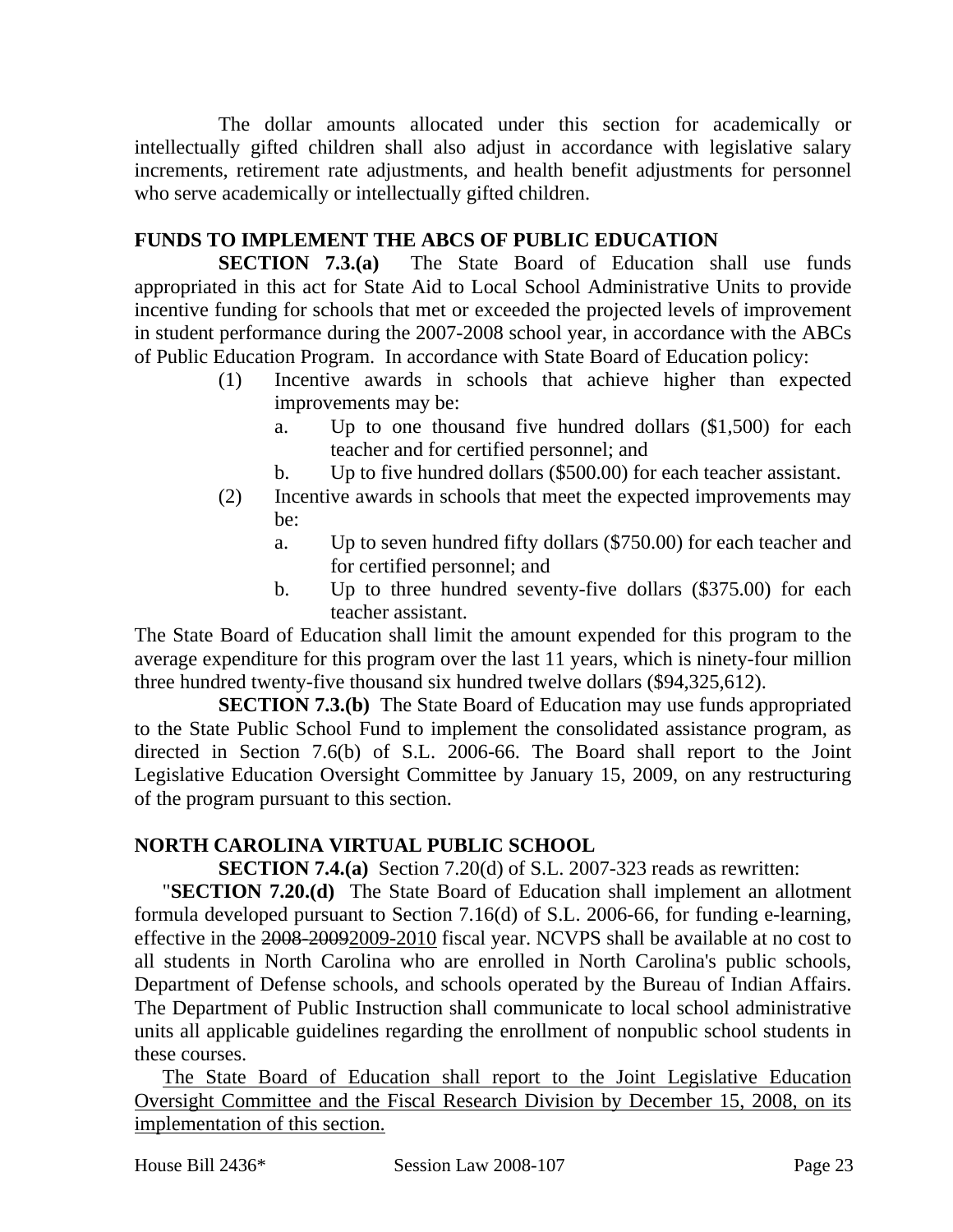Funds appropriated for NCVPS shall not revert at the end of the 2007-2008 fiscal year but shall remain available for expenditure in the 2008-2009 fiscal year."

**SECTION 7.4.(b)** If the State Board of Education finds that it is appropriate to do so, the State Board may use funds appropriated for NCVPS to create up to 15 full-time positions to support the continued implementation of NCVPS.

**SECTION 7.4.(c)** Subsection (a) of this section becomes effective June 30, 2008.

## **LEARN AND EARN ONLINE CARRYFORWARD**

**SECTION 7.5.(a)** Funds appropriated for Learn and Earn Online that are unexpended or unencumbered at the end of each fiscal year shall not revert, but shall remain available for expenditure.

**SECTION 7.5.(b)** This section becomes effective June 30, 2008.

# **SCHOOL CONNECTIVITY INITIATIVE**

**SECTION 7.6.(a)** Up to six hundred thousand dollars (\$600,000) may be transferred annually through June 30, 2013, to the Friday Institute at North Carolina State University to evaluate the effectiveness of using technology and its impact on 21<sup>st</sup> Century Teaching and Learning outcomes approved by the State Board of Education. The Friday Institute shall report annually to the State Board of Education on the evaluation results, including recommendations for continued implementation of the school connectivity initiative that improves teaching and learning.

**SECTION 7.6.(b)** Of the funds allocated for the School Connectivity Initiative, the sum of two hundred fifty thousand dollars (\$250,000) may be used to sustain the Education E-Learning Portal.

**SECTION 7.6.(c)** Funds allocated to the School Connectivity Initiative shall carry forward to the next fiscal year until the project is fully implemented by June 30, 2010.

**SECTION 7.6.(d)** Subsection (c) of this section becomes effective June 30, 2008.

## **ALLOTMENT FOR MENTORING SERVICES**

**SECTION 7.8.** The State Board of Education shall allot funds for mentoring services to local school administrative units based on the highest number of employees in the preceding three school years who (i) are paid with State, federal, or local funds and (ii) are either teachers paid on the first or second steps of the teacher salary schedule or instructional support personnel paid on the first step of the instructional support personnel salary schedule.

Local school administrative units shall use these funds to provide mentoring support to eligible employees in accordance with a plan approved by the State Board of Education. The plan shall include information on how all mentors in the local school administrative unit will be adequately trained to provide mentoring support.

# **DISADVANTAGED STUDENT SUPPLEMENTAL FUNDING**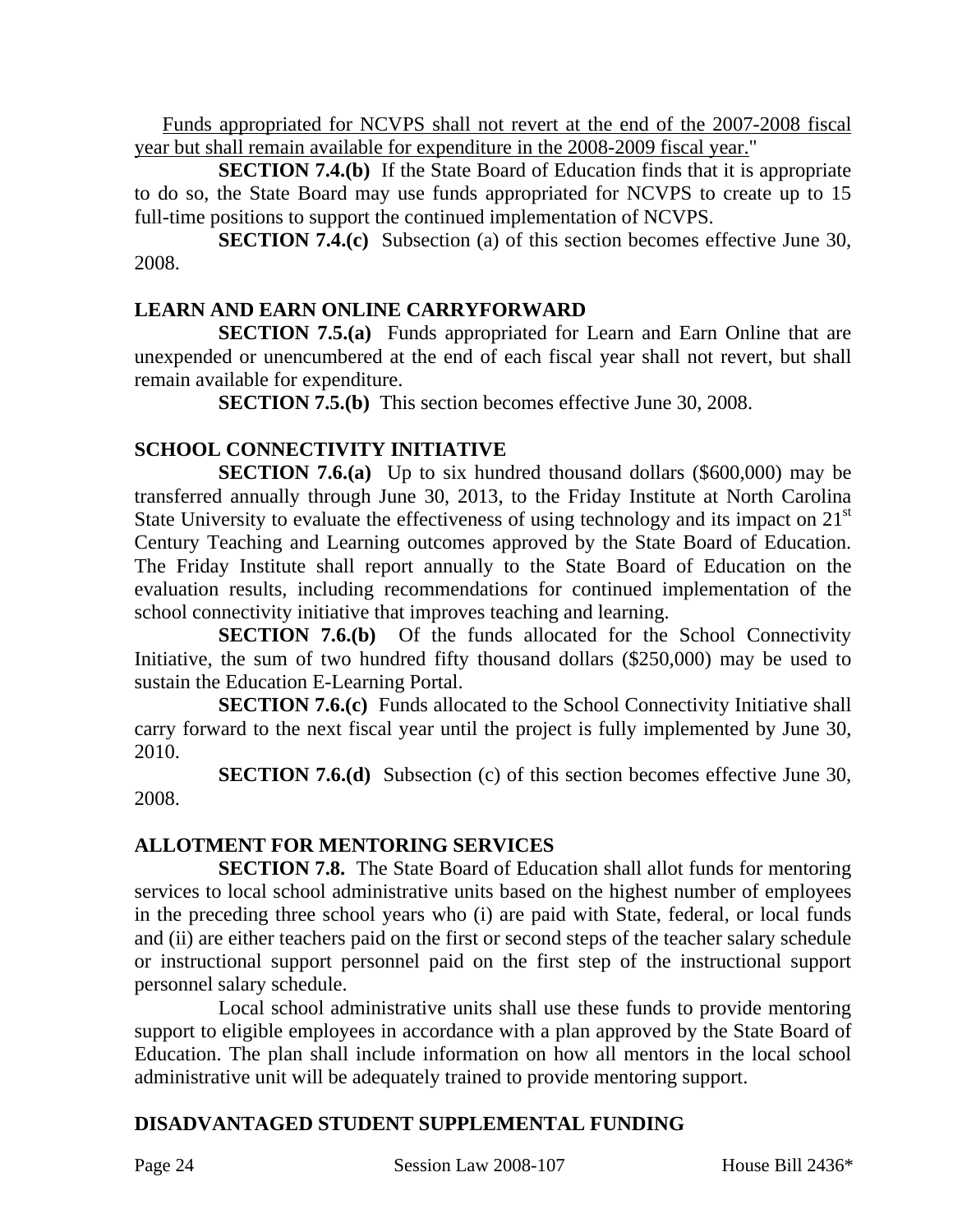**SECTION 7.9.** Section 7.8(c) of S.L. 2007-323 reads as rewritten:

"**SECTION 7.8.(c)** Funds appropriated to a local school administrative unit for disadvantaged student supplemental funding shall be allotted based on: (i) the local school administrative unit's eligible DSSF population and (ii) the difference between a teacher-to-student ratio of 1:21 and the following teacher-to-student ratios:

- (1) For counties with wealth greater than ninety percent (90%) of the statewide average, a ratio of  $1:20.0;19.9;$
- (2) For counties with wealth not less than eighty percent (80%) and not greater than ninety percent (90%) of the statewide average, a ratio of  $1:19.5;1:19.4;$
- (3) For counties with wealth less than eighty percent (80%) of the statewide average, a ratio of  $1:19.3; 1:19.1;$  and
- (4) For LEAs receiving DSSF funds in 2005-2006, a ratio of 1:16. These LEAs shall receive no less than the DSSF amount allotted in 2006-2007.

For the purpose of this subsection, wealth shall be calculated under the low-wealth supplemental formula."

# **MODIFY LOW-WEALTH SCHOOL FUNDING FORMULA**

**SECTION 7.10.(a)** Local school administrative units shall receive the same amount of funds for the 2008-2009 fiscal year under the low-wealth supplemental formula that they received for the 2007-2008 fiscal year. This allotment shall be adjusted in accordance with legislative salary increments, retirement rate adjustments, and health benefit adjustments for personnel enacted by the General Assembly for the 2007-2008 fiscal year.

**SECTION 7.10.(b)** The provisions of Section 7.6 of S.L. 2007-323 regarding the expenditure of funds shall apply to low-wealth funds received for the 2008-2009 fiscal year.

## **ADDITIONAL LOTTERY FUNDS FOR SCHOOL BLDGS**

**SECTION 7.11.** Monies allocated to the Public School Building Capital Fund pursuant to Section 5.2(b) of this act shall be allocated as follows:

- (1) The sum of one hundred forty million dollars (\$140,000,000) shall be allocated pursuant to G.S. 115C-546.2(d );
- (2) The remainder shall be allocated on the basis of average daily membership to local school administrative units that did not qualify for funding for the 2008-2009 fiscal year pursuant to G.S. 115C-546.2(d)(2). The maximum allocation shall be the amount received by other units pursuant to G.S.  $115C-546.2(d)(2)$  on the basis of per average daily membership.

### **STUDY OF STUDENTS WITH DISABILITIES**

**SECTION 7.12.** The Department of Public Instruction shall analyze the participation of students with disabilities in Learn and Earn Early College High Schools,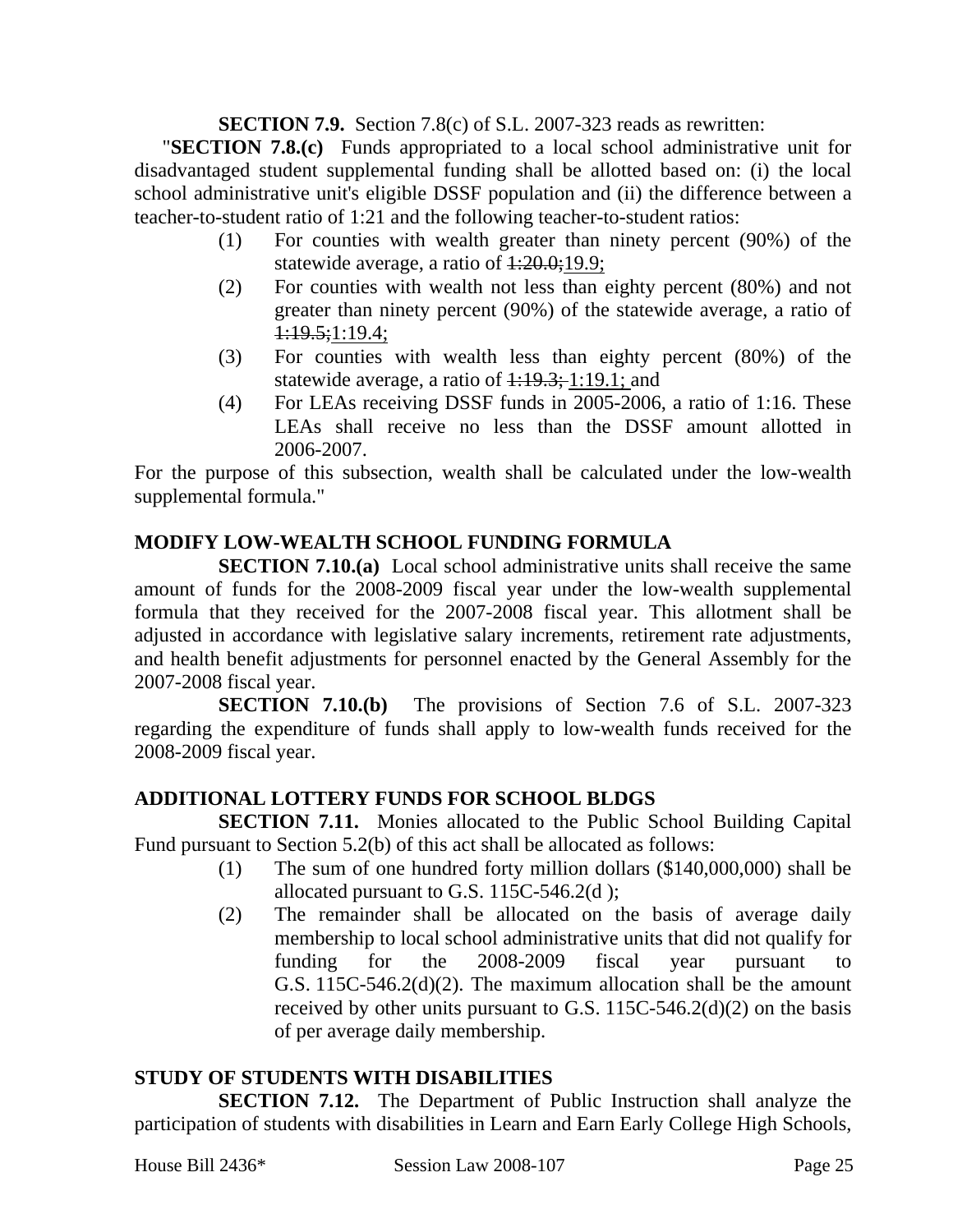Redesigned High Schools, the North Carolina Virtual Public School, and North Carolina public high schools that are on block schedules. In conducting its analysis, the Department shall consider enrollment, graduation, and dropout rates for students with disabilities in these different programs. The Department shall report its findings and any recommendations to the Joint Legislative Education Oversight Committee and the Joint Legislative Commission on Dropout Prevention and High School Graduation by March 15, 2009.

## **FOCUSED ED. REFORM PROG. FUNDS DO NOT REVERT**

**SECTION 7.13.(a)** Funds appropriated for the Focused Education Reform Pilot Program that are unexpended and unencumbered at the end of each fiscal year shall not revert but shall remain available for expenditure for that purpose for the duration of the pilot program.

**SECTION 7.13.(b)** This section becomes effective June 30, 2008.

## **REESTABLISH COMMITTEE ON DROPOUT PREVENTION**

**SECTION 7.14.(a**) Section 7.32(e) of S.L. 2007-323 reads as rewritten:

"**SECTION 7.32.(e)** Report. – The Committee shall report to the Joint Legislative Commission on Dropout Prevention and High School Graduation created in subsection (f) of this section by December 1, 2007, on the grants awarded under subsection (d) of this section, after which time the Committee shall terminate.section. The Committee shall terminate on December 31, 2010."

**SECTION 7.14.(b)** Committee. – The Committee on Dropout Prevention, as created in Section 7.32 of S.L. 2007-323, is reestablished to determine which local school administrative units, schools, agencies, and nonprofits shall receive dropout prevention grants under this section, the amount of each grant, and eligible uses of the grant funding. When utilizing outside grant reviewers and raters, the Committee is encouraged to utilize individuals who represent public schools, universities, and community-based organizations.

The Committee shall continue to be located administratively in the Department of Public Instruction but shall exercise its powers and duties independently of the Department of Public Instruction. The Department of Public Instruction shall provide for the administrative costs of the Committee. The Department of Public Instruction shall contract with an independent consultant to serve as staff to the Committee, to provide technical assistance to the grant recipients for the length of the grant, and to assist the Committee in evaluating the impact of the grants awarded.

The members of the Committee shall assure they are in compliance with laws and rules governing conflicts of interest. The Committee shall meet on the call of the cochairs provided that the Committee shall meet at least once every three months.

In the event of a vacancy on the Committee, the appointing authorities are encouraged to provide representation on the Committee from each of the eight educational districts as defined in G.S. 115C-65.

**SECTION 7.14.(c)** Dropout Prevention Grants. – The Committee shall select grant recipients as follows: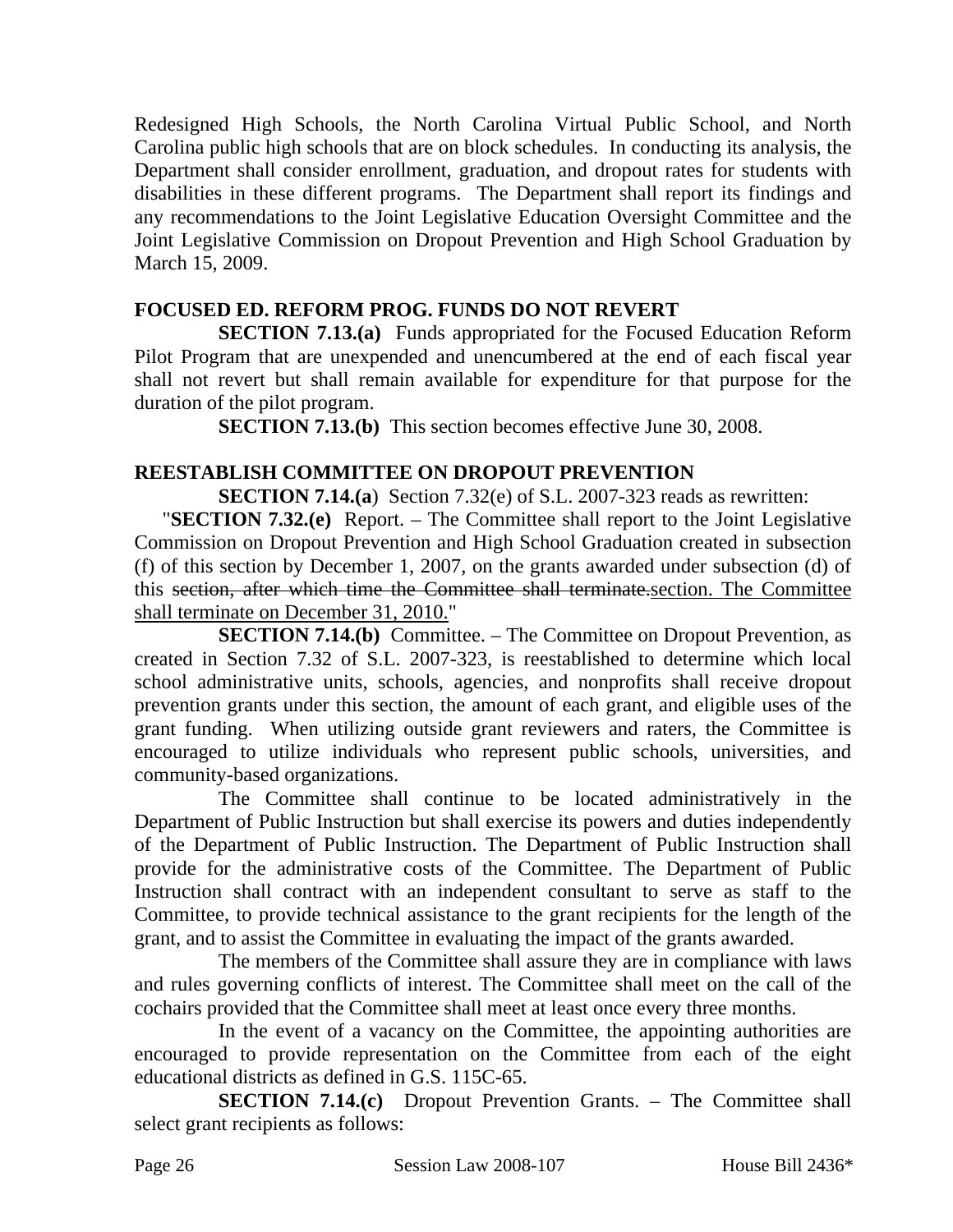- (1) From applications received in the process outlined in Section 7.32(d) of S.L. 2007-323 and using the process for the review of grant applications in 2007, the Committee shall establish a new cutoff score and award grants to applicants that both meet the new cutoff score and did not previously receive funding under S.L. 2007-323. Priority for additional funding of grants awarded under S.L. 2007-323 shall be given to programs that would serve students in local schools that have a four-year cohort graduation rate of less than sixty-five percent  $(65\%)$ .
- (2) From the recipients of grants awarded under S.L. 2007-323, the Committee shall establish a process to award additional funds to those grantees.
- (3) Using the process outlined in Section 7.32(d) of S.L. 2007-323 consistent with subsection (d) of this section, the Committee may award grants to new applicants that did not apply for funding under that act.

**SECTION 7.14.(d)** Criteria for Dropout Prevention Grants. – The following criteria apply to all types of dropout prevention grants approved by the Committee:

- (1) Grants shall be issued in varying amounts up to a maximum of one hundred fifty thousand dollars (\$150,000).
- (2) These grants shall be provided to innovative programs and initiatives that target students at risk of dropping out of school and that demonstrate the potential to (i) be developed into effective, sustainable, and coordinated dropout prevention and reentry programs in middle schools and high schools and (ii) serve as effective models for other programs.
- (3) Priority shall be given to new programs and initiatives or to those that have begun within the last five school years.
- (4) Grants shall be distributed geographically throughout the State and throughout the eight educational districts as defined in G.S. 115C-65. No more than three grants shall be awarded in any one county under this section in a single fiscal year.
- (5) Grants may be made to local school administrative units, schools, local agencies, or nonprofit organizations.
- (6) Grants shall be to programs and initiatives that hold all students to high academic and personal standards.
- (7) Grant applications shall state (i) how grant funds will be used, (ii) what, if any, other resources will be used in conjunction with the grant funds, (iii) how the program or initiative will be coordinated to enhance the effectiveness of existing programs, initiatives, or services in the community, and (iv) a process for evaluating the success of the program or initiative.
- (8) Programs and initiatives that receive grants under this section shall be based on best practices for helping at-risk students achieve successful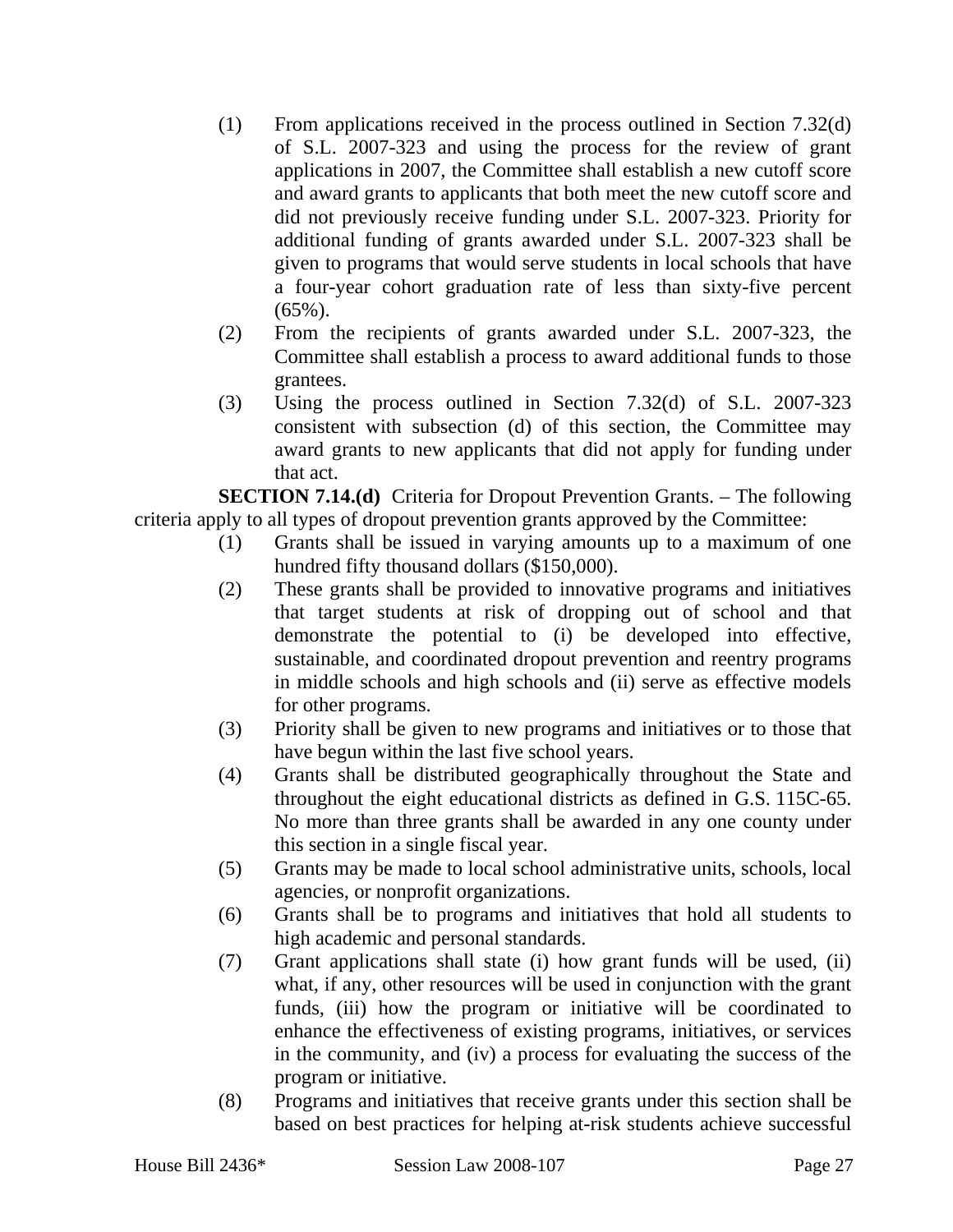academic progress, preventing students from dropping out of school, or for increasing the high school completion rate for those students who already have dropped out of school.

- (9) Priority for grants shall be given to proposals that demonstrate input from the local community and coordination with other available programs or resources.
- (10) Grantees shall assure their compliance with applicable laws and rules regulating conflicts of interest.
- (11) Priority for grants shall be given to programs that would serve students in local schools that have a four-year cohort graduation rate of less than sixty-five percent (65%) and that are from counties that did not receive funding under S.L. 2007-323. The Committee shall establish a grant rating cutoff score at such a level as to allow for consideration of all viable grants in this priority category. The Committee may require grantees to provide supplemental information in response to any prior reviewer comments.
- (12) The demonstrated need for a grant, level of collaboration, ability to increase attendance, persistence, academic success, ability to increase parental involvement, and graduation shall be given more weight than the quality of the written grant.
- (13) Grants shall be made no later than November 1, 2008.

The Committee shall report to the Joint Legislative Commission on Dropout Prevention and High School Graduation and the Joint Legislative Education Oversight Committee on the grants awarded under this section by March 1, 2009.

**SECTION 7.14.(e)** Evaluation. – The Committee shall evaluate the impact of the dropout prevention grants awarded under S.L. 2007-323 and under this section. In evaluating the impact of the grants, the Committee shall consider:

- (1) How grant funds were used, including the services provided for teen pregnancy prevention and for pregnant and parenting teens;
- (2) The success of the program or initiative, as indicated by the evaluation process stated in its grant application;
- (3) The extent to which the program or initiative has improved students' attendance, test scores, persistence, and graduation rates;
- (4) How the program or initiative was coordinated to enhance the effectiveness of existing programs, initiatives, or services in the community;
- (5) What, if any, other resources were used in conjunction with the grant funds;
- (6) The sustainability of the program;
- (7) The number, gender, ethnicity, and grade level of students being served as well as whether the student left school due to pregnancy or parenting responsibilities;
- (8) The potential for the program to serve as a model for achieving successful academic progress for at-risk students; and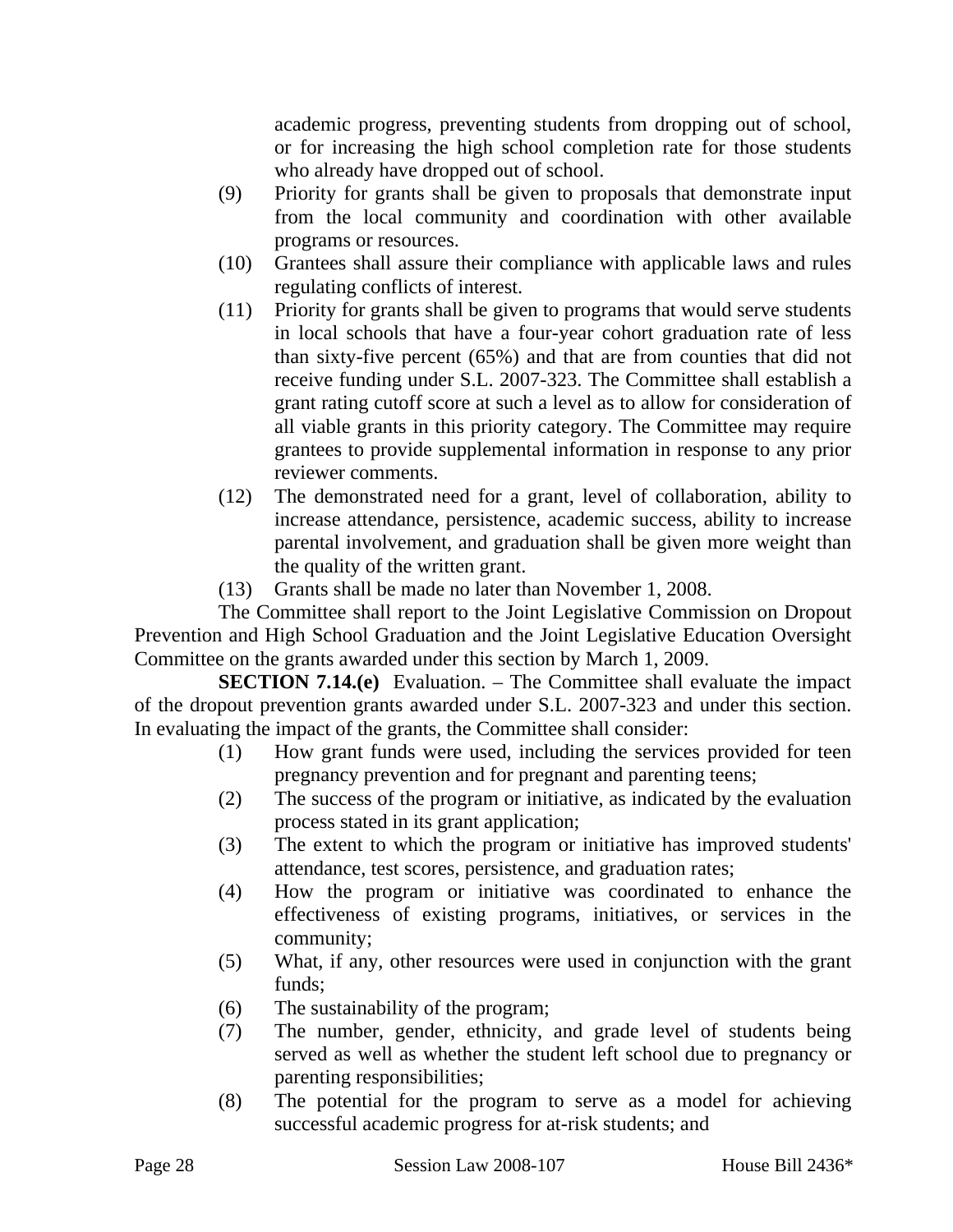(9) Other indicators of the impact of the grant on dropout prevention.

The recipients of the dropout prevention grants awarded under S.L. 2007-323 shall report to the Committee on Dropout Prevention by January 31, 2009, and by September 30, 2009. The reports shall provide information to assist the Committee in conducting its evaluation. The reports shall include a statement that the recipients used grant funds for the purposes appropriated by the General Assembly and complied with applicable laws, regulations, and terms and conditions of the grant documents. The Committee shall make an interim report of the results of its evaluation of the grants awarded under S.L. 2007-323 by March 31, 2009, to the Joint Legislative Commission on Dropout Prevention and High School Graduation and to the Joint Legislative Education Oversight Committee. The Committee shall make a final report of the results of its evaluation of the grants awarded under S.L. 2007-323 by November 15, 2009, to the Joint Legislative Commission on Dropout Prevention and High School Graduation and to the Joint Legislative Education Oversight Committee.

The recipients of the dropout prevention grants awarded under this section shall report to the Committee on Dropout Prevention by January 31, 2010, and by September 30, 2010. The reports shall provide information to assist the Committee in conducting its evaluation. The reports shall include a statement that the recipients used grant funds for the purposes appropriated by the General Assembly and complied with applicable laws, regulations, and terms and conditions of the grant documents. The Committee shall make an interim report of the results of its evaluation of the grants awarded under this section by March 31, 2010, to the Joint Legislative Commission on Dropout Prevention and High School Graduation and to the Joint Legislative Education Oversight Committee. The Committee shall make a final report of the results of its evaluation of the grants awarded under subsection (c) of this section by November 15, 2010, to the Joint Legislative Commission on Dropout Prevention and High School Graduation and to the Joint Legislative Education Oversight Committee.

**SECTION 7.14.(f)** Dropout Prevention Network. – In addition to its other duties, the Joint Legislative Commission on Dropout Prevention and High School Graduation, established under Section 7.32 of S.L. 2007-323, shall study the development of an effective network for the purpose of sharing best practices among the grant recipients, the public schools, and other interested organizations. The Commission shall consider interactive Web sites, electronic information sharing, professional development opportunities, conferences, and other means that it believes would be effective. The Commission may consult with the Department of Public Instruction and the Committee on Dropout Prevention. The Commission shall report its findings and any recommendations to the 2009 General Assembly.

**SECTION 7.14.(g)** Of the funds appropriated in this act for the Committee on Dropout Prevention, the sum of five million five hundred thousand dollars (\$5,500,000) for the 2008-2009 fiscal year shall be used to award grants to applicants that did not previously receive funding under S.L. 2007-323. The remainder shall be used to award new grants, as well as additional grants to previous grant recipients, in accordance with subsection (b) of this section.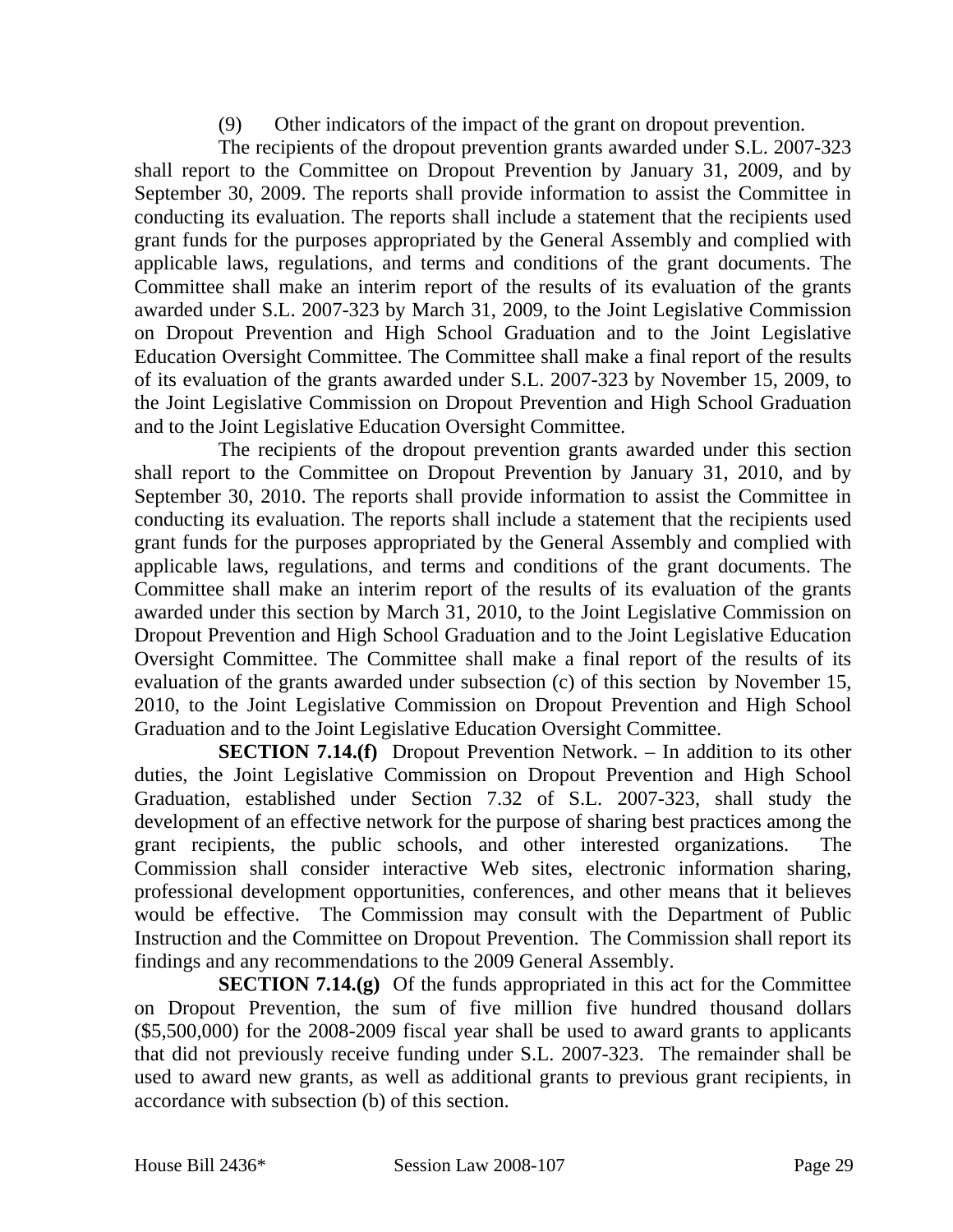**SECTION 7.14.(h)** Funds appropriated for the dropout prevention grants for the 2007-2008 fiscal year shall not revert but shall remain available for expenditure until August 31, 2009. Funds appropriated for the 2008-2009 fiscal year shall not revert but shall remain available for expenditure until August 31, 2010.

S**ECTION 7.14.(i)** Of the funds appropriated for the dropout prevention grants, the sum of one hundred thousand dollars (\$100,000) for the 2008-2009 fiscal year may be used to issue a request for proposals from qualified vendors on a competitive basis to contract as a consultant to assist with the evaluation. The factors to be considered in awarding the contract shall be identified in the request for proposals.

S**ECTION 7.14.(j)** Of the funds appropriated for the dropout prevention grants, the Department of Public Instruction may use up to fifty thousand dollars (\$50,000) for its administrative assistance to the Committee and provide technical assistance under this section.

**SECTION 7.14.(k)** Subsection (h) of this section becomes effective June 30, 2008.

## **DROPOUT PREVENTION TECHNICAL CORRECTION**

**SECTION 7.14A.** Section 7.32(c) of S.L. 2007-323 reads as rewritten:

"**SECTION 7.32.(c)** Committee. – There is established the Committee on Dropout Prevention. The Committee shall be located administratively in the Department of Public Instruction but shall exercise its powers and duties independently of the Department of Public Instruction. The Department of Public Instruction shall provide for the administrative costs of the Committee and shall provide staff to the Committee.

The Committee shall determine which local school administrative units, schools, agencies, and nonprofits shall receive dropout prevention grants under subsection (d) of this section, the amount of each grant, and eligible uses of the grant funding. The Committee shall consist of the following 15 members:

- (1) The Governor shall appoint five members, of whom one is a superintendent of schools, one is a representative of a nonprofit, and one is a school social worker;
- (2) The General Assembly upon the recommendation of the President Pro Tempore of the Senate shall appoint five members, of whom one is a principal, one is a representative of a school of education, and one is a school counselor; and
- (3) The General Assembly upon the recommendation of the Speaker of the House of Representatives shall appoint five members, of whom one is a teacher, one is a member of the business community, and one is a representative of the juvenile justice system.

The President Pro Tempore of the Senate and the Speaker of the House of Representatives shall each designate a cochair of the Committee. The members of the Committee shall assure they are in compliance with laws and rules governing conflicts of interest."

## **USE OF LEARN AND EARN ONLINE FOR HYBRID COURSES**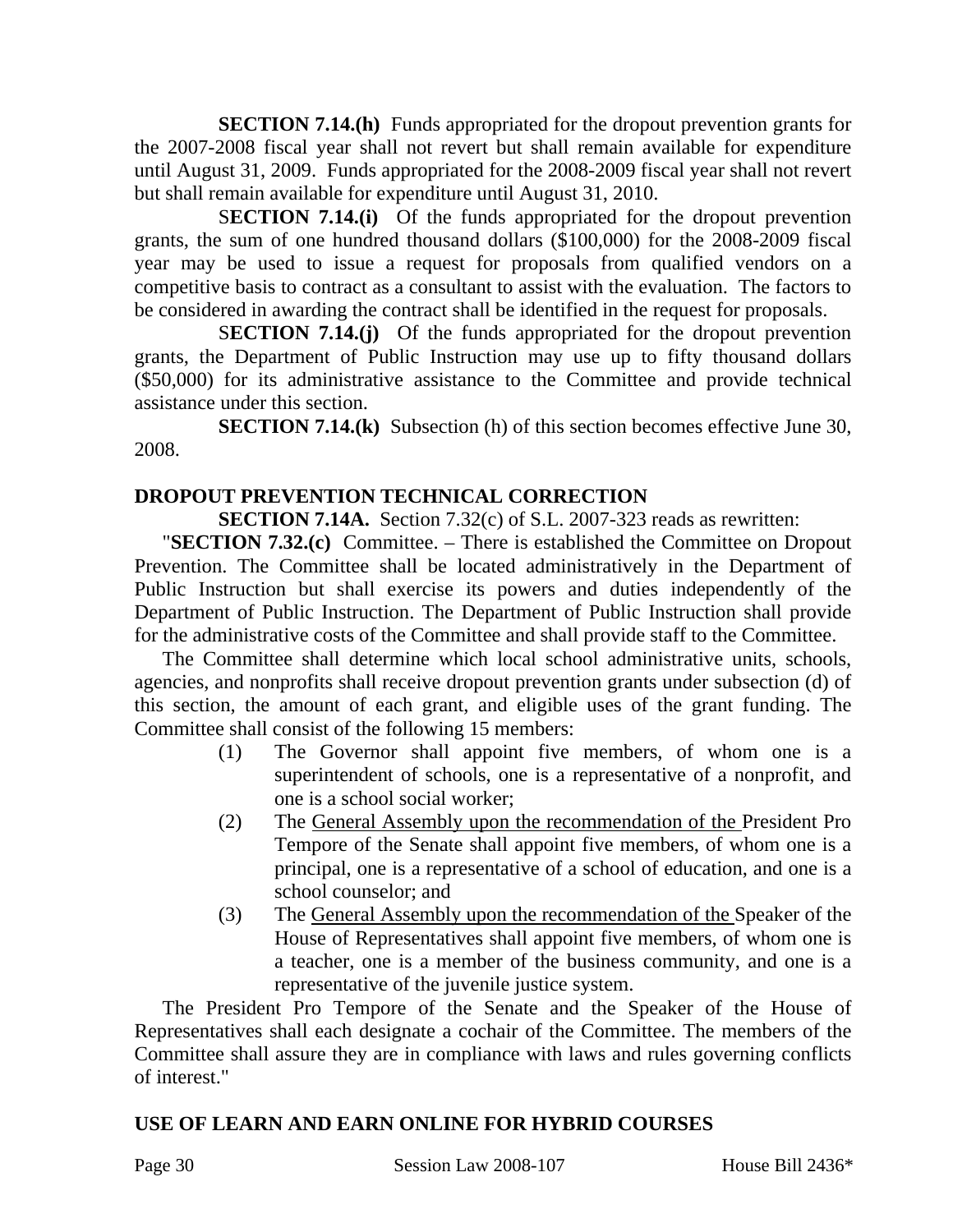**SECTION 7.15.** Local school administrative units may use funds appropriated for Learn and Earn Online for college-level courses taught by university instructors at public schools. Instruction for these courses shall be partially delivered online. Payments related to the textbooks and the prorated cost of the instructor shall be paid to the university supplying the instruction.

The State Board of Education shall adopt policies to establish guidelines and reimbursement procedures.

### **COMPREHENSIVE SUPPORT FOR SCHOOL SYSTEMS AND SCHOOLS**

**SECTION 7.16.** If a local school administrative unit is designated by the State Board of Education as a targeted school district for comprehensive support, the State Board may:

- (1) Authorize additional flexibility with regard to State allotments to allow the State Board's assigned support team and the local school administrative unit's leadership to redirect State funding to address the identified reform requirements. This additional flexibility shall not increase overall State funding available to the unit.
- (2) Use funds already appropriated to the State Board of Education to allocate time-limited funds to implement strategies identified by the State Board's assigned support team and the school unit's leadership. The State Board shall adopt policies regarding (i) the strategies for which these time-limited funds may be used and (ii) the maximum time a unit may receive these funds. This funding shall not be allotted for more than one fiscal year. This funding is intended to allow the implementation of necessary reform initiatives while the unit obtains local funding or identifies other State or federal funding to cover the initiatives.

### **MORE AT FOUR PROGRAM**

**SECTION 7.17.(a)** Section 7.24(f) of S.L. 2007-323 reads as rewritten:

"**SECTION 7.24.(f)** If a county is unable to increase "More at Four" slots because of a documented lack of available resources necessary to provide the required local contribution for the additional slots allocated to the county for the 2007-2008 fiscal year, year or the 2008-2009 fiscal year, the contract agency for that county may appeal to the Office of School Readiness for an exception to the required local amount for those additional slots. The Office of School Readiness may grant an exception and allot funds to pay up to ninety percent (90%) of the full cost of the additional slots for that county if it finds that (i) there is in fact a documented lack of available resources in the county and (ii) granting the exception will not reduce access statewide to "More at Four" slots."

**SECTION 7.17.(b)** The Office of School Readiness shall develop a plan to tier the local More at Four slots that are in child care facilities, based on child care subsidy market rates. The Office of School Readiness shall report the plan to the House of Representatives Appropriations Subcommittee on Education, the Senate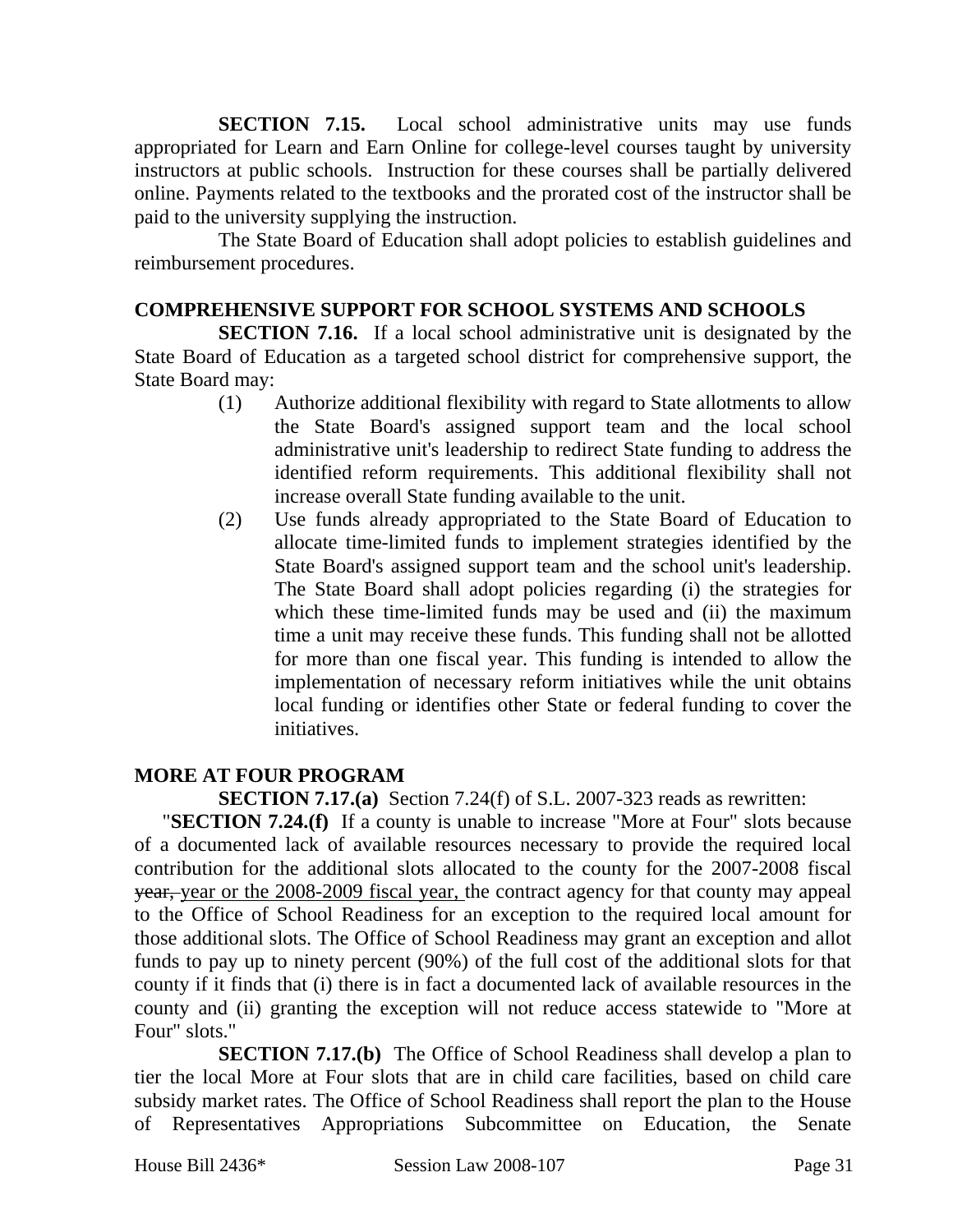Appropriations Committee on Education, the House of Representatives Appropriations Subcommittee on Health and Human Services, the Senate Appropriations Committee on Health and Human Services, the Education Oversight Committee, and the Fiscal Research Division by January 1, 2009.

**SECTION 7.17.(c)** Section 7.24.(a)(11) of S.L. 2007-323 reads as rewritten: "**SECTION 7.24.(a)** The Department of Public Instruction shall continue the implementation of the "More at Four" prekindergarten program for at-risk four-year-olds who are at risk of failure in kindergarten. The program is available statewide to all counties that choose to participate, including underserved areas. The goal of the program is to provide quality prekindergarten services to a greater number of at-risk children in order to enhance kindergarten readiness for these children. The program shall be consistent with standards and assessments established jointly by the Department of Health and Human Services and the Department of Public Instruction. The program shall include:

> (11) A system of accountability.accountability to include a yearly review. The Department shall contract with an independent research organization to produce an annual report to include longitudinal review of the program and academic, behavioral, and other child-specific outcomes. The review shall include a quasi experimental research design of a representative sample of children who complete the More at Four program every year and shall report on their sustained progress until the end of grade 9. The review shall also study a representative sample of children who do not enter the More at Four program but who are of the same grade level and demographic as those who complete the program and their sustained progress shall also be reviewed until the end of grade 9. The review shall be presented to the Joint Legislative Oversight Committee on Education by January 31 of every year."

## **PLANT OPERATION FUNDING**

…

## **SECTION 7.18.(a)** G.S. 115C-546.2(a) reads as rewritten:

"(a) Monies Of the monies credited to the Fund by the Secretary of Revenue pursuant to G.S. 115C-546.1(b), the State Board of Education may allocate up to one million dollars (\$1,000,000) each year to the Department of Public Instruction. These funds shall be used by the Plant Operation Section of the School Support Division to assist each local school administrative unit with effective energy and environmental management, effective water management, hazardous material management, clean air quality, and engineering support for safe, effective environmental practices. The remainder of the monies in the Fund shall be allocated to the counties on a per average daily membership basis according to the average daily membership for the budget year as determined and certified by the State Board of Education. Interest earned on funds allocated to each county shall be allocated to that county."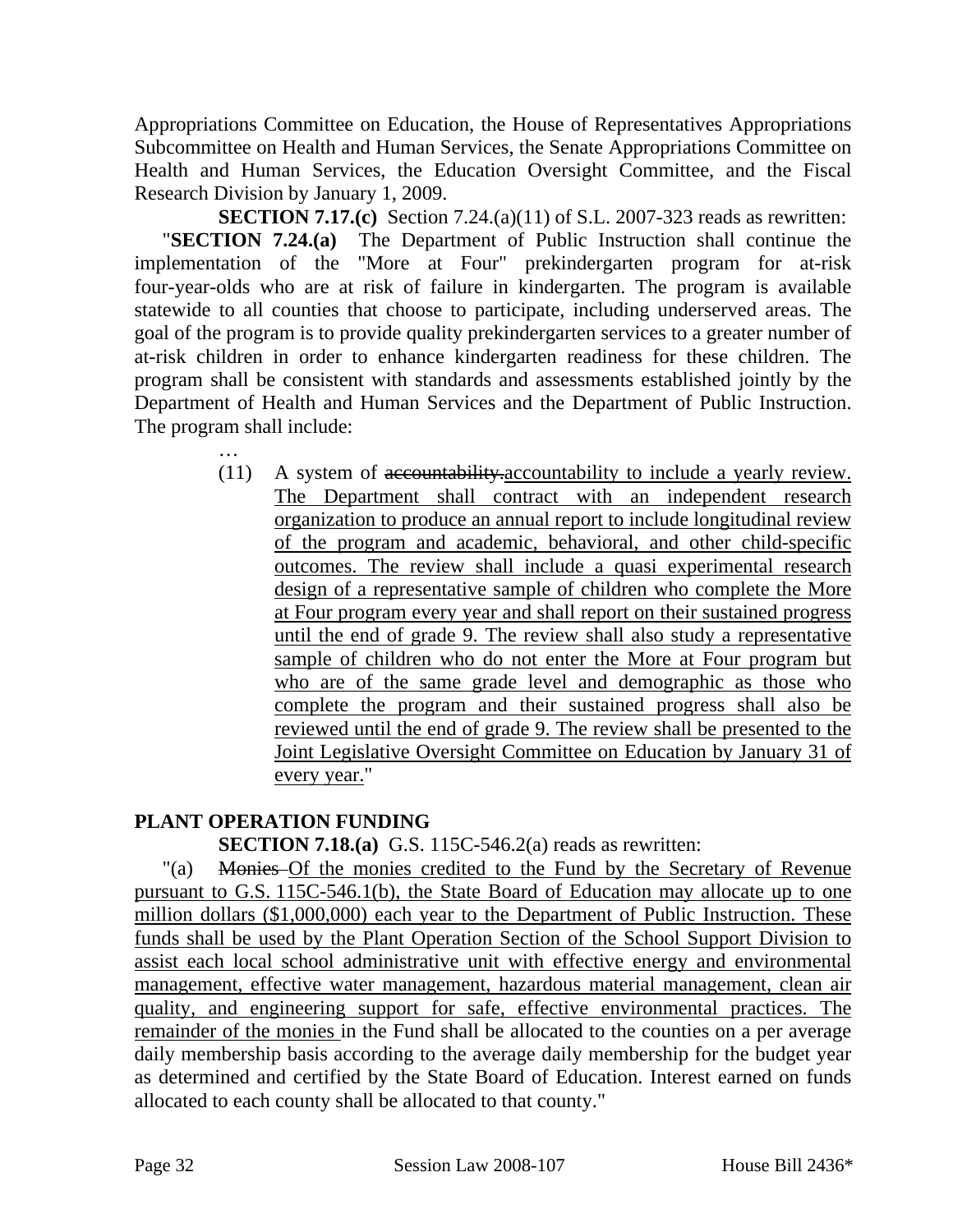**SECTION 7.18.(b)** The Department of Public Instruction shall report to the Joint Legislative Education Oversight Committee by April 15 of each year on the effectiveness of the program in accomplishing its purpose and on any other information requested by the Committee.

## **REPORT ON THE USE OF FUNDS FOR AGRICULTURAL EDUCATION PROGRAMS**

**SECTION 7.19.** The State Board of Education shall report on its use of federal funds which support career and technical education to the Joint Legislative Education Oversight Committee prior to the convening of the 2009 General Assembly.

## **ALLOTMENTS OF TEACHERS FOR SMALL SCHOOLS**

**SECTION 7.20.** The State Board of Education shall modify its policy on the allotment of funds for small schools by:

- (1) Defining small schools to include schools of fewer than 110 students; and
- (2) Giving consideration to small, geographically isolated schools over other qualifying programs and schools.

## **MATH AND SCIENCE TEACHERS PILOT PROGRAM MODIFIED**

**SECTION 7.21.** The pilot program providing for salary supplements for newly hired mathematics or science teachers is modified to permit both highly qualified and newly hired teachers in the pilot units to qualify to receive salary supplements.

## **INCREASES IN STUDENT POPULATION DUE TO BRAC ACTIVITY**

**SECTION 7.23.** If a local school administrative unit employs more classroom teachers than are allotted to it due to a projected increase in student population resulting from BRAC activity, the State Board shall allot additional teachers to the unit based on the greater of (i) the local school administrative unit's first month average daily membership (ADM) or (ii) fifty percent (50%) of the projected increase in ADM resulting from BRAC activity that is in excess of the increase anticipated in the allotted ADM.

The Department of Public Instruction shall notify each impacted local school administrative unit as to the BRAC population increase in excess of allotted average daily membership on or before the distribution of the initial allotments.

Section 7.15(b) of S.L. 2007-323 does not apply to local school administrative units receiving an additional allotment of teachers pursuant to this section.

### **REPORT ON USE OF TEACHER ACADEMY FUNDS**

**SECTION 7.24.** The North Carolina Teacher Academy shall report on the use of funds for literacy coach training to the Joint Legislative Education Oversight Committee, the Fiscal Research Division, and the Office of State Budget and Management by March 15, 2009. The report shall include (i) actual expenditures by line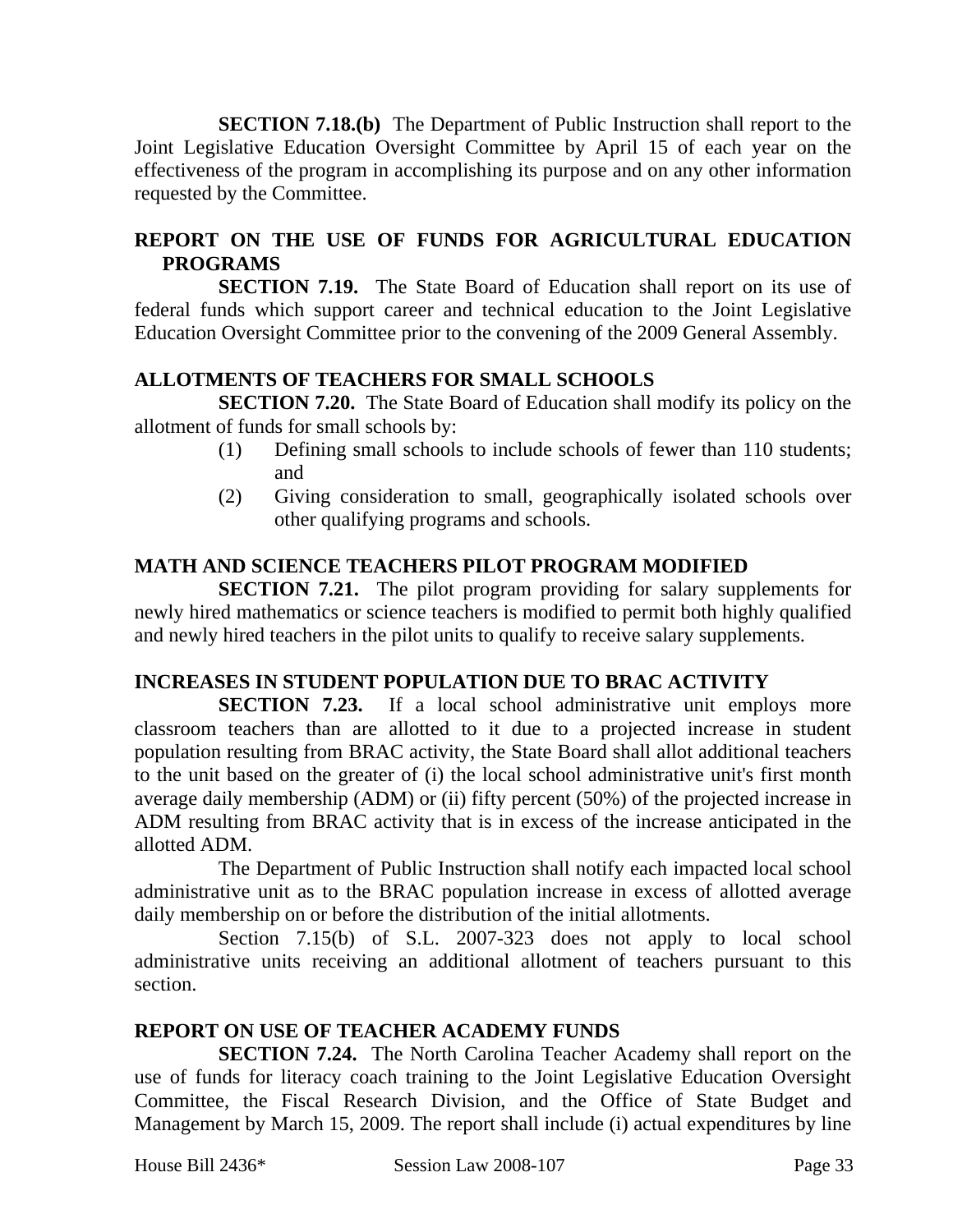item for the 2007-2008 fiscal year and for the first two quarters of the 2008-2009 fiscal year, (ii) total budgeted requirements by line item for both fiscal years, and (iii) activities supported by these funds.

## **CHILD NUTRITION**

### **SECTION 7.25.(a)** G.S. 115C-264.3 reads as rewritten: "**§ 115C-264.3. Child Nutrition Program standards.**

The State Board of Education, in direct consultation with a cross section of local directors of child nutrition services, shall establish statewide nutrition standards for school meals, a la carte foods and beverages, and items served in the After School Snack Program administered by the Department of Public Instruction and child nutrition programs of local school administrative units. The nutrition standards will promote gradual changes to increase fruits and vegetables, increase whole grain products, and decrease foods high in total fat, trans fat, saturated fat, and sugar. The nutrition standards adopted by the State Board of Education shall be implemented initially in elementary schools. All elementary schools shall achieve a basic level by the end of the 2008-2009 2009-2010 school year, followed by middle schools and then high schools."

**SECTION 7.25.(b)** Local school administrative units are encouraged to take steps to implement within existing funds and to the extent possible the nutrition program standards under G.S. 115C-264.3 by the end of the 2008-2009 school year.

## **PART VIII. COMMUNITY COLLEGES**

## **REORGANIZATION OF THE NORTH CAROLINA COMMUNITY COLLEGES SYSTEM OFFICE**

**SECTION 8.1.(a)** Notwithstanding any other provision of law, and consistent with the authority established in G.S. 115D-3, the President of the North Carolina Community College System may reorganize the System Office in accordance with recommendations and plans submitted to and approved by the State Board of Community Colleges.

**SECTION 8.1.(b)** This section expires June 30, 2009.

## **USE OF FUNDS FOR THE COLLEGE INFORMATION SYSTEM**

**SECTION 8.2.(a)** Funds appropriated in this act to the Community Colleges System Office for the College Information System shall not revert at the end of the 2008-2009 fiscal year but shall remain available until expended. These funds may only be used to purchase periodic system upgrades.

**SECTION 8.2.(b)** Notwithstanding G.S. 143C-6-4, the Community Colleges System Office may, subject to the approval of the Office of State Budget and Management and in consultation with the Office of Information Technology Services, use funds appropriated in this act for the College Information System to create a maximum of three positions. Personnel positions created pursuant to this subsection shall be dedicated to maintaining and administering information technology and software upgrades to the College Information System.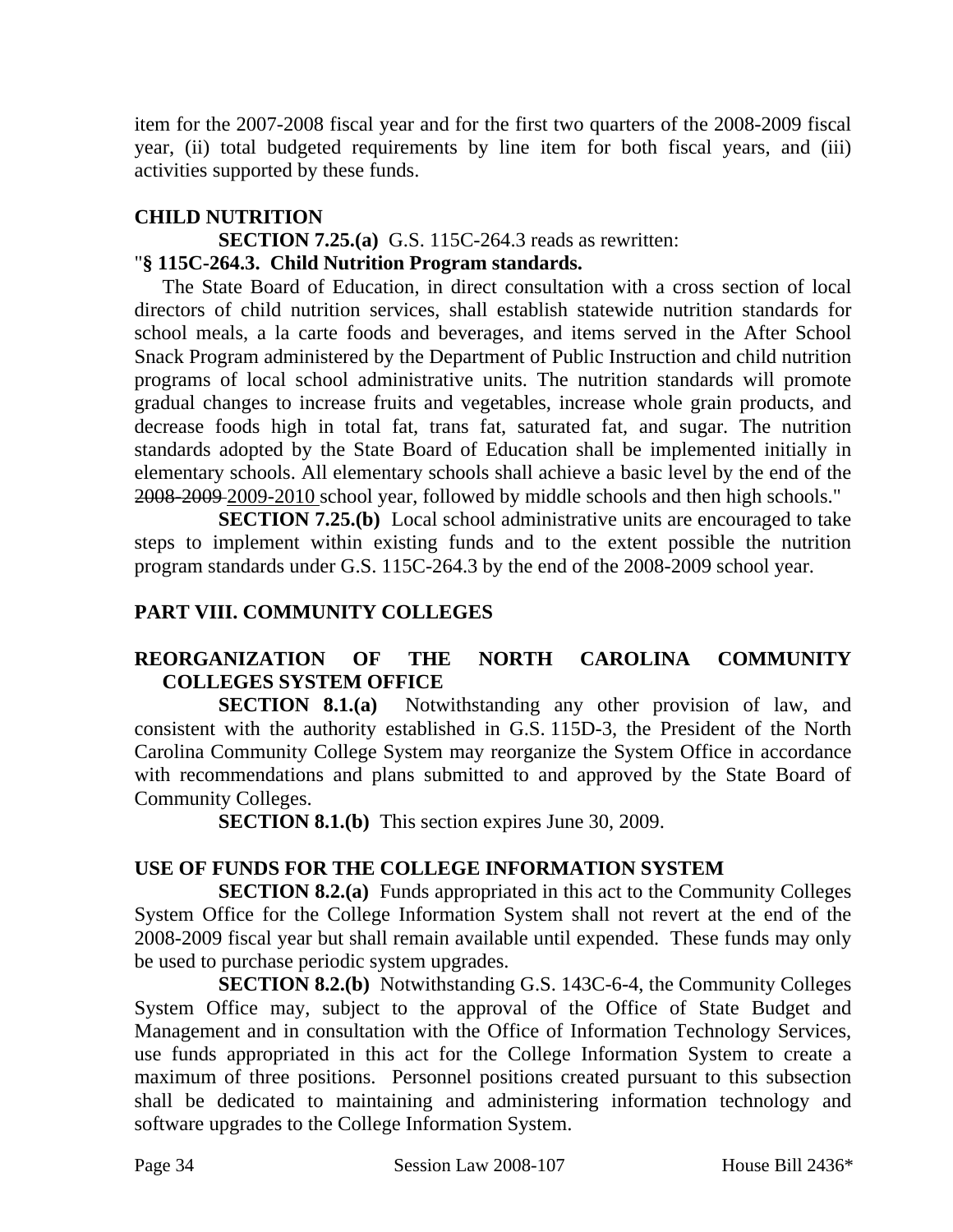**SECTION 8.2.(c)** The Community Colleges System Office shall report by January 1, 2009, to the Joint Legislative Education Oversight Committee on the transition from the implementation phase to the ongoing operations and maintenance phase of the College Information System Project.

## **REPORT ON EFFECT OF ADDITIONAL ALLIED HEALTH FUNDING**

**SECTION 8.3.** The Community Colleges System Office shall report by March 1, 2009, to the Joint Legislative Education Oversight Committee, the Fiscal Research Division, and the Office of State Budget and Management regarding the impact of the additional funding received for nursing and allied health programs during the 2006-2007, 2007-2008, and 2008-2009 fiscal years. This report shall include, at a minimum:

- (1) The number of FTE students enrolled in these programs;
- (2) The number of qualified applicants who were not admitted due to program capacity constraints;
- (3) The performance of students on nursing licensure exams; and
- (4) The average salary for allied health faculty by education level.

## **REPORT ON COST OF ALL PROGRAMS**

**SECTION 8.4.** The Community Colleges System Office shall report by May 15, 2009, to the Fiscal Research Division and the Office of State Budget and Management regarding the instructional cost of all curriculum and non-curriculum programs. This report shall include an explanation of the differences in costs between programs, including faculty salaries and equipment costs.

## **MINORITY MALE MENTORING PROGRAM FUNDS**

**SECTION 8.5.**(**a)** Funds appropriated for the Minority Male Mentoring Program shall not revert at the end of the fiscal year, but shall remain available until expended. Of the funds carried forward, up to one hundred thousand dollars (\$100,000) may be used by the State Board of Community Colleges to recruit minority male students to community colleges, market the thirty-two pilot programs statewide, and contract for summer enrichment programs for program participants.

**SECTION 8.5.(b)** This section becomes effective June 30, 2008.

## **LEARN AND EARN ONLINE FUNDS**

**SECTION 8.6.(a)** Funds reimbursed to the Community College System for full-time equivalent (FTE) students participating in learn and earn online courses shall not revert at the end of a fiscal year, but shall remain available for expenditure up to 12 months after the close of a fiscal year.

**SECTION 8.6.(b)** This section becomes effective June 30, 2008.

#### **CONSOLIDATE WORKFORCE DEVELOPMENT PROGRAMS SECTION 8.7.(a)** G.S. 115D-5.1 reads as rewritten: "**§ 115D-5.1. Workforce Development Programs.**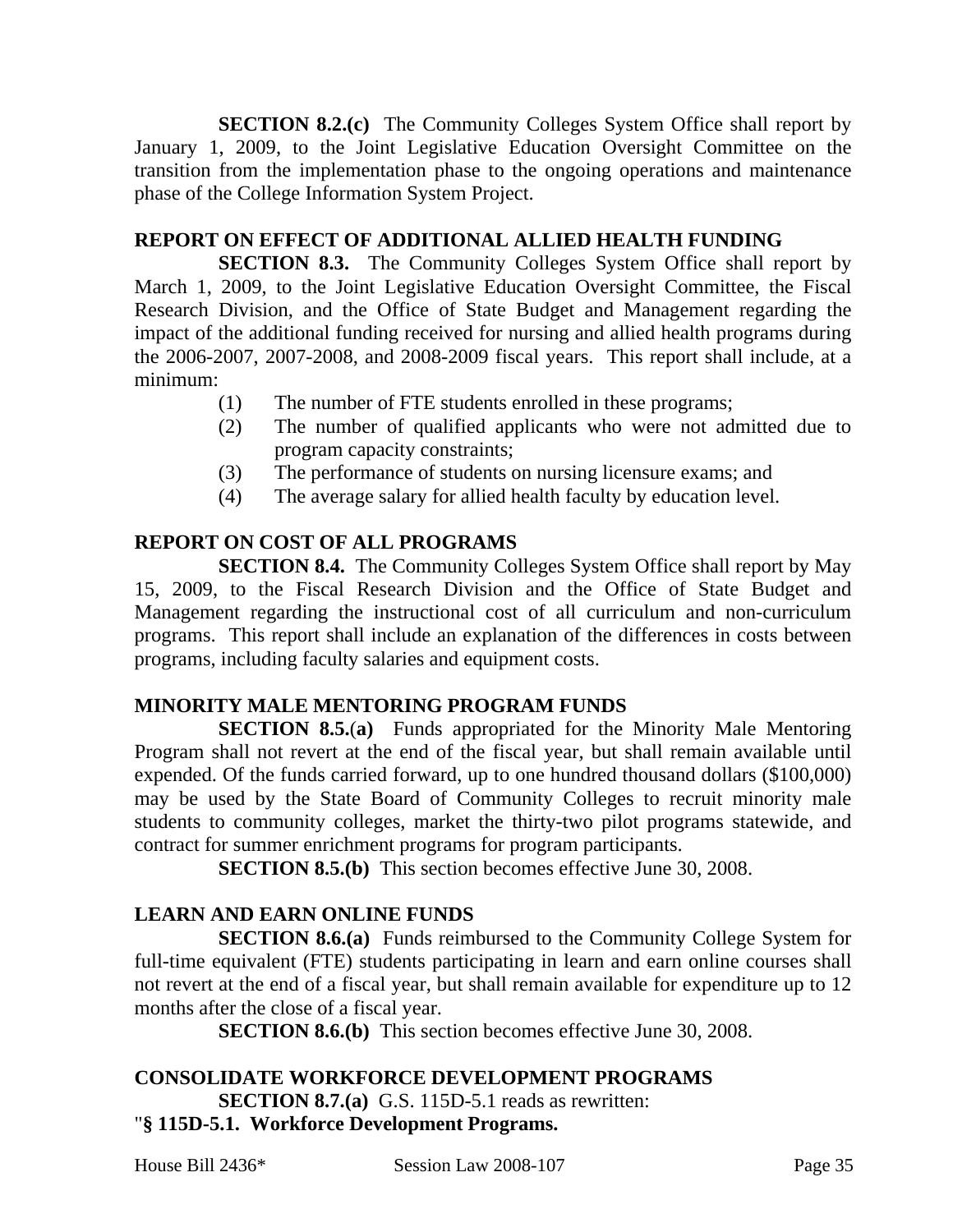(a) Community colleges shall assist in the preemployment and in-service training of employees in industry, business, agriculture, health occupation and governmental agencies. Such training shall include instruction on worker safety and health standards and practices applicable to the field of employment. The State Board of Community Colleges shall make appropriate regulations including the establishment of maximum hours of instruction which may be offered at State expense in each in-plant training program. No instructor or other employee of a community college shall engage in the normal management, supervisory and operational functions of the establishment in which the instruction is offered during the hours in which the instructor or other employee is employed for instructional or educational purposes.

(b) The North Carolina Community College System's New and Expanding Industry Training (NEIT) Program Guidelines, which were adopted by the State Board of Community Colleges on April 18, 1997, apply to all funds appropriated for the Program after June 30, 1997. A project approved as an exception under these Guidelines, or these Guidelines as modified by the State Board of Community Colleges, shall be approved for one year only.

(b1) Notwithstanding any other provision of law, the State Board of Community Colleges may adopt rules and guidelines that allow the New and Expanding Industry Training Program and the Focused Industrial Training Program to use funds appropriated for those programs to support training projects for the various branches of the United States Armed Forces.

(c) The State Board of Community Colleges shall report to the Joint Legislative Education Oversight Committee on September 1 of each year on expenditures for the New and Expanding Industry Training Program each fiscal year. The report shall include, for each company or individual that receives funds for the New and Expanding Industry Training Program:

- (1) The total amount of funds received by the company or individual;
- (2) The amount of funds per trainee received by the company or individual;
- (3) The amount of funds received per trainee by the community college training the trainee;
- (4) The number of trainees trained by company and by community college; and
- (5) The number of years the companies or individuals have been funded.

(d) Funds available to the New and Expanding Industry Training Program shall not revert at the end of a fiscal year but shall remain available until expended.

(e) There is created within the North Carolina Community College System the Customized Industry Training (CIT) Program. The CIT Customized Training Program shall offer programs and training services as new options for assisting to assist new and existing business and industry to remain productive, profitable, and within the State. Before a business or industry qualifies to receive assistance under the CIT Customized Training Program, the President of the North Carolina Community College System shall determine that:

(1) The business is making an appreciable capital investment;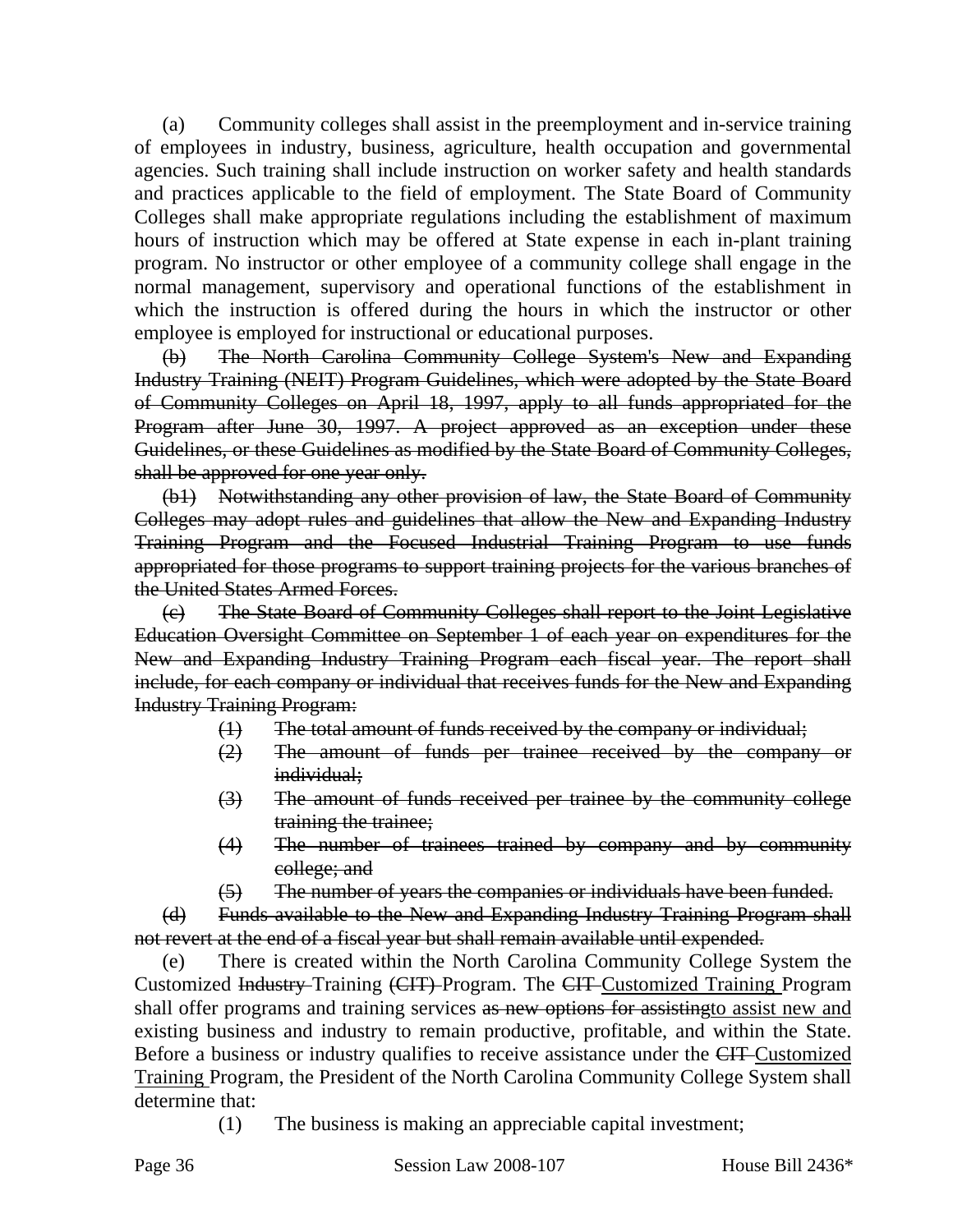- (2) The business is deploying new technology; and
- (2a) The business or individual is creating jobs, expanding an existing workforce, or enhancing the productivity and profitability of the operations within the State; and
- (3) The skills of the workers will be enhanced by the assistance.

(f) The State Board shall report on an annual basis to the Joint Legislative Education Oversight Committee on:

- (1) The total amount of funds received by a company under the CIT Program;
- (2) The amount of funds per trainee received by that company;
- (3) The amount of funds received per trainee by the community college delivering the training;
- (4) The number of trainees trained by the company and community college; and
- (5) The number of years that company has been funded.

(f1) Notwithstanding any other provision of law, the State Board of Community Colleges may adopt rules and guidelines that allow the Customized Training Program and the Focused Industrial Training Program to use funds appropriated for those programs to support training projects for the various branches of the United States Armed Forces.

(f2) Funds available to the Customized Training Program shall not revert at the end of a fiscal year but shall remain available until expended. Up to ten percent (10%) of the college-delivered training expenditures and up to five percent (5%) of the contractor-delivered training expenditures for the prior fiscal year for Customized Training may be allotted to each college for capacity building at that college.

(f3) Of the funds appropriated in a fiscal year for the Customized Training Programs, the State Board of Community Colleges may approve the use of up to eight percent (8%) for the training and support of regional community college personnel to deliver Customized Industry Training Program services to business and industry.

(g) The State Board shall adopt rules and policies to implement this section."

**SECTION 8.7.(b)** The State Board of Community Colleges shall transfer funds appropriated for the New and Expanding Industry Training Program and the Focused Industrial Training Program to the Customized Industry Training Programs appropriation. This transfer shall be completed by September 1, 2008.

### **BASIC SKILLS BLOCK GRANT**

**SECTION 8.8.** The Community Colleges System Office shall develop a new formula for the Basic Skills Block Grant for consideration during the 2009 Session of the General Assembly. The revised formula shall incorporate the following changes:

- (1) Federal funds shall be distributed to both community-based organizations and community colleges using the same process and shall only be awarded to programs that meet minimum standards; and
- (2) A larger amount of funding shall be distributed on the basis of performance using revised criteria.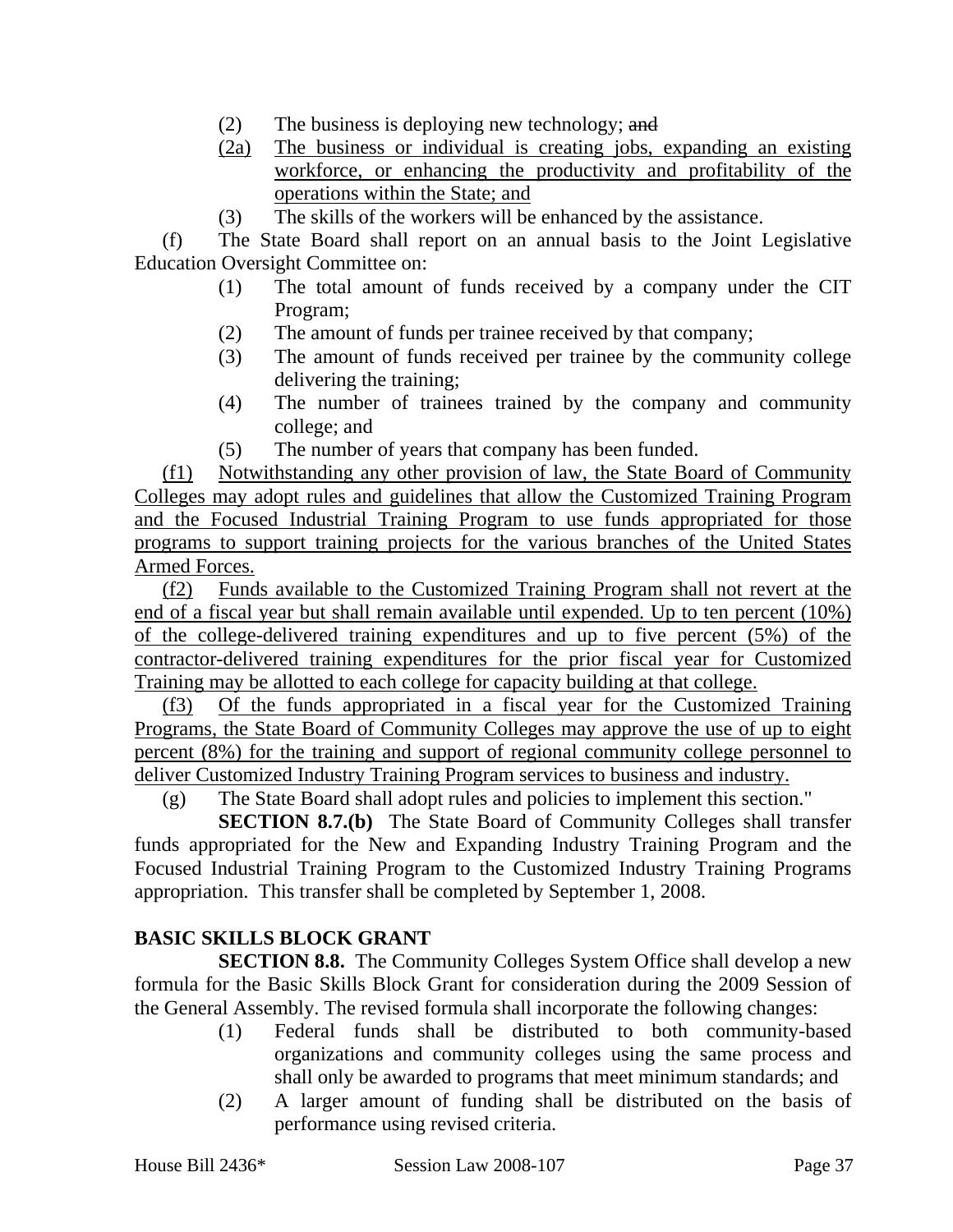(3) The formula shall not include funding for members of target populations who do not receive basic skills services.

# **TRANSFERS OF CASH BALANCES TO THE GENERAL FUND**

**SECTION 8.9.(a)** Notwithstanding any other provision of law, four million five hundred thousand dollars (\$4,500,000) of the cash balance remaining in the North Carolina Community College System Information Technology CIS Fund (Budget Code 26802, Fund 2201) on July 1, 2008, shall be transferred to the State Controller to be deposited in Nontax Budget Code 19978 (Intra State Transfers). These funds shall be used to support the General Fund appropriations for the 2008-2009 fiscal year for expansion funding for the North Carolina Community College System.

**SECTION 8.9.(b)** Notwithstanding any other provision of law, seven hundred eighty-three thousand two hundred forty-six dollars (\$783,246) of the cash balance remaining in the Focused Industrial Training (FIT) programs (Budget Code 16800, Fund 1603) on July 1, 2008, shall be transferred to the State Controller to be deposited in Nontax Budget Code 19978 (Intra State Transfers). These funds shall be used to support the General Fund appropriations for the 2008-2009 fiscal year for expansion funding for the North Carolina Community College System.

# **FUNDS FOR CAMPUS SECURITY**

**SECTION 8.10.** Notwithstanding G.S. 115D-32 or any other provision of law, a community college may use up to two percent (2%) of the noninstructional State funds allocated to it in the institutional support allotment for the 2008-2009 fiscal year for campus security. This may include the hiring of personnel, contracted professional services, surveillance cameras, call boxes, alert systems, and other equipment-related expenditures.

These funds shall be used to supplement and shall not be used to supplant existing local funding for campus security.

# **CLARIFY USE OF FEES COLLECTED FOR GED TESTING**

**SECTION 8.11.** G.S. 115D-5 is amended by adding a new subsection to read:

"(s) The State Board of Community Colleges may retain and budget fees charged to students taking the General Education Development (GED) test. Fees collected for this purpose shall be used only to (i) offset the costs of the GED test, including the cost of scoring the test, (ii) offset the course of printing GED certificates, and (iii) meet federal and State reporting requirements related to the test."

# **CARRYFORWARD OF NORTH CAROLINA RESEARCH CAMPUS BIOTECHNOLOGY TRAINING FUNDS**

**SECTION 8.12.(a)** Funds appropriated in S.L. 2006-66 and S.L. 2007-323 for the Rowan-Cabarrus Community College Biotechnology Training Center and Greenhouse at the North Carolina Research Campus in Kannapolis shall not revert, but shall remain available until expended.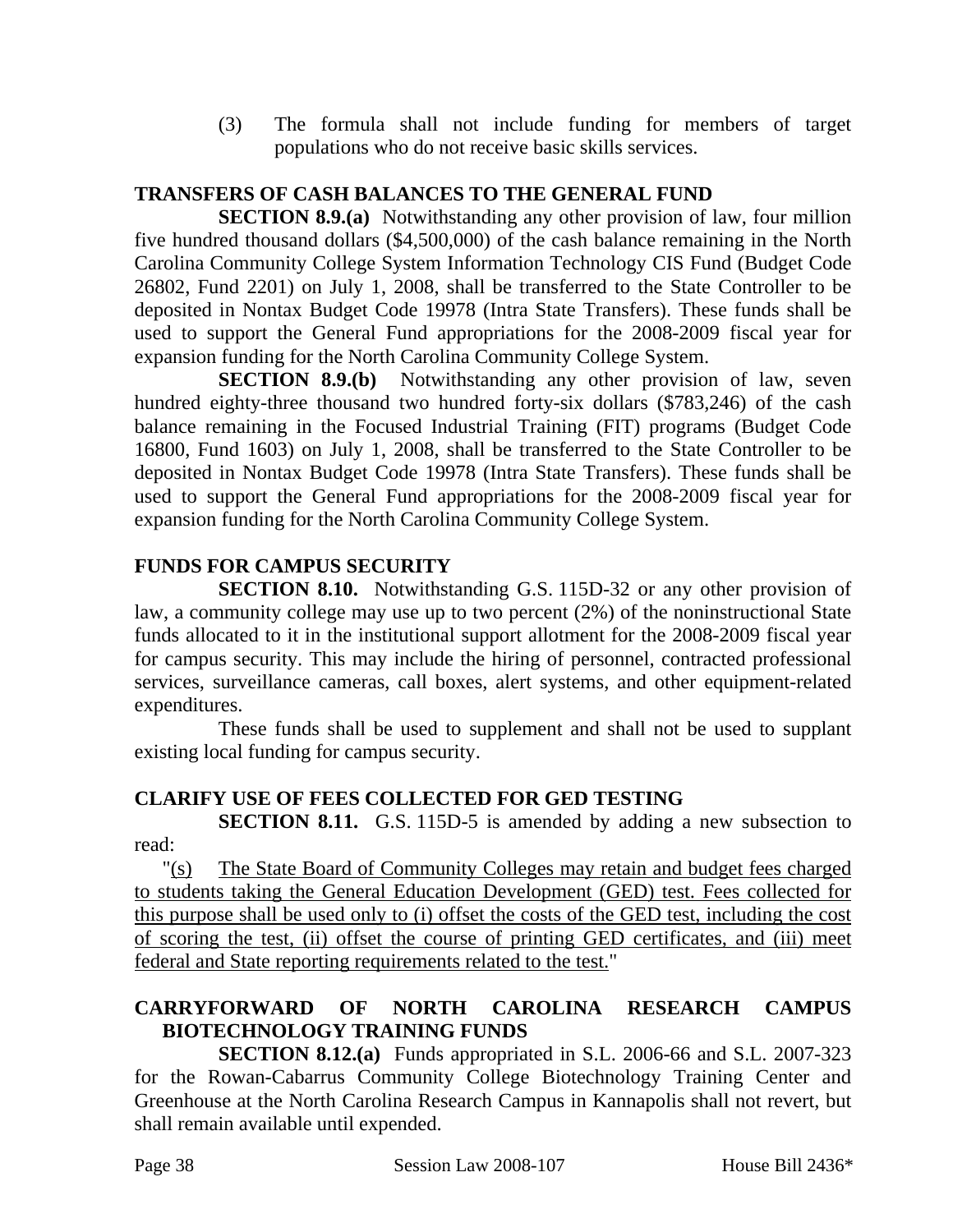**SECTION 8.12.(b)** This section becomes effective June 30, 2008.

#### **USE OF BASIC SKILLS FUNDS**

**SECTION 8.13.** Notwithstanding any other provision of law, a local community college may use up to five percent (5%) of the Literacy Funds allocated to it by the State Board of Community Colleges to procure instructional technology for literacy labs. This technology may include computers, instructional software and software licenses, scanners for testing, and classroom projection equipment.

#### **SURRY COMMUNITY COLLEGE VITICULTURE & ENOLOGY CENTER FUNDS**

**SECTION 8.14.(a)** Funds appropriated for the 2007-2008 fiscal year to the Community Colleges System Office for the operations of the North Carolina Viticulture and Enology Center located at Surry Community College shall not revert at the end of the fiscal year. Surry Community College may use these funds for capital construction for the Center.

**SECTION 8.14.(b)** This section becomes effective June 30, 2008.

### **STUDY OF CHANGES NECESSARY TO IMPROVE FINANCIAL AID TO COMMUNITY COLLEGE STUDENTS**

**SECTION 8.15.** The Joint Legislative Education Oversight Committee shall study the changes necessary to improve financial aid for community college students. Specifically the study shall include recommendations on how to better serve nontraditional students and how to increase the number of community colleges that participate in federal student loan programs.

### **USE OF HOSIERY CENTER FUNDS.**

**SECTION 8.16.** Funds appropriated to the Community Colleges System Office for the Hosiery Technology Center at Catawba Valley Community College may be expended for the Center for Emerging Manufacturing Solutions (CEMS), which was established by Catawba Valley Community College in February 2008. The Hosiery Technology Center is now a division with the CEMS.

### **NO FEES FOR FIRST AID COURSES TAKEN BY SCHOOL EMPLOYEES**

**SECTION 8.17.** G.S. 115D-5(b) reads as rewritten:

"(b) In order to make instruction as accessible as possible to all citizens, the teaching of curricular courses and of noncurricular extension courses at convenient locations away from institution campuses as well as on campuses is authorized and shall be encouraged. A pro rata portion of the established regular tuition rate charged a full-time student shall be charged a part-time student taking any curriculum course. In lieu of any tuition charge, the State Board of Community Colleges shall establish a uniform registration fee, or a schedule of uniform registration fees, to be charged students enrolling in extension courses for which instruction is financed primarily from State funds; provided, however, that the State Board of Community Colleges may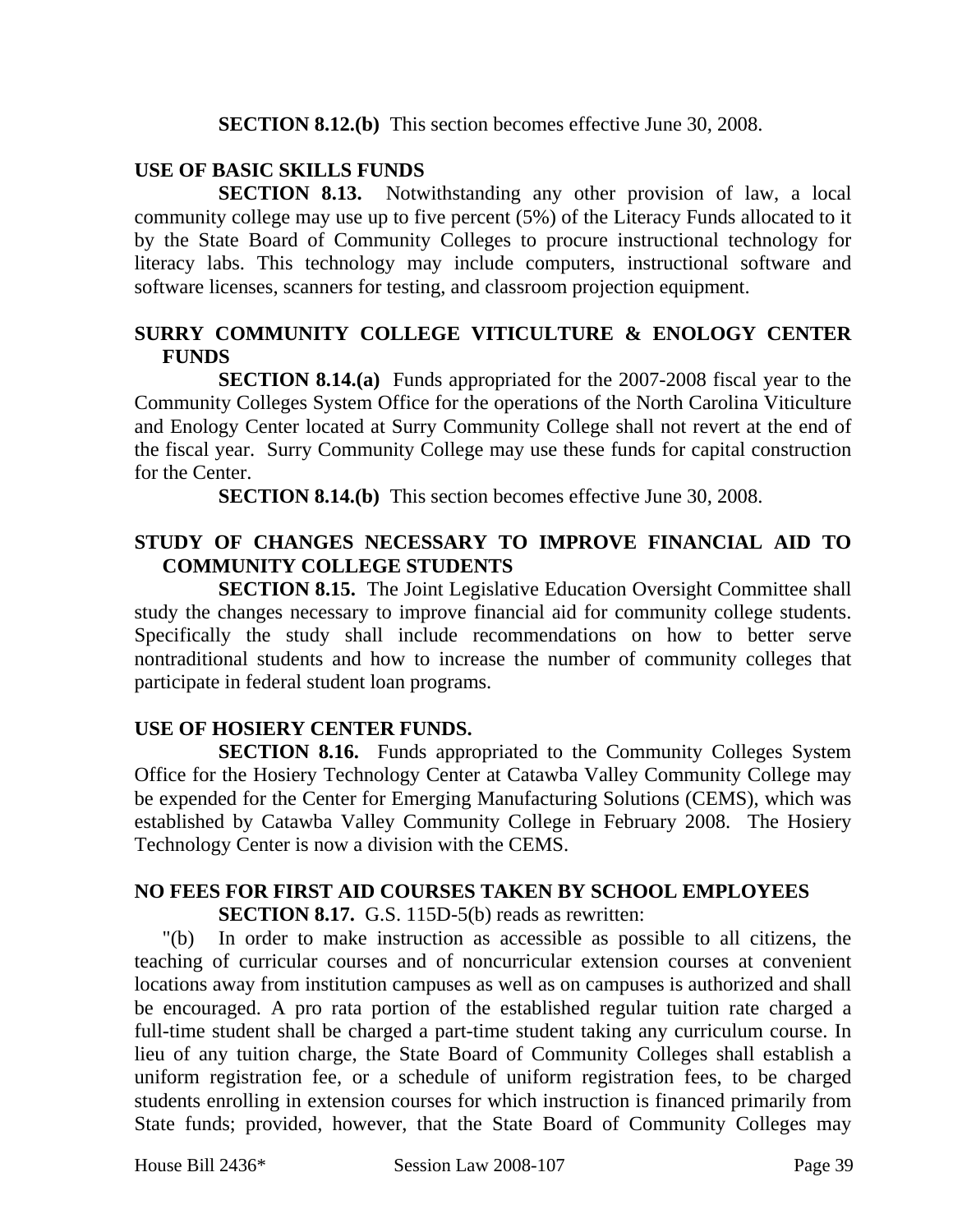provide by general and uniform regulations for waiver of tuition and registration fees for persons not enrolled in elementary or secondary schools taking courses leading to a high school diploma or equivalent certificate, for training courses for volunteer firemen, local fire department personnel, volunteer rescue and lifesaving department personnel, local rescue and lifesaving department personnel, Radio Emergency Associated Citizens Team (REACT) members when the REACT team is under contract to a county as an emergency response agency, local law-enforcement officers, patients in State alcoholic rehabilitation centers, all full-time custodial employees of the Department of Correction, employees of the Department's Division of Community Corrections and employees of the Department of Juvenile Justice and Delinquency Prevention required to be certified under Chapter 17C of the General Statutes and the rules of the Criminal Justice and Training Standards Commission, trainees enrolled in courses conducted under the New and Expanding Industry Program, clients of sheltered workshops, clients of adult developmental activity programs, students in Health and Human Services Development Programs, juveniles of any age committed to the Department of Juvenile Justice and Delinquency Prevention by a court of competent jurisdiction, prison inmates, andmembers of the North Carolina State Defense Militia as defined in G.S. 127A-5 and as administered under Article 5 of Chapter 127A of the General Statutes.Statutes, and elementary and secondary school employees enrolled in courses in first aid or cardiopulmonary resuscitation (CPR). Provided further, tuition shall be waived for senior citizens attending institutions operating under this Chapter as set forth in Chapter 115B of the General Statutes, Tuition Waiver for Senior Citizens. Provided further, tuition shall also be waived for all courses taken by high school students at community colleges, including students in early college and middle college high school programs, in accordance with G.S. 115D-20(4) and this section."

### **STUDENTS IN THE GATEWAY TO COLLEGE PROGRAM MAY ENROLL IN DEVELOPMENTAL COURSES**

**SECTION 8.18.** G.S. 115D-5 is amended by adding a new subsection to read:

"(t) The purpose of the first semester of the Gateway to College Program is to address additional support to successfully complete the program. Students may need to take developmental courses necessary for the transition to more challenging courses; therefore, the State Board of Community Colleges shall (i) permit high school students who are enrolled in Gateway to College Programs to enroll in developmental courses based on an assessment of their individual student needs by a high school and community college staff team and (ii) include this coursework in computing the budget FTE for the colleges."

### **USE OF FUNDS FOR ISOTHERMAL COMMUNITY COLLEGE**

**SECTION 8.19.(a)** Funds appropriated by the 2005 General Assembly as a grant-in-aid for Isothermal Community College for a capital project shall remain available to the college and may be used for another capital project at the college.

**SECTION 8.19.(b)** This section becomes effective June 30, 2008.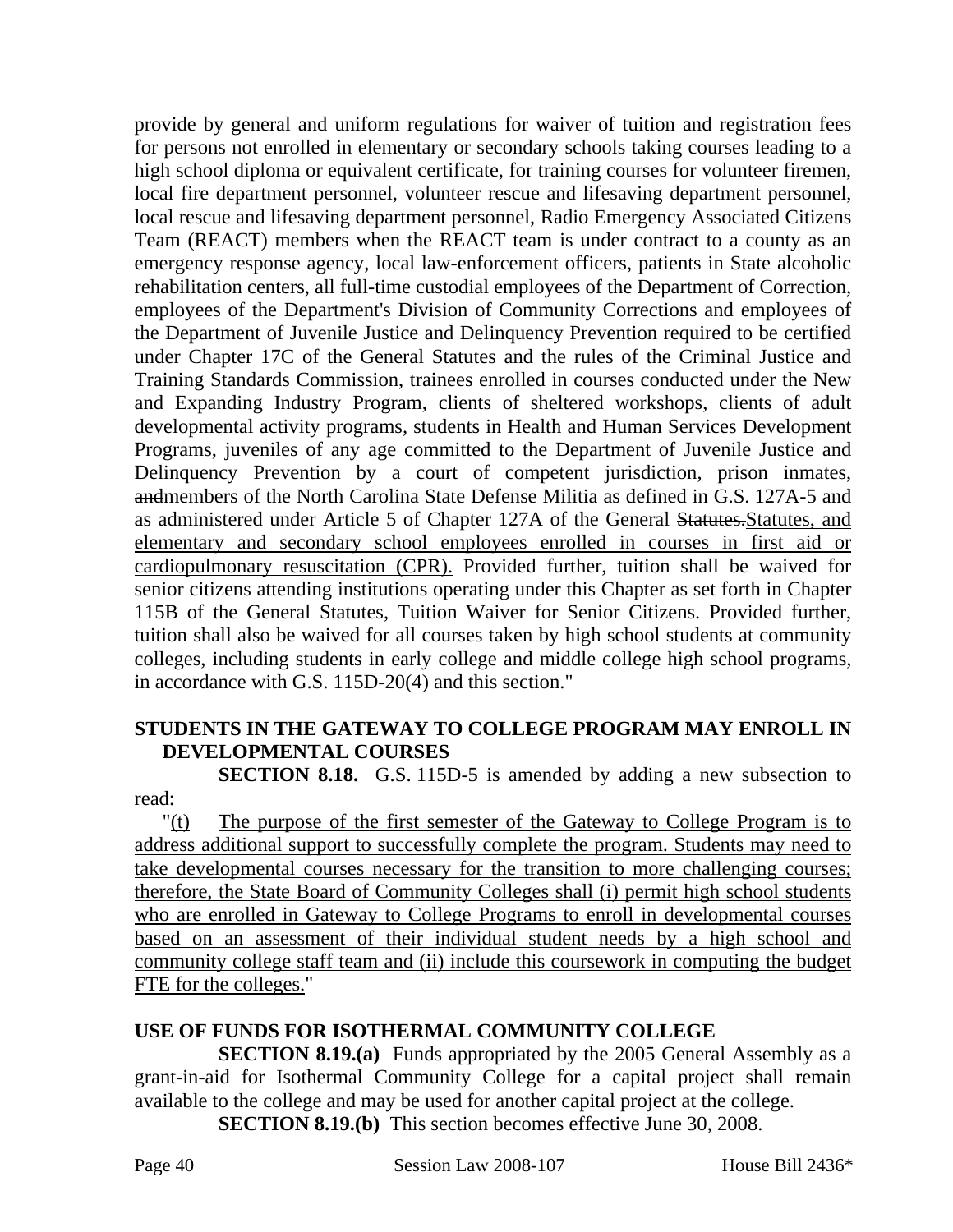### **PART IX. UNIVERSITIES**

### **ELIMINATE COACHING SCHOLARSHIP LOAN PROGRAM/TRANSFER FUND BALANCE TO GENERAL FUND**

**SECTION 9.1.(a)** G.S. 116-209.36 is repealed.

**SECTION 9.1.(b)** All financial obligations to any student awarded a scholarship loan from the Coaching Scholarship Loan Fund before July 1, 2008, shall be fulfilled provided the student remains eligible under the provisions of the Coaching Scholarship Loan Fund. All contractual agreements between a student awarded a scholarship loan from the Coaching Scholarship Loan Fund before July 1, 2008, and the State Education Assistance Authority remain enforceable and the provisions of G.S. 116-209.36 that would be applicable but for this section shall remain applicable with regard to any scholarship loan awarded before July 1, 2008.

**SECTION 9.1.(c)** Effective June 30, 2008, the unencumbered balance of funds in the Coaching Scholarship Loan Fund shall revert to the General Fund.

### **PRIVATE COLLEGE STUDENT ELIGIBILITY FOR EARN SCHOLARSHIP/USE OF ESCHEAT FUNDS FOR CERTAIN EARN SCHOLARSHIPS**

**SECTION 9.2.(a)** G.S. 116-209.26(a) reads as rewritten:

- "(a) The following definitions apply to this section:
	- (1) Academic year. A period of time in which a student in matriculated status is expected to complete the equivalent of at least two semesters' or three quarters' academic work.
	- (2) Eligible postsecondary institution.  $-$  A school that is: is any of the following:
		- a. A constituent institution of The University of North Carolina as defined in G.S. 116-2(4); $-$ or
		- b. A community college as defined in G.S. 115D-2(2).G.S. 115D-2(2); or
		- c. An institution as defined in G.S. 116-22(1).
	- (3) Matriculated status. Being recognized as a first-time candidate for a degree or certificate, exclusive of any course credits earned while in high school, in a defined program of study at an eligible postsecondary institution.
	- (4) Title IV. Title IV of the Higher Education Act of 1965, as amended."

**SECTION 9.2.(b)** G.S. 116-209.26 is amended by adding a new subsection to read:

"(h) No funds appropriated from the Escheat Fund to the Education Access Rewards North Carolina Scholars Fund shall be used for a grant awarded under this section to a student who is an undergraduate student at an institution as defined in G.S. 116-22(1); however, funds appropriated from the General Fund to the Education Access Rewards North Carolina Scholars Fund may be used for a grant awarded under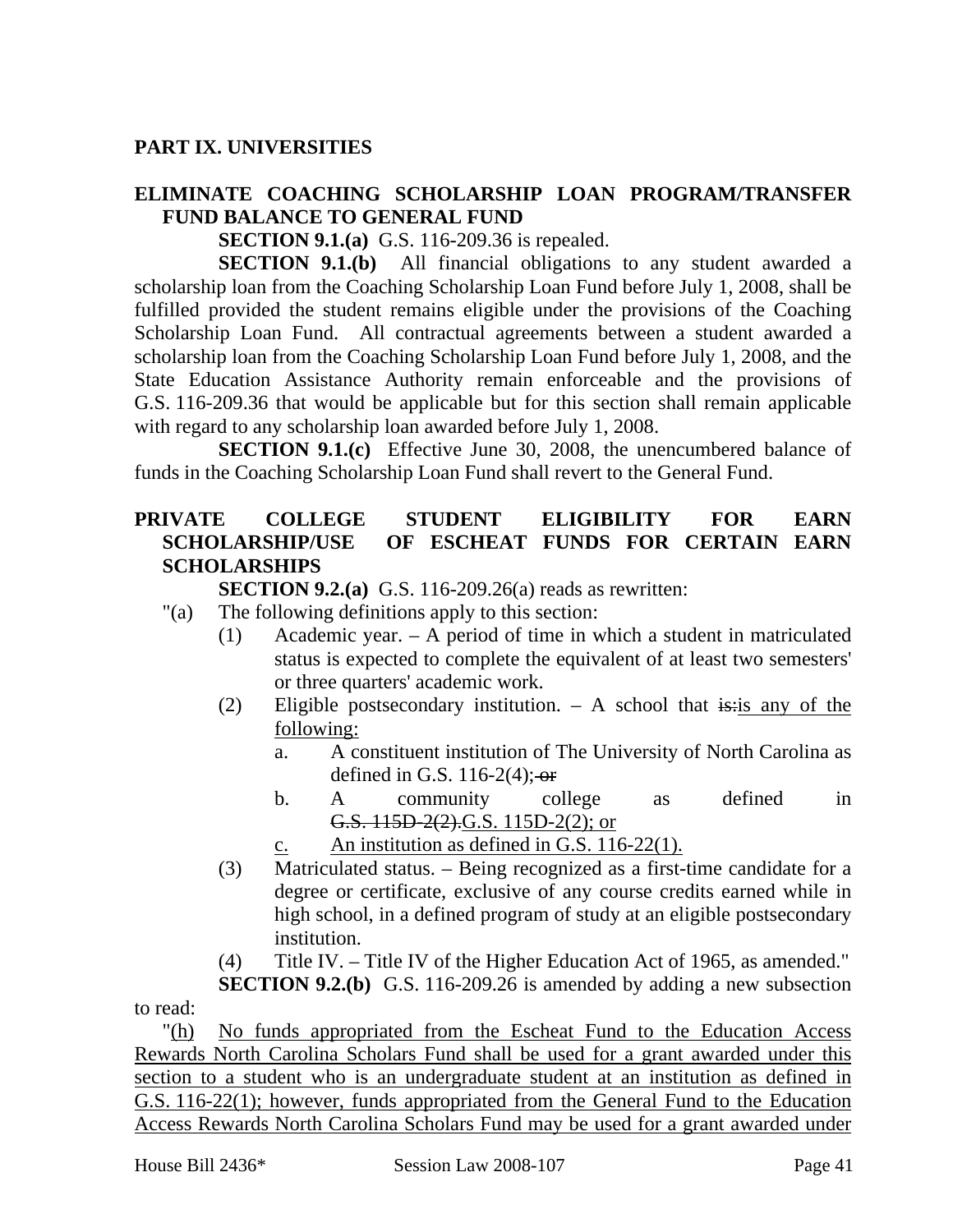this section to a student who is an undergraduate student at an institution as defined in G.S. 116-22(1)."

**SECTION 9.2.(c)** Section 9.7(b) of S.L. 2007-323 reads as rewritten:

"**SECTION 9.7.(b)** There is appropriated from the General Fund to the State Education Assistance Authority the sum of twenty-seven million six hundred five thousand two hundred ten dollars (\$27,605,210) for the 2007-2008 fiscal year and the sum of sixty million dollars (\$60,000,000) for the 2008-2009 fiscal year.year. Of the funds appropriated by this act to the Board of Governors of The University of North Carolina for the 2008-2009 fiscal year the sum of sixteen million two hundred twenty-five thousand dollars (\$16,225,000) shall be allocated to the Education Access Rewards North Carolina Scholars Fund (EARN)."

**SECTION 9.2.(d)** Section 9.7(c) of S.L. 2007-323 reads as rewritten:

"**SECTION 9.7.(c)** There is appropriated from the Escheat Fund to the State Education Assistance Authority the sum of forty million dollars (\$40,000,000) sixty million dollars (\$60,000,000) for the 2008-2009 fiscal year. Notwithstanding any other provision of law, no funds shall be used from the Escheat Fund until all monies from the General Fund appropriated under Section 9.7(c) have been exhausted."

**SECTION 9.2.(e)** Subsections (a) and (b) of this section apply only for academic years beginning on or after July 1, 2008.

# **CLOSING THE ACHIEVEMENT GAP/GRANTS**

**SECTION 9.3.(a)** Of the funds appropriated by this act for the 2008-2009 fiscal year to the Board of Governors of The University of North Carolina to be used for the North Carolina Historically Minority Colleges and Universities initiative for "Closing the Achievement Gap," North Carolina Central University may use up to fifteen percent (15%) of the funds to cover the costs for administering the grants and shall award at least eighty-five percent (85%) of the funds as grants to participating public and private institutions of higher education identified as historically minority colleges and universities. These funds shall be used for the public purposes of developing and implementing after-school programs designed to close the academic achievement gap and improving the academic performance of youth at risk of academic failure and school dropout. A grant recipient under this section may also allocate the grant funds to a community-based organization that is located in close proximity to the grant recipient for the public purposes stated in this section.

**SECTION 9.3.(b)** North Carolina Central University shall report to the Joint Legislative Education Oversight Committee and to the Fiscal Research Division by April 1, 2009, regarding the number of grants awarded, the recipients of the grants, the amount of the grant awarded, the programs and purposes for which the grant was awarded, the cost of administering the grant, and any other information requested by the Committee or Fiscal Research Division. The grants awarded pursuant to this section shall also include as a term of the grant that the recipient of the grant report to the Joint Legislative Education Oversight Committee and to the Fiscal Research Division regarding the amount of the grant received, the program and purposes for which the grant was requested, the methodology used to implement the grant program and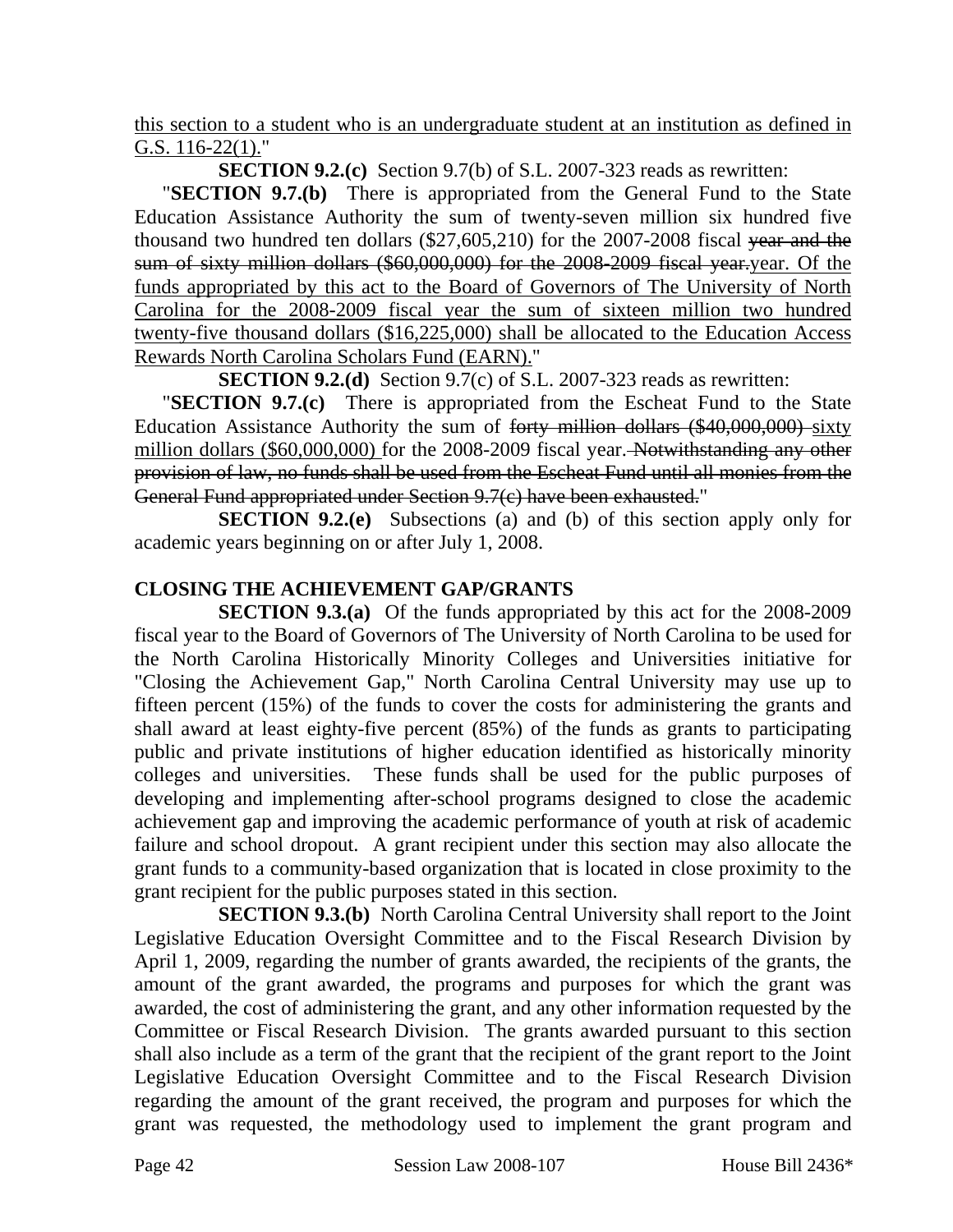purposes, the results of the program funded by the grant, and any other information requested by the Joint Legislative Education Oversight Committee and the Fiscal Research Division.

### **OPTIONAL SCHOLARSHIP FOR CERTAIN GRADUATES OF THE PRINCIPAL FELLOWS PROGRAM**

**SECTION 9.4.(a)** The North Carolina Principal Fellows Commission in collaboration with the State Education Assistance Authority shall make available an optional six-month scholarship in the amount of twenty thousand dollars (\$20,000) to any person who was a recipient of a scholarship loan through the Principal Fellows Program and who: (i) was in Class 10 of the Principal Fellows Program for the 2003-2004 academic year, (ii) completed the Principal Fellows Program, and (iii) has either served as a school administrator for four years at a North Carolina public school or at a school operated by the United States as required by G.S. 116-74.43, or who has had the loan forgiven by the State Education Assistance Authority pursuant to G.S. 116-74.43. A person may be eligible for the optional six-month scholarship only after fulfilling all contractual obligations agreed to by the person upon receipt of the original scholarship loan awarded to the person under G.S. 116-74.42. Exclusive of any deferment for extenuating circumstances, a person remains eligible for the optional six-month scholarship for two years after the six-year period of time allowed the person to satisfy the original scholarship loan requirements under G.S. 116-74.43. Should a person present extenuating circumstances, the State Education Assistance Authority may extend the period of time for which a person remains eligible for the optional six-month scholarship for a reasonable time period.

**SECTION 9.4.(b)** The Principal Fellows Commission shall develop the criteria for awarding the scholarship. In developing the criteria, the Commission shall require that the person agree to work at least another six months as a school administrator in a North Carolina public school or at a school operated by the United States after satisfying the four-year work requirement set out in G.S. 116-74.43. The Commission, in collaboration with the State Education Assistance Authority, shall develop a process for evaluating a scholarship recipient's work performance and for issuing a final approval and certification of the work performance. The Commission shall transfer to the State Education Assistance Authority the name of each recipient that it certifies as successfully completing the optional scholarship program. The State Education Assistance Authority shall pay the twenty thousand dollar (\$20,000) stipend to the scholarship recipient within a reasonable time of receiving notification from the Commission that the recipient has successfully completed the optional scholarship program. The State Education Assistance Authority shall perform all of the administrative functions necessary to implement this act, including rule making.

**SECTION 9.4.(c)** Effective June 30, 2008, the sum of one million dollars (\$1,000,000) shall revert from the Principal Fellows Trust Fund to the General Fund. The sum of one million seven hundred forty thousand dollars (\$1,740,000) in the Principal Fellows Trust Fund shall be held in reserve to pay each participant in the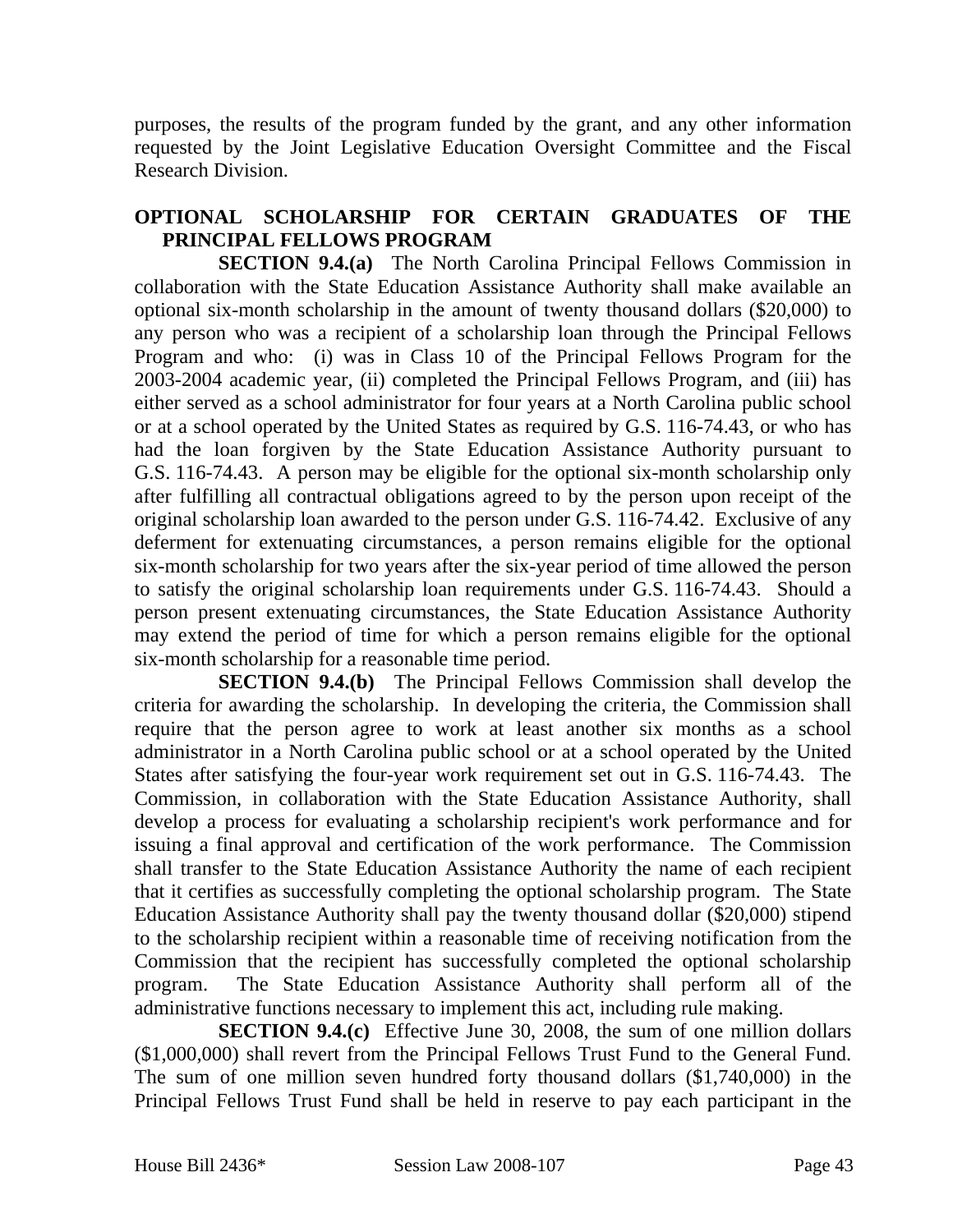optional scholarship program the stipend of twenty thousand dollars (\$20,000) upon successful completion of the optional scholarship program.

# **REPORTING ON UNC FACULTY WORKLOAD**

**SECTION 9.6.(a)** The Board of Governors shall conduct a study on faculty workload. The study shall be done using the Delaware Study Method of collecting data. Information in the report shall include, but is not to be limited to:

- (1) Faculty workload data for each UNC constituent institution compared to the UNC enrollment model.
- (2) UNC faculty workload average as compared to the UNC enrollment model student credit hours per instructional position.
- (3) Faculty workload of regional and peer institutions as compared to each UNC constituent institution faculty average and to the UNC faculty workload average.

**SECTION 9.6.(b)** The UNC Board of Governors shall submit the study to the Joint Legislative Education Oversight Committee, the Office of State Budget and Management, and the Fiscal Research Division no later than August 1, 2008.

### **UNC-NCCCS 2+2 E-LEARNING INITIATIVE**

**SECTION 9.7.(a)** Funds appropriated in this act to The University of North Carolina and the North Carolina Community College System for the UNC-NCCCS 2+2 E-Learning Initiative shall be used to fund further development of online courses for 2+2 programs. Based on a mutually agreed upon decision by the State Board of Education Chairman, the President of the Community Colleges, and the President of The University of North Carolina as to the areas of greatest need, to include mathematics and science teacher licensure fields, these funds are available to support joint technology development, systems to track student progress, and articulation between a North Carolina community college and a UNC constituent institution and develop technology needed to support online courses and 2+2 programs.

**SECTION 9.7.(b)** The University of North Carolina and the North Carolina Community College System shall use these funds first to develop online teacher education programs, including baccalaureate and associate pre-major programs.

**SECTION 9.7.(c)** The University of North Carolina and Community Colleges System Office shall report by September 1, 2008, and annually thereafter, to the Joint Legislative Education Oversight Commission, the State Board of Education, the Office of State Budget and Management, and the Fiscal Research Division of the General Assembly on the implementation of the UNC-NCCCS 2+2 E-Learning Initiative. This report shall include:

- (1) The courses and programs within the 2+2 E-Learning Initiative;
- (2) The total number of prospective teachers that have taken or are taking part in this initiative to date broken down by the current academic period and each of the previous academic periods since the program's inception;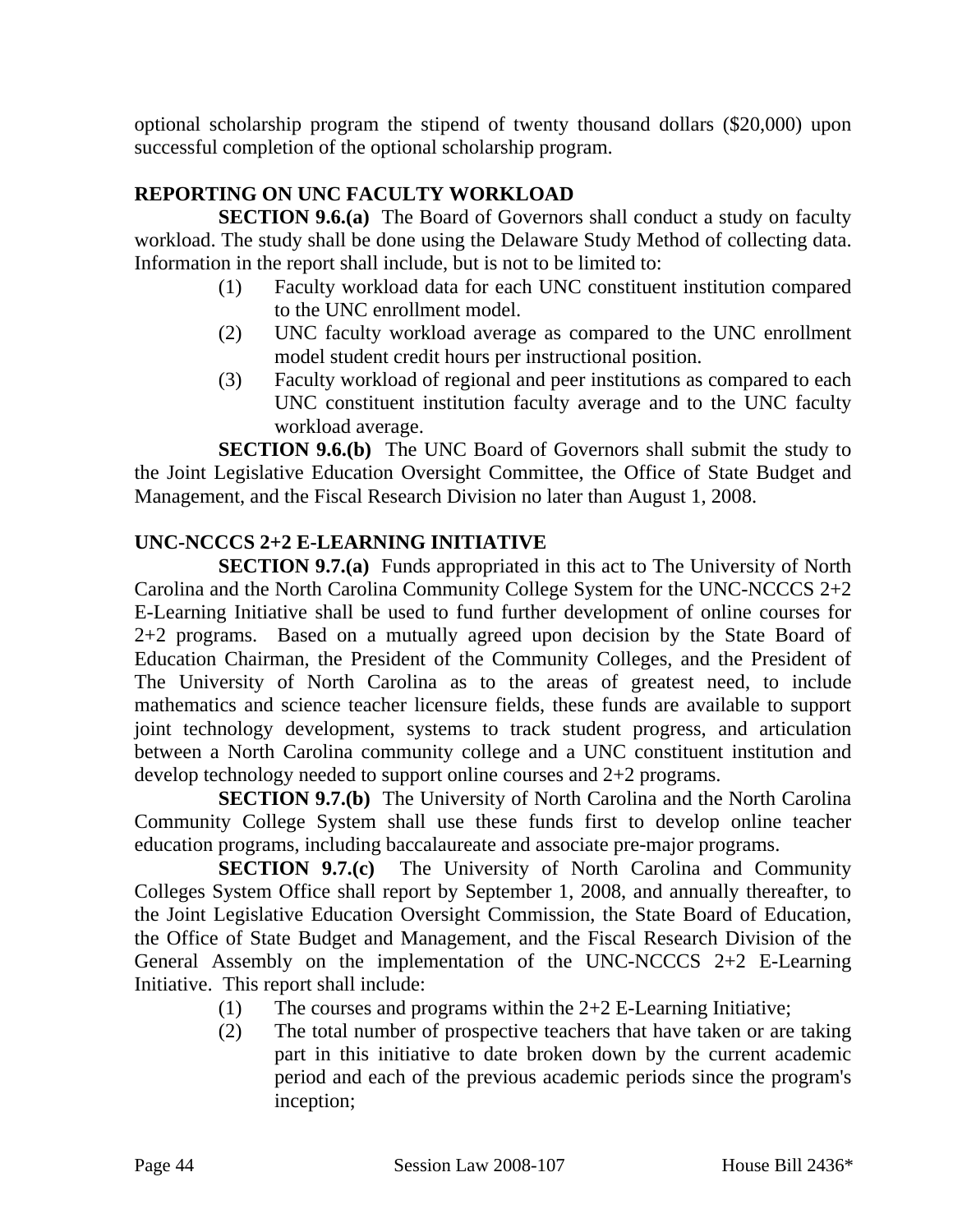- (3) The total number of teachers currently in the State's classrooms, by local school administrative unit, who have taken part in this initiative;
- (4) The change in the number of teachers available to schools since the program's inception;
- (5) The qualitative data from students, teachers, local school administrative unit personnel, university personnel, and community college personnel as to the impact of this initiative on our State's teaching pool; and
- (6) An explanation of the expenditures and collaborative programs between the North Carolina Community College System and The University of North Carolina, including recommendations for improvement.

### **UNC ENROLLMENT GROWTH REQUEST TO CONTAIN PREVIOUS ACADEMIC YEAR'S ACTUAL STUDENT CREDIT HOURS (SCH) AND FULL TIME EQUIVALENCIES (FTE)**

**SECTION 9.8.** G.S. 116-11(9) reads as rewritten:

- "(9) a. The Board of Governors shall develop, prepare and present to the Governor and the General Assembly a single, unified recommended budget for all of the constituent institutions of The University of North Carolina. The recommendations shall consist of requests in three general categories: (i) funds for the continuing operation of each constituent institution, (ii) funds for salary increases for employees exempt from the State Personnel Act and (iii) funds requested without reference to constituent institutions, itemized as to priority and covering such areas as new programs and activities, expansions of programs and activities, increases in enrollments, increases to accommodate internal shifts and categories of persons served, capital improvements, improvements in levels of operation and increases to remedy deficiencies, as well as other areas. The president may present to the General Assembly an updated estimate of tuition, fees, and other receipts by June 15 of each year to be included in the budget for the following fiscal year.
	- a1. The Board of Governors shall provide full documentation and justification of any enrollment change funding request at the time it is recommended. This documentation and justification shall include the most recent academic year's actual enrollment numbers in the same format in which the growth increase request is made. The actual enrollment numbers shall be the actual student credit hours (SCH) or full-time equivalencies (FTE).
	- b. Funds for the continuing operation of each constituent institution shall be appropriated directly to the institution. Funds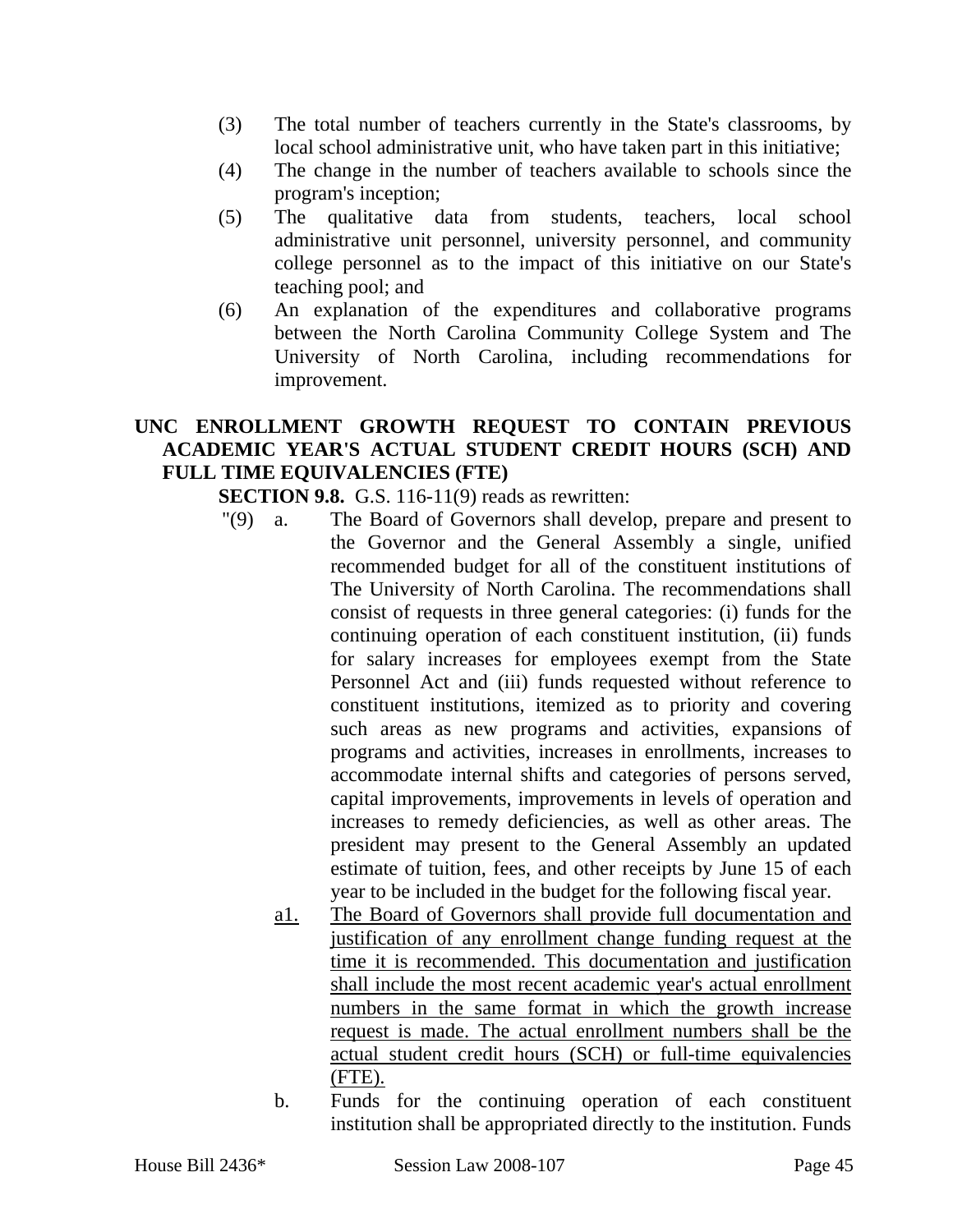for salary increases for employees exempt from the State Personnel Act shall be appropriated to the Board in a lump sum for allocation to the institutions. Funds for the third category in paragraph a of this subdivision shall be appropriated to the Board in a lump sum for allocation to the institutions. The Board shall make allocations among the institutions in accordance with the Board's schedule of priorities and any specifications in the Current Operations Appropriations Act. When both the Board and the Director of the Budget deem it to be in the best interest of the State, funds in the third category may be allocated, in whole or in part, for other items within the list of priorities or for items not included in the list. Provided, nothing herein shall be construed to allow the General Assembly, except as to capital improvements, to refer to particular constituent institutions in any specifications as to priorities in the third category.

- c. The Director of the Budget may, on recommendation of the Board, authorize transfer of appropriated funds from one institution to another to provide adjustments for over or under enrollment or may make any other adjustments among institutions that would provide for the orderly and efficient operation of the institutions.
- d. Repealed by Session Laws 1987, c. 795, s. 27."

### **REVERT THE 2007-2008 APPROPRIATION FOR THE EDUCATION ACCESS REWARDS NORTH CAROLINA (EARN) SCHOLARS FUND**

**SECTION 9.9.** Effective June 30, 2008, the unencumbered balance of the funds appropriated in 2007-2008 to The University of North Carolina Board of Governors and the State Education Assistance Authority in Section 9.7 of S.L. 2007-323 shall revert to the General Fund. The amount reverted shall be no less than twenty-seven million six hundred five thousand two hundred ten dollars (\$27,605,210).

### **HIGHER EDUCATION STUDIES/DISTANCE EDUCATION AND UNC ENROLLMENT GROWTH FUNDING FORMULAS**

**SECTION 9.10.(a)** The Joint Legislative Program Evaluation Oversight Committee shall include in the 2009-2010 Work Plan for the Program Evaluation Division of the General Assembly a study of the start-up and ongoing cost of distance education and compare it with the start-up and ongoing cost of on-campus education. The Program Evaluation Division shall submit the study to the Joint Legislative Program Evaluation Oversight Committee, the Joint Legislative Education Oversight Committee, and the Fiscal Research Division at a date to be determined by the Joint Legislative Program Evaluation Oversight Committee.

**SECTION 9.10.(b)** The Joint Legislative Program Evaluation Oversight Committee shall include in the 2009-2010 Work Plan for the Program Evaluation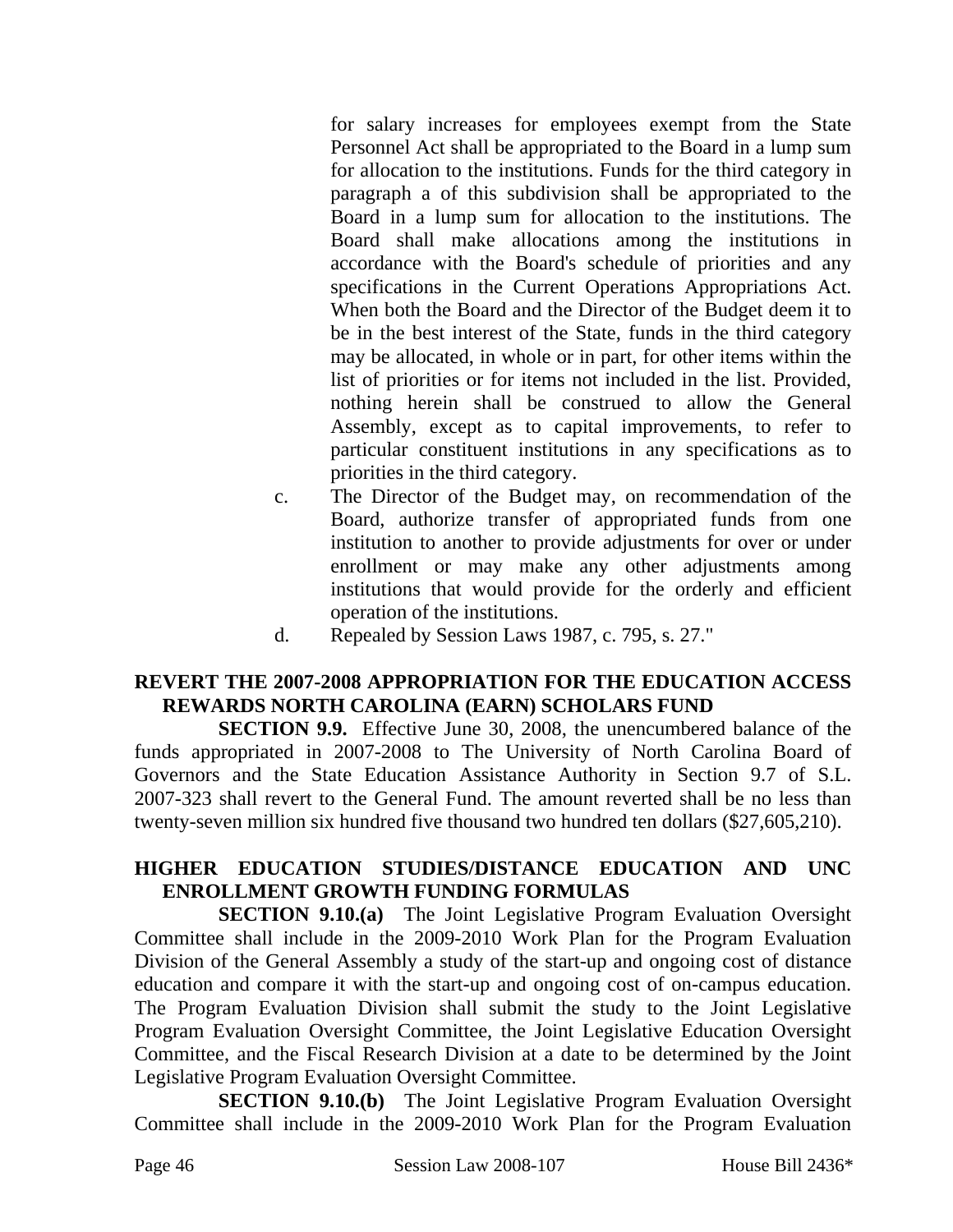Division of the General Assembly a comprehensive review of the full-time equivalencies (FTE) and student credit hours (SCH) enrollment growth funding formulas used by The University of North Carolina. In its study, the Program Evaluation Division shall consider and evaluate all of the following:

- (1) The assumptions contained within each element of the funding formulas.
- (2) Benchmark information related to specific elements within the formulas.
- (3) How a formula based on full-time equivalencies (FTE) compares with a formula based on Student Credit Hours (SCH).
- (4) The types of formulas used by other states to fund university systems; how those states use those formulas; the success of the formulas with regard to indicating future financial needs, providing equitable funding to different institutions within the system based on the size, mission, and growth of each institution; and the types of support programs, if any, addressed by the formulas.
- (5) The objectives that the formulas are designed to meet and whether those accurately reflect the goals of The University of North Carolina System.
- (6) How the current formulas should be modified, if at all, to more accurately predict The University of North Carolina System's future financial needs or whether different types of formulas would be more helpful.

The Program Evaluation Division shall submit the study to the Joint Legislative Program Evaluation Oversight Committee, the Joint Legislative Education Oversight Committee, and the Fiscal Research Division at a date to be determined by the Joint Legislative Program Evaluation Oversight Committee.

# **LEGISLATIVE TUITION GRANT/REDEFINE PART-TIME STUDENT**

### **SECTION 9.11.(a)** G.S. 116-21.2 reads as rewritten:

### "**§ 116-21.2. Legislative tuition grants to aid students and licensure students attending private institutions of higher education.**

(a) Grants for Students. – In addition to any funds appropriated pursuant to G.S. 116-19 and in addition to all other financial assistance made available to institutions, or to persons attending these institutions, there is granted to each North Carolina undergraduate student attending an approved institution as defined in G.S. 116-22, a sum, to be determined by the General Assembly for each academic year which shall be distributed to the undergraduate student as provided by this subsection. A full-time North Carolina undergraduate student shall be awarded the full amount of the tuition grant provided by this section. A part-time North Carolina undergraduate student who is enrolled to take at least nine six hours of academic credit per semester shall be awarded a tuition grant in an amount that is calculated on a pro rata basis.

(a1) Grants for Licensure Students. – The legislative tuition grant provided by this section shall also be granted to each full-time licensure student who is enrolled in a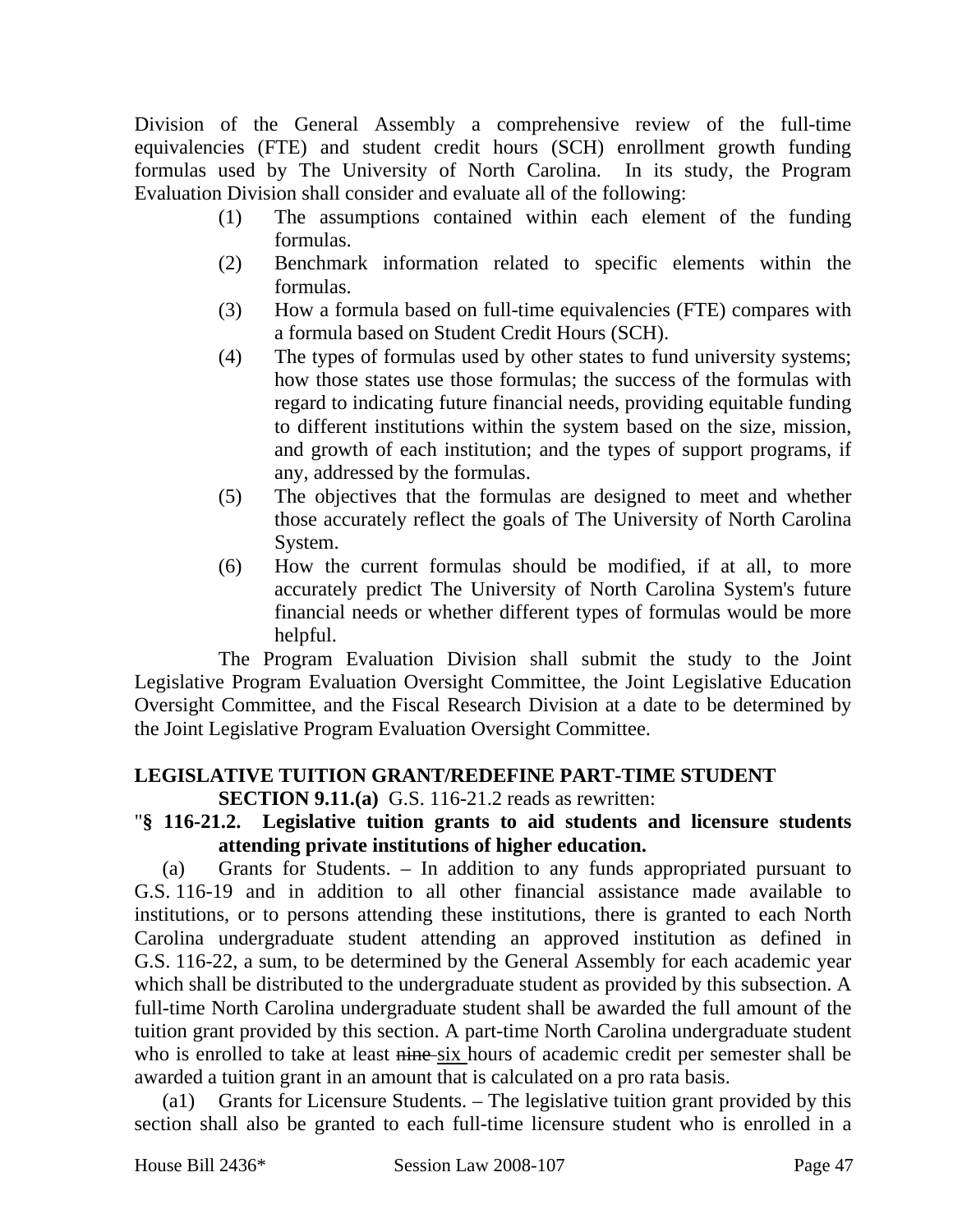program intended to result in a license in teaching or nursing at an approved institution. The legislative tuition grant provided by this section shall be awarded on a pro rata basis to any part-time licensure student who is enrolled to take at least nine six hours of undergraduate academic credit per semester in a program intended to result in a license in teaching or nursing at an approved institution. The legislative tuition grant and prorated legislative tuition grant authorized under this subsection shall be paid for undergraduate courses only. If a course is required for licensure, but is designated as both an undergraduate and graduate course, for purposes of this subsection, the course shall be considered an undergraduate course.

(b) Administration of Grants. – The tuition grants provided for in this section shall be administered by the State Education Assistance Authority pursuant to rules adopted by the State Education Assistance Authority not inconsistent with this section. The State Education Assistance Authority shall not approve any grant until it receives proper certification from an approved institution that the student or licensure student applying for the grant is eligible. Upon receipt of the certification, the State Education Assistance Authority shall remit at the times as it prescribes the grant to the approved institution on behalf, and to the credit, of the student or licensure student.

(c) Student or Licensure Student Change of Status; Audits. – In the event a full-time student on whose behalf a grant has been paid in accordance with subsection (a) of this section or a full-time licensure student on whose behalf a grant has been paid in accordance with subsection (a1) of this section is not enrolled and carrying a minimum academic load as of the tenth classroom day following the beginning of the school term for which the grant was paid, the institution shall refund the full amount of the grant to the State Education Assistance Authority. If a part-time student on whose behalf a prorated grant has been paid in accordance with subsection (a) of this section or a part-time licensure student on whose behalf a prorated grant has been paid in accordance with subsection (a1) of this section is not enrolled and carrying a minimum academic load of nine six credit hours per semester in the undergraduate class as of the tenth classroom day following the beginning of the school term for which the grant was paid, the institution shall refund the full amount of the grant to the State Education Assistance Authority. If the matriculated status of a full-time student or a full-time licensure student changes to a matriculated status of part-time student or part-time licensure student by the tenth classroom day following the beginning of the school term for which the grant was paid, the institution shall refund only the difference between the amount of the full-time grant awarded and the amount of the part-time grant that is awarded pursuant to this section. Each approved institution shall be subject to examination by the State Auditor for the purpose of determining whether the institution has properly certified eligibility and enrollment of students and licensure students and credited grants paid on behalf of them.

(d) Shortfall. – In the event there are not sufficient funds to provide each eligible student or licensure student with a full or prorated grant as provided by subsection (a) of this section or a full or a prorated grant as provided by subsection (a1) of this section:

(1) The Board of Governors of The University of North Carolina, with the approval of the Office of State Budget and Management, may transfer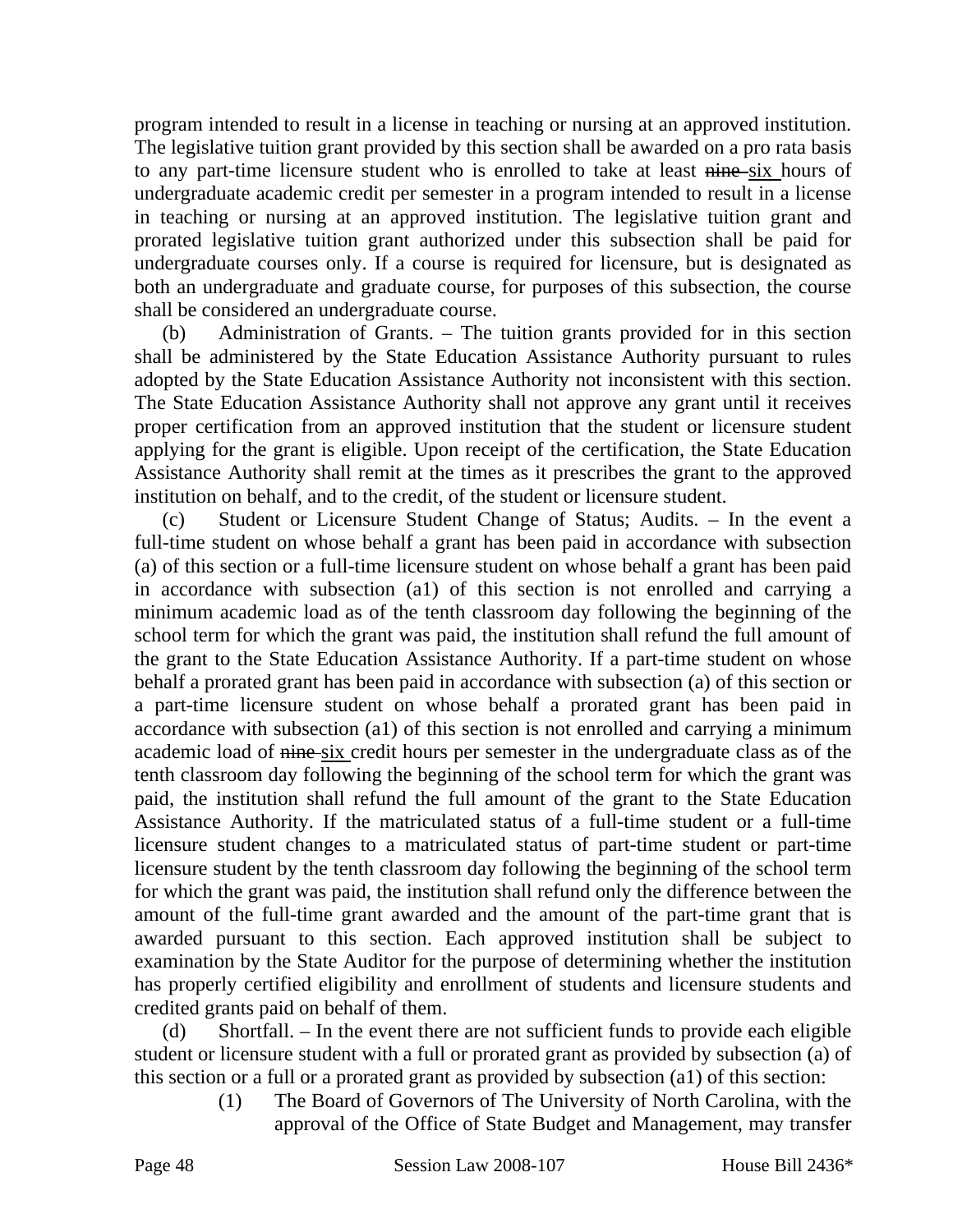available funds to meet the needs of the programs provided by subsections (a), (a1), and (b) of this section; and

- (2) Each eligible student and licensure student shall receive a pro rata share of funds then available for the remainder of the academic year within the fiscal period covered by the current appropriation.
- (e) Reversions. Any remaining funds shall revert to the General Fund."

**SECTION 9.11.(b)** This section applies to academic semesters beginning on or after July 1, 2008.

### **UNIVERSITY OF NORTH CAROLINA TO STUDY COASTAL SOUNDS WIND ENERGY**

**SECTION 9.12.** The University of North Carolina shall study the feasibility of establishing wind turbines in the Pamlico and Albemarle Sounds. The study shall include an analysis of energy production potential (including the resulting benefits due to a reduction in dependence on fossil fuel combustion for generation of electricity), siting, ecological impacts, and statutory or regulatory barriers to construction and operation of one or more wind turbines and associated support and interconnection facilities in the coastal sounds. The study shall also consider the feasibility and potential synergistic benefits of co-siting wind turbines and artificial oyster reefs.

The Board of Governors shall use available funds from its budget in conducting this study and may apply for, receive, or accept grants and contributions from any source for the purposes of conducting the study. The Board of Governors shall report the results of this study to the House Committee on Energy and Energy Efficiency and the Senate Committee on Agriculture/Environment/Natural Resources by July 1, 2009.

### **AGRICULTURE RESEARCH STATIONS**

**SECTION 9.13.** The Dean of the College of Agriculture and Life Sciences at North Carolina State University, the Dean of the School of Agriculture and Environmental Sciences at North Carolina Agricultural and Technical State University, and the Commissioner of Agriculture shall jointly study and develop a comprehensive strategic plan for the management of both: (i) the agriculture research stations that are currently jointly managed by North Carolina State University and the Department of Agriculture and Consumer Services, and (ii) the university research farm managed by North Carolina Agricultural and Technical State University. The plan shall identify ways to improve the efficiency and effectiveness of the research stations and university research farm. The plan shall be submitted to the Chairs of the House Agriculture Committee, the Senate Agriculture, Environment, and Natural Resources Committee, and the House and Senate Appropriations Subcommittees on Natural and Economic Resources no later than May 1, 2009.

### **STUDY OF STRUCTURE AND ORGANIZATION OF THE DEPARTMENT OF PUBLIC INSTRUCTION**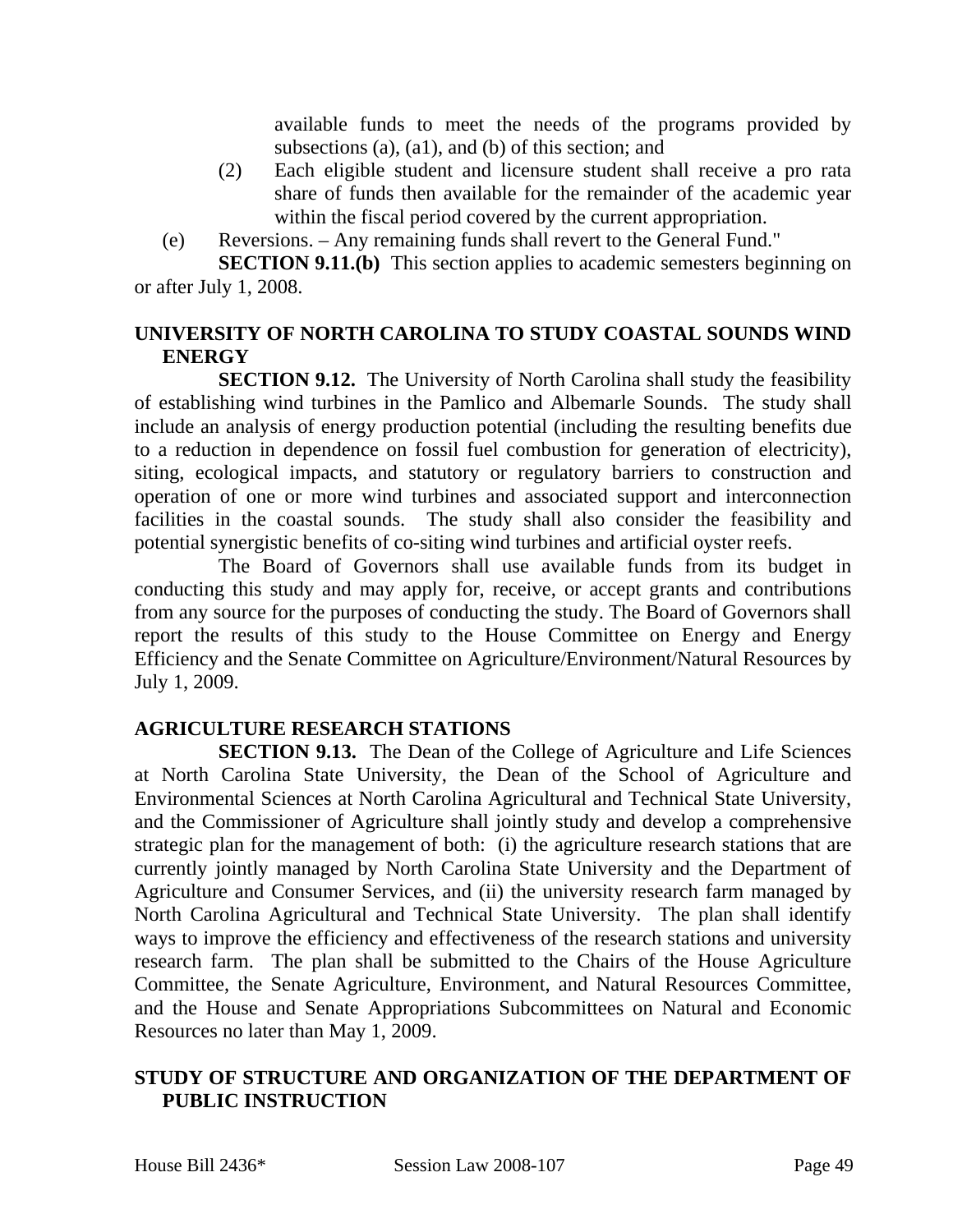**SECTION 9.14.** The Joint Legislative Program Evaluation Oversight Committee shall include in the 2008-2009 Work Plan for the Program Evaluation Division of the General Assembly a review and study of the structure and organization of the Department of Public Instruction and the State Board of Education. The Program Evaluation Division shall submit the study to the Joint Legislative Program Evaluation Oversight Committee, the Joint Legislative Education Oversight Committee, the Chairs of the Appropriations Committees of the Senate and the House of Representatives, and the Fiscal Research Division by December 31, 2008.

### **BIENNIAL PROJECTION OF UNC ENROLLMENT GROWTH**

**SECTION 9.15.** Part 2A of Article 1 of Chapter 116 of the General Statutes is amended by adding a new section to read:

### "**§ 116-30.7. Biennial projection of enrollment growth for The University of North Carolina.**

By September 1 of each even-numbered year, the General Administration of The University of North Carolina shall provide to the Joint Education Legislative Oversight Committee and to the Office of State Budget and Management a projection of the total student enrollment in The University of North Carolina that is anticipated for the next biennium. The enrollment projection shall be divided into the following categories and shall include the projected growth for each year of the biennium in each category at each of the constituent institutions: undergraduate students, graduate students (students earning master's and doctoral degrees), first year professional students, and any other categories deemed appropriate by General Administration. The projection shall also distinguish between on-campus and distance education students. The projections shall be considered by the Director of the Budget when determining the amount the Director proposes to fund as the continuation requirement for the enrollment increase in the university system pursuant to G.S. 143C-3-5(b)."

### **UNIVERSITY OF NORTH CAROLINA AND DEPARTMENT OF ENVIRONMENT AND NATURAL RESOURCES TO STUDY PLASTICS USE**

**SECTION 9.17.** The University of North Carolina, in collaboration with the Division of Waste Management of the Department of Environment and Natural Resources shall study the current state, usage, and recycling of plastics (including, but not limited to, beverage bottles and plastic bags) in North Carolina. The study shall include an analysis of the following:

- (1) The impact of plastics on the environment and particularly on solid waste management in the State;
- (2) The current prevalence and utilization of recycling in the State's plastics waste stream;
- (3) The technical and regulatory barriers to increased recycling of plastics waste streams;
- (4) The current and potential benefits to the State's economy from enhancements in plastics recycling; and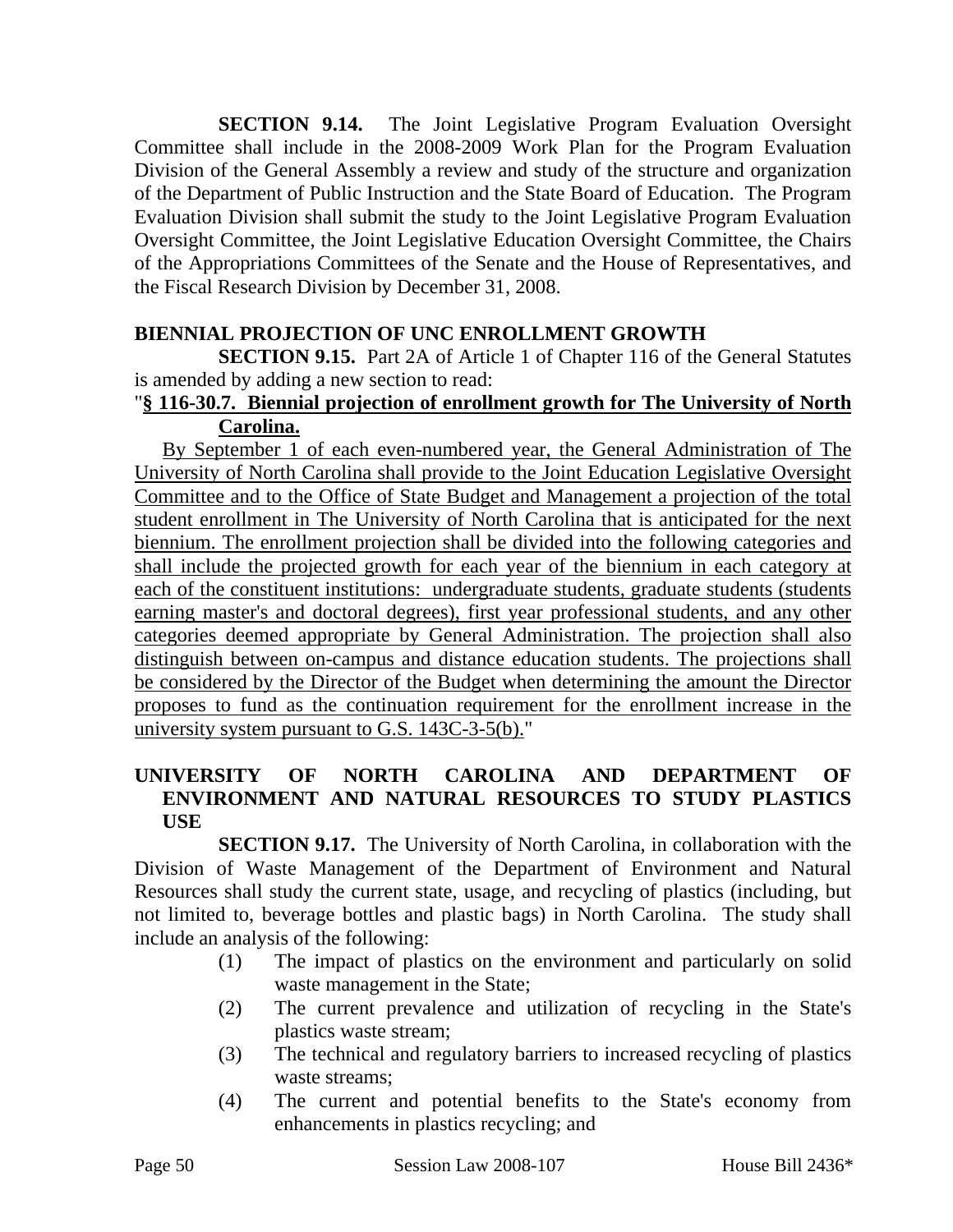(5) The potential for substitution of biodegradable plastics and plastics manufactured from renewable materials for plastics manufactured from fossil fuels.

The study shall also include recommendations regarding potential policy or statutory changes necessary to encourage plastics recycling, as well as areas or issues where further research is needed.

The Board of Governors of The University of North Carolina and the Secretary of the Department of Environment and Natural Resources shall use available funds from their budgets in conducting this study and may apply for, receive, or accept grants and contributions from any source for the purposes of conducting the study. The Board of Governors and the Secretary shall report the results of this study to the House of Representatives Committee on Energy and Energy Efficiency and the Senate Committee on Agriculture/Environment/Natural Resources by May 1, 2009.

### **PART X. DEPARTMENT OF HEALTH AND HUMAN SERVICES**

#### **NC RX FUNDS TRANSFER**

**SECTION 10.1.** The sum of three million five hundred thousand dollars (\$3,500,000) of the cash balance remaining in the NC Rx Program (Budget Code 536J50, Fund 1510) on July 1, 2008, shall be transferred to the State Controller to be deposited in Nontax Budget Code 19978 (Intra State Transfers). These funds shall be used to support General Fund appropriations for the 2008-2009 fiscal year in the following amounts and for the following purposes:

- (1) \$700,000 to HealthNet (Budget Code 536J30; Fund 1510),
- (2) \$2,300,000 to Community Health Centers (Budget Code 536E66, Fund 1510), and
- (3) \$500,000 to the North Carolina Housing Trust Fund (Budget Code 13010).

### **DHHS BUDGET FLEXIBILITY**

**SECTION 10.1A.** Notwithstanding G.S. 143C-6-4, for the 2008-2009 fiscal year the Department of Health and Human Services may, with approval of the Office of State Budget and Management, take actions necessary to identify and realign or adjust the authorized budgets of the Department to fund payments for audit services provided by the Office of State Auditor and for data processing services billed by the State Information Technology Services office.

### **STATE COUNTY SPECIAL ASSISTANCE**

**SECTION 10.2.** Section 10.13 of S.L. 2007-323 is amended by adding the following new subsection to read:

"**SECTION 10.13.(c1)** Effective January 1, 2009, the maximum monthly rate for residents in adult care home facilities shall be one thousand two hundred seven dollars (\$1,207) per month per resident unless adjusted by the Department in accordance with subsection (e) of this section."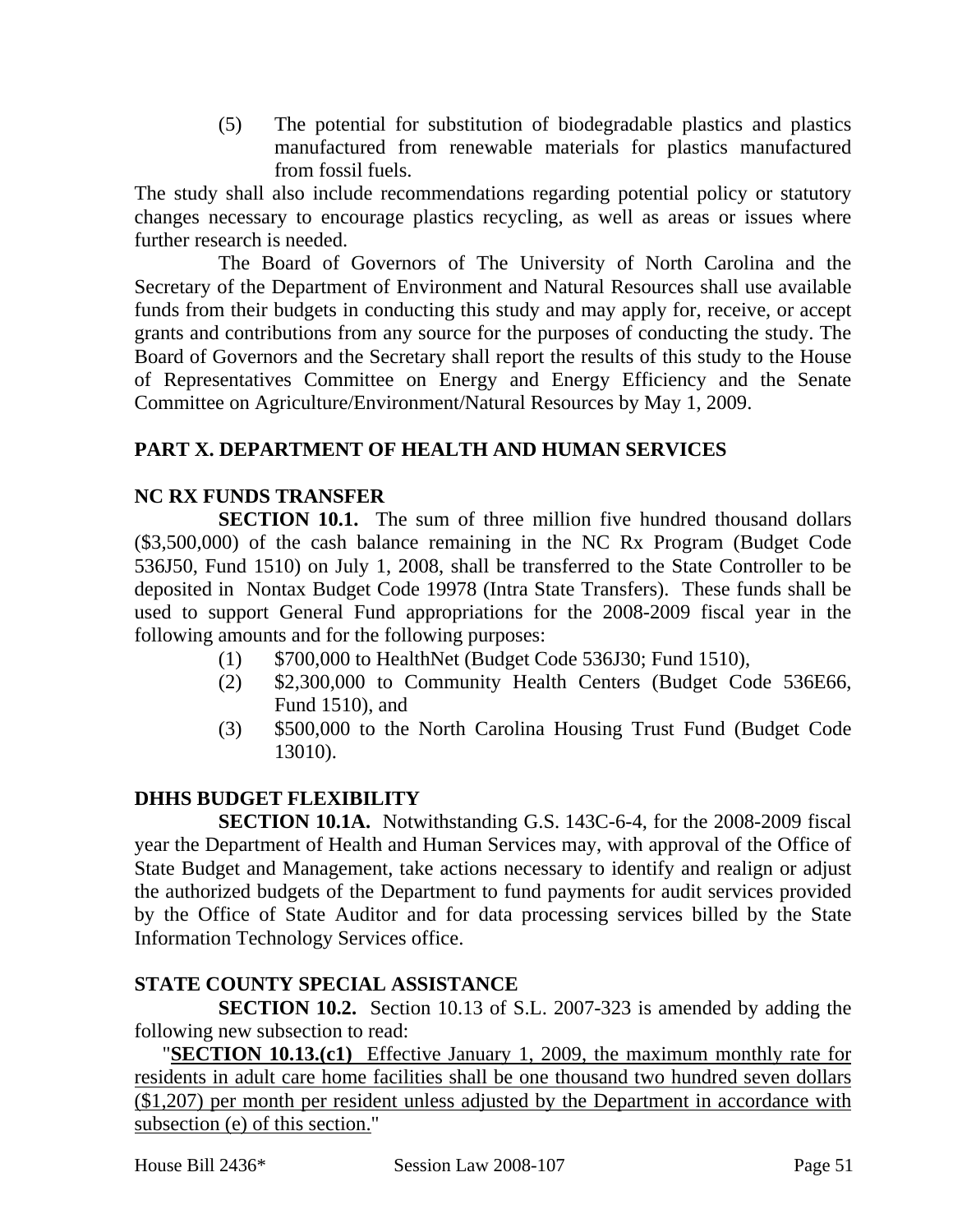### **AIDS DRUG ASSISTANCE PROGRAM**

**SECTION 10.3.** Section 10.26 of S.L. 2007-323 reads as rewritten:

"**SECTION 10.26.(a)** For the 2007-2008 fiscal year and the 2008-2009 fiscal year, year, the Department may adjust the financial eligibility criterion of the ADAP up to an amount not exceeding two hundred fifty percent (250%) of the federal poverty level in order to serve as many eligible North Carolinians living with HIV disease as possible within existing resources plus any new federal resources. If the Department raises the eligibility limit above one hundred twenty-five percent (125%) of the federal poverty level and a waiting list develops as a result, the Department shall give priority on the waiting list to those individuals at or below one hundred twenty-five percent (125%) of the federal poverty level.

"**SECTION 10.26.(b)** For the 2008-2009 fiscal year, the Department may, within existing ADAP Program resources, adjust the financial eligibility criterion of the ADAP up to an amount not exceeding three hundred percent (300%) of the federal poverty level in order to serve as many eligible North Carolinians living with HIV disease as possible within existing resources plus any new federal resources. If a waiting list develops as a result of the eligibility criterion being raised, the Department shall give first priority to those individuals on the waiting list with income at or below one hundred twenty-five percent (125%) of the federal poverty level, and second priority to those individuals with income above one hundred twenty-five percent (125%) and at or below two hundred fifty percent (250%) of federal poverty guidelines."

### **CHANGES TO COMMUNITY-FOCUSED ELIMINATING HEALTH DISPARITIES INITIATIVE**

**SECTION 10.4.** Section 10.22 of S.L. 2007-323 reads as rewritten:

"**SECTION 10.22.(a)** Of funds appropriated in this act from the General Fund to the Department of Health and Human Services, the sum of two million five hundred thousand dollars (\$2,500,000) for the 2007-2008 fiscal year and the sum of two million dollars (\$2,000,000) for thethree million dollars (\$3,000,000) for the 2008-2009 fiscal year shall be allocated for the Community-Focused Eliminating Health Disparities Initiative (CFEHDI) to provide grants-in-aid to local public health departments, American Indian tribes, and faith-based and community-based organizations to close the gap in the health status of African-Americans, Hispanics/Latinos, and American Indians as compared to the health status of white persons. These grants shall focus on the use of preventive measures to support healthy lifestyles. The areas of focus on health status shall be infant mortality, HIV-AIDS and sexually transmitted infections, cancer, diabetes, and homicides and motor vehicle deaths.

The five hundred thousand dollars (\$500,000) in nonrecurring funds appropriated in this act to the Department of Health and Human Services, Division of Public Health, for the Health Disparities Initiative in the 2007-2008 fiscal year shall be awarded as a grant-in-aid to honor the memory of the following recently deceased members of the General Assembly: Bernard Allen, John Hall, Robert Holloman, Howard Hunter, Jeanne Lucas, and William Martin. These funds shall be used for concerted efforts to address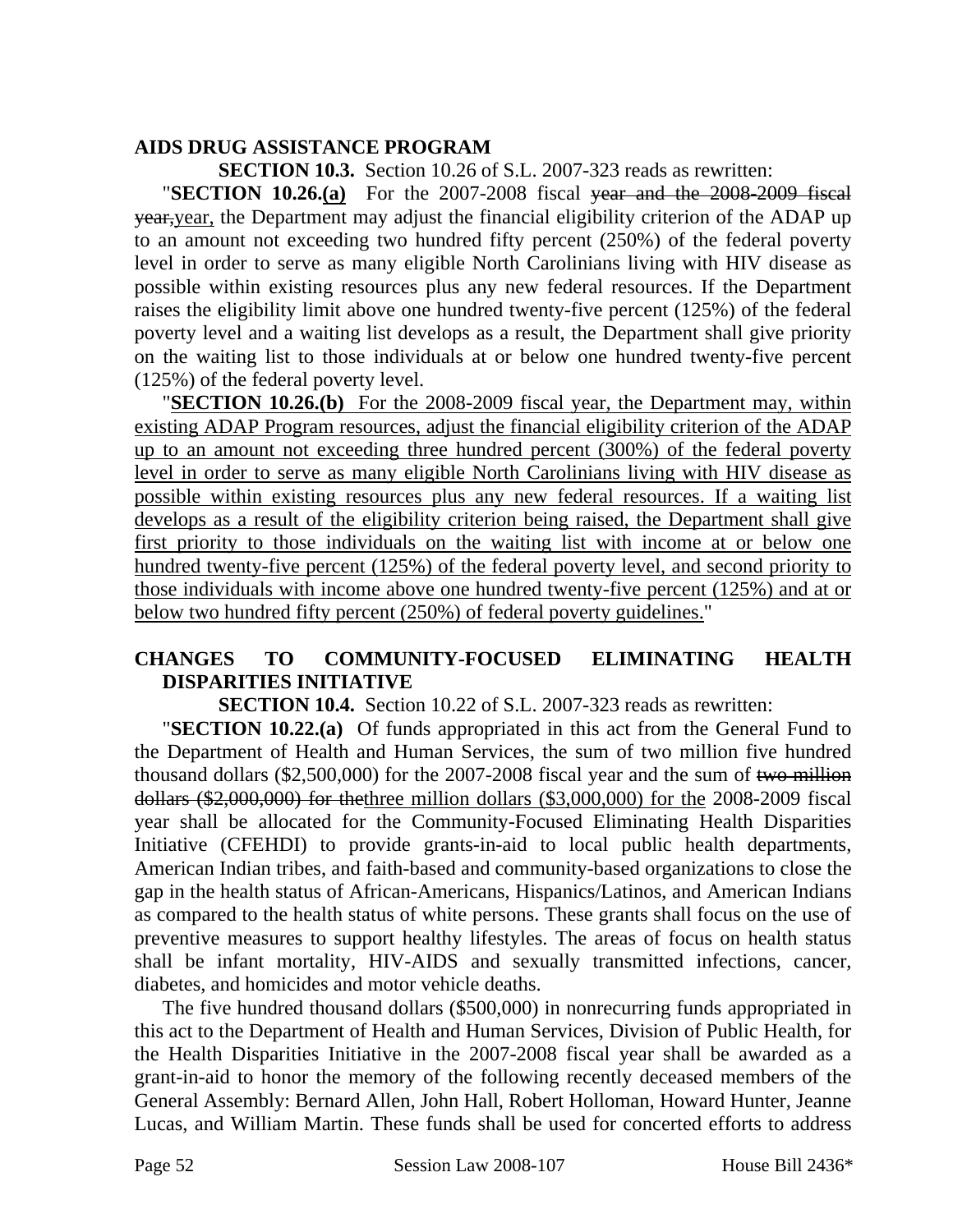large gaps in health status among North Carolinians who are African-American, as well as disparities among other minority populations in North Carolina. These efforts shall include:

- (1) Providing enhanced education and outreach to minority populations on the prevention, diagnosis, and treatment of heart disease, breast cancer, diabetes, obesity, hypertension, sickle cell anemia, and HIV infection.
- (2) Addressing cultural and communication barriers to quality care by improving interpersonal processes between clinicians and patients.

The Secretary shall send to each grantee organization a letter stating that the award is made in honor of the memory of and in recognition of the recent deaths of Senators Robert Holloman, Jeanne Lucas, and William Martin and Representatives Bernard Allen, John Hall, and Howard Hunter.

"**SECTION 10.22.(b)** The Department of Health and Human Services shall report on the following with respect to funds appropriated to the CFEHDI program in fiscal years 2005-2006, 2006-2007, and 2007-2008.for the 2007-2008 and 2008-2009 fiscal years. The report shall address for each fiscal year:

- (1) Which community programs and local health departments received CFEHDI grants.
- (2) What amount of funding did each program or local health department receive.
- (3) Which of the minority populations were served by the programs or local health departments.
- (4) Which counties were served by the programs or local health departments.
- (5) What activities were planned and implemented by the programs or local health departments to fulfill the community focus of the CFEHDI program.

The report shall also contain a comprehensive evaluation of all grantees with regard to fulfilling the goals of the program, assessing the difference the funded activities have made in the community, and addressing and mitigating the health disparities identified in the Racial and Ethnic Health Disparities in North Carolina, Report Card 2006. In addition, theThe Department shall solicit from the grantees their observations and recommendations on ways the CFEHDI program can best accomplish its goals. The report shall also include specific activities undertaken pursuant to subsection (a) of this section to address large gaps in health status among North Carolinians who are African-American and other minority populations in this State. The Department shall submit the report not later than October 1, 2009, to the House of Representatives Appropriations Subcommittee on Health and Human Services, the Senate Appropriations Committee on Health and Human Services, and the Fiscal Research Division."

### **NICOTINE REPLACEMENT THERAPY PROGRAMS**

**SECTION 10.4B.** Article 1 of Chapter 90 of the General Statutes is amended by adding the following new section to read: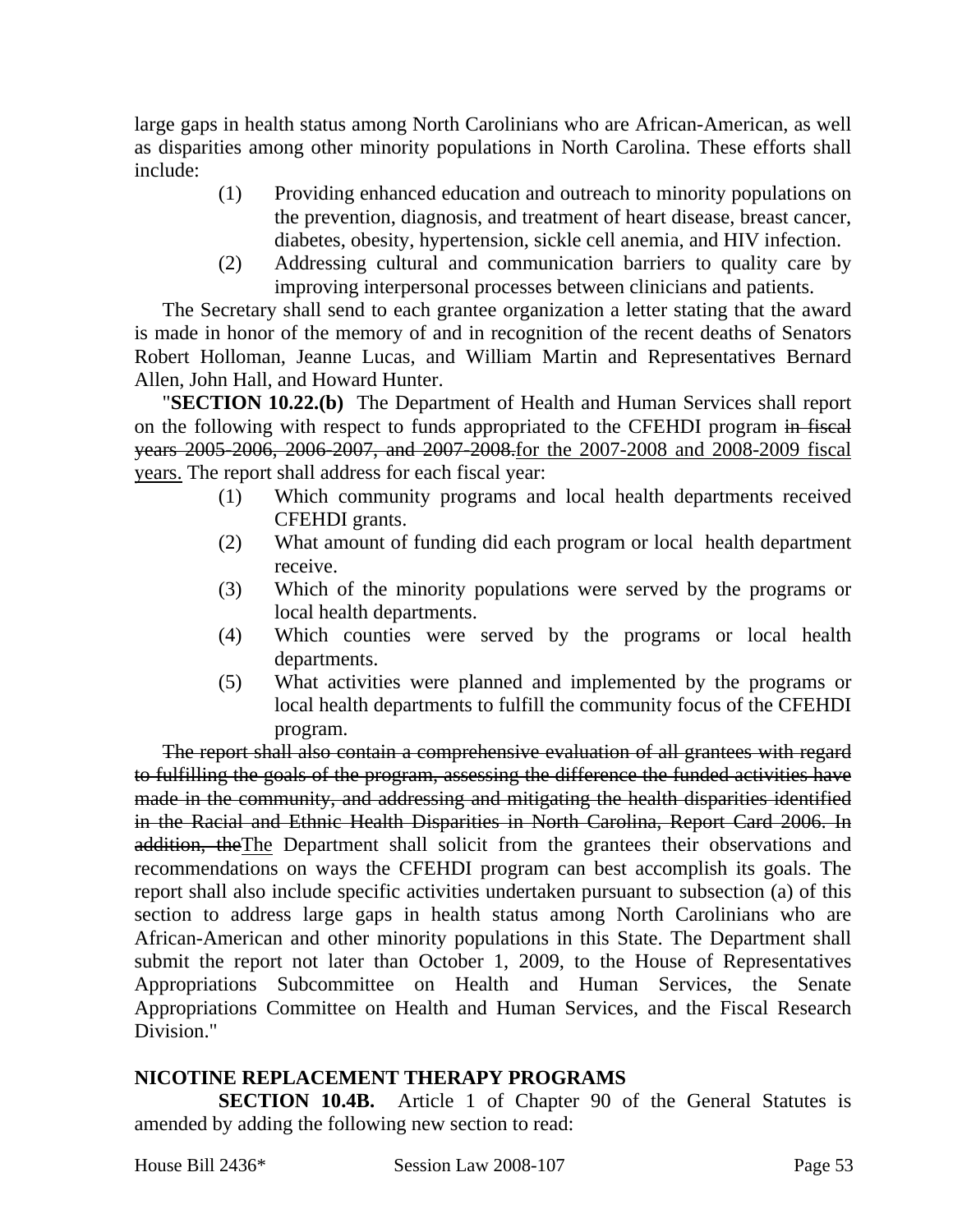#### "**§ 90-18.6. Requirements for certain nicotine replacement therapy programs.**

The Health and Wellness Trust Fund ("Trust Fund") or the Department of Health and Human Services ("Department") may contract for the operation of a tobacco-use cessation program through which the Trust Fund or the Department, as applicable, may engage agents or contractors for the purpose of (i) recommending to individuals over-the-counter nicotine replacement therapy products and supplying the products free of charge to the individual and (ii) discussing with the individual contraindications and all other aspects of over-the-counter nicotine replacement therapy. All medical aspects of the nicotine replacement therapy programs shall be supervised by a physician who is licensed under this Article to practice medicine and who is under contract to or employed by the Trust Fund or the Department, as applicable, for the purpose of supervising nicotine replacement therapy programs. The physician under contract with or employed by the Trust Fund or the Department, as applicable, shall be responsible for supervision of all agents or contractors of nicotine replacement therapy programs that provide nicotine replacement therapy services to members of the public. The Trust Fund or the Department, as contracting entity, shall report the name of the supervising physician to the North Carolina Medical Board."

### **HIV PREVENTION FUNDS**

**SECTION 10.5.** Of the funds appropriated in this act to the Department of Health and Human Services, the sum of two million dollars (\$2,000,000) for the 2008-2009 fiscal year shall be allocated for HIV Prevention for the following purposes:

- (1) Funding to local health departments, historically black colleges and universities, the Office of Minority Health and Health Disparities, and other community organizations for HIV counseling, testing, case management, and early medical interventions.
- (2) Funding to support peer-to-peer counseling efforts.

### **CHILD CARE FUNDS MATCHING REQUIREMENT**

**SECTION 10.6.** Section 10.17 of S.L. 2007-323 reads as rewritten:

"**SECTION 10.17.(a)** No local matching funds may be required by the Department of Health and Human Services as a condition of any locality's receiving its initial allocation of child care funds appropriated by this act unless federal law requires a match. If the Department reallocates additional funds above twenty-five thousand dollars (\$25,000) to local purchasing agencies beyond their initial allocation, local purchasing agencies must provide a <del>fifteen percent  $(15%)$ twenty percent  $(20%)$ </del> local match to receive the reallocated funds. Matching requirements shall not apply when funds are allocated because of a disaster as defined in G.S. 166A-4(1).

"**SECTION 10.17.(b)** If funds are reallocated to local purchasing agencies in accordance with subsection (a) of this section, the Department of Health and Human Services shall evaluate the fifteen percent  $(15%)$ twenty percent  $(20%)$  local matching requirement to determine its effect on local purchasing agencies and whether the matching requirement should be adjusted. The Department shall report its findings and recommendations to the House of Representatives Appropriations Subcommittee on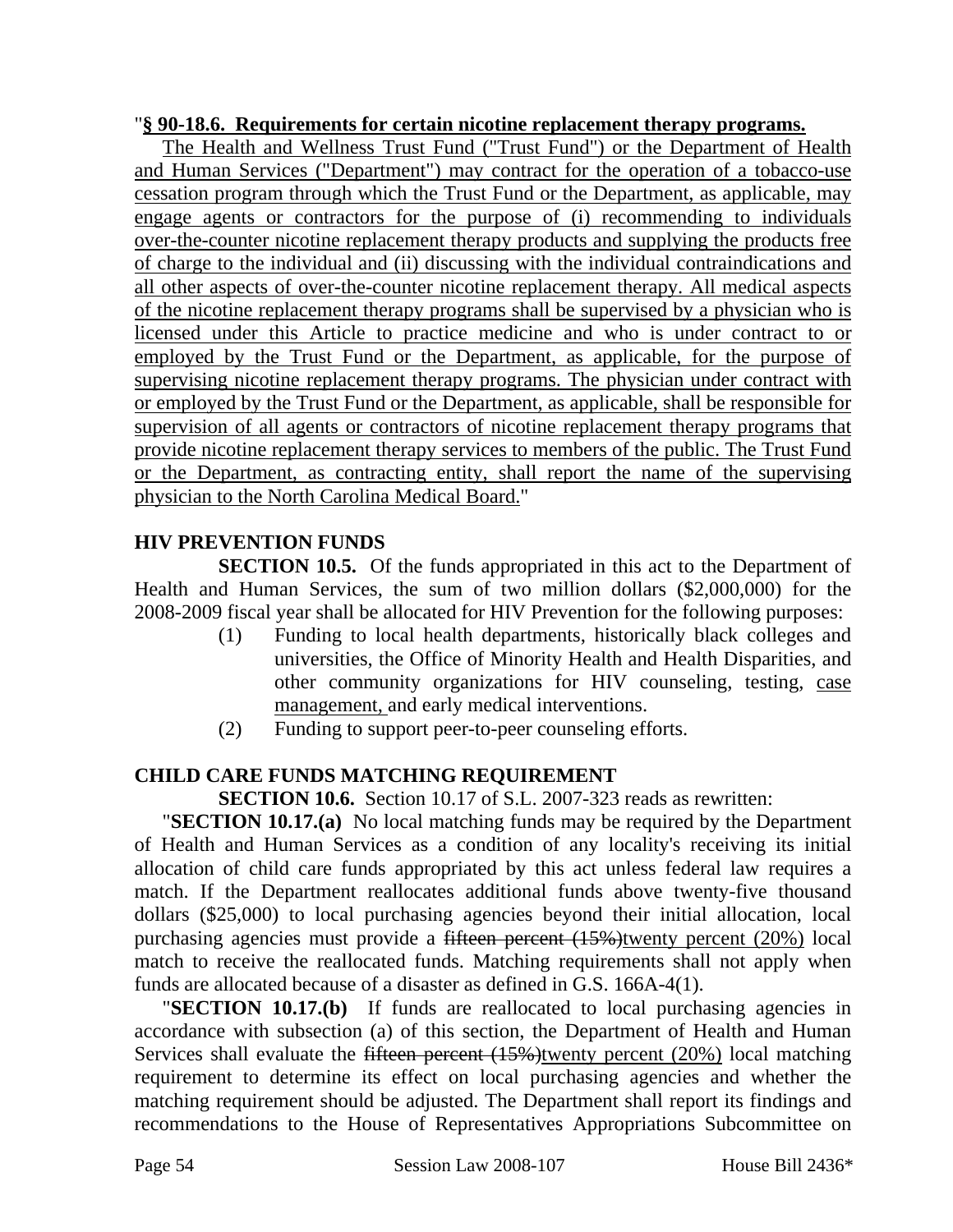Health and Human Services, the Senate Appropriations Committee on Health and Human Services, and the Fiscal Research Division no later than April 1, 2009."

# **CHANGES TO FOSTER CARE AND ADOPTION ASSISTANCE PAYMENTS**

**SECTION 10.7.** Section 10.29 of S.L. 2007-323 reads as rewritten:

"**SECTION 10.29.(a)** The maximum rates for State participation in the foster care assistance program are established on a graduated scale as follows:

- (1)  $\frac{$390.00}_{17}$  (1)  $\frac{$390.00}_{17}$  (1) per children and per month for children aged birth through 5;
- (2) \$440.00\$581.00 per child per month for children aged 6 through 12; and
- (3) \$490.00\$634.00 per child per month for children aged 13 through 18.

Of these amounts, fifteen dollars (\$15.00) is a special needs allowance for the child. "**SECTION 10.29.(b)** The maximum rates for the State participation in the adoption assistance program are established on a graduated scaleconsistent with the foster care rates as follows:

- (1) \$390.00\$475.00 per child per month for children aged birth through 5;
- (2) \$440.00\$581.00 per child per month for children aged 6 through 12; and
- (3) \$490.00\$634.00 per child per month for children aged 13 through 18.

"**SECTION 10.29.(c)** In addition to providing board payments to foster and adoptive families of HIV-infected children, as prescribed in Section 23.28 of Chapter 324 of the 1995 Session Laws, any additional funds remaining that were appropriated for this purpose shall be used to provide medical training in avoiding HIV transmission in the home.

"**SECTION 10.29.(d)** The maximum rates for the State participation in HIV foster care and adoption assistance are established on a graduated scale as follows:

- (1) \$800.00 per child per month with indeterminate HIV status;
- (2) \$1,000 per child per month confirmed HIV-infected, asymptomatic;
- (3) \$1,200 per child per month confirmed HIV-infected, symptomatic; and
- (4) \$1,600 per child per month terminally ill with complex care needs.

"**SECTION 10.29.(e)** The State and a county participating in foster care and adoption assistance shall each contribute fifty percent (50%) of the nonfederal share of the cost of care for a child placed by a county department of social services or child placing agency in a family foster home or residential child care facility. A county shall be held harmless from contributing fifty percent (50%) of the nonfederal share of the cost for a child currently in a family foster home or residential child care facility until the child leaves foster care or experiences a placement change.

"**SECTION 10.29.(f)** The Department of Health and Human Services may establish foster care and adoption assistance rates based on the United States Department of Agriculture (USDA) 'Expenditures on Children by Families' index subject to State appropriations for each fiscal year.

"**SECTION 10.29.(g)** This section becomes effective January 1, 2009, and applies to payments made on or after that date."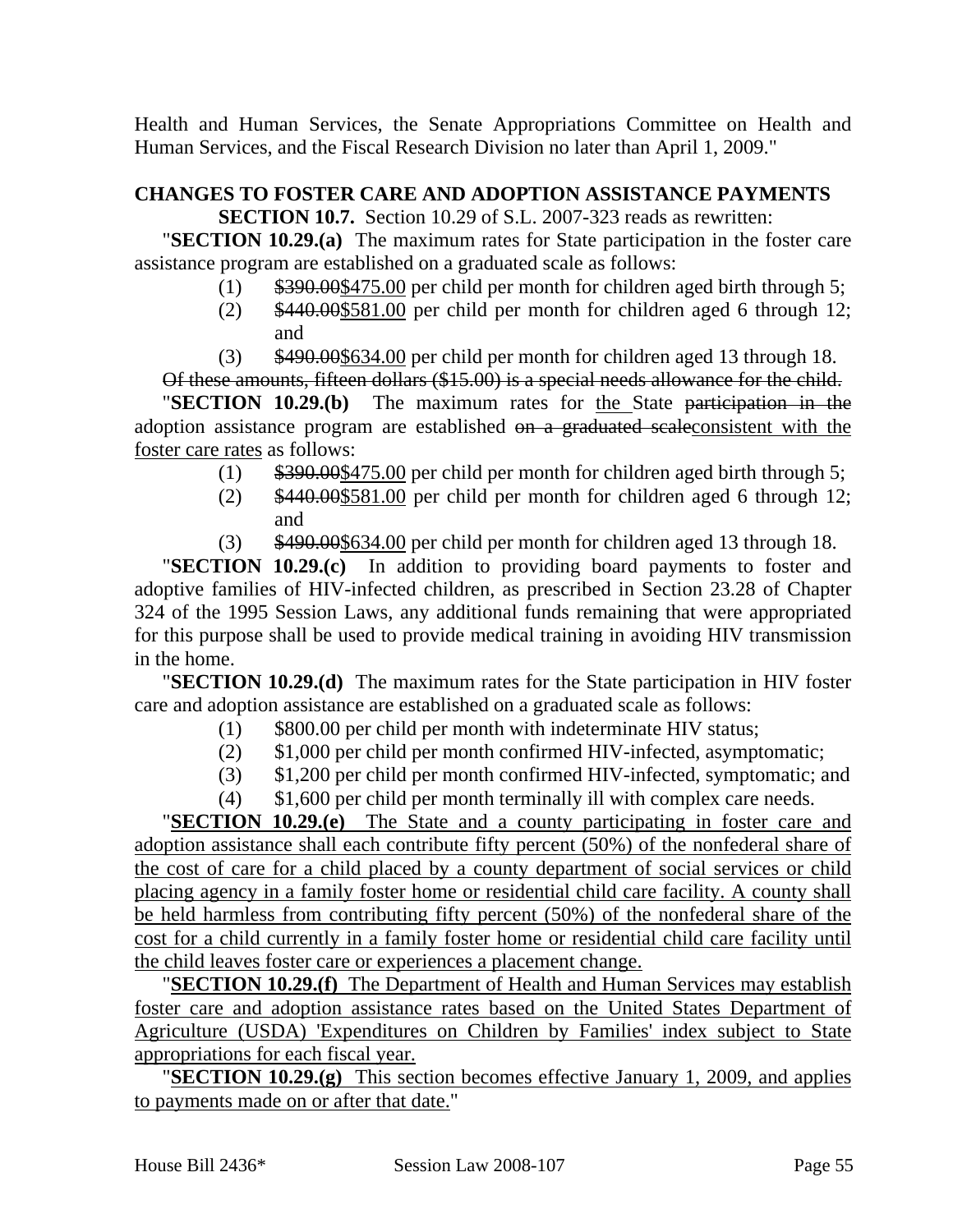### **TICKET TO WORK IMPLEMENTATION DATE**

**SECTION 10.8.** The Department of Health and Human Services shall implement the Ticket to Work Program on July 1, 2008, whether or not the new MMIS is operational.

#### **IMPLEMENTATION OF MMIS/CONTRACT PROVISION**

**SECTION 10.9.(a)** Subsections (a) and (b) of Section 10.40D of S.L. 2007-323 read as rewritten:

"**SECTION 10.40D.(a)** The Department of Health and Human Services (Department) shall make full development of the replacement Medicaid Management Information System  $\left(\frac{MMIS}{)}\right)$  (MMIS) a top priority. During the development and implementation of MMIS+,MMIS, the Department shall develop plans to ensure the timely and effective implementation of future enhancements to the system to provide the following capabilities:

- (1) Receiving and tracking premium or other payments required by law.
- (2) Compatibility with the administration of NC Health Choice, NC Kids' Care, the State Employees' Health Plan, the Health Information System, and Medicaid waivers and the Medicare 646 waiver.System.

These enhancements shall not delay the procurement or implementation of the core system but shall be included in the development and implementation of the multipayor initiatives included in the MMIS program currently under development between the Department, the Federal Centers for Medicare and Medicaid Services, and the Office of Information Technology Services (ITS). The Department shall make every effort to expedite the implementation of the enhancements. ITS shall work in cooperation with the Department to ensure the timely and effective implementation of the core system MMIS and enhancements. The contract between the Department and the contract vendor shall contain an explicit provision requiring that the MMIS have the capability to fully implement the administration of NC Health Choice, NC Kids' Care, Ticket to Work, Families Pay Part of the Cost of Services under the CAP-MR/DD, CAP Children's Program, and all relevant Medicaid waivers and the Medicare 646 waiver as it applies to Medicaid eligibles. The Department must have detailed cost information for each requirement before signing the contract. Any contract between the Department and a vendor for the MMIS that does not contain the explicit provision required under this subsection is void on its face. Notwithstanding any other provision of law to the contrary, the Secretary of the Department of Health and Human Services does not have the authority to sign a contract for the MMIS if the contract does not contain the explicit provision required under this section.

"**SECTION 10.40D.(b)** Notwithstanding G.S. 114-2.3, **t**he Department of Health and Human Services shall engage the services of private counsel with the pertinent information technology and computer law expertise to review requests for proposals and to negotiate and review contracts associated with MMIS. The counsel engaged by the Department shall review the MMIS contract between the Department of Health and Human Services and the vendor to ensure that the requirements of subsection (a) of this section are met in their entirety."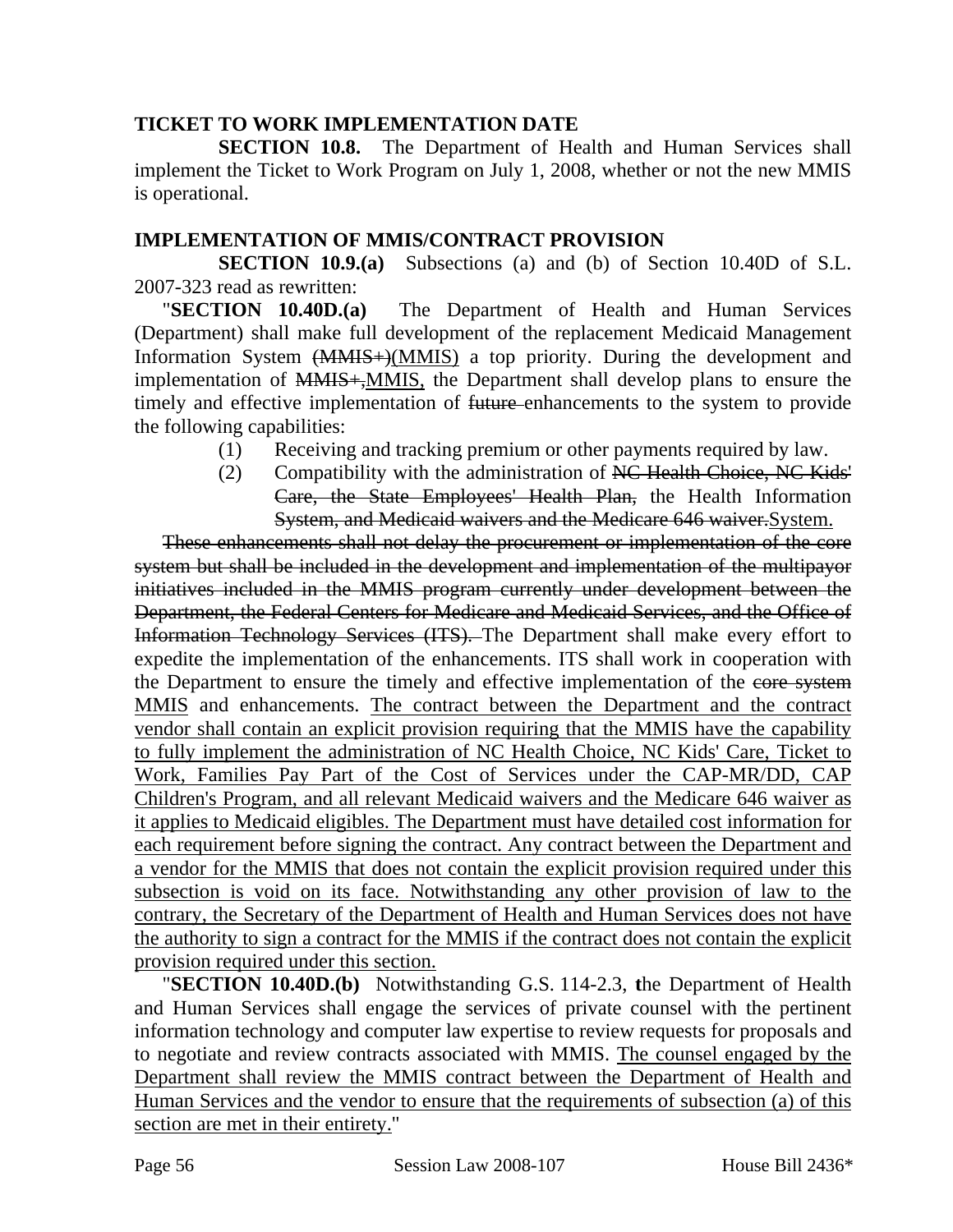**SECTION 10.9.(b)** Of the funds appropriated in this act to the Department of Health and Human Services, the sum of three hundred thousand dollars (\$300,000) for the 2008-2009 fiscal year may be used to contract with an outside consultant to serve as project manager/coordinator to oversee the development and implementation of the MMIS project.

**SECTION 10.9.(c)** The Department of Health and Human Services shall develop a comprehensive schedule for the development and implementation of the MMIS that fully incorporates federal and State project management and review requirements. The Department shall ensure that the schedule is as accurate as possible. The initial schedule that includes all activities up to contract award must be provided by October 1, 2008. The design, development, and implementation schedule must be provided by March 1, 2009, as part of the Department's quarterly MMIS reporting requirements. The Department shall submit the schedule to the Chairs of the House of Representatives Committee on Appropriations and the House of Representatives Subcommittee on Health and Human Services, the Chairs of the Senate Committee on Appropriations and the Senate Appropriations Committee on Health and Human Services, and the Fiscal Research Division. Any change to key milestones in either schedule shall be immediately reported to the Chairs of the House of Representatives Committee on Appropriations and the House of Representatives Subcommittee on Health and Human Services, the Chairs of the Senate Committee on Appropriations and the Senate Appropriations Committee on Health and Human Services, and the Fiscal Research Division with a full explanation of the reason for the change.

**SECTION 10.9.(d)** Beginning March 1, 2009, the Department shall make quarterly reports on changes in the functionality and projected costs of the MMIS. The first quarterly submission shall contain a final report on the contract award to include total costs and functionality of the MMIS. Each report shall be made to the Chairs of the House of Representatives Committee on Appropriations and the House of Representatives Subcommittee on Health and Human Services, the Chairs of the Senate Committee on Appropriations and the Senate Appropriations Committee on Health and Human Services, and the Fiscal Research Division. A copy of the final report on the contract award shall also be submitted to the Joint Legislative Commission on Governmental Operations.

**SECTION 10.9.(e)** Upon initiation of the NC MMIS Program Reporting and Analytics Project and the Division of Health Services Regulation (DHSR) Project, the Department shall submit all reports regarding functionality, schedule, and cost in the next regular cycle of reporting identified in subsections (c) and (d) of this section. The Department shall ensure that the solution developed in the Reporting and Analytics Project supports the capability, in its initial implementation, to interface with the North Carolina Teachers and State Employees Health Plan. The costs for this capability shall be negotiated prior to the award of the Reporting and Analytics contract. The Reporting and Analytics solution must be completed simultaneously with the replacement MMIS.

### **MEDICAID POLICY CHANGE**

**SECTION 10.10.(a)** Section 10.36(b) of S.L. 2007-323 reads as rewritten: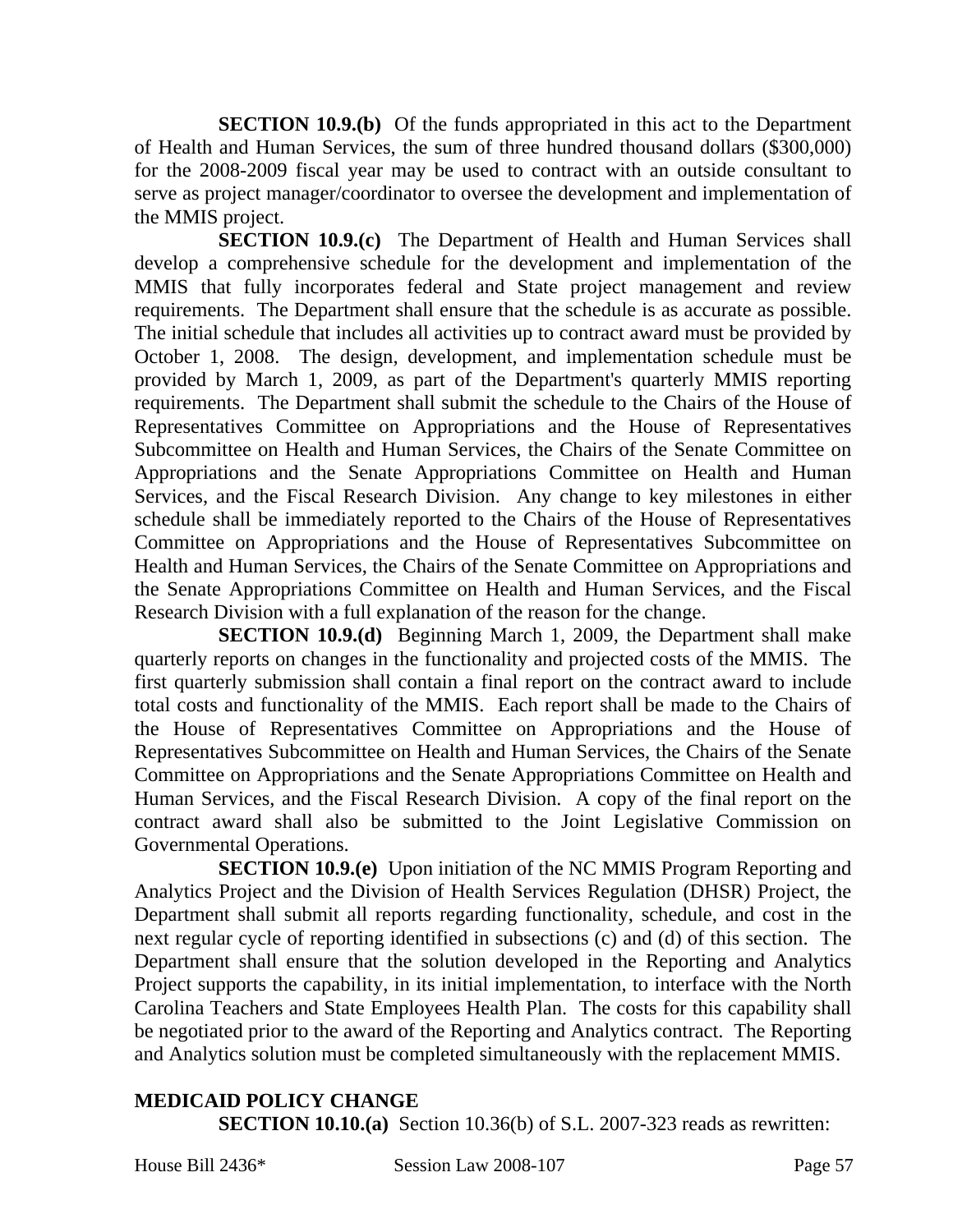### "**SECTION 10.36.(b)** Policy. –

- (1) Volume purchase plans and single source procurement. The Department of Health and Human Services, Division of Medical Assistance, may, subject to the approval of a change in the State Medicaid Plan, contract for services, medical equipment, supplies, and appliances by implementation of volume purchase plans, single source procurement, or other contracting processes in order to improve cost containment.
- (2) Cost-containment programs. The Department of Health and Human Services, Division of Medical Assistance, may undertake cost-containment programs, including contracting for services, preadmissions to hospitals, and prior approval for certain outpatient surgeries before they may be performed in an inpatient setting.
- (3) Fraud and abuse. The Division of Medical Assistance, Department of Health and Human Services, shall provide incentives to counties that successfully recover fraudulently spent Medicaid funds by sharing State savings with counties responsible for the recovery of the fraudulently spent funds.
- (4) Medical policy. Unless required for compliance with federal law, the Department shall not change medical policy affecting the amount, sufficiency, duration, and scope of health care services and who may provide services until the Division of Medical Assistance has prepared a five-year fiscal analysis documenting the increased cost of the proposed change in medical policy and submitted it for Departmental review. If the fiscal impact indicated by the fiscal analysis for any proposed medical policy change exceeds three million dollars (\$3,000,000) in total requirements for a given fiscal year, then the Department shall submit the proposed medical policy change with the fiscal analysis to the Office of State Budget and Management and the Fiscal Research Division. The Department shall not implement any proposed medical policy change exceeding three million dollars (\$3,000,000) in total requirements for a given fiscal year unless the source of State funding is identified and approved by the Office of State Budget and Management. For medical policy changes exceeding three million dollars (\$3,000,000) in total requirements for a given fiscal year that are required for compliance with federal law, the Department shall submit the proposed medical policy or policy interpretation change with the fiscal analysis to the Office of State Budget and Management prior to implementing the change. The Department shall provide the Office of State Budget and Management and the Fiscal Research Division a quarterly report itemizing all medical policy changes with total requirements of less than three million dollars (\$3,000,000)."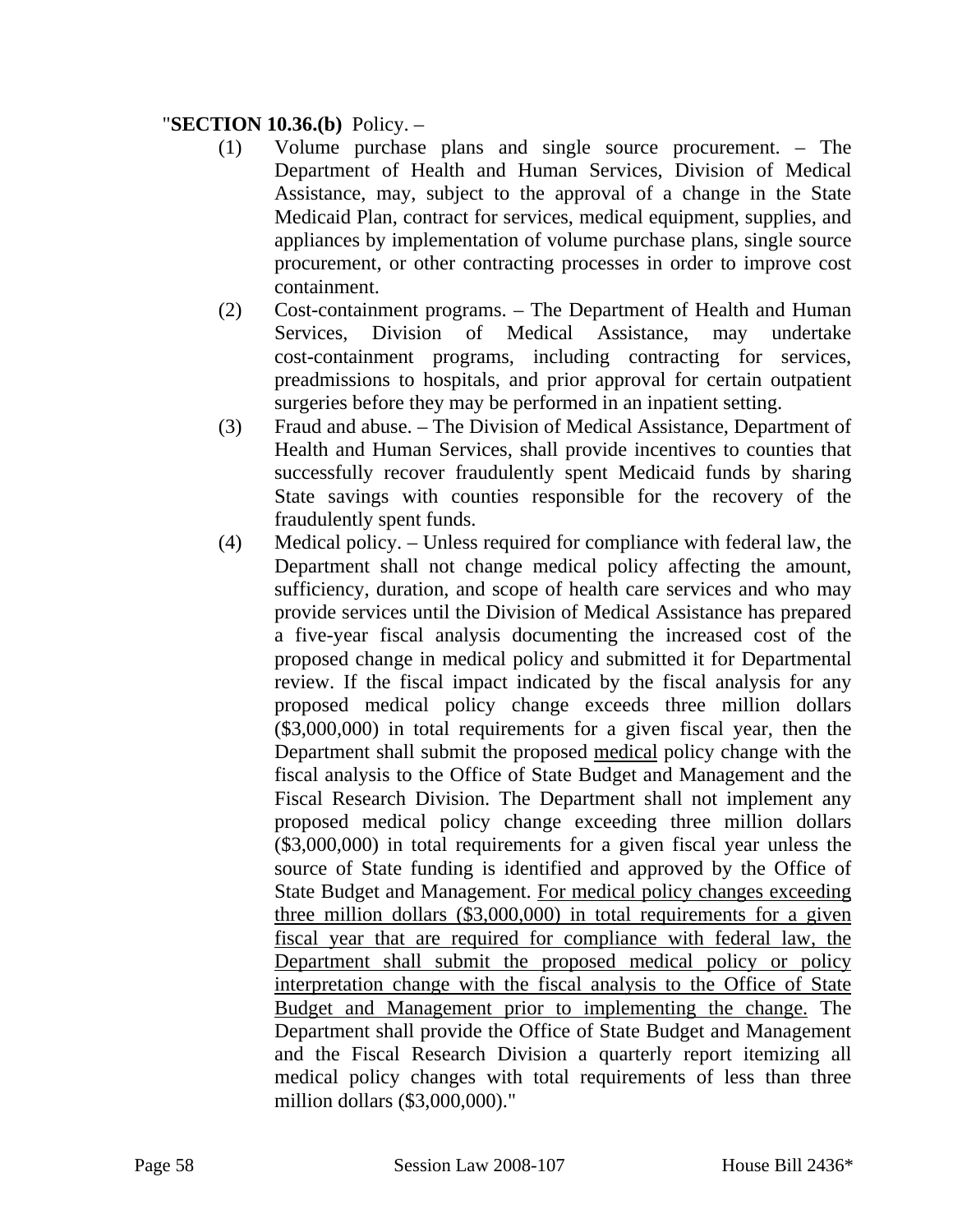**SECTION 10.10.(b)** Section 10.36(d)(21) of S.L. 2007-323 reads as rewritten:

"**SECTION 10.36.(d)** Services and Payment Bases. – The Department shall spend funds appropriated for Medicaid services in accordance with the following schedule of services and payment bases. All services and payments are subject to the language at the end of this subsection. Unless otherwise provided, services and payment bases will be as prescribed in the State Plan as established by the Department of Health and Human Services and may be changed with the approval of the Director of the Budget.

- …
- (21) Personal care services. Payment in accordance with the State Plan developed by the Department of Health and Human Services. Effective October 1, 2007, the Department of Health and Human Services shall impose prior authorization on all personal care services. Criteria for prior authorization shall be developed in consultation with the Physician Advisory Group of the North Carolina Medical Society and shall include a requirement that a determination and notification of approval or denial of personal care services shall be made within seven working days of receipt of the prior authorization request. The Department shall provide periodic data on recipients of personal care services to Community Care of North Carolina. Community Care of North Carolina shall assist the Department in assessing personal care services for medical necessity. The Department shall report on the implementation of prior authorization of all personal care services to the House of Representatives Appropriations Subcommittee on Health and Human Services, the Senate Appropriations Committee on Health and Human Services, and the Fiscal Research Division by May 1, 2008. The report on implementation of prior authorization shall address the following:
	- a. Criteria for prior authorization developed in consultation with the North Carolina Physician Advisory Group.
	- b. Policies and procedures for the prior authorization program.
	- c. Use of the Uniform Screening Tool and the Integrated Assessment Tool for Medicaid Long Term Care Services in determining the need for personal care services.
	- d. Cost of implementing a prior authorization system.
	- e. Estimated costs savings from the implementation of a prior authorization system for personal care services."

**SECTION 10.10.(c)** Section 31.16.1(d) of S.L. 2007-323 reads as rewritten:

"**SECTION 31.16.1.(d)** Subsection (a) of this section becomes effective October 1, 2007, and applies to Medicaid claims paid by the State on or after that date and ends with claims paid by the State through May 31, 2008. Subsection (b) of this section becomes effective June 1, 2008, and applies to Medicaid claims paid by the State on or after that date and ends with claims paid by the State through May 31, 2009. Subsection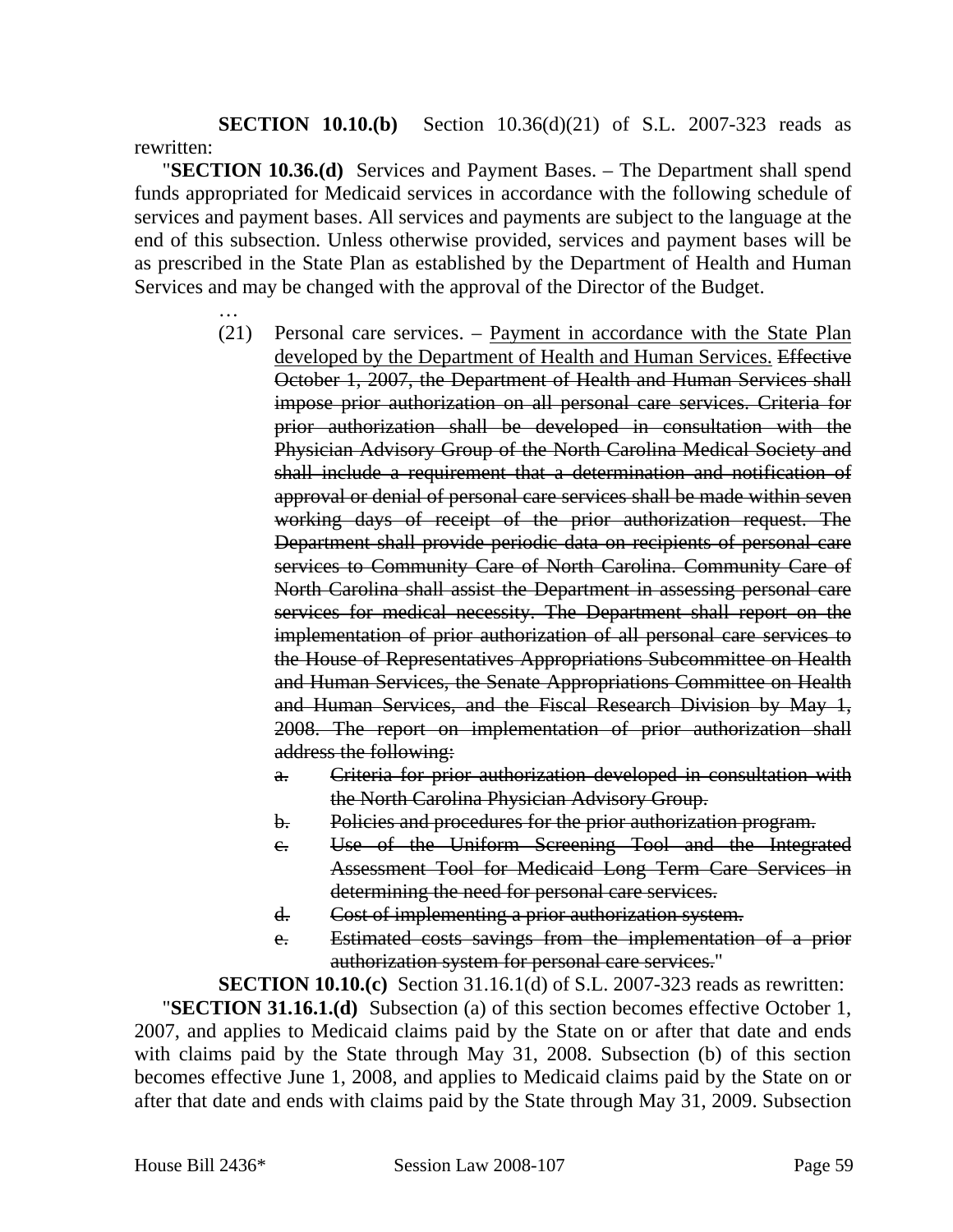(c) of this section becomes effective June, 1, 2009,and applies to Medicaid claims paid by the State on and after June 1, 2009.or after that date."

**SECTION 10.10.(d)** Section 10.36(e)(1) of S.L. 2007-323 reads as rewritten:

"**SECTION 10.36.(e)** Provider payments performance bonds and visits. –

- (1) Payment is limited to Subject to the provisions of this subdivision, the Department may require Medicaid-enrolled providers that to purchase a performance bond in an amount not to exceed one hundred thousand dollars (\$100,000) naming as beneficiary the Department of Health and Human Services, Division of Medical Assistance, or provide to the Department a validly executed letter of credit or other financial instrument issued by a financial institution or agency honoring a demand for payment in an equivalent amount. The Department may require the purchase of a performance bond or the submission of an executed letter of credit or financial instrument as a condition of initial enrollment, reenrollment, or reinstatement if:
	- a. The provider fails to demonstrate financial viability,
	- b. The Department determines there is significant potential for fraud and abuse,
	- c. The Department otherwise finds it is in the best interest of the Medicaid program to do so.

The Department shall specify the circumstances under which a performance bond or executed letter of credit will be required.

- (1a) The Department may waive or limit the requirements of this paragraph for individual Medicaid-enrolled providers or for one or more classes of Medicaid-enrolled providers based on the following:
	- a. The provider's or provider class's dollar amount of monthly billings to Medicaid. or the
	- b. The length of time the an individual provider has been licensed licensed, endorsed, certified, or accredited in this State to provide services.
	- c. The length of time an individual provider has been enrolled to provide Medicaid services in this State.
	- d. The provider's demonstrated ability to ensure adequate recordkeeping, staffing, and services.
	- e. The need to ensure adequate access to care.

In waiving or limiting requirements of this paragraph, the Department shall take into consideration the potential fiscal impact of the waiver or limitation on the State Medicaid Program. The Department shall provide to the affected provider written notice of the findings upon which its action is based and shall include the performance bond requirements and the conditions under which a waiver or limitation apply. Not later than March 1, 2009, the Department shall report to the Senate Appropriations Committee on Health and Human Services, the House of Representatives Appropriations Subcommittee on Health and Human Services, the Joint Legislative Oversight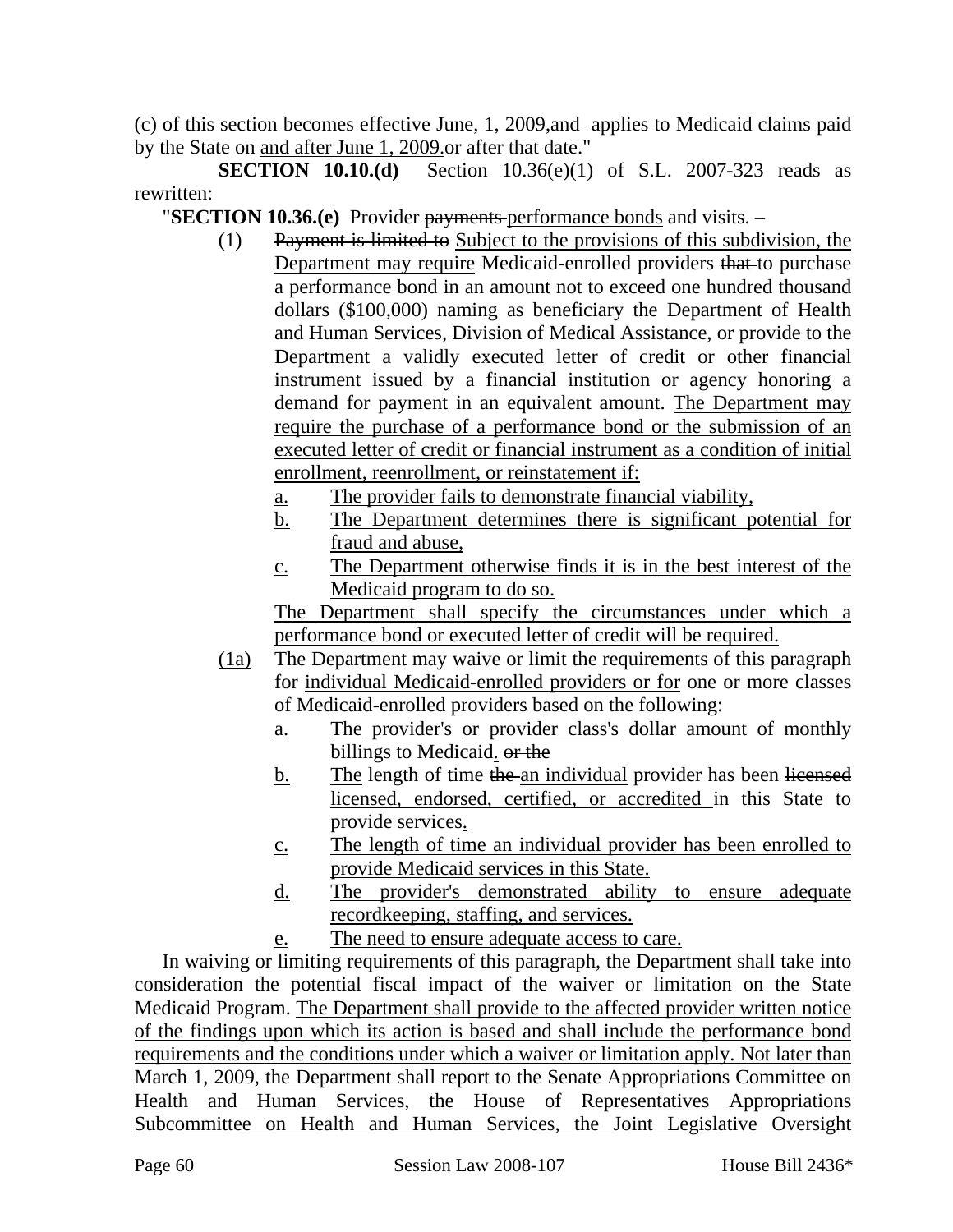Committee on Mental Health, Developmental Disabilities, and Substance Abuse Services, and the Fiscal Research Division. The report shall indicate the number of performance bonds required, the classes of providers required to purchase a performance bond, the number of waivers or limitations granted, and the classes of providers granted a waiver or limitation from the performance bond requirements. The Department may adopt temporary rules in accordance with G.S. 150B-21.1 as necessary to implement this provision."

**SECTION 10.10.(e)** Beginning August 1, 2008, the contractor managing the State Maximum Allowable Cost (SMAC) List shall provide information to the Department on the savings attributable to adding the specialty drugs to the SMAC List. The contractor shall report the information to the Department on a monthly basis to ensure savings are consistent with the savings required by this act. During the period of July 1 to December 31, 2008, this subsection shall apply to specialty drugs costing in excess of one thousand five hundred dollars (\$1,500). If on December 31, 2008, savings are not being achieved, the Department shall report this information immediately to the Joint Legislative Commission on Governmental Operations and the Fiscal Research Division and may add additional specialty drugs to the SMAC List necessary to achieve these savings by June 30, 2009. Not later than March 1, 2009, the Department shall report to the House of Representatives Appropriations Subcommittee on Health and Human Services, the Senate Appropriations Committee on Health and Human Services, and the Fiscal Research Division on savings attributable to adding the specialty drugs to the SMAC List.

### **DMA BUDGET FLEXIBILITY**

**SECTION 10.10A.(a)** Budget approval by the Office of State Budget and Management is required before the Division of Medical Assistance may enter into any new contract and before the Division may renew or amend existing contracts that exceed the existing contract amounts.

**SECTION 10.10A.(b)** The Department of Health and Human Services, Division of Medical Assistance, shall make every effort to achieve savings within its operational budget and shall take the steps necessary to achieve overall budget reductions from the General Fund required by this act. Notwithstanding G.S. 143C-6-4(b)(3), the Department may use funds appropriated to the Division of Medical Assistance to address shortfalls in funds for direct services within the Medical Assistance Payments budget of the Division of Medical Assistance.

**SECTION** 10.10A.(c) Notwithstanding G.S. 143C-6-4(b)(3), the Department of Health and Human Services may use funds appropriated to the Division of Medical Assistance to address contract shortfalls within the Division of Medical Assistance budget.

**SECTION 10.10A.(d)** Not later than March 1, 2009, the Department shall report to the House of Representatives Appropriations Subcommittee on Health and Human Services, the Senate Appropriations Committee on Health and Human Services, the Joint Legislative Commission on Governmental Operations, and the Fiscal Research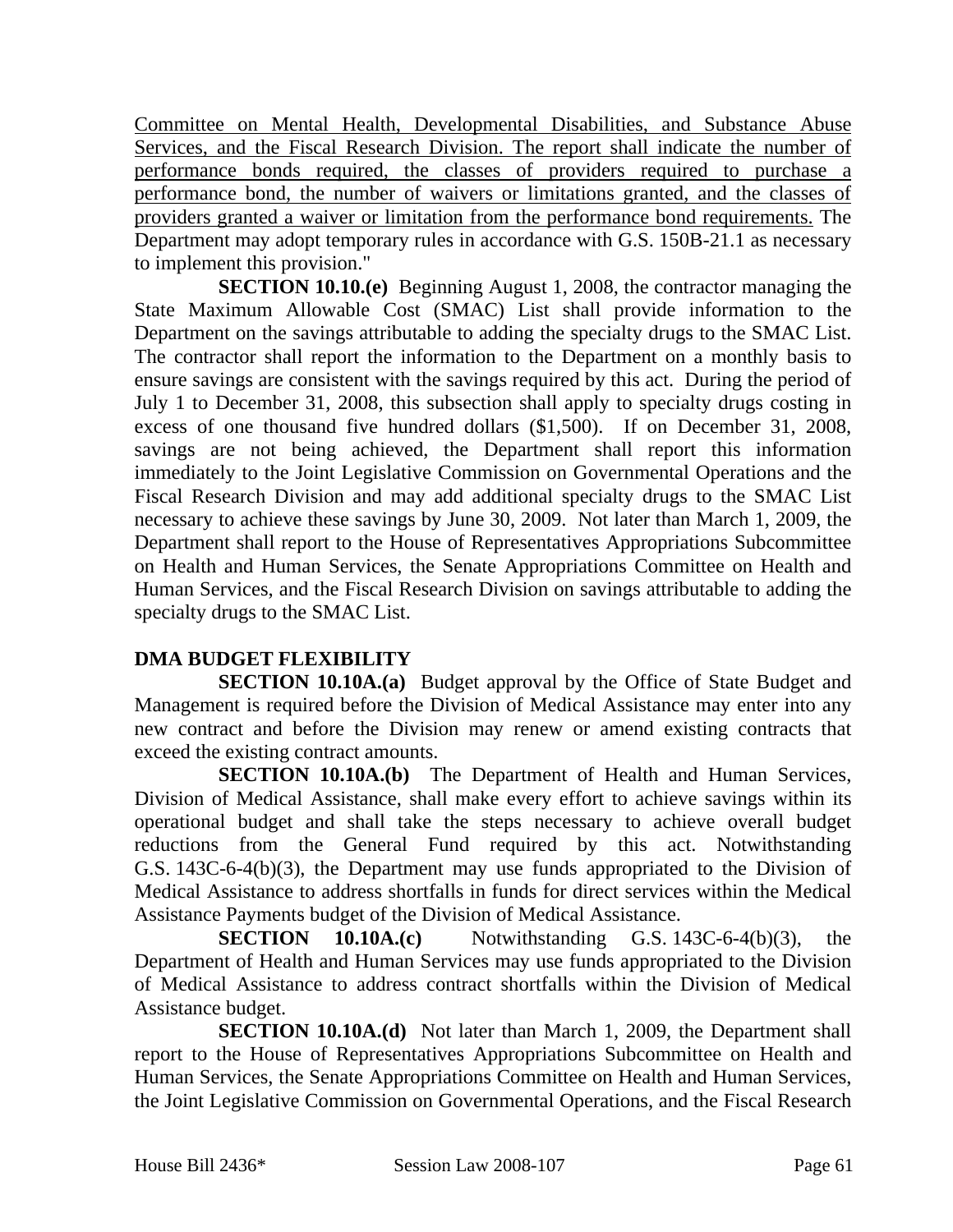Division on its efforts to cover the contract shortfall in the Division of Medical assistance.

### **CCNC CHRONIC DISEASE/MEDICAL HOME AND PATIENT MODEL PROGRAM**

**SECTION 10.10C.** Of the funds appropriated in this act to the Department of Health and Human Services, Division of Medical Assistance, the sum of five hundred thousand dollars (\$500,000) for the 2008-2009 fiscal year shall be used to develop a plan for the implementation of a medical home and patient-centered collaborative model program. The model program will build on and enhance CCNC's success in reducing the cost of treating chronic disease among Medicaid enrollees through its initial implementation in six to eight counties. The model program will also allow CCNC to implement its disease management, patient-centered, medical home model to a greater number of patients, including those who will be included in the pending Medicare 646 waiver.

#### **EXPAND HEALTH CHOICE/NC KIDS' CARE**

**SECTION 10.12.(a)** Section 10.48 of S.L. 2007-323 reads as rewritten:

"**SECTION 10.48.(a)** Of the funds appropriated in this act to the Department of Health and Human Services, Division of Medical Assistance, the sum of three hundred sixty-eight thousand dollars (\$368,000) for the 2007-2008 fiscal year shall be used by the Department of Health and Human Services to produce a report that identifies the most cost-efficient and cost-effective method for developing and implementing a program of comprehensive health care benefits within available funding for children ages 0 through 18 in families with annual incomes between two hundred percent (200%) and three hundred percent (300%) of the federal poverty level. The report shall consider and address the following:

- (1) Congress' reauthorization of the State Children's Health Insurance Program (SCHIP) with respect to:
	- a. The amount of federal funds authorized for each of the fiscal years covered in the reauthorization;
	- b. The number of fiscal years that federal funding awarded to the states remains available to each state;
	- c. The adequacy of the formula by which federal funds are distributed to the states; and
	- d. The ability of states to expand SCHIP coverage to children whose family incomes exceed two hundred percent (200%) of the federal poverty level.

The Department shall determine whether the most effective use of State funds is to develop a program that expands access to health insurance for children whose family income exceeds two hundred percent (200%) of the federal poverty level through NC Health Choice or the State Medical Assistance Program.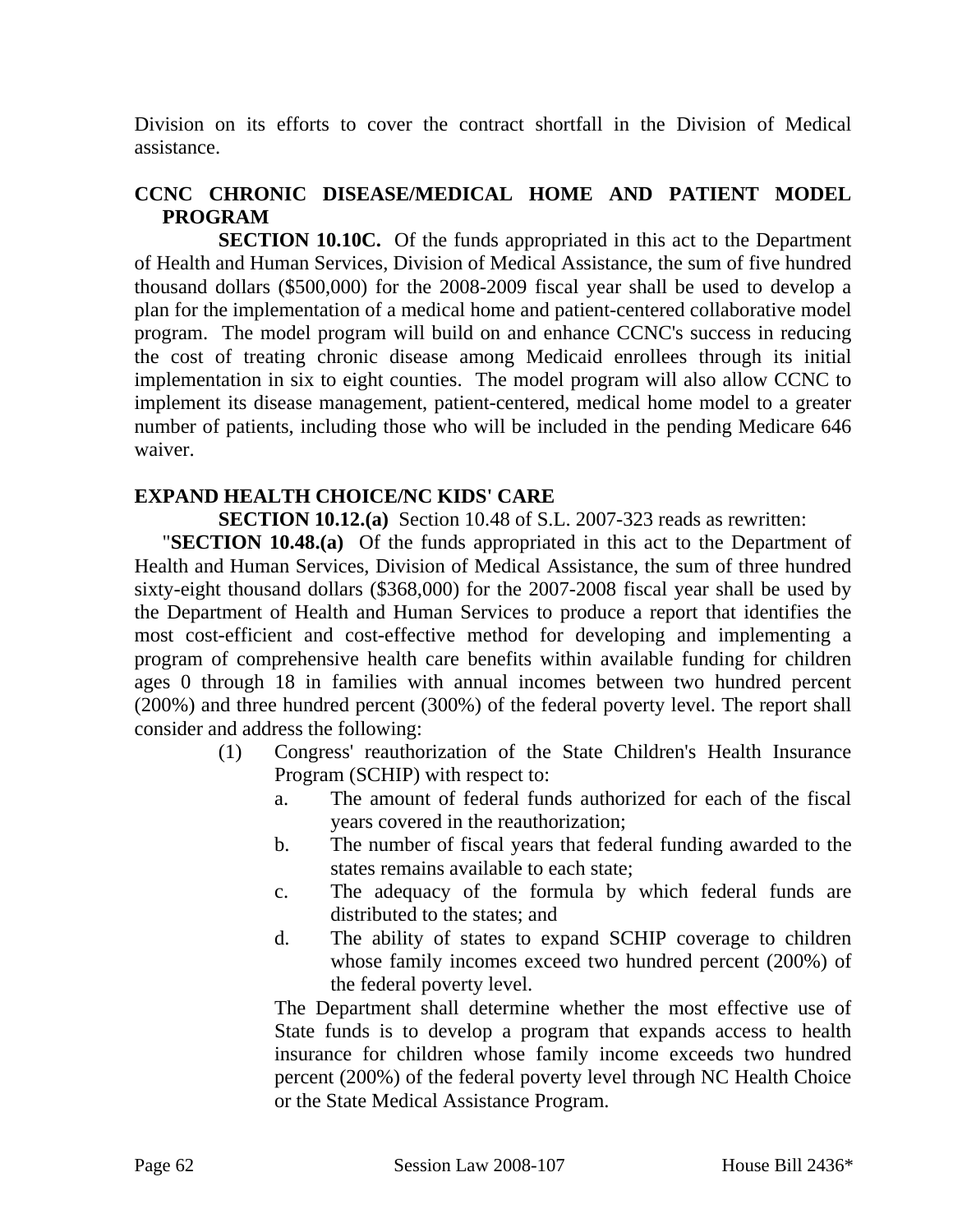- (2) Eligibility and benefits are not an entitlement, are for legal residents of North Carolina, and are subject to availability of State and federal funds, and State and federal requirements.
- (3) The most cost-effective use of limited State funds to offer health care services to children in families between two hundred percent (200%) and three hundred percent (300%) of the federal poverty level.
- (4) Children enrolled in the program must be ineligible for Medicaid, Medicare, or other government-sponsored health insurance. The Department shall study whether children must also be without private health insurance for a specified amount of time, e.g. six months.
- (5) The health care benefits covered in the proposed expansion program shall not exceed the benefits currently covered by the NC Health Choice.
- (6) The establishment of cost-sharing measures for the families of children with an income above two hundred percent (200%) of the federal poverty level, including:
	- a. A monthly premium per child that is at an optimal level that simultaneously is affordable, encourages participation by families, controls costs, and provides revenue to reduce the cost of the program to the State. The amount of the premium may increase as income increases above two hundred percent (200%) of the federal poverty level.
	- b. Increased co-payments and cost-sharing that are affordable and sufficient to control costs, while not discouraging families from seeking and continuing prescribed treatment for children.
	- c. A deductible that is to be applied to certain health care benefits.
	- d. A limit on out-of-pocket expenses that is no more than five percent (5%) of family income.
- (7) The establishment of a comprehensive annual benefit limit per child that is no more than the current annual benefit limit under NC Health Choice.
- (8) The most cost-effective and efficient way of administering and managing enrollment in the program and the collection of premiums. This may include having the current administrator of NC Health Choice be the entity to collect premiums, or designating some other benefit management or administrative entity to do so, including the Department.

"**SECTION 10.48.(b)** Not later than January 1, 2008, the Department shall submit an interim report of its findings and recommendations to the Senate Appropriations Committee on Health and Human Services, the House of Representatives Appropriations Subcommittee on Health and Human Services, the Joint Legislative Commission on Governmental Operations, and the Fiscal Research Division. The Department shall submit its final report not later than February 1, 2008. It is the intent of the General Assembly to review the Department's recommendations before the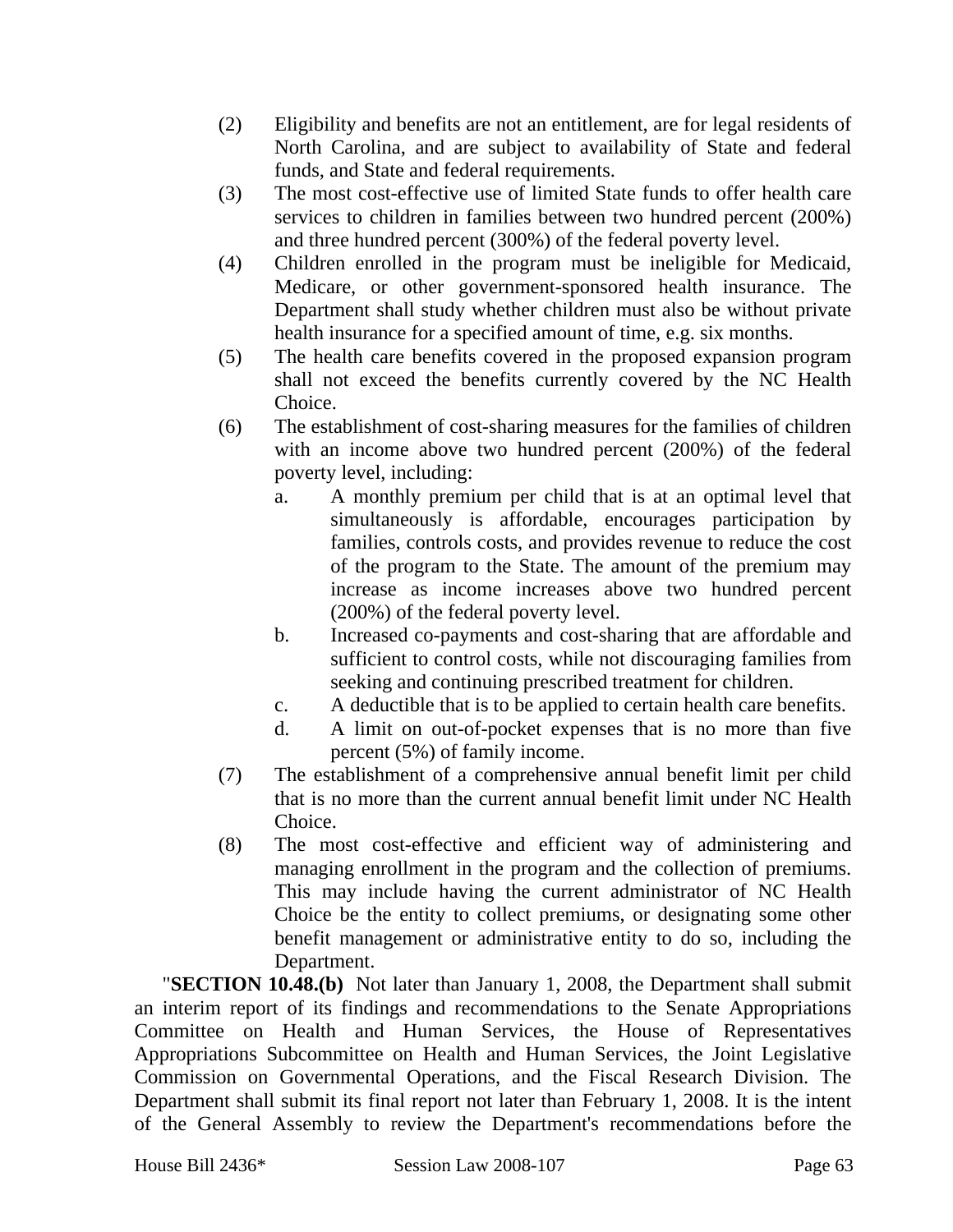Department implements a program to expand access to health insurance to children above two hundred percent (200%) of the federal poverty level effective July 1, 2008, or upon approval of all required federal waivers, whichever occurs later.level.

"**SECTION 10.48.(c)** Of the funds appropriated in this act to the Department of Health and Human Services, the sum of seven (\$7,000,000) for the 2008-2009 fiscal year shall be used to implement a program to expand access to health insurance to children above two hundred percent (200%) of the federal poverty level effective July 1, 2008.

"**SECTION 10.48.(d)** The Department of Health and Human Services, Division of Medical Assistance, shall implement a health care assistance program, NC Kids' Care, to provide health insurance coverage to children in families with incomes above two hundred percent (200%) and not more than two hundred fifty percent (250%) of the federal poverty level, by expanding the Health Insurance Program for Children established under Part 8 of Article 2 of Chapter 108A of the General Statutes. Except as otherwise provided, all the requirements of Part 8 of Article 2 of Chapter 108A of the General Statutes shall apply to the NC Kids' Care program. The Department shall submit any State Child Health Plan amendments required to implement this section. Eligibility for and benefits under this program are not an entitlement and are subject to availability of funds and other changes to State and federal law.

"**SECTION 10.48.(e)** Eligibility. – The Department may enroll eligible children based on the availability of funds. Following are the eligibility and other requirements for participation in NC Kids' Care. Children must:

- (1) Be between the ages of birth through 18 years of age;
- (2) Be ineligible for Medicaid, Medicare, or other government sponsored health insurance, except that any child covered under G.S. 108A-70.21(g) as of the effective date of this section shall be eligible for participation in NC Kids' Care as provided in subsection (o) of this section;
- (3) If permitted by federal law, have been uninsured for a period of time established by the Department in accordance with federal law. A child enrolled in NC Health Choice pursuant to Part 8 of Article 1 of Chapter 108A of the General statutes immediately prior to enrollment under NC Kids' Care shall not be required to satisfy a waiting period in order to receive coverage under NC Kids' Care.
- (4) Be in a family whose family income is above two hundred percent (200%) through two hundred fifty percent (250%) of the federal poverty level;
- (5) Be a resident of this State, meet applicable federal citizenship and immigration requirements, and be eligible under federal law; and
- (6) Have paid the monthly premiums required under this section.

"**SECTION 10.48.(f)** Benefits and Limitations. – Except as otherwise provided in this section for eligibility and cost-sharing requirements, health benefits coverage provided to children eligible for NC Kids' Care shall be the same as coverage provided under Part 8 of Article 2 of Chapter 108A of the General Statutes.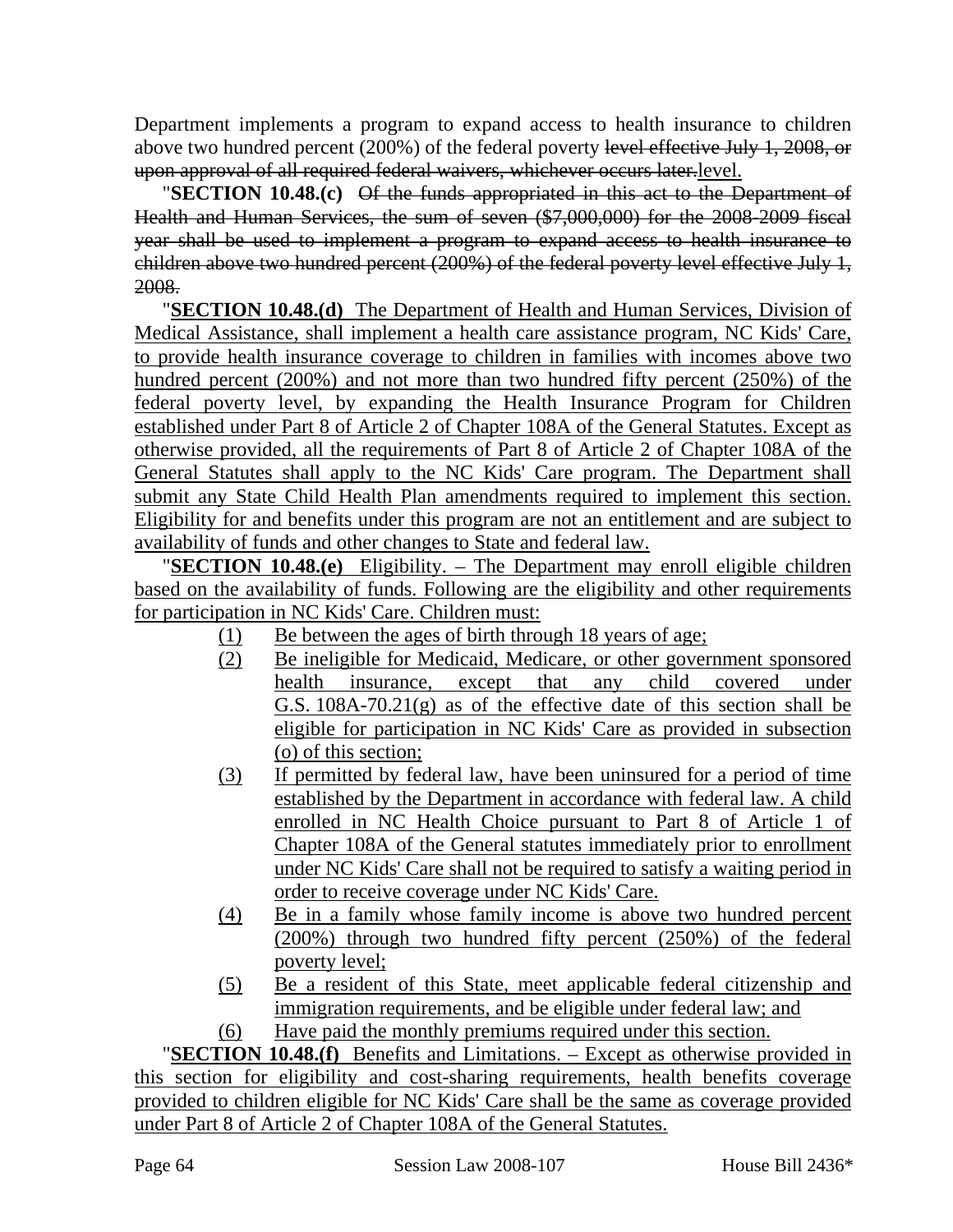"**SECTION 10.48.(g)** Community Care of North Carolina. – The Department of Health and Human Services shall provide services to children enrolled in the NC Kids' Care program through Community Care of North Carolina and shall pay Community Care of North Carolina providers a care management fee for these services as allowed under Medicaid.

"**SECTION 10.48.(h)** Cost-Sharing. – The Department shall require NC Kids' Care enrollees to contribute to the cost of their care through the use of deductibles, co-payments, and premiums as follows:

- (1) No annual enrollment fee. In lieu of an annual enrollment fee, a monthly premium shall be charged for each child or family enrolled in NC Kids' Care. The Department shall establish a procedure for sharing a portion of premium receipts with each county department of social services to cover the cost of determining eligibility for services under NC Kids' Care.
- (2) Premiums. The premium amount charged for each child or family shall vary depending on family income. Enrollees shall pay monthly premiums as follows:
	- a. Enrollees whose family income is above two hundred percent (200%) through two hundred twenty-five percent (225%) of the federal poverty level shall pay a monthly premium not to exceed thirty dollars (\$30.00) per child.
	- b. Enrollees whose family income is above two hundred twenty-five percent (225%) through two hundred fifty percent (250%) of the federal poverty level shall pay a monthly premium not to exceed sixty dollars (\$60.00) per child.
- (3) Co-payments. NC Kids' Care enrollees shall be responsible for co-payments to providers as follows:
	- a. Ten dollars (\$10.00) per child for each primary care physician visit;
	- b. Twenty-five dollars (\$25.00) per child for each specialty care physician visit;
	- c. Twenty-five dollars (\$25.00) per child for each physical therapy, occupational therapy, or speech therapy visit;
	- d. Thirty dollars (\$30.00) per child for each outpatient hospital visit;
	- e. Fifty dollars (\$50.00) per child for each inpatient hospital visit;
	- f. Twenty dollars (\$20.00) per child for durable medical equipment, except there shall be no co-payment required for diabetic supplies;
	- g. One hundred dollars (\$100.00) for each emergency room visit, except the co-payment is waived if the enrollee is admitted to the hospital;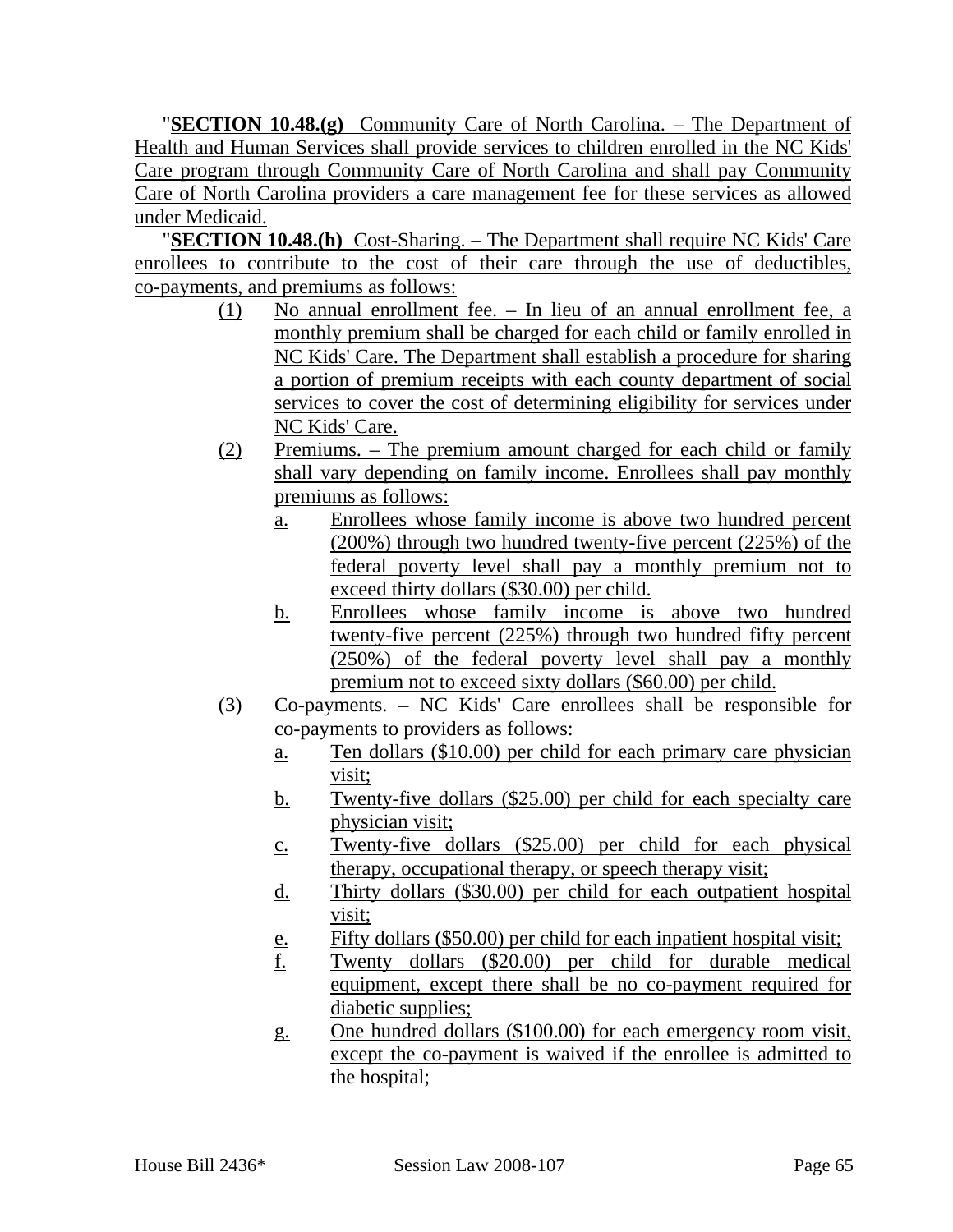- h. One hundred fifty dollars (\$150.00) for each ambulance service, except the co-payment is waived if the enrollee is admitted to the hospital;
- i. Outpatient prescription drugs, as follows:
	- 1. Five dollars (\$5.00) for each generic prescription drug, for each brand-name prescription drug for which there is no generic substitution available, and for each covered over-the-counter medication; and
	- 2. Twenty dollars (\$20.00) for each brand-name prescription drug for which there is a generic substitution available.
- (4) Deductible. The Department may establish an annual deductible not to exceed two hundred fifty dollars (\$250.00) per child.
- (5) The Department shall establish maximum annual cost-sharing limits per individual or family, provided that the total annual aggregate cost-sharing, including premiums, with respect to all children in a family receiving benefits under this section shall not exceed five percent (5%) of the family's income for the year involved.

"**SECTION 10.48.(i)** Enrollment in NC Kids' Care shall not exceed 15,000 children for the 2008-2009 fiscal year. This enrollment cap shall not be exceeded even if State and federal funds are available to enroll additional children for the current fiscal year.

"**SECTION 10.48.(j)** The nonfederal costs of NC Kids' Care shall be paid with State funds and enrollee premiums. Counties shall not be required to share in the nonfederal costs of NC Kids' Care.

"**SECTION 10.48.(k)** To the extent allowed by federal law, providers of services under NC Kids' Care shall be paid at rates equivalent to Medicaid rates, less any applicable co-payments or deductibles.

"**SECTION 10.48.(l)** Administration of NC Kids' Care shall be in accordance with Part 8 of Article 2 of Chapter 108A of the General Statutes.

"**SECTION 10.48.(m)** Enrollees covered under G.S. 108A-70.21(g) prior to the effective date of subsection (n) of this section may choose to continue coverage under that section through the end of their buy-in coverage period or enroll in NC Kids' Care provided they meet the eligibility requirements, pay the applicable premium, and notify their county department of social services within 60 days of receiving notice of their potential eligibility under NC Kids' Care. For any enrollee electing to transfer coverage from the buy-in program to NC Kids' Care, coverage under NC Kids' Care shall become effective the first day of the next month immediately following the month in which they notified their county department of social services of their intent to enroll in NC Kids' Care.

"**SECTION 10.48.(n)** This section becomes effective July 1, 2009, or upon the reauthorization of SCHIP. The Department shall not apply for a State Child Health Plan amendment to implement NC Kids' Care until the US Congress acts to reauthorize the State Children's Health Insurance Program with sufficient funding to support the current NC Health Choice program and the provisions of this section. At the time the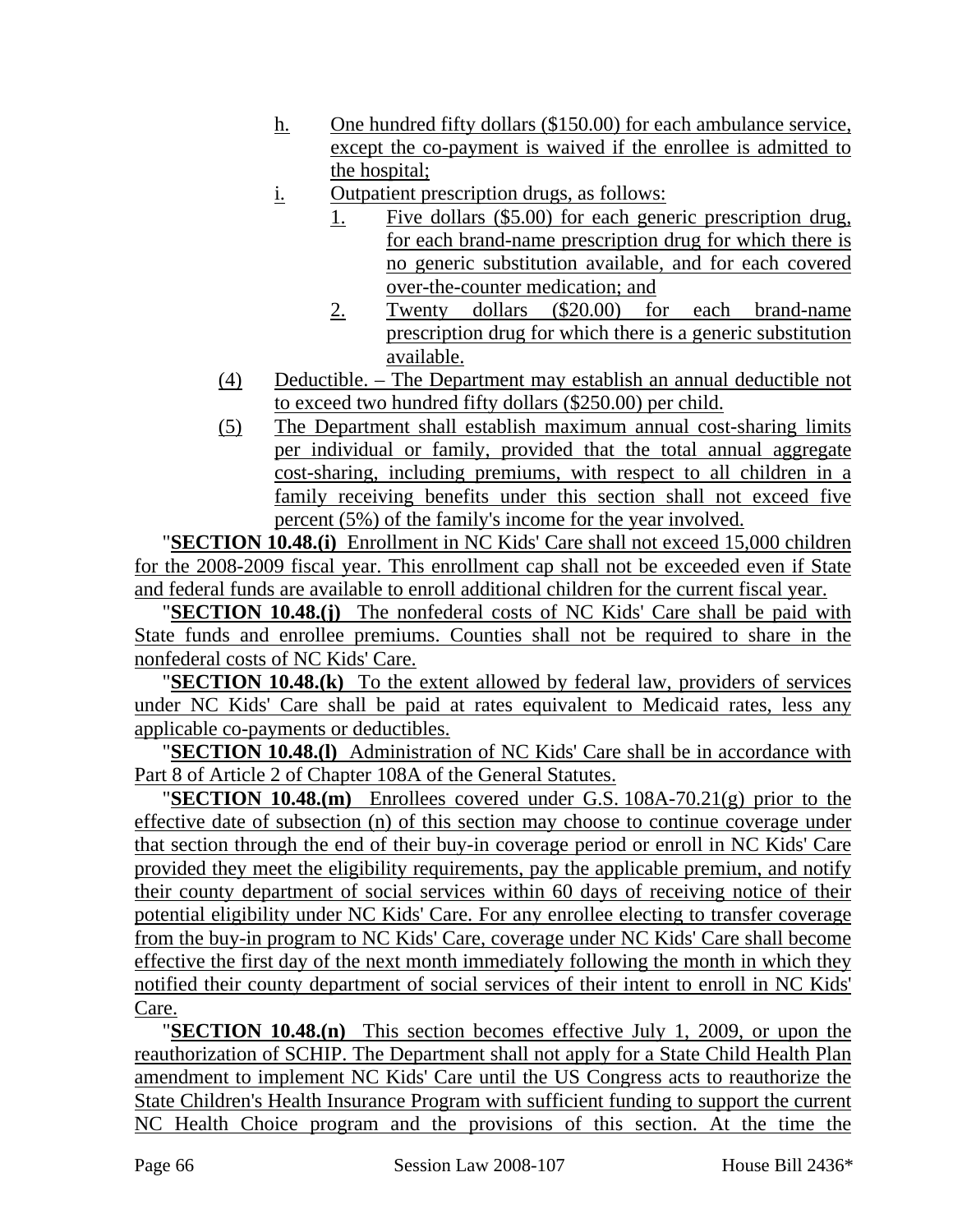Department has determined that SCHIP has been reauthorized with sufficient funds, the Department will move forward as quickly as possible to implement NC Kids' Care."

**SECTION 10.12.(b)** G.S. 108A-70.21(c) reads as rewritten:

"(c) Annual Enrollment Fee. – There shall be no enrollment fee for Program coverage for enrollees whose family income is at or below one hundred fifty percent (150%) of the federal poverty level. The enrollment fee for Program coverage for enrollees whose family income is above one hundred fifty percent (150%) through two hundred percent (200%) of the federal poverty level shall be fifty dollars (\$50.00) per year per child with a maximum annual enrollment fee of one hundred dollars (\$100.00) for two or more children. The enrollment fee shall be collected by the county department of social services and retained to cover the cost of determining eligibility for services under the Program. County departments of social services shall establish procedures for the collection of enrollment fees."

**SECTION 10.12.(c)** G.S. 108A-70.21(g) reads as rewritten:

"(g) Purchase of Extended Coverage. – An enrollee in the Program who loses eligibility due to an increase in family income above two hundred percent (200%) of the federal poverty level and up to and including two hundred twenty-five percent (225%) of the federal poverty level fifty percent (250%) of the federal poverty level and up to and including two hundred seventy-five percent (275%) of the federal poverty level may purchase at full premium cost continued coverage under the Program for a period not to exceed one year beginning on the date the enrollee becomes ineligible under the income requirements for the Program. The same benefits, copayments, and other conditions of enrollment under the Program shall applyapplicable to extended coverage purchased under this subsection.subsection shall be the same as those applicable to an NC Kids' Care enrollee whose family income equals two hundred fifty percent (250%) of the federal poverty level."

### **NC HEALTH CHOICE TRANSITION**

**SECTION 10.13.(a)** G.S. 135-39.5(23), 135-39.6(d), and 135-39.6A(c) are repealed.

**SECTION 10.13.(b)** G.S. 135-42 reads as rewritten:

### "**§ 135-42. Undertaking.Administration and processing of Program claims.**

(a) The State of North Carolina undertakes to make available a health insurance program for children (hereinafter called the "Program") children (Program), which shall be called North Carolina Health Choice for Children. The Program shall-to provide comprehensive acute medical care to low-income, uninsured children who are residents of this State and who meet the eligibility requirements established for the Program under Part 8 of Article 2 of Chapter 108A of the General Statutes. The Executive Administrator and Board of Trustees of the State Health Plan for Teachers and State Employees (hereinafter called the "Plan") shall administer the Program under this Part and shall carry out their duties and responsibilities in accordance with Parts 2 and 3 of this Article and with applicable provisions of Part 8 of Article 2 of Chapter 108A. The Plan's self-insured indemnity program shall not incur any financial obligations for the Program in excess of the amount of funds that the Plan's self-insured indemnity program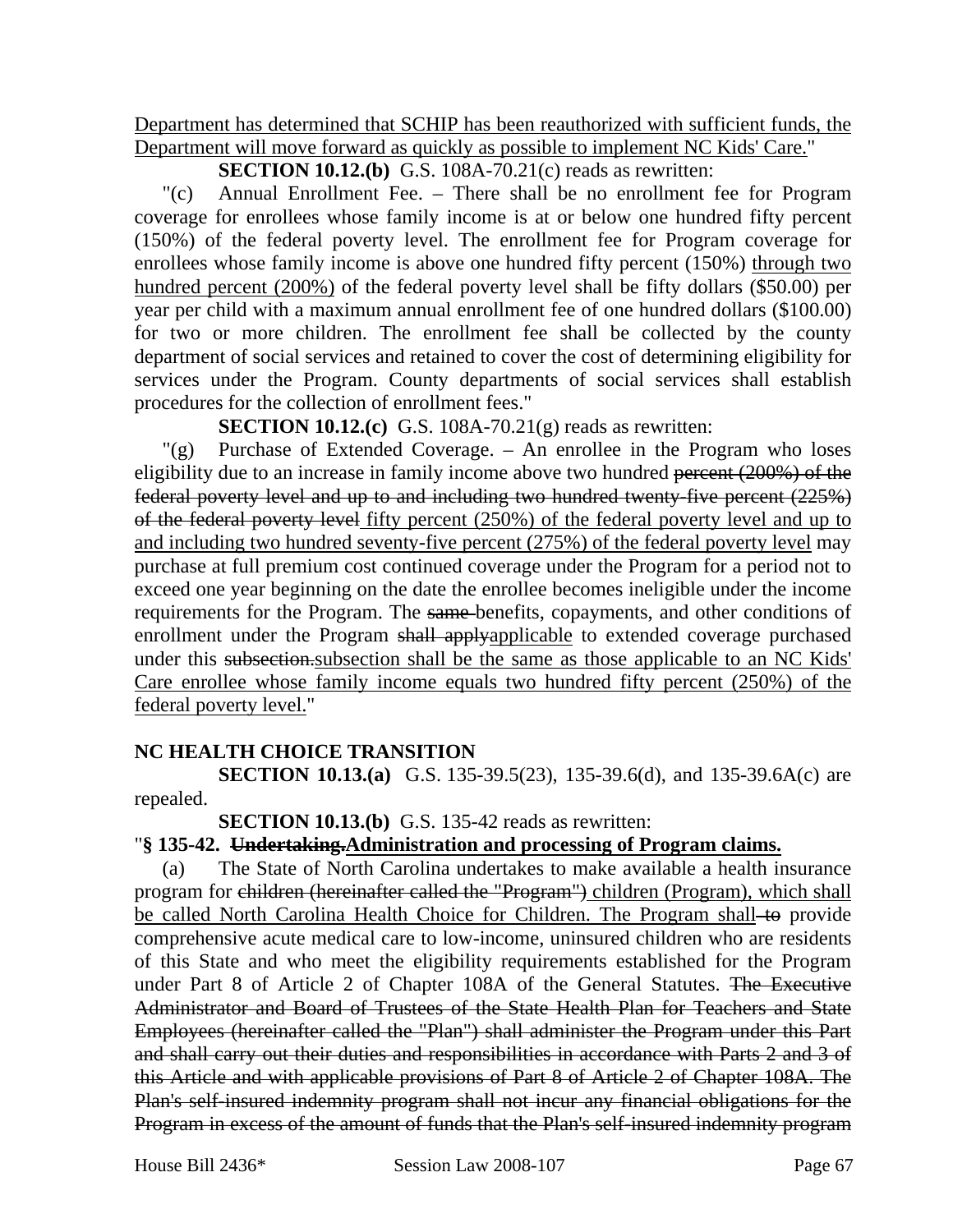receives for the Program. Except as provided in this Part, the Program shall be administered by the Department of Health and Human Services in accordance with Part 8 of Article 2 of Chapter 108A of the General Statutes and as required under applicable federal law.

(a1) Notwithstanding any other provision of law, the Secretary of the Department of Health and Human Services shall delegate the responsibility for the administration and processing of claims for benefits provided under the Program to the Executive Administrator and Board of Trustees of the State Health Plan for Teachers and State Employees (hereinafter called the "Plan") until such date, but not later than July 1, 2010, the Secretary determines that the Department is prepared to assume some or all of these responsibilities. In administering the processing of claims for benefits, the Executive Administrator and Board of Trustees shall have the same type of powers and duties as provided for these purposes under the Predecessor Plan. For the purposes of this Part, "Predecessor Plan" means the "North Carolina Teachers' and State Employees' Comprehensive Major Medical Plan in effect prior to July 1, 2008." The claims payments shall be made against accounts maintained by the Department of Health and Human Services. The Executive Administrator and Board of Trustees shall establish premium rates for benefits provided under this Part. The Department of Health and Human Services shall, from State and federal appropriations and from any other funds made available for the Program, make payments to the Plan as determined by the Plan for its administration, claims processing, and other services delegated by the Secretary to provide coverage for acute medical care for children eligible for benefits provided under the Program. The Plan shall not incur any financial obligations for the Program in excess of the amount of funds that the Plan receives for the Program.

(b) The benefits provided under the Program shall be equivalent to the Teachers' and State Employees' Comprehensive Major Medical Plan (hereafter "Predecessor Plan") in effect through June 30, 2008, and as provided under Part 8 of Article 2 of Chapter 108A of the General Statutes. and made available through the Plan pursuant to Articles 2 and 3 of this Chapter and as provided under G.S. 108A-70.21(b) and administered by the Plan's Executive Administrator and Board of Trustees. To the extent there is a conflict between the provisions of Part 8 of Article 2 of Chapter 108A and Part 3 of this Article the Predecessor Plan pertaining to eligibility, fees, deductibles, copayments, and lifetime maximum benefits, and other cost-sharing charges, the provisions of Part 8 of Article 2 of Chapter 108A shall control. In administering the benefits provided by this Part, the Executive Administrator and Board of Trustees shall have the same type of powers and duties that are provided under Part 3 of this Article the Predecessor Plan for hospital and medical benefits.

(c) The benefits authorized by this Part are available only to children who are residents of this State and who meet the eligibility requirements established for the Program under Part 8 of Article 2 of Chapter 108A of the General Statutes."

**SECTION 10.13.(c)** Part 5 of Article 3 of Chapter 135 of the General Statutes is amended by adding the following new sections to read:

### "**§ 135-43. Child health insurance fund.**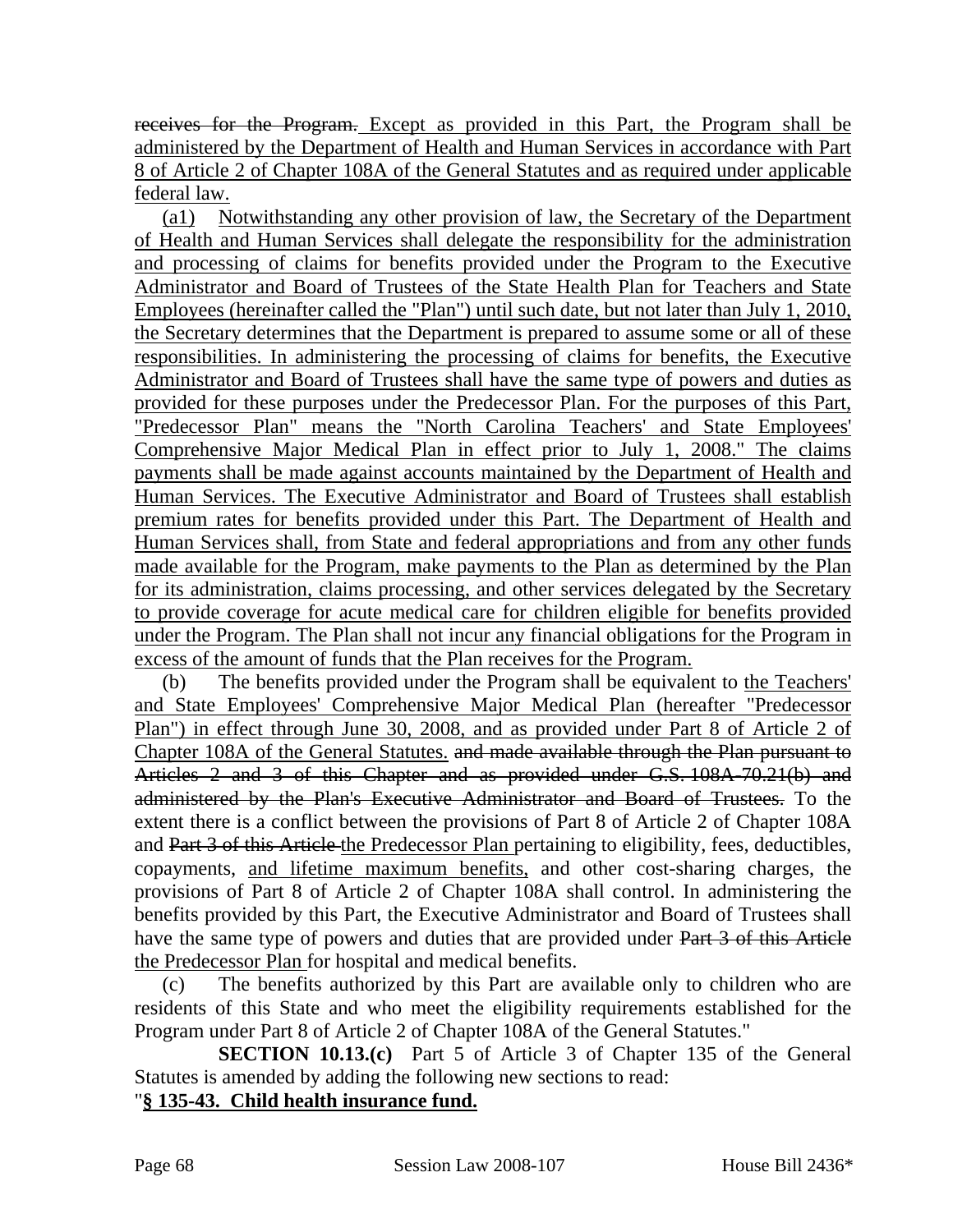There is established a Child Health Insurance Fund. All premium receipts or any other receipts, including earnings on investments, occurring or arising in connection with acute medical care benefits provided under the Program shall be deposited into the Child Health Insurance Fund. Disbursements from the Child Health Insurance Fund shall include any and all amounts required to pay the benefits and administrative costs of the Health Insurance Program for Children.

# "**§ 135-44. Data reporting.**

The Executive Administrator and Board of Trustees of the State Health Plan for Teachers and State Employees shall provide to the Department:

- (1) Data as necessary and in sufficient detail to meet federal reporting requirements under Title XXI; and
- (2) Data showing cost-sharing paid by Program enrollees to assist the Department in monitoring and ensuring that enrollees do not exceed the Program's cost of sharing limitations.
- (3) Data as necessary and in sufficient detail to meet the data collections and reporting requirements pursuant to G.S. 108A -70.27."

**SECTION 10.13.(d)** G.S. 108A-70.18 reads as rewritten:

### "**§ 108A-70.18. Definitions.**

As used in this Part, unless the context clearly requires otherwise, the term:

- (1) "Comprehensive health coverage" means creditable health coverage as defined under Title XXI.
- (2) "Family income" has the same meaning as used in determining eligibility for the Medical Assistance Program.
- (3) "FPL" or "federal poverty level" means the federal poverty guidelines established by the United States Department of Health and Human Services, as revised each April 1.
- (4) "Medical Assistance Program" means the State Medical Assistance Program established under Part 6 of Article 2 of Chapter 108A of the General Statutes.
- (4a) "Predecessor Plan" means the North Carolina Teachers' and State Employees' Comprehensive Major Medical Plan in effect prior to July 1, 2008.
- (5) "Program" means The Health Insurance Program for Children established in this Part.
- (6) "State Plan" means the State Child Health Plan for the State Children's Health Insurance Program established under Title XXI.
- (7) "Title XXI" means Title XXI of the Social Security Act, as added by Pub. L. 105-33, 111 Stat. 552, codified in scattered sections of 42 U.S.C. (1997).
- (8) "Uninsured" means the applicant for Program benefits is not covered under any private or employer-sponsored comprehensive health insurance plan on the date of enrollment."

**SECTION 10.13.(e)** G.S. 108A-70.20 reads as rewritten:

# "**§ 108A-70.20. Program established.**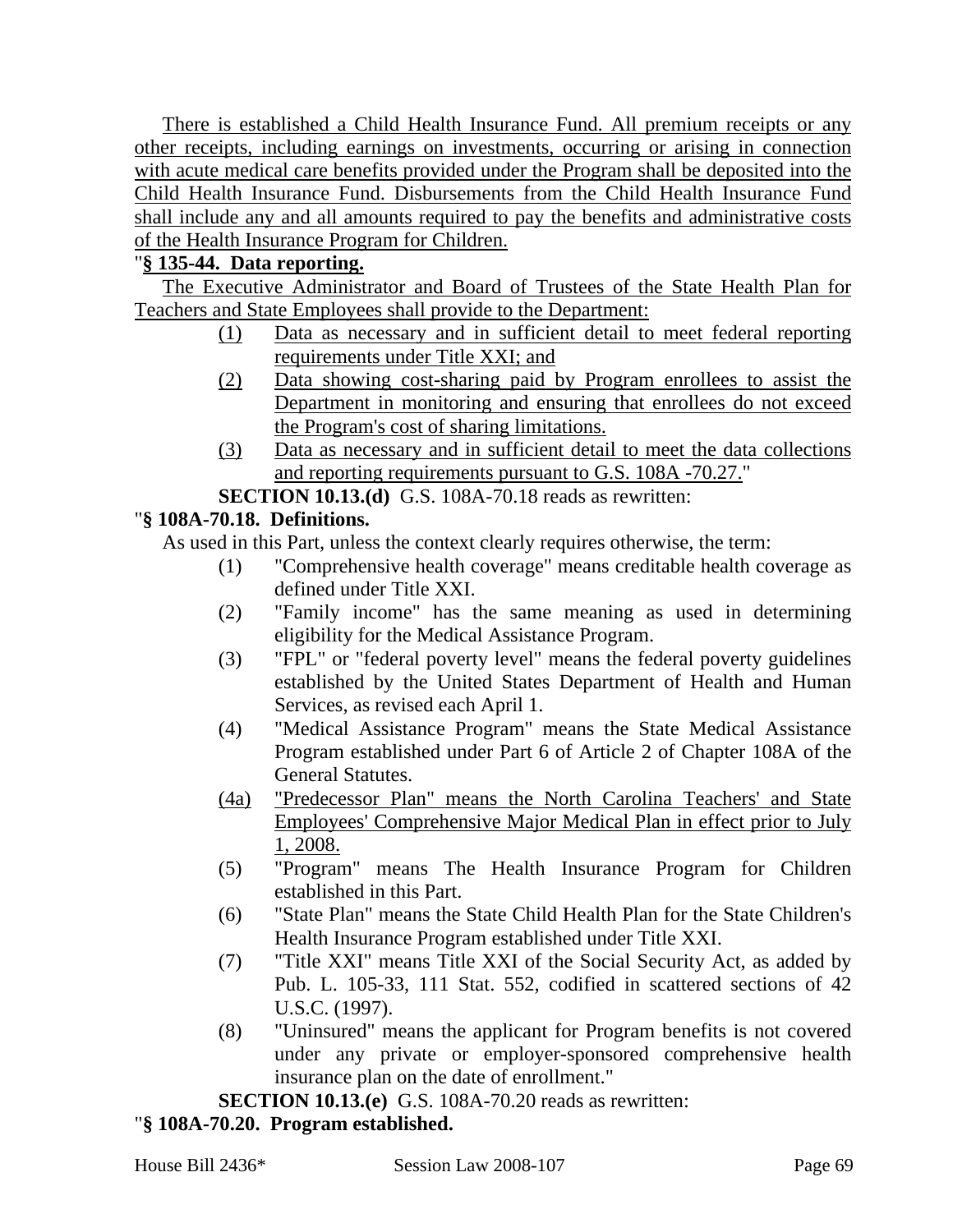The Health Insurance Program for Children is established. The Program shall be known as North Carolina Health Choice for Children, and it shall be administered by the Department of Health and Human Services in accordance with this Part and as required under Title XXI and related federal rules and regulations. Administration of Program benefits and claims processing shall be as provided under Part 5 of Article 3 of Chapter 135 of the General Statutes."

**SECTION 10.13.(f)** Effective July 1, 2008, G.S. 108A-70.21 reads as rewritten:

### "**§ 108A-70.21. Program eligibility; benefits; enrollment fee and other cost-sharing; coverage from private plans; purchase of extended coverage.**

(a) Eligibility. – The Department may enroll eligible children based on availability of funds. Following are eligibility and other requirements for participation in the Program:

- (1) Children must:
	- a. Be between the ages of 6 through 18;
	- b. Be ineligible for Medicaid, Medicare, or other federal government-sponsored health insurance;
	- c. Be uninsured;
	- d. Be in a family whose family income is above one hundred percent (100%) through two hundred percent (200%) of the federal poverty level;
	- e. Be a resident of this State and eligible under federal law; and
	- f. Have paid the Program enrollment fee required under this Part.
- (2) Proof of family income and residency and declaration of uninsured status shall be provided by the applicant at the time of application for Program coverage. The family member who is legally responsible for the children enrolled in the Program has a duty to report any change in the enrollee's status within 60 days of the change of status.
- (3) If a responsible parent is under a court order to provide or maintain health insurance for a child and has failed to comply with the court order, then the child is deemed uninsured for purposes of determining eligibility for Program benefits if at the time of application the custodial parent shows proof of agreement to notify and cooperate with the child support enforcement agency in enforcing the order.

If health insurance other than under the Program is provided to the child after enrollment and prior to the expiration of the eligibility period for which the child is enrolled in the Program, then the child is deemed to be insured and ineligible for continued coverage under the Program. The custodial parent has a duty to notify the Department within 10 days of receipt of the other health insurance, and the Department, upon receipt of notice, shall disenroll the child from the Program. As used in this paragraph, the term "responsible parent" means a person who is under a court order to pay child support.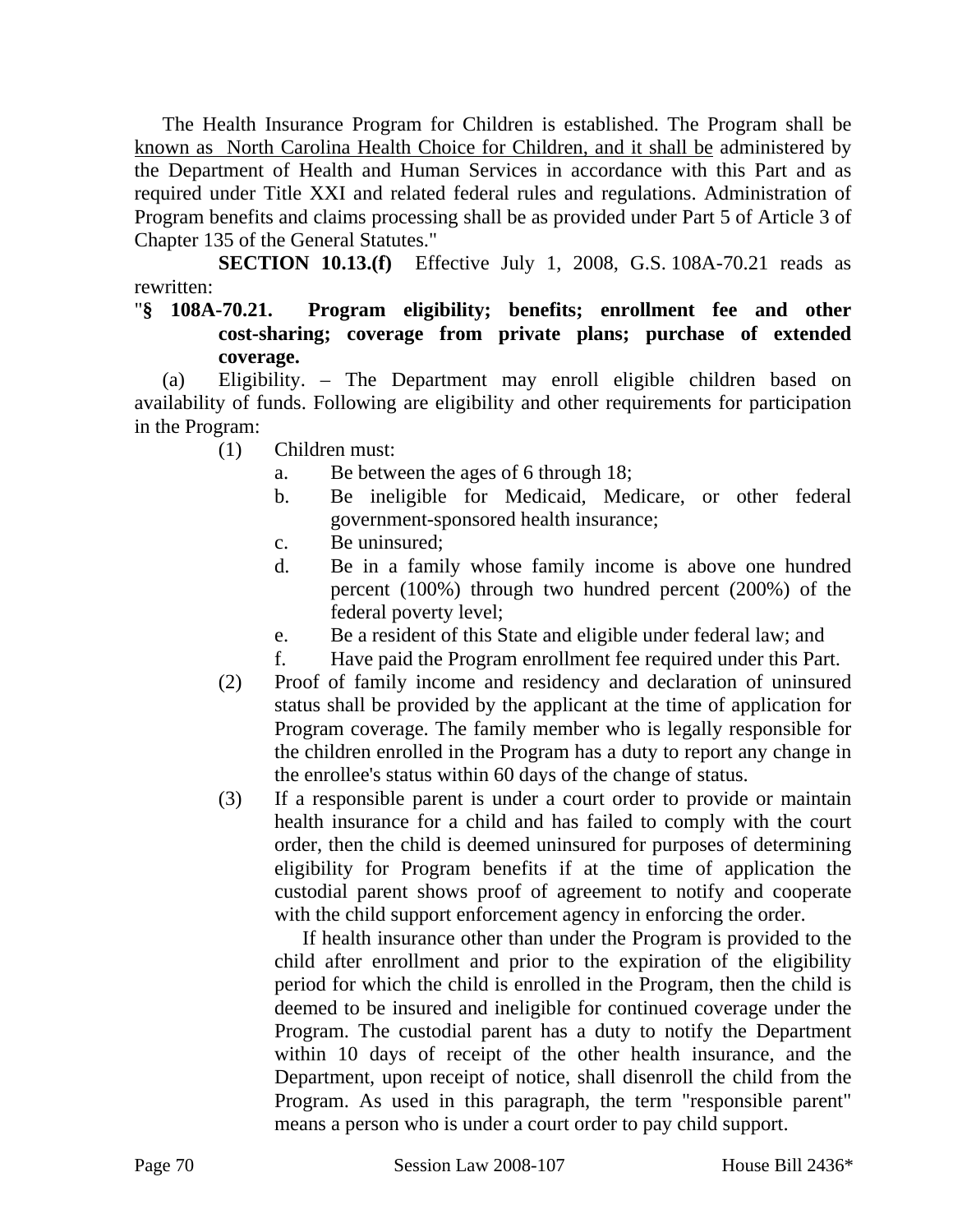(4) Except as otherwise provided in this section, enrollment shall be continuous for one year. At the end of each year, applicants may reapply for Program benefits.

(b) Benefits. – Except as otherwise provided for eligibility, fees, deductibles, copayments, and other cost-sharing charges, health benefits coverage provided to children eligible under the Program shall be equivalent to coverage provided for dependents under the State Health Plan for Teachers and State Employees, including optional prepaid plans.Predecessor Plan.

In addition to the benefits provided under the Plan, Predecessor Plan, the following services and supplies are covered under the Health Insurance Program for Children established under this Part:

- (1) Dental: Oral examinations, teeth cleaning, and scaling twice during a 12-month period, full mouth X-rays once every 60 months, supplemental bitewing X-rays showing the back of the teeth once during a 12-month period, fluoride applications twice during a 12-month period, fluoride varnish, sealants, simple extractions, therapeutic pulpotomies, prefabricated stainless steel crowns, and routine fillings of amalgam or other tooth-colored filling material to restore diseased teeth. No benefits are to be provided for services and materials under this subsection that are not performed by or upon the direction of a dentist, doctor, or other professional provider approved by the Plan nor for services and materials that do not meet the standards accepted by the American Dental Association.
- (2) Vision: Scheduled routine eye examinations once every 12 months, eyeglass lenses or contact lenses once every 12 months, routine replacement of eyeglass frames once every 24 months, and optical supplies and solutions when needed. Optical services, supplies, and solutions must be obtained from licensed or certified ophthalmologists, optometrists, or optical dispensing laboratories. Eyeglass lenses are limited to single vision, bifocal, trifocal, or other complex lenses necessary for a Plan enrollee's visual welfare. Coverage for oversized lenses and frames, designer frames, photosensitive lenses, tinted contact lenses, blended lenses, progressive multifocal lenses, coated lenses, and laminated lenses is limited to the coverage for single vision, bifocal, trifocal, or other complex lenses provided by this subsection. Eyeglass frames are limited to those made of zylonite, metal, or a combination of zylonite and metal. All visual aids covered by this subsection require prior approval of the Plan. Upon prior approval by the Plan, prior approval. Upon prior approval refractions may be covered more often than once every 12 months.
- (3) Hearing: Auditory diagnostic testing services and hearing aids and accessories when provided by a licensed or certified audiologist, otolaryngologist, or other approved hearing aid specialist approved by the Plan. Prior approval of the Plan specialist. Prior approval is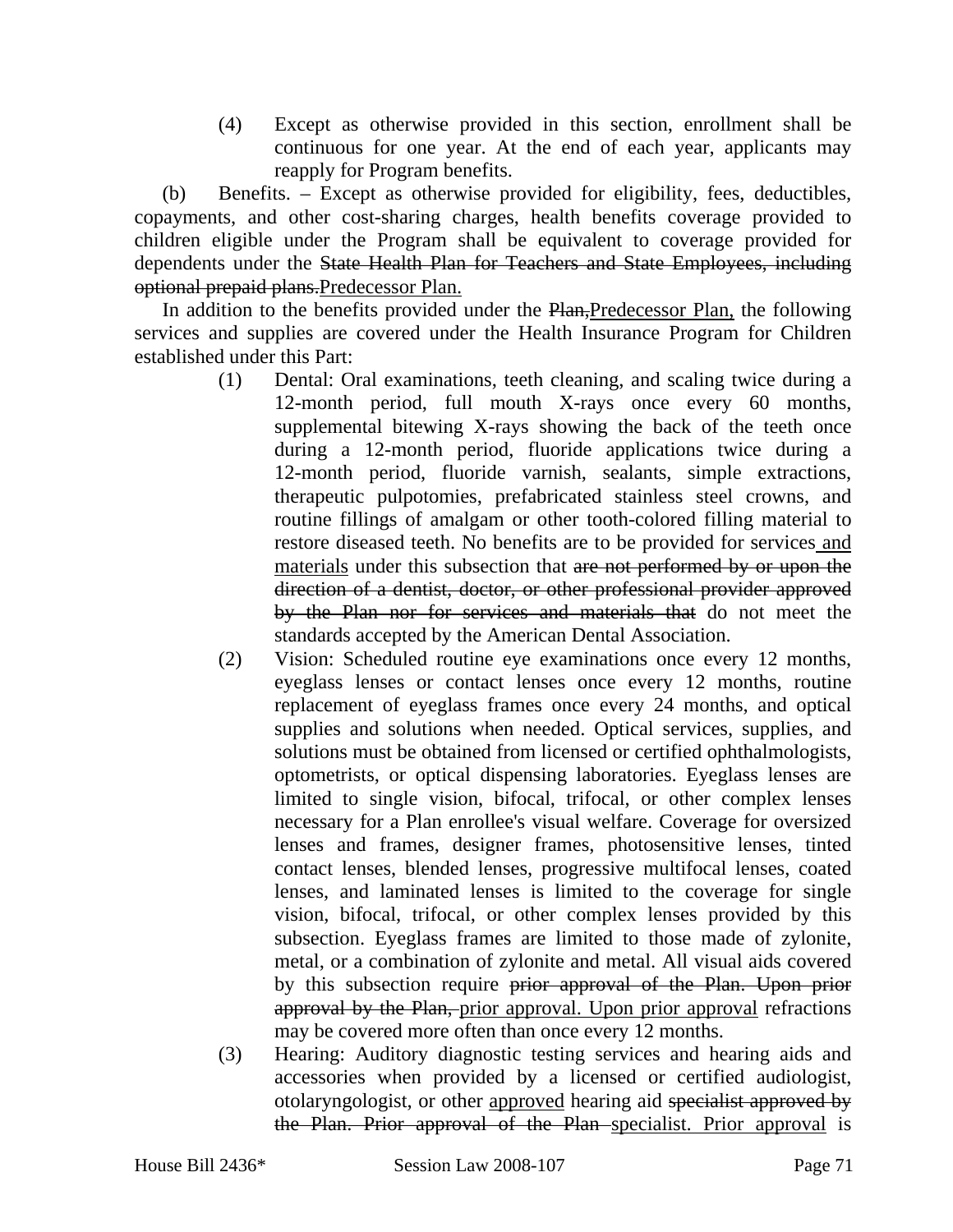required for hearing aids, accessories, earmolds, repairs, loaners, and rental aids.

- (4) Over-the-counter medications: Selected over-the-counter medications provided the medication is covered under the State Medical Assistance Plan. Coverage shall be subject to the same policies and approvals as required under the Medicaid program.
- (5) Routine diagnostic examinations and tests: annual routine diagnostic examinations and tests, including x-rays, blood and blood pressure checks, urine tests, tuberculosis tests, and general health check-ups that are medically necessary for the maintenance and improvement of individual health are covered.

Effective January 1, 2006, the The Department shall provide services to children enrolled in the NC Health Choice Program through Community Care of North Carolina and shall pay Community Care of North Carolina providers for these services as allowed under Medicaid.

(b1) Payments. – Prescription drug providers shall accept as payment in full, for outpatient prescriptions filled, amounts allowable for prescription drugs under Medicaid. For all other providers, effective no later than January 1, 2006, services provided to children enrolled in the Program shall be provided at rates equivalent to one hundred <del>fifteen percent (115%)</del> percent (100%) of Medicaid rates, less any co-payments assessed to enrollees under this Part. Effective July 1, 2006, services provided to these children shall be provided at rates equivalent to one hundred percent (100%) of Medicaid rates, less any co-payments assessed to enrollees under this Part. Effective until rates equivalent to one hundred fifteen percent (115%) of Medicaid rates become effective, providers of services to Program enrollees shall accept as payment in full for services rendered the maximum allowable charges under the State Health Plan for Teachers and State Employees for services less any co-payments assessed to enrollees under this Part.

(c) Annual Enrollment Fee. – There shall be no enrollment fee for Program coverage for enrollees whose family income is at or below one hundred fifty percent (150%) of the federal poverty level. The enrollment fee for Program coverage for enrollees whose family income is above one hundred fifty percent (150%) of the federal poverty level shall be fifty dollars (\$50.00) per year per child with a maximum annual enrollment fee of one hundred dollars (\$100.00) for two or more children. The enrollment fee shall be collected by the county department of social services and retained to cover the cost of determining eligibility for services under the Program. County departments of social services shall establish procedures for the collection of enrollment fees.

(d) Cost-Sharing. – There shall be no deductibles, copayments, or other cost-sharing charges for families covered under the Program whose family income is at or below one hundred fifty percent (150%) of the federal poverty level, except that fees for outpatient prescription drugs are applicable and shall be one dollar (\$1.00) for each outpatient generic prescription drug and drug, for each outpatient brand-name prescription drug for which there is no generic substitution available.available, and for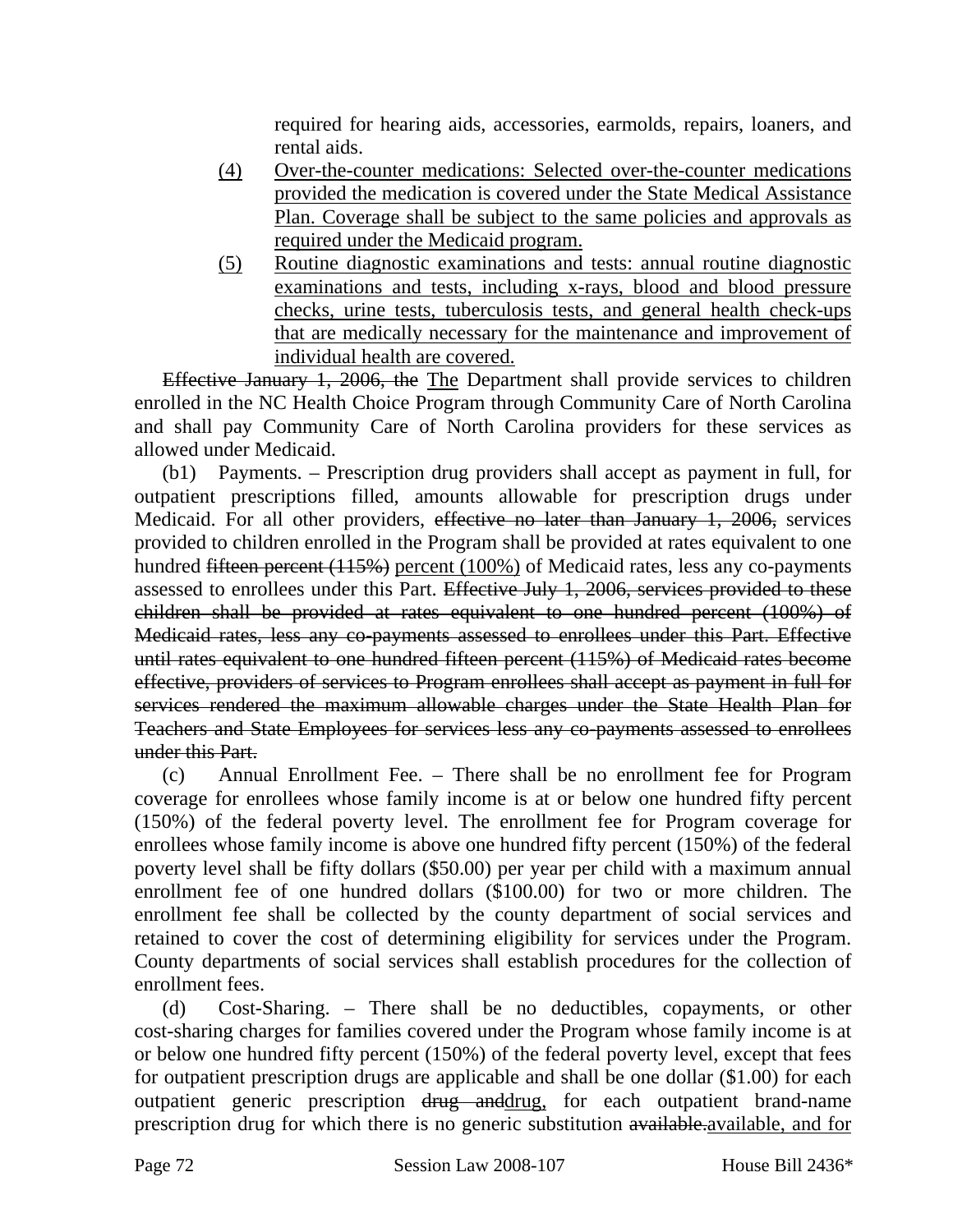each covered over-the-counter medication. The fee for each outpatient brand-name prescription drug for which there is a generic substitution available is three dollars (\$3.00). Families covered under the Program whose family income is above one hundred fifty percent (150%) of the federal poverty level shall be responsible for copayments to providers as follows:

- (1) Five dollars (\$5.00) per child for each visit to a provider, except that there shall be no copayment required for well-baby, well-child, or age-appropriate immunization services;
- (2) Five dollars (\$5.00) per child for each outpatient hospital visit;
- (3) A one dollar (\$1.00) fee for each outpatient generic prescription drug anddrug, for each outpatient brand-name prescription drug for which there is no generic substitution available. available, and for each covered over-the-counter medication. The fee for each outpatient brand-name prescription drug for which there is a generic substitution available is ten dollars (\$10.00).
- (4) Twenty dollars (\$20.00) for each emergency room visit unless:
	- a. The child is admitted to the hospital, or
	- b. No other reasonable care was available as determined by the Claims Processing Contractor of the State Health Plan for Teachers and State Employees.Department.

Copayments required under this subsection for prescription drugs apply only to prescription drugs prescribed on an outpatient basis.

(e) Cost-Sharing Limitations. – The total annual aggregate cost-sharing, including fees, with respect to all children in a family receiving Program benefits under this Part shall not exceed five percent (5%) of the family's income for the year involved.

To assist the Department in monitoring and ensuring that the limitations of this subsection are not exceeded, the Executive Administrator and Board of Trustees of the State Health Plan for Teachers and State Employees shall provide data to the Department showing cost-sharing paid by Program enrollees. The department shall establish maximum annual cost-sharing limits per individual or family, provided that the total annual aggregate cost-sharing, including enrollment fees, with respect to all children in a family receiving benefits under this section shall not exceed five pecent (5%) of the family's income for the year involved.

(f) Coverage From Private Plans. – The Department shall, from funds available for the Program, pay the cost for dependent coverage provided under a private insurance plan for persons eligible for coverage under the Program if all of the following conditions are met:

- (1) The person eligible for Program coverage requests to obtain dependent coverage from a private insurer in lieu of coverage under the Program and shows proof that coverage under the private plan selected meets the requirements of this subsection;
- (2) The dependent coverage under the private plan is actuarially equivalent to the coverage provided under the Program and the private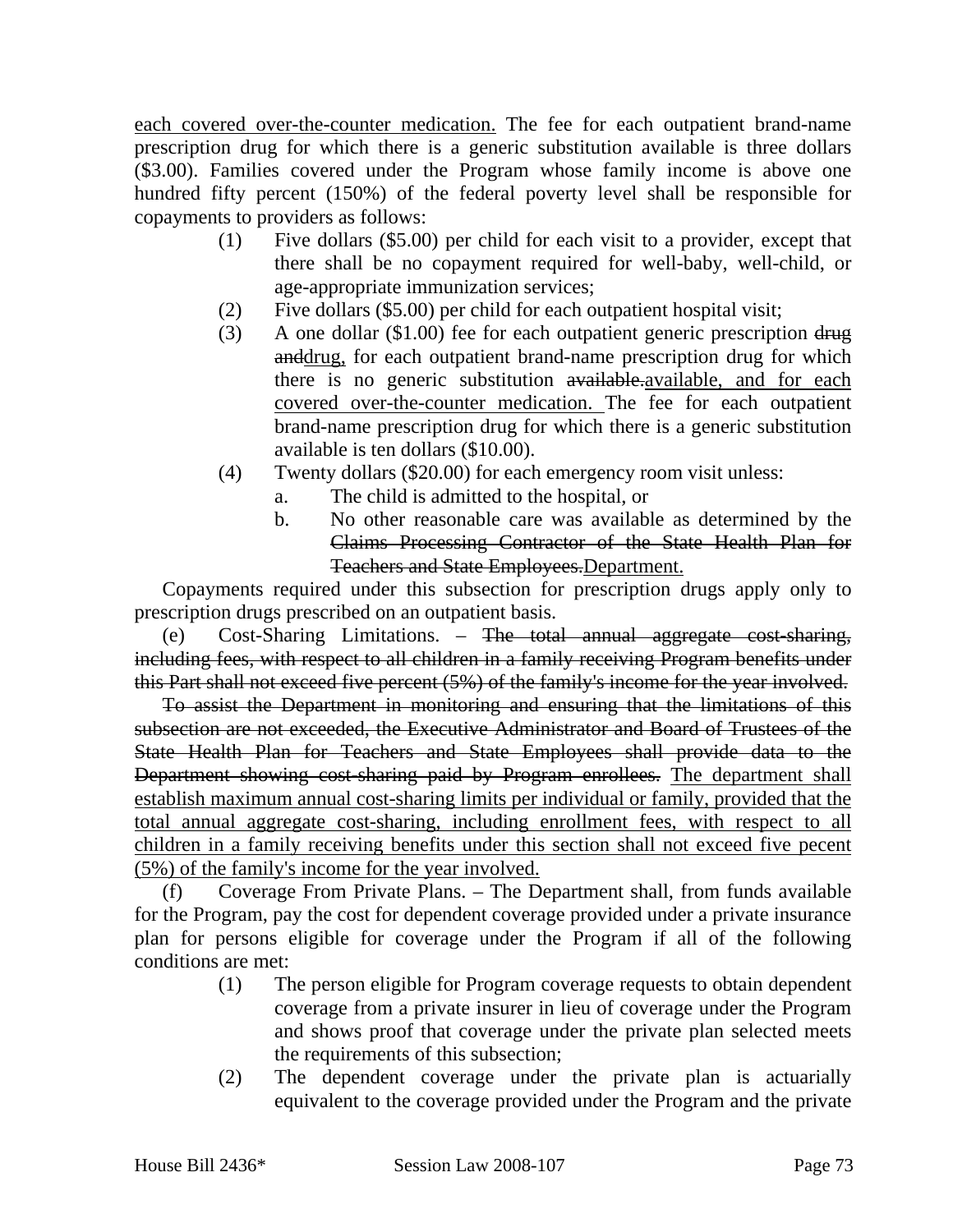plan does not engage in the exclusive enrollment of children with favorable health care risks;

- (3) The cost of dependent coverage under the private plan is the same as or less than the cost of coverage under the Program; and
- (4) The total annual aggregate cost-sharing, including fees, paid by the enrollee under the private plan for all dependents covered by the plan, do not exceed five percent (5%) of the enrollee's family income for the year involved.

The Department may reimburse an enrollee for private coverage under this subsection upon a showing of proof that the dependent coverage is in effect for the period for which the enrollee is eligible for the Program.

(g) Purchase of Extended Coverage. – An enrollee in the Program who loses eligibility due to an increase in family income above two hundred percent (200%) of the federal poverty level and up to and including two hundred twenty-five percent (225%) of the federal poverty level may purchase at full premium cost continued coverage under the Program for a period not to exceed one year beginning on the date the enrollee becomes ineligible under the income requirements for the Program. The same benefits, copayments, and other conditions of enrollment under the Program shall apply to extended coverage purchased under this subsection.

(h) No State Funds for Voluntary Participation. – No State or federal funds shall be used to cover, subsidize, or otherwise offset the cost of coverage obtained under subsection (f) of this section.

(i) No Lifetime Maximum Benefit Limit. – Benefits provided to an enrollee in the Program shall not be subject to a maximum lifetime limit."

**SECTION 10.13.(g)** G.S. 108A-70.22 is repealed.

**SECTION 10.13.(h)** G.S. 108A-70.23 reads as rewritten:

"**§ 108A-70.23. Services for children with special needs established; definition; eligibility; services; limitation; recommendations; no entitlement.** 

(a) [Special Needs Services Authorized. –] The Department shall, from federal funds received and State funds appropriated for the Program, pay for services for children with special needs as authorized under this section. As used in this section, the term "children with special needs" or "special needs child" means children who have been diagnosed as having one or more of the following conditions which in the opinion of the diagnosing physician (i) is likely to continue indefinitely, (ii) interferes with daily routine, and (iii) require extensive medical intervention and extensive family management:

- (1) Birth defect, including genetic, congenital, or acquired disorders;
- (2) Developmental disability as defined under G.S. 122C-3;
- (3) Mental or behavioral disorder; or
- (4) Chronic and complex illnesses.

(b) Eligibility for Services. – In order to be eligible for services under this section a special needs child must be enrolled in the Program.

(c) Services Provided. – The services authorized to be provided to children eligible under this section are as follows: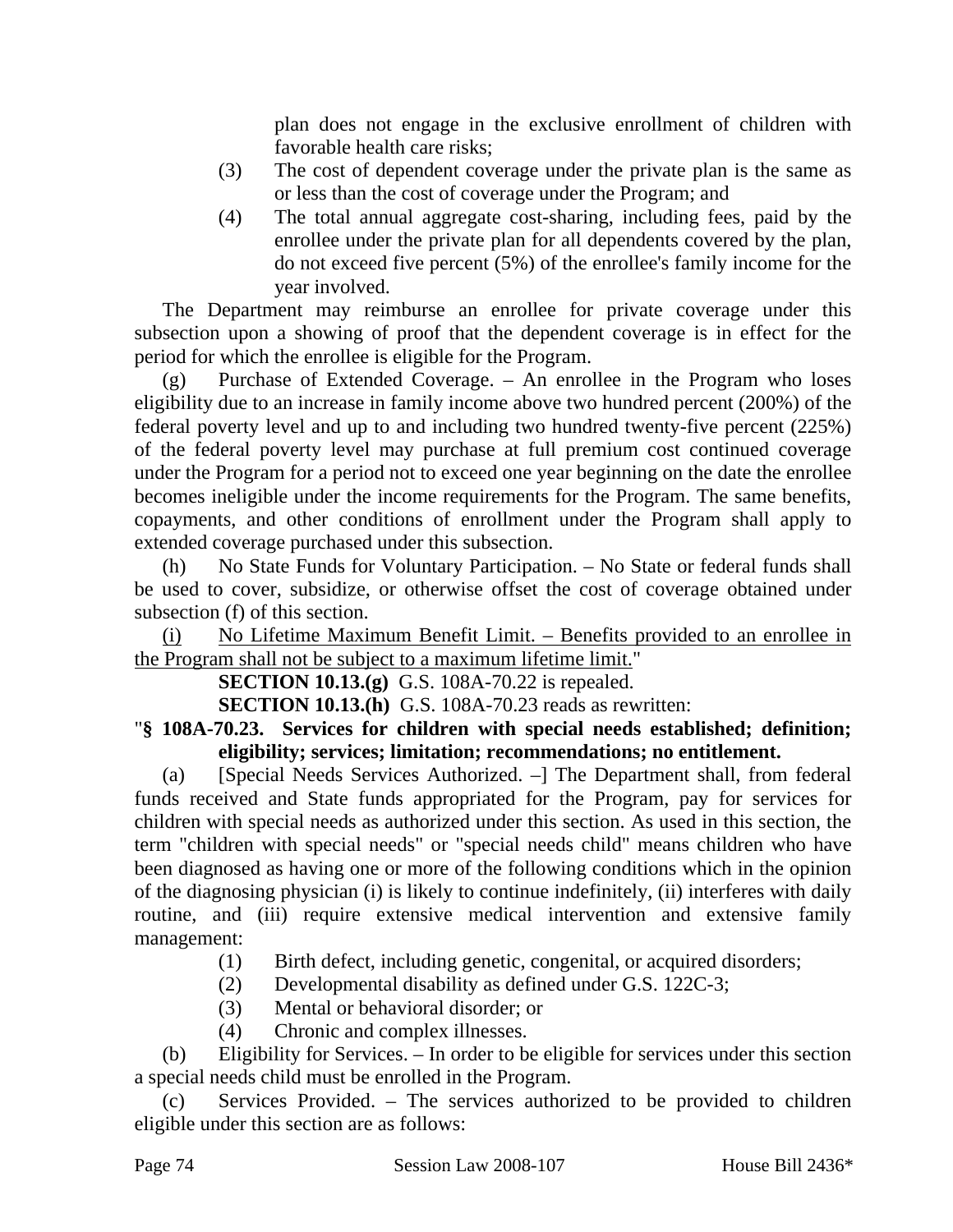- (1) The same level of services as provided for special needs children under the Medical Assistance Program as authorized in the Current Operations Appropriations Act except that:
	- a. No services for long-term care shall be provided under this section;
	- b. Services for respite care shall be provided only under emergency circumstances; and
	- c. The Department may limit services for special needs children after consultation with the Commission on Children with Special Health Care Needs.
- (2) Only those services eligible under this section that are not covered or otherwise provided under Part 5 of Article 3 of Chapter 135 of the General Statutes.the Predecessor Plan.

(d) Limitation. – Funds may be expended for services under this section only if the special needs child is enrolled in the Program, the services provided under this section are not provided under Part 5 of Article 3 of Chapter 135 of the General Statutes, the Predecessor Plan and the child meets the definition of a special needs child under this section.

(e) Case Management Services. – The Department shall develop procedures for the provision of case management services by the Department to eligible special needs children. Case management services shall be developed to ensure to the maximum extent possible that services are provided in the most efficient and effective manner considering the special needs of the child. The cost of providing case management services for children with special needs shall be paid from funds available for services under this section.

(f) Recommendations by Commission on Children With Special Health Care Needs. – In implementing this section the Department shall consider the recommendations of the Commission on Children With Special Health Care Needs established under Article 71Article 72 of Chapter 143 of the General Statutes. The Department, in consultation with the Commission on Children With Special Health Care Needs shall develop procedures for providing respite care services under emergency circumstances.

(g) No Entitlement. – Nothing in this section shall be construed as entitling any person to services under this section."

**SECTION 10.13.(i)** G.S. 108A-70.24 is repealed.

**SECTION 10.13.(j)** G.S. 108A-27(c) reads as rewritten:

# "**§ 108A-70.27. Data collection; reporting.**

(c) The Executive Administrator and Board of Trustees of the North Carolina Teachers' and State Employees' Major Medical Plan ("Plan") shall provide to the Department data required under this section that are collected by the Plan. Data shall be reported by the Plan in sufficient detail to meet federal reporting requirements under Title XXI. The PlanThe Department shall report periodically to the Joint Legislative Health Care Oversight Committee claims processing data for the Program and any other

…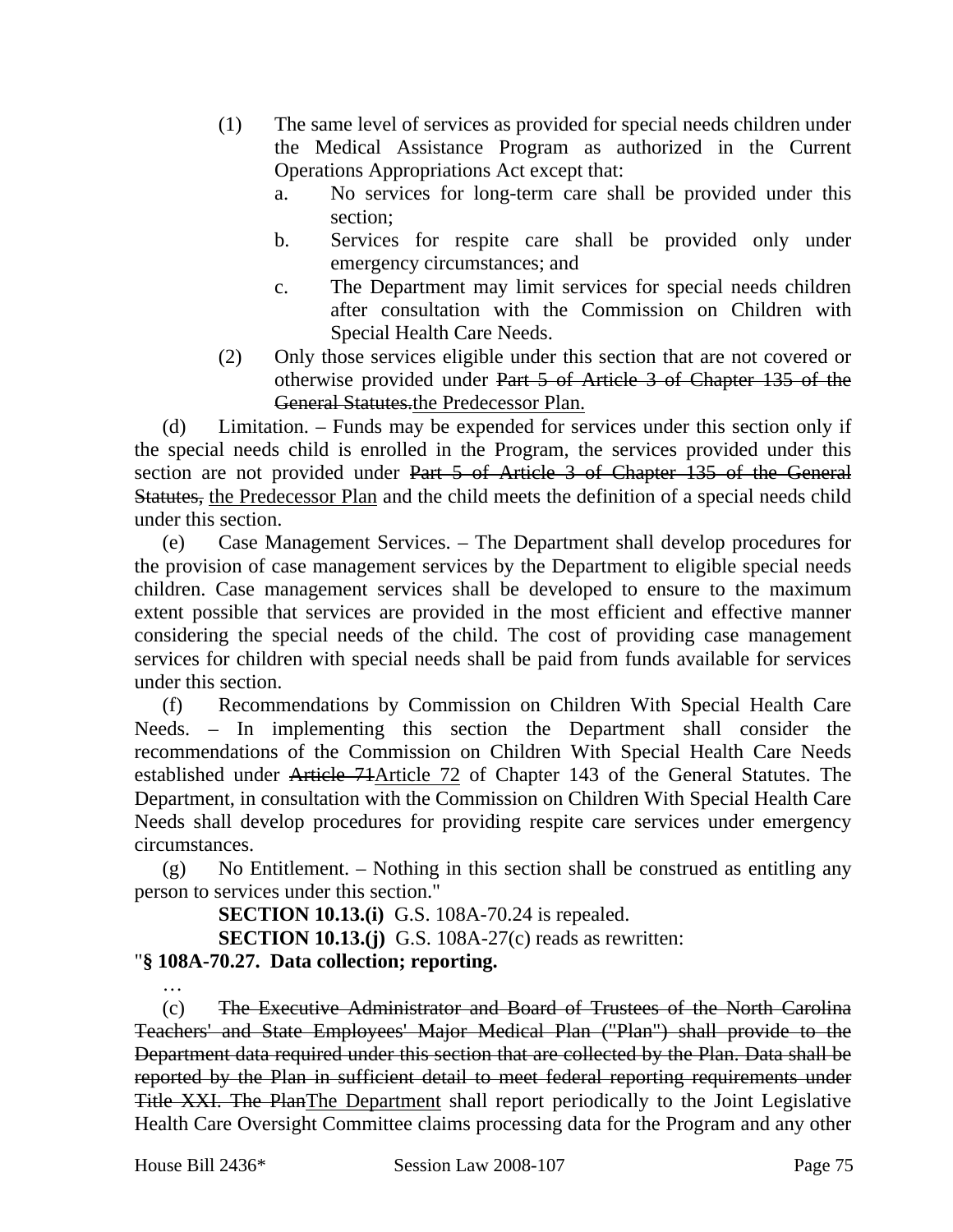information the Plan Department or the Committee deems appropriate and relevant to assist the Committee in its review of the Program."

**SECTION 10.13.(k)** Effective July 1, 2009, G.S. 108A-70.21(b)(1), as amended by subsection (g) of this section, reads as rewritten:

# "**§ 108A-70.21. Program eligibility; benefits; enrollment fee and other cost-sharing; coverage from private plans; purchase of extended coverage.**

(b) Benefits. – Except as otherwise provided for eligibility, fees, deductibles, copayments, and other cost-sharing charges, health benefits coverage provided to children eligible under the Program shall be equivalent to coverage provided for dependents under the Predecessor Plan.

In addition to the benefits provided under the Predecessor Plan, dental services and supplies as follows:

- (1) Dental: Oral examinations, teeth cleaning, and scaling topical fluoride treatments twice during a 12-month period, full mouth X-rays once every 60 months, supplemental bitewing X-rays showing the back of the teeth once during a 12-month period, fluoride applications twice during a 12-month period, fluoride varnish, sealants, simple extractions,sealants, extractions, other than impacted teeth or wisdom teeth, therapeutic pulpotomies, space maintainers, root canal therapy for permanent anterior teeth and permanent first molars, prefabricated stainless steel crowns, and routine fillings of amalgam or other tooth-colored filling material to restore diseased teeth.
- (1a) Orthognathic surgery to correct functionally impairing malocclusions when orthodontics was approved and initiated while the child was covered by Medicaid and the need for orthognathic surgery was documented in the orthodontic treatment plan.

No benefits are to be provided for services and materials under this subsection that do not meet the standards accepted by the American Dental Association."

**SECTION 10.13.(1)** The Secretary of the Department of Health and Human Services shall develop and implement a plan for assuming administrative responsibility for the North Carolina Health Choice for Children program by transitioning all administrative oversight and claims processing activities from the Executive Administrator and Board of Trustees of the State Health Plan for Teachers and State Employees to the Division of Medical Assistance. The transition of all administrative oversight and claims processing from the State Health Plan to the Division of Medical Assistance shall be completed not later than July 1, 2010. The Secretary shall report to the Joint Legislative Health Care Oversight Committee and the Committee on Employee Hospital and Medical Benefits at least 30 days prior to effecting the transition of the responsibilities for the administration and processing of claims for benefits provided under the North Carolina Health Choice for Children program from the Executive Administrator and Board of Trustees of the State Health Plan for Teachers and State Employees to the Department.

…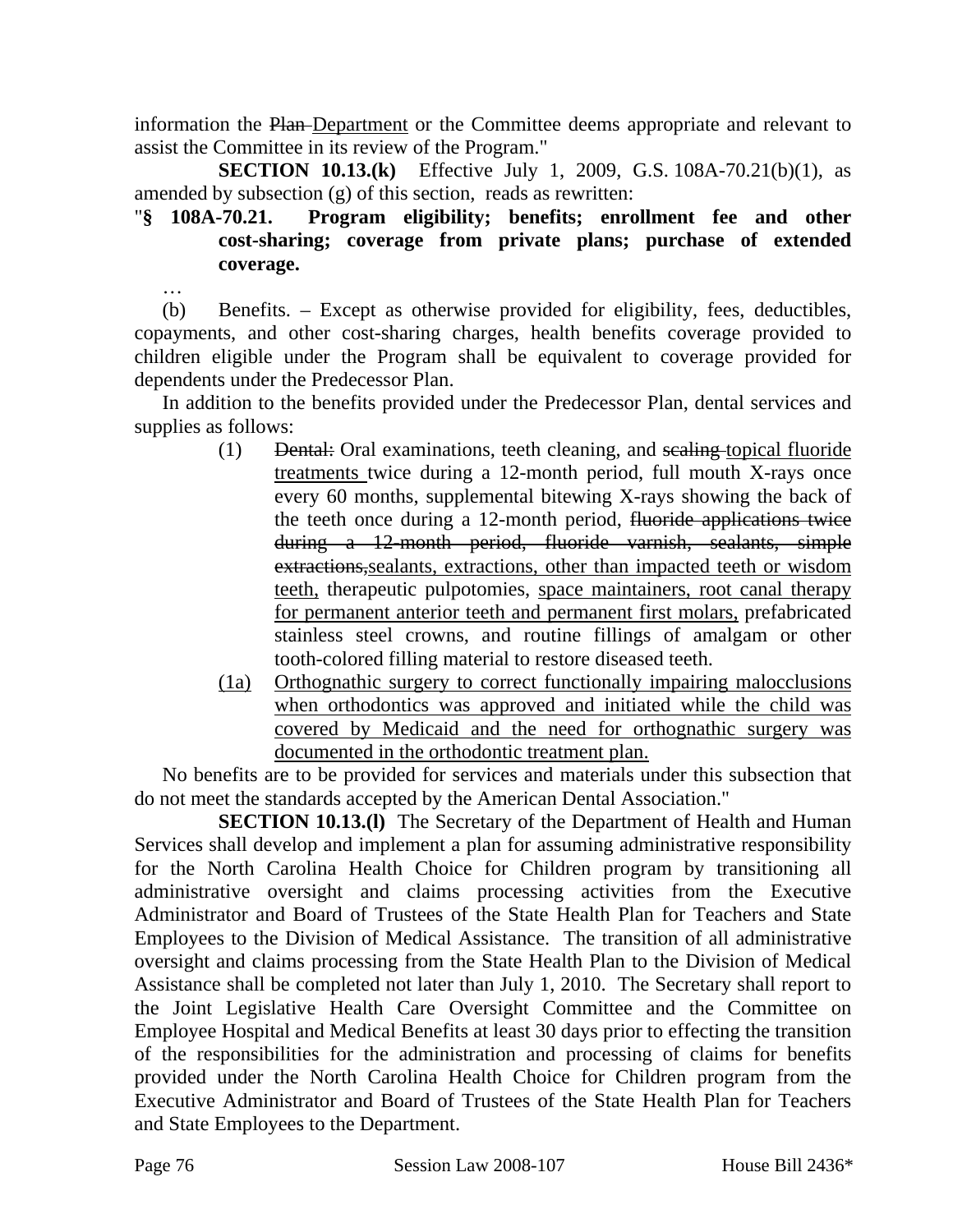**SECTION 10.13.(m).** Effective July 1, 2008, G.S. 135-37(b), as amended by Section 22.28A.(c) of S.L. 2007-323, reads as rewritten:

"(b) Notwithstanding the provisions of this Article, the Executive Administrator and Board of Trustees of the State Health Plan for Teachers and State Employees may contract with providers of institutional and professional medical care and services to establish preferred provider networks. The terms pertaining to reimbursement rates or other terms of consideration of any contract between hospitals, hospital authorities, doctors, or other medical providers, or a pharmacy benefit manager and the Plan, or contracts pertaining to the provision of any medical benefit offered under the Plan, including its optional plans or programs, shall not be a public record under Chapter 132 of the General Statutes for a period of 30 months after the date of the expiration of the contract. Provided, however, nothing in this subsection shall be deemed to prevent or restrict the release of any information made not a public record under this subsection to the State Auditor, the Attorney General, the Director of the State Budget, the Plan's Executive Administrator, the Department of Health and Human Services solely for the purpose of implementing the transition of NC Health Choice from the Plan to the Department of Health and Human Services, and the Committee on Employee Hospital and Medical Benefits solely and exclusively for their use in the furtherance of their duties and responsibilities. The design, adoption, and implementation of the preferred provider contracts, networks, and optional plans or programs as authorized under G.S. 135-40 are not subject to the requirements of Chapter 143 of the General Statutes. The Executive Administrator and Board of Trustees shall make reports as requested to the President of the Senate, the President Pro Tempore of the Senate, the Speaker of the House of Representatives, and the Committee on Employee Hospital and Medical Benefits on its progress in negotiating the preferred provider contracts."

**SECTION 10.13.(n)** Subsections (a) through (c) and subsections (e) through (k) of this section become effective July 1, 2008. Effective July 1, 2010, G.S. 135-42, as amended by subsection (b) of this section, is repealed. The remainder of this section is effective when this act becomes law.

#### **HEALTH CHOICE ENROLLMENT GROWTH CAP**

**SECTION 10.14.(a)** Section 10.47 of S.L. 2007-323 is repealed.

**SECTION 10.14.(b)** The Department of Health and Human Services may, in the NC Health Choice Program for the 2008-2009 fiscal year, allow up to six percent (6.0%) enrollment growth over the number of children enrolled in the NC Health Choice Program on June 30, 2008.

**SECTION 10.14.(c)** On January 15, 2009, or upon the convening of the 2009 General Assembly, whichever occurs later, the Department of Health and Human Services shall report to the 2009 General Assembly. The report shall provide the following information:

- (1) The number of children that were enrolled in NC Health Choice in the first week of January 2009, based on the January Pull-Night data; and
- (2) Projected enrollment and program costs for each of the remaining six months of the 2008-2009 fiscal year. The projected enrollment shall be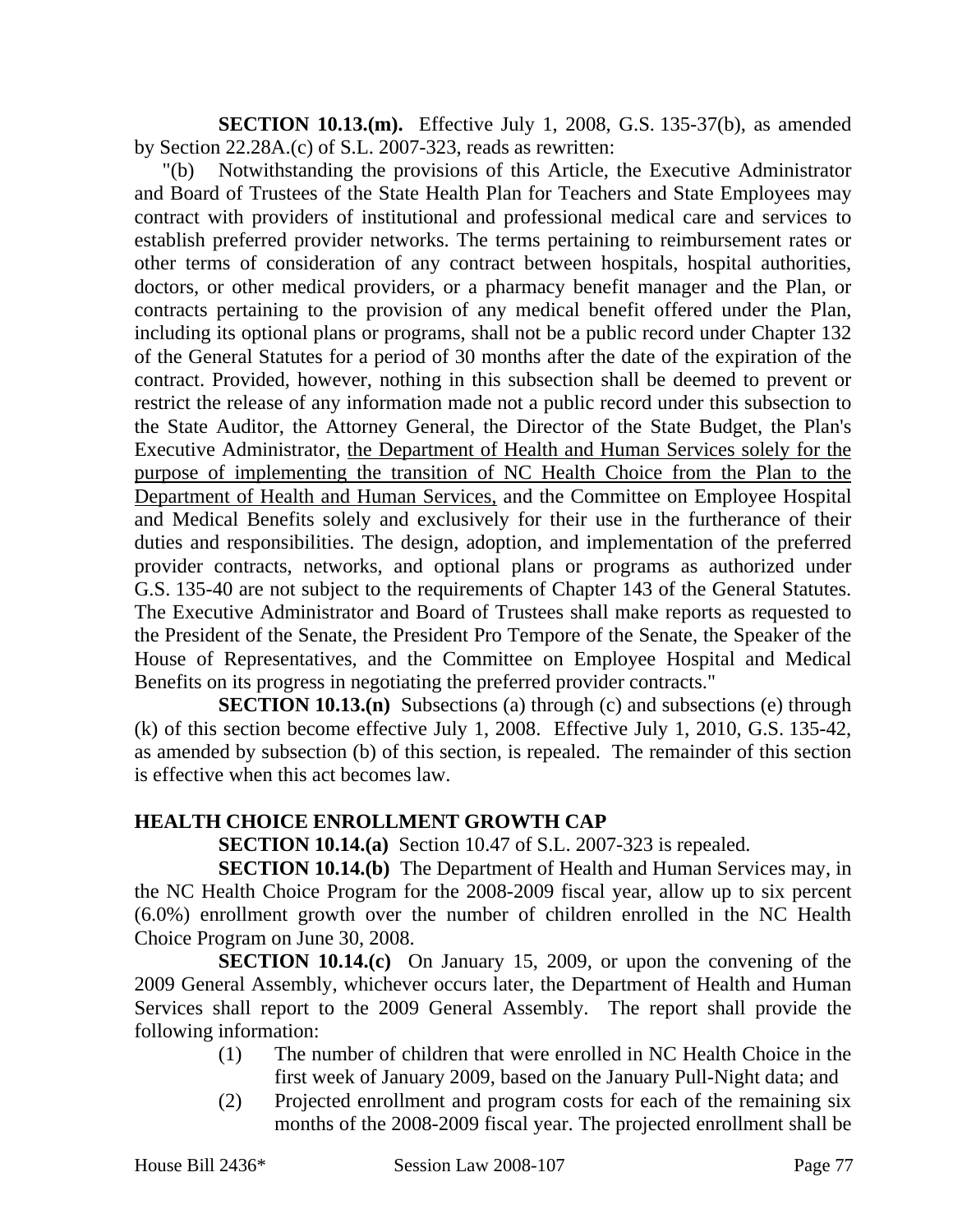based on NC Health Choice enrollment data and program costs from the immediately preceding five fiscal years.

(3) The status of current expenditures and availability of State and federal funds for the 2008-2009 fiscal year.

The Department shall submit the report to the Chairs of the House of Representatives Appropriations Subcommittee on Health and Human Services, the Senate Appropriations Committee on Health and Human Services, and the Fiscal Research Division.

**SECTION 10.14.(d)** If the report submitted pursuant to subsection (c) of this section indicates, or if the Department becomes later aware that growth in NC Health Choice enrollment for the 2008-2009 fiscal year will exceed the maximum six percent (6%) growth allowed under subsection (a) of this section, or if there will be a shortfall of federal funds, then the Department shall notify the Centers for Medicare and Medicaid Services (CMS) that it anticipates a freeze on enrolling new enrollees. The Department will continue to provide monthly reports to the chairs of the House of Representatives Committee on Appropriations, the House of Representatives Appropriations Subcommittee on Health and Human Services, the Senate Appropriations Committee on Health and Human Services, the Office of State Budget and Management, and the Joint Legislative Oversight Committee on Mental Health, Developmental Disabilities, and Substance Abuse Services, and the Fiscal Research Division. If enrollment in NC Health Choice continues to follow the Department's projections that the six percent (6%) cap will be exceeded, or there will be a shortfall of federal funds, then the Department shall formally notify CMS, the Chairs of the House of Representatives Appropriations Subcommittee on Health and Human Services, the Senate Appropriations Committee on Health and Human Services, and the Fiscal Research Division of a freeze on new enrollees.

**SECTION 10.14.(e)** The limitation on enrollment growth under this section may not be exceeded unless Congress has reauthorized SCHIP so as to provide sufficient federal funds or has appropriated additional federal funds for the 2008-2009 fiscal year. If Congress has reauthorized SCHIP to provide sufficient federal funds, then the Department may continue to enroll new enrollees up to an increase of eight and seventy-three one hundredths percent (8.73%) from such funds as are available to the Department.

# **MENTAL HEALTH CHANGES**

**SECTION 10.15.(a)** For the purpose of mitigating cash-flow problems that many non-single-stream local management entities (LMEs) experience at the beginning of each fiscal year, the Department of Health and Human Services, Division of Mental Health, Developmental Disabilities, and Substance Abuse Services, shall adjust the timing and method by which allocations of service dollars are distributed to each non-single-stream LME. To this end, the allocations shall be adjusted such that at the beginning of the fiscal year the Department shall distribute not less than one-twelfth of the LME's continuation allocation and subtract the amount of the adjusted distribution from the LME's total reimbursements for the fiscal year.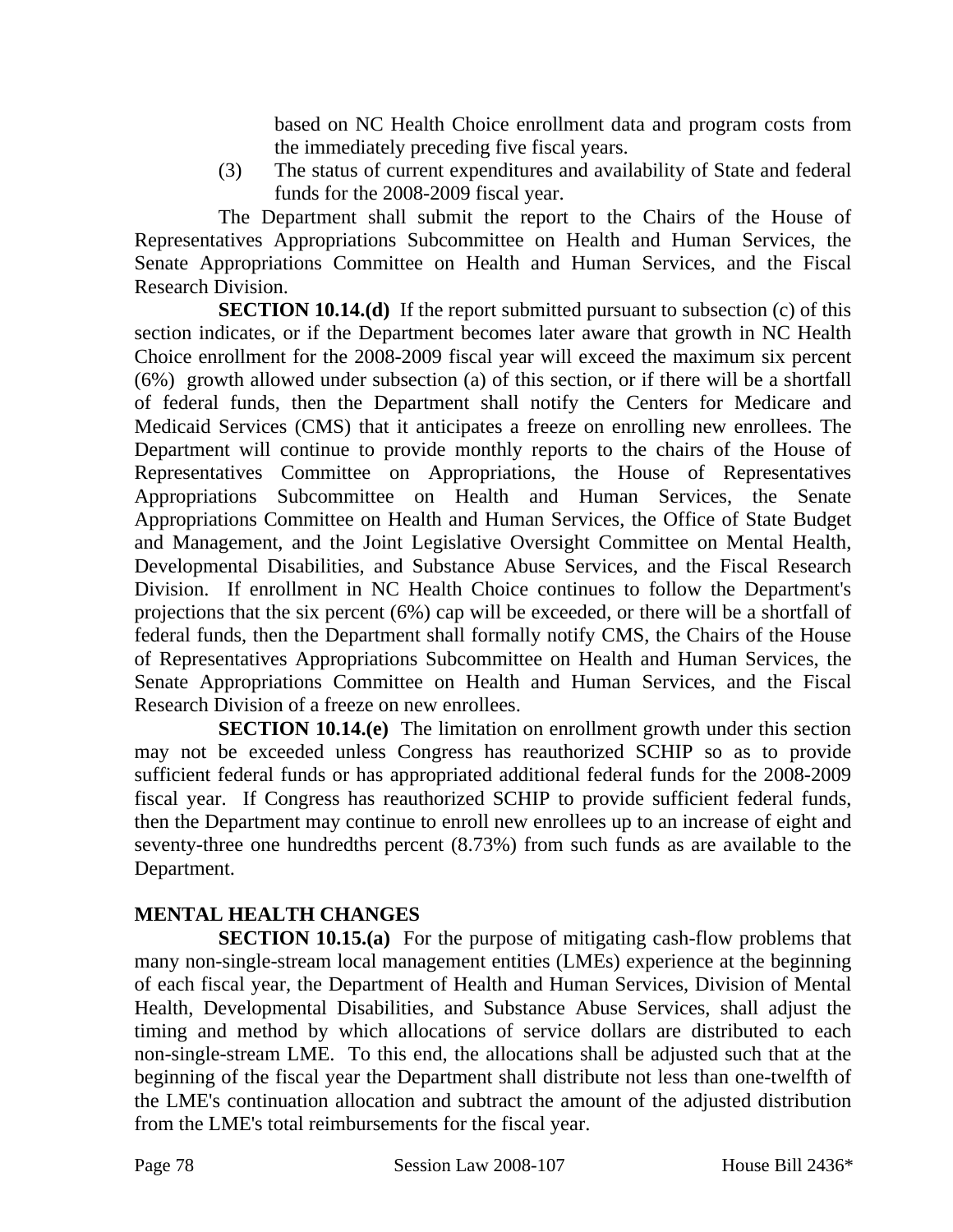**SECTION 10.15.(b)** Of the funds appropriated for substance abuse services to the Department of Health and Human Services, Division of Mental Health, Developmental Disabilities, and Substance Abuse Services, for the 2007-2008 and 2008-2009 fiscal years, the sum of at least eight million dollars (\$8,000,000) shall be allocated for regionally purchased locally hosted substance abuse services. These funds shall be used to support LMEs in establishing additional regionally purchased and locally hosted substance abuse programs. Funds appropriated shall be for the purpose of developing and enhancing the American Society of Addiction Medicine (ASAM) continuum of care at the community level. The Department of Health and Human Services shall work with LMEs in establishing these programs. LMEs shall report to the Department of Health and Human Services on the LMEs' use of the funds. Reporting dates and frequency shall be as determined by the Department.

**SECTION 10.15.(c)** The Department shall encourage the conversion of the remaining non-single-stream LMEs to single-stream funding as soon as possible. The Department shall develop prompt-pay guidelines as part of single-stream funding requirements. The Department shall also develop standards for the removal of single-stream designation for those LMEs that do not continue to comply with the applicable requirements for single-stream funding, except that the Department's requirements shall allow for LMEs in the first year of single-stream funding to have a six-month grace period to comply with the requirements from the time the LME begins single-stream funding. For its report on performance measures, the Department shall include a matrix by LME and performance measure of those LMEs that are not meeting the performance measure.

**SECTION 10.15.(d)** The Department of Health and Human Services shall simplify the current State Integrated Payment and Reporting System (IPRS) to encourage more providers to serve State-paid clients. This effort shall include working with LMEs to develop billing codes for relevant activities currently lacking such codes.

**SECTION 10.15.(e)** The Department of Health and Human Services shall consult with LMEs and service providers to determine why there have been under- and over-expenditure of State service dollars by LMEs and shall take the action necessary to address the problem. In making its determination, the Department shall work with LMEs and providers. Not later than January 1, 2009, the Department shall report to the House of Representatives Appropriations Subcommittee on Health and Human Services, the Senate Appropriations Committee on Health and Human Services, the Fiscal Research Division, and the Joint Legislative Oversight Committee on Mental Health, Developmental Disabilities, and Substance Abuse Services on actions taken to address the problem of LME under- and over-expenditure of service dollars. The report shall include legislative action needed to address the problem.

**SECTION 10.15.(f)** The Department shall perform a services gap analysis of the Mental Health, Developmental Disabilities, and Substance Abuse Services System. The Department of Health and Human Services shall involve LMEs in performing the gap analysis. The Department shall not contract with an independent entity to perform the gap analysis. The Department shall report the results of its analysis to the House of Representatives Appropriations Subcommittee on Health and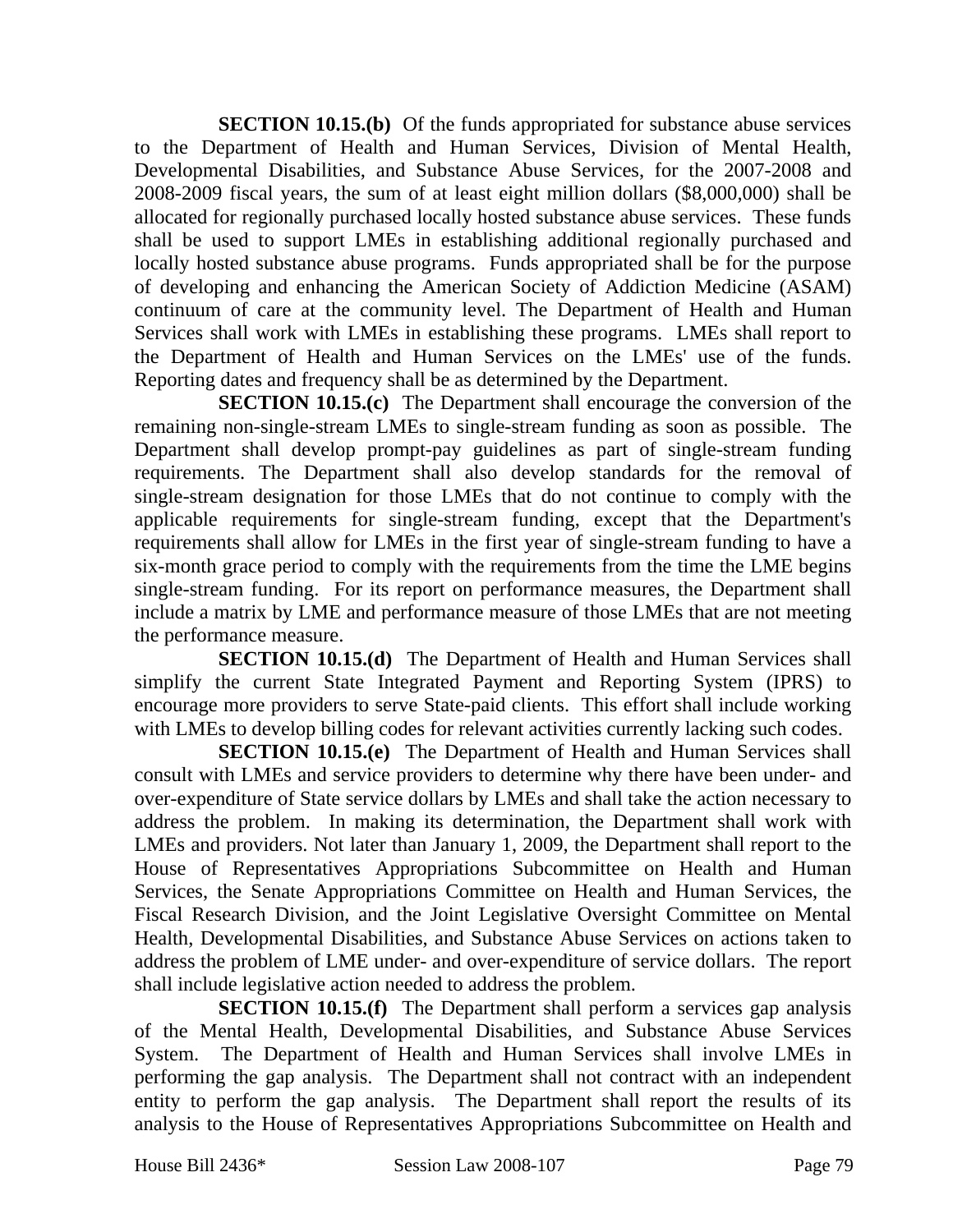Human Services, the Senate Appropriations Committee on Health and Human Services, the Fiscal Research Division, and the Joint Legislative Oversight Committee on Mental Health, Developmental Disabilities, and Substance Abuse Services not later than January 1, 2010.

**SECTION 10.15.(g)** Notwithstanding any other provision of law to the contrary, the Secretary of Health and Human Services shall not transfer patients from John Umstead Hospital or Dorothea Dix Hospital to Central Regional Hospital unless and until the Secretary provides a written report to the Governor, based on the Secretary's findings, that on the day of its opening and thereafter, Central Regional Hospital will be operated in a manner that provides a safe and secure environment for its patients and staff. On or after the date the Secretary has provided the written report to the Governor, the Secretary may transfer patients from John Umstead Hospital to Central Regional Hospital. On and after the date of the transfer of John Umstead patients, the Secretary may commence the transfer of patients from Dorothea Dix Hospital but only if the following conditions are met:

- (1) At the time of commencing transfer of Dorothea Dix patients the Secretary has determined that an inspection of Central Regional Hospital indicates no findings of noncompliance with conditions of participation from the Centers for Medicare and Medicaid Services (CMS), and
- (2) The Secretary finds that Central Regional Hospital is in compliance with Joint Commission on the Accreditation of Healthcare Organizations (JCAHO) standards for accreditation.

**SECTION 10.15.(h)** In order to temporarily address high admissions to adult acute unit beds in the State psychiatric hospitals, the Secretary of the Department of Health and Human Services may, notwithstanding G.S. 122C-181 and G.S. 122C-112.1(a)(30), open and operate on a temporary basis up to 60 beds at the Central Regional Hospital Wake Unit on the Dorothea Dix Campus and may maintain the Wake Unit on the Dix Campus until beds become available in the system. Section 10.49(t) of S.L. 2007-323 does not apply to this subsection.

**SECTION 10.15.(i)** Onetime funds appropriated for the Dorothea Dix Hospital overflow unit shall be used to support the temporary opening and operation of the Central Regional Hospital Wake Unit on the Dorothea Dix Campus. It is the intent of the General Assembly to fund the Wake Unit for three years. Notwithstanding any other provision of law to the contrary, the Office of State Budget and Management shall establish the positions for the Central Regional Hospital Wake Unit on the Dorothea Dix campus as time-limited positions for up to three years.

**SECTION 10.15.(j)** Of the funds appropriated in this act to the Department of Health and Human Services, Division of Mental Health, Developmental Disabilities, and Substance Abuse Services, for mobile crisis teams, the sum of five million seven hundred fifty-five thousand dollars (\$5,755,000) shall be distributed to LMEs to support 30 mobile crisis teams. The new mobile crisis units shall be distributed across the State according to need as determined by the Department.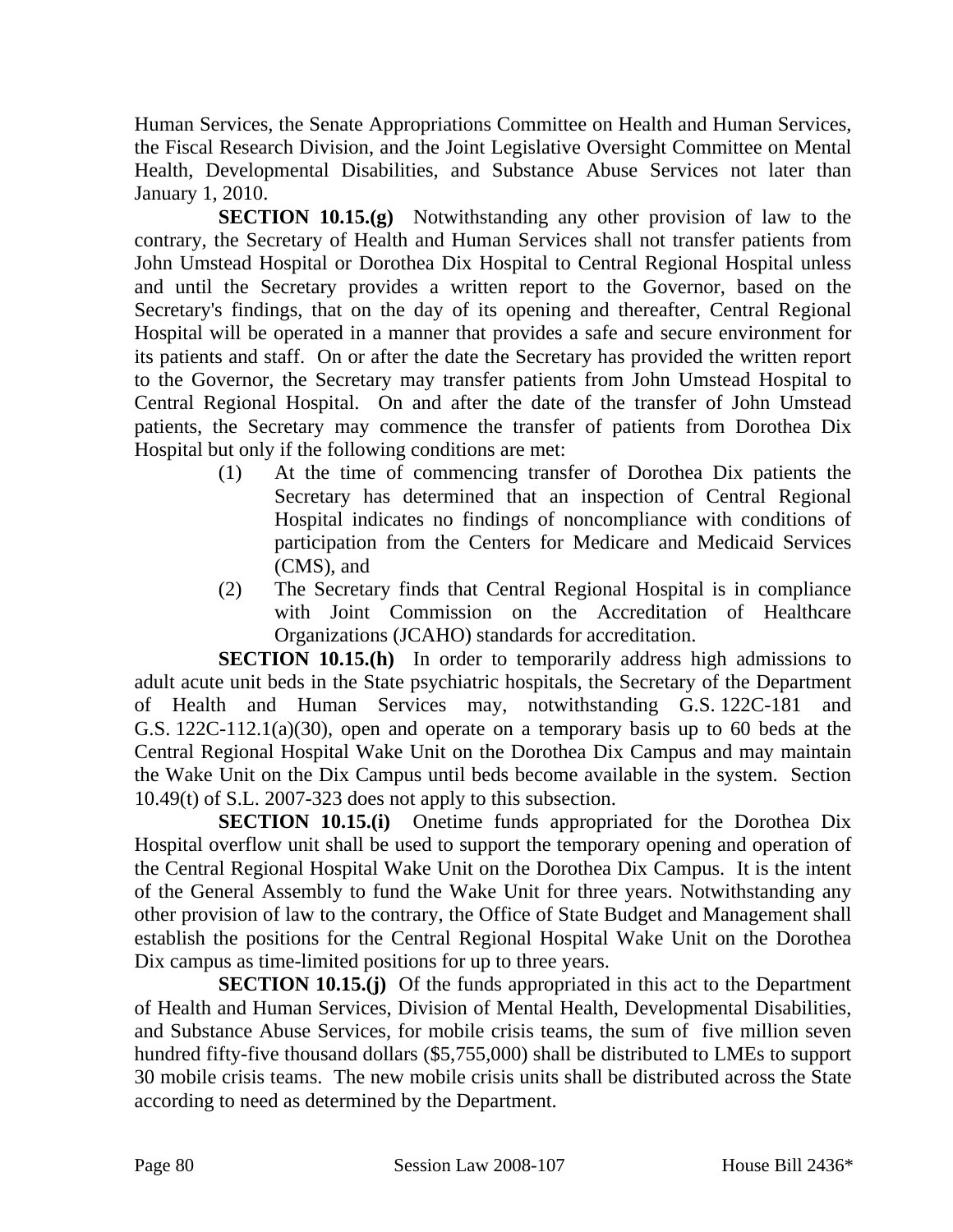**SECTION 10.15.(k)** Of the funds appropriated in this act to the Department of Health and Human Services, Division of Mental Health, Developmental Disabilities, and Substance Abuse Services, the sum of eight million one hundred twenty-one thousand six hundred forty-four dollars (\$8,121,644) shall be allocated for the purchase of local inpatient psychiatric beds or bed days. These beds or bed days shall be distributed across the State according to need as determined by the Department. The Department shall enter into contracts with the LMEs and community hospitals for the management of these beds or bed days. Local inpatient psychiatric beds or bed days shall be managed and controlled by the LME, including the determination of which local or State hospital the individual should be admitted to pursuant to an involuntary commitment order. Funds shall not be allocated to LMEs but shall be held in a statewide reserve at the Division of Mental Health, Developmental Disabilities, and Substance Abuse Services to pay for services authorized by the LMEs and billed by the hospitals through the LMEs. LMEs shall remit claims for payment to the Division within 15 working days of receipt of a clean claim from the hospital and shall pay the hospital within 10 working days of receipt of payment from the Division. If the Department determines (i) that an LME is not effectively managing the beds or bed days for which it has responsibility, as evidenced by beds or bed days in the local hospital not being utilized while demand for services at the State psychiatric hospitals has not reduced, or (ii) the LME has failed to comply with the prompt payment provisions of this subsection, the Department may contract with another LME to manage the beds or bed days, or, notwithstanding any other provision of law to the contrary, may pay the hospital directly. The Department shall develop reporting requirements for LMEs regarding the utilization of the beds or bed days. Funds appropriated in this section for the purchase of local inpatient psychiatric beds or bed days shall be used to purchase additional beds or bed days not currently funded by or through LMEs and shall not be used to supplant other funds available or otherwise appropriated for the purchase of psychiatric inpatient services under contract with community hospitals, including beds or bed days being purchased through Hospital Pilot funds appropriated in S.L. 2007-323. Not later than March 1, 2009, the Department shall report to the House of Representatives Appropriations Subcommittee on Health and Human Services, the Senate, the Joint Legislative Oversight Committee on Mental Health, Developmental Disabilities, and Substance Abuse Services, and the Fiscal Research Division on a uniform system for beds or bed days purchased (i) with local funds, (ii) from existing State appropriations, (iii) under the Hospital Utilization Pilot, and (iv) purchased using funds appropriated under this subsection.

**SECTION 10.15.(I)** Of the funds appropriated in this act to the Department of Health and Human Services, Division of Mental Health, Developmental Disabilities, and Substance Abuse Services, the sum of one million eight hundred seventy-six thousand two hundred forty-three dollars (\$1,876,243) shall be allocated for the START crisis model for developmental disability services. These funds shall be distributed to LMEs to support six crisis teams. The new crisis teams shall be distributed across the State according to need as determined by the Department.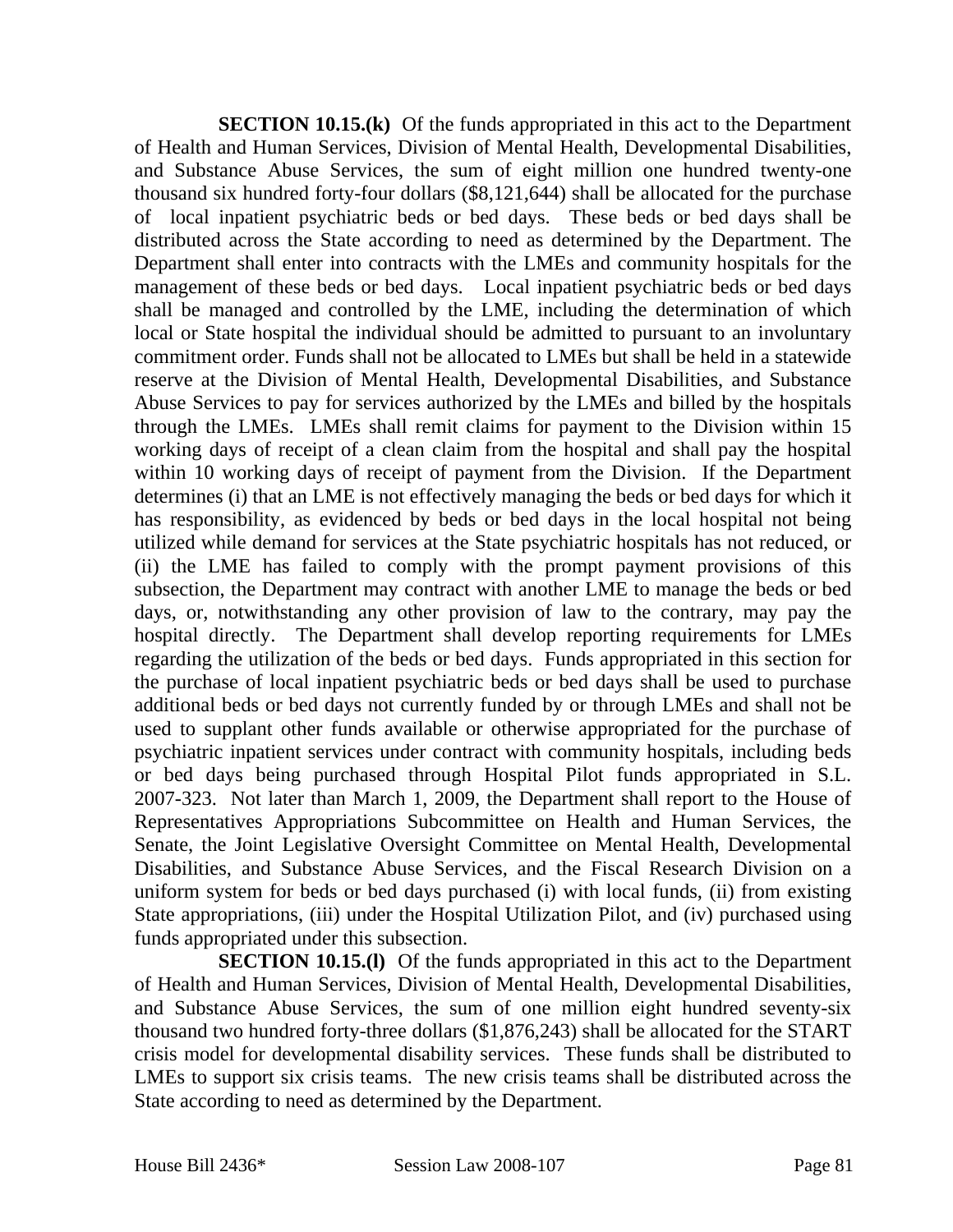**SECTION 10.15.(m)** Funds appropriated in this act in the amount of one million eighty thousand nine hundred ninety-two dollars (\$1,080,992) for start-up and ongoing support of respite beds for individuals with developmental disabilities shall be distributed across the State by the Department according to need.

**SECTION 10.15.(n)** Of the funds appropriated in this act to the Department of Health and Human Services, Division of Mental Health, Developmental Disabilities, and Substance Abuse Services, the sum of six million one hundred thirteen thousand nine hundred forty-seven dollars (\$6,113,947) shall be allocated for walk-in crisis and immediate psychiatric aftercare and shall be distributed to the LMEs to support 30 psychiatrists and related support staff. Of these funds, the sum of one million six hundred fifty thousand dollars (\$1,650,000) shall be used for telepsychiatry equipment to be owned by the LMEs and shall be distributed across the SDtate according to ned as determined by the Department.

**SECTION 10.15.(o)** The independent and supportive living apartments for persons with disabilities constructed from funds appropriated in this act for that purpose shall be affordable to persons with incomes at the Supplemental Security Income (SSI) level.

**SECTION 10.15.(p)** The Department of Health and Human Services, Division of Mental Health, Developmental Disabilities, and Substance Abuse Services, shall implement the tiered CAP-MR/DD waiver program in accordance with Section 10.49(dd) of S.L. 2007-323. The Department shall implement the program with four tiers: (i) up to seventeen thousand five hundred dollars (\$17,500); (ii) between seventeen thousand five hundred one dollars (\$17,501) and forty-five thousand dollars (\$45,000); (iii) between forty-five thousand one dollars (\$45,001) and seventy-five thousand dollars (\$75,000); and (iv) between seventy-five thousand one dollars (\$75,001) and one hundred thousand dollars (\$100,000). The Department shall review on a case-by-case basis tier funding in excess of one hundred thousand dollars (\$100,000) and may authorize the excess amount based on standards adopted by the Department.

**SECTION 10.15.(q)** Of the funds appropriated in this act to the Department of Health and Human Services, Division of Medical Assistance, for the 2008-2009 fiscal year for additional CAP-MR/DD slots, a portion of these funds shall be allocated for slots managed under the North Carolina CAP-MR/DD 1915(c) Medicaid waiver and shall be used for tier one slots as described under subsection (n) of this section. In addition a portion of these funds shall be allocated to fund CAP-MR/DD slots statewide to fund a combination of slots managed under the North Carolina CAP-MR/DD 1915(c) Medicaid waiver and slots managed under the North Carolina Piedmont Behavioral Health Care 1915(b) and (c) Medicaid waiver.

**SECTION 10.15.(r)** The Department of Health and Human Services shall implement a plan to catch up Piedmont Behavioral Health (PBH) CAP-MR/DD slots to the State average such that one percent (1%) of the funds for turnover CAP-MR/DD slots shall be transferred each year to PBH until PBH CAP-MR/DD slots reach the State per capita average of slots.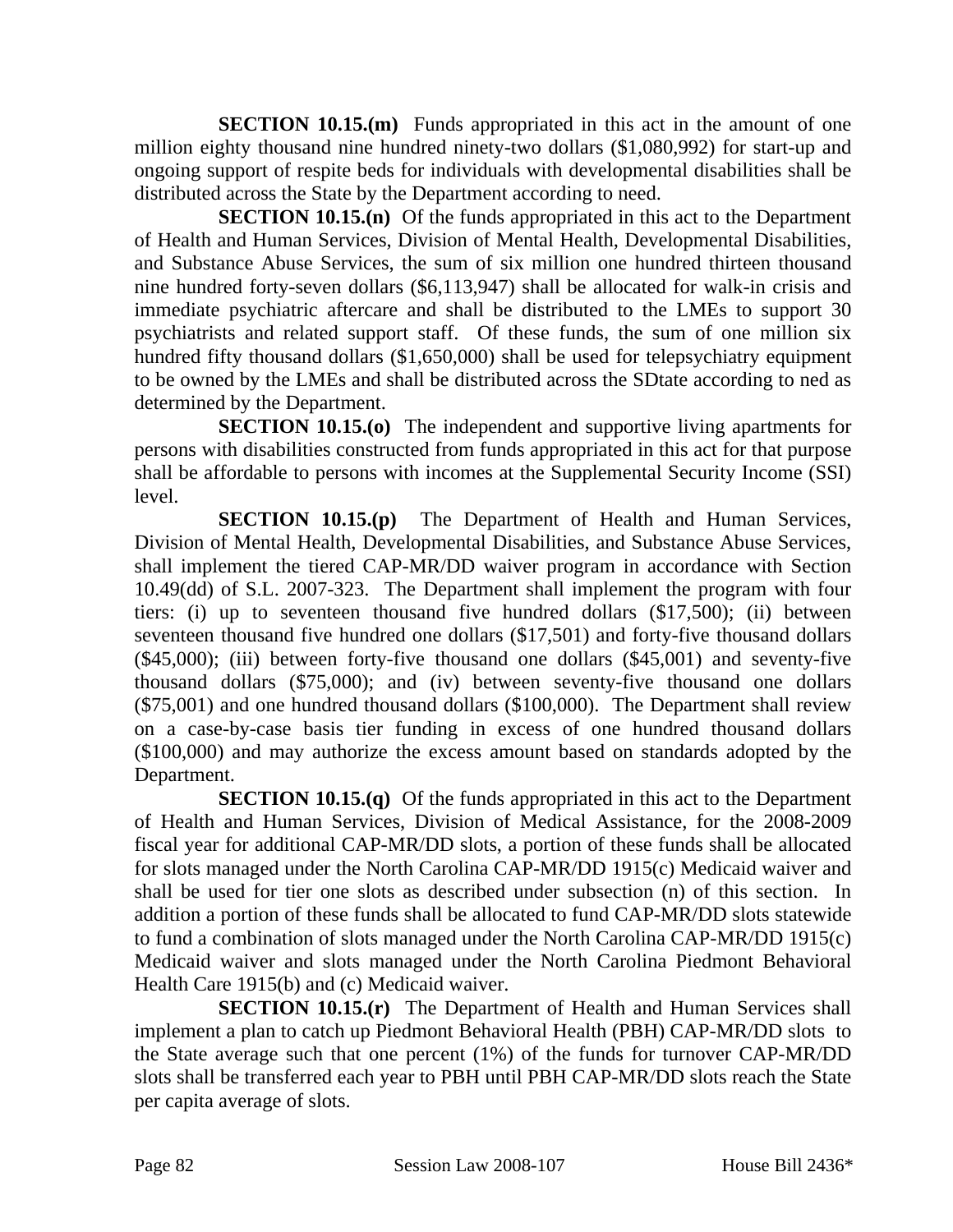**SECTION 10.15.(s)** The North Carolina Institute of Medicine (IOM) shall study and report on the transition for persons with developmental disabilities from one life setting to another, including barriers to transition and best practices in successful transitions. The IOM should conduct this study using funds appropriated for IOM studies in the 2007 Session. The study should encompass at least the following topics: (i) the transition for adolescents leaving high school, including adolescents in foster care and those in other settings; (ii) the transition for persons with developmental disabilities who live with aging parents; and (iii) the transition from the developmental centers to other settings. The IOM shall report its findings and recommendations to the House of Representatives Appropriations Subcommittee on Health and Human Services, the Senate Appropriations Committee on Health and Human Services, the Fiscal Research Division, and the Joint Legislative Oversight Committee on Mental Health, Developmental Disabilities, and Substance Abuse Services on or before March 1, 2009.

**SECTION 10.15.(t)** The Department of Health and Human Services, Division of Mental Health, Developmental Disabilities, and Substance Abuse Services, shall assist local management entities (LMEs) in using up to five percent (5%) of the LME's developmental disability funds to help successfully transition individuals from developmental disability centers into the community. The Department of Health and Human Services, Division of Mental Health, Developmental Disabilities, and Substance Abuse Services, shall report on the progress of LMEs in successfully providing discharge planning to individuals with developmental disabilities. The Department of Health and Human Services shall make its report to the House of Representatives Appropriations Subcommittee on Health and Human Services, the Senate Appropriations Committee on Health and Human Services, the Joint Legislative Oversight Committee on Mental Health, Developmental Disabilities, and Substance Abuse Services, and the Fiscal Research Division not later than March 1, 2009.

**SECTION 10.15.(u)** The Department of Health and Human Services shall review State-County Special Assistance rates to develop an appropriate rate for special care units for persons with a mental health disability, including individuals with Traumatic Brain Injury (TBI), and shall review current rules pertaining to special care units for persons with a mental health disability to determine if additional standards are necessary. The Department shall report its findings and recommendations to the House of Representatives Appropriations Subcommittee on Health and Human Services, the Senate Appropriations Committee on Health and Human Services, the Joint Legislative Oversight Committee on Mental Health, Developmental Disabilities, and Substance Abuse Services, and the Fiscal Research Division not later than January 1, 2009.

**SECTION 10.15.(v)** The Department of Health and Human Services shall ensure that veterans and their families comprise one of the target populations for mental health, developmental disabilities, and substance abuse services in order that this population is eligible for existing funding.

**SECTION 10.15.(w)** The Department of Health and Human Services, Division of Mental Health, Developmental Disabilities, and Substance Abuse Services, shall develop a service authorization process that requires a comprehensive clinical assessment to be completed by a licensed clinician prior to service delivery, except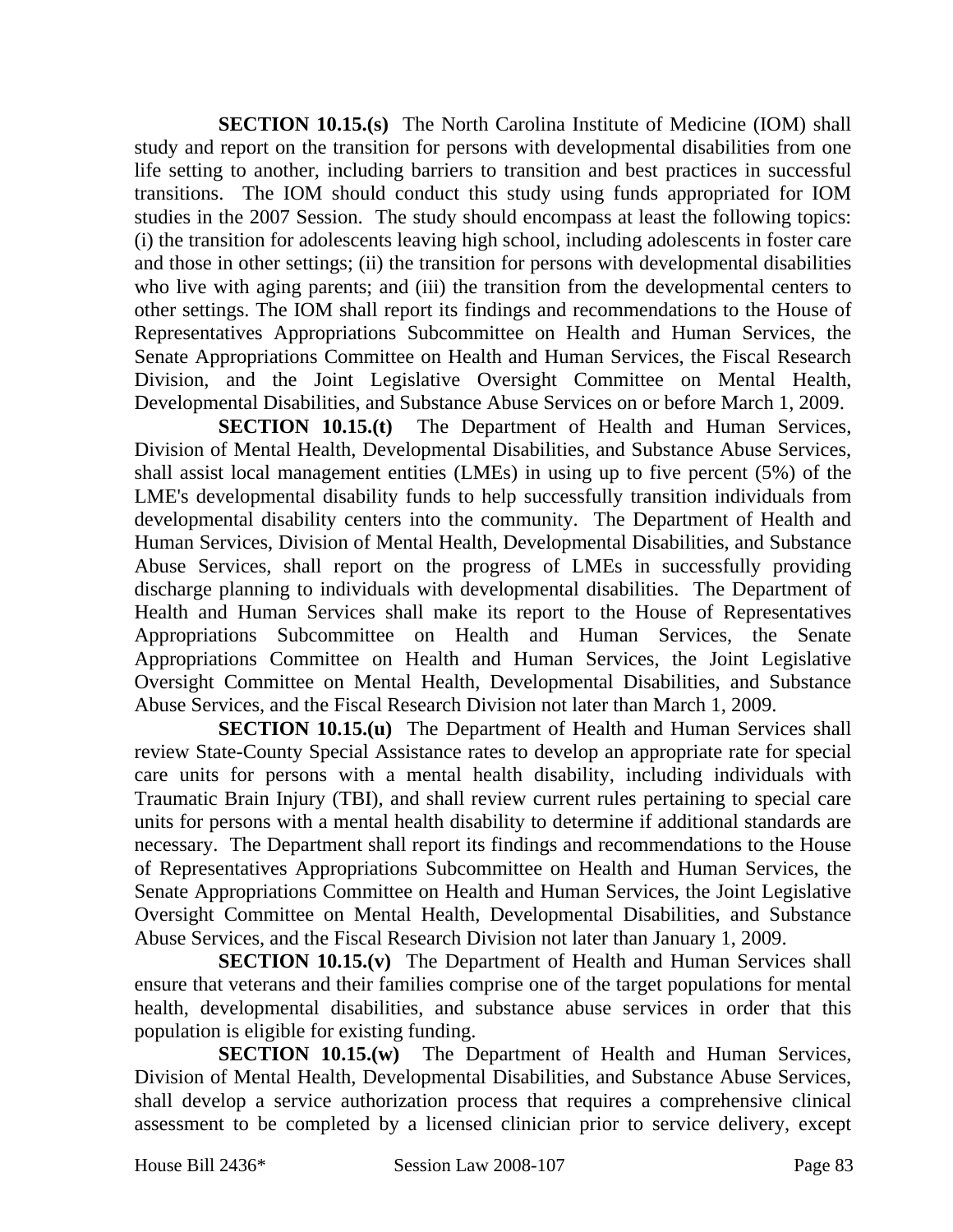where this requirement would impede access to crisis or other emergency services. The Department shall require that the licensed professional that signs a medical order for behavioral health services must indicate on the order whether the licensed professional (i) has had direct contact with the consumer, and (ii) has reviewed the consumer's assessment. The Department shall report the failure of a licensed professional to comply with this requirement to the licensed professional's occupational licensing board. The Department shall report on the development of the service authorization process to the Joint Legislative Oversight Committee on Mental Health, Developmental Disabilities, and Substance Abuse Services not later than October 1, 2008. The Department shall not implement the service authorization process until 15 days after it has notified the House of Representatives Appropriations Subcommittee on Health and Human Services, the Senate Appropriations Committee on Health and Human Services, and the Joint Legislative Oversight Committee on Mental Health, Developmental Disabilities, and Substance Abuse Services.

**SECTION 10.15.(x)** The Department of Health and Human Services shall develop a plan to return the service authorization, utilization review, and utilization management functions to LMEs for all clients. Not later than February 1, 2009, the Department shall report on the development of the plan to the House of Representatives Appropriations Subcommittee on Health and Human Services, the Senate Appropriations Committee on Health and Human Services, the Joint Legislative Oversight Committee on Mental Health, Developmental Disabilities, and Substance Abuse Services, and the Fiscal Research Division. Not later than July 1, 2009, utilization review, utilization management, and service authorization for publicly funded mental health, developmental disabilities, and substance abuse services shall be returned to LMEs representing in total at least thirty percent (30%) of the State's population. An LME must be accredited for national accreditation under behavioral health care standards by a national accrediting entity approved by the Secretary and must demonstrate readiness to meet all requirements of the existing vendor contract with the Department for such services in order to provide service authorization, utilization review, and utilization management to Medicaid recipients in the LME catchment area. The Department shall comply with the requirements of S.L. 2007-323, Section 10.49(ee). The Department shall not contract with an outside vendor for service authorization, utilization review, or utilization management functions, or otherwise obligate the State for these functions beyond September 30, 2009. The Department shall require LMEs to include in their service authorization, utilization management, and utilization review a review of assessments, as well as person-centered plans and random or triggered audits of services and assessments. The Department may also develop and implement a plan to return plan authorization for CAP-MR/DD slots to LMEs.

**SECTION 10.15.(y)** The Department of Health and Human Services, Division of Mental Health, Developmental Disabilities, and Substance Abuse Services, shall study Medicaid waivers, including 1915(b) and (c) waivers, for all LMEs. In cases where Medicaid waivers are not appropriate for an LME, the Department shall identify and recommend strategies to increase LME flexibility to provide case management,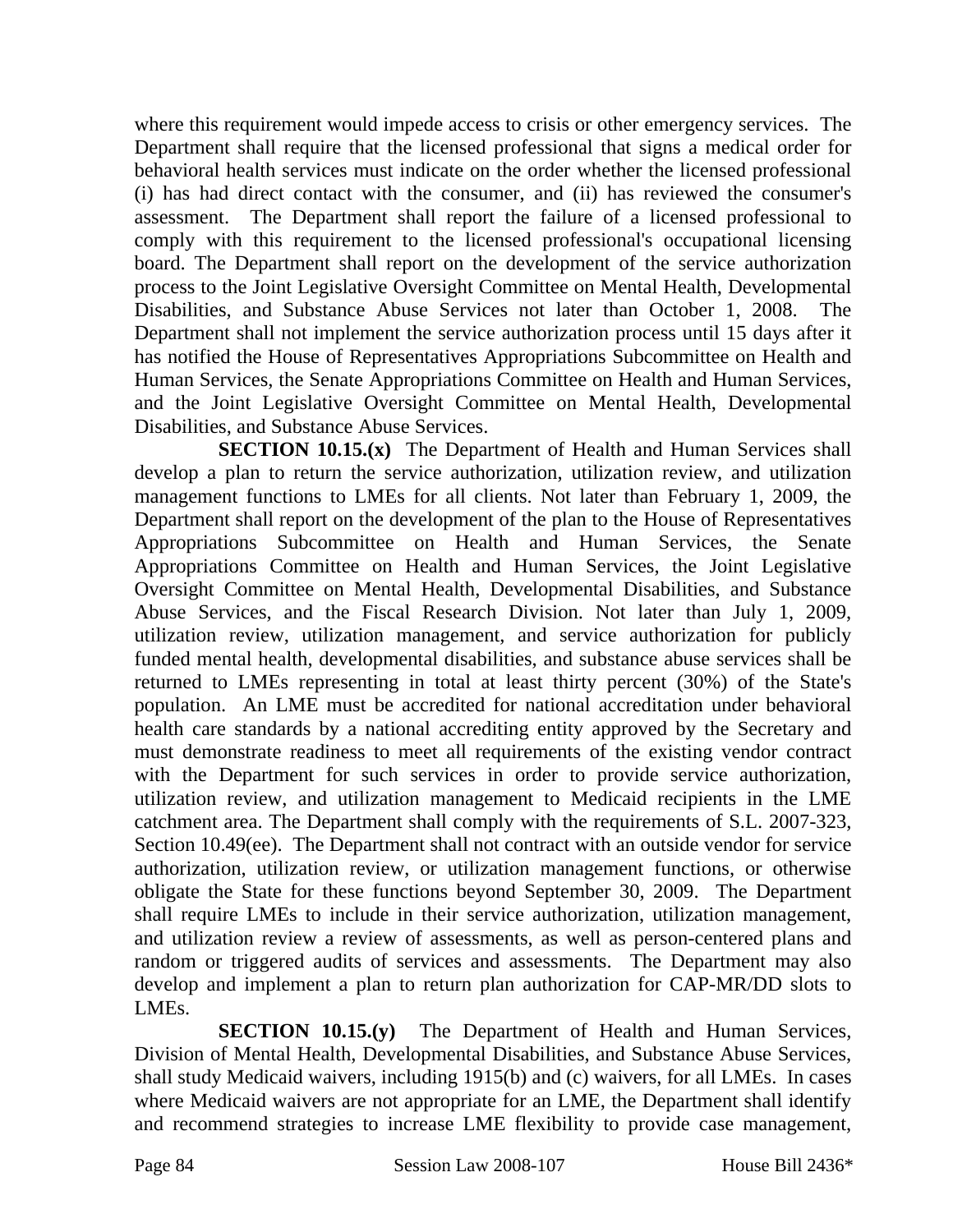assessment, limit provider networks, or other innovative approach for managing care. Not later than March 1, 2009, the Department shall report its findings and recommendations to the House of Representatives Appropriations Subcommittee on Health and Human Services, the Senate Appropriations Committee on Health and Human Services, the Joint Legislative Oversight Committee on Mental Health, Developmental Disabilities, and Substance Abuse Services, and the Fiscal Research Division.

**SECTION 10.15.(z)** The Piedmont Behavioral Health (PBH) local management entity (LME) shall be deemed by the Department as a demonstration model in the PBH LME catchment area. The Department shall also adopt as part of the demonstration model the PBH 1915(b) and 1915(c) Medicaid waivers, and single-stream funding for State services funds, which include funds previously transferred from State institution budgets.

**SECTION 10.15.(aa)** The Secretary of the Department of Health and Human Services shall not take any action prior to January 1, 2010, that would result in the merger or consolidation of LMEs operating on January 1, 2008, or that would establish consortia or regional arrangements for the same purpose, except that:

- (1) LMEs that do not meet the catchment area requirements of G.S. 122C-115 as of January 1, 2008, may initiate, continue, or implement the LMEs' merger or consolidation plans to overcome noncompliance with G.S. 122C-115, and
- (2) The Guilford Center for Behavioral Health and Disability Services, the Smoky Mountain Center, and the Mecklenburg County Area Mental Health, Developmental Disability and Substance Abuse Authority may continue with or implement the proposed administrative service organization under development as of March 1, 2008, for merger or consolidation of any combination of these entities.

**SECTION 10.15.(bb)** If the Secretary of the Department of Health and Human Services desires to merge LMEs, the Secretary shall develop a detailed plan for General Assembly review on its recommendation to merge, consolidate, or establish regional arrangements or consortia of LMEs. In developing the plan, the Secretary shall consult with LMEs to obtain input on the feasibility and effectiveness of potential mergers and the time frame needed to fully implement the mergers, regional arrangements, or consortia at the local level. The Secretary shall provide the plan to the House of Representatives Appropriations Subcommittee on Health and Human Services, the Senate Appropriations Committee on Health and Human Services, the Joint Legislative Oversight Committee on Mental Health, Developmental Disabilities, and Substance Abuse Services, and the Fiscal Research Division not later than March 1, 2009.

**SECTION 10.15.(cc)** G.S. 122C-115.4(d) reads as rewritten:

"(d) Except as provided in G.S. 122C-124.1 and G.S. 122C-125, the Secretary may neither remove from an LME nor designate another entity as eligible to implement any function enumerated under subsection (b) of this section unless all of the following applies: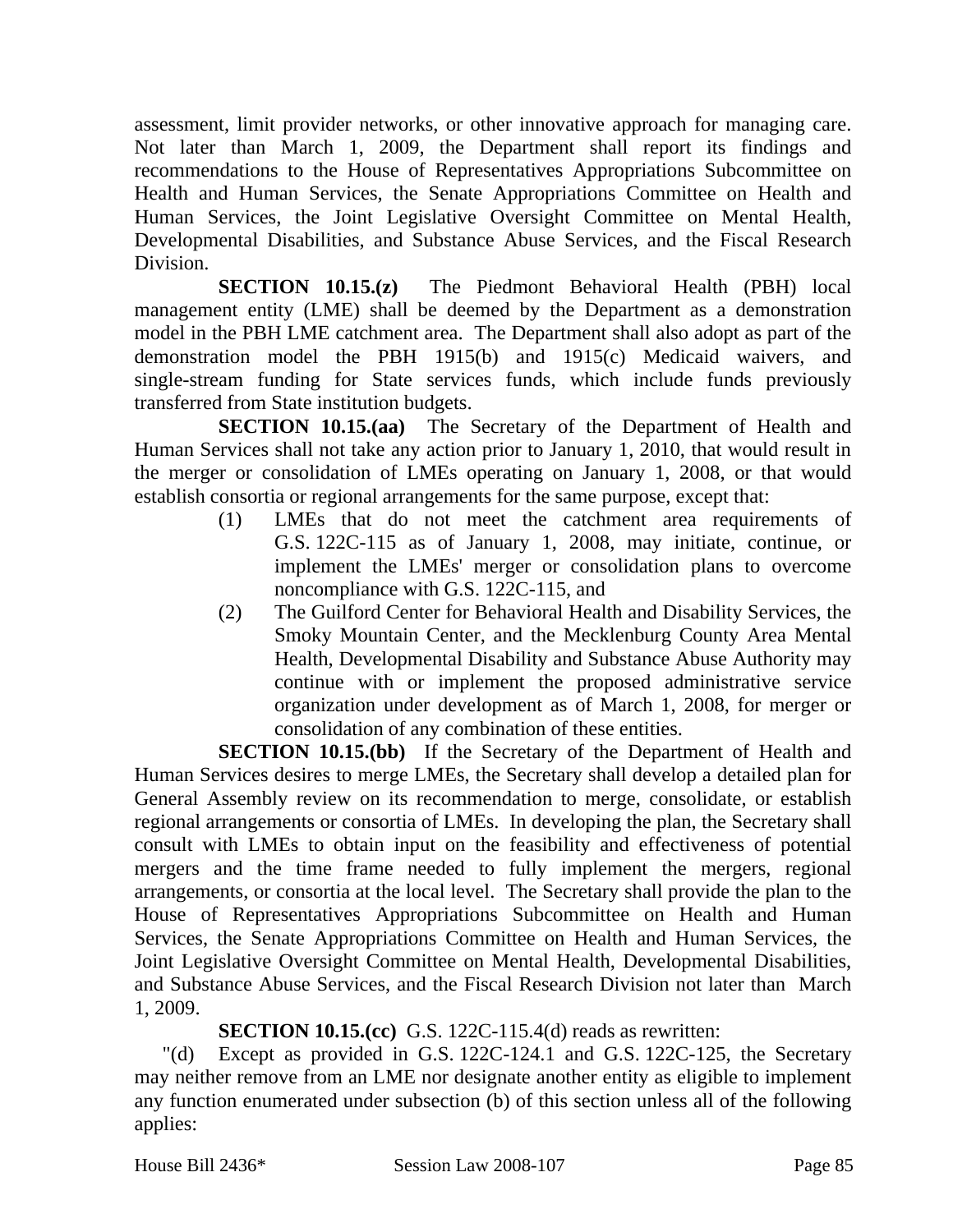- (1) The LME fails during the previous consecutive three months to achieve a satisfactory outcome on any of the critical performance measures developed by the Secretary under G.S. 122C-112.1(33).
- (2) The Secretary provides focused technical assistance to the LME in the implementation of the function. The assistance shall continue for at least six three months or until the LME achieves a satisfactory outcome on the performance measure, whichever occurs first.
- (3) If, after six three months of receiving technical assistance from the Secretary, the LME still fails to achieve or maintain a satisfactory outcome on the critical performance measure, the Secretary shall enter into a contract with another LME or agency to implement the function on behalf of the LME from which the function has been removed."

**SECTION 10.15.(dd)** G.S. 122C-3 is amended by adding the following new subdivision to read:

"(23a) 'Minimally adequate services' means a level of service required for compliance with all applicable State and federal laws, rules, regulations, and policies and with generally accepted professional standards and principles."

**SECTION 10.15.(ee)** The lead paragraph of G.S. 122C-124.1(b) reads as rewritten:

"(b) Suspension of Funding; Assumption of Service Delivery or Management Functions. – If the Secretary determines that a county, through an area authority or county program, is not providing minimally adequate services, in accordance with rules adopted by the Secretary or the Commission, services to persons in need in a timely manner, or fails to demonstrate reasonable efforts to do so, the Secretary, after providing written notification of the Secretary's intent to the area authority or county program and to the board of county commissioners of the area authority or county program, and after providing the area authority or county program and the boards of county commissioners of the area authority or county program an opportunity to be heard, may:"

# **IMPROVE AND STRENGTHEN FISCAL OVERSIGHT OF COMMUNITY SUPPORT SERVICES**

**SECTION 10.15A.(a)** Not later than June 30, 2008, the Department of Health and Human Services, Division of Medical Assistance, shall submit to the Centers for Medicare and Medicaid Services, revised service definitions for two Medicaid billable services: (i) community support–adults, and (ii) community support-children/adolescents. The revised definitions shall focus on rehabilitative services and be developed to ensure that community support services are provided as efficiently and effectively as possible to minimize overexpenditures in community support services in the 2008-2009 fiscal year and thereafter.

**SECTION 10.15A.(b)** In order to ensure accountability for services provided and funds expended for community services, the Department of Health and Human Services, Division of Mental Health, Developmental Disabilities, and Substance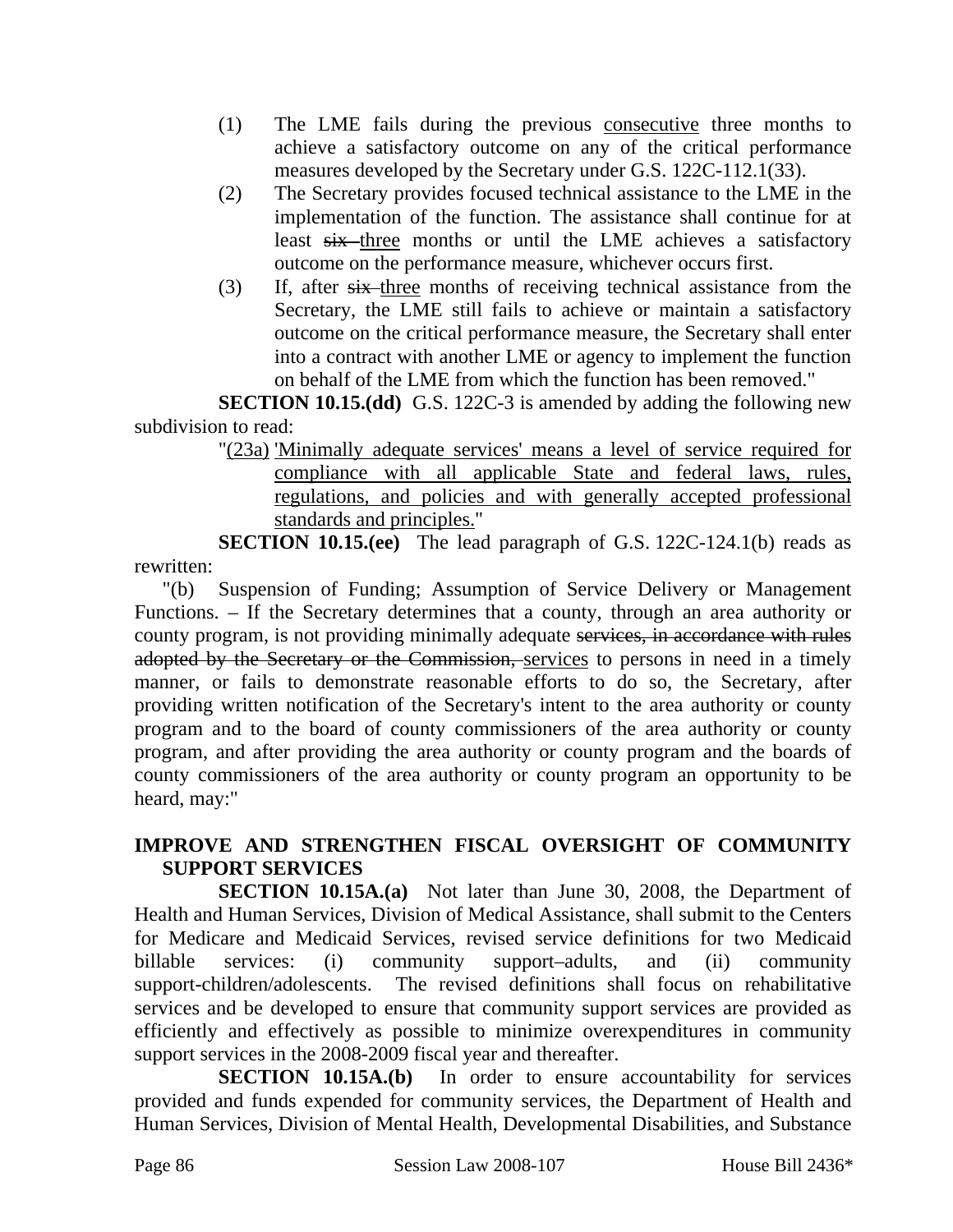Abuse Services, shall develop a tiered rate structure to replace the blended rate currently used for community support services. Under the new tiered structure, services that are necessary but do not require the skill, education, or knowledge of a qualified professional should not be paid at the same rate as services provided by qualified skilled professionals. The Department shall not implement the tiered rate structure until 15 days after it has notified the House of Representatives Appropriations Subcommittee on Health and Human Services, the Senate Appropriations Committee on Health and Human Services, and the Joint Legislative Oversight Committee on Mental Health, Developmental Disabilities, and Substance Abuse Services. The Department shall report on the development of the structure to the Joint Legislative Oversight Committee on Mental Health, Developmental Disabilities, and Substance Abuse Services not later than October 1, 2008.

**SECTION 10.15A.(c)** Article 3A of Chapter 122C of the General Statutes is amended by adding the following new section to read:

## "**§ 122C-81. National accreditation benchmarks.**

- (a) As used in this section, the term:
	- (1) 'National accreditation' applies to accreditation by an entity approved by the Secretary that accredits mental health, developmental disabilities, and substance abuse services.
	- (2) 'Provider' applies to only those providers of services, including facilities, requiring national accreditation, which services are designated by the Secretary pursuant to subsection (b) of this section.

(b) The Secretary, through the Medicaid State Plan, Medicaid waiver, or rules adopted by the Secretary, shall designate the mental health, developmental disabilities, and substance abuse services that require national accreditation.

(c) Providers enrolled with the Medicaid program prior to July 1, 2008, and providing services that require national accreditation approved by the Secretary pursuant to subsection (b) of this section, shall successfully complete national accreditation requirements within three years of enrollment with the Medicaid program. Providers shall meet the following benchmarks to ensure continuity of care for consumers in the event the provider does not make sufficient progress in achieving national accreditation in a timely manner:

(1) Nine months prior to the accreditation deadline – Formal selection of an accrediting agency as documented by a letter from the agency to the provider acknowledging the provider's selection of that accrediting agency. A provider failing to meet this benchmark shall be prohibited from admitting new clients to service. If a provider fails to meet this benchmark, then the LMEs shall work with the provider to transfer all the provider's entire case load to another provider within four months of the date of the provider's failure to meet the benchmark. The transfer of the case load shall be in increments such that not fewer than twenty-five percent (25%) of the provider's total caseload shall be transferred per month. The Department shall terminate the provider's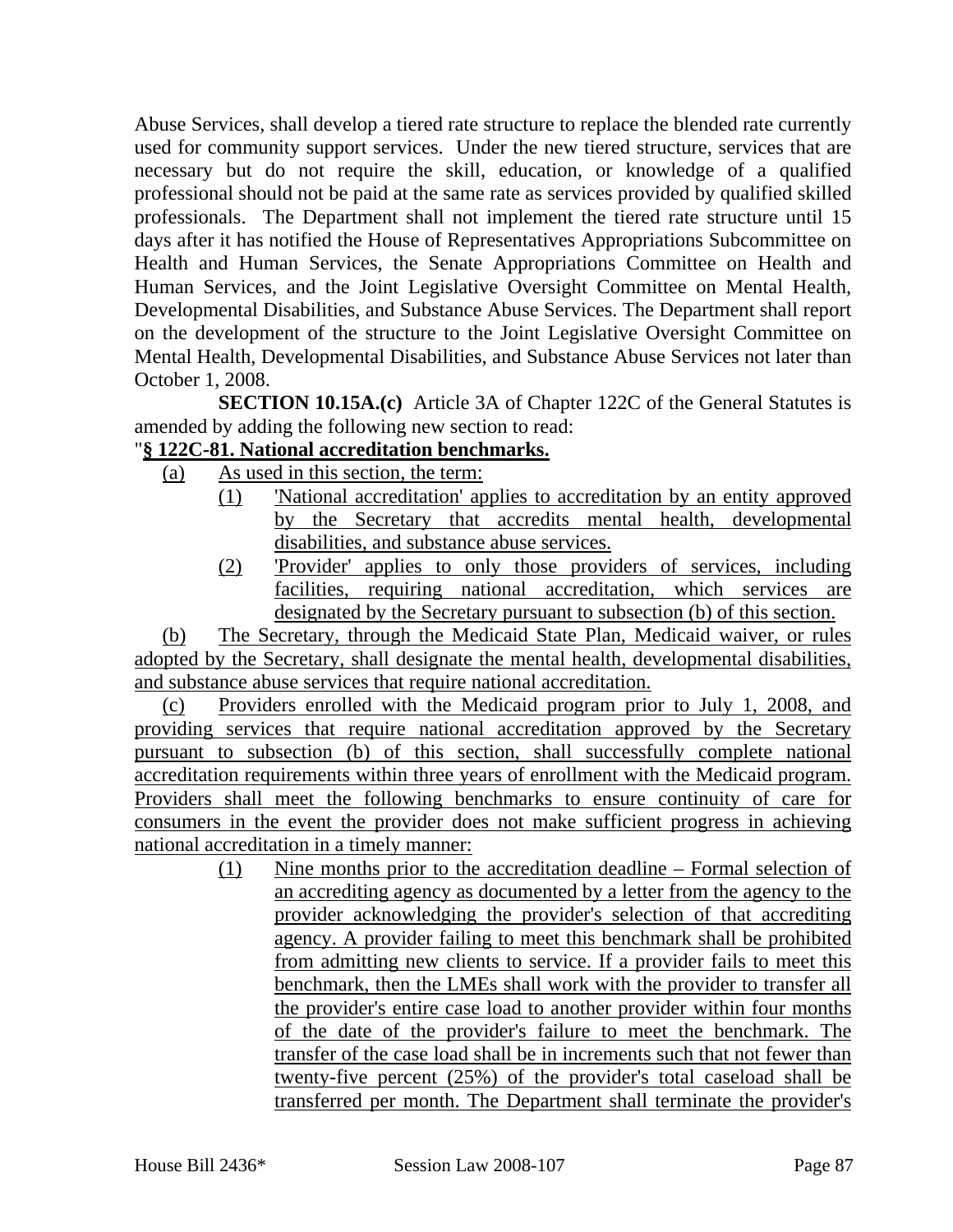enrollment in the Medicaid program within four months of the provider's failure to meet the benchmark.

- (2) Six months prior to the accreditation deadline An on-site accreditation review scheduled by the accrediting agency as documented by a letter from the agency to the facility. A provider failing to meet this benchmark will be prohibited from admitting new clients to service. If a provider fails to meet this benchmark, then the LMEs shall work with the provider to transfer the provider's entire case load to another provider within three months of the date of the provider's failure to meet the benchmark. The transfer of the case load shall be in increments such that not fewer than thirty-three percent (33%) of the provider's total caseload shall be transferred per month. The Department shall terminate the provider's enrollment in the Medicaid program within three months of the provider's failure to meet the benchmark.
- (3) Three months prior to the accreditation deadline Completion of an on-site accreditation review, receipt of initial feedback from accrediting agency, and submission of a Plan of Correction for any deficiencies noted by the accrediting agency. A provider failing to meet this benchmark shall be prohibited from admitting new clients to service. If a provider fails to meet this benchmark, then the LMEs shall work with the provider to transfer the provider's entire case load to another provider within two months of the date of the provider's failure to meet the benchmark. The transfer of the case load shall be in increments such that not fewer than fifty percent (50%) of the provider's total caseload shall be transferred per month. The Department shall terminate the provider's enrollment in the Medicaid program within two months of the provider's failure to meet the benchmark.
- (4) Accreditation deadline Approval as fully accredited by the national accrediting agency. A provider failing to meet this requirement shall be prohibited from admitting new clients to service. The LMEs will work with a provider failing to meet this deadline to transition clients currently receiving service to other providers within 60 days. The Department shall terminate the provider's enrollment in the Medicaid program within 60 days of the provider's failure to meet the benchmark.
- (5) A provider that has its enrollment terminated in the Medicaid program as a result of failure to meet benchmarks for national accreditation or failure to continue to be nationally accredited may not apply for re-enrollment in the Medicaid program for at least one year following its enrollment termination.

(d) Providers enrolled in the Medicaid program or contracting for State-funded services on or after July 1, 2008, and providing services which require national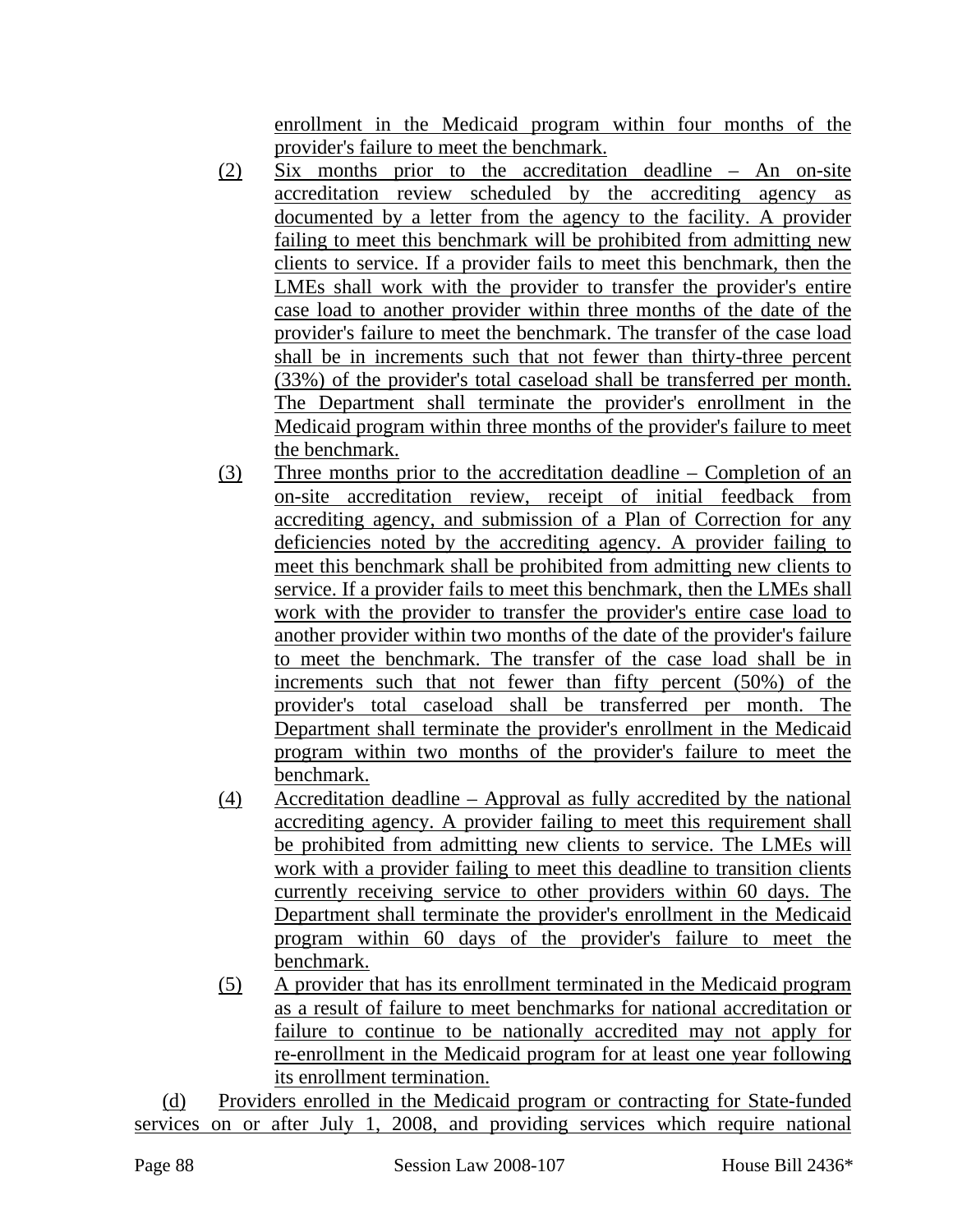accreditation shall successfully complete all accreditation requirements and be awarded national accreditation within one year of enrollment in the Medicaid program or within two years following the provider's first contract to deliver a State-funded service requiring national accreditation. Providers providing services that require national accreditation shall be required to discontinue service delivery and shall have their Medicaid enrollment and any service contracts terminated if they do not meet the following benchmarks for demonstrating sufficient progress in achieving national accreditation following the date of enrollment in the Medicaid program or initial contract for State-funded services:

- (1) Three months On-site accreditation review scheduled by accrediting agency as documented by a letter from the agency to the provider and completion of self-study and self-evaluation protocols distributed by the selected accrediting agency.
- (2) Six months On-site accreditation review scheduled by accrediting agency as documented by a letter from the agency to the provider.
- (3) Nine months Completion of on-site accreditation review, receipt of initial feedback from accrediting agency, plan to address any deficiencies identified developed.
- (4) If a provider's Medicaid enrollment or service delivery contracts are terminated as a result of failure to meet accreditation benchmarks or failure to continue to be nationally accredited, the provider will work with the LME to transition consumers served by the provider to other service providers in an orderly fashion within 60 days of notification by the LME of such failure.
- (5) A provider that has its Medicaid enrollment or service delivery contracts terminated as a result of failure to meet accreditation benchmarks or failure to continue to be nationally accredited may not reapply for enrollment in the Medicaid program or enter into any new service delivery contracts for at least one year following enrollment or contract termination."

**SECTION 10.15A.(e1)** For the purpose of expediting the resolution of community support provider appeals and thereby saving State and federal funds that are paid for services that are found to be unnecessary or otherwise ineligible for payment, the Department shall implement on a temporary basis a community support provider appeals process. The process shall be a substitute for informal provider appeals at the Department level and formal provider appeals by the Office of Administrative Hearings. The community support provider appeals process shall apply to a community support services provider:

- (1) Who is aggrieved by a decision of the Department to reduce, deny, recoup, or recover reimbursement for community support services, or to deny, suspend, or revoke a provider agreement to provide community support services.
- (2) Whose endorsement has been withdrawn or whose application for endorsement has been denied by a local management entity.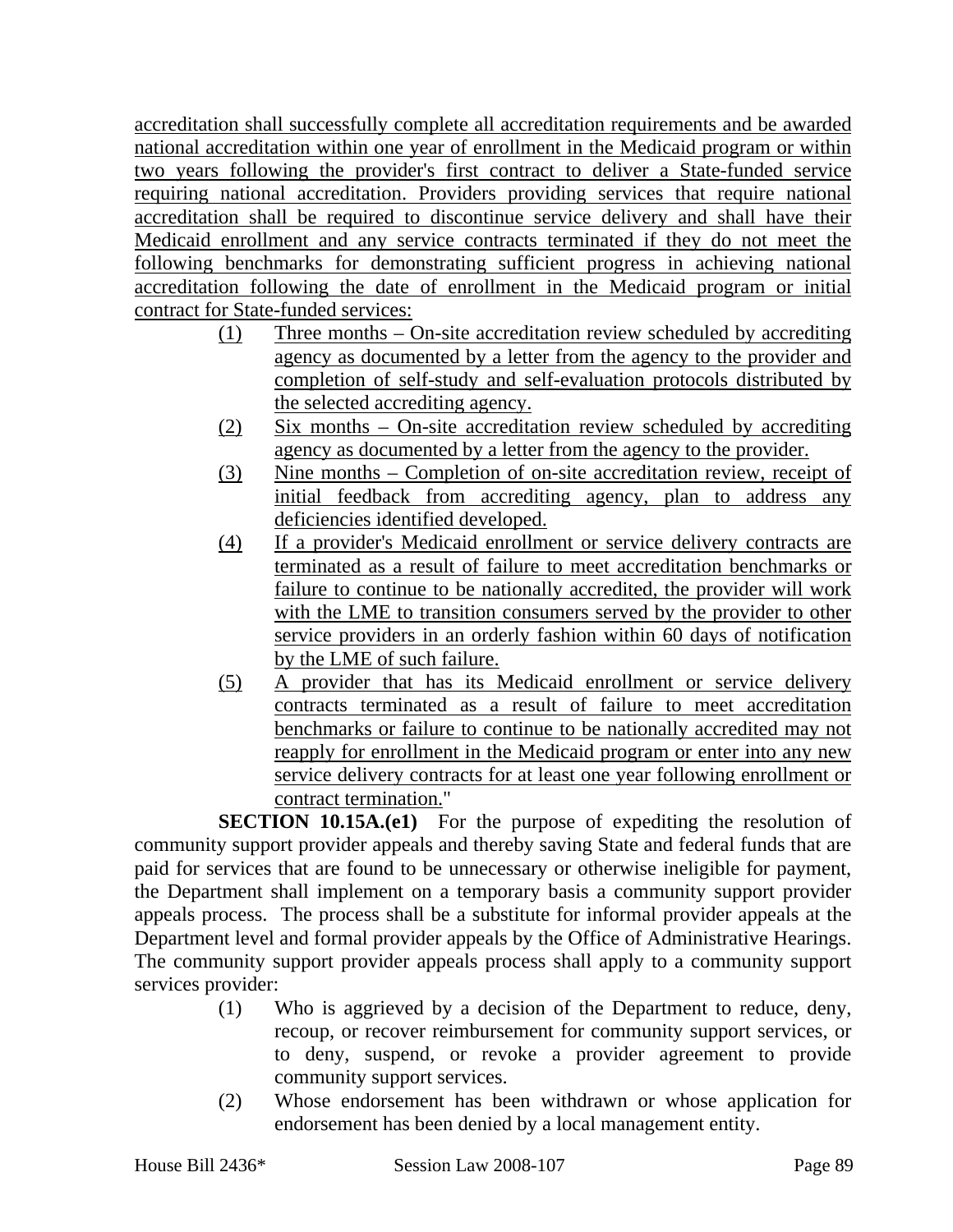**SECTION 10.15A.(e2)** The community support provider appeals process shall be developed and implemented as follows:

- (1) A hearing under this section shall be commenced by filing a petition with the chief hearings clerk of the Department within 30 days of the mailing of the notice by the Department of the action giving rise to the contested case. The petition shall identify the petitioner, be signed by the party or representative of the party, and shall describe the agency action giving rise to the contested case. As used in this section, "file or filing" means to place the paper or item to be filed into the care and custody of the chief hearings clerk of the Department and acceptance thereof by the chief hearings clerk, except that the hearing officer may permit the papers to be filed with the hearing officer, in which event the hearing officer shall note thereon the filing date. The Department shall supply forms for use in these contested cases.
- (2) If there is a timely request for an appeal, the Department shall promptly designate a hearing officer who shall hold an evidentiary hearing. The hearing officer shall conduct the hearing according to applicable federal law and regulations and shall ensure that:
	- a. Notice of the hearing is given not less than 15 days before the hearing. The notice shall state the date, hour, and place of the hearing and shall be deemed to have been given on the date that a copy of the notice is mailed, via certified mail, to the address provided by the petitioner in the petition for hearing.
	- b. The hearing is held in Wake County, except that the hearing officer may, after consideration of the numbers, locations, and convenience of witnesses and in order to promote the ends of justice, hold the hearing by telephone or other electronic means or hold the hearing in a county in which the petitioner resides.
	- c. Discovery is no more extensive or formal than that required by federal law and regulations applicable to the hearings. Prior to and during the hearing, a provider representative shall have adequate opportunity to examine the provider's own case file. No later than five days before the date of the hearing, each party to a contested case shall provide to each other party a copy of any documentary evidence that the party intends to introduce at the hearing and shall identify each witness that the party intends to call.
- (3) The hearing officer shall have the power to administer oaths and affirmations, subpoena the attendance of witnesses, rule on prehearing motions, and regulate the conduct of the hearing. The following shall apply to hearings held pursuant to this section:
	- a. At the hearing, the parties may present such sworn evidence, law, and regulations as are relevant to the issues in the case.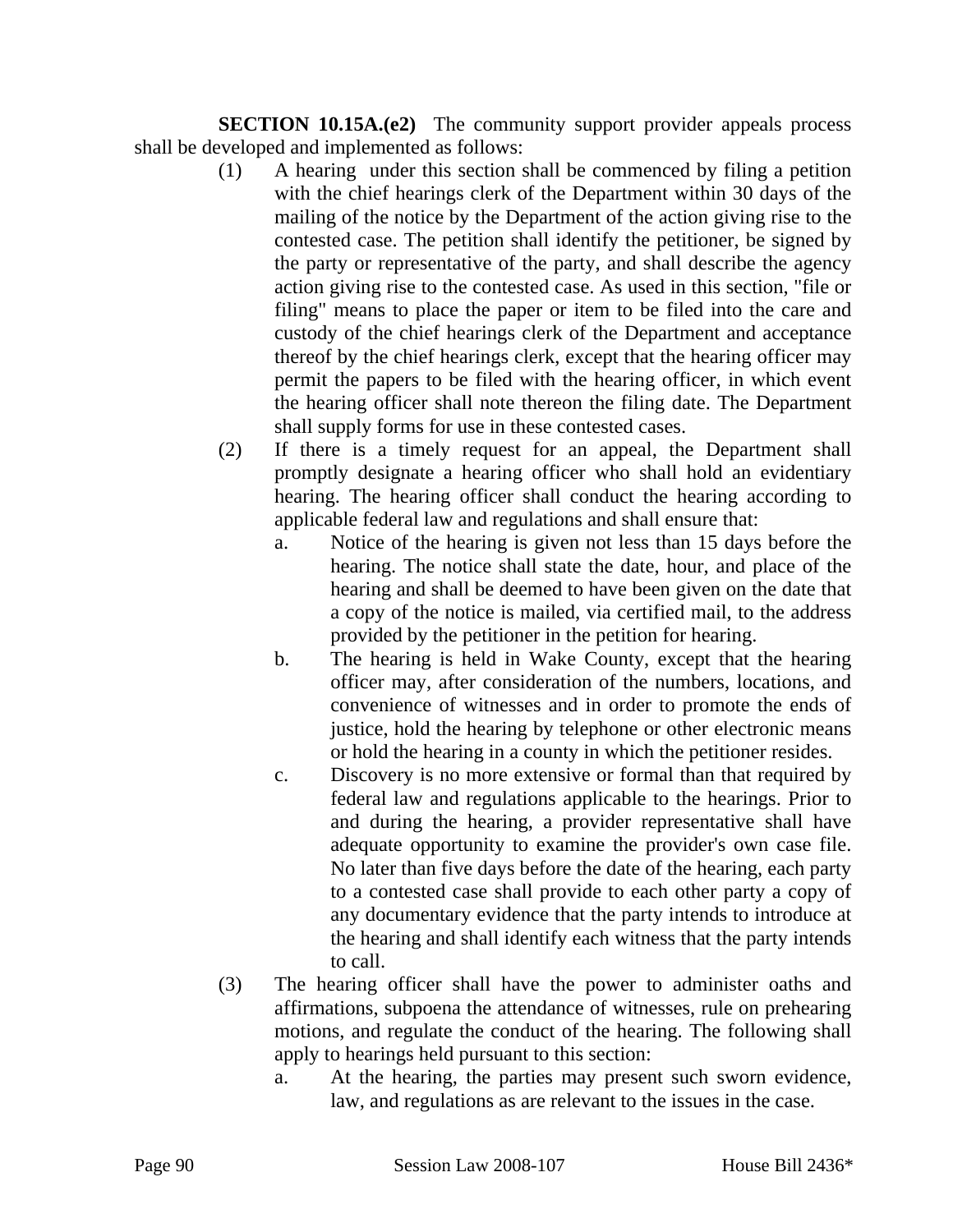- b. The petitioner and the respondent agency each have a right to be represented by a person of his choice, including an attorney obtained at the party's own expense.
- c. The petitioner and the respondent agency shall each have the right to cross-examine witnesses as well as make a closing argument summarizing his view of the case and the law.
- d. The appeal hearing shall be recorded. If a petition for judicial review is filed pursuant to subsection (f) of this section, a transcript will be prepared and made part of the official report and shall be prepared at no cost to the appellant. In the absence of the filing of a petition for a judicial review, no transcript will be prepared unless requested by a party, in which case each party shall bear the cost of the transcript or part thereof or copy of the transcript or part thereof requested by the party. The recording of the appeal hearing may be erased or otherwise destroyed 180 days after the final decision is mailed as provided in G.S. 108A-79(i)(5).
- (4) The hearing officer shall decide the case based upon a preponderance of the evidence, giving deference to the demonstrated knowledge and expertise of the agency as provided in G.S. 150B-34(a). The hearing officer shall prepare a proposal for the decision, citing relevant law, regulations, and evidence, which shall be served upon the petitioner or the petitioner's representative by certified mail, with a copy furnished to the respondent agency.
- (5) The petitioner and the respondent agency shall have 15 days from the date of the mailing of the proposal for decision to present written arguments in opposition to or in support of the proposal for decision to the designated official of the Department who will make the final decision. If neither written arguments are presented, nor extension of time granted by the final agency decision maker for good cause, within 15 days of the date of the mailing of the proposal for decision, the proposal for decision becomes final. If written arguments are presented, such arguments shall be considered and the final decision shall be rendered. The final decision shall be rendered not more than 90 days from the date of the filing of the petition. This time limit may be extended by agreement of the parties or by final agency decision maker, for good cause shown, for an additional period of up to 30 days. The final decision shall be served upon the petitioner or the petitioner's representative by certified mail, with a copy furnished to the respondent agency. In the absence of a petition for judicial review filed pursuant to subsection (f) of this section, the final decision shall be binding upon the petitioner and the Department.
- (6) A petitioner who is dissatisfied with the final decision of the Department may file, within 30 days of the service of the decision, a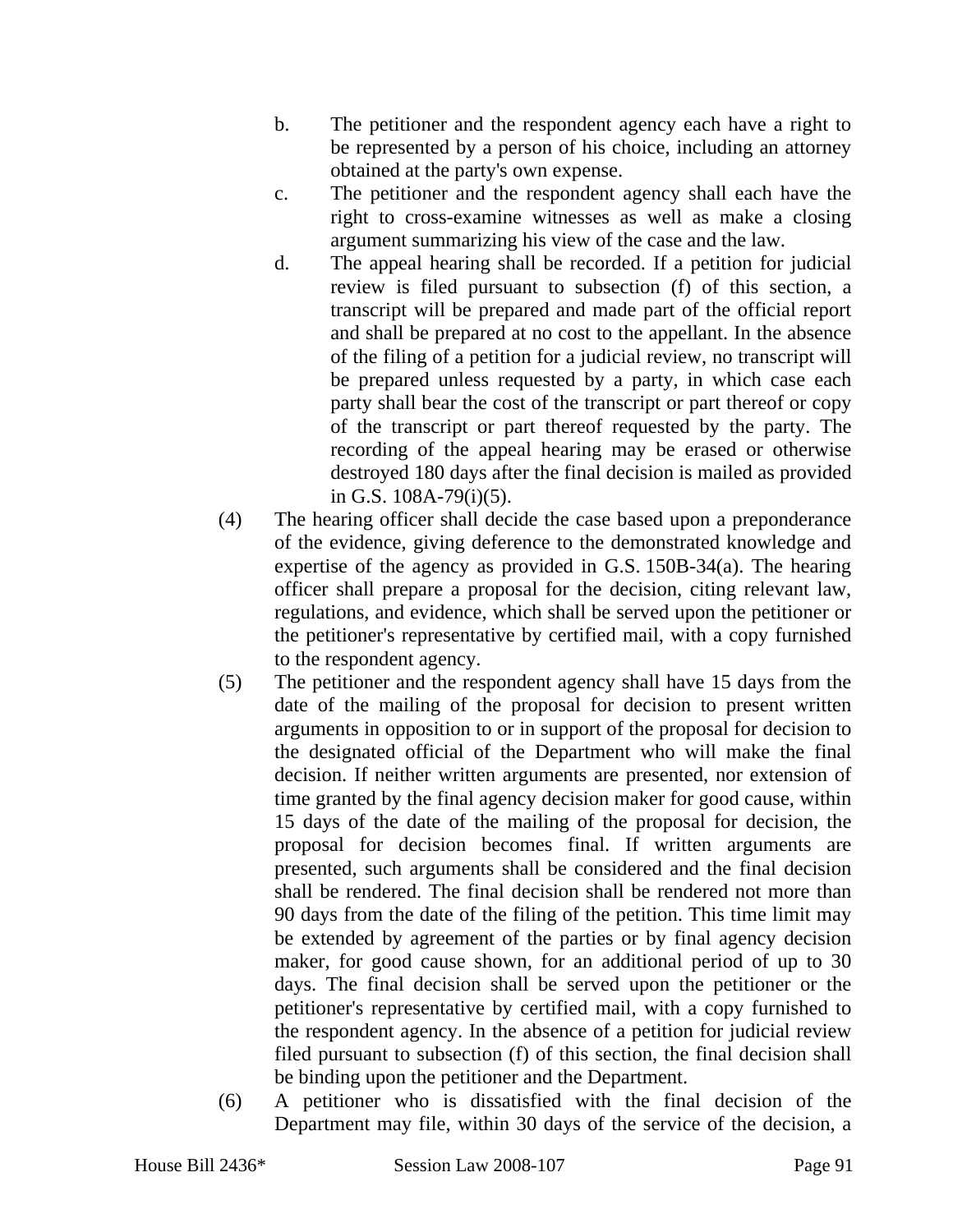petition for judicial review in the Superior Court of Wake County or of the county from which the case arose. The judicial review shall be conducted according to Article 4 of Chapter 150B of the General Statutes.

(7) In the event of a conflict between federal law or regulations and State law or regulations, federal law or regulations shall control. This section applies to all petitions that are filed by a Medicaid community support services provider on or after July 1, 2008, and for all Medicaid community support services provider petitions that have been filed at the Office of Administrative Hearings previous to July 1, 2008, but for which a hearing on the merits has not been commenced prior to that date. The requirement that the agency decision must be rendered not more than 90 days from the date of the filing of the petition for hearing shall not apply to (i) community support services provider petitions that were filed at the Office of Administrative Hearings or (ii) requests for a hearing under the Department's informal settlement process prior to the effective date of this act. The Office of Administrative Hearings shall transfer all cases affected by this section to the Department of Health and Human Services within 30 days of the effective date of this section. This act preempts the existing informal appeal process and reconsideration review process at the Department of Health and Human Services and the existing appeal process at the Office of Administrative Hearings with regard to all appeals filed by Medicaid community support services providers under the Medical Assistance program.

**SECTION 10.15A.(e3)** Notwithstanding any other provision of law to the contrary, the Department of Health and Human Services may, pursuant to its statutory authority or federal Medicaid requirements, suspend the endorsement or Medicaid participation of a provider of community support services pending a final agency decision based on a fair hearing of the provider's appeal filed with the Department under its community support provider appeal process. A provider of community support services whose endorsement, Medicaid participation, or services have been suspended is not entitled to payment during the period the appeal is pending, and the Department shall make no such payment to the provider during that period. If the final agency decision is in favor of the provider, the Department shall remove the suspension, commence payment for provider services, and reimburse the provider for payments withheld during the period of appeal. Contracts between the Department or a local management entity and the provider shall contain a provision indicating the circumstances under which a provider may appeal an agency decision and giving notice of the suspension of payments to the provider while the appeal is pending. This subsection applies to community support provider appeals pending in the Department of Health and Human Services or the Office of Administrative Hearings, as applicable, on and after July 1, 2008.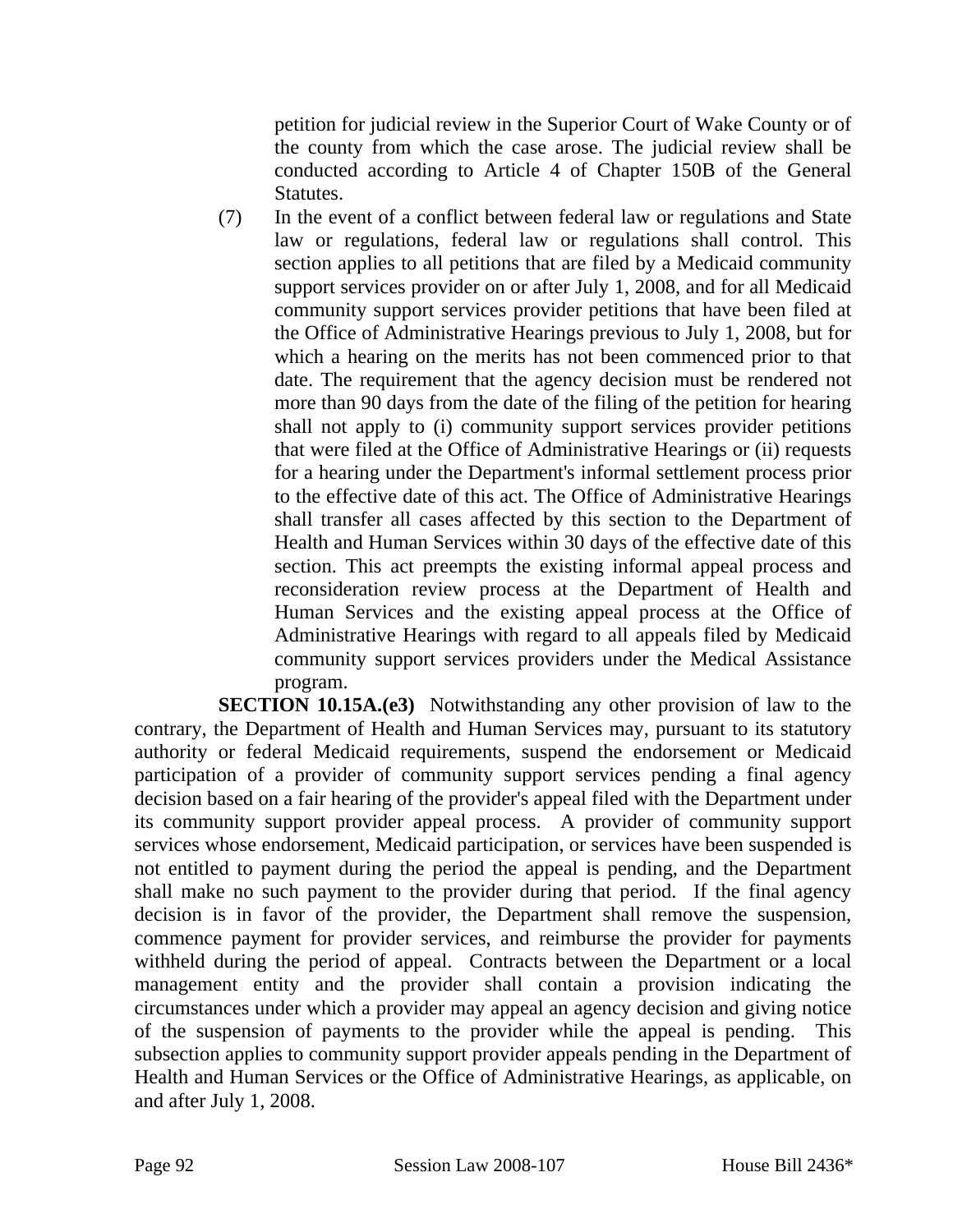**SECTION 10.15A.(e4)** The Department's community support provider appeals process established under this section shall expire July 1, 2010. The Department shall report to the House of Representatives Appropriations Subcommittee on Health and Human Services, the Senate Appropriations Committee on Health and Human Services, the Joint Legislative Oversight Committee on Mental Health, Developmental Disabilities, and Substance Abuse Services, and the Fiscal Research Division on March 1, 2009, October 1, 2009, and March 1, 2010, on the effectiveness and efficiency of the community support provider appeals process.

**SECTION 10.15A.(f)** G.S. 150B-1(e) is amended by adding the following new subdivision to read:

"(e) Exemptions From Contested Case Provisions. – The contested case provisions of this Chapter apply to all agencies and all proceedings not expressly exempted from the Chapter. The contested case provisions of this Chapter do not apply to the following:

> (16) The Department of Health and Human Services with respect to contested cases commenced by (i) Medicaid providers appealing a denial or reduction in reimbursement for community support services, and (ii) community support services providers appealing decisions by the LME to deny or withdraw the provider's endorsement."

**SECTION 10.15A.(g)** The Department of Health and Human Services shall adopt guidelines for LME periodic review and rules for endorsement and reendorsement of providers to ensure that only qualified providers are endorsed and that LMEs hold those providers accountable for the Medicaid and State-funded services they provide.

**SECTION 10.15A.(h)** G.S. 122C-151.4 reads as rewritten:

## "**§ 122C-151.4. Appeal to State MH/DD/SA Appeals Panel.**

- (a) Definitions. The following definitions apply in this section:
	- (1) "Appeals Panel" means the State MH/DD/SA Appeals Panel established under this section.
	- (1a) "Client" means an individual who is admitted to or receiving public services from an area facility. "Client" includes the client's personal representative or designee.
	- (1b) "Contract" means a contract with an area authority or county program to provide services, other than personal services, to clients and other recipients of services.
	- (2) "Contractor" means a person who has a contract or who had a contract during the current fiscal year, year, or whose application for endorsement has been denied by an area authority or county program.
	- (3) "Former contractor" means a person who had a contract during the previous fiscal year.

(b) Appeals Panel. – The State MH/DD/SA Appeals Panel is established. The Panel shall consist of three members appointed by the Secretary. The Secretary shall determine the qualifications of the Panel members. Panel members serve at the pleasure of the Secretary.

…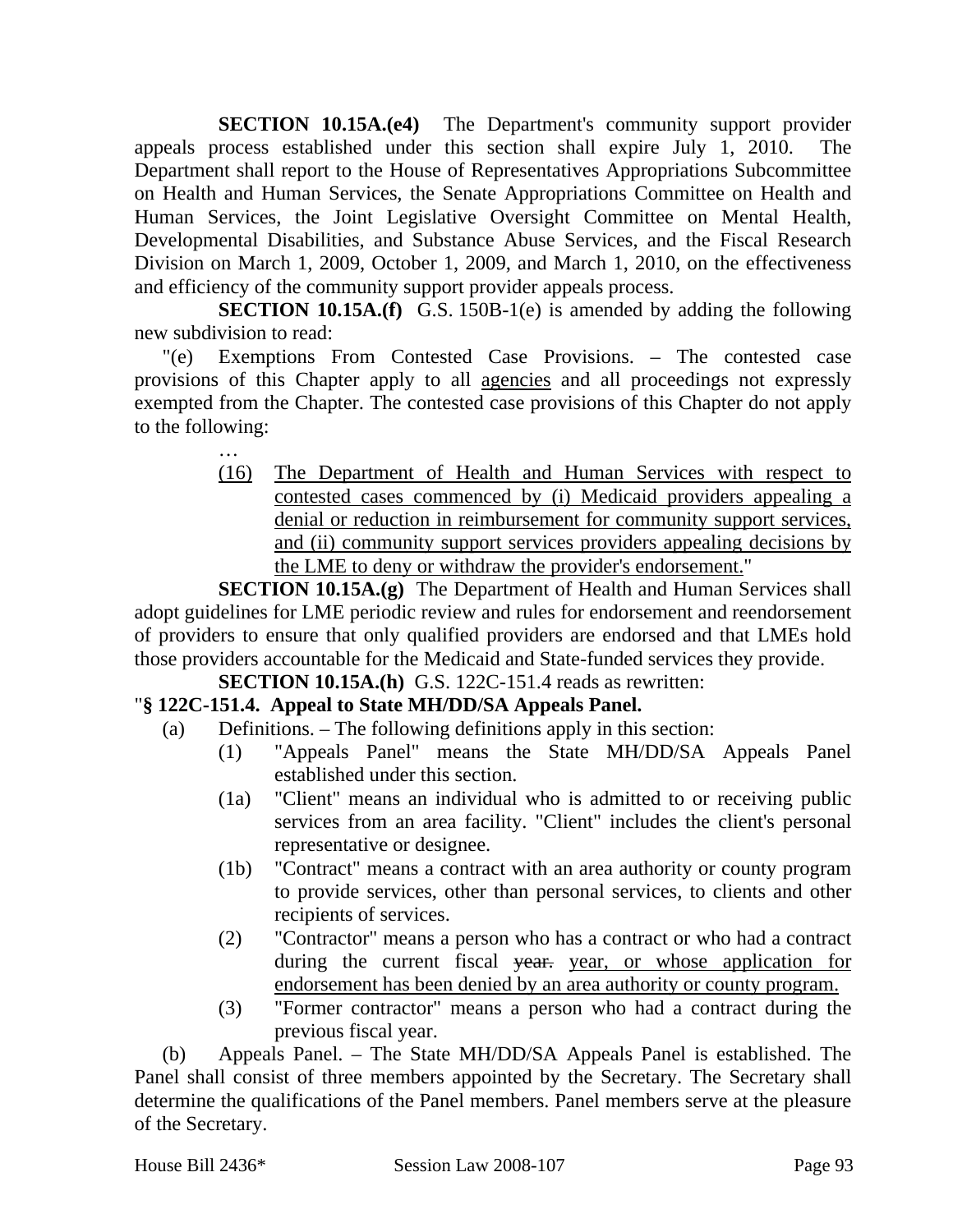(c) Who Can Appeal. – The following persons may appeal to the State MH/DD/SA Appeals Panel after having exhausted the appeals process at the appropriate area authority or county program:

- (1) A contractor or a former contractor who claims that an area authority or county program is not acting or has not acted within applicable State law or rules in denying the contractor's application for endorsement or in imposing a particular requirement on the contractor on fulfillment of the contract;
- (2) A contractor or a former contractor who claims that a requirement of the contract substantially compromises the ability of the contractor to fulfill the contract;
- (3) A contractor or former contractor who claims that an area authority or county program has acted arbitrarily and capriciously in reducing funding for the type of services provided or formerly provided by the contractor or former contractor;
- (4) A client or a person who was a client in the previous fiscal year, who claims that an area authority or county program has acted arbitrarily and capriciously in reducing funding for the type of services provided or formerly provided to the client directly by the area authority or county program; and
- (5) A person who claims that an area authority or county program did not comply with a State law or a rule adopted by the Secretary or the Commission in developing the plans and budgets of the area authority or county program and that the failure to comply has adversely affected the ability of the person to participate in the development of the plans and budgets.

(d) Hearing. – All members of the State MH/DD/SA Appeals Panel shall hear an appeal to the Panel. An appeal shall be filed with the Panel within the time required by the Secretary and shall be heard by the Panel within the time required by the Secretary. A hearing shall be conducted at the place determined in accordance with the rules adopted by the Secretary. A hearing before the Panel shall be informal; no sworn testimony shall be taken and the rules of evidence do not apply. The person who appeals to the Panel has the burden of proof. The Panel shall not stay a decision of an area authority during an appeal to the Panel.

(e) Decision. – The State MH/DD/SA Appeals Panel shall make a written decision on each appeal to the Panel within the time set by the Secretary. A decision may direct a contractor, an area authority, or a county program to take an action or to refrain from taking an action, but it shall not require a party to the appeal to pay any amount except payment due under the contract. In making a decision, the Panel shall determine the course of action that best protects or benefits the clients of the area authority or county program. If a party to an appeal fails to comply with a decision of the Panel and the Secretary determines that the failure deprives clients of the area authority or county program of a type of needed service, the Secretary may use funds previously allocated to the area authority or county program to provide the service.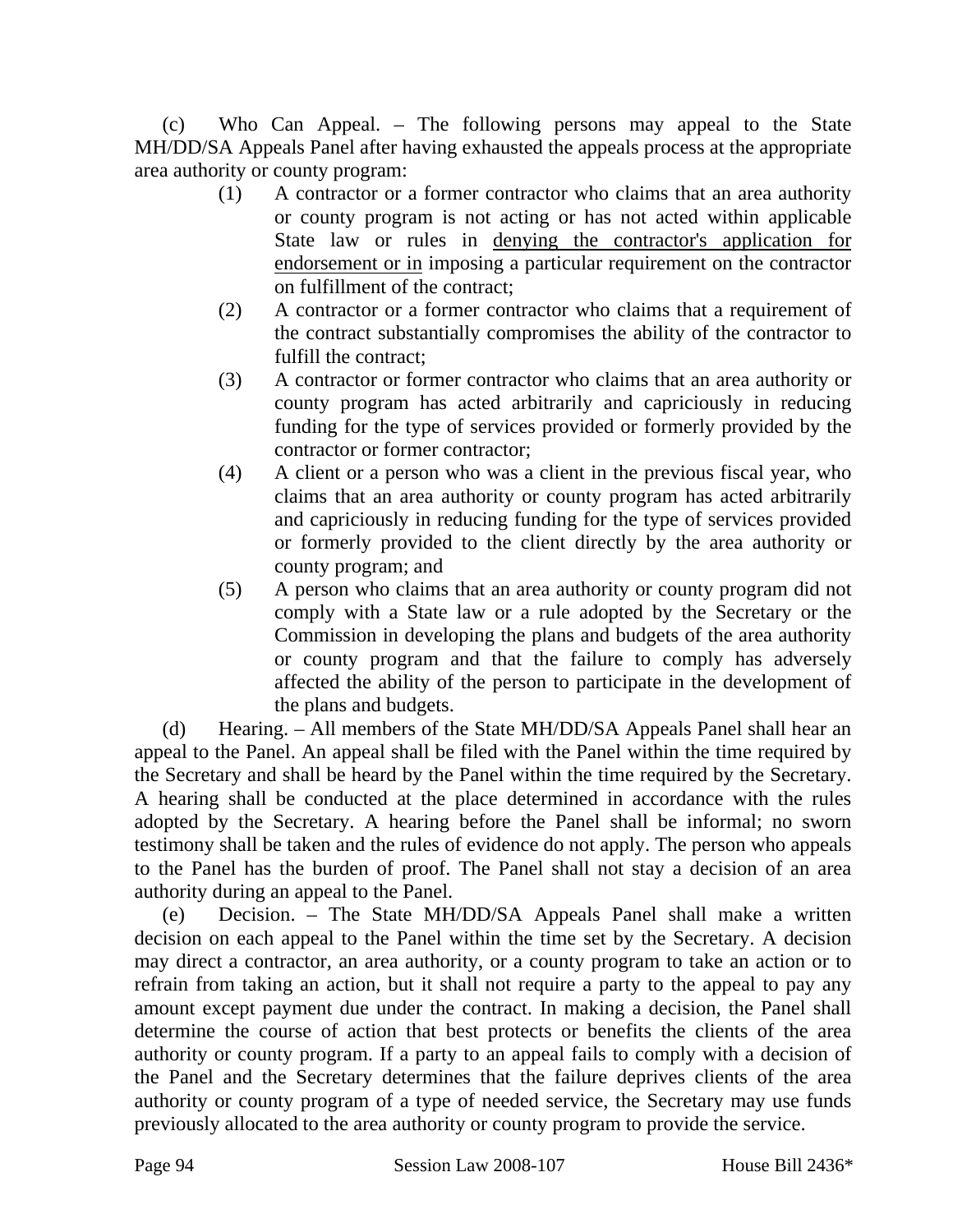(f) Chapter 150B Appeal. – A person who is dissatisfied with a decision of the Panel may commence a contested case under Article 3 of Chapter 150B of the General Statutes. Notwithstanding G.S. 150B-2(1a), an area authority or county program is considered an agency for purposes of the limited appeal authorized by this section. If the need to first appeal to the State MH/DD/SA Appeals Panel is waived by the Secretary, a contractor may appeal directly to the Office of Administrative Hearings after having exhausted the appeals process at the appropriate area authority or county program. The Secretary shall make a final decision in the contested case.

(g) This section does not apply to providers of community support services who appeal directly to the Department of Health and Human Services under the Department's community support provider appeal process."

**SECTION 10.15A.(h1)** The Department of Health and Human Services and the Office of Administrative Hearings shall work together to streamline the process for hearing Medicaid recipient appeals. The process shall be designed to significantly reduce the backlog of Medicaid recipient appeals pending as of July 1, 2008, and shall ensure that Medicaid recipients continue to receive benefits at current levels pending the outcome of the appeal. The Department shall further ensure that Medicaid applicants who have been determined to be eligible for Medicaid shall be eligible to receive community support services if the services are determined to be medically necessary.

**SECTION 10.15A.(i)** Sections 10.49(ee)(5) and (6) of S.L. 2007-323 read as rewritten:

- "(5) All community support services are subject to prior approval after the initial assessment and development of a person-centered plan has been completed;approval.
- (6) Providers are limited to four hours of community support for adults and eight hours of community support for children to develop the person-centered plan. Those hours shall be provided only by a qualified professional. Providers that determine that additional hours are needed must seek and obtain prior approval. If additional hours are authorized, the LME may participate in the development of the person-centered plan as part of its care coordination and quality management function as defined in G.S. 122C-115.4. After the tiered rates required under Subsection (b) of this section have been implemented, not less than fifty percent (50%) of community support services must be delivered by qualified professionals."

**SECTION 10.15A.(j)** The Department of Health and Human Services, Division of Medical Assistance, shall adopt a policy reducing the maximum allowable hours for community support services to eight hours per week. This subsection does not apply to community support services offered under a Medicaid managed care, capitated at-risk waiver.

**SECTION 10.15A.(k)** The lead paragraph of Section 10.49(ee) of S.L. 2007-323 reads as rewritten:

"**SECTION 10.49.(ee)** For This subsection does not apply to community support services offered under a Medicaid managed care, capitated, at-risk waiver. For all other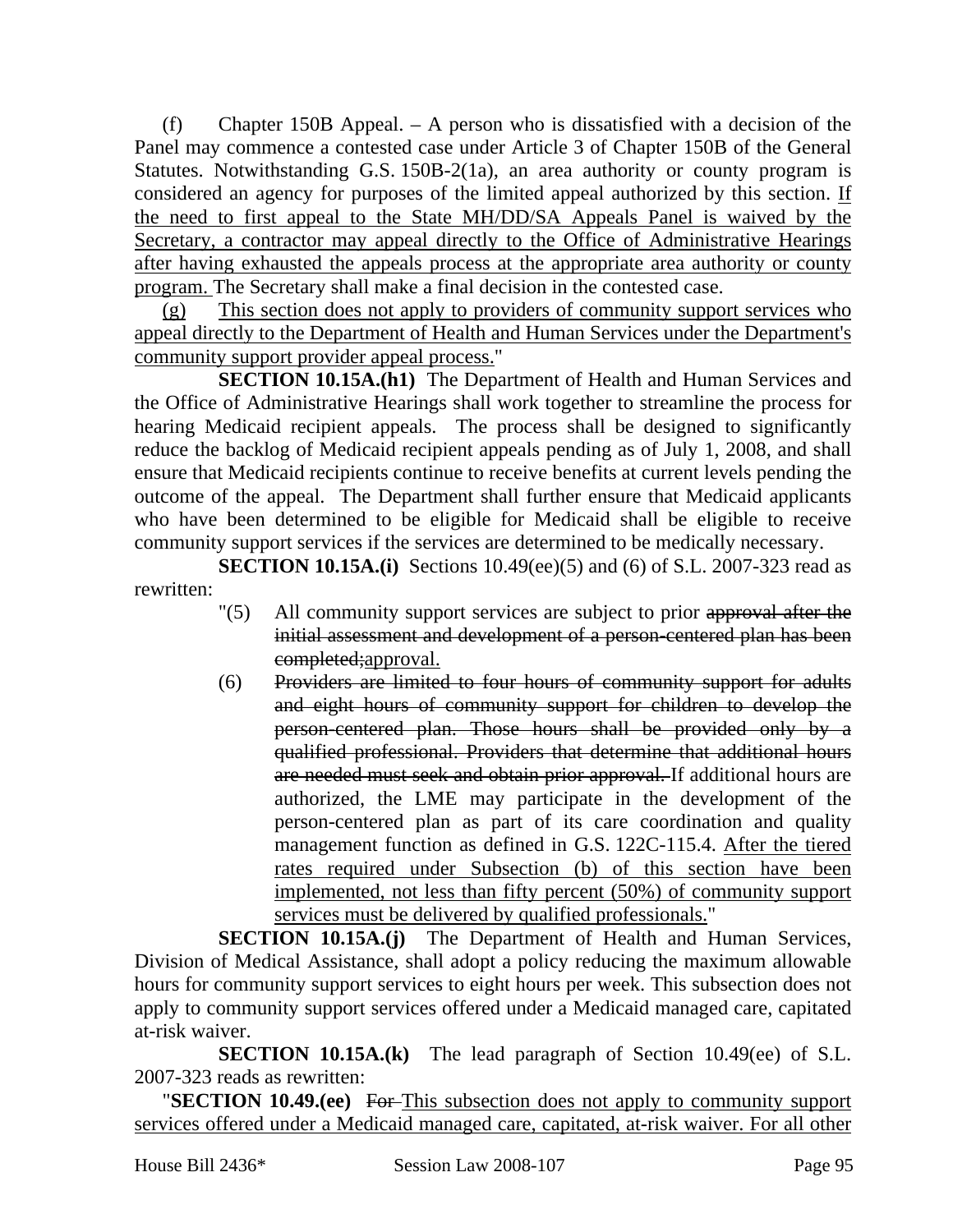community support services, for the purpose of avoiding overutilization of community support services and overexpenditure of funds for these services, the Department of Health and Human Services shall immediately conduct an in-depth evaluation of the use and cost of community support services to identify existing and potential areas of overutilization and overexpenditure. The Department shall also adopt or revise as necessary management policies and practices that will ensure that at a minimum:"

#### **NON-MEDICAID REIMBURSEMENT CHANGES**

**SECTION 10.16.** Section 10.5 of S.L. 2007-323 reads as rewritten:

"**SECTION 10.5.** Providers of medical services under the various State programs, other than Medicaid, offering medical care to citizens of the State shall be reimbursed at rates no more than those under the North Carolina Medical Assistance Program.

The Department of Health and Human Services may reimburse hospitals at the full prospective per diem rates without regard to the Medical Assistance Program's annual limits on hospital days. When the Medical Assistance Program's per diem rates for inpatient services and its interim rates for outpatient services are used to reimburse providers in non-Medicaid medical service programs, retroactive adjustments to claims already paid shall not be required.

Notwithstanding the provisions of paragraph one, the Department of Health and Human Services may negotiate with providers of medical services under the various Department of Health and Human Services programs, other than Medicaid, for rates as close as possible to Medicaid rates for the following purposes: contracts or agreements for medical services and purchases of medical equipment and other medical supplies. These negotiated rates are allowable only to meet the medical needs of its non-Medicaid eligible patients, residents, and clients who require such services which cannot be provided when limited to the Medicaid rate.

Maximum net family annual income eligibility standards for services in these programs shall be as follows:

| <b>DSB</b> Medical Eye Care          | 125% FPL |
|--------------------------------------|----------|
| DSB Independent Living <55           | 125% FPL |
| DSB Independent Living 55>           | 200% FPL |
| <b>DSB Vocational Rehabilitation</b> | 125% FPL |
| <b>DVR</b> Independent Living        | 125% FPL |
| <b>DVR Vocational Rehabilitation</b> | 125% FPL |
|                                      |          |

The eligibility level for adults in the Atypical Antipsychotic Medication Program in the Division of Mental Health, Developmental Disabilities, and Substance Abuse Services shall be one hundred fifty percent (150%) of the federal poverty guidelines, as revised annually by the United States Department of Health and Human Services and in effect on July 1 of each fiscal year. Additionally, those adults enrolled in the Atypical Antipsychotic Medication Program who become gainfully employed may continue to be eligible to receive State support, in decreasing amounts, for the purchase of atypical antipsychotic medication and related services up to three hundred percent (300%) of the poverty level.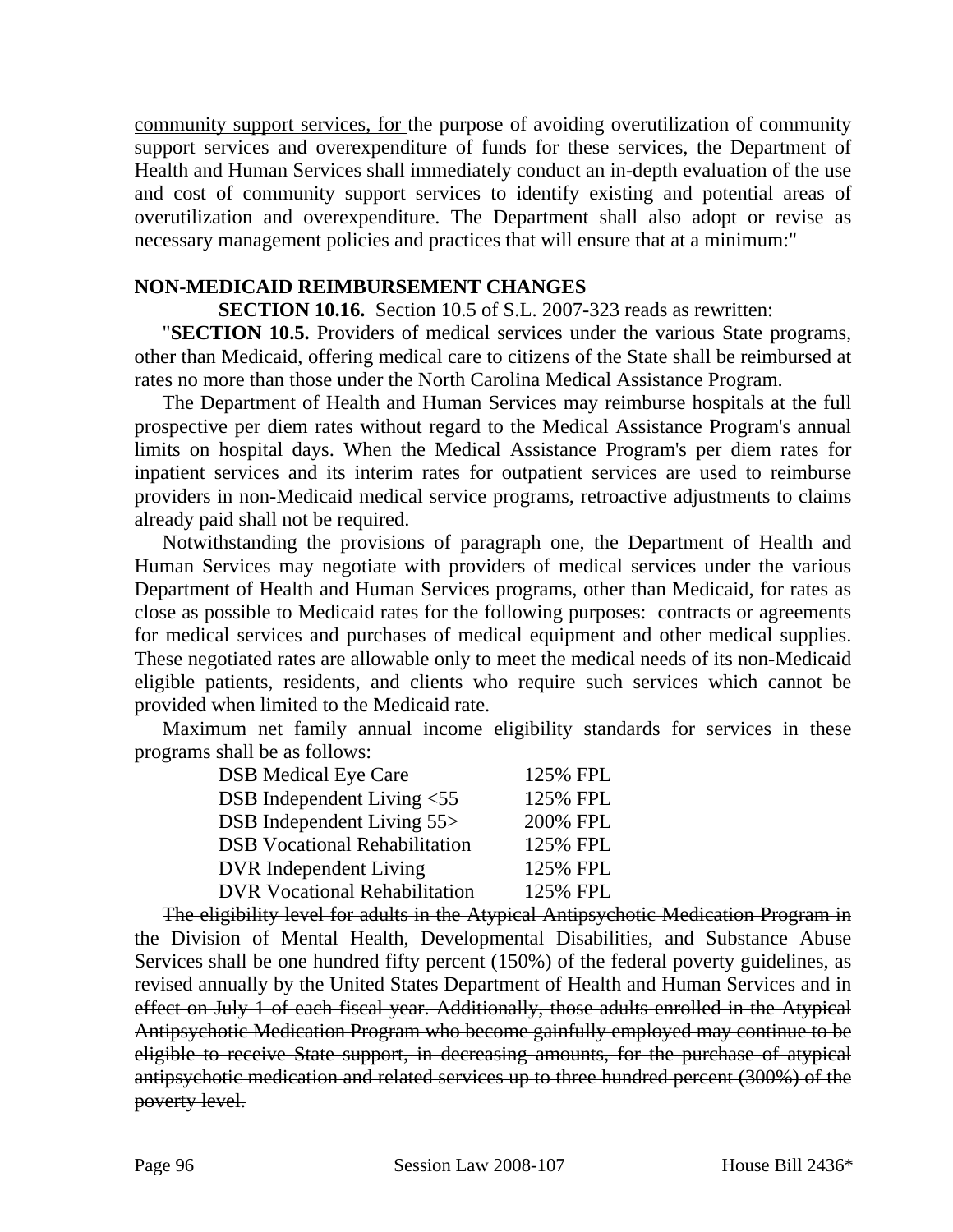State financial participation in the Atypical Antipsychotic Medication Program for those enrollees who become gainfully employed is as follows:

| 01<br>___<br>ر -           |                                |
|----------------------------|--------------------------------|
| <b>State Participation</b> | <del>lient Participation</del> |
|                            |                                |
| 100%                       | $\theta\%$                     |
| 75%                        | 25%                            |
| 50%                        | 50%                            |
| 25%                        | 75%                            |
| $9\%$                      | <del>100%</del>                |
|                            |                                |

The Department of Health and Human Services shall contract at, or as close as possible to, Medicaid rates for medical services provided to residents of State facilities of the Department."

#### **ADULT CARE HOME TRAINING/TECHNICAL ASSISTANCE**

**SECTION 10.16A.** Section 10.54(b) of S.L. 2007-323 reads as rewritten: "**SECTION 10.54.(b)** Funds appropriated in this act to the Department of Health and Human Services, Division of Health Service Regulation, for the 2007-2008 fiscal year and the 2008-2009 fiscal year for implementation of rated certificates for adult care homes are contingent upon enactment of Senate Bill 56, 2007 Regular Session, by the 2007 General Assembly. Thirty-five thousand dollars (\$35,000) of these funds shall be allocated to the Division of Aging and Adult Services for the Adult Care Home Quality Improvement Consultation Program. The remaining funds are appropriated for training and technical assistance to implement the rated certificate program and shall be used to fund the development and implementation of a training and educational program by the North Carolina adult care home provider associations that will be integrated with the assessment, care planning, training, and quality improvement initiative being coordinated and financially supported by participating adult care home providers and associations as they are developed. Providers shall not be charged a fee for receiving the training."

#### **DHHS BLOCK GRANTS**

**SECTION 10.17.(a)** Appropriations from federal block grant funds are made for the fiscal year ending June 30, 2009, according to the following schedule:

#### TEMPORARY ASSISTANCE TO NEEDY FAMILIES (TANF) BLOCK GRANT

Local Program Expenditures

Division of Social Services

| 01. | Work First Family Assistance (Cash Assistance) | \$90,857,234 |
|-----|------------------------------------------------|--------------|
| 02. | <b>Work First County Block Grants</b>          | 94,453,315   |

House Bill 2436\* Session Law 2008-107 Page 97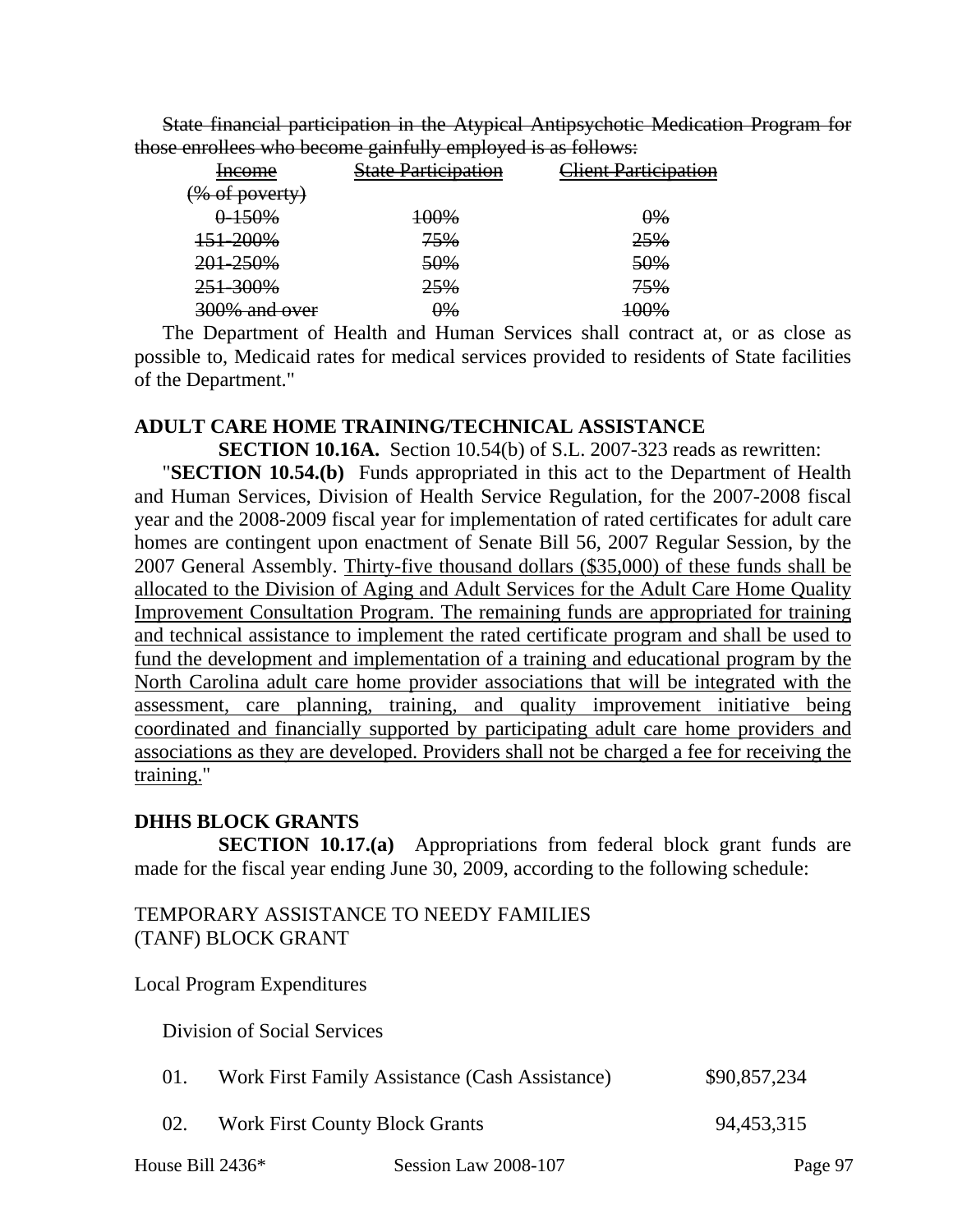| 2,721,787                  |  |  |  |  |  |
|----------------------------|--|--|--|--|--|
| 14,452,391                 |  |  |  |  |  |
| 2,000,000                  |  |  |  |  |  |
| 2,049,642                  |  |  |  |  |  |
| 500,000                    |  |  |  |  |  |
| 550,000                    |  |  |  |  |  |
| 600,000                    |  |  |  |  |  |
| 3,000,000                  |  |  |  |  |  |
| 2,200,000                  |  |  |  |  |  |
|                            |  |  |  |  |  |
| 61,087,077                 |  |  |  |  |  |
|                            |  |  |  |  |  |
| 450,000                    |  |  |  |  |  |
| <b>DHHS</b> Administration |  |  |  |  |  |
| 995,142                    |  |  |  |  |  |
| 66,101                     |  |  |  |  |  |
| 595,541                    |  |  |  |  |  |
| 1,200,000                  |  |  |  |  |  |
|                            |  |  |  |  |  |
|                            |  |  |  |  |  |

| Page 98 | Session Law 2008-107 | House Bill $2436*$ |
|---------|----------------------|--------------------|
|         |                      |                    |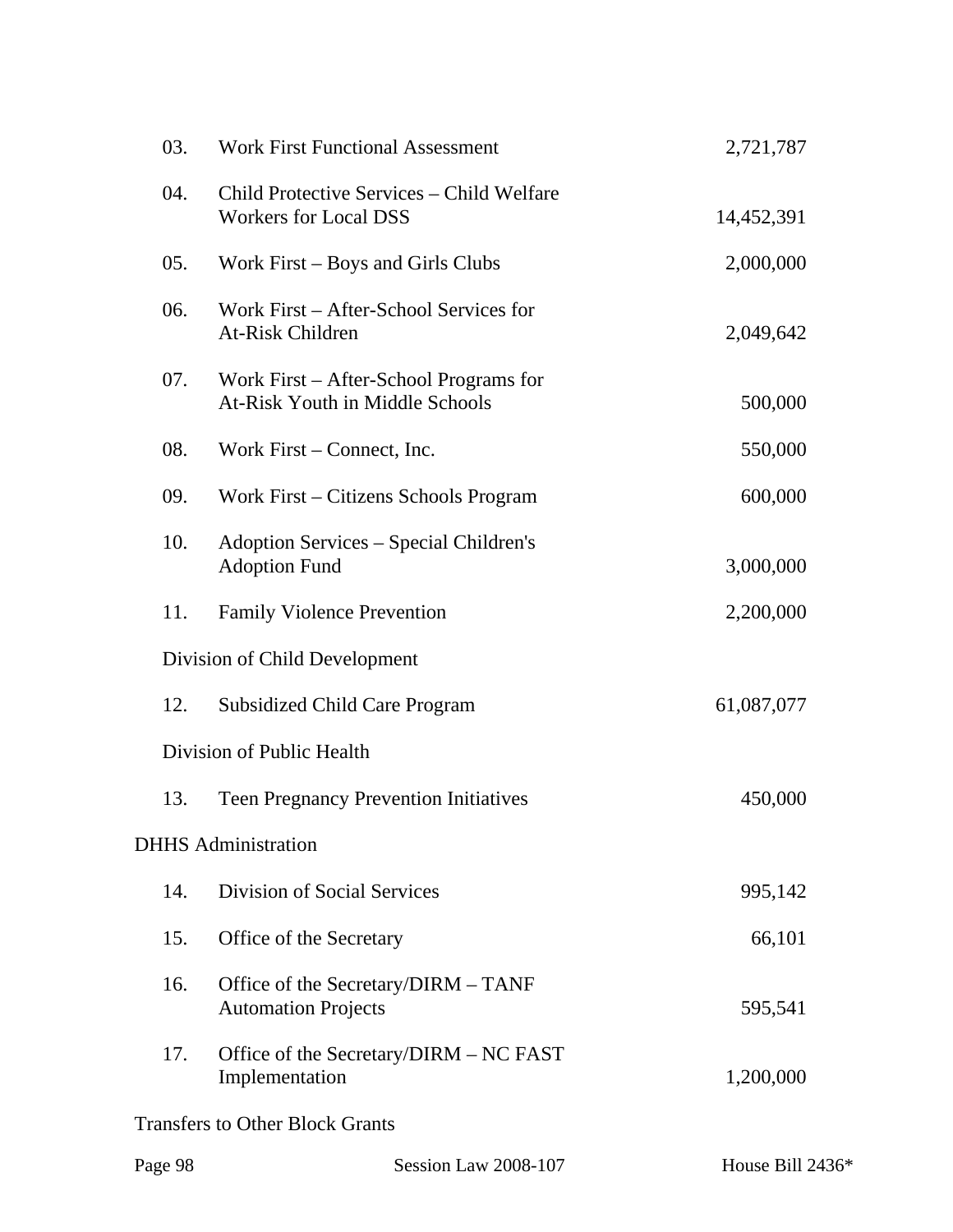Division of Child Development

| 18.              | Transfer to the Child Care and<br>Development Fund                                             |                                                                                                                     | 84,330,900    |  |
|------------------|------------------------------------------------------------------------------------------------|---------------------------------------------------------------------------------------------------------------------|---------------|--|
|                  | Division of Social Services                                                                    |                                                                                                                     |               |  |
| 19.              | <b>Transfer to Social Services Block Grant for</b><br><b>Prevention - Support Our Students</b> | Department of Juvenile Justice and Delinquency                                                                      | 2,649,642     |  |
| 20.              | Protective Services - Child Welfare Training in<br>Counties                                    | <b>Transfer to Social Services Block Grant for Child</b>                                                            | 2,738,827     |  |
| 21.              | <b>Transfer to Social Services Block Grant for</b><br><b>Maternity Homes</b>                   |                                                                                                                     | 838,000       |  |
| 22.              | <b>Pregnancy Prevention Initiatives</b>                                                        | <b>Transfer to Social Services Block Grant for Teen</b>                                                             | 2,500,000     |  |
| 23.              |                                                                                                | <b>Transfer to Social Services Block Grant for County</b><br>Departments of Social Services for Children's Services | 4,620,619     |  |
| 24.              | <b>Transfer to Social Services Block Grant for</b><br><b>Foster Care Services</b>              |                                                                                                                     | 2,372,587     |  |
| 25.              | <b>Transfer to Social Services Block Grant for</b><br>Medically Fragile Children               |                                                                                                                     | 190,000       |  |
|                  | (TANF) BLOCK GRANT                                                                             | TOTAL TEMPORARY ASSISTANCE TO NEEDY FAMILIES                                                                        | \$378,018,805 |  |
|                  | <b>SOCIAL SERVICES BLOCK GRANT</b>                                                             |                                                                                                                     |               |  |
|                  | <b>Local Program Expenditures</b>                                                              |                                                                                                                     |               |  |
|                  |                                                                                                | Divisions of Social Services and Aging and Adult Services                                                           |               |  |
| 01.              | <b>County Departments of Social Services</b><br>(Transfer from TANF $-$ \$4,620,619)           |                                                                                                                     | \$28,868,189  |  |
| 02.              | <b>State In-Home Services Fund</b>                                                             |                                                                                                                     | 2,101,113     |  |
| House Bill 2436* |                                                                                                | Session Law 2008-107                                                                                                | Page 99       |  |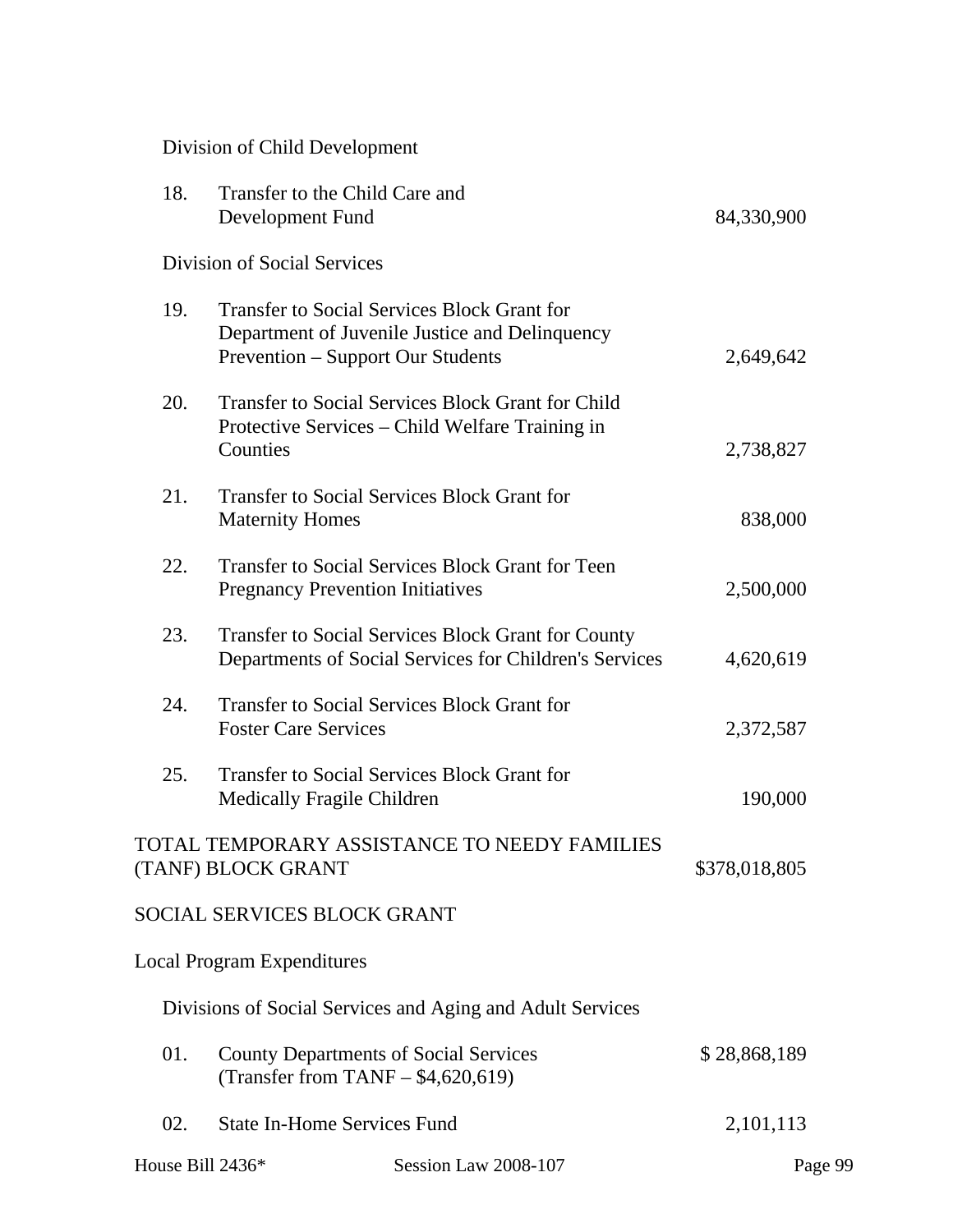| 03. | <b>State Adult Day Care Fund</b>                                                                                           | 2,155,301 |
|-----|----------------------------------------------------------------------------------------------------------------------------|-----------|
| 04. | Child Protective Services/CPS Investigative<br>Services – Child Medical Evaluation Program                                 | 238,321   |
| 05. | <b>Foster Care Services</b><br>(Transfer from TANF)                                                                        | 2,372,587 |
| 06. | Child Protective Services – Child Welfare Training<br>for Counties<br>(Transfer from TANF)                                 | 2,738,827 |
| 07. | <b>Maternity Homes</b><br>(Transfer from TANF)                                                                             | 838,000   |
| 08. | Special Children Adoption Incentive Fund                                                                                   | 500,000   |
|     | Division of Aging and Adult Services                                                                                       |           |
| 09. | Home and Community Care Block Grant (HCCBG)                                                                                | 1,834,077 |
|     | Division of Mental Health, Developmental Disabilities, and Substance<br><b>Abuse Services</b>                              |           |
| 10. | <b>Mental Health Services Program</b>                                                                                      | 422,003   |
| 11. | <b>Developmental Disabilities Services Program</b>                                                                         | 5,000,000 |
| 12. | Mental Health Services – Adult and<br>Child/Developmental Disabilities Program/<br><b>Substance Abuse Services - Adult</b> | 3,234,601 |
|     | Division of Child Development                                                                                              |           |
| 13. | <b>Subsidized Child Care Program</b>                                                                                       | 3,150,000 |
|     | Division of Vocational Rehabilitation                                                                                      |           |
| 14. | <b>Vocational Rehabilitation Services – Easter Seal</b><br>Society/UCP                                                     | 188,263   |
|     | Division of Public Health                                                                                                  |           |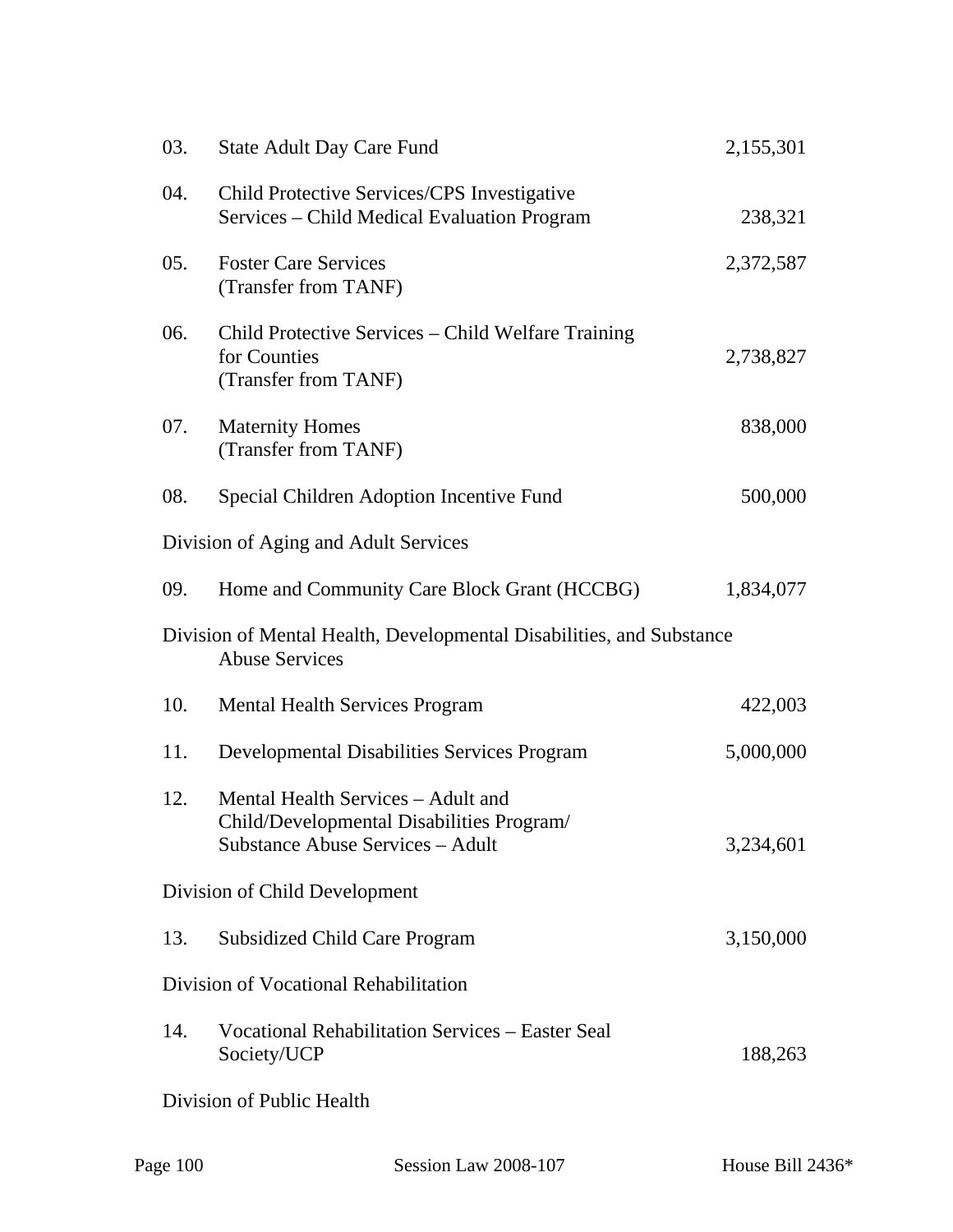| 15.              | <b>Teen Pregnancy Prevention Initiatives</b><br>(Transfer from TANF)                    | 2,500,000 |
|------------------|-----------------------------------------------------------------------------------------|-----------|
| 16.              | Services to Medically Fragile Children                                                  | 290,000   |
|                  | <b>DHHS Program Expenditures</b>                                                        |           |
|                  | Division of Aging and Adult Services                                                    |           |
| 17.              | <b>UNC-CARES Training Contract</b>                                                      | 247,920   |
|                  | Division of Services for the Blind                                                      |           |
| 18.              | <b>Independent Living Program</b>                                                       | 3,633,077 |
|                  | Division of Health Service Regulation                                                   |           |
| 19.              | <b>Adult Care Licensure Program</b>                                                     | 411,897   |
| 20.              | Mental Health Licensure and Certification Program                                       | 205,668   |
|                  | <b>DHHS</b> Administration                                                              |           |
| 21.              | Division of Aging and Adult Services                                                    | 675,593   |
| 22.              | <b>Division of Social Services</b>                                                      | 869,058   |
| 23.              | Office of the Secretary/Controller's Office                                             | 135,093   |
| 24.              | Office of the Secretary/DIRM                                                            | 82,009    |
| 25.              | Division of Child Development                                                           | 15,000    |
| 26.              | Division of Mental Health, Developmental<br>Disabilities, and Substance Abuse Services  | 28,860    |
| 27.              | Division of Health Service Regulation                                                   | 216,418   |
| 28.              | Office of the Secretary - NC Inter-Agency Council<br>For Coordinating Homeless Programs | 250,000   |
| 29.              | Office of the Secretary – Housing Coalition                                             | 100,000   |
| 30.              | Office of the Secretary                                                                 | 46,819    |
| House Bill 2436* | Session Law 2008-107                                                                    | Page 101  |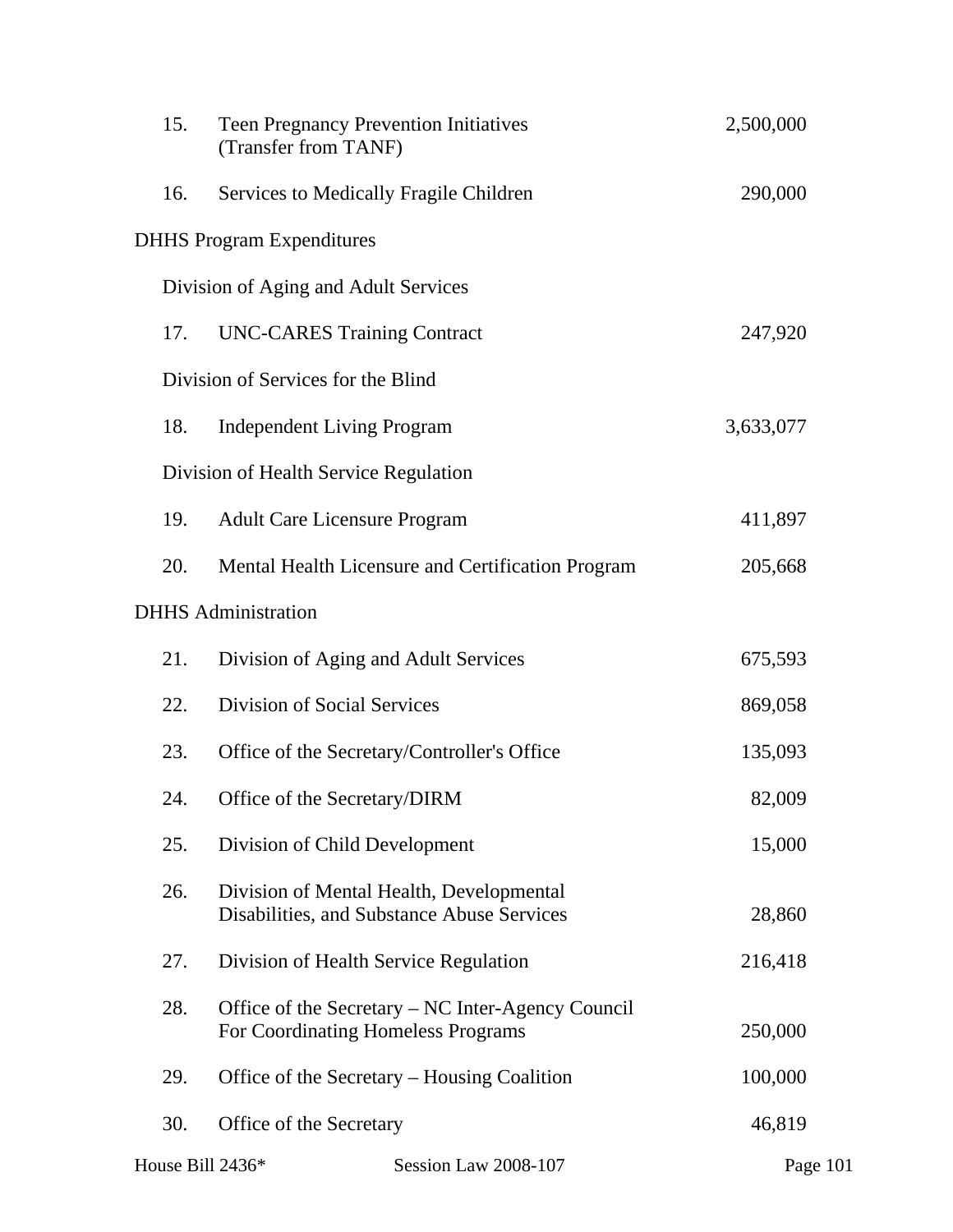|  |  | <b>Transfers to Other State Agencies</b> |  |
|--|--|------------------------------------------|--|
|--|--|------------------------------------------|--|

| Department of Administration |  |  |
|------------------------------|--|--|
|                              |  |  |

| 31. | NC Commission of Indian Affairs In-Home<br>Services for the Elderly                                 | 203,198      |
|-----|-----------------------------------------------------------------------------------------------------|--------------|
|     | Department of Juvenile Justice and Delinquency Prevention                                           |              |
| 32. | <b>Support Our Students</b><br>(Transfer from TANF)                                                 | 2,649,642    |
|     | <b>Transfers to Other Block Grants</b>                                                              |              |
|     | Division of Public Health                                                                           |              |
| 33. | Transfer to Preventive Health Services Block Grant for<br>HIV/STD Prevention and Community Planning | 145,819      |
|     | TOTAL SOCIAL SERVICES BLOCK GRANT                                                                   | \$66,347,353 |
|     | LOW-INCOME ENERGY BLOCK GRANT                                                                       |              |
|     | <b>Local Program Expenditures</b>                                                                   |              |
|     | Division of Social Services                                                                         |              |
| 01. | Low-Income Energy Assistance Program (LIHEAP)                                                       | \$19,510,559 |
| 02. | Crisis Intervention Program (CIP)                                                                   | 14,588,514   |
|     | Office of the Secretary – Office of Economic Opportunity                                            |              |
| 03. | <b>Weatherization Program</b>                                                                       | 6,268,946    |
| 04. | Heating Air Repair & Replacement Program (HARRP)                                                    | 2,923,950    |
|     | <b>Local Administration</b>                                                                         |              |
|     | Division of Social Services                                                                         |              |
| 05. | <b>County DSS Administration</b>                                                                    | 2,259,757    |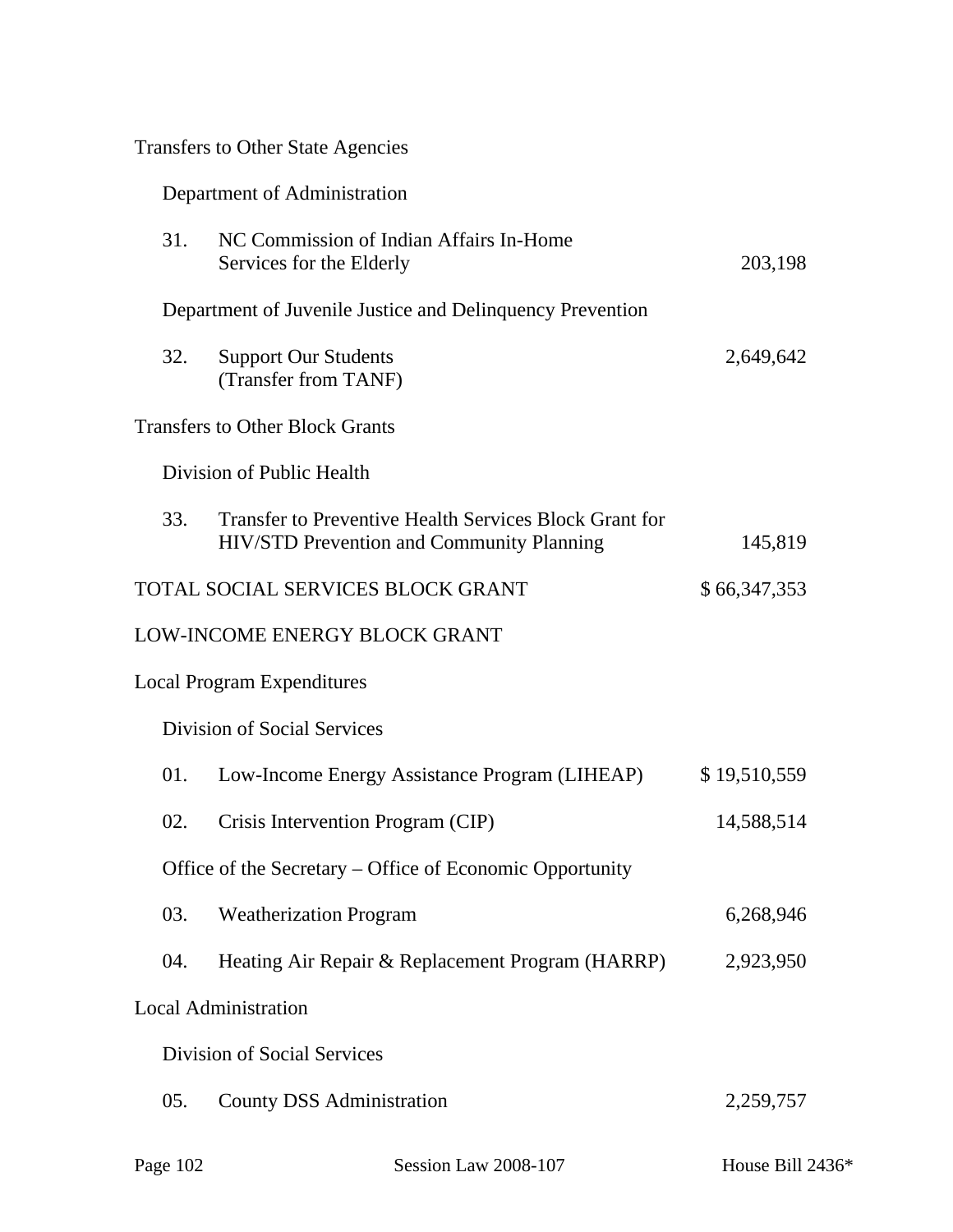|                  |                                                                                        | Office of the Secretary – Office of Economic Opportunity |               |
|------------------|----------------------------------------------------------------------------------------|----------------------------------------------------------|---------------|
| 06.              | Local Residential Energy Efficiency Service<br>Providers – Weatherization              |                                                          | 268,146       |
| 07.              | Local Residential Energy Efficiency Service<br>Providers - HARRP                       |                                                          | 125,067       |
|                  | <b>DHHS</b> Administration                                                             |                                                          |               |
| 08.              | <b>Division of Social Services</b>                                                     |                                                          | 219,410       |
| 09.              | Division of Mental Health, Developmental<br>Disabilities, and Substance Abuse Services |                                                          | 7,389         |
| 10.              | Office of the Secretary/DIRM                                                           |                                                          | 245,395       |
| 11.              | Office of the Secretary/Controller's Office                                            |                                                          | 11,211        |
| 12.              | Office of the Secretary/Office of Economic<br>Opportunity – Weatherization             |                                                          | 268,146       |
| 13.              | Office of the Secretary/Office of Economic<br><b>Opportunity - HARRP</b>               |                                                          | 125,067       |
|                  | <b>Transfers to Other State Agencies</b>                                               |                                                          |               |
| 14.              | Department of Administration -<br>N.C. State Commission of Indian Affairs              |                                                          | 60,947        |
|                  | TOTAL LOW-INCOME ENERGY BLOCK GRANT                                                    |                                                          | \$46,882,504  |
|                  |                                                                                        | CHILD CARE AND DEVELOPMENT FUND BLOCK GRANT              |               |
|                  | <b>Local Program Expenditures</b>                                                      |                                                          |               |
|                  | Division of Child Development                                                          |                                                          |               |
| 01.              | <b>Subsidized Child Care Services</b>                                                  |                                                          | \$148,484,960 |
| 02.              | Child Care Services Support – Contract                                                 |                                                          | 504,695       |
| 03.              | <b>Subsidized Child Care Services</b><br>(TANF to CCDF)                                |                                                          | 84,330,900    |
| House Bill 2436* |                                                                                        | Session Law 2008-107                                     | Page 103      |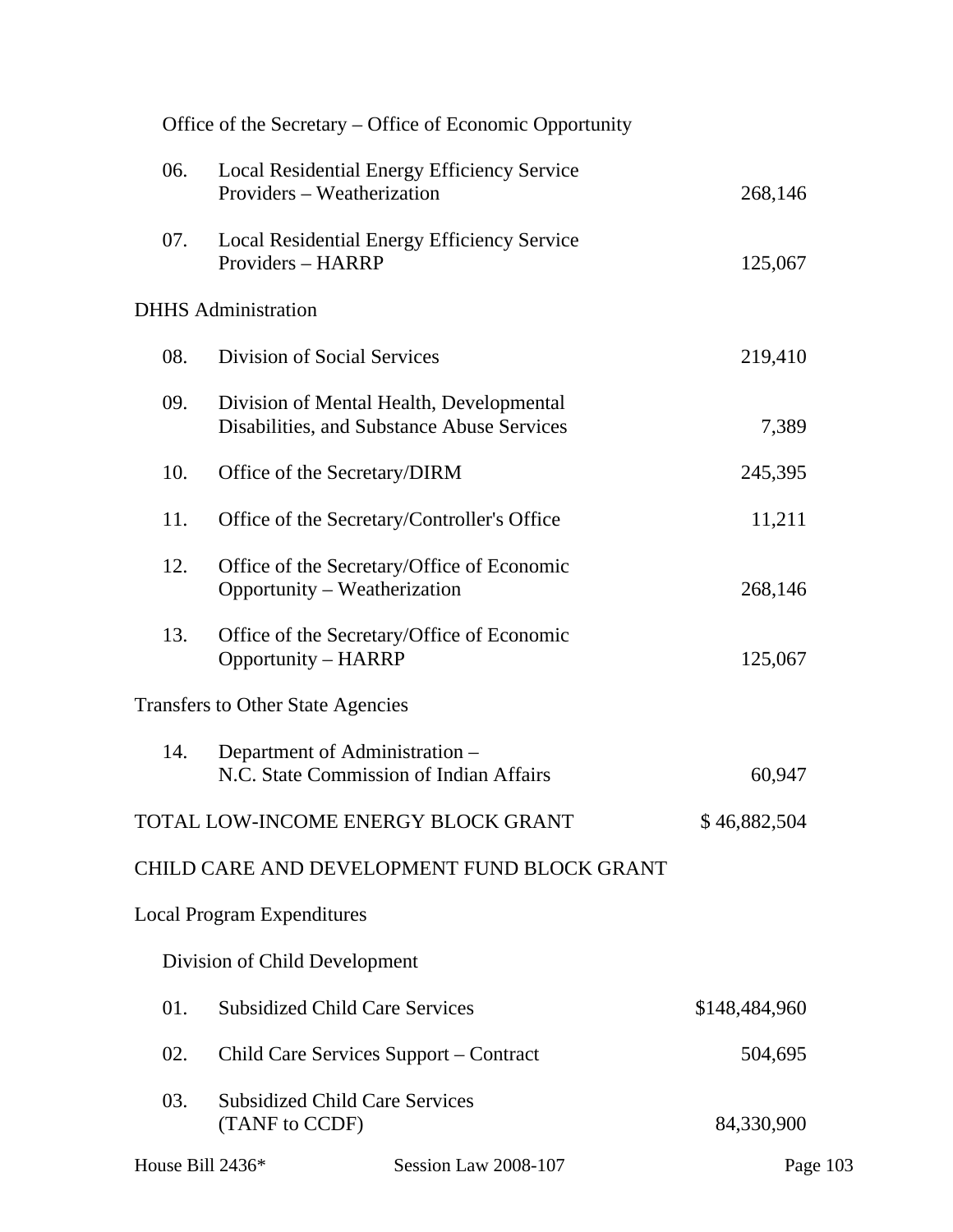| <b>DHHS Program Expenditures</b> |  |
|----------------------------------|--|
|----------------------------------|--|

|     | Division of Child Development                                                |               |
|-----|------------------------------------------------------------------------------|---------------|
| 04. | <b>Quality and Availability Initiatives</b>                                  | 27,298,901    |
|     | <b>Local Administration</b>                                                  |               |
|     | <b>Division of Social Services</b>                                           |               |
| 05. | <b>Administrative Expenses (Nondirect Subsidy</b><br>Services Support)       | 15,813,021    |
|     | <b>DHHS</b> Administration                                                   |               |
| 06. | <b>DCD</b> Administrative Expenses                                           | 6,540,707     |
|     | <b>DHHS</b> Central Management and Support                                   |               |
| 07. | <b>DHHS</b> Central Administration - DIRM<br><b>Technical Services</b>       | 749,081       |
|     | TOTAL CHILD CARE AND DEVELOPMENT FUND<br><b>BLOCK GRANT</b>                  | \$283,722,265 |
|     | MENTAL HEALTH SERVICES BLOCK GRANT                                           |               |
|     | <b>Local Program Expenditures</b>                                            |               |
| 01. | Mental Health Services - Adult                                               | \$6,854,932   |
| 02. | Mental Health Services – Child                                               | 3,921,991     |
| 03. | <b>Comprehensive Treatment Service</b><br>Program                            | 1,500,000     |
| 04. | Mental Health Services – UNC School of Medicine,<br>Department of Psychiatry | 300,000       |
|     | <b>Local Administration</b>                                                  |               |
| 05. | Division of Mental Health                                                    | 100,000       |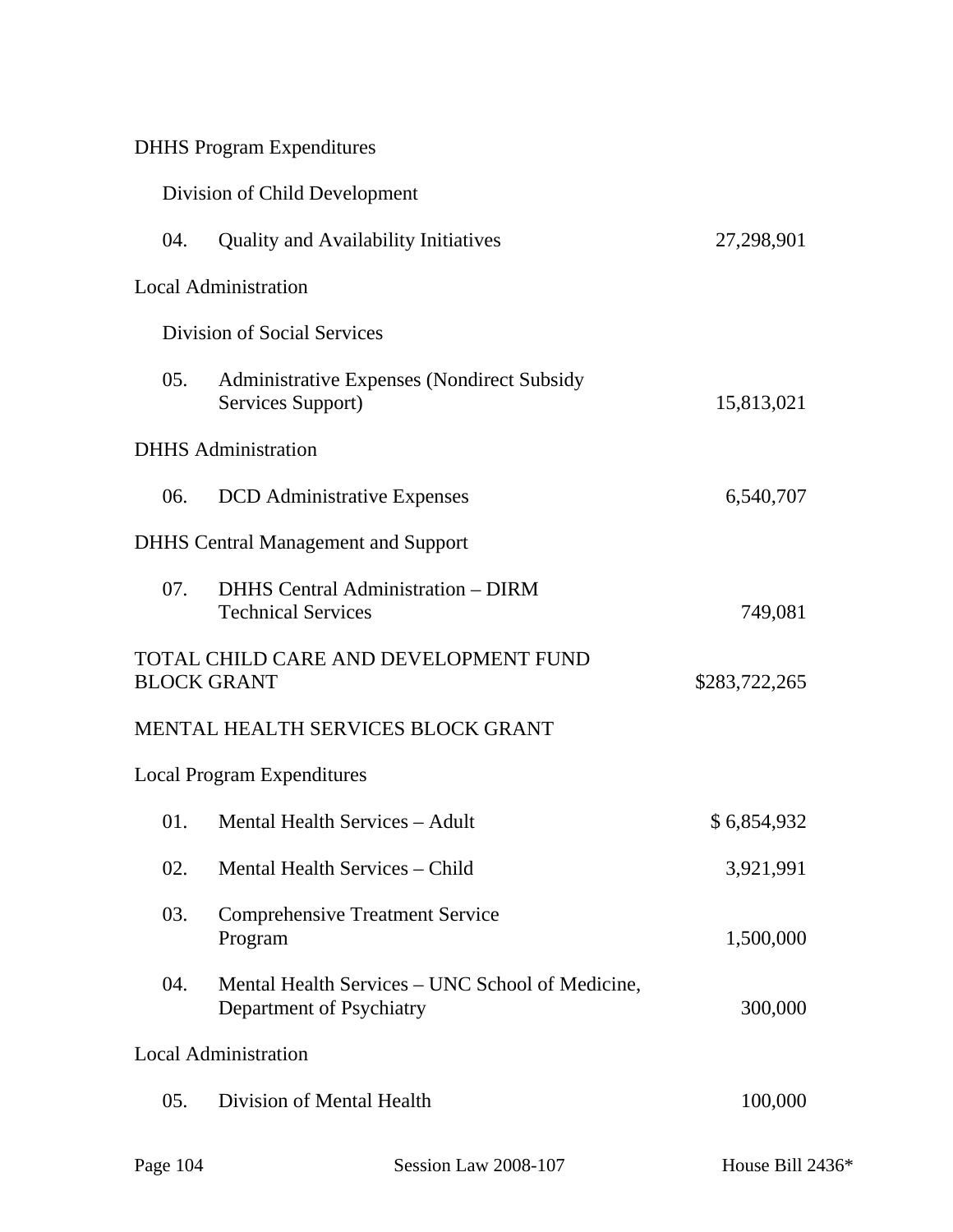# TOTAL MENTAL HEALTH SERVICES BLOCK GRANT  $$ 12,676,923$

## SUBSTANCE ABUSE PREVENTION AND TREATMENT BLOCK GRANT

## Local Program Expenditures

| 01. | <b>Substance Abuse Services - Adult</b>                       | \$21,938,080 |
|-----|---------------------------------------------------------------|--------------|
| 02. | Substance Abuse Services – ADATC<br>One-Time Expenses         | 70,000       |
| 03. | <b>Substance Abuse Treatment Alternative for</b><br>Women     | 8,069,524    |
| 04. | Substance Abuse – HIV and IV Drug                             | 5,116,378    |
| 05. | Substance Abuse Prevention – Child                            | 7,186,857    |
| 06. | Substance Abuse Services – Child                              | 4,940,500    |
|     | Division of Public Health                                     |              |
| 07. | <b>Risk Reduction Projects</b>                                | 633,980      |
| 08. | Aid-to-Counties                                               | 209,576      |
| 09. | <b>Maternal Health</b>                                        | 37,779       |
|     | <b>DHHS</b> Administration                                    |              |
| 10. | Division of Mental Health                                     | 500,000      |
|     | TOTAL SUBSTANCE ABUSE PREVENTION<br>AND TREATMENT BLOCK GRANT | \$48,702,674 |
|     | MATERNAL AND CHILD HEALTH BLOCK GRANT                         |              |
|     | <b>Local Program Expenditures</b>                             |              |
|     | Division of Public Health                                     |              |
| 01. | <b>Children's Health Services</b>                             | 7,415,569    |
|     |                                                               |              |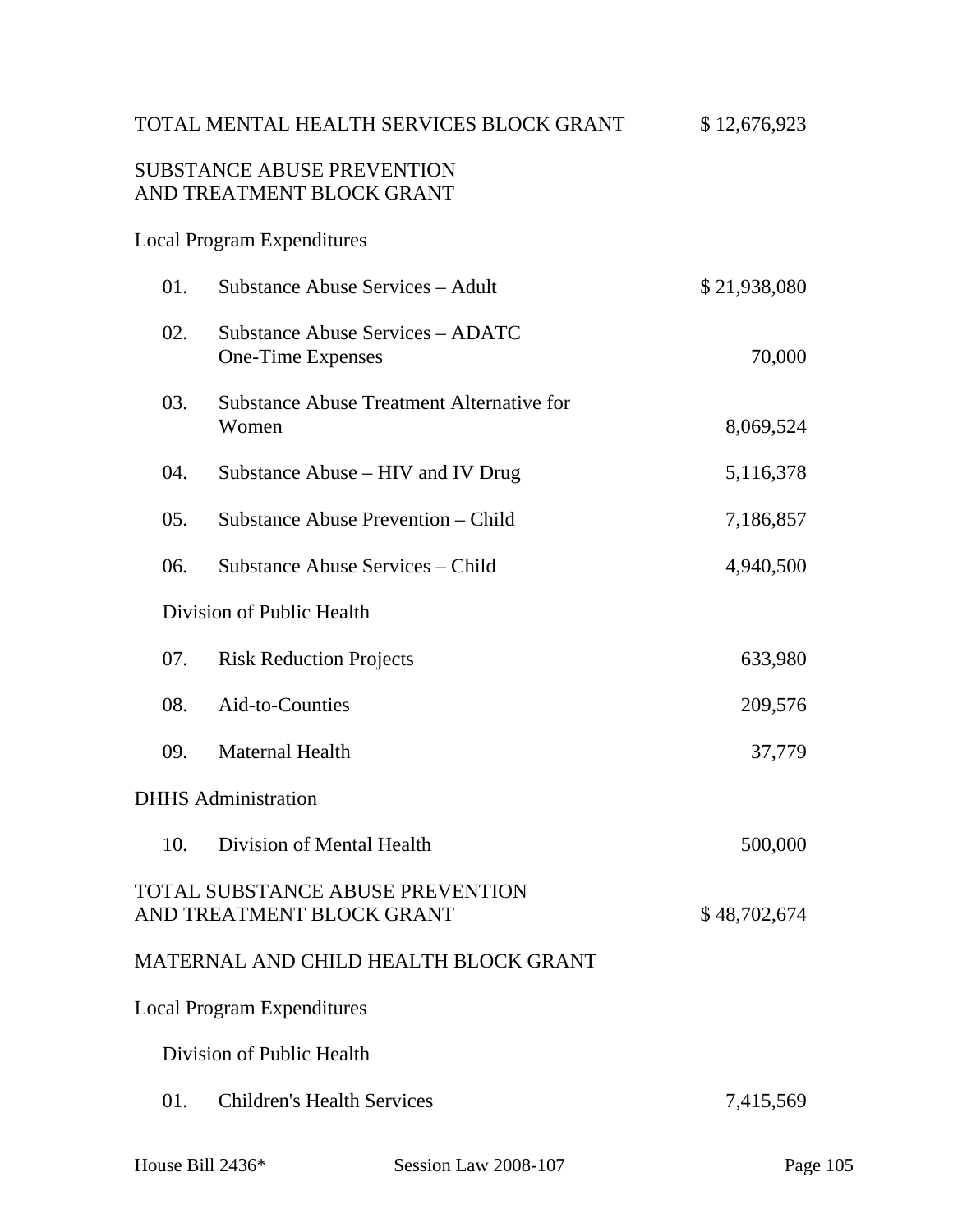| 02. | Women's Health                                                                                  | 7,504,019    |
|-----|-------------------------------------------------------------------------------------------------|--------------|
| 03. | Oral Health                                                                                     | 35,951       |
|     | <b>DHHS</b> Program Expenditures                                                                |              |
|     | Division of Public Health                                                                       |              |
| 04. | <b>Children's Health Services</b>                                                               | 1,554,428    |
| 05. | Women's Health                                                                                  | 121,285      |
| 06. | <b>State Center for Health Statistics</b>                                                       | 120,364      |
| 07. | Quality Improvement in Public Health                                                            | 14,646       |
| 08. | <b>Health Promotion</b>                                                                         | 84,843       |
| 09. | <b>Office of Minority Health</b>                                                                | 51,562       |
| 10. | Immunization Program – Vaccine Distribution                                                     | 310,667      |
| 11. | Task Force on Preventing Childhood Obesity                                                      | 100,000      |
|     | <b>DHHS</b> Administration                                                                      |              |
| 12. | Division of Public Health Administration                                                        | 631,966      |
|     | <b>TOTAL MATERNAL AND CHILD</b><br><b>HEALTH BLOCK GRANT</b>                                    | \$17,945,300 |
|     | PREVENTIVE HEALTH SERVICES BLOCK GRANT                                                          |              |
|     | <b>Local Program Expenditures</b>                                                               |              |
| 01. | NC Statewide Health Promotion                                                                   | \$1,755,653  |
| 02. | <b>Services to Rape Victims</b>                                                                 | 197,112      |
| 03. | <b>HIV/STD Prevention and Community Planning</b><br>(Transfer from Social Services Block Grant) | 145,819      |
|     | <b>DHHS</b> Program Expenditures                                                                |              |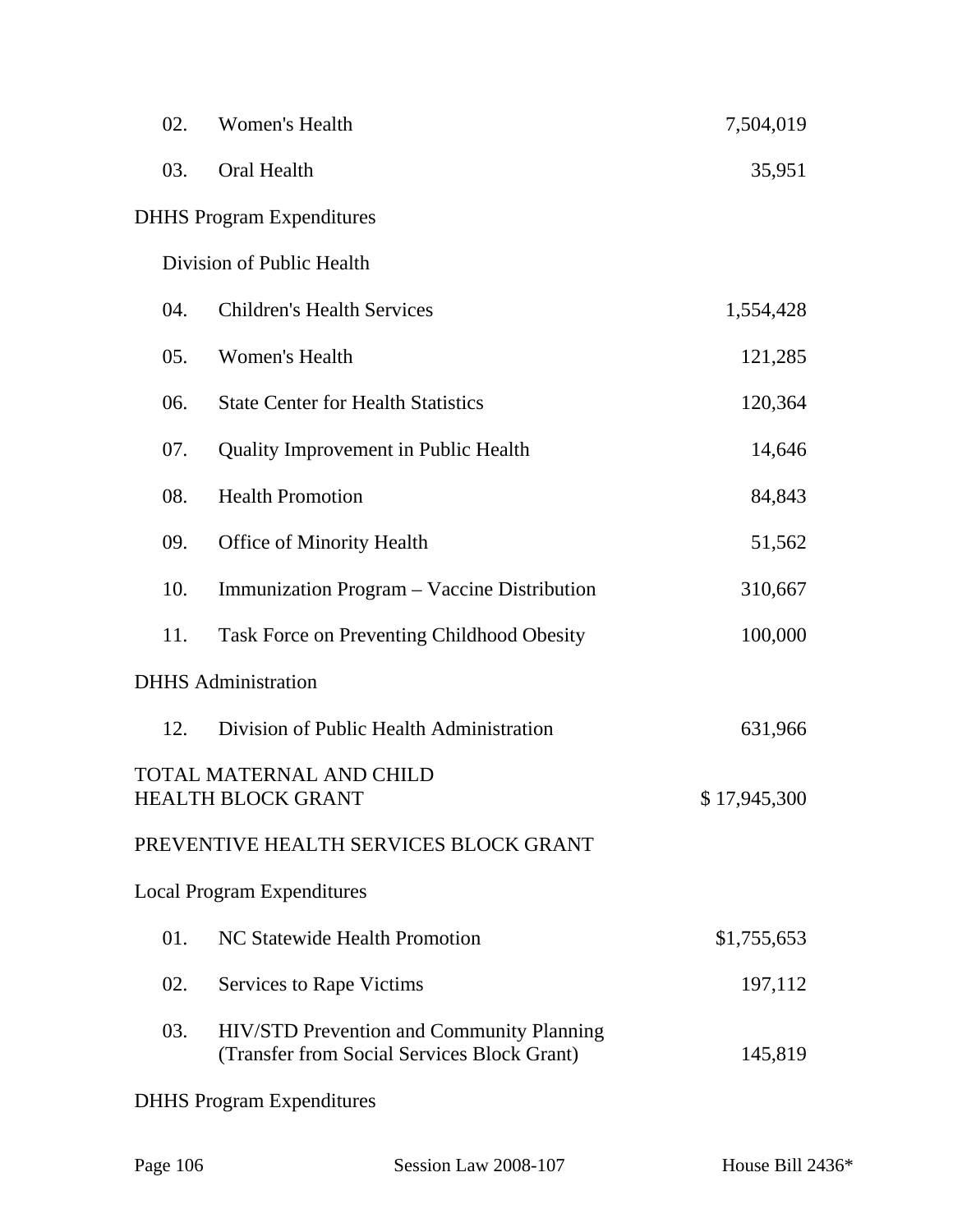| 04. | NC Statewide Health Promotion                                   | 1,508,889    |
|-----|-----------------------------------------------------------------|--------------|
| 05. | Oral Health                                                     | 70,000       |
| 06. | <b>State Laboratory of Public Health</b>                        | 16,600       |
|     | TOTAL PREVENTIVE HEALTH SERVICES BLOCK GRANT                    | \$3,694,073  |
|     | COMMUNITY SERVICES BLOCK GRANT                                  |              |
|     | <b>Local Program Expenditures</b>                               |              |
|     | Office of Economic Opportunity – Community Services Block Grant |              |
| 01. | <b>Community Action Agencies</b>                                | \$16,062,653 |
| 02. | <b>Limited Purpose Agencies</b>                                 | 892,370      |
|     | <b>DHHS</b> Administration                                      |              |
| 03. | Office of Economic Opportunity                                  | 892,369      |

TOTAL COMMUNITY SERVICES BLOCK GRANT \$17,847,392

# **GENERAL PROVISIONS**

**SECTION 10.17.(b)** Information to Be Included in Block Grant Plans. – The Department of Health and Human Services shall submit a separate plan for each Block Grant received and administered by the Department, and each plan shall include the following:

- (1) A delineation of the proposed allocations by program or activity, including State and federal match requirements.
- (2) A delineation of the proposed State and local administrative expenditures.
- (3) An identification of all new positions to be established through the Block Grant, including permanent, temporary, and time-limited positions.
- (4) A comparison of the proposed allocations by program or activity with two prior years' program and activity budgets and two prior years' actual program or activity expenditures.
- (5) A projection of current year expenditures by program or activity.
- (6) A projection of federal Block Grant funds available, including unspent federal funds from the current and prior fiscal years.

**SECTION 10.17.(c)** Changes in Federal Fund Availability. – If the Congress of the United States increases the federal fund availability for any of the Block Grants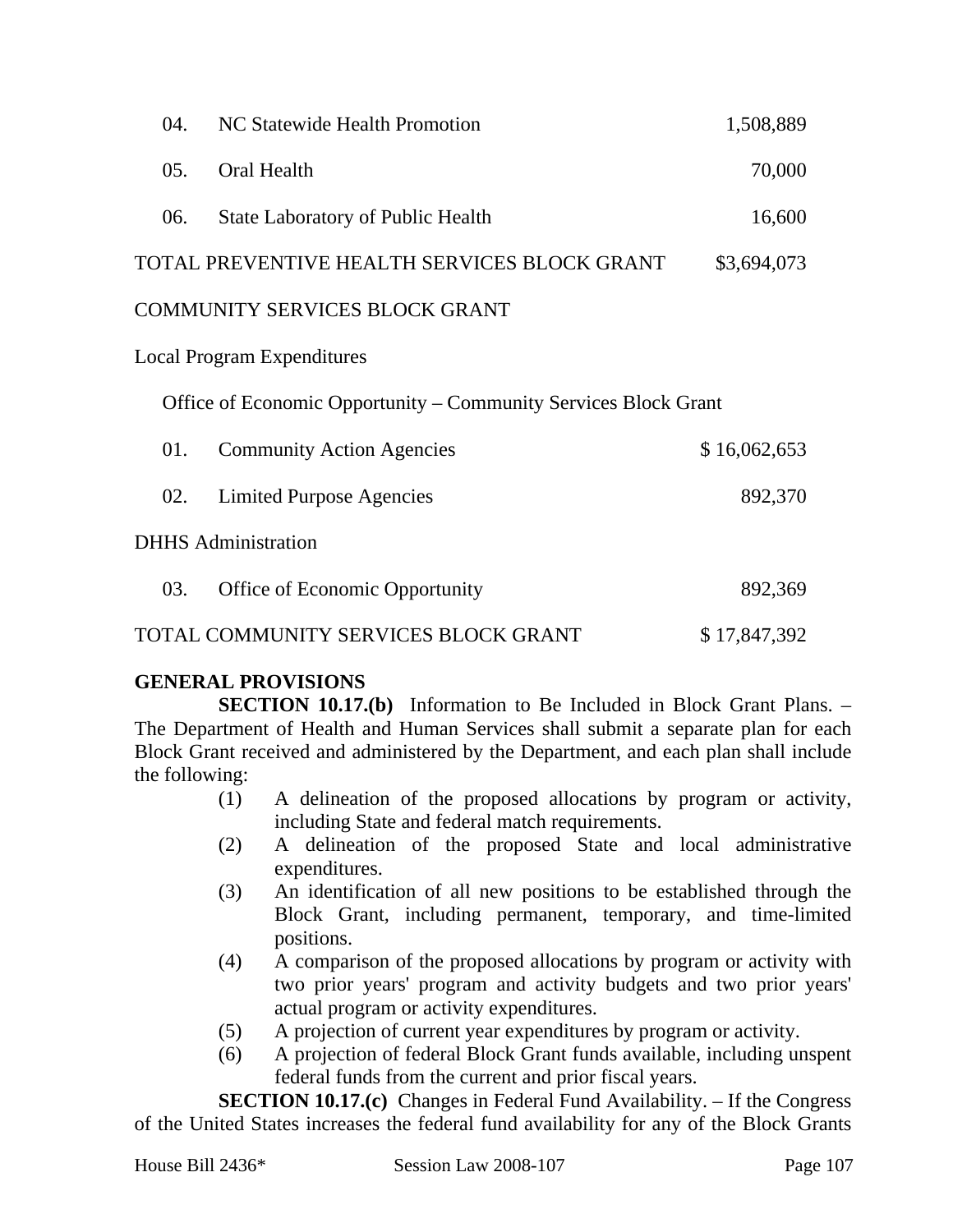administered by the Department of Health and Human Services from the amounts appropriated in this section, the Department shall allocate the increase proportionally across the program and activity appropriations identified for that Block Grant in this section. In allocating an increase in federal fund availability, the Department shall not propose funding for new programs or activities not appropriated in this section or increase State administrative expenditures.

If the Congress of the United States decreases the federal fund availability for any of the Block Grants administered by the Department of Health and Human Services from the amounts appropriated in this section, the Department shall reduce State administration by at least the percentage of the reduction in federal funds. After determining the State administration, the remaining reductions shall be allocated proportionately across the program and activity appropriations identified for that Block Grant in this section. In allocating a decrease in federal fund availability, the Department shall not eliminate the funding for a program or activity appropriated in this section unless it is related to the State administration.

Prior to allocating the change in federal fund availability, the proposed allocation must be approved by the Office of State Budget and Management. If the Department adjusts the allocation of any Block Grant due to changes in federal fund availability, then a report shall be made to the Joint Legislative Commission on Governmental Operations, the House of Representatives Appropriations Subcommittee on Health and Human Services, the Senate Appropriations Committee on Health and Human Services, and the Fiscal Research Division.

**SECTION 10.17.(d)** All changes to the budgeted allocations to the Block Grants administered by the Department of Health and Human Services that are not specifically addressed in this section shall be approved by the Office of State Budget and Management, and a report shall be submitted to the Joint Legislative Commission on Governmental Operations for review prior to implementing the changes. All changes to the budgeted allocations to the Block Grant shall be reported immediately to the House of Representatives Appropriations Subcommittee on Health and Human Services, the Senate Appropriations Committee on Health and Human Services, and the Fiscal Research Division. This subsection does not apply to Block Grant changes caused by legislative salary increases and benefit adjustments.

## **TEMPORARY ASSISTANCE FOR NEEDY FAMILIES BLOCK GRANT (TANF)**

**SECTION 10.17.(e)** The sum of nine hundred ninety-five thousand one hundred forty-two dollars (\$995,142) appropriated in this section in the TANF Block Grant to the Department of Health and Human Services, Division of Social Services, for the 2008-2009 fiscal year shall be used to support administration of TANF-funded programs.

**SECTION 10.17.(f)** The sum of two million two hundred thousand dollars (\$2,200,000) appropriated under this section in the TANF Block Grant to the Department of Health and Human Services, Division of Social Services, for the 2008-2009 fiscal year shall be used to provide domestic violence services to Work First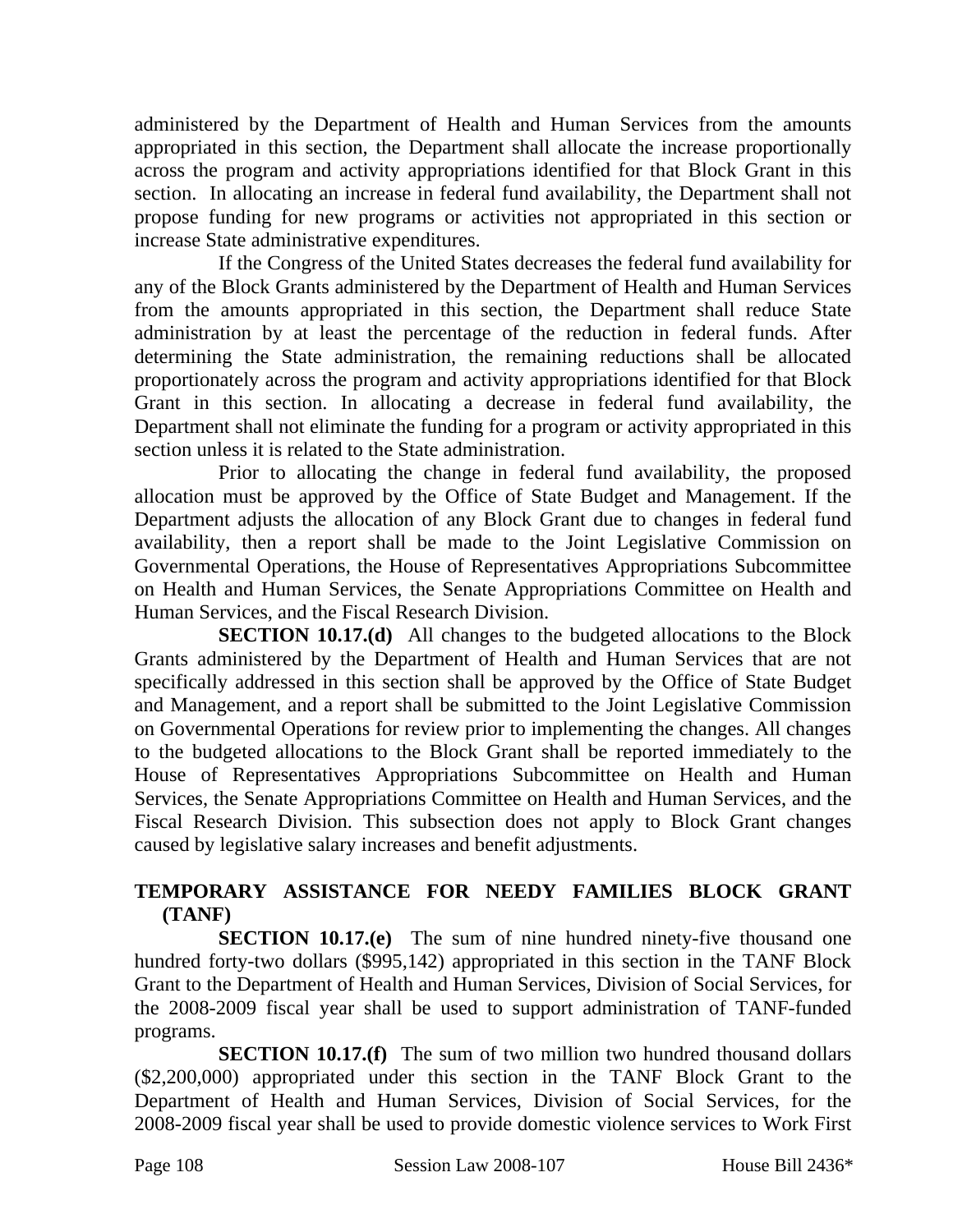recipients. These funds shall be used to provide domestic violence counseling, support, and other direct services to clients. These funds shall not be used to establish new domestic violence shelters or to facilitate lobbying efforts. The Division of Social Services may use up to seventy-five thousand dollars (\$75,000) in TANF funds to support one administrative position within the Division of Social Services to implement this subsection.

Each county department of social services and the local domestic violence shelter program serving the county shall jointly develop a plan for utilizing these funds. The plan shall include the services to be provided and the manner in which the services shall be delivered. The county plan shall be signed by the county social services director or the director's designee and the domestic violence program director or the director's designee and submitted to the Division of Social Services by December 1, 2008. The Division of Social Services, in consultation with the Council for Women, shall review the county plans and shall provide consultation and technical assistance to the departments of social services and local domestic violence shelter programs, if needed.

The Division of Social Services shall allocate these funds to county departments of social services according to the following formula: (i) each county shall receive a base allocation of five thousand dollars (\$5,000); and (ii) each county shall receive an allocation of the remaining funds based on the county's proportion of the statewide total of the Work First caseload as of July 1, 2008, and the county's proportion of the statewide total of the individuals receiving domestic violence services from programs funded by the Council for Women as of July 1, 2008. The Division of Social Services may reallocate unspent funds to counties that submit a written request for additional funds.

**SECTION 10.17.(g)** The sum of two million forty-nine thousand six hundred forty-two dollars (\$2,049,642) appropriated in this section in the TANF Block Grant to the Department of Health and Human Services, Division of Social Services, for the 2008-2009 fiscal year shall be used to expand after-school programs and services for at-risk children. The Department shall develop and implement a grant program to award grants to community-based programs that demonstrate the ability to reach children at risk of teen pregnancy, school dropout, and gang participation. The Department shall award grants to community-based organizations that demonstrate the ability to develop and implement linkages with local departments of social services, area mental health programs, schools, and other human services programs in order to provide support services and assistance to the child and family. These funds may be used to fund one position within the Division of Social Services to coordinate at-risk after-school programs and shall not be used for other State administration.

**SECTION 10.17.(h)** The sum of fourteen million four hundred fifty-two thousand three hundred ninety-one dollars (\$14,452,391) appropriated in this section to the Department of Health and Human Services, Division of Social Services, in the TANF Block Grant for the 2008-2009 fiscal year for child welfare improvements, shall be allocated to the county departments of social services for hiring or contracting staff to investigate and provide services in Child Protective Services cases; to provide foster care and support services; to recruit, train, license, and support prospective foster and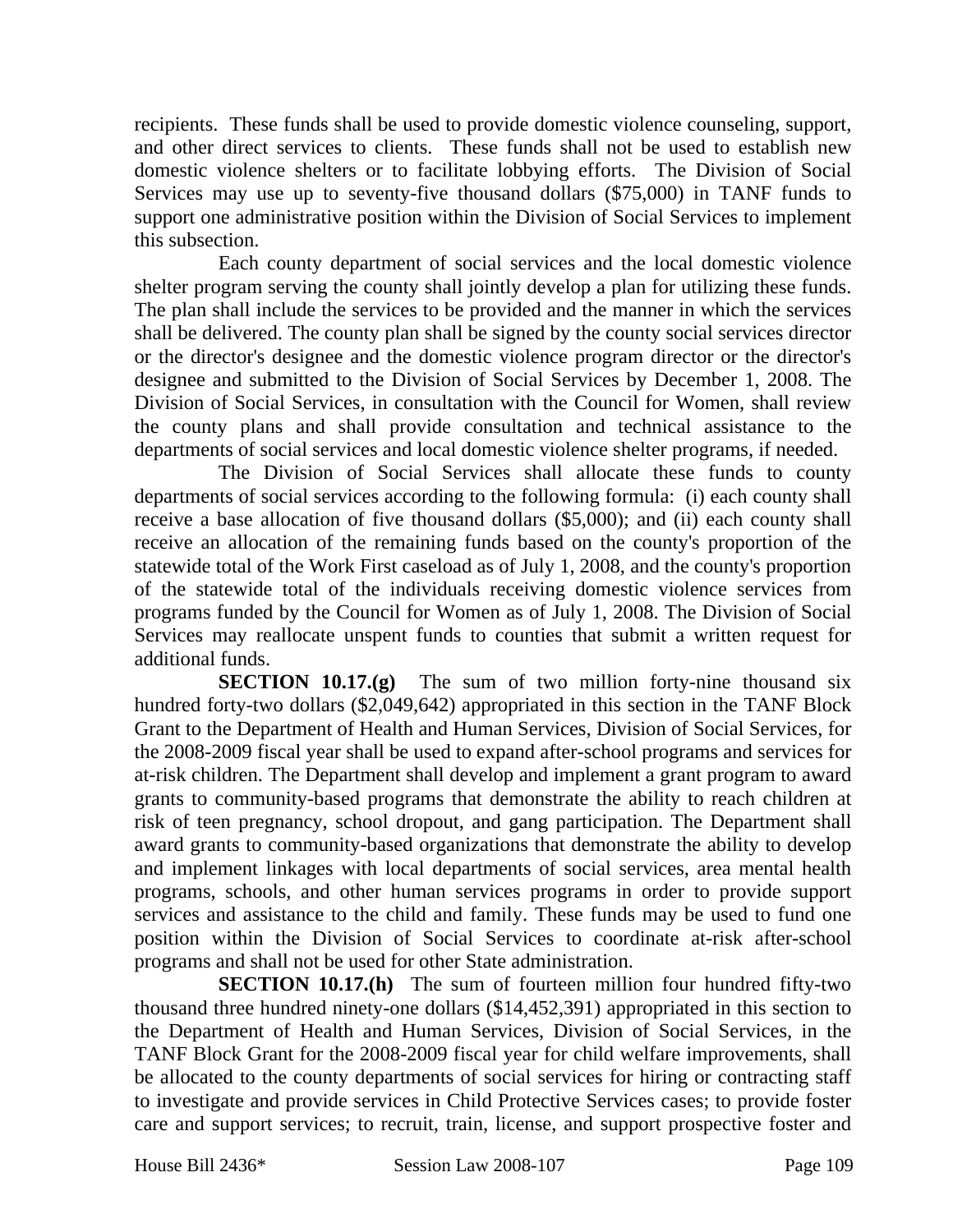adoptive families; and to provide interstate and postadoption services for eligible families.

**SECTION 10.17.(i)** The sum of three million dollars (\$3,000,000) appropriated in this section in the TANF Block Grant to the Department of Health and Human Services, Special Children Adoption Fund, for the 2008-2009 fiscal year shall be used in accordance with Section 10.31 of S.L. 2007-323. The Division of Social Services, in consultation with the North Carolina Association of County Directors of Social Services and representatives of licensed private adoption agencies, shall develop guidelines for the awarding of funds to licensed public and private adoption agencies upon the adoption of children described in G.S. 108A-50 and in foster care. Payments received from the Special Children Adoption Fund by participating agencies shall be used exclusively to enhance the adoption services program. No local match shall be required as a condition for receipt of these funds.

**SECTION 10.17.(j)** The sum of one million two hundred thousand dollars (\$1,200,000) in this section appropriated to the Department of Health and Human Services in the TANF Block Grant for the 2008-2009 fiscal year shall be used to implement N.C. FAST (North Carolina Families Accessing Services through Technology). The N.C. FAST program involves the entire automation initiative through which families access services and local departments of social services deliver benefits, supervised by the Department of Health and Human Services, Divisions of Social Services, Aging and Adult Services, Medical Assistance, and Child Development. The statewide automated initiative shall be implemented in compliance with federal regulations in order to ensure federal financial participation in the project. The Department of Health and Human Services shall report on its compliance with this subsection to the House of Representatives Appropriations Subcommittee on Health and Human Services, the Senate Appropriations Committee on Health and Human Services, and the Fiscal Research Division no later than January 1, 2009.

**SECTION 10.17.(k)** The sum of five hundred thousand dollars (\$500,000) appropriated in this section to the Department of Health and Human Services, Division of Social Services, in the TANF Block Grant for the 2008-2009 fiscal year shall be used to expand after-school programs for at-risk children attending middle school. The Department shall develop and implement a grant program to award funds to community-based programs demonstrating the capacity to reach children at risk of teen pregnancy, school dropout, and gang participation. These funds shall not be used for training or administration at the State level. All funds shall be distributed to community-based programs, focusing on those communities where similar programs do not exist in middle schools.

**SECTION 10.17.(l)** In implementing the TANF Block Grant, the Department of Health and Human Services shall review policies, programs, and initiatives to ensure that they support men in their role as fathers and strengthen fathers' involvement in their children's lives. The Department shall encourage county departments of social services to ensure their Work First programs emphasize responsible fatherhood and increased participation by noncustodial fathers.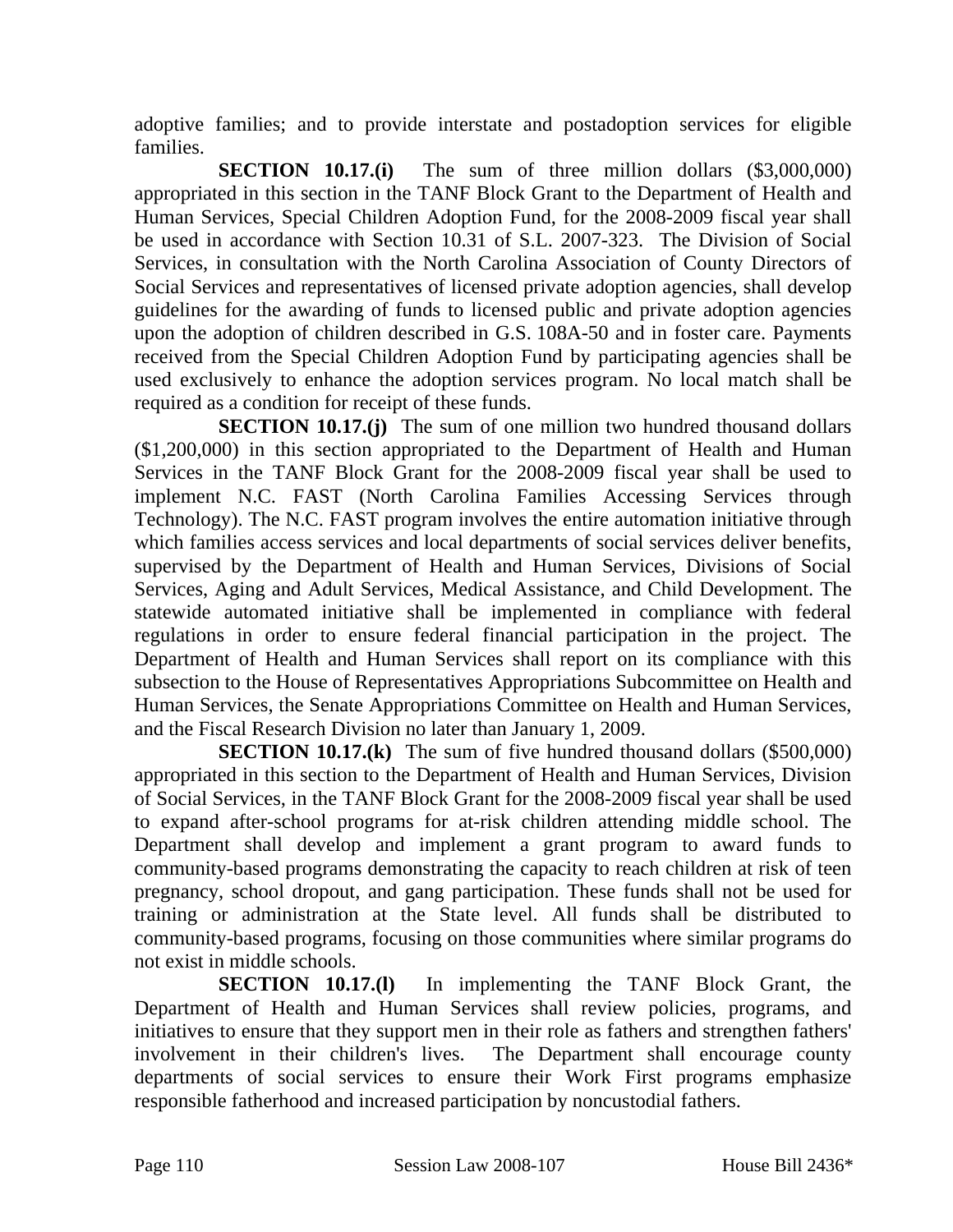**SECTION 10.17.(m)** The sum of five hundred fifty thousand dollars (\$550,000) appropriated in this section to the Department of Health and Human Services in the TANF Block Grant for the 2008-2009 fiscal year shall be transferred to Connect, Inc. Connect, Inc., shall report on the number of people served and the services received as a result of the receipt of funds. The report shall contain expenditure data, including the amount of funds used for administration and direct training. The report shall also include the number of people who have been employed as a direct result of services provided by Connect, Inc., including the length of employment in the new position. The Department of Health and Human Services shall evaluate the program and ensure that services provided are not duplicative of local employment security commissions in the nine counties served by Connect, Inc. The evaluation report shall be submitted to the House of Representatives Appropriations Subcommittee on Health and Human Services, the Senate Appropriations Committee on Health and Human Services, and the Fiscal Research Division no later than May 1, 2008.

**SECTION 10.17.(n)** The sum of two million dollars (\$2,000,000) appropriated in this section to the Department of Health and Human Services in the TANF Block Grant for Boys and Girls Clubs for the 2008-2009 fiscal year shall be used to make grants for approved programs. The Department of Health and Human Services, in accordance with federal regulations for the use of TANF Block Grant funds, shall administer a grant program to award funds to the Boys and Girls Clubs across the State in order to implement programs that improve the motivation, performance, and self-esteem of youths and to implement other initiatives that would be expected to reduce gang participation, school dropout, and teen pregnancy rates. The Department shall encourage and facilitate collaboration between the Boys and Girls Clubs and Support Our Students, Communities in Schools, and similar programs to submit joint applications for the funds if appropriate.

**SECTION 10.17.(o)** The Department of Health and Human Services, Division of Social Services, shall continue implementing county demonstration grants that began in the 2006-2007 fiscal year. The county demonstration grants may be awarded for up to three years with all projects ending no later than the end of fiscal year 2009-2010. The purpose of the county demonstration grants is to identify best practices that can be used by counties to improve the work participation rates. The Division of Social Services is authorized to establish two time-limited positions to manage the grant award process and monitor the demonstration projects through fiscal year 2009-2010.

Funding provided under the county demonstration grants shall not be used to supplant local funds, and counties shall be required to maintain the current level of effort and funding for the Work First program.

The Department of Health and Human Services, Division of Social Services, shall report on the status of county demonstration grants implemented pursuant to this subsection to the House of Representatives Appropriations Subcommittee on Health and Human Services, the Senate Appropriations Committee on Health and Human Services, and the Fiscal Research Division no later than February 1, 2009.

**SECTION 10.17.(p)** The sum of six hundred thousand dollars (\$600,000) appropriated under this section in the TANF block grant to the Department of Health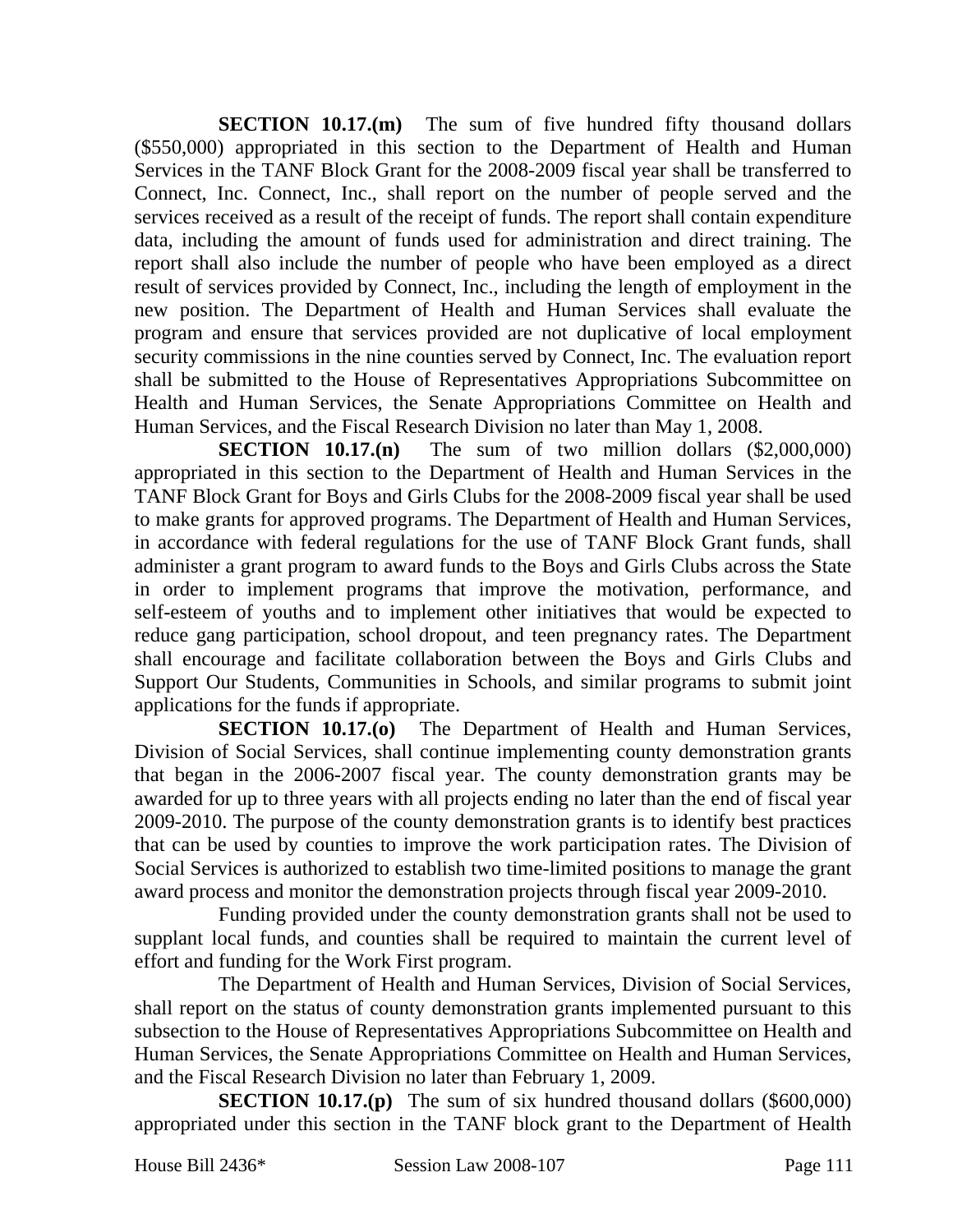and Human Services, Division of Social Services, for the 2008-2009 fiscal year shall be used to implement a Citizens Schools Program, a three-year urban/rural dropout prevention pilot program in the Durham and Vance county public school systems. The Citizens Schools Program provides high-quality, extended learning time for middle school students in schools with high percentages of minority students, poor students, or both, and students with other risk factors for dropping out and reduces the rate of teen pregnancy. Students in the Citizens Schools Program receive after-school instruction in groups of eight to 12 students per adult. The instruction includes: (i) 60 minutes of daily academic support with strong study skills and critical thinking components, (ii) four 11-week apprenticeships, using volunteers as leaders focusing on  $21<sup>st</sup>$  century skills, and (iii) career exploration and choice time to further explore a variety of interests. Citizens Schools Team Leaders contact each student's family by telephone at least every two weeks to discuss the student's participation and progress.

North Carolina State University shall evaluate the program to ensure that the program is effectively helping students stay in school and successfully graduate in their four-year cohort. The evaluation shall include a long-term study of the graduation cohort rate increase as well as short-term measures, including attendance, grade point average, discipline, the program dropout rate, credits earned, and postsecondary education matriculation. Not later than January 1, 2009, North Carolina State University shall report to the House of Representatives Appropriations Subcommittee on Health and Human Services, the Senate Appropriations Committee on Health and Human Services, and the Fiscal Research Division on the results of its evaluation.

## **SOCIAL SERVICES BLOCK GRANT**

**SECTION 10.17.(q)** Social Services Block Grant funds appropriated to the North Carolina Inter-Agency Council for Coordinating Homeless Programs and the North Carolina Housing Coalition are exempt from the provisions of 10A NCAC 71R .0201(3).

**SECTION 10.17.(r)** The sum of two million six hundred forty-nine thousand six hundred forty-two dollars (\$2,649,642) appropriated in this section in the Social Services Block Grant to the Department of Health and Human Services and transferred to the Department of Juvenile Justice and Delinquency Prevention for the 2008-2009 fiscal year shall be used to support the existing Support Our Students program, including gang prevention, and to expand the program statewide, focusing on low-income communities in unserved areas. These funds shall not be used for administration of the program.

**SECTION 10.17.(s)** The sum of two million seven hundred thirty-eight thousand eight hundred twenty-seven dollars (\$2,738,827) appropriated in this section in the Social Services Block Grant to the Department of Health and Human Services, Division of Social Services, for the 2008-2009 fiscal year shall be used to support various child welfare training projects as follows:

- (1) Provide a regional training center in southeastern North Carolina.
- (2) Support the Master's Degree in Social Work/Baccalaureate Degree in Social Work Collaborative.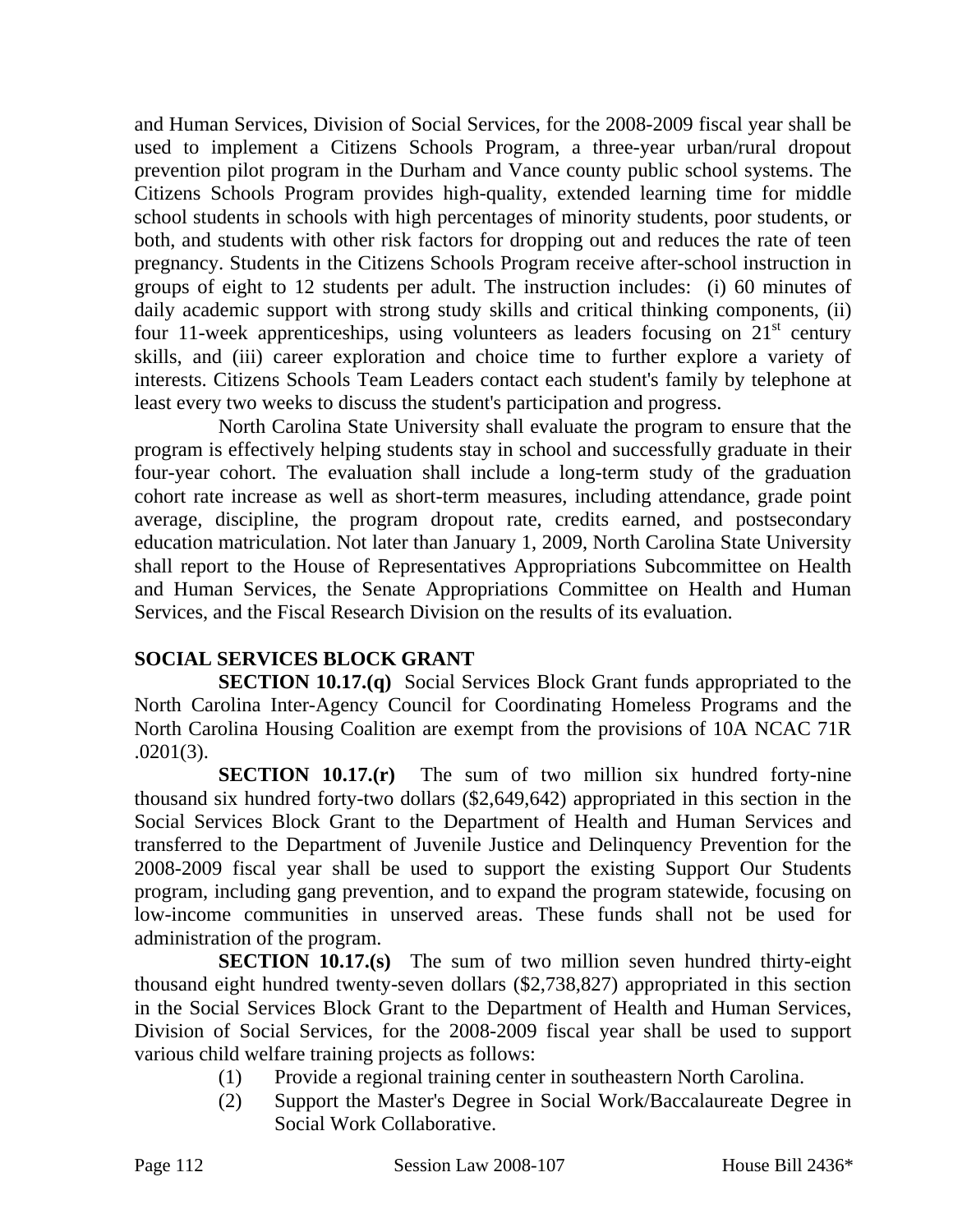- (3) Provide training for residential child-caring facilities.
- (4) Provide for various other child welfare training initiatives.

**SECTION 10.17.(t)** The sum of eight hundred thirty-eight thousand dollars (\$838,000) appropriated in this section in the Social Services Block Grant to the Department of Health and Human Services for the 2008-2009 fiscal year shall be used to purchase services at maternity homes throughout the State.

**SECTION 10.17.(u)** The sum of two million three hundred seventy-two thousand five hundred eighty-seven dollars (\$2,372,587) appropriated in this section in the Social Services Block Grant for child-caring agencies for the 2008-2009 fiscal year shall be allocated to the State Private Child-Caring Agencies Fund.

**SECTION 10.17.(v)** The sum of two hundred ninety thousand dollars (\$290,000) appropriated in this section in the Social Services Block Grant for services to medically fragile children for the 2008-2009 fiscal year shall be used for the child care component of pediatric day treatment centers for medically fragile children.

**SECTION 10.17.(w)** The Department of Health and Human Services is authorized, subject to the approval of the Office of State Budget and Management, to transfer Social Services Block Grant funding allocated for departmental administration between divisions that have received administrative allocations from the Social Services Block Grant.

### **LOW-INCOME HOME ENERGY ASSISTANCE PROGRAM**

**SECTION 10.17.(x)** Additional emergency contingency funds received may be allocated for Energy Assistance Payments or Crisis Intervention Payments without prior consultation with the Joint Legislative Commission on Governmental Operations. Additional funds received shall be reported to the Joint Legislative Commission on Governmental Operations and the Fiscal Research Division upon notification of the award. The Department of Health and Human Services shall not allocate funds for any activities, including increasing administration, other than assistance payments, without prior consultation with the Joint Legislative Commission on Governmental Operations.

## **CHILD CARE AND DEVELOPMENT FUND BLOCK GRANT**

**SECTION 10.17.(y)** Payment for subsidized child care services provided with federal TANF funds shall comply with all regulations and policies issued by the Division of Child Development for the subsidized child care program.

**SECTION 10.17.(z)** If funds appropriated through the Child Care and Development Fund Block Grant for any program cannot be obligated or spent in that program within the obligation or liquidation periods allowed by the federal grants, the Department may move funds to child care subsidies, unless otherwise prohibited by federal requirements of the grant, in order to use the federal funds fully.

## **MENTAL HEALTH BLOCK GRANT**

**SECTION 10.17.(aa)** The sum of one million five hundred thousand dollars (\$1,500,000) appropriated in this section in the Mental Health Block Grant to the Department of Health and Human Services, Division of Mental Health, Developmental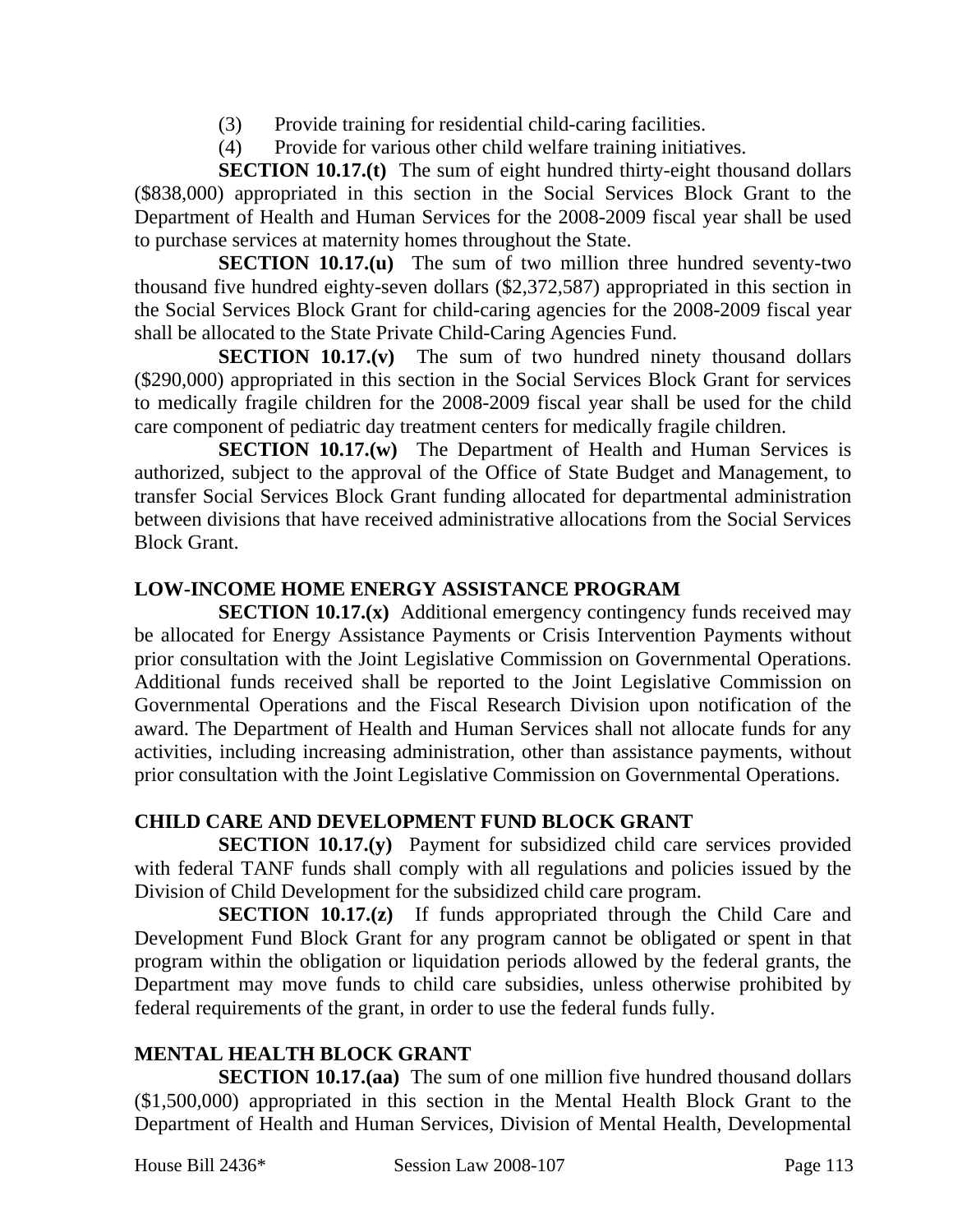Disabilities, and Substance Abuse Services, for the 2008-2009 fiscal year and the sum of four hundred twenty-two thousand three dollars (\$422,003) appropriated in this section in the Social Services Block Grant to the Department of Health and Human Services, Division of Social Services, for the 2008-2009 fiscal year shall be used to continue a Comprehensive Treatment Services Program for Children in accordance with Section 10.10 of S.L. 2007-323.

**SECTION 10.17.(bb)** Of the three hundred thousand dollars (\$300,000) appropriated for the UNC School of Medicine, Department of Psychiatry, for the 2008-2009 fiscal year, the sum of two hundred thousand dollars (\$200,000) shall be used to: (i) expand the Department of Psychiatry's Schizophrenia Treatment and Evaluation Program (STEP) into a community setting, (ii) provide training for the next generation of psychiatrists, social workers, psychologists, and nurses to address the current workforce crisis, (iii) provide statewide training and consultation in evidence-based practices, and (iv) provide ongoing support for the STEP and OASIS clinics.

Of the three hundred thousand dollars (\$300,000) appropriated for the UNC School of Medicine, Department of Psychiatry, for the 2008-2009 fiscal year, the sum of one hundred thousand dollars (\$100,000) shall be used to provide bridge funding for OASIS, a statewide program providing targeted, intense interventions to individuals in the early stages of schizophrenia when chronicity and disability may be most preventable. Funds shall be used to support OASIS as foundation support ends, allowing OASIS to transition to funding through private insurance, Medicaid, State appropriations for Mental Health, Developmental Disabilities, and Substance Abuse Services, and other funding streams.

#### **MATERNAL AND CHILD HEALTH BLOCK GRANT**

**SECTION 10.17.(cc)** The sum of one hundred thousand dollars (\$100,000) appropriated in this section in the Maternal and Child Health Block Grant to the Department of Health and Humans Services, Division of Public Health, for the 2008-2009 fiscal year shall be used to establish a Task Force on Preventing Childhood Obesity (Task Force) to be cochaired by the State Health Director and the Chairman of the State Board of Education. The Task Force is to review current State activities in the Department of Health and Human Services, the Department of Public Instruction, and the Health and Wellness Trust Fund and develop a comprehensive statewide strategic plan with recommendations for preventing childhood obesity. The goals of the strategic plan shall encompass the following framework of initiatives:

- (1) Providing healthier foods to students;
- (2) Improving the availability of healthy foods at home and in the community;
- (3) Increasing the frequency, intensity, and duration of physical activity in schools;
- (4) Encouraging communities to establish a master plan for pedestrian and bicycle pathways;
- (5) Improving access to safe places where children can play; and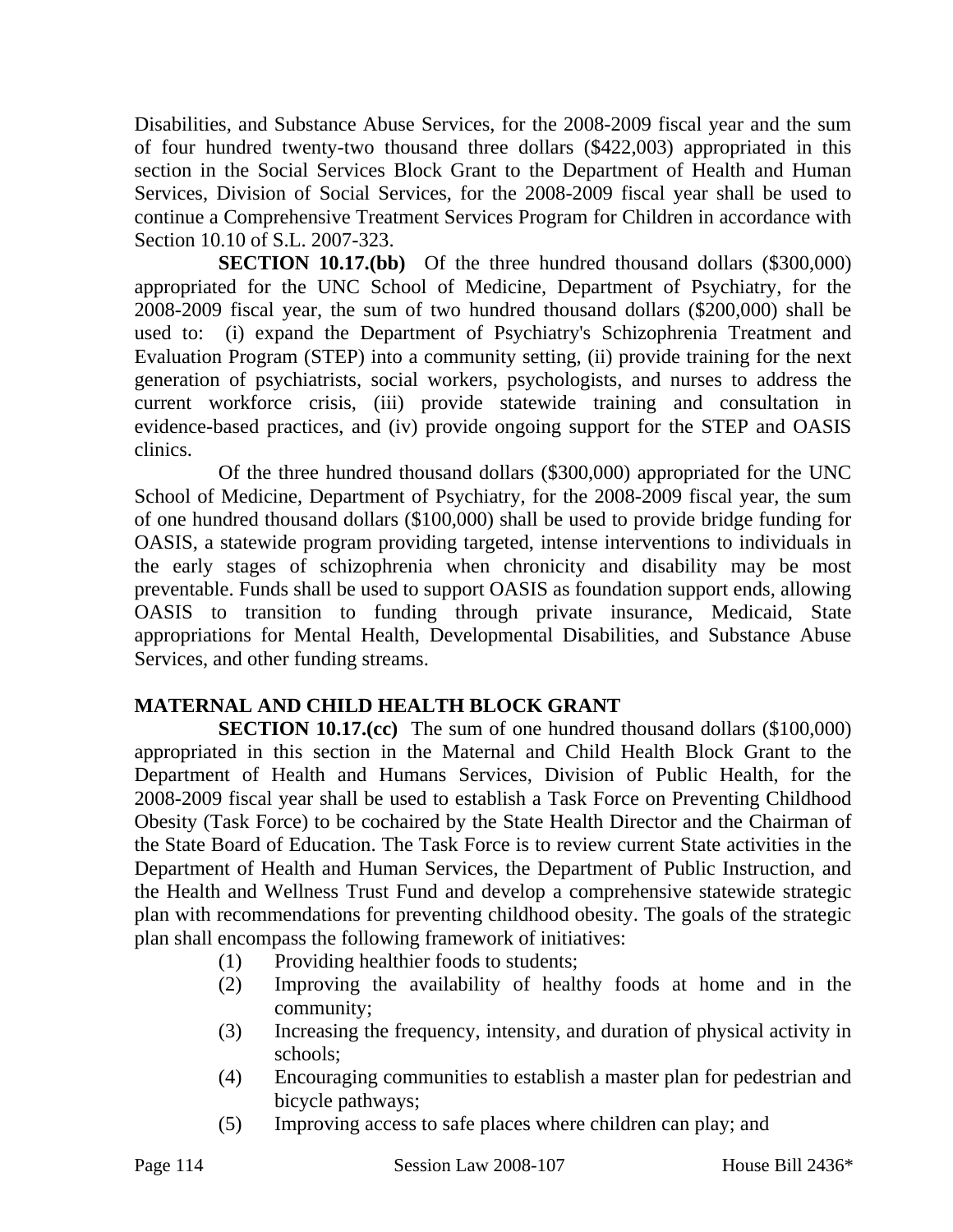(6) Developing activities or programs that limit children's screen time, including limits on video games and television.

Membership on the task force shall include, but is not limited to, representatives from the following organizations:

- (1) Health and Wellness Trust Fund.
- (2) North Carolina Institute for Public Health.
- (3) UNC Active Living by Design.
- (4) Blue Cross Blue Shield of North Carolina.
- (5) NC Hospital Association.
- (6) NC Parent Teacher Association.
- (7) American Heart Association.
- (8) School Nutrition Association of North Carolina.

The Chairman of the State Board of Education and the State Health Director shall report to the House of Representatives Chairs of the Appropriations Subcommittees on Health and Human Services and Education, the Senate Chairs of the Appropriations Committees on Health and Human Services and Education/Public Instruction, the Joint Legislative Oversight Committee on Education, the Joint Legislative Oversight Committee on Health, and the Fiscal Research Division on the Task Force on Preventing Childhood Obesity's strategic plan and recommendations by January 15, 2009, or upon the convening of the 2009 Session of the General Assembly, whichever occurs first.

**SECTION 10.17.(dd)** If federal funds are received under the Maternal and Child Health Block Grant for abstinence education, pursuant to section 912 of Public Law 104-193 (42 U.S.C. § 710), for the 2008-2009 fiscal year, then those funds shall be transferred to the State Board of Education to be administered by the Department of Public Instruction. The Department of Public Instruction shall use the funds to establish an Abstinence Until Marriage Education Program and shall delegate to one or more persons the responsibility of implementing the program and G.S. 115C-81(e1)(4). The Department of Public Instruction shall carefully and strictly follow federal guidelines in implementing and administering the abstinence education grant funds.

**SECTION 10.17.(ee)** The Department of Health and Human Services shall ensure that there will be follow-up testing in the Newborn Screening Program.

#### **PART XI. DEPARTMENT OF AGRICULTURE AND CONSUMER SERVICES**

#### **STUDY CERTAIN DEPARTMENT OF AGRICULTURE AND CONSUMER SERVICES FEES**

**SECTION 11.1.(a)** The Department of Agriculture and Consumer Services, in consultation with the Office of State Budget and Management and the Fiscal Research Division, shall study the following:

> (1) The feasibility and advisability of increasing the fees imposed by either the Board of Agriculture or the Department regarding services provided by the Rollins Laboratory System.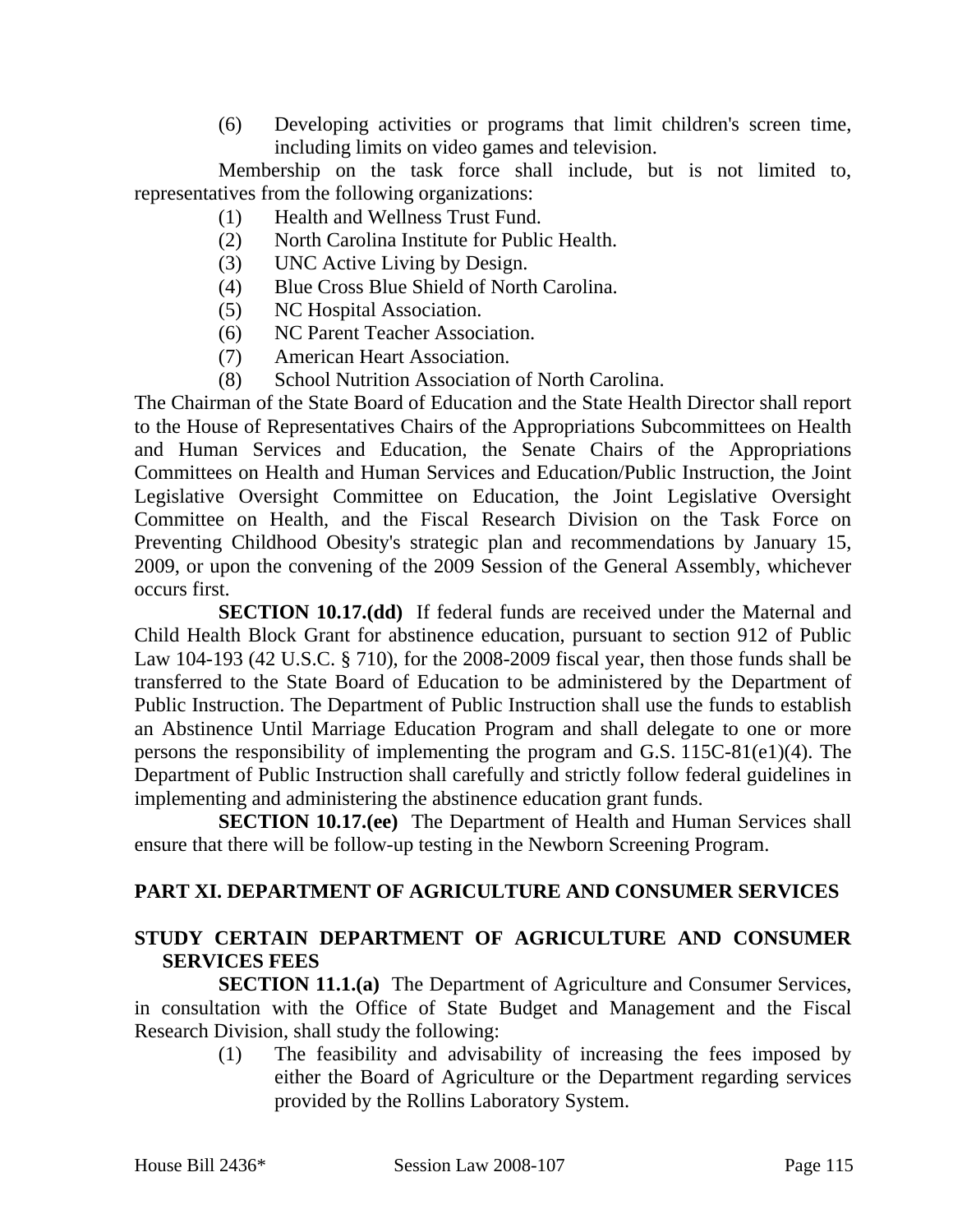- (2) The feasibility and advisability of establishing fees for soil testing services provided by the Agronomics Division of the Department.
- (3) The feasibility and advisability of using alternative sources of funding for the "Agricultural Review", an agriculture newsletter published by the Department, including charging fees for advertisements or classified advertisements and soliciting private sponsors for the newsletter.

**SECTION 11.1.(b)** In the course of the study under subsection (a) of this section, the Department may consider other fees imposed by either the Board of Agriculture or the Department, the administrative costs associated with these fees, and current usage rates for various services provided by the Department.

**SECTION 11.1.(c)** No later than March 1, 2009, the Department of Agriculture and Consumer Services shall report the results of the study under this section, including any recommendations or legislative proposals, to the Chairs of the House of Representatives and Senate Appropriations Subcommittees on Natural and Economic Resources.

## **PART XII. DEPARTMENT OF ENVIRONMENT AND NATURAL RESOURCES**

### **BERNARD ALLEN MEMORIAL EMERGENCY DRINKING WATER FUND AMENDMENTS.**

**SECTION 12.1.** G.S. 87-98 reads as rewritten:

#### "**§ 87-98. Bernard Allen Memorial Emergency Drinking Water Fund.**

(a) The Bernard Allen Memorial Emergency Drinking Water Fund is established under the control and direction of the Department. The Fund shall be a nonreverting, interest-bearing fund consisting of monies appropriated by the General Assembly or made available to the Fund from any other source and investment interest credited to the Fund.

(b) The Fund may be used to pay for notification, to the extent practicable, of persons aged 18 and older who reside in any dwelling unit, and the senior official in charge of any business, at which drinking water is supplied from a private drinking water well or improved spring that is located within 1,500 feet of, and at risk from, known groundwater contamination. The senior official in charge of the business shall take reasonable measures to notify all employees of the business of the groundwater contamination, including posting a notice of the contamination in a form and at a location that is readily accessible to the employees of the business. The Fund may also be used by the Department to pay the costs of testing of private drinking water wells and improved springs for suspected contamination up to once every three years upon request by a person who uses the well and for the temporary or permanent provision of alternative drinking water supplies to persons whose drinking water well or improved spring is contaminated. Under this subsection, an alternative drinking water supply includes the repair or replacement of a contaminated well or the connection to a public water supply.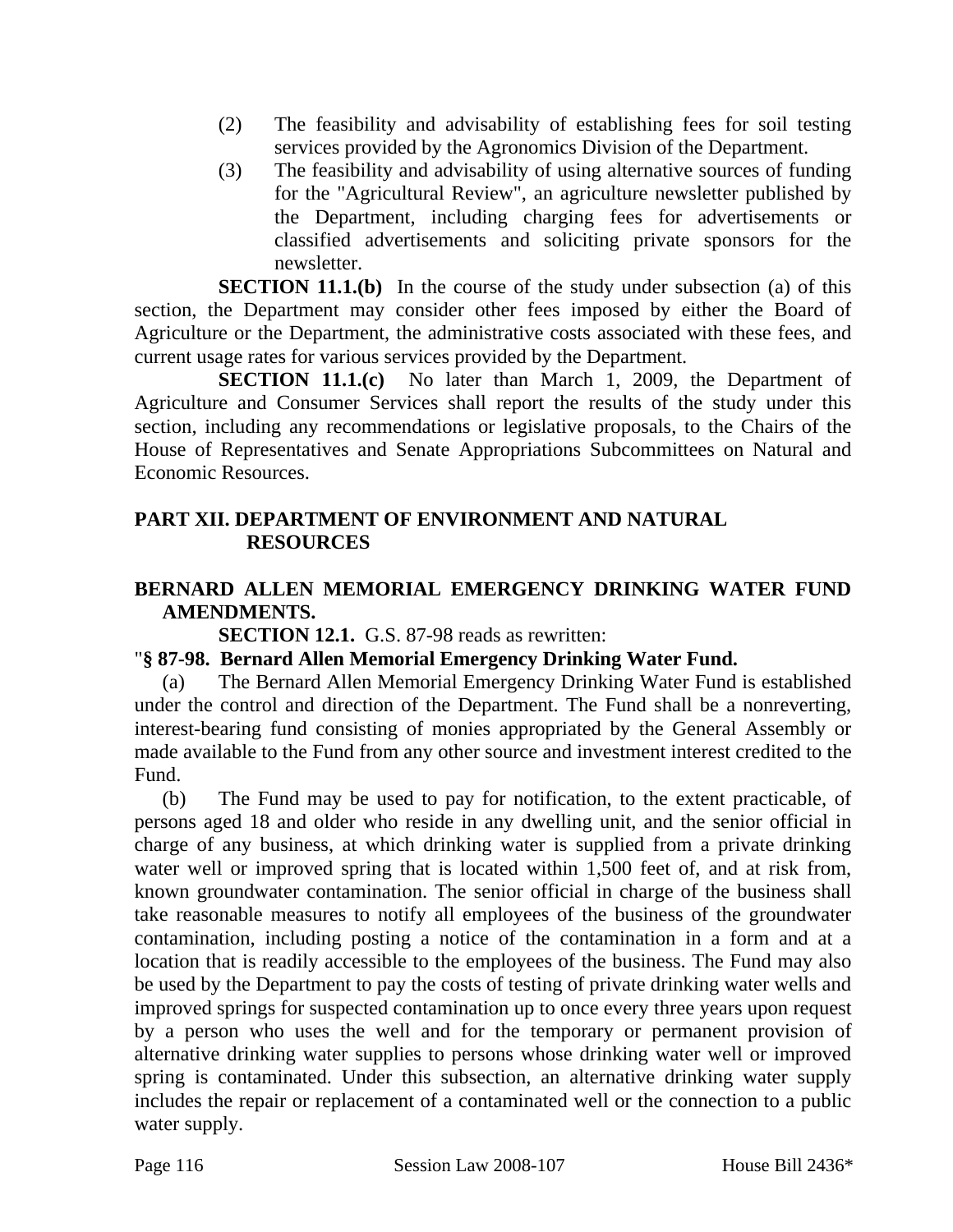(c) The Department shall disburse monies from the Fund based on financial need and on the risk to public health posed by groundwater contamination and shall give priority to the provision of services under this section to instances when an alternative source of funds is not available. The Fund shall not be used for remediation of groundwater contamination. Nothing in this section expands, contracts, or modifies the obligation of responsible parties under Article 9 or 10 of Chapter 130A of the General Statutes, this Article, or Article 21A of this Chapter to assess contamination, identify receptors, or remediate groundwater or soil contamination. The Fund shall not be used to provide alternative water supply to households with incomes greater than three hundred percent (300%) of the current federal poverty level. The Fund shall notmay be used to provide alternative drinking water supplies unless if the Department determines that the concentration of one or more contaminants in the private drinking water well or improved spring exceeds the federal Maximum Contaminant Levelmaximum contaminant level, or the federal drinking water action level as defined in 40 Code of Federal Regulations § 141.1 through § 141.571 (1 July 2006)2007) and 40 Code of Federal Regulations § 143.3 (1 July 2006). 2007). For a contaminant for which a federal maximum contaminant level or drinking water action level has not been established, the State groundwater standard established by the Environmental Management Commission for the concentration of that contaminant shall be used to determine whether the Fund may be used to provide alternative drinking water supplies. The Fund may also be used to provide alternative drinking water supplies as provided in this section if the Department determines that the concentration of one or more contaminants in a private drinking water well is increasing over time and that there is a significant risk that the concentration of a contaminant will exceed the federal maximum contaminant level or drinking water action level, or the State groundwater standard. A determination of the concentration of a contaminant shall be based on a sample of water collected from the private drinking water well within the past 12 months. The Fund shall not be used to provide temporary water supplies in any calendar quarter until all needs for permanent replacement water supplies that have been identified in that calendar quarter have been met through hookups to public water supplies, repair, or replacement of contaminated wells.

 $(c1)$  In disbursing monies from the Fund, preference shall be given to providing the Department shall give preference to provision of permanent replacement water supplies by connection to public water supplies and repair or replacement of contaminated wells over the provision of temporary water supplies. In providing alternative drinking water supplies, the Department shall give preference to connection to a public water supply system or to construction of a new private drinking water well over the use of a filtration system if the Department determines that the costs of periodic required maintenance of the filtration system would be cost-prohibitive for users of the alternative drinking water supply.

(c2) If the Department provides an alternative drinking water supply by extension of a waterline, the Department may disburse from the Fund no more than ten thousand dollars (\$10,000) per household or other service connection. No more than one-third of the total cost of the project may be paid from the Fund. The Department may combine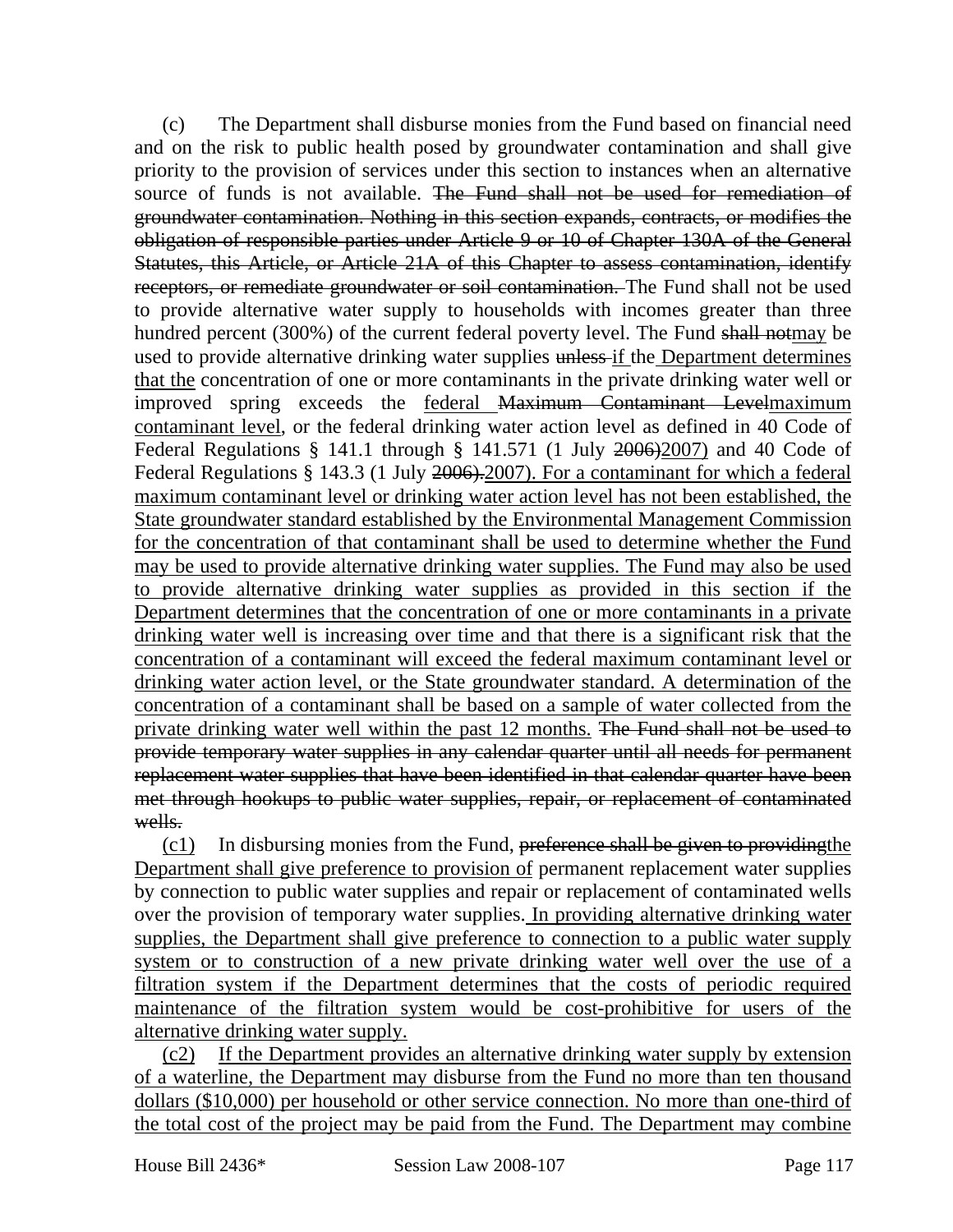monies from the Fund with monies from other sources in order to pay the total cost of the project.

(c3) The Fund shall be used to provide alternative drinking water supplies only if the Department determines that the person or persons who are responsible for the contamination of the private drinking water well is or are not financially viable or cannot be identified or located and if the Department determines that one of the following applies:

- (1) The contamination of the private drinking water well is naturally occurring.
- (2) The owner of the property on which the private drinking water well is located did not cause or contribute to the contamination or control the source of the contamination.
- (3) The source of the contamination is the application or disposal of a hazardous substance or pesticide that occurred without the consent of the owner of the property on which the private drinking water well is located.

(c4) The Department may use up to one hundred thousand dollars (\$100,000) of the monies in the Fund to pay the personnel and other direct costs associated with the implementation of this section.

(c5) The Fund shall not be used for remediation of groundwater contamination.

(c6) Nothing in this section expands, contracts, or modifies the obligation of responsible parties under Article 9 or 10 of Chapter 130A of the General Statutes, this Article, or Article 21A of this Chapter to assess contamination, identify receptors, or remediate groundwater or soil contamination.

(d) The Department shall establish criteria by which the Department is to evaluate applications and disburse monies from this Fund and may adopt any rules necessary to implement this section.

(e) The Department, in consultation with the Commission for Public Health and local health departments, shall report no later than 1 October of each year to the Environmental Review Commission, the House of Representatives and Senate Appropriations Subcommittees on Natural and Economic Resources, and the Fiscal Research Division of the General Assembly on the implementation of this section. The report shall include the purpose and amount of all expenditures from the Fund during the prior fiscal year, a discussion of the benefits and deficiencies realized as a result of the section, and may also include recommendations for any legislative action."

# **INACTIVE HAZARDOUS WASTE SITES REPORT REQUIREMENT**

**SECTION 12.1A.(a)** G.S. 130A-310.2 reads as rewritten:

# "**§ 130A-310.2. Inactive Hazardous Waste Sites Priority List.**

(a) No later than six months after July 1, 1987, the Commission shall develop a system for the prioritization of inactive hazardous substance or waste disposal sites based on the extent to which such sites endanger the public health and the environment. The Secretary shall apply the prioritization system to the inventory of sites to create and maintain an Inactive Hazardous Waste Site Priority List, which shall rank all inactive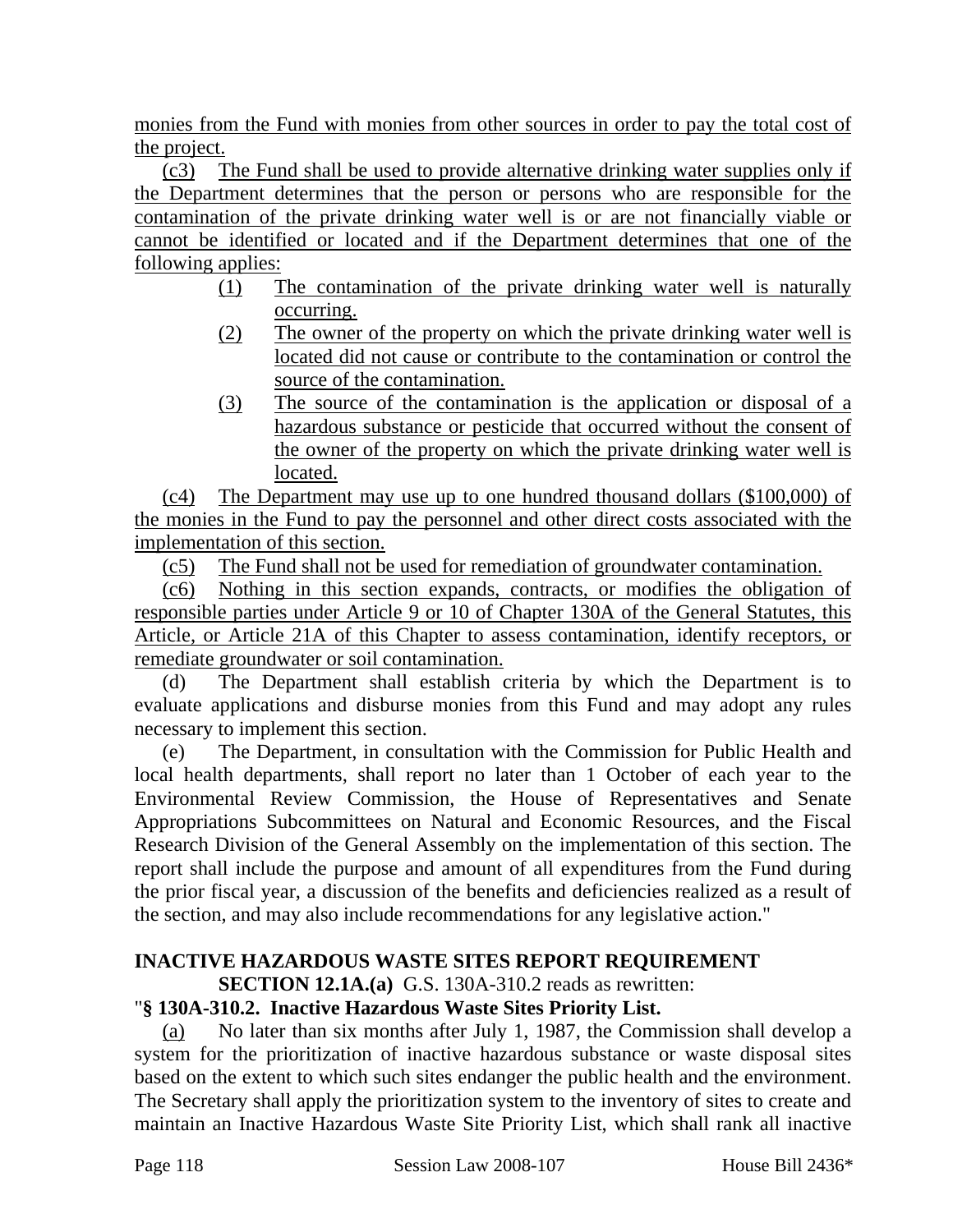hazardous substance or waste disposal sites in decreasing order of danger. This list shall identify the location of each site and the type and amount of hazardous substances or waste known or believed to be located on the site. The first such list shall be published within two years after July 1, 1987, with subsequent lists to be published at intervals of not more than two years thereafter. The Secretary shall notify owners, operators, and responsible parties of sites listed on the Inactive Hazardous Waste Sites Priority List of their ranking on the list. The Inactive Hazardous Sites Priority List shall be used by the Department in determining budget requests and in allocating any State appropriation which may be made for remedial action, but shall not be used so as to impede any other action by the Department, or any remedial or other action for which funds are available.

(b) No later than January 1 of each year, the Department shall report to each member of the General Assembly who has an inactive hazardous substance or waste disposal site in the member's district. This report shall include the location of each inactive hazardous substance or waste disposal site in the member's district, the type and amount of hazardous substances or waste known or believed to be located on each of these sites, the last action taken at each of these sites, and the date of that last action."

**SECTION 12.1A.(b)** The initial report under G.S. 130A-310.2(b), as amended by this section, shall be due no later than January 1, 2009.

# **AGRICULTURAL DROUGHT RESPONSE COST SHARE PROGRAM**

**SECTION 12.4.(a)** Agricultural Drought Response Cost Share Program. – The Agricultural Drought Response Cost Share Program is established. The Program shall provide cost share funds to assist North Carolina farmers who suffered damage from the severe and extreme drought conditions in North Carolina in 2007. These cost share funds shall be used to assist farmers with the following projects:

- (1) To redrill damaged wells or to drill new wells to be used as a water supply for livestock or for irrigation.
- (2) To renovate damaged or inadequate farm ponds or construct new farm ponds to be used as a water supply for livestock or for irrigation.
- (3) To renovate pastures depleted by the 2007 drought.

**SECTION 12.4.(b)** Program Administration. – The Program shall be implemented and supervised by the Soil and Water Conservation Commission through the Agriculture Cost Share Program for Nonpoint Source Pollution Control. The Commission shall administer this Program as provided in this section and in Part 9 of Article 21 of Chapter 143 of the General Statutes.

**SECTION 12.4.(c)** Program Functions. – Under the Agricultural Drought Response Cost Share Program, the Division shall:

- (1) Within funds available for this Program, provide cost share funds subject to all of the following limitations and requirements:
	- a. Except as provided in G.S. 143-215.74(b)(9), State funding shall be limited to:
		- 1. Seventy-five percent (75%) of the average cost for each project with the assisted person providing twenty-five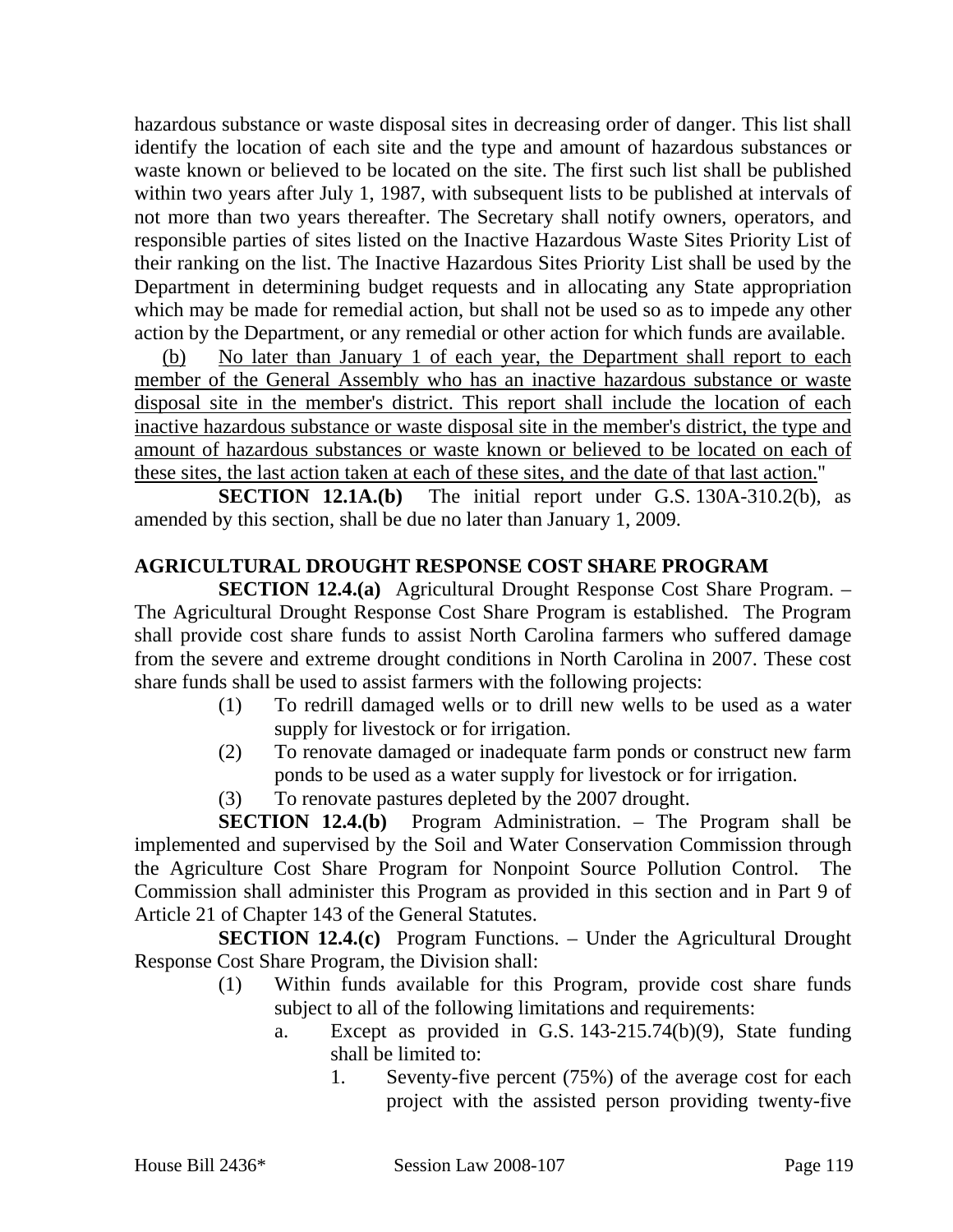percent (25%) of the project cost, which may include in-kind support of the project.

- 2. A maximum of seventy-five thousand dollars (\$75,000) per year to each applicant.
- b. Applicants shall be limited to farmers who have an adjusted gross income in each of the previous two years that is at or below two hundred fifty thousand dollars (\$250,000), unless at least seventy-five percent (75%) of this adjusted gross income is derived directly from farming, ranching, or forestry operations.
- c. To be eligible for cost share funds under subdivision (1) or subdivision (2) of subsection (a) of this section, applicants must demonstrate that their existing water supplies are insufficient to provide reliable water to meet current needs for livestock watering or irrigation.
- d. Applicants may apply for cost share funds for projects under subsection (a) of this section that were installed as of August 1, 2007, so long as the costs of installation are documented to the satisfaction of the Commission.
- e. The requirements and limitations under subdivisions (1), (2), (5), and (8) of subsection (b) of G.S. 143-215.74 do not apply. All other limitations and requirements set out in Part 9 of Article 21 of Chapter 143 of the General Statutes, as modified by this section, apply.
- (2) Establish criteria to prioritize the redrilling of damaged wells and the drilling of new wells, the renovation of damaged or inadequate farm ponds and the construction of new farm ponds, and the renovation of pastures depleted by the drought.
- (3) Establish criteria for the selection of applicants who are eligible for participation in the Program.
- (4) Develop a process for soliciting and reviewing applications and for selecting farmers to participate in the Program.
- (5) Investigate and pursue other funding sources to supplement State funds, including federal, local, and private funding sources.
- (6) Provide technical assistance to participating persons to assist with the projects that are eligible for cost share funds under subsection (a) of this section and to facilitate the timely transfer of technology among participating persons.

**SECTION 12.4.(d)** Report. – No later than 31 January of each year, the Division shall prepare a comprehensive report on the implementation of subsections (a) through (c) of this section. The report shall be submitted to the Environmental Review Commission as a part of the report required by G.S. 143-215.74(e). The first report required by this subsection shall be submitted to the Environmental Review Commission no later than 31 January 2009.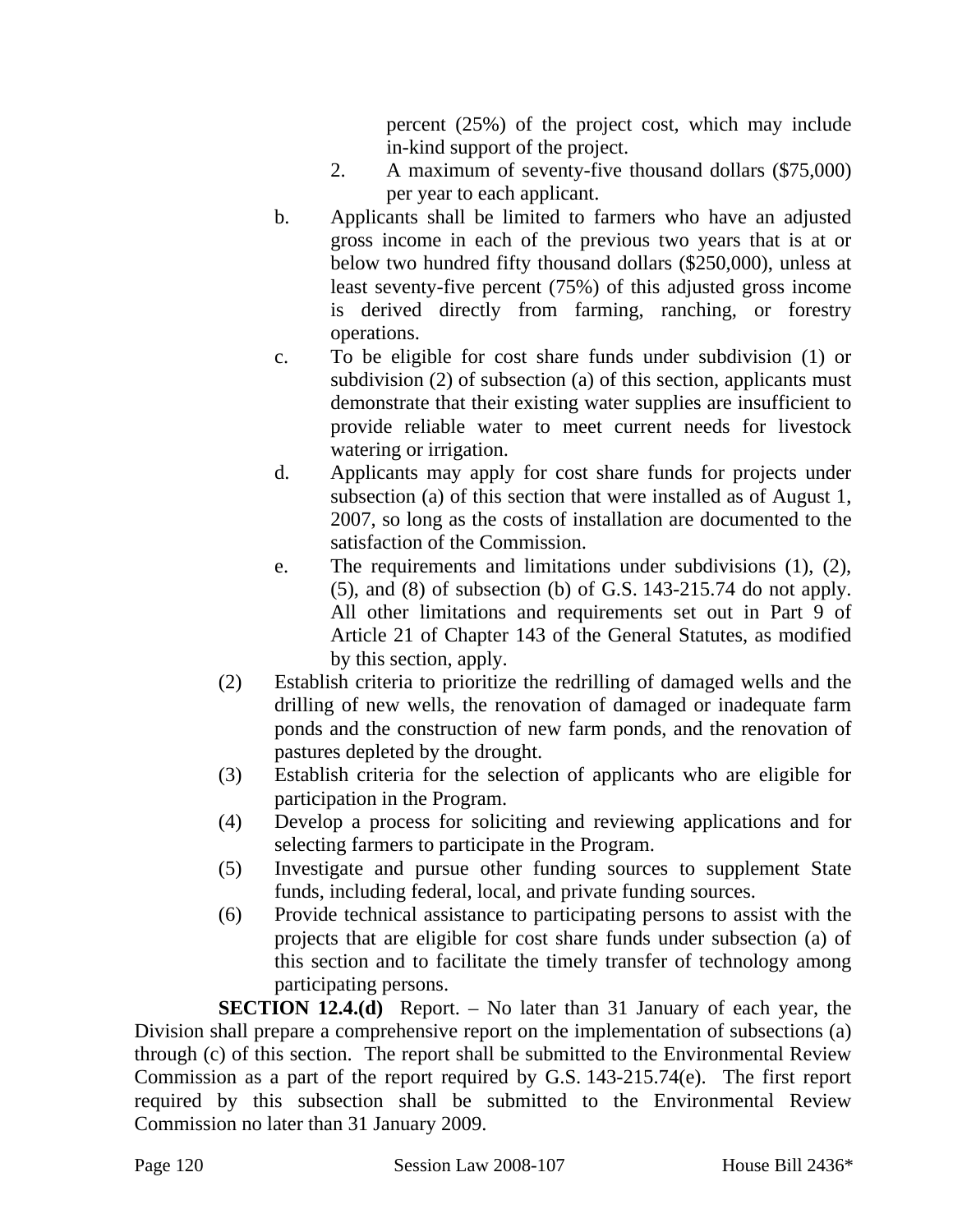**SECTION 12.4.(e)** Program Funds. – The Soil and Water Conservation Commission may use up to one hundred fifteen thousand dollars (\$115,000) of the funds appropriated in this act to the Department of Environment and Natural Resources for the 2008-2009 fiscal year to be used for the Agricultural Drought Response Cost Share Program for the Division of Soil and Water Conservation and for the Soil and Water Conservation Districts for the costs of providing engineering assistance, providing technical assistance, and administering the Program. Further, twenty-five percent (25%) of the remaining funds shall not be allocated during the initial funding cycle, but shall be retained to be allocated by the Commission consistent with the limitations under this section, for the purposes under this section, and to address future drought emergencies or to allocate to farmers who received cost share funds under this section who need additional funds to achieve the purpose of the initial cost share disbursement.

#### **INACTIVE HAZARDOUS WASTE SITES CLEANUP FUNDS**

**SECTION 12.5.** There is appropriated from the interest earned on the Dry Cleaning Solvent Cleanup Fund during the 2007-2008 fiscal year to the Department of Environment and Natural Resources the sum of four hundred thousand dollars (\$400,000) for the 2008-2009 fiscal year to be used, notwithstanding G.S. 143-215.104C, to assess and remove contamination from inactive hazardous waste sites throughout the State and to provide an alternative drinking water supply to any person whose water supply was contaminated by an inactive hazardous waste site.

### **COMMERCIAL LEAKING PETROLEUM UNDERGROUND STORAGE TANK CLEANUP FUND**

**SECTION 12.6.(a)** There is appropriated from the Commercial Leaking Petroleum Underground Storage Tank Cleanup Fund to the Department of Environment and Natural Resources the sum of seven hundred ninety-one thousand six hundred fourteen dollars (\$791,614) for the 2008-2009 fiscal year. Notwithstanding G.S. 143-215.94B, these funds shall be used to establish and support 11 positions within the underground storage tank program as follows:

- (1) \$92,643 shall be used to establish and support one Environmental Program Supervisor II position.
- (2) \$615,953 shall be used to establish and support nine Environmental Specialist positions.
- (3) \$83,018 shall be used to establish and support one Environmental Engineer I position.

**SECTION 12.6.(b)** The positions under subsection (a) of this section shall be used to increase compliance inspection frequency for the underground storage tank program within the Department and to conduct operator training for those underground storage tank systems that are subject to regulation under Part 2A or Part 2B of Article 21A of Chapter 143 of the General Statutes. It is the intent of the General Assembly that funds for these positions under this section are recurring funds and that these funds are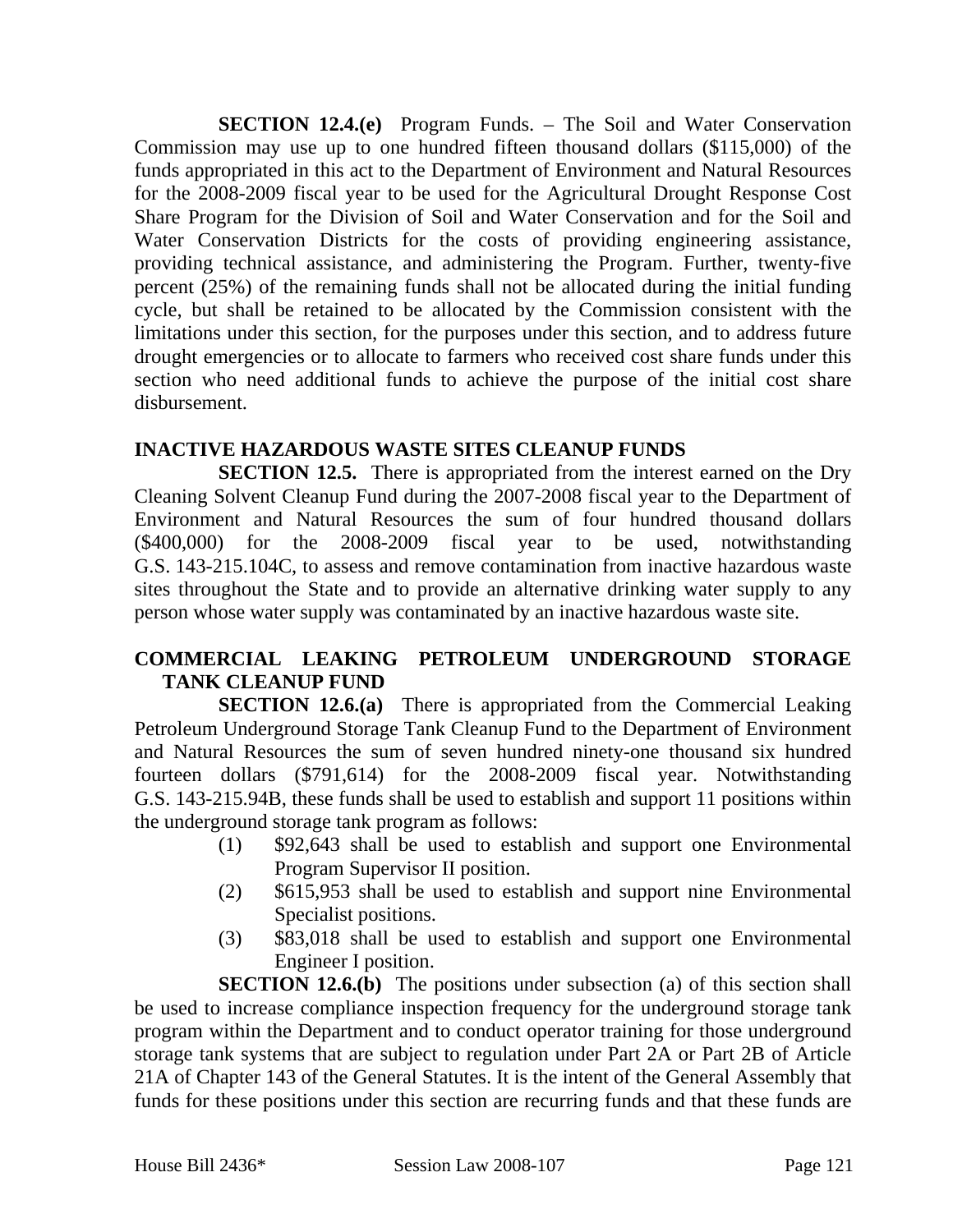in addition to funds previously appropriated to the Department of Environment and Natural Resources for the 2008-2009 fiscal year.

### **FUNDS FOR PENDING CIVIL LITIGATION EXPENSES**

**SECTION 12.7.** From funds in the I & M Air Pollution Control Account, there is appropriated the sum of seven hundred fifty thousand dollars (\$750,000) for the 2008-2009 fiscal year to the Office of State Budget and Management, Litigation Reserve. Notwithstanding G.S. 143-215.3A, these funds shall be used by the Department of Justice solely for expenses related to either ex rel. Cooper v. Tennessee Valley Authority, No. 1:06CV20 (W.D.N.C. filed Jan. 30, 2006) or South Carolina v. North Carolina, No. 220138 ORG (U.S. Sup. Ct. filed June 7, 2007). Any of these funds that remain unused on June 30, 2009, shall revert to the I & M Air Pollution Control Account.

#### **ESTABLISH NC CONSERVATION EASEMENT ENDOWMENT FUND**

**SECTION 12.9.(a)** Article 18 of Chapter 113A of the General Statutes is amended by adding a new section to read:

#### "**§ 113A-253.2. North Carolina Conservation Easement Endowment Fund.**

(a) The North Carolina Conservation Easement Endowment Fund is established as a special fund in the Office of the State Treasurer. The principal of the Endowment Fund shall consist of a portion of grant funds transferred by the Trustees to the Endowment Fund from the Clean Water Management Trust Fund for stewardship activities related to projects for conservation easements funded from the Clean Water Management Trust Fund. The principal of the Endowment Fund may also consist of any proceeds of any gifts, grants, or contributions to the State that are specifically designated for inclusion in the Endowment Fund and any investment income that is not used in accordance with subsection (b) of this section. The State Treasurer shall hold the Endowment Fund separate and apart from all other moneys, funds, and accounts. The State Treasurer shall invest the assets of the Endowment Fund in accordance with the provisions of G.S. 147-69.2 and G.S. 147-69.3. The State Treasurer shall disburse the endowment investment income only upon the written direction of the Chair of the Board of Trustees. No expenditure or disbursement shall be made from the principal of the Endowment Fund.

(b) The Trustees may authorize the disbursement of the endowment investment income only for activities related to stewardship of conservation easements owned by the State."

**SECTION 12.9.(b)** G.S. 147-69.2(a) is amended by adding a new subdivision to read:

"(17i) The North Carolina Conservation Easement Endowment Fund."

**SECTION 12.9.(c)** G.S. 147-69.2 is amended by adding a new subsection to read:

"(d) The State Treasurer may invest funds deposited pursuant to subdivision  $(a)(17i)$  of this section in any of the investments authorized under subdivisions  $(1)$ through (6) and subdivision (8) of subsection (b) of this section. The State Treasurer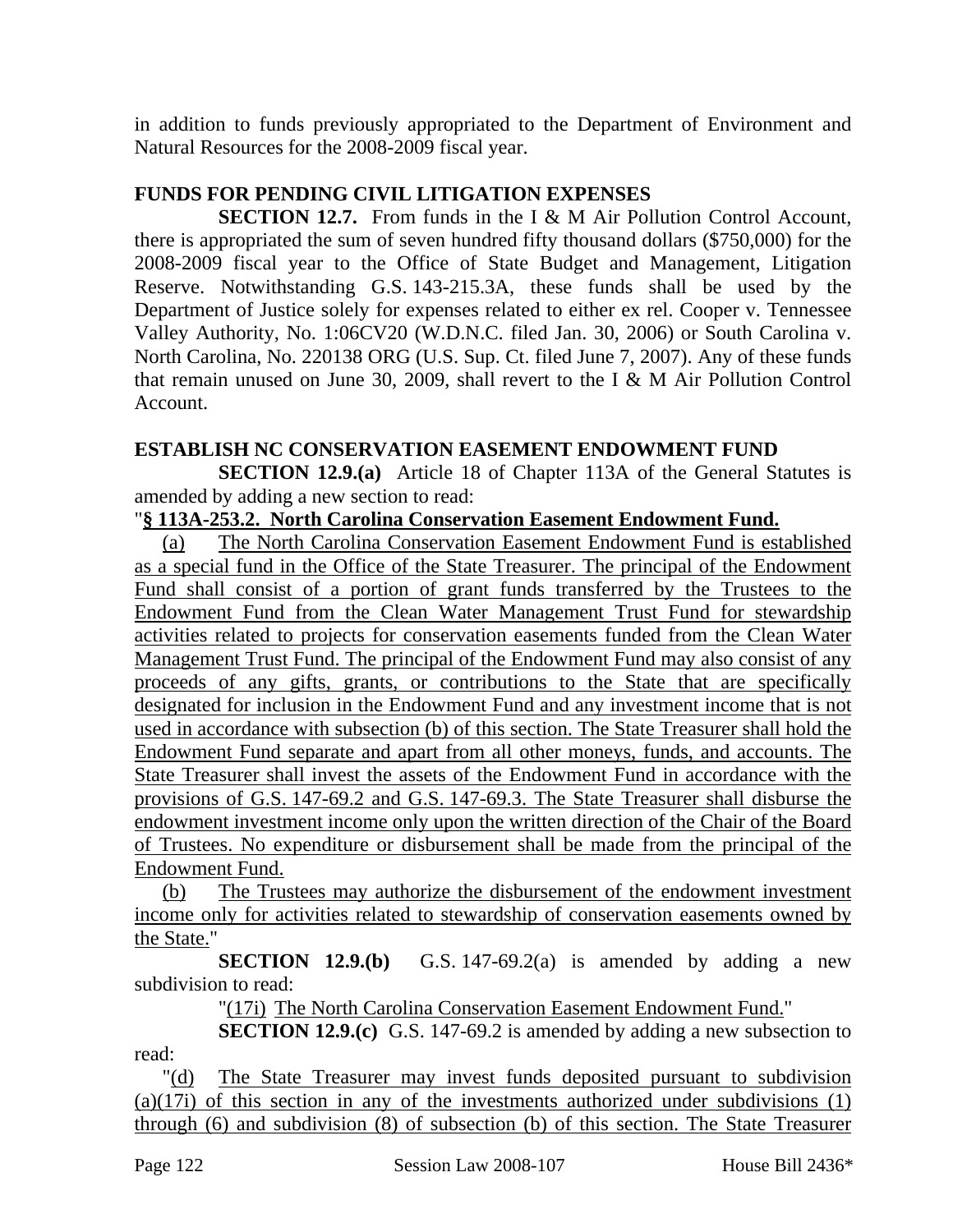may require a minimum deposit, up to one hundred thousand dollars (\$100,000), and may assess a reasonable fee, not to exceed 15 basis points, as a condition of participation pursuant to this subsection. Funds deposited pursuant to this subsection shall remain the funds of the North Carolina Conservation Easement Endowment Fund, and interest or other investment income earned thereon shall be prorated and credited to the North Carolina Conservation Easement Endowment Fund on the basis of the amounts thereof contributed, figured according to sound accounting principles."

## **MARINE FISHERIES FUNDS FOR THE FISHERY RESOURCE GRANT PROGRAM**

**SECTION 12.11.(a)** Of the funds appropriated in this act to the Department of Environment and Natural Resources for the Division of Marine Fisheries for the Fishery Resource Grant Program established under G.S. 113-200, the sum of one million dollars (\$1,000,000) for the 2008-2009 fiscal year shall be used as follows:

- (1) \$853,688 shall be used for the Fishery Resource Grant Program in accordance with G.S. 113-200.
- (2) \$146,312 shall be used for river herring research in the Department, notwithstanding G.S 113-200.

**SECTION 12.11.(b)** Neither the Department of Environment and Natural Resources nor North Carolina State University may use any of the funds allocated under subsection (a) of this section for administrative costs.

### **STUDY ADDING AREA SURROUNDING RUTHERFORD TRACE TO STATE PARKS SYSTEM**

**SECTION 12.12.** The Division of Parks and Recreation of the Department of Environment and Natural Resources shall study the feasibility and the desirability of acquiring land and establishing a State park for inclusion in the State Parks System on property surrounding Rutherford Trace in McDowell County. The study shall include estimates of the cost of purchasing the land and the costs of developing and operating the proposed State park. The Division shall report its findings and recommendations, including any legislative proposals, to the Environmental Review Commission and to the Chairs of the House of Representatives and Senate Appropriations Subcommittees on Natural and Economic Resources no later than February 1, 2009.

#### **CONSERVATION GRANT FUND INVESTMENTS**

**SECTION 12.13.** G.S. 147-69.2(a) is amended by adding a new subdivision to read:

"(17j) The Conservation Grant Fund."

#### **PART XIII. DEPARTMENT OF COMMERCE**

**ONE NORTH CAROLINA FUND SECTION 13.1.** Section 13.1 of S.L. 2007-323 reads as rewritten: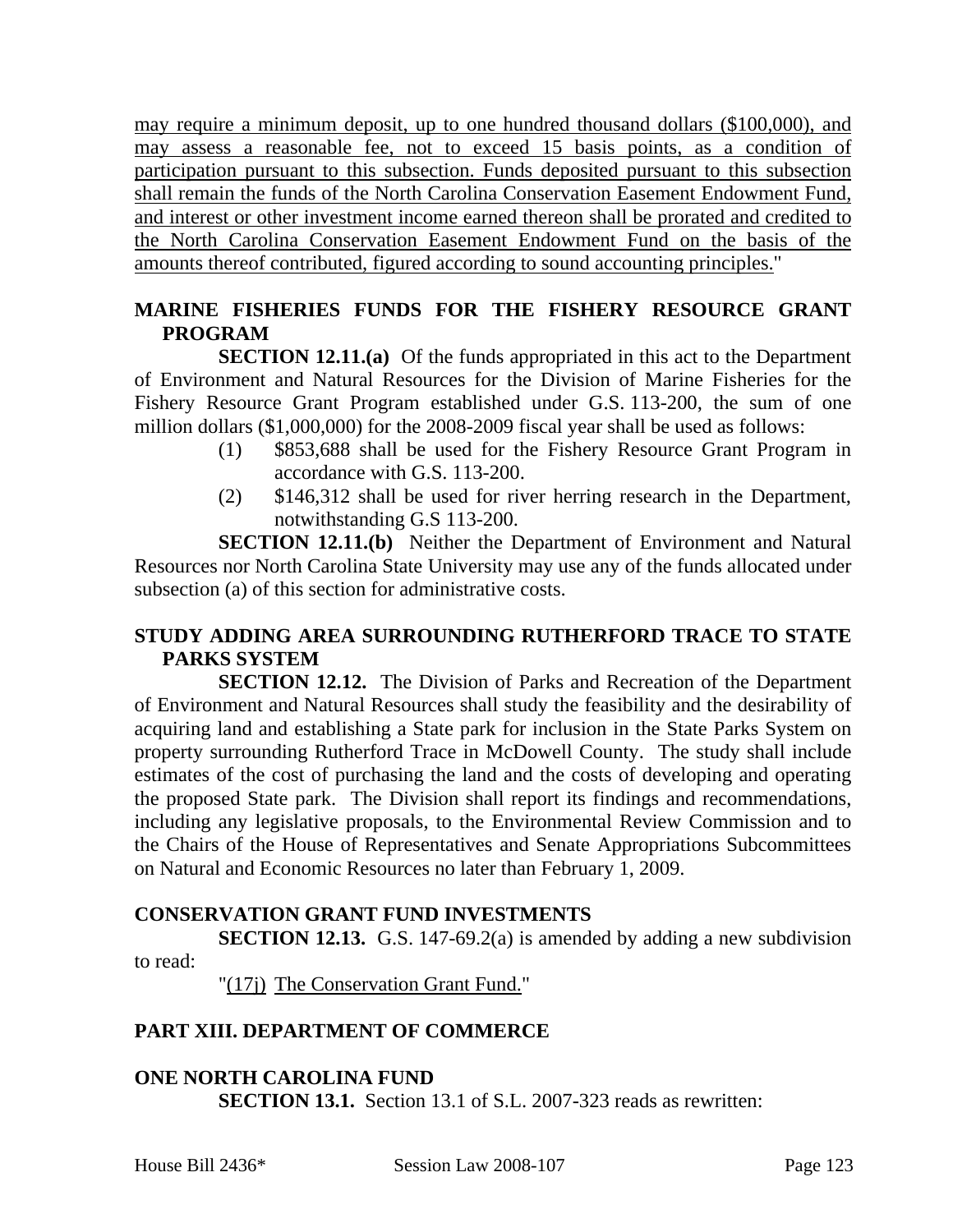"**SECTION 13.1.(a)** Of the funds appropriated in this act to the One North Carolina Fund for the 2007-20082008-2009 fiscal year, the Department of Commerce may use up to three hundred thousand dollars (\$300,000) to cover its expenses in administering the One North Carolina Fund and other economic development incentive grant programs during the 2007-20082008-2009 fiscal year.

**SECTION 13.1.(b)** Of the funds appropriated in this act to the One North Carolina Fund for the 2007-2008 fiscal year, the sum of six hundred fifty thousand dollars (\$650,000) shall be transferred to the Department of Environment and Natural Resources, Division of Information Technology Services, for the development of a Tier II hazardous chemicals inventory database and Web-based access application.

**SECTION 13.1.(c)** If any One North Carolina funds that have been previously awarded and disbursed are recovered by the Department of Commerce during the 2007-2008 fiscal year, the Department of Commerce may use up to one million dollars (\$1,000,000) of the recovered funds to supplement the Department's budget for statewide economic development marketing and business assistance, including continued development and maintenance of the Department's Web site, development of software and systems to improve service to North Carolina businesses, and the promotion of North Carolina nationally and internationally as a location for business growth and expansion through advertising, events-related marketing, and hosting international economic development conferences. Funds recovered by the Department of Commerce under this subsection in the 2007-2008 fiscal year that are unencumbered and unexpended as of June 30, 2008, may be used by the Department in the 2008-2009 fiscal year for Client Relationship Management software and to upgrade the building and sites database and website for the Certified Sites Program."

#### **NC GREEN BUSINESS FUND**

**SECTION 13.2.** Of the funds appropriated in this act to the NC Green Business Fund for the 2008-2009 fiscal year, the Department of Commerce may use up to fifty thousand dollars (\$50,000), if necessary, to cover the Department's expenses in administering the NC Green Business Fund.

# **CIAA BASKETBALL TOURNAMENT TOURISM AND MARKETING**

**SECTION 13.2A.** Of the funds available to the Tourism, Film, and Sports Development Division of the Department of Commerce, the sum of five hundred thousand dollars (\$500,000) for fiscal year 2008-2009 shall be used to support marketing and tourism promotion for the Central Intercollegiate Athletic Association Tournament to be held in Charlotte February 23-28, 2009.

## **FUNDS FOR ENVIROTHON AND WNC COMMUNITIES**

**SECTION 13.2B.(a)** Of the funds appropriated to the Department of Commerce, Division of Tourism, Film and Sports Development, the sum of seventy-five thousand dollars (\$75,000) for the 2008-2009 fiscal year is allocated to the NC Foundation for Soil and Water Conservation, Inc., a nonprofit organization, for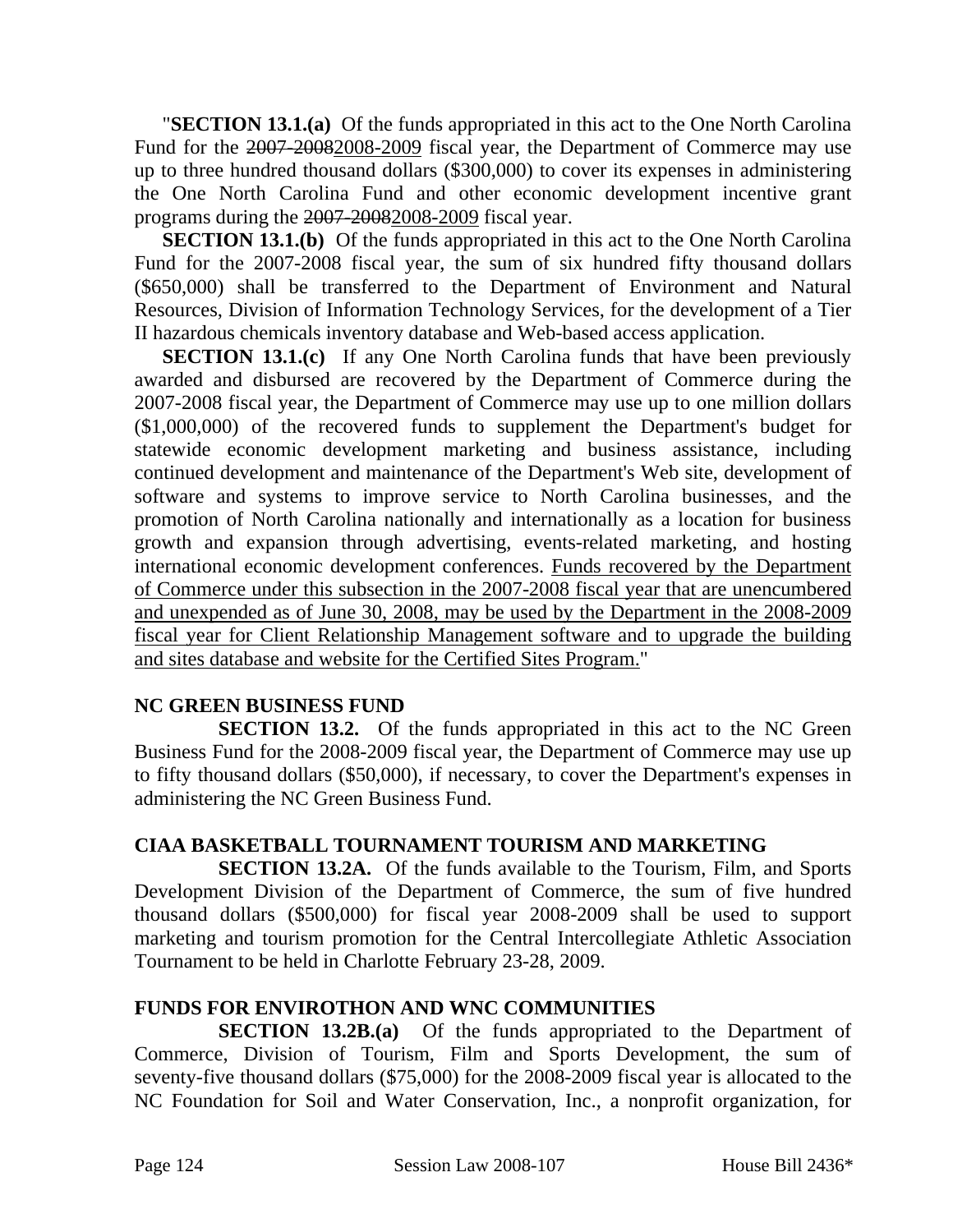planning and other activities involved in North Carolina serving as the host state to the 2009 North America Envirothon Competition to be held in Asheville.

**SECTION 13.2B.(b)** Of the funds appropriated to the Department of Commerce, Division of Tourism, Film and Sports Development, the sum of seventy-five thousand dollars (\$75,000) for the 2008-2009 fiscal year is allocated to WNC Communities, a nonprofit organization.

#### **WELCOME/VISITOR CENTER CONSTRUCTION**

**SECTION 13.3.** S.L. 2007-356 reads as rewritten:

"**SECTION 1.** The Department of Commerce and the Department of Transportation shall consult with the Joint Legislative Commission on Governmental Operations and the House and Senate Appropriations Subcommittees on Natural and Economic Resources before beginning the design or construction of any new welcome center or visitor center buildings.

"**SECTION 2.** The Department of Commerce and the Department of Transportation shall immediately cease the planning, design, or construction of any new welcome center buildings in Randolph County and shall not resume the planning, design, or construction of any new welcome center buildings in that county before consulting with the Joint Legislative Commission on Governmental Operations and the House and Senate Appropriations Subcommittees on Natural and Economic Resources.

"**SECTION 3.** Nothing in this act shall be interpreted to prohibit or restrict the Department of Transportation from constructing visitor center buildings in Randolph County and Wilkes County that were in the planning, design, or construction phase prior to the effective date of this act. The Department of Commerce shall operate the Randolph County visitor center with funding sources consistent with the existing nine welcome centers, excluding use of funds from the Special Registration Plate Account and the Highway Fund.

"**SECTION 4.** This act is effective when it becomes law."

## **WANCHESE SEAFOOD INDUSTRIAL PARK/OREGON INLET FUNDS**

**SECTION 13.4.** Section 13.3A of S.L. 2007-323 reads as rewritten:

"**SECTION 13.3A.(a)** Funds appropriated to the Department of Commerce for the 2006-20072007-2008 fiscal year for the Wanchese Seafood Industrial Park that are unexpended and unencumbered as of June 30, 2007,June 30, 2008, shall not revert to the General Fund on June 30, 2007,June 30, 2008, but shall remain available to the Department to be expended by the Wanchese Seafood Industrial Park for operations, maintenance, repair, and capital improvements in accordance with Article 23C of Chapter 113 of the General Statutes. These funds shall be in addition to funds available to the North Carolina Seafood Industrial Park Authority for operations, maintenance, repair, and capital improvements under Article 23C of Chapter 113 of the General Statutes.

"**SECTION 13.3A.(b)** Funds appropriated to the Department of Commerce for the 2006-20072007-2008 fiscal year for the Oregon Inlet Project that are unexpended and unencumbered as of June 30, 2007,June 30, 2008, shall not revert to the General Fund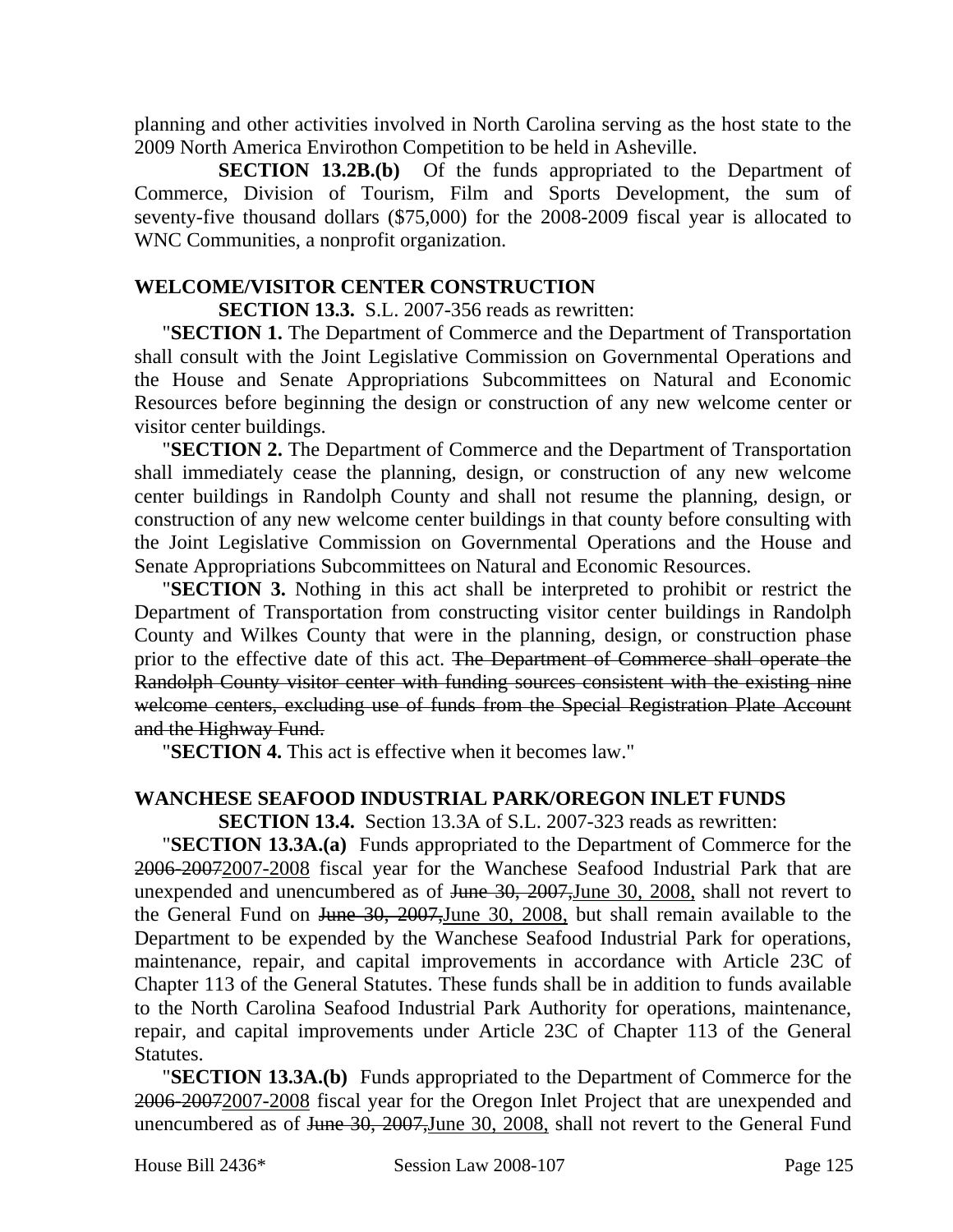on June 30, 2007,June 30, 2008, but shall remain available to the Department to be expended by the Wanchese Seafood Industrial Park for securing adequate channel maintenance of the Oregon Inlet and for operations, maintenance, repair, and capital improvements in accordance with Article 23C of Chapter 113 of the General Statutes. These funds shall be in addition to funds available to the North Carolina Seafood Industrial Park Authority for operations, maintenance, repair, and capital improvements under Article 23C of Chapter 113 of the General Statutes.

"**SECTION 13.3A.(c)** This section becomes effective June 30, 2007.June 30, 2008."

#### **NER BLOCK GRANTS**

**SECTION 13.5.(a)** Appropriations from federal block grant funds are made for fiscal year ending June 30, 2009, according to the following schedule:

#### COMMUNITY DEVELOPMENT BLOCK GRANT

| 01. | <b>State Administration</b>            | \$<br>1,000,000  |
|-----|----------------------------------------|------------------|
|     | 02. Urgent Needs and Contingency       | 1,000,000        |
|     | 03. Scattered Site Housing             | 13,200,000       |
|     | 04. Economic Development               | 8,710,000        |
|     | 05. Small Business/Entrepreneurship    | 1,000,000        |
|     | 06. Community Revitalization           | 13,000,000       |
| 07. | <b>State Technical Assistance</b>      | 450,000          |
| 08. | <b>Housing Development</b>             | 1,500,000        |
| 09. | Infrastructure                         | 5,140,000        |
|     | TOTAL COMMUNITY DEVELOPMENT            |                  |
|     | <b>BLOCK GRANT</b> – 2009 Program Year | \$<br>45,000,000 |

**SECTION 13.5.(b)** Decreases in Federal Fund Availability. – If federal funds are reduced below the amounts specified above after the effective date of this act, then every program in each of these federal block grants shall be reduced by the same percentage as the reduction in federal funds.

**SECTION 13.5.(c)** Increases in Federal Fund Availability for Community Development Block Grant. – Any block grant funds appropriated by the Congress of the United States in addition to the funds specified in this section shall be expended as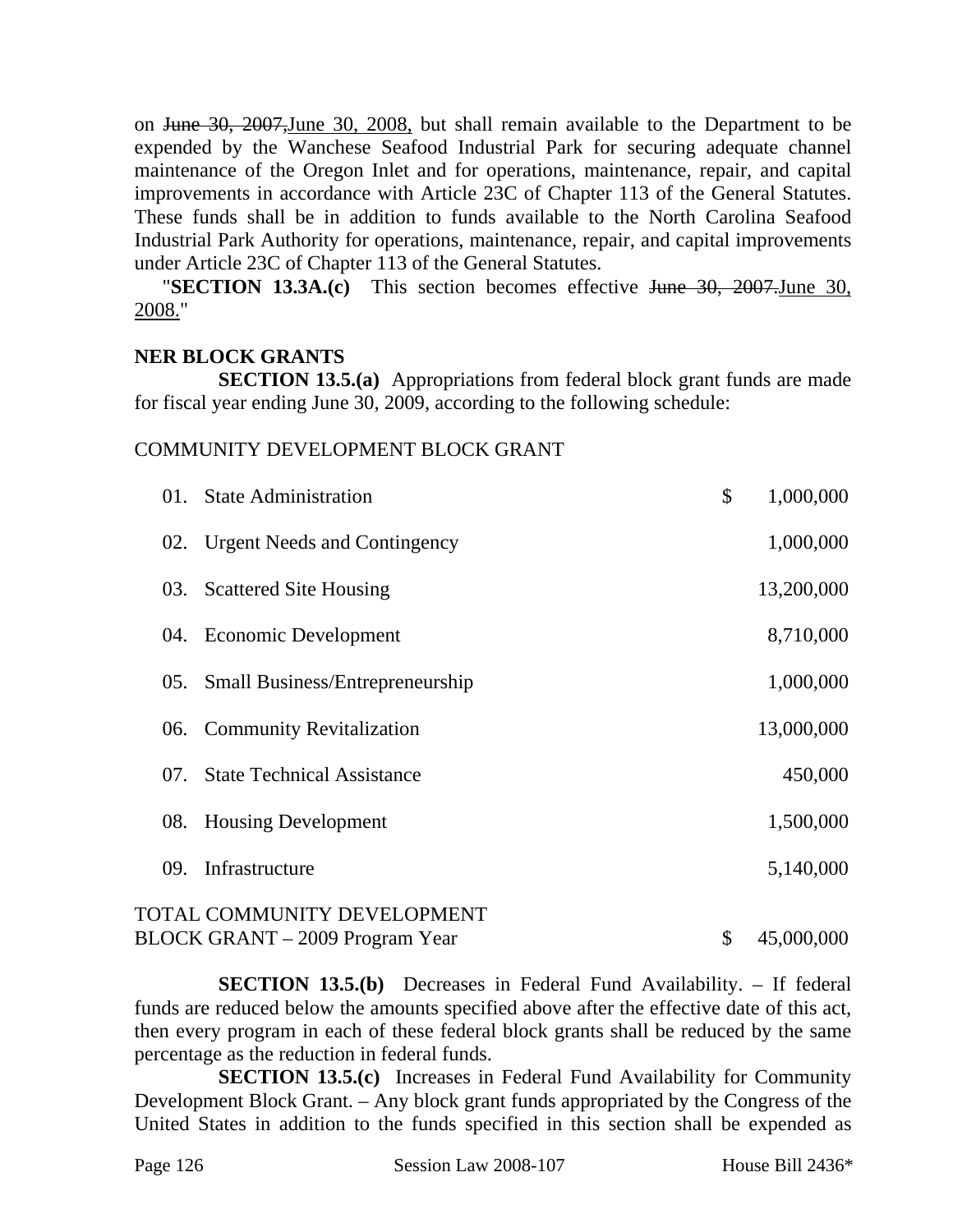follows: each program category under the Community Development Block Grant shall be increased by the same percentage as the increase in federal funds.

**SECTION 13.5.(d)** Limitations on Community Development Block Grant Funds. – Of the funds appropriated in this section for the Community Development Block Grant, the following shall be allocated in each category for each program year: up to one million dollars (\$1,000,000) may be used for State Administration; not less than one million dollars (\$1,000,000) may be used for Urgent Needs and Contingency; up to thirteen million two hundred thousand dollars (\$13,200,000) may be used for Scattered Site Housing; eight million seven hundred ten thousand dollars (\$8,710,000) may be used for Economic Development; up to one million dollars (\$1,000,000) may be used for Small Business/Entrepreneurship; not less than thirteen million dollars (\$13,000,000) shall be used for Community Revitalization; up to four hundred fifty thousand dollars (\$450,000) may be used for State Technical Assistance; up to one million five hundred thousand dollars (\$1,500,000) may be used for Housing Development; up to five million one hundred forty thousand dollars (\$5,140,000) may be used for Infrastructure. If federal block grant funds are reduced or increased by the Congress of the United States after the effective date of this act, then these reductions or increases shall be allocated in accordance with subsection (b) or (c) of this section, as applicable.

**SECTION 13.5.(e)** Increase Capacity for Nonprofit Organizations. – Assistance to nonprofit organizations to increase their capacity to carry out CDBG-eligible activities in partnership with units of local government is an eligible activity under any program category in accordance with federal regulations. Capacity building grants may be made from funds available within program categories, program income, or unobligated funds.

**SECTION 13.5.(f)** The Department of Commerce shall consult with the Joint Legislative Commission on Governmental Operations prior to reallocating Community Development Block Grant Funds. Notwithstanding the provisions of this subsection, whenever the Director of the Budget finds that:

- (1) A reallocation is required because of an emergency that poses an imminent threat to public health or public safety, the Director of the Budget may authorize the reallocation without consulting the Commission. The Department of Commerce shall report to the Commission on the reallocation no later than 30 days after it was authorized and shall identify in the report the emergency, the type of action taken, and how it was related to the emergency.
- (2) The State will lose federal block grant funds or receive less federal block grant funds in the next fiscal year unless a reallocation is made. The Department of Commerce shall provide a written report to the Commission on the proposed reallocation and shall identify the reason that failure to take action will result in the loss of federal funds. If the Commission does not hear the issue within 30 days of receipt of the report, the Department may take the action without consulting the Commission.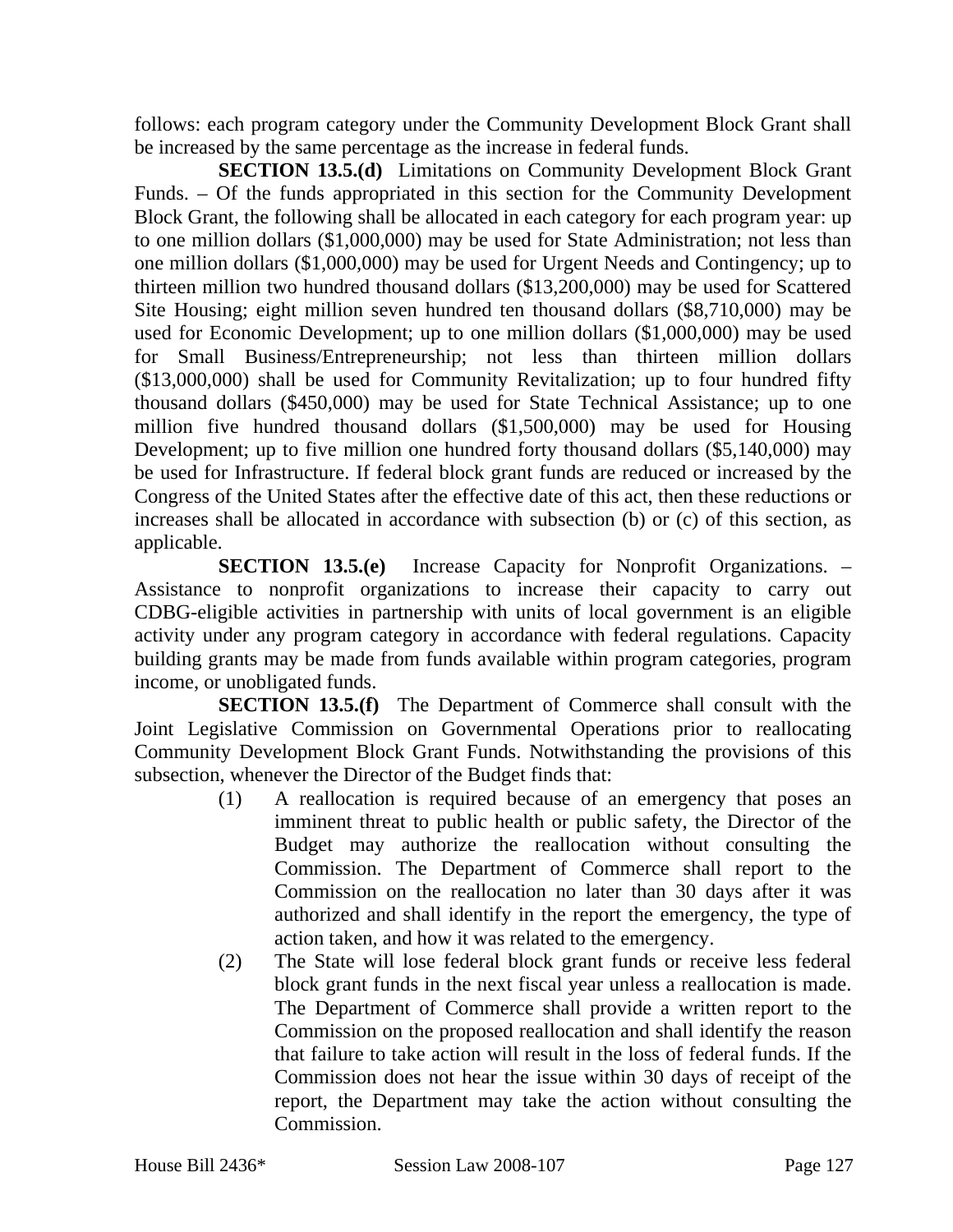#### **EMPLOYMENT SECURITY COMMISSION FUNDS**

**SECTION 13.6.** Section 13.4 of S.L. 2007-323 reads as rewritten:

"**SECTION 13.4.(a)** Funds from the Employment Security Commission Reserve Fund shall be available to the Employment Security Commission of North Carolina to use as collateral to secure federal funds and to pay the administrative costs associated with the collection of the Employment Security Commission Reserve Fund surcharge. The total administrative costs paid with funds from the Reserve in the 2007-20082008-2009 fiscal year shall not exceed two million five hundred thousand dollars (\$2,500,000).

"**SECTION 13.4.(b)** There is appropriated from the Employment Security Commission Reserve Fund to the Employment Security Commission of North Carolina the sum of seven million three hundred thousand dollars (\$7,300,000)twenty million dollars (\$20,000,000) for the 2007-20082008-2009 fiscal year to be used for the following purposes:

- (1) Seven million dollars (\$7,000,000)Nineteen million seven hundred thousand dollars (\$19,700,000) for the operation and support of local ESC offices.
- (2) Two hundred thousand dollars (\$200,000) for the State Occupational Information Coordinating Committee to develop and operate an interagency system to track former participants in State education and training programs.
- (3) One hundred thousand dollars (\$100,000) to maintain compliance with Chapter 96 of the General Statutes, which directs the Commission to employ the Common Follow-Up Management Information System to evaluate the effectiveness of the State's job training, education, and placement programs.

"**SECTION 13.4.(c)** There is appropriated from the Employment Security Commission Reserve Fund to the Employment Security Commission of North Carolina an amount not to exceed two million five hundred thousand dollars (\$2,500,000)one million dollars (\$1,000,000) for the 2007-20082008-2009 fiscal year to fund State initiatives not currently funded through federal grants.

"**SECTION 13.4.(d)** There is appropriated from the Employment Security Commission Reserve Fund to the Employment Security Commission of North Carolina an amount not to exceed three hundred fifty thousand dollars (\$350,000) for the 2007-20082008-2009 fiscal year to allow the Commission to continue to work with Connect, Inc., to provide dislocated workers with assistance in obtaining health care benefits, receiving vocational training, and securing employment.

"**SECTION 13.4.(e)** This section becomes effective July 1, 2007.July 1, 2008."

### **NC WINE AND GRAPE GROWERS COUNCIL/ADDITIONAL FUNDS FOR RESEARCH AND DEVELOPMENT**

**SECTION 13.6A.(a)** G.S. 105-113.81A reads as rewritten: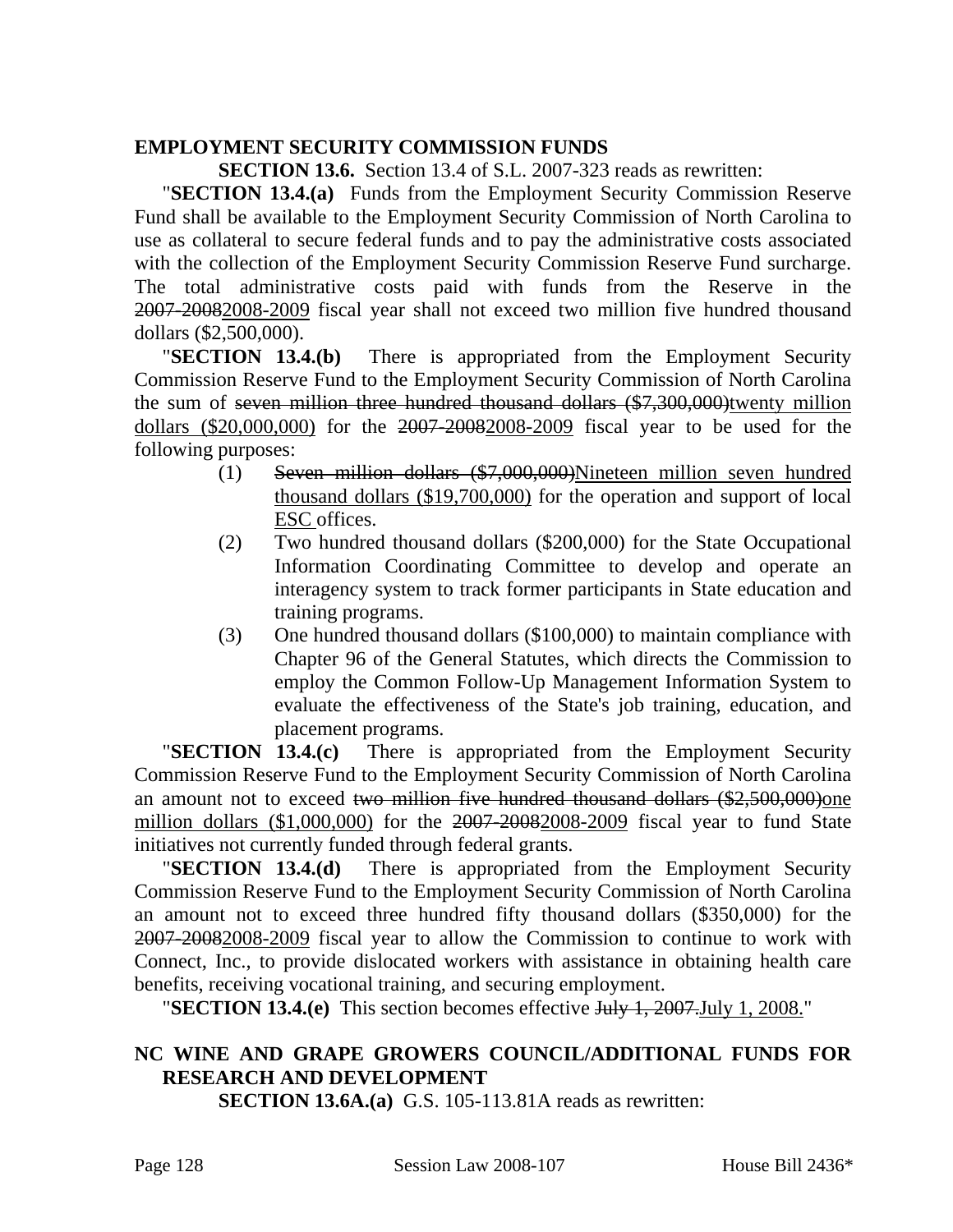#### "**§ 105-113.81A. Distribution of part of wine taxes attributable to North Carolina wine.**

(a) Industry Promotion. – The Secretary shall on a quarterly basis credit to the Department of Commerce two hundred thousand dollars (\$200,000) from the net proceeds of the excise tax collected on unfortified wine. The Department of Commerce shall allocate the funds received under this section subsection to the North Carolina Wine and Grape Growers Council to be used to promote the North Carolina grape and wine industry and to contract for research and development services to improve viticultural and enological practices in North Carolina.industry. Any funds credited to the Department of Commerce under this subsection that are not expended by June 30 of any fiscal year do not revert to the General Fund, but remain available to the Department for the uses set forth in this section. Subsection.

(b) Research and Development. – The Secretary shall on a quarterly basis credit to the Department of Commerce twenty-five thousand dollars (\$25,000) from the net proceeds of the excise tax collected on unfortified wine. The Department of Commerce shall allocate the funds received under this subsection to the North Carolina Wine and Grape Growers Council to be used to contract for research and development services to improve viticultural and enological practices in North Carolina. Any funds credited to the Department of Commerce under this subsection that are not expended by June 30 of any fiscal year do not revert to the General Fund, but remain available to the Department for the uses set forth in this subsection."

**SECTION 13.6A.(b)** This section becomes effective October 1, 2008.

#### **STATE BANKING COMMISSION/GRANTS TO NONPROFIT AGENCIES TO PROVIDE HOUSING COUNSELING AND RELATED SERVICES**

**SECTION 13.6B.(a)** The Commissioner of Banks shall use one million dollars (\$1,000,000) of the funds available to the State Banking Commission in the 2008-2009 fiscal year to make grants to nonprofit counseling agencies in the State that are designated and approved by the North Carolina Housing Finance Agency. Grants made under this section shall be used to provide housing counseling and related services to help homeowners avoid home loss and foreclosure and to preserve home equity. Grants may also be used to provide training for counselors.

**SECTION 13.6B.(b)** The State Banking Commission shall report to the Joint Legislative Commission on Governmental Operations regarding the implementation of this program by February 15, 2009.

#### **REGIONAL ECONOMIC DEVELOPMENT COMMISSION ALLOCATIONS**

**SECTION 13.7.(a)** Funds appropriated in this act to the Department of Commerce for regional economic development commissions shall be allocated to the following commissions in accordance with subsection (b) of this section: Western North Carolina Regional Economic Development Commission, Research Triangle Regional Partnership, Southeastern North Carolina Regional Economic Development Commission, Piedmont Triad Partnership, Northeastern North Carolina Regional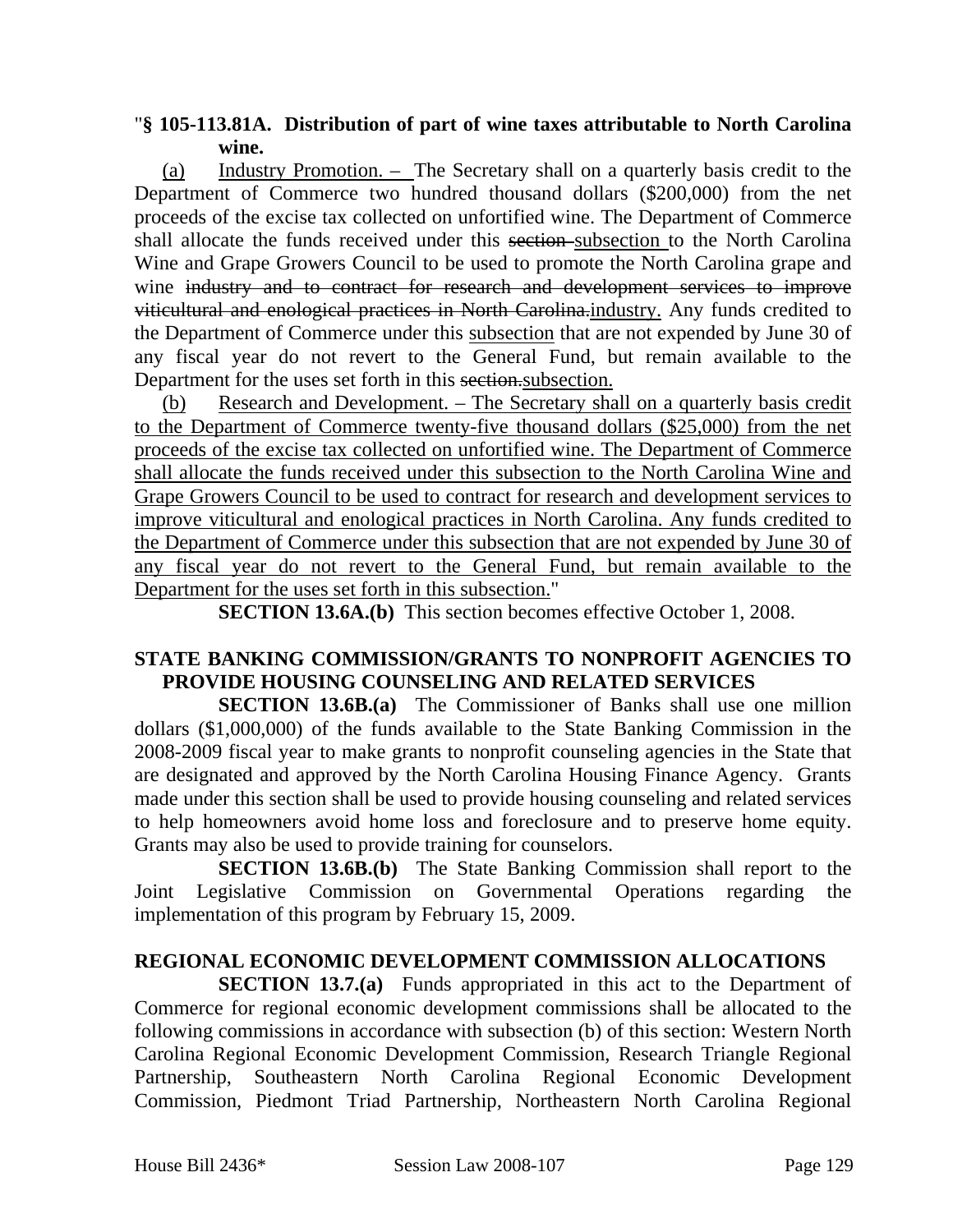Economic Development Commission, North Carolina's Eastern Region Economic Development Partnership, and Carolinas Partnership, Inc.

**SECTION 13.7.(b)** Funds appropriated pursuant to subsection (a) of this section shall be allocated to each regional economic development commission as follows:

- (1) First, the Department shall establish each commission's allocation by determining the sum of allocations to each county that is a member of that commission. Each county's allocation shall be determined by dividing the county's development factor by the sum of the development factors for eligible counties and multiplying the resulting percentage by the amount of the appropriation. As used in this subdivision, the term "development factor" means a county's development factor as calculated under G.S. 143B-437.08; and
- (2) Next, the Department shall subtract from funds allocated to the North Carolina's Eastern Region Economic Development Partnership the sum of four hundred sixty-nine thousand seven hundred forty dollars (\$469,740) in the 2008-2009 fiscal year, which sum represents: (i) the total interest earnings in the prior fiscal year on the estimated balance of seven million five hundred thousand dollars (\$7,500,000) appropriated to the Global TransPark Development Zone in Section 6 of Chapter 561 of the 1993 Session Laws; and (ii) the total interest earnings in the prior fiscal year on loans made from the seven million five hundred thousand dollars (\$7,500,000) appropriated to the Global TransPark Development Zone in Section 6 of Chapter 561 of the 1993 Session Laws; and
- (3) Next, the Department shall redistribute the sum of four hundred sixty-nine thousand seven hundred forty dollars (\$469,740) in the 2008-2009 fiscal year to the seven regional economic development commissions named in subsection (a) of this section. Each commission's share of this redistribution shall be determined according to the development factor formula set out in subdivision (1) of this subsection. This redistribution shall be in addition to each commission's allocation determined under subdivision (1) of this subsection.

**SECTION 13.7.(c)** No more than one hundred twenty thousand dollars (\$120,000) in State funds shall be used for the annual salary of any one employee of a regional economic development commission.

**SECTION 13.7.(d)** The General Assembly finds that successful economic development requires the collaboration of the State, regions of the State, counties, and municipalities. Therefore, the regional economic development commissions are encouraged to seek supplemental funding from their county and municipal partners to continue and enhance their efforts to attract and retain business in the State.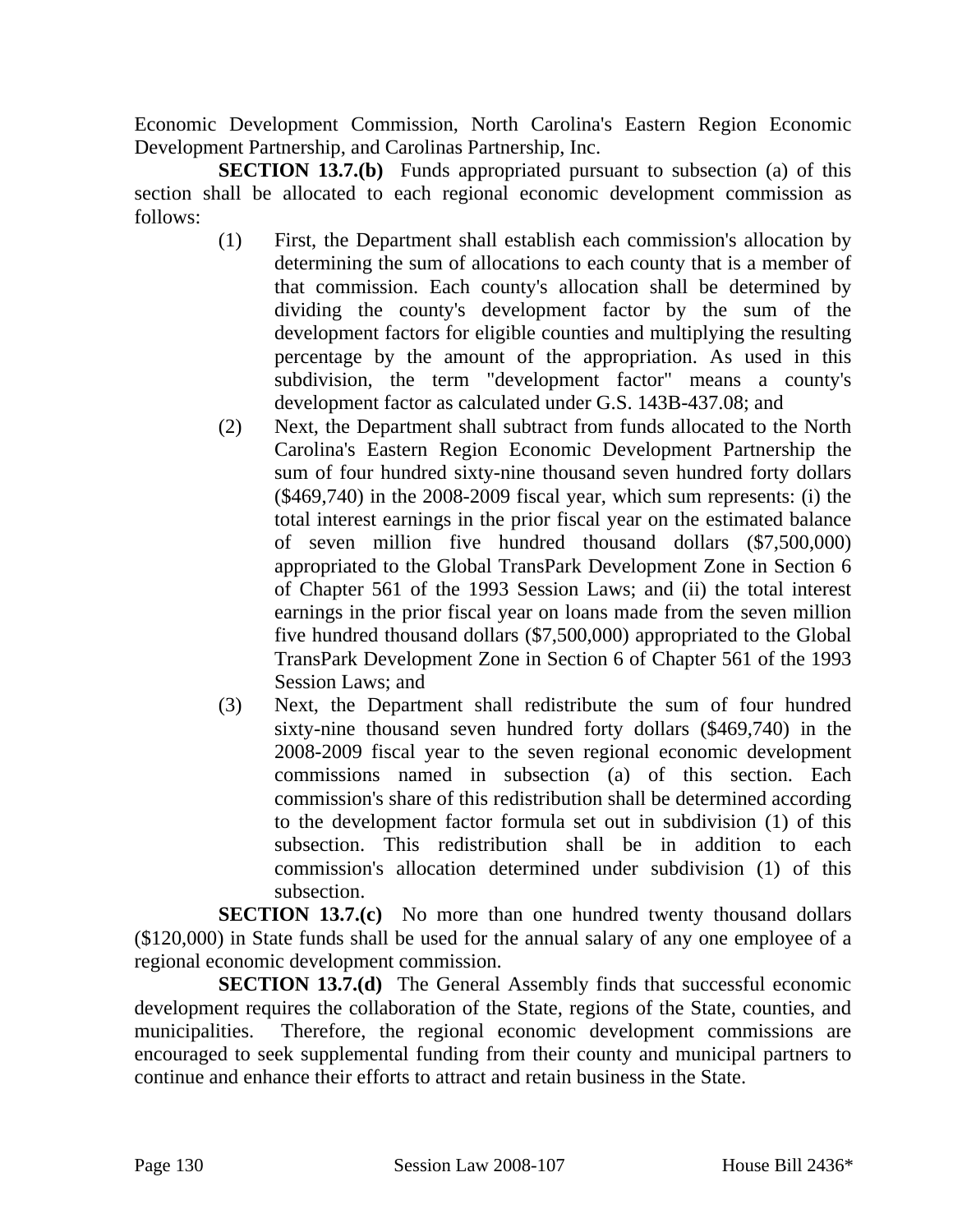### **RURAL CENTER/FUNDS FOR LOCAL GOVERNMENT WATER, SEWER, AND NATURAL GAS IMPROVEMENT GRANTS**

**SECTION 13.8.(a)** Appropriation. – Of the funds appropriated to the North Carolina Rural Economic Development Center, Inc. (Rural Center), the sum of fifty million dollars (\$50,000,000) for the 2008-2009 fiscal year shall be used to provide grants to local government units for wastewater-related projects and public water system-related projects as provided by this section. Up to four million dollars (\$4,000,000) of these funds may be used for natural gas line projects as provided by this section. Funds may also be used to provide drought-related emergency water and sewer grants.

**SECTION 13.8.(b)** Definitions. – The definitions in G.S. 159G-20 apply in this section, except that all census calculations are based on the most recent federal decennial census. In addition, the following definitions shall apply in this section unless otherwise provided:

- (1) Ability to pay. An assessment of the ability of a local government unit to pay for a water infrastructure project or natural gas line project as calculated annually by the Division of Community Assistance in the Department of Commerce.
- (2) Economically distressed area. Any of the following:
	- a. An economically distressed county as defined in G.S. 143B-437.01.
	- b. That part of a county in which the poverty rate is at least one hundred fifty percent (150%) of the State poverty rate. The poverty rate is the percentage of the population whose income is below the most recent federal poverty level set by the U.S. Bureau of the Census.
	- c. If it is not a county, its ability to pay is less than fifty percent (50%) of the ability to pay of the county in which it is located.
- (3) Rural county. A county with a population density of fewer than 250 people per square mile based on the most recent federal decennial census.

**SECTION 13.8.(c)** Eligible Applicants; Eligible Projects. – A local government unit is eligible for a grant under this section if it meets the eligibility requirements under subsections (d) or (e) of this section for the specific type of grant. The funds appropriated under this section may be used to provide either a planning grant that meets the requirements under subsection (d) of this section or a supplemental grant that meets the requirements of subsection (e) of this section. The following projects are eligible for receiving a grant under this section:

- (1) Wastewater collection system.
- (2) Wastewater treatment works.
- (3) Public water system.
- (4) Wastewater and drinking water infrastructure planning.
- (5) Multi-jurisdictional wastewater, drinking water, water quality, and stormwater planning.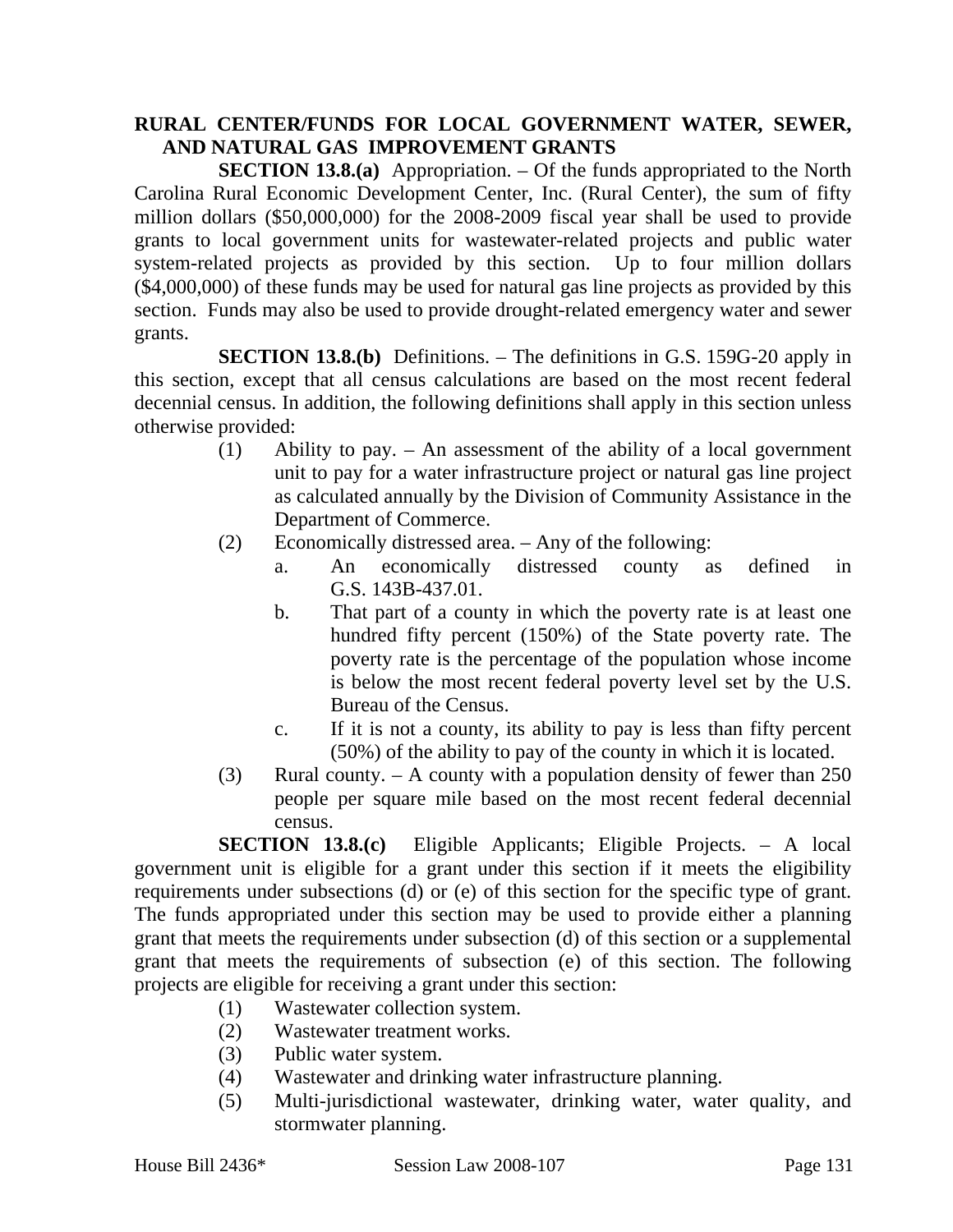(6) Natural gas line project.

**SECTION 13.8.(d)** Planning Grants. – A planning grant under this section is available for the costs associated with preliminary planning for wastewater collection system projects, wastewater treatment works projects, public water system projects, and natural gas line projects. Preliminary planning includes developing a capital improvement plan, developing a comprehensive land-use plan that provides for water quality protection, conducting a feasibility study, developing a regional or multi-jurisdictional infrastructure or water quality improvement plan, assembling a financing plan to carry out a project, completing a grant application, and preparing a preliminary engineering report for a proposed project. A planning grant is subject to the following restrictions:

- (1) Eligibility. A local government unit is eligible for a planning grant if it meets the following criteria:
	- a. It is a rural county or is located in one of these counties.
	- b. It is an economically distressed county or is located in an economically distressed county or an economically distressed area.
	- c. For purposes of this subsection, a regional council of governments organized under G.S. 160A-460 or a regional planning and development commission organized under G.S. 153A-391 is considered a local government unit. A regional council of governments or regional planning and development commission is eligible for a grant if it serves a rural county and is applying for a regional or multi-jurisdictional planning project involving two or more units of local government.
- (2) Maximum. A planning grant shall not exceed forty thousand dollars (\$40,000) for each unit of local government.
- (3) Matching funds. A local government unit shall match a planning grant on a dollar-for-dollar basis unless the unit meets one or more of the following descriptions, in which instance the Rural Center may require a match of fifty percent (50%) or less:
	- a. It is an economically distressed county or located in an economically distressed county.
	- b. Its poverty rate is at least one hundred fifty percent (150%) of the State poverty rate.
	- c. If it is not a county, its ability to pay is less than fifty percent (50%) of the ability to pay of the county in which it is located.

**SECTION 13.8.(e)** Supplemental Grants. – A supplemental grant is available to match other funds to be applied to the construction costs of an eligible project. Other funds include federal funds, State funds, and local funds. A supplemental grant is subject to the following restrictions:

(1) Eligibility. – A local government unit is eligible for a supplemental grant if it meets the following criteria: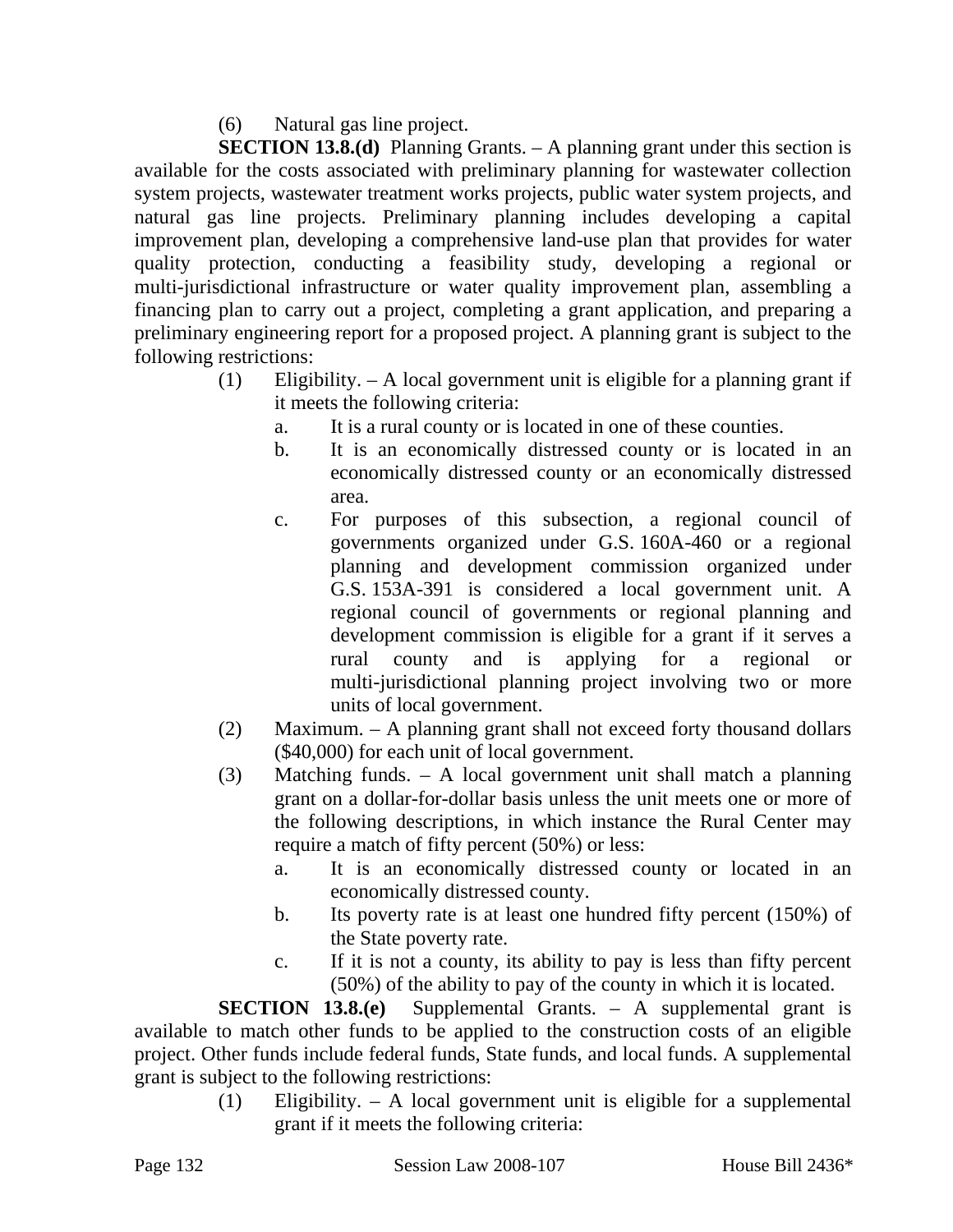- a. It is a rural county or is located in one of these counties.
- b. It adopts a resolution to set the household user fee for water and sewer service or natural gas service in the area served by the project at an amount that equals or exceeds the high-unit-cost threshold.
- (2) Maximum. A supplemental grant shall not exceed five hundred thousand dollars (\$500,000) unless the applicant meets one or more of these descriptions:
	- a. It is an economically distressed county or is located in an economically distressed county.
	- b. Its poverty rate is at least one hundred fifty percent (150%) of the State poverty rate.
	- c. If it is not a county, its ability to pay is less than fifty percent (50%) of the ability to pay of the county in which it is located.

The maximum supplemental grant for an applicant meeting at least one of these descriptions is the lesser of one million dollars (\$1,000,000) or twenty-five percent (25%) of the total project cost.

- (3) Matching funds. A local government unit shall match a supplemental grant on a dollar-for-dollar basis unless the unit meets one or more of the following descriptions, in which instance the Rural Center may require a match of fifty percent (50%) or less:
	- a. It is an economically distressed county or is located in an economically distressed county.
	- b. Its poverty rate is at least one hundred fifty percent (150%) of the State poverty rate.
	- c. If it is not a county, its ability to pay is less than fifty percent (50%) of the ability to pay of the county in which it is located.

A local government unit that meets one or more of these descriptions may not provide less than a dollar-for-dollar match if the supplemental grant amount requested exceeds five hundred thousand dollars (\$500,000).

**SECTION 13.8.(f)** Criteria for Grants. – All projects must document a current critical water or wastewater need affecting human health or the environment or must document a current critical natural gas line project. The criteria in G.S. 159G-23, the criteria set out in this section, and any other criteria established by the Board of Directors of the Rural Center shall apply to a grant provided under this section. An application for a project that serves an economically distressed area shall have priority over a project that does not. The Board of Directors of the Rural Center may determine that a crisis need exists that merits special consideration and may establish a subcategory of this program to address one or more crisis applications.

**SECTION 13.8.(g)** Grant Applications. – Any application for a grant under this section shall be submitted by the local government unit to the Rural Center. An application shall be submitted on a form prescribed by the Rural Center and shall contain the information required by the Rural Center. An applicant shall submit to the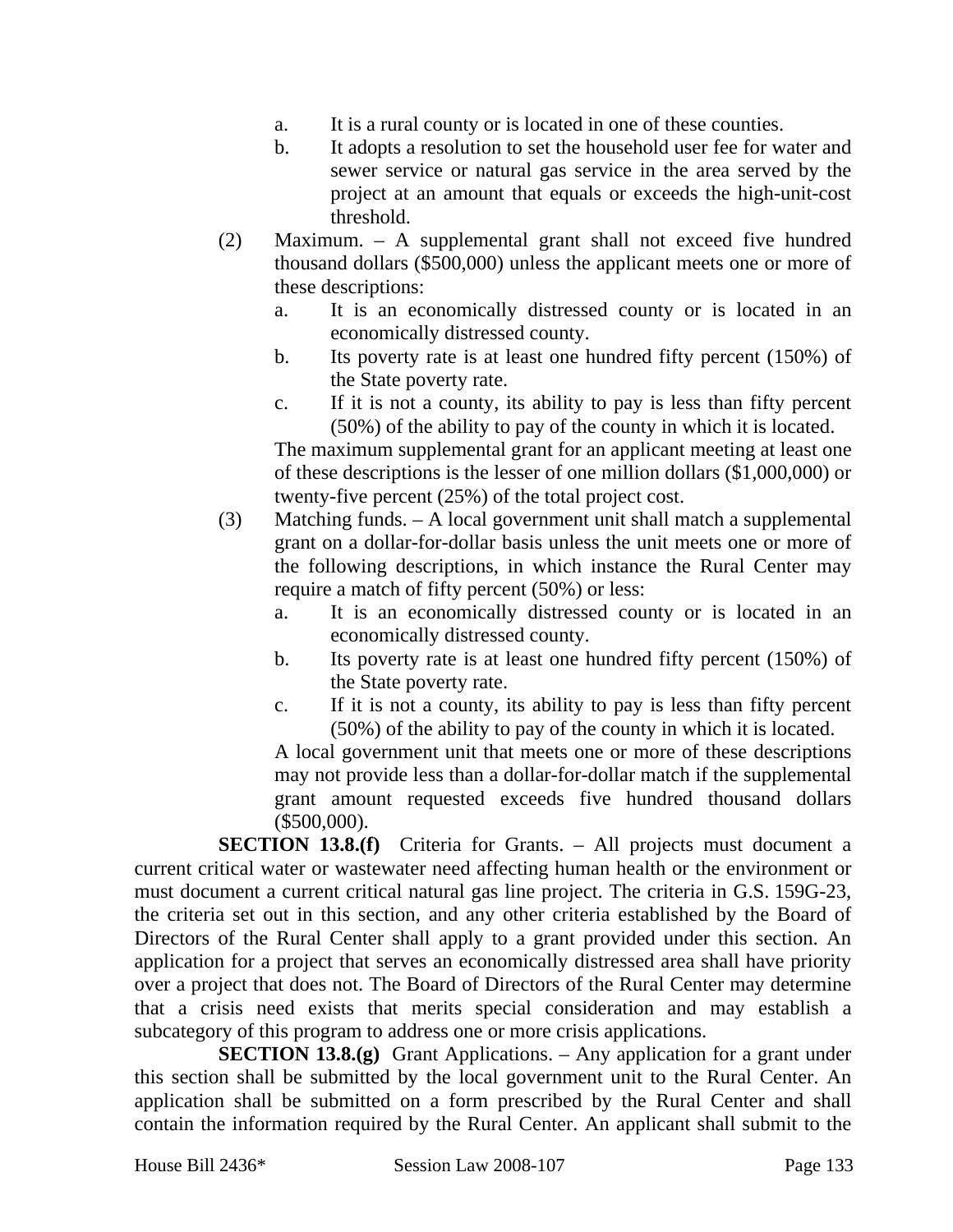Rural Center any additional information requested by the Rural Center to enable the Rural Center to make a determination on the application. An application that does not contain information required on the application or requested by the Rural Center is incomplete and is not eligible for consideration. An applicant may submit an application in as many categories as it is eligible for consideration under this section.

**SECTION 13.8.(h)** Environmental Assessment. – An application submitted under this section for a supplemental grant shall state whether the project to be funded by the grant requires an environmental assessment. If the application indicates that an environmental assessment is not required, it must identify the exclusion in the North Carolina Environmental Policy Act, Article 1 of Chapter 113A of the General Statutes, that applies to the project. The Rural Center shall give the Department of Environment and Natural Resources a copy of an application that indicates an environmental assessment is not required. If the Department of Environment and Natural Resources determines that the project requires an environmental assessment, the Department shall notify the Rural Center and the applicant, and the applicant shall submit the assessment to the Department before the Center continues its review of the application. An application that does not identify an exclusion in the North Carolina Environmental Policy Act shall include the environmental assessment of the project's probable impacts on the environment that was submitted to the Department of Environment and Natural Resources. If the Department notifies the Rural Center that an environmental impact statement is required, the Rural Center shall not award the applicant a grant until a final environmental assessment impact statement has been completed and approved as provided in the Environmental Policy Act.

**SECTION 13.8.(i)** Review of Applications and Award of Grant. – The Rural Center shall review grant applications and award grants as provided by this subsection:

- (1) Point assignment. The Rural Center shall review all grant applications submitted under this section for an application period, to be determined by the Rural Center, and shall rank each application in accordance with the points assigned to the evaluation criteria. Applications addressing a crisis need may be ranked according to a special set of criteria or be reviewed for a specifically determined application period. The Rural Center shall make a written determination of an application's rank and attach the determination to the application. The Rural Center's determination of rank is conclusive.
- (2) Reconsideration. When an application's rank is too low to receive an award of a grant for the application period, the Rural Center may reconsider an amended application, provided the application addresses questions from the previous grant round.
- (3) Notification of decision. When the Rural Center determines that an application's rank makes it eligible for an award of a grant, the Rural Center shall send the applicant a letter of intent to award the grant. The notice shall set out any conditions the applicant must meet to receive an award of a grant. When the applicant satisfies the conditions set out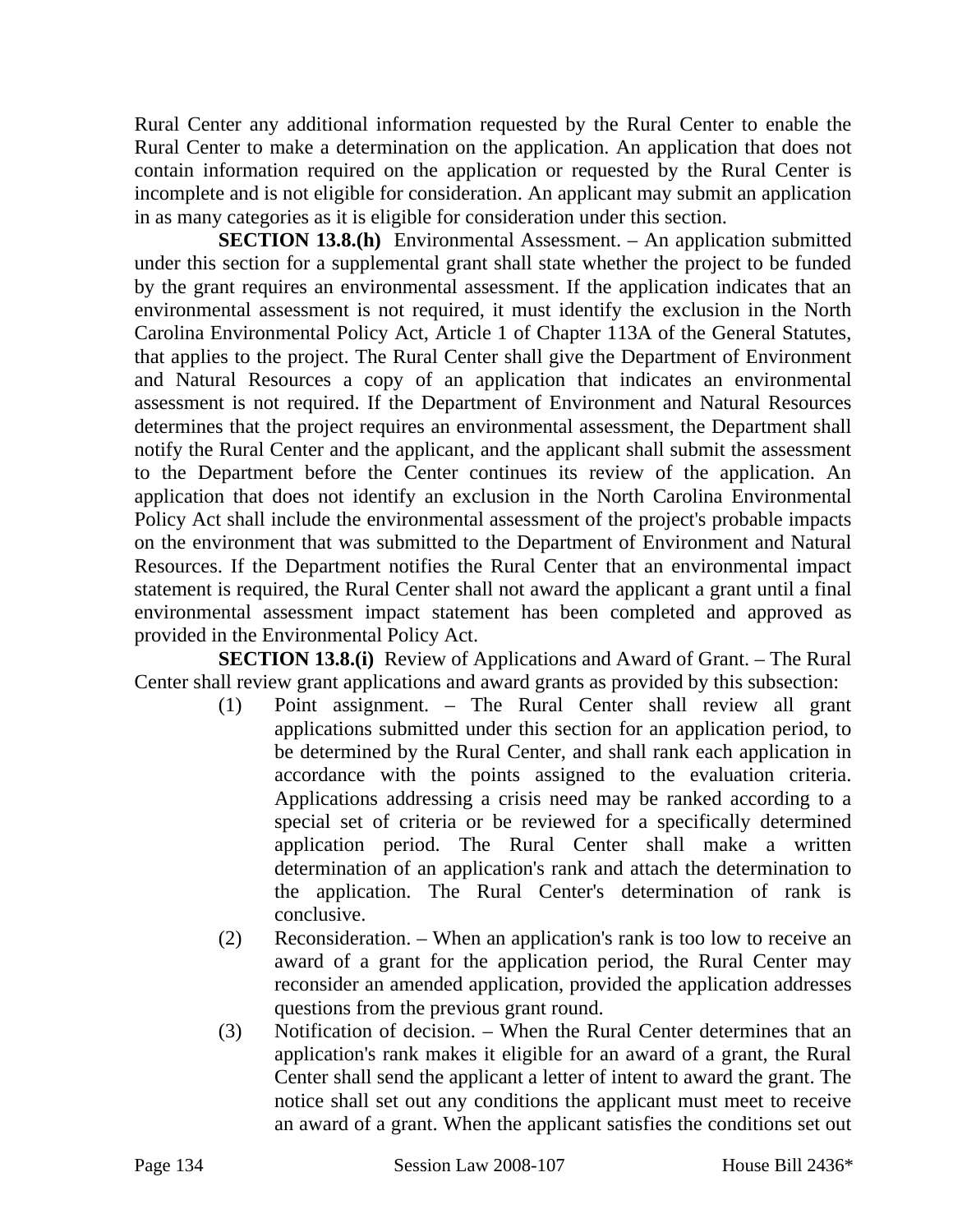in the letter of intent, the Rural Center shall send the applicant an offer to award a grant. The applicant shall give the Rural Center written notice of whether it accepts or rejects the offer. A grant is considered awarded the date the offer to award the grant is sent by the Rural Center.

**SECTION 13.8.(j)** Disbursement of Grant. – A planning grant awarded under this section shall be disbursed in two payments. Other grants awarded under this section shall be disbursed in two or more payments based on the progress of the project for which the grant was awarded. To obtain a payment, a grant recipient shall submit a request for payment to the Rural Center and shall document the expenditures for which the payment is requested. The Rural Center shall review the payment request for compliance with all grant conditions.

**SECTION 13.8.(k)** Withdrawal of Grant. – An award for a supplemental grant for a project is withdrawn if the applicant fails to enter into a construction contract for the project within one year after the date of the award for supplemental grants under subsection (e) of this section, unless the Board of Directors of the Rural Center finds that the applicant has good cause for the failure. If the Rural Center finds good cause for an applicant's failure, the Rural Center shall set a date by which the applicant must take action or forfeit the grant. Planning grants may be withdrawn if there is insufficient progress in meeting the scope of work within one year of the award date.

**SECTION 13.8.(I)** Inspection of Project. – The Rural Center may inspect a project as provided by this subsection:

- (1) Authority. The Rural Center may inspect a project for which it awards a grant under this section to determine the progress made on the project and whether the construction of the project is consistent with the project described in the grant application. The inspection may be performed by personnel of the Rural Center or by a professional engineer licensed under Chapter 89C of the General Statutes.
- (2) Disqualification. An individual may not perform an inspection of a project under this section if the individual meets any of the following criteria:
	- a. Is an officer or employee of the local government unit that received the grant award for the project.
	- b. Is an owner, officer, employee, or agent of a contractor or subcontractor engaged in the construction of the project for which the grant was made.

**SECTION 13.8.(m)** Administration Costs. – The Rural Center may use a portion of the funds appropriated in this section for administration, not to exceed two percent (2%), for the life of the grant program created by this section.

**SECTION 13.8.(n)** Reporting Requirement. – The Rural Center shall report to the Joint Legislative Commission on Governmental Operations on a quarterly basis concerning the progress of the grant program created under this section. The first report is due no later than December 1, 2008.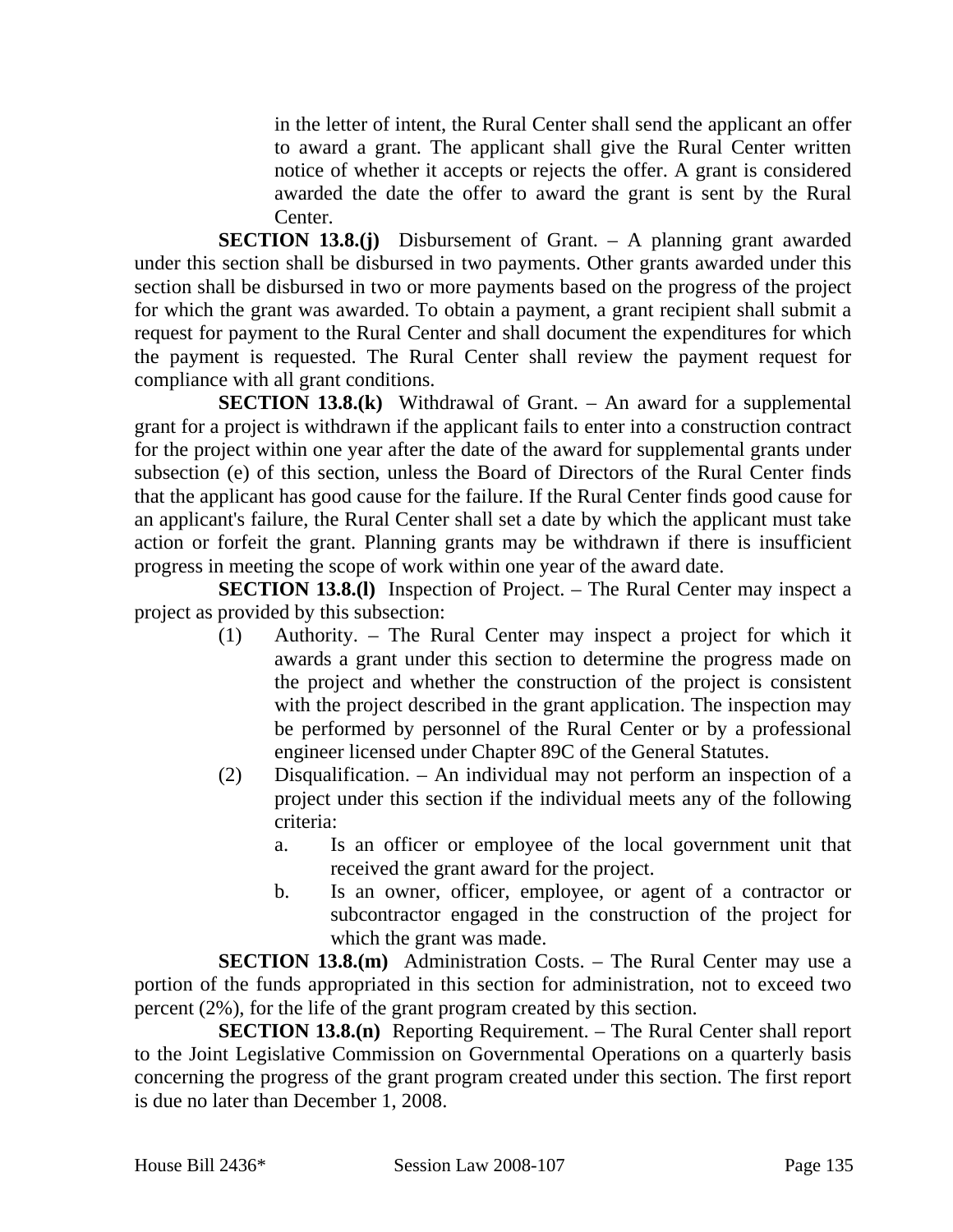**SECTION 13.8.(0)** Separate Accounts. – Each grant that is provided under this section shall be administered through a separate account.

**SECTION 13.8.(p)** Loans Prohibited. – The Rural Center shall not use the funds appropriated in this section to make loans.

# **RURAL ECONOMIC TRANSITION PROGRAM FUNDS**

**SECTION 13.9.(a)** Of the funds appropriated in this act to the North Carolina Rural Economic Development Center, Inc. (Rural Center), the sum of four million dollars (\$4,000,000) for the 2008-2009 fiscal year shall be used to continue and expand the Rural Economic Transition Program for the following purposes:

- (1) To provide grants to local governments for building reuse and restoration projects leading to job or business creation, including brownfield assessment and remediation projects leading to productive reuse, with priority given to towns or communities with populations of less than 10,000.
- (2) To provide grants to support economic recovery and revitalization in small towns, with priority given to towns with populations less than 10,000 experiencing hardship posed by business losses, devastation from natural disasters, or persistent poverty.
- (3) To provide grants for innovative local and regional economic development and agriculture diversification projects that spur business activity, job creation, or public or private investment.

**SECTION 13.9.(b)** Priority for grant funds shall be given to eligible applicants in development tier one areas as defined in G.S. 143B-437.08.

**SECTION 13.9.(c)** The Rural Center may use a portion of the funds appropriated in this section, not to exceed two percent (2%), for administration of the programs for which funds are appropriated in this section.

**SECTION 13.9.(d)** The Rural Center may contract with other agencies and institutions for certain aspects of the programs for which funds are appropriated in this section, including the design of program guidelines and evaluation of program results.

**SECTION 13.9.(e)** The Rural Center shall report to the Joint Legislative Commission on Governmental Operations concerning the progress of the programs for which funds are appropriated in this section by July 1, 2009.

## **PART XIV. JUDICIAL DEPARTMENT**

## **PILOT PROGRAM FOR ALTERNATIVE SCHEDULING**

**SECTION 14.1.** Of the funds appropriated to the Office of Indigent Defense Services in this act, the Office of Indigent Defense Services may spend up to the sum of twenty-five thousand dollars (\$25,000) to support one or more pilot programs of alternative scheduling in district or superior court that would reduce defense attorney wait time and State expense. The establishment of any pilot program under this section would require the prior agreement of the district attorney, chief district court judge, and senior resident superior court judge for the district.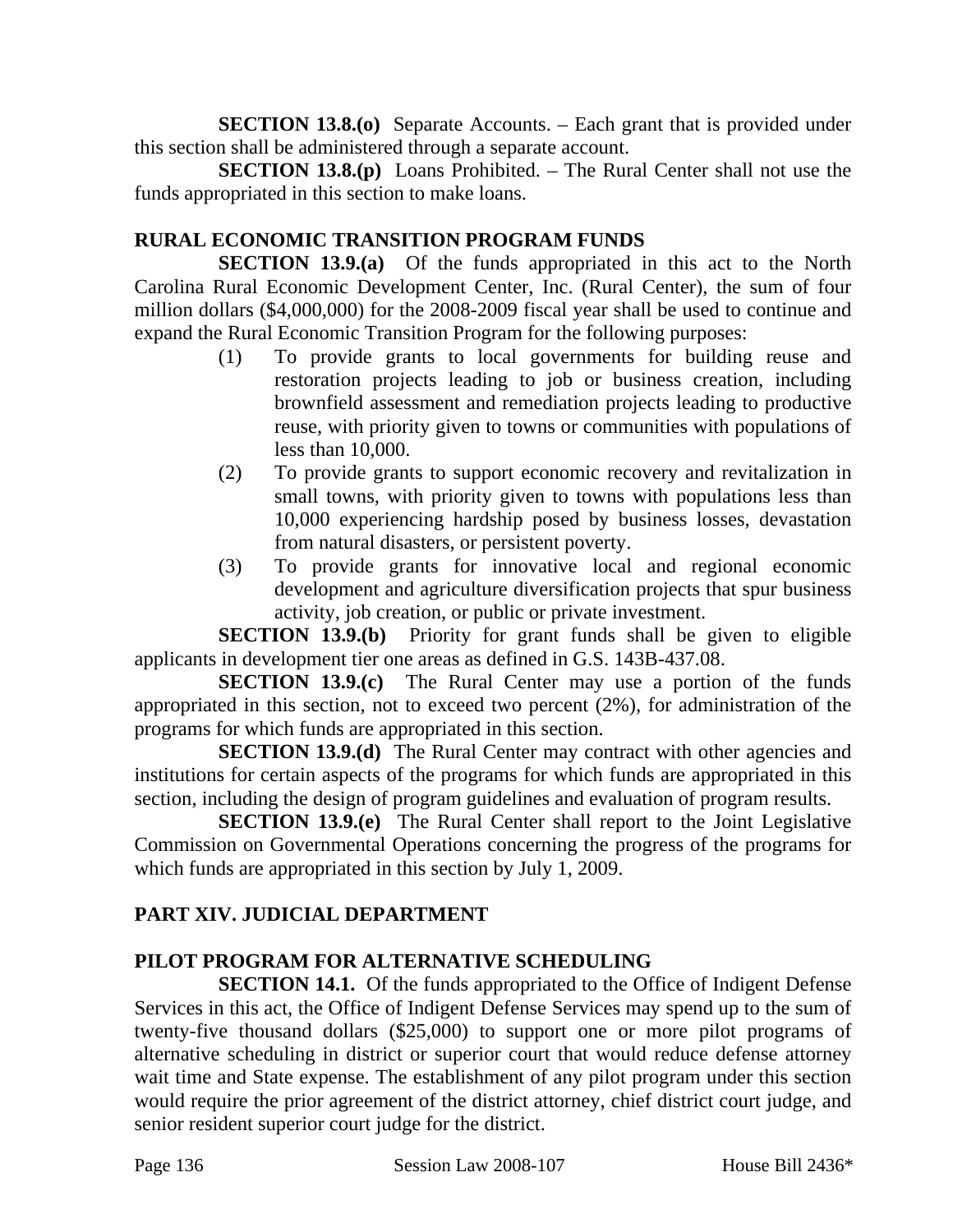#### **OFFICE OF INDIGENT DEFENSE SERVICES EXPANSION OF EXISTING PUBLIC DEFENDER OFFICES**

**SECTION 14.3.(a)** Section 14.4(a) of S.L. 2007-323 reads as rewritten:

"**SECTION 14.4.(a)** The Judicial Department, Office of Indigent Defense Services, may use up to the sum of two million one hundred ninety-two thousand three hundred fifty dollars  $(\$2,192,350)$  in appropriated funds during the 2007-2008 fiscal year and up to the sum of two million eighty-two thousand five hundred ten dollars (\$2,082,510) in appropriated funds during the 2008-2009 fiscal year for the expansion of existing or new public defender offices currently providing legal services to the indigent population under the oversight of the Office of Indigent Defense Services by creating up to 20 new attorney positions and 10 new support staff positions. positions during the 2007-2008 fiscal year. In addition, the Office of Indigent Defense Services may use up to the sum of two million three hundred thousand eight hundred fifty dollars (\$2,300,850) in appropriated funds during the 2008-2009 fiscal year to create up to 20 new attorney and 10 new support staff positions in existing offices during the 2008-2009 fiscal year. These funds may be used for salaries, benefits, equipment, and related expenses. Prior to using funds for this purpose, the Office of Indigent Defense Services shall report to the Chairs of the House of Representatives and the Senate Appropriations Subcommittees on Justice and Public Safety on the proposed expansion."

**SECTION 14.3.(b)** Section 14.4(c) of S.L. 2007-323 reads as rewritten:

"**SECTION 14.4.(c)** In addition to the new public defender offices established pursuant to subsection (b) of this section, the Office of Indigent Defense Services shall use funds from the Indigent Persons Attorney Fee Fund as follows:

- (1) Up to the sum of one million three hundred thirty-five thousand five hundred forty-three dollars (\$1,335,543) for the 2007-2008 fiscal year and up to the sum of one million two hundred sixty-four thousand six hundred seventy-nine dollars (\$1,264,679) one million two hundred ninety-five thousand sixty dollars (\$1,295,060) for the 2008-2009 fiscal year to establish Public Defender District 5 as provided for in subsection (d) of this section.
- (2) Up to the sum of seven hundred eighty-eight thousand two hundred sixty-four dollars (\$788,264) for the 2007-2008 fiscal year and up to the sum of seven hundred forty-two thousand four hundred seventy-seven dollars (\$742,477) seven hundred sixty-two thousand eight hundred thirty-seven dollars (\$762,837) for the 2008-2009 fiscal year to establish Public Defender District 29B as provided for in subsection (d) of this section."

#### **REPEAL PUBLIC DEFENDER EXPANSION AUTHORITY SECTION 14.4.** Section 14.4(b) of S.L. 2007-323 is repealed.

## **JUDICIAL DEPARTMENT GRANT FUNDS**

**SECTION 14.5.** Section 14.2 of S.L. 2007-323 reads as rewritten: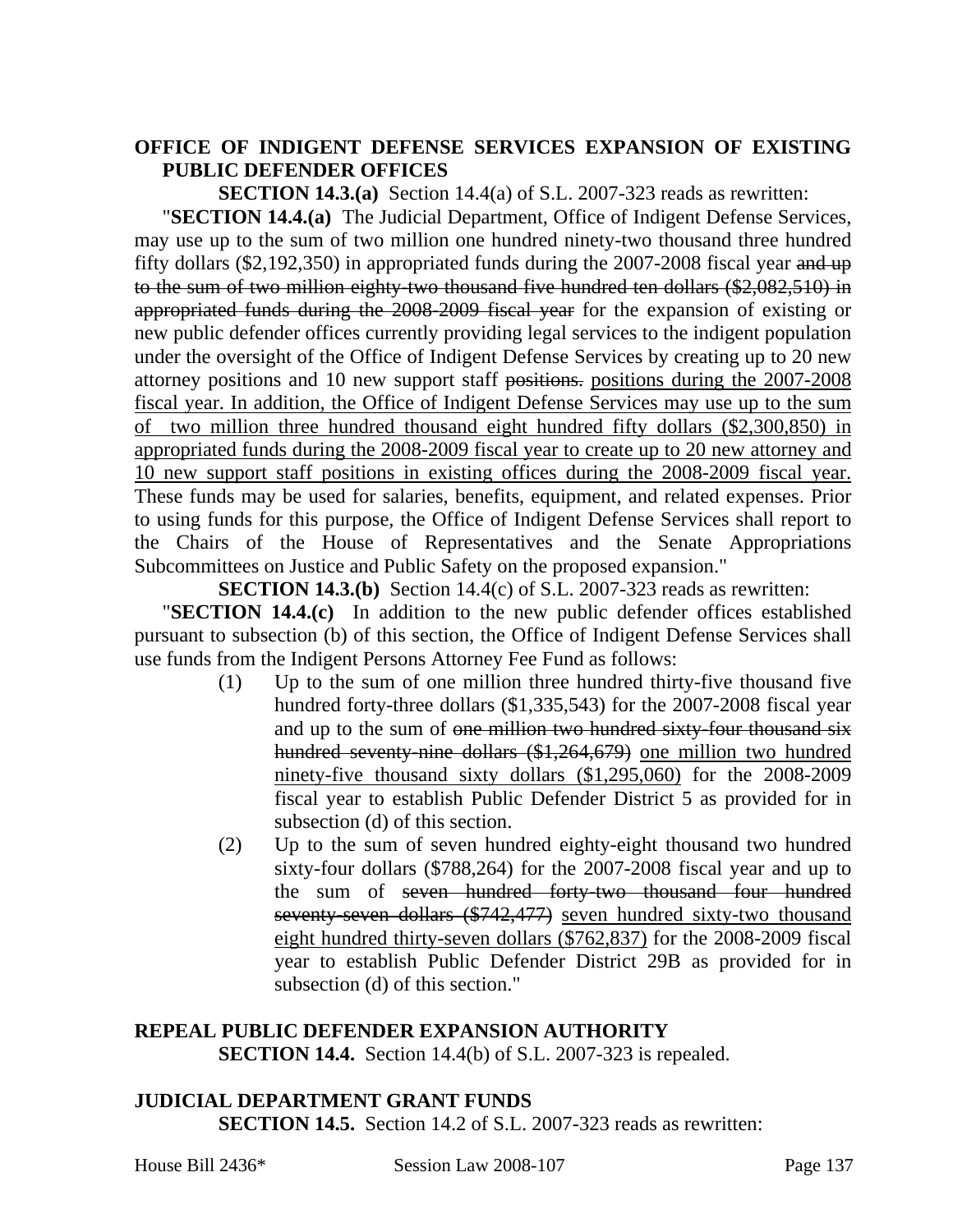"**SECTION 14.2.(a)** Notwithstanding G.S. 143C-6-9, the Judicial Department may use up to the sum of one million five hundred thousand dollars (\$1,500,000) from funds available to the Department to provide the State match needed in order to receive grant funds. Prior Except as provided in subsection (b) of this section, prior to using funds for this purpose, the Department shall report to the Chairs of the House of Representatives and Senate Appropriations Subcommittees on Justice and Public Safety and to the Joint Legislative Commission on Governmental Operations on the grants to be matched using these funds.

**"SECTION 14.2.(b)** Of the sum of one million five hundred thousand dollars (\$1,500,000) authorized for grant funding under subsection (a) of this section, the Judicial Department may use the sum of eight hundred fifty-six thousand nine hundred seven dollars (\$856,907) for the 2008-2009 fiscal year to match block grant funding for 24 specific projects awarded by the Governor's Crime Commission as of June 20, 2008, without providing a prior report to the Chairs of the House of Representatives and Senate Appropriations Subcommittees on Justice and Public Safety and to the Joint Legislative Commission on Governmental Operations."

## **ADDITIONAL ASSISTANT DISTRICT ATTORNEYS**

**SECTION 14.6.** G.S. 7A-60(a1) reads as rewritten:

"(a1) The counties of the State are organized into prosecutorial districts, and each district has the counties and the number of full-time assistant district attorneys set forth in the following table:

|                |                            | No. of Full-Time |
|----------------|----------------------------|------------------|
| Prosecutorial  |                            | Asst. District   |
| District       | Counties                   | Attorneys        |
| 1              | Camden, Chowan, Currituck, | 11               |
|                | Dare, Gates, Pasquotank,   |                  |
|                | Perquimans                 |                  |
| $\overline{2}$ | Beaufort, Hyde, Martin,    | 78               |
|                | Tyrrell, Washington        |                  |
| 3A             | Pitt                       | 11               |
| 3B             | Carteret, Craven, Pamlico  | 12               |
| $\overline{4}$ | Duplin, Jones, Onslow,     | 18               |
|                | Sampson                    |                  |
| 5              | New Hanover, Pender        |                  |
| 6A             | Halifax                    | $\frac{17}{5}$   |
| 6B             | Bertie, Hertford,          | 6                |
|                | Northampton                |                  |
| 7              | Edgecombe, Nash, Wilson    | 18 <sub>19</sub> |
| 8              | Greene, Lenoir, Wayne      | 14               |
| 9              | Franklin, Granville,       | 12               |
|                | Vance, Warren              |                  |
| <b>9A</b>      | Person, Caswell            | $\frac{56}{9}$   |
| 10             | Wake                       | 39 42            |
|                |                            |                  |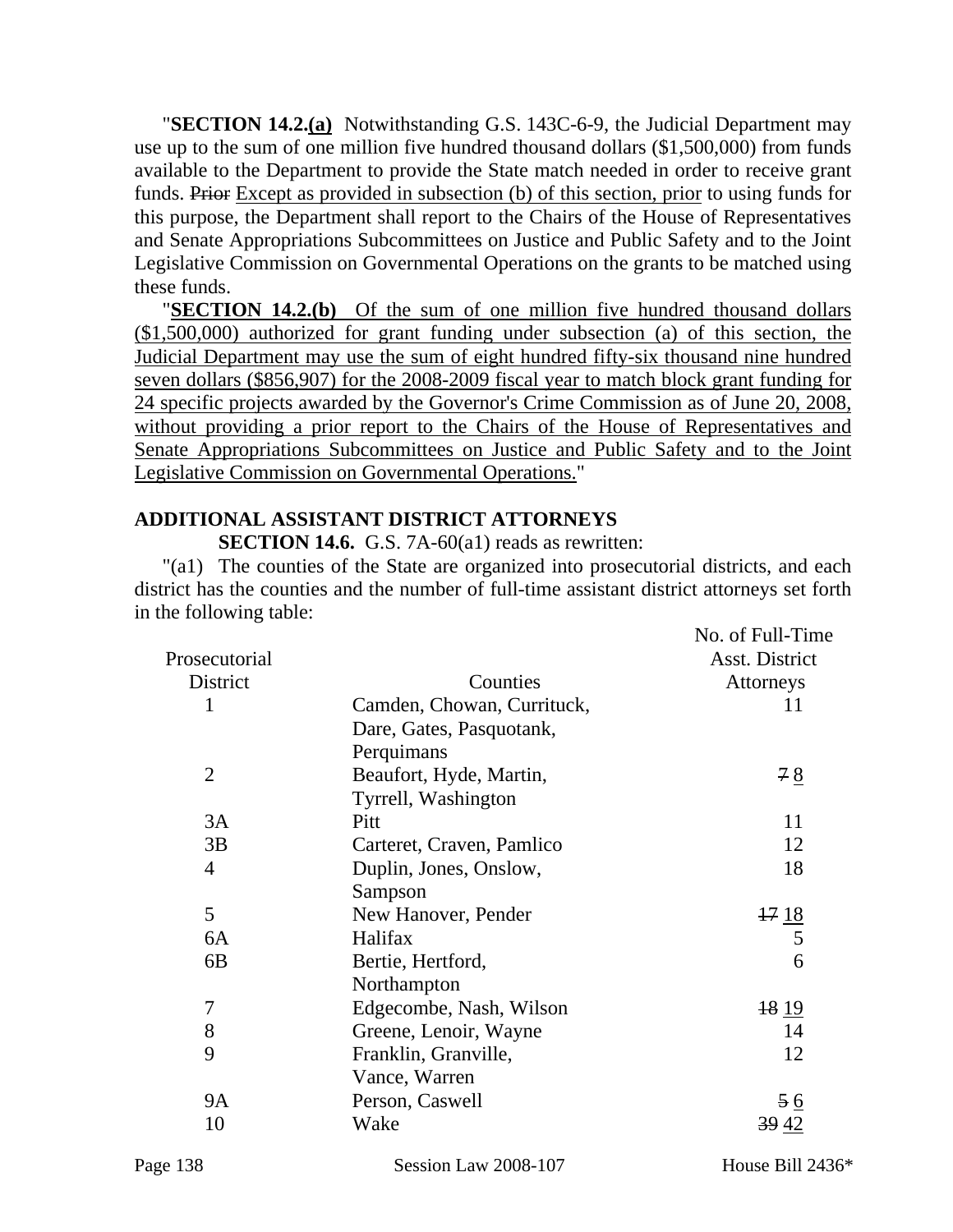| 11              | Harnett, Johnston, Lee        | $\frac{17}{9}$   |
|-----------------|-------------------------------|------------------|
| 12              | Cumberland                    | 2223             |
| 13              | Bladen, Brunswick, Columbus   | 13               |
| 14              | Durham                        | 1618             |
| 15A             | Alamance                      | $\frac{10}{11}$  |
| 15B             | Orange, Chatham               | 10               |
| 16A             | Scotland, Hoke                | 6 <sub>2</sub>   |
| 16B             | Robeson                       | 13               |
| 17A             | Rockingham                    | 6 <sub>2</sub>   |
| 17B             | Stokes, Surry                 | 78               |
| 18              | Guilford                      | 3132             |
| 19A             | Cabarrus                      | 9                |
| 19 <sub>B</sub> | Montgomery, Randolph          | 910              |
| 19C             | Rowan                         |                  |
| 19 <sub>D</sub> | Moore                         | $\frac{78}{5}$   |
| 20A             | Anson, Richmond,              | $\frac{11}{2}$   |
|                 | <b>Stanly</b>                 |                  |
| 20B             | Union                         | 910              |
| 21              | Forsyth                       | 2425             |
| 22              | Alexander, Davidson, Davie,   | 20               |
|                 | Iredell                       |                  |
| 23              | Alleghany, Ashe, Wilkes,      | 8                |
|                 | Yadkin                        |                  |
| 24              | Avery, Madison, Mitchell,     | 7                |
|                 | Watauga, Yancey               |                  |
| 25              | Burke, Caldwell, Catawba      | $\frac{18}{9}$   |
| 26              | Mecklenburg                   | <del>53</del> 58 |
| 27A             | Gaston                        | <del>14</del> 15 |
| 27B             | Cleveland,                    | $\frac{10}{11}$  |
|                 | Lincoln                       |                  |
| 28              | <b>Buncombe</b>               | 13 14            |
| 29A             | McDowell, Rutherford          | 7                |
| 29B             | Henderson, Polk, Transylvania | 8                |
| 30              | Cherokee, Clay, Graham,       | 11               |
|                 | Haywood, Jackson, Macon,      |                  |
|                 | Swain."                       |                  |

### **FEASIBILITY STUDY ON PROVIDING THE OFFICE OF INDIGENT DEFENSE SERVICES WITH INDIGENT CASE INFORMATION WHEN CASES ARE INITIATED**

**SECTION 14.7.** The Office of Indigent Defense Services and the Administrative Office of the Courts shall consult on developing a statewide system to enable the Office of Indigent Defense Services to obtain information about indigent cases when counsel is first appointed and shall develop a proposal for statewide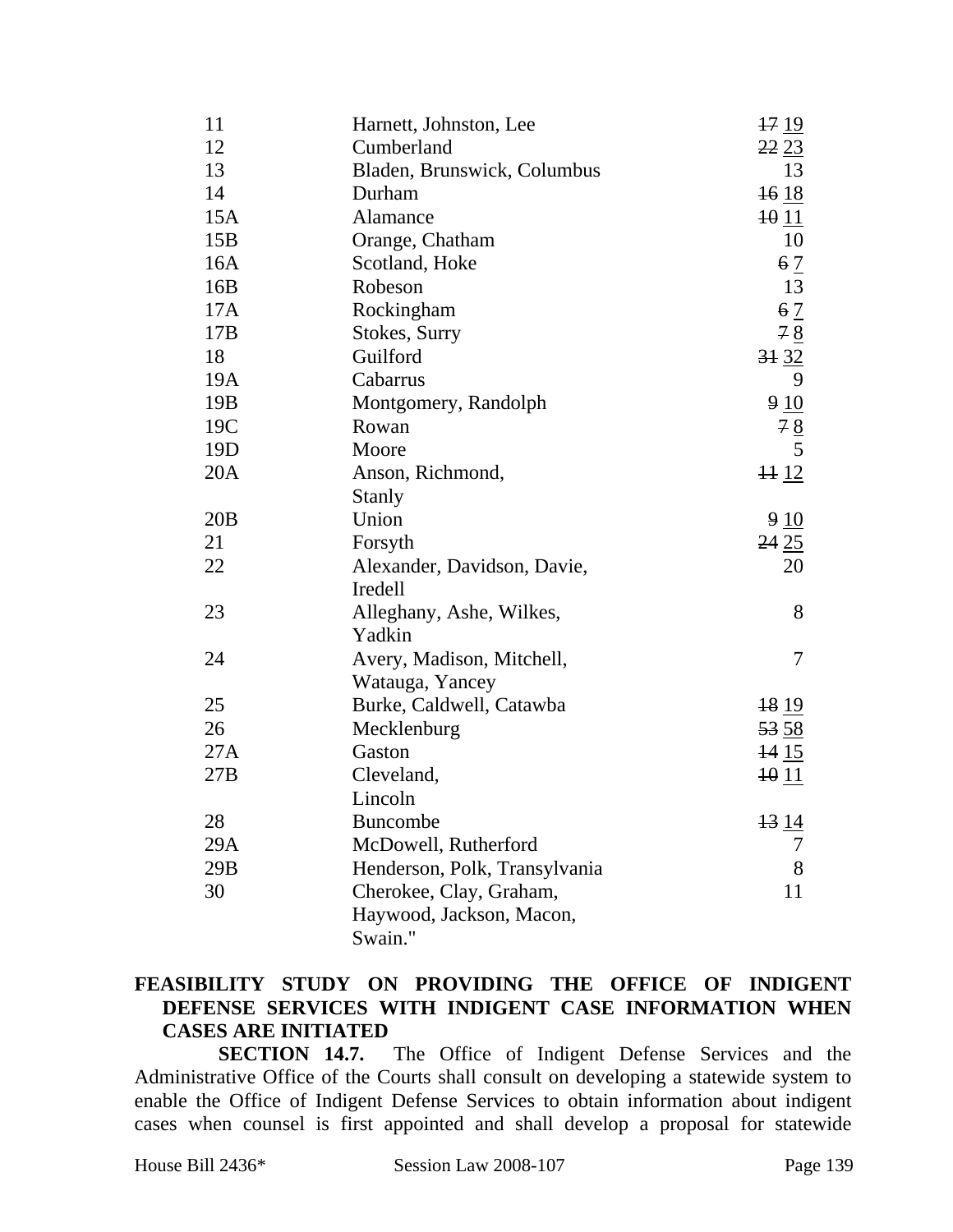implementation of such a system. A report on this proposal shall be included in the Office of Indigent Defense Services' annual report due March 1, 2009.

## **JCPC EFFECTIVENESS STUDY**

**SECTION 14.8.(a)** The Judicial Department, through the North Carolina Sentencing and Policy Advisory Commission, shall conduct a feasibility study for measuring the effectiveness of programs that receive Juvenile Crime Prevention Council (JCPC) grant funds. All State agencies and community-based programs that receive JCPC funding shall provide data as requested by the Commission.

The Sentencing and Policy Advisory Commission shall provide an interim report on the results of the feasibility study to the Joint Legislative Corrections, Crime Control, and Juvenile Justice Oversight Committee, the Chairs of the House of Representatives and Senate Appropriations Committees and the Chairs of the House of Representatives and Senate Appropriations Subcommittees on Justice and Public Safety by December 1, 2008. The final plan for measuring the effectiveness of JCPC programs shall be provided to the Chairs of the Senate and House of Representatives Appropriations Committees and the Chairs of the Senate and House of Representatives Appropriations Subcommittees on Justice and Public Safety by May 1, 2009.

**SECTION 14.8.(b)** G.S. 143B-519 is repealed.

### **LEGAL ASSISTANCE TO HOMEOWNERS**

**SECTION 14.9.** G.S. 7A-474.3(b) reads as rewritten:

"(b) Eligible Cases. – Legal assistance shall be provided to eligible clients under this Article only in the following types of cases:

- (1) Family violence or spouse abuse;
- (2) Assistance for the disabled in obtaining federal Social Security benefits;
- (2a) Assistance for eligible clients in obtaining benefits or assistance under any federal law or program providing benefits or assistance for human trafficking victims;
- (3) Representation of eligible farmers faced with the potential of farm foreclosure;
- (4) Representation of eligible clients over the age of 60 regarding the following matters:
	- a. Wills and estates;
	- b. Safe and sanitary housing;
	- c. Pensions and retirement rights;
	- d. Social Security and Medicare rights;
	- e. Access to health care;
	- f. Food and nutrition; and
	- g. Transportation.
- (5) Representation of eligible clients designed to enable them to obtain the necessary skills and means to obtain meaningful employment at a decent wage and reduce the public welfare rolls; and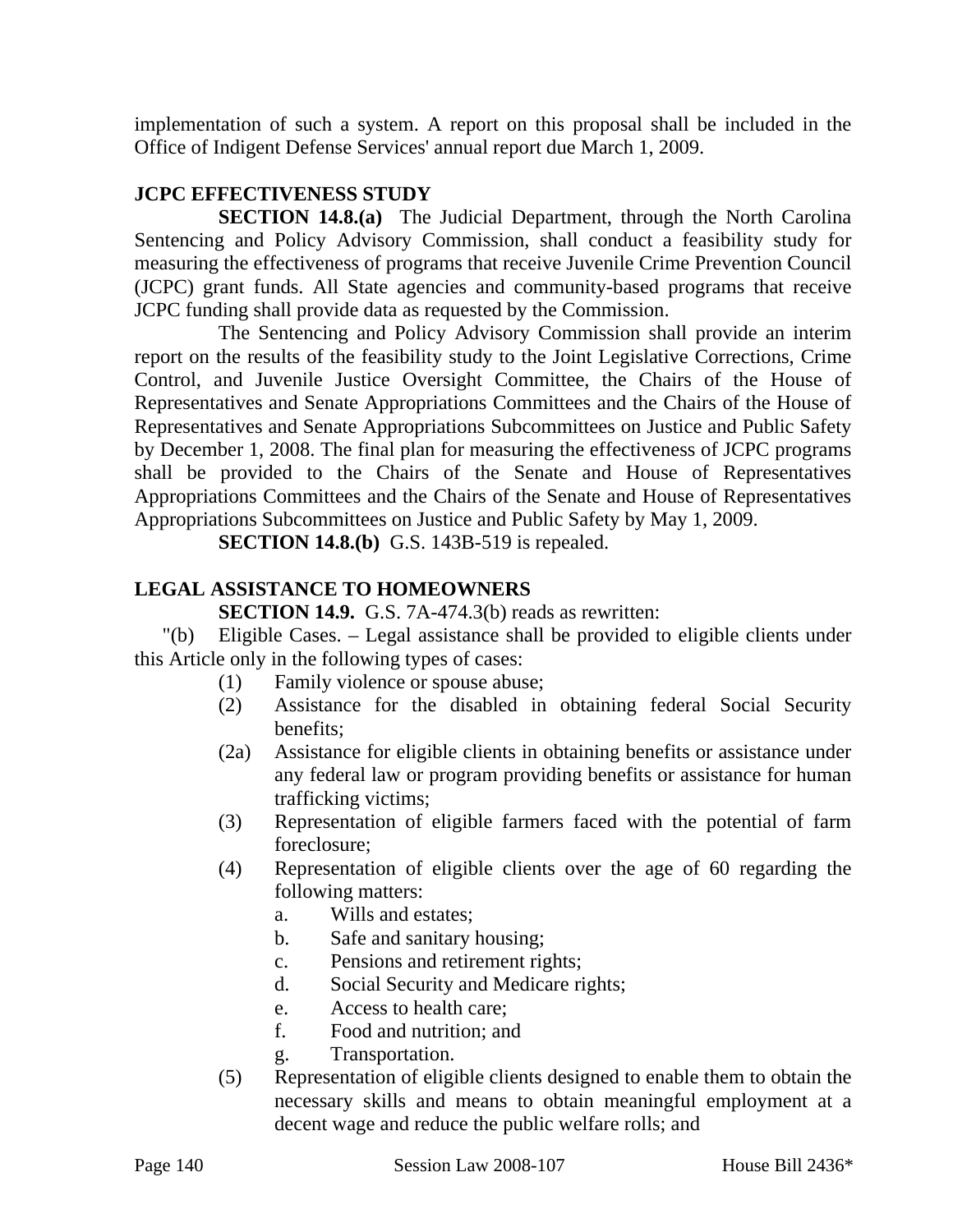- (6) Representation of eligible clients under the age of 21 or eligible families with legal problems affecting persons under the age of 21 regarding the following matters:
	- a. Financial support and custody of children;
	- b. Child care;
	- c. Child abuse or neglect;
	- d. Safe and sanitary housing;
	- e. Food and nutrition; and
	- f. Access to health care.
- (7) Legal assistance to consumers in cases involving predatory mortgage lending, mortgage broker and loan services abuses, foreclosure defense, and other legal issues that relate to helping consumers avoid foreclosure and home loss."

#### **ADDITIONAL DISTRICT COURT JUDGES**

**SECTION 14.13.(a)** G.S. 7A-133(a) reads as rewritten:

"(a) Each district court district shall have the numbers of judges as set forth in the following table:

| District       | Judges         | County          |
|----------------|----------------|-----------------|
| $\mathbf{1}$   | 5              | Camden          |
|                |                | Chowan          |
|                |                | Currituck       |
|                |                | Dare            |
|                |                | Gates           |
|                |                | Pasquotank      |
|                |                | Perquimans      |
| $\overline{2}$ | $\overline{4}$ | Martin          |
|                |                | <b>Beaufort</b> |
|                |                | Tyrrell         |
|                |                | Hyde            |
|                |                | Washington      |
| 3A             | 5              | Pitt            |
| 3B             | 6              | Craven          |
|                |                | Pamlico         |
|                |                | Carteret        |
| $\overline{4}$ | 8              | Sampson         |
|                |                | Duplin          |
|                |                | Jones           |
|                |                | Onslow          |
| 5              | 9              | New Hanover     |
|                |                | Pender          |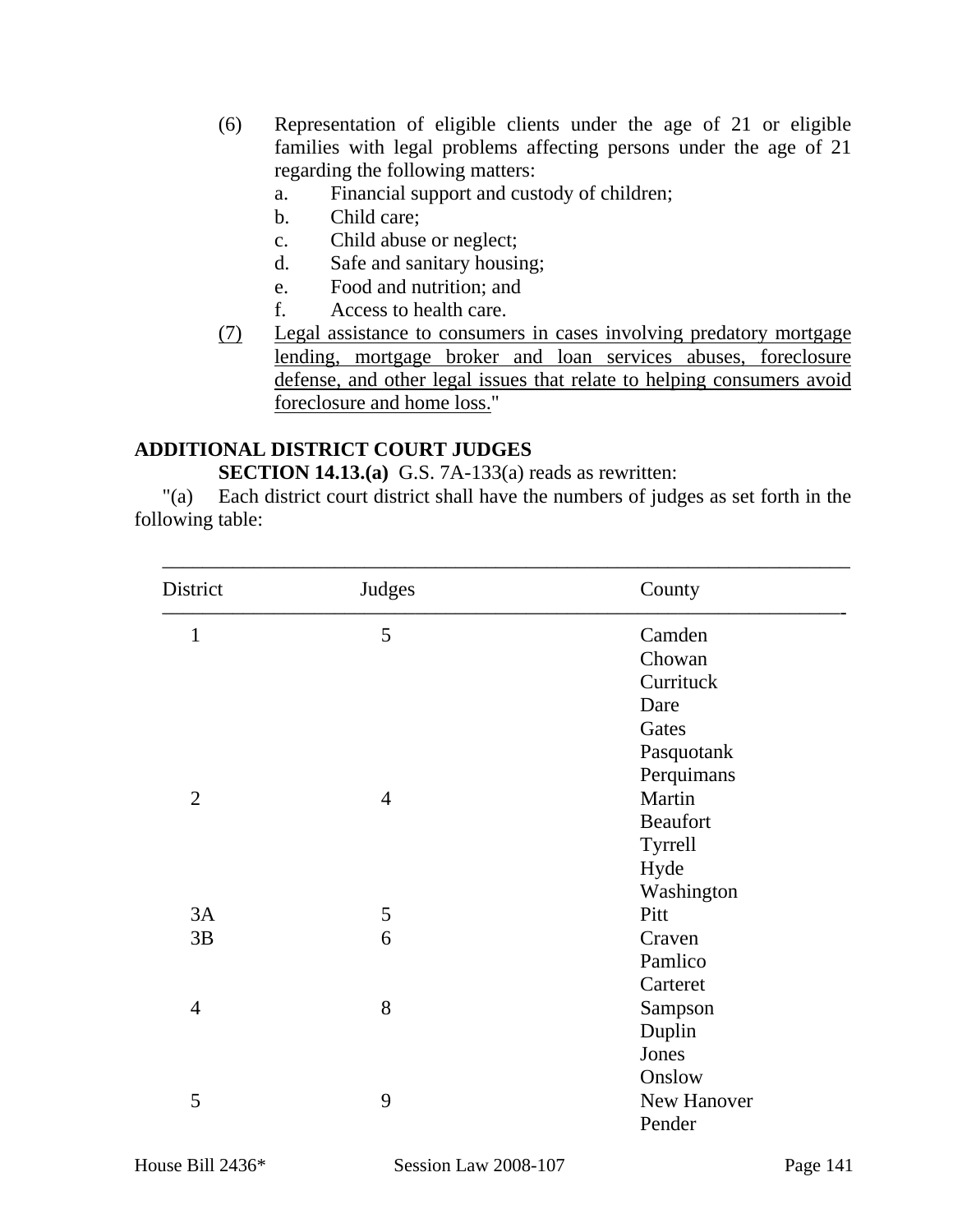| 6A              | $\frac{3}{3}$            | Halifax                         |
|-----------------|--------------------------|---------------------------------|
| 6B              |                          | Northampton                     |
|                 |                          | Bertie                          |
|                 |                          | Hertford                        |
| 7               | 7                        | <b>Nash</b>                     |
|                 |                          | Edgecombe                       |
|                 |                          | Wilson                          |
| 8               | 6                        | Wayne                           |
|                 |                          | Greene                          |
|                 |                          | Lenoir                          |
| 9               | $\overline{4}$           | Granville                       |
|                 |                          |                                 |
|                 |                          | (part of Vance                  |
|                 |                          | see subsection (b))<br>Franklin |
| <b>9A</b>       |                          |                                 |
|                 | $\overline{2}$           | Person                          |
|                 |                          | Caswell                         |
| 9 <sub>B</sub>  | $\overline{2}$           | Warren                          |
|                 |                          | (part of Vance see              |
|                 |                          | subsection(b))                  |
| 10              | 18 19                    | Wake                            |
| 11              | 1011                     | Harnett                         |
|                 |                          | Johnston                        |
|                 |                          | Lee                             |
| 12              | 10                       | Cumberland                      |
| 13              | 6                        | Bladen                          |
|                 |                          | <b>Brunswick</b>                |
|                 |                          | Columbus                        |
| 14              | 7                        | Durham                          |
| 15A             | $\overline{\mathcal{L}}$ | Alamance                        |
| 15B             | 5                        | Orange                          |
|                 |                          | Chatham                         |
| 16A             | 3                        | Scotland                        |
|                 |                          | Hoke                            |
| 16B             | $\frac{5}{3}$            | Robeson                         |
| 17A             |                          | Rockingham                      |
| 17B             | $\overline{4}$           | <b>Stokes</b>                   |
|                 |                          | Surry                           |
| 18              | 14                       | Guilford                        |
| 19A             | $\overline{4}$           | Cabarrus                        |
| 19 <sub>B</sub> | 7                        | Montgomery                      |
|                 |                          | Moore                           |
|                 |                          | Randolph                        |
| 19C             | 5                        | Rowan                           |
| 20A             | $\overline{4}$           | <b>Stanly</b>                   |
|                 |                          |                                 |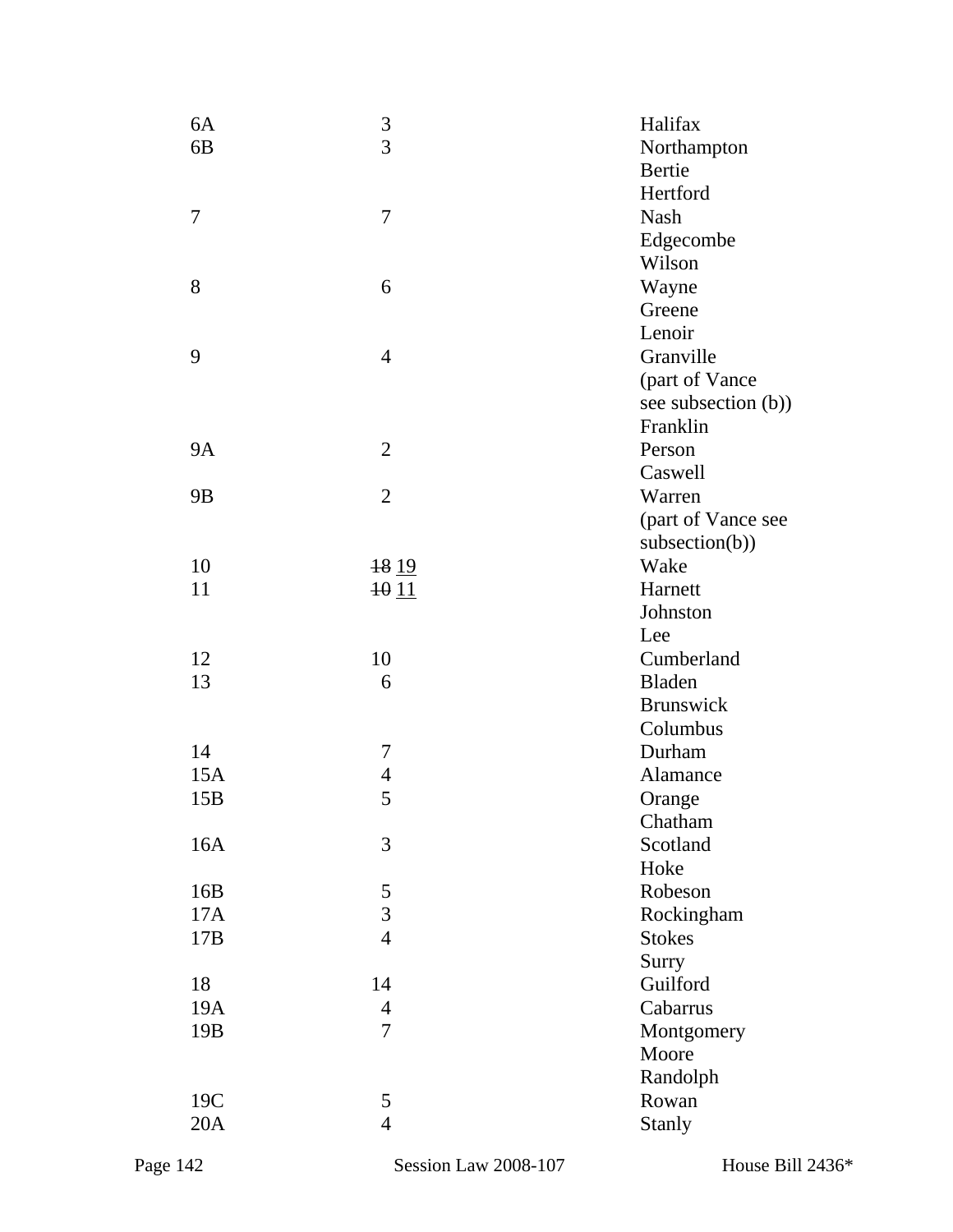|     |                | Anson              |
|-----|----------------|--------------------|
|     |                | Richmond           |
| 20B | $\mathbf{1}$   | (part of Union     |
|     |                | see subsection(b)) |
| 20C | $\overline{2}$ | (part of Union     |
|     |                | see subsection(b)) |
| 20D | $\mathbf{1}$   | Union              |
| 21  | 10             | Forsyth            |
| 22A | 5              | Alexander          |
|     |                | Iredell            |
| 22B | 6              | Davidson           |
|     |                | Davie              |
| 23  | $\overline{4}$ | Alleghany          |
|     |                | Ashe               |
|     |                | Wilkes             |
|     |                | Yadkin             |
| 24  | $\overline{4}$ | Avery              |
|     |                | Madison            |
|     |                | Mitchell           |
|     |                | Watauga            |
|     |                | Yancey             |
| 25  | 9              | <b>Burke</b>       |
|     |                | Caldwell           |
|     |                | Catawba            |
| 26  | 2021           | Mecklenburg        |
| 27A | 7              | Gaston             |
| 27B | 5              | Cleveland          |
|     |                | Lincoln            |
| 28  | 7              | <b>Buncombe</b>    |
| 29A | 3              | <b>McDowell</b>    |
|     |                | Rutherford         |
| 29B | $\overline{4}$ | Henderson          |
|     |                | Polk               |
|     |                | Transylvania       |
| 30  | 6              | Cherokee           |
|     |                | Clay               |
|     |                | Graham             |
|     |                | Haywood            |
|     |                | Jackson            |
|     |                | Macon              |
|     |                | Swain."            |

**SECTION 14.13.(b)** The Governor shall appoint the additional district court judges for Districts 10, 11, and 26 authorized by subsection (a) of this section, and those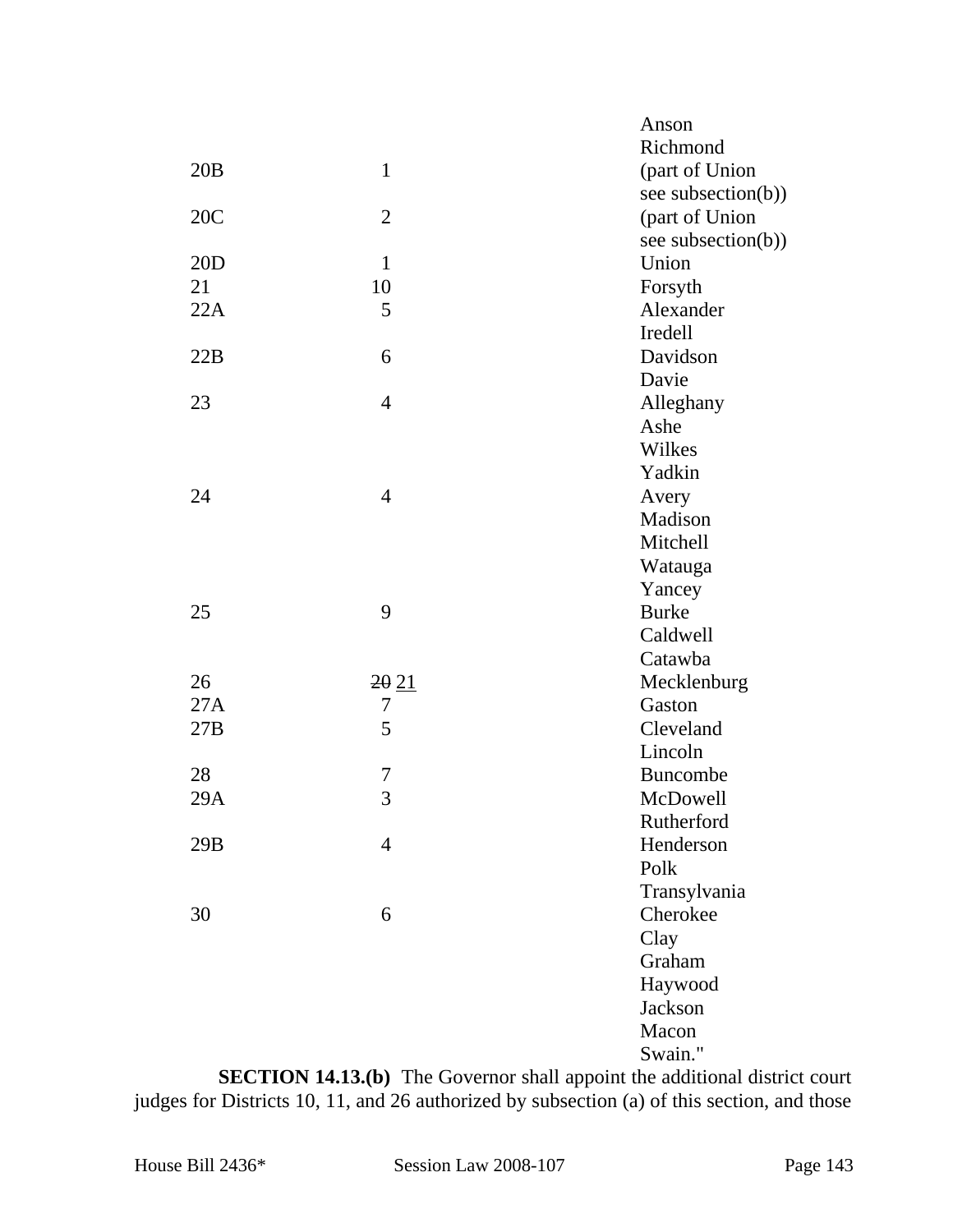judges' successors shall be elected in the 2010 election for four-year terms commencing January 1, 2011.

**SECTION 14.13.(c)** As to District 11, subsection (a) of this section becomes effective January 15, 2009, or 15 days after preclearance under section 5 of the Voting Rights Act of 1965, whichever is later. The remainder of this section becomes effective January 15, 2009.

## **PROBATION OFFICER ACCESS TO AUTOMATED COURT INFORMATION SYSTEM**

**SECTION 14.15.** The Administrative Office of the Courts shall use up to the sum of one hundred thousand dollars (\$100,000) from the Court Information Technology Fund established in G.S. 7A-343.2 to develop an interface between the case management functions of the Offender Population Unified System (OPUS) of the Department of Correction and the Automated Court Information System, in order to provide probation parole officers with access to the most recent information on arrests and pending charges against probationers.

## **PART XV. DEPARTMENT OF JUSTICE**

# **USE OF GRANT FUNDS OR OTHER RECEIPT FUNDS FOR REPLACEMENT LABORATORY EQUIPMENT AND FORENSIC FIREARMS ANALYST START-UP COSTS**

**SECTION 15.2.** The Department of Justice is authorized to use up to one hundred forty thousand dollars (\$140,000) of grant funding or other receipt funds available to purchase replacement laboratory equipment and for start-up costs associated with the forensic firearms analyst positions approved in this act. Notwithstanding Section 15.3 of S.L. 2007-323, the Department is not required to seek prior approval to use these funds for the purposes described in this section.

### **PART XVI. DEPARTMENT OF JUVENILE JUSTICE AND DELINQUENCY PREVENTION**

#### **JCPC GRANT REPORTING AND CERTIFICATION**

**SECTION 16.1.(a)** Section 18.2(a) of S.L. 2007-323 reads as rewritten:

**"SECTION 18.2.(a)** On or before April 1 October 1 of each year, the Department of Juvenile Justice and Delinquency Prevention shall submit to the Joint Legislative Commission on Governmental Operations and the Appropriations Committees of the Senate and House of Representatives a list of the recipients of the grants awarded, or preapproved for award, from funds appropriated to the Department for local Juvenile Crime Prevention Council grants. The list shall include for each recipient grants, including:

- $(1)$  the The amount of the grant awarded, awarded.
- (2) the The membership of the local committee or council administering the award funds on the local level, and level.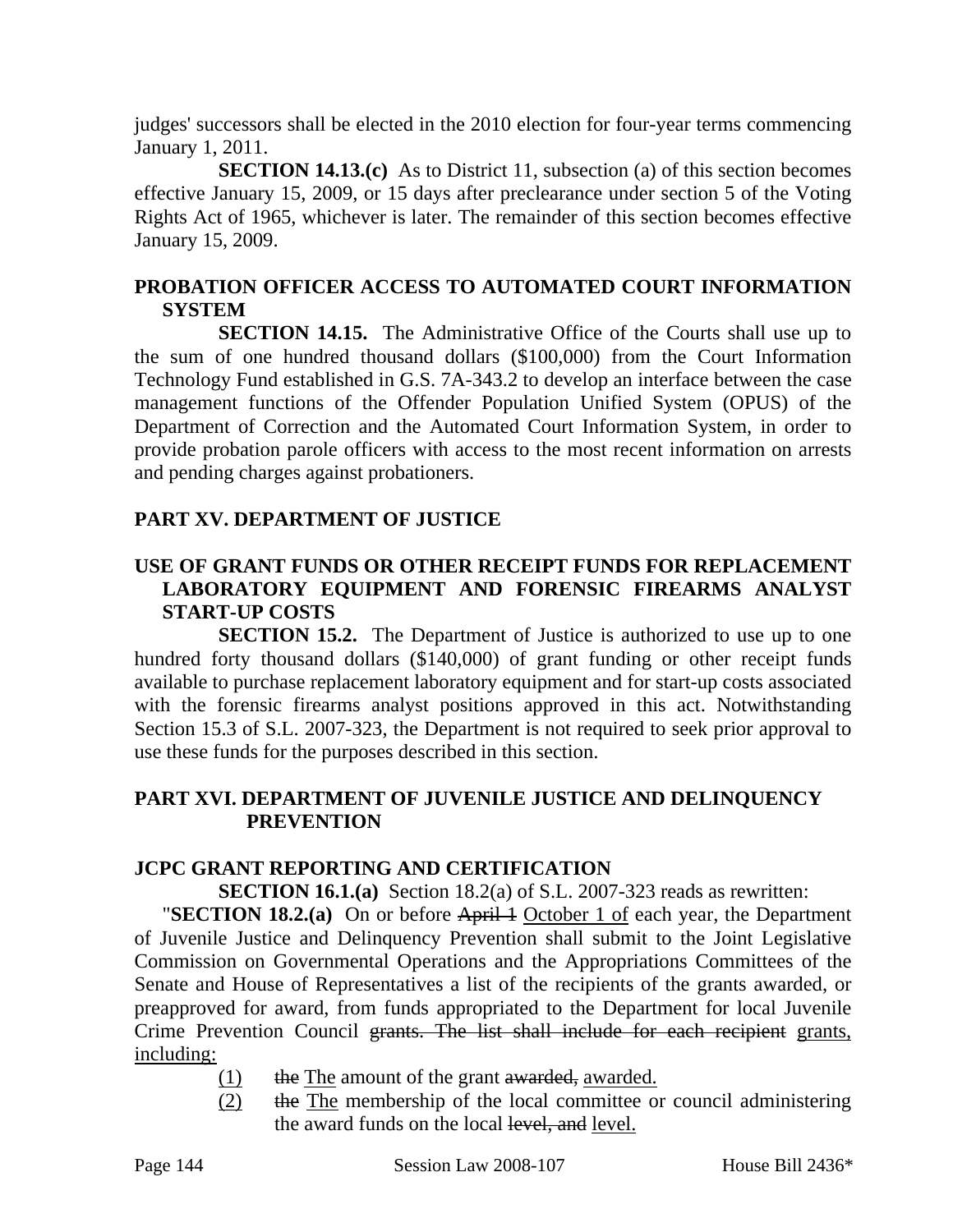- (3) The type of program funded.
- (4) a A short description of the local services, programs, or projects that will receive funds. funds.
- (5) The list shall also identify Identification of any programs that received grant funds at one time but for which funding has been eliminated by the Department of Juvenile Justice and Delinquency Prevention. Department.
- (6) The number of at-risk, diverted, and adjudicated juveniles served by county.
- (7) The Department's actions to ensure that county JCPC's prioritize funding for dispositions of intermediate and community-level sanctions for court-adjudicated juveniles under minimum standards adopted by the Department.
- (8) The total cost for each funded program, including the cost per juvenile and the essential elements of the program.

A written copy of the list and other information regarding the projects shall also be sent to the Fiscal Research Division of the General Assembly."

**SECTION 16.1.(b)** Section 18.2(d) of S.L. 2007-323 is repealed.

# **SUPPORT OUR STUDENTS (SOS) GRANT ELIGIBILITY**

**SECTION 16.2.** G.S. 143B-152.4(a) reads as rewritten:

- "(a) A Any of the following may apply for a grant:
	- (1) A community- or neighborhood-based  $501(c)(3)$  entity or a consortium consisting of one or more local 501(c)(3) entities and one or more local school administrative units may apply for a grant.entity.
	- (2) A community-based, public or private nonprofit, tax exempt organization.
	- (3) A school system.
	- (4) A local government agency."

#### **JUVENILE CRIME PREVENTION COUNCILS (JCPC) FORMULA REVISION**

**SECTION 16.3.** The Department of Juvenile Justice and Delinquency Prevention, the NC Juvenile Services Association, and the Community Alternatives for Youth, in consultation with the Fiscal Research Division, shall develop and propose a revision to the county allocation formula for Juvenile Crime Prevention Councils. The Department shall report the recommendations to the Joint Legislative Corrections, Crime Control, and Juvenile Justice Oversight Committee, the Chairs of the House of Representatives and Senate Appropriations Committees and the Chairs of the Subcommittees on Justice and Public Safety of the House of Representatives and Senate Appropriations Committees by December 1, 2008.

#### **STATE FUNDS MAY BE USED AS FEDERAL MATCHING FUNDS SECTION 16.4.** Section 18.5 of S.L. 2007-323 reads as rewritten: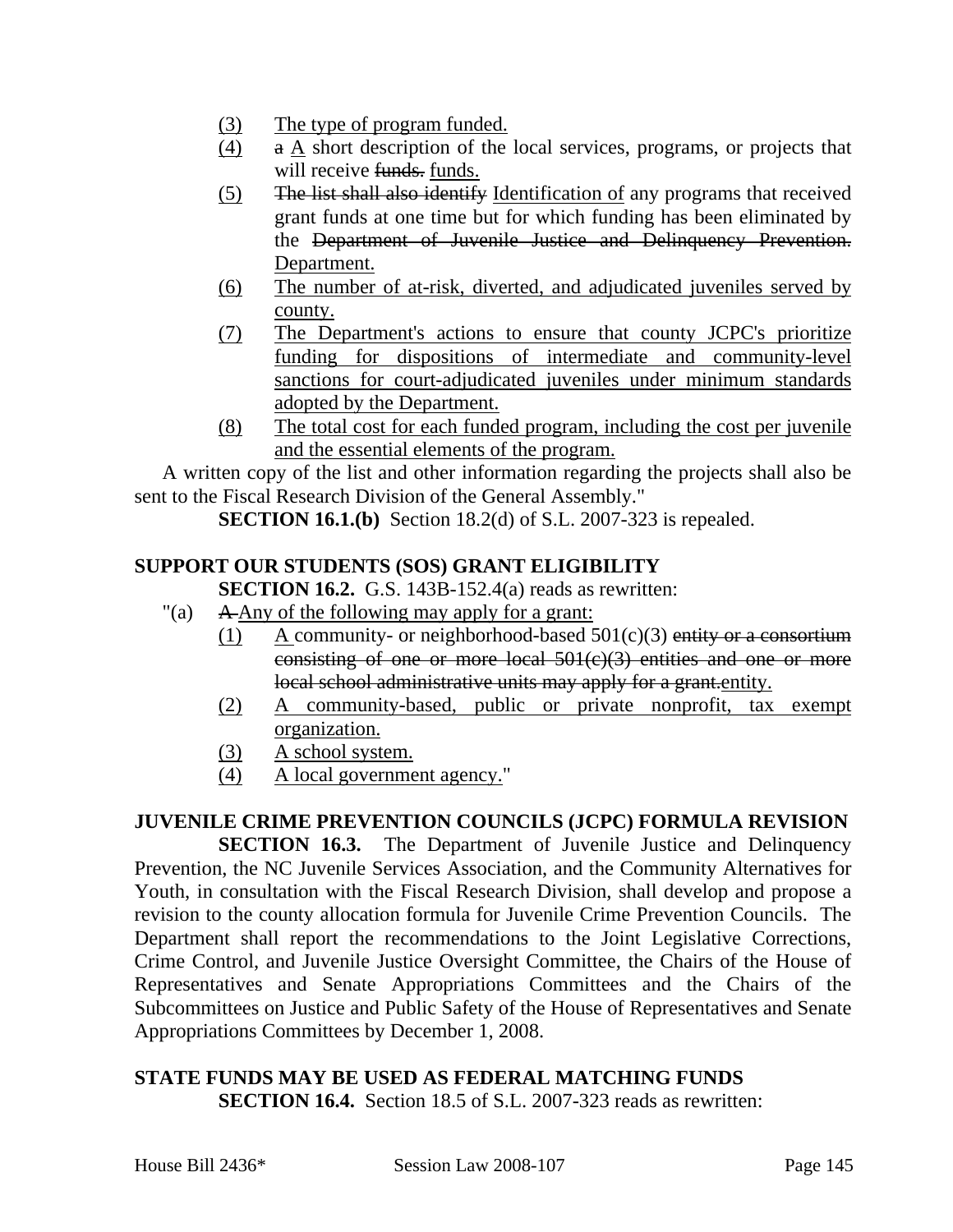"**SECTION 18.5.** Funds appropriated in this act from the General Fund to the Department of Juvenile Justice and Delinquency Prevention for the 2007-2008 fiscal year 2008-2009 fiscal year may be used as matching funds for the Juvenile Accountability Incentive Block Grants. If North Carolina receives Juvenile Accountability Incentive Block Grants, or a notice of funds to be awarded, the Office of State Budget and Management and the Governor's Crime Commission shall consult with the Department of Juvenile Justice and Delinquency Prevention regarding the criteria for awarding federal funds. The Office of State Budget and Management, the Governor's Crime Commission, and the Department of Juvenile Justice and Delinquency Prevention shall report to the Appropriations Committees of the House of Representatives and Senate and the Joint Legislative Commission on Governmental Operations prior to allocation of the federal funds. The report shall identify the amount of funds to be received for the 2007-2008 fiscal year,2008-2009 fiscal year, the amount of funds anticipated for the 2008-2009 fiscal year,2009-2010 fiscal year, and the allocation of funds by program and purpose."

## **PART XVII. DEPARTMENT OF CORRECTION**

# **TEMPORARY HOUSING FUNDS**

**SECTION 17.1.(a)** The Department of Correction may use funds available during the 2008-2009 fiscal year to secure appropriate temporary housing for offenders on post-release supervision, probation, or parole who do not have a viable residence plan and are at risk of being homeless. The Department may use available funds to secure housing for post-release supervisees, probationers, and parolees in a transitional housing shelter, halfway house, or other community-based residential facility that provides housing for offenders. The Department shall not expend funds to secure housing for post-release supervisees, probationers, and parolees in a hotel, motel, nursing home, adult care facility, group home containing the physically or developmentally disabled, or residential facility where minors are housed.

**SECTION 17.1.(b)** The Department may not use available funds as authorized by this section to provide housing for any offender for a continuous period exceeding 30 days.

**SECTION 17.1.(c)** The Department of Correction shall evaluate the most effective means to provide temporary housing for offenders on post-release supervision, probation, or parole who do not have a viable residence plan and are at risk of being homeless. The evaluation shall include a review of practices in other states, an evaluation of the feasibility of contracting with community-based facilities to provide housing, and an assessment of the feasibility of establishing a central facility or facilities to house offenders on post-release supervision, probation, or parole. The Department shall report its findings to the Joint Legislative Corrections, Crime Control, and Juvenile Justice Oversight Committee by January 1, 2009.

# **FEDERAL GRANT MATCHING FUNDS**

**SECTION 17.2.** Section 17.12 of S.L. 2007-323 reads as rewritten: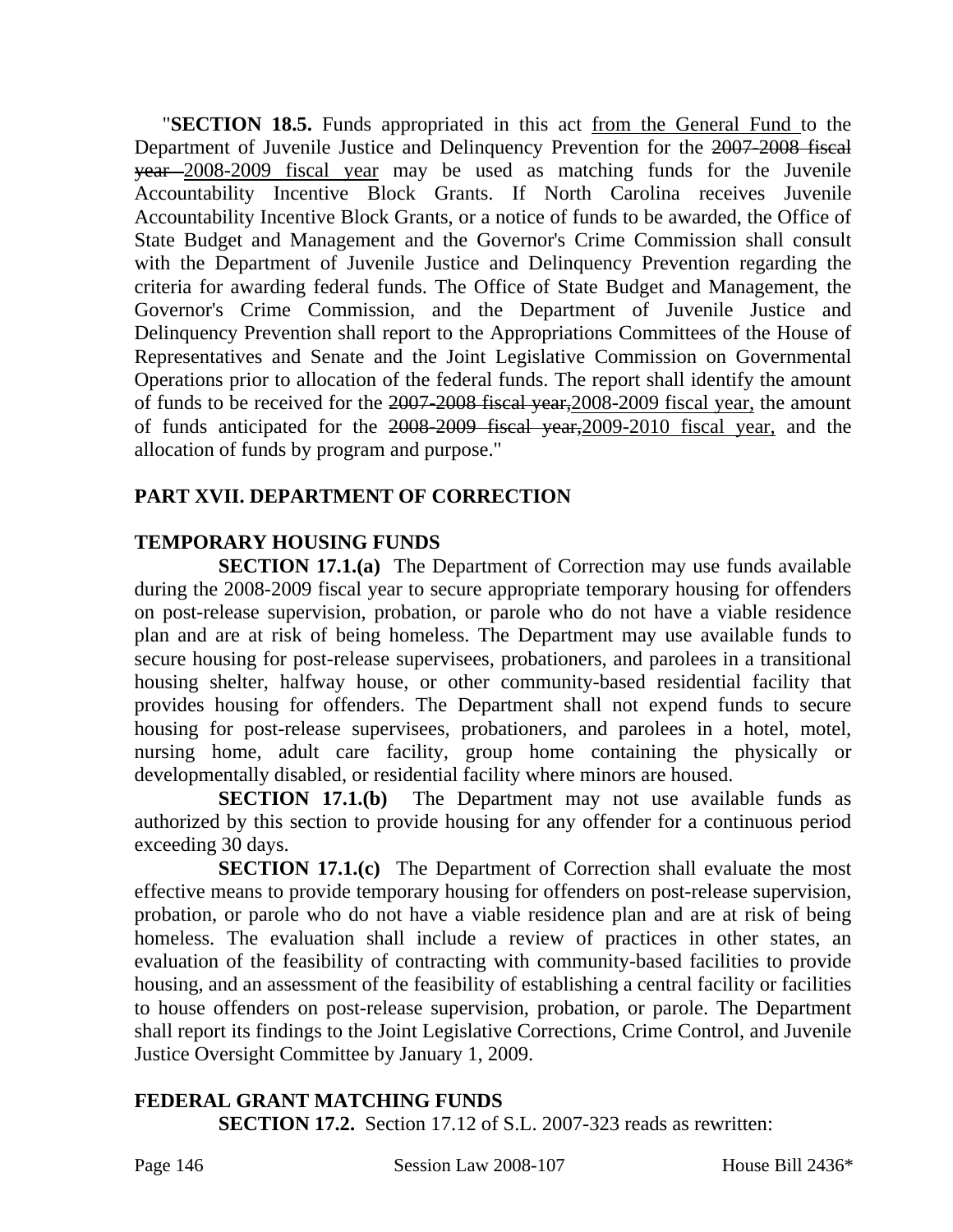"**SECTION 17.12.** Notwithstanding the provisions of G.S. 143C-6-9, the Department of Correction may use up to the sum of one million two hundred thousand dollars (\$1,200,000) during the 2007-2008 fiscal year and up to the sum of one million five hundred thousand dollars (\$1,500,000) during the 2008-2009 fiscal year from funds available to the Department to provide the State match needed in order to receive federal grant funds. Prior to using funds for this purpose, the Department shall report to the Chairs of the House of Representatives and Senate Appropriations Subcommittees on Justice and Public Safety and the Joint Legislative Commission on Governmental Operations on the grants to be matched using these funds."

#### **RESERVE FUND FOR PROBATION AND PAROLE STAFFING AND RESOURCES**

**SECTION 17.3.** Of the funds appropriated in this act to the Department of Correction, a reserve fund of two million five hundred thousand dollars (\$2,500,000) is established in the Office of State Budget and Management to address critical staffing and resource needs in Probation and Parole Field Services, Department of Correction. The designation of these funds is pending the outcome of a National Institute of Corrections review. The sum of five hundred thousand dollars (\$500,000) in nonrecurring funds in the reserve shall not revert at the end of the fiscal year but shall remain available to the Department for the purposes identified in the NIC review.

Prior to using any funds from the reserve authorized by this section, the Department of Correction shall consult with the Joint Legislative Commission on Governmental Operations, the Joint Legislative Corrections, Crime Control, and Juvenile Justice Oversight Committee, and the Chairs of the House of Representatives and Senate Appropriations Subcommittees on Justice and Public Safety on the proposed use of the funds and the reasons for the proposal. The consultation shall include a report on the Department's proposed policies and procedures for maximizing the efficiency of the probation violation staffing process.

#### **REPORT ON PROBATION AND PAROLE CASELOADS**

**SECTION 17.4.** Section 17.16 of S.L. 2007-323 reads as rewritten:

"**SECTION 17.16.(a)** The Department of Correction shall report by March 1 of each year to the Chairs of the House of Representatives and Senate Appropriations Subcommittees on Justice and Public Safety and the Joint Legislative Corrections, Crime Control, and Juvenile Justice Oversight Committee on caseload averages for probation and parole officers. The report shall include:

- (1) Data on current caseload averages for Probation Parole Officer I, Probation Parole Officer II, and Probation Parole Officer III positions; III, and Chief Probation Parole Officer positions;
- (2) An analysis of the optimal caseloads for these officer classifications;
- (3) An assessment of the role of surveillance officers;
- (4) The number and role of paraprofessionals in supervising low-risk caseloads;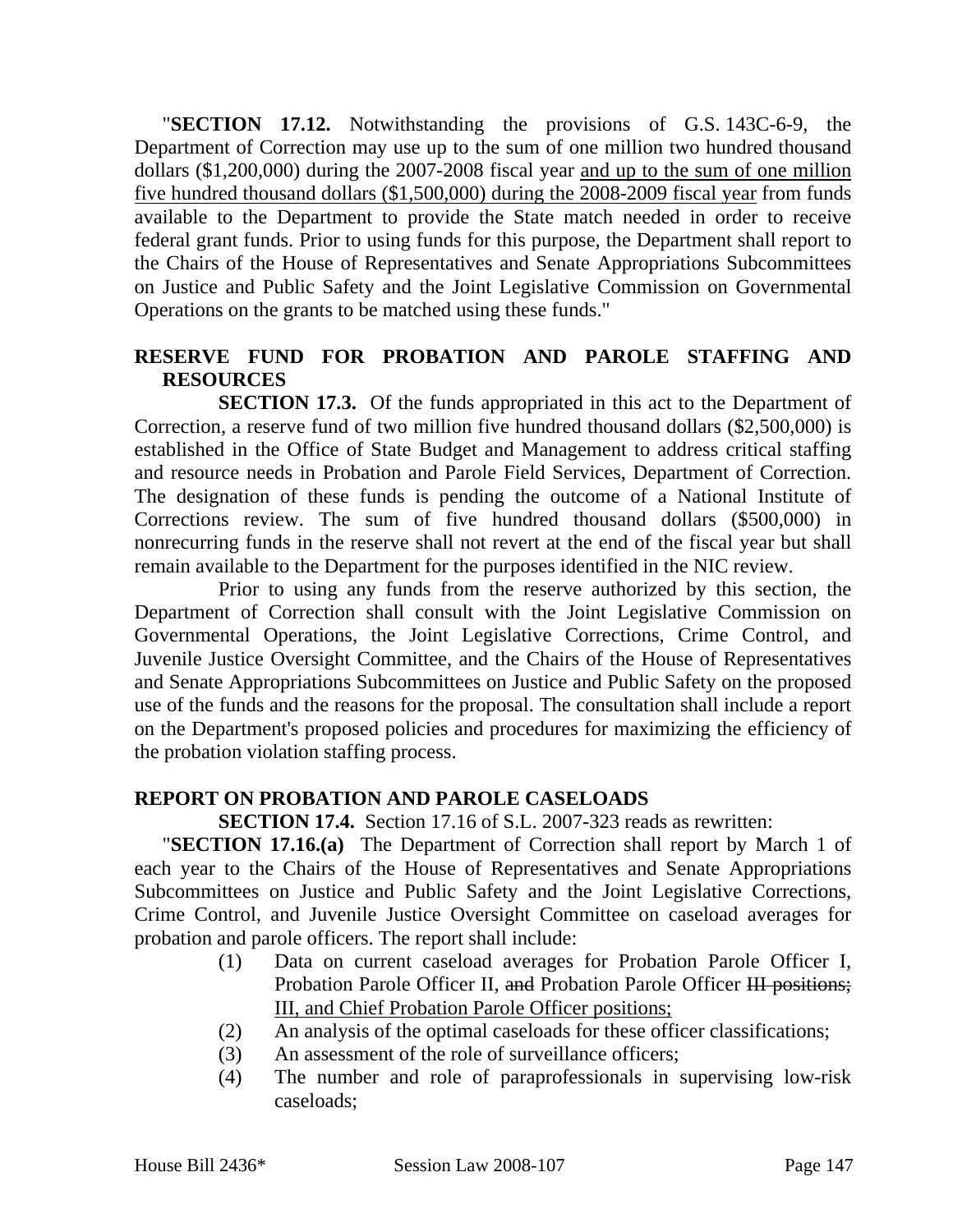- (5) An update on the Department's implementation of the recommendations contained in the National Institute of Correction study conducted on the Division of Community Corrections in 2004;
- (6) The selection of a risk assessment and the resulting distribution of offenders among risk levels; The process of assigning offenders to an appropriate supervision level based on a risk assessment and an examination of other existing resources for assessment and case planning, including the Sentencing Services Program in the Office of Indigent Defense Services, and the range of screening and assessment services provided by the Division of Mental Health, Developmental Disability, and Substance Abuse Services in the Department of Health and Human Services; and
- (7) Any position reallocations in the previous 12 months, and the reasons for and fiscal impact of those reallocations.

"**SECTION 17.16.(b)** The Department of Correction shall conduct a study of probation/parole officer workload at least biannually. The study shall include analysis of the type of offenders supervised, the distribution of the probation/parole officers' time by type of activity, the caseload carried by the officers, and comparisons to practices in other states. The study shall be used to determine whether the caseload goals established by the Structured Sentencing Act are still appropriate, based on the nature of the offenders supervised and the time required to supervise those offenders.

"**SECTION 17.16.(c)** The Department of Correction shall report the results of the study and recommendations for any adjustments to caseload goals to the House of Representatives and Senate Appropriations Subcommittees on Justice and Public Safety by January 1, 2009.

"**SECTION 17.16.(d)** The Office of State Personnel, in conjunction with the Department of Correction, shall conduct a compensation study of probation parole officers, including the identification and assessment of relevant labor market comparisons for which:

- (1) The job duties are similar;
- (2) The education and experience requirements are similar; and
- (3) The labor markets are representative of markets that typically seek to draw qualified applicants from similar backgrounds.

The Office of State Personnel shall report the results of the study and recommendations for any adjustments to the House of Representatives and Senate Appropriations Subcommittees on Justice and Public Safety by March 1, 2009."

## **CRIMINAL JUSTICE PARTNERSHIP/NOTIFICATION OF AMOUNT OF FORMULA FUNDING/SCHEDULE FOR APPLICATION TO RECEIVE REALLOCATION OF UNOBLIGATED FUNDS**

**SECTION 17.7.(a)** G.S. 143B-273.15 reads as rewritten:

## "**§ 143B-273.15. Funding formula.**

(a) To determine the grant amount for which a county or counties may apply, the granting authority shall apply the following formula: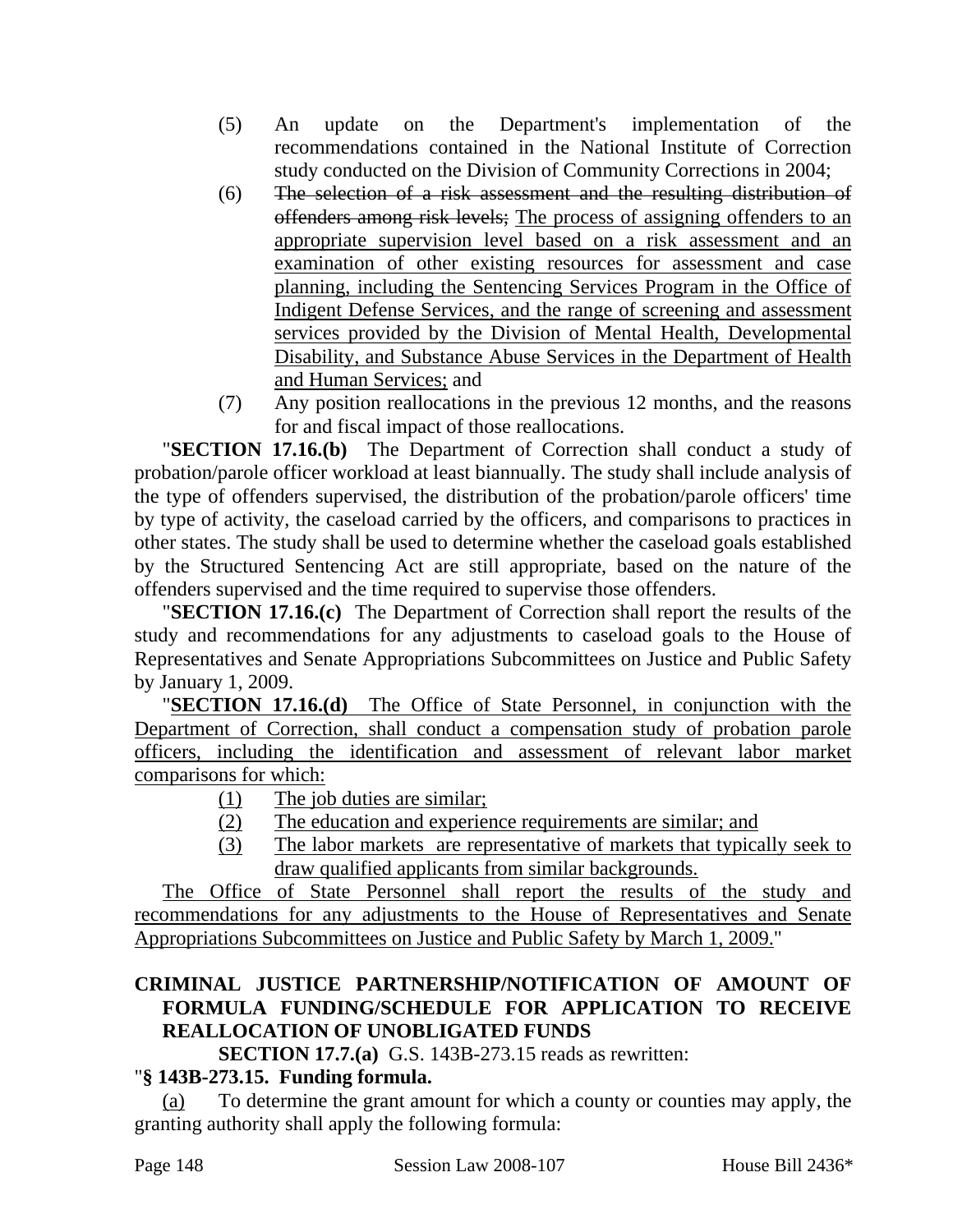- (1) Twenty-five percent (25%) based on a fixed equal dollar amount for each county;
- (2) Fifty percent (50%) based on the county share of the State population; and
- (3) Twenty-five percent (25%) based on the intermediate punishment entry rate for the county, using the total of the three most recent years of data available divided by the average county population for that same period.

The sum of the amounts in subdivisions (1), (2), and (3) is the total amount of the funding that a county may apply for under this subsection.

Grants to participating counties are for a period of one fiscal year with unobligated funds being returned to the Account at the end of the grant period. Funds are provided to participating counties on a reimbursement basis unless a county documents a need for an advance of grant funds. The data used for this funding formula shall be updated at least once every three years.

(b) Each year that the Department of Correction updates the data for the funding formula pursuant to subsection (a) of this section, the Department of Correction shall send a written notification by January 15 to each program participating in the State-County Criminal Justice Partnership of the amount of the grant that the program will receive pursuant to the revised formula for the fiscal year beginning July 1 of that year subject to funds being appropriated by the General Assembly."

**SECTION 17.7.(b)** Article 6A of Chapter 143B of the General Statutes is amended by adding the following:

#### "**§ 143B-273.15A. Reallocation of unspent or unclaimed funds.**

Notwithstanding the provisions of G.S. 143B-273.15 specifying that grants to participating counties are for the full fiscal year and that unobligated funds are returned to the State-County Criminal Justice Partnership Account at the end of the grant period, the Department of Correction may reallocate unspent or unclaimed funds distributed to counties participating in the State-County Criminal Justice Partnership in an effort to maintain the level of services realized in previous fiscal years. A program may apply for a grant from the reallocated funds at least semiannually beginning July 1 of each year."

#### **PART XVIII. DEPARTMENT OF CRIME CONTROL AND PUBLIC SAFETY**

#### **GOVERNOR'S CRIME COMMISSION STUDY/EXPAND JUVENILE JURISDICTION**

**SECTION 18.1.(a)** The Governor's Crime Commission and its adjunct committees shall study the legal, systematic, and organizational impact of expanding the jurisdiction of the Department of Juvenile Justice and Delinquency Prevention to include persons 16 and 17 years of age who commit crimes or infractions under State law or under an ordinance of local government. In particular, the Commission shall perform the following functions regarding the proposed expansion of the jurisdiction of the Department of Juvenile Justice and Delinquency Prevention to include 16- and 17-year-olds who commit crimes or infractions under State or local law: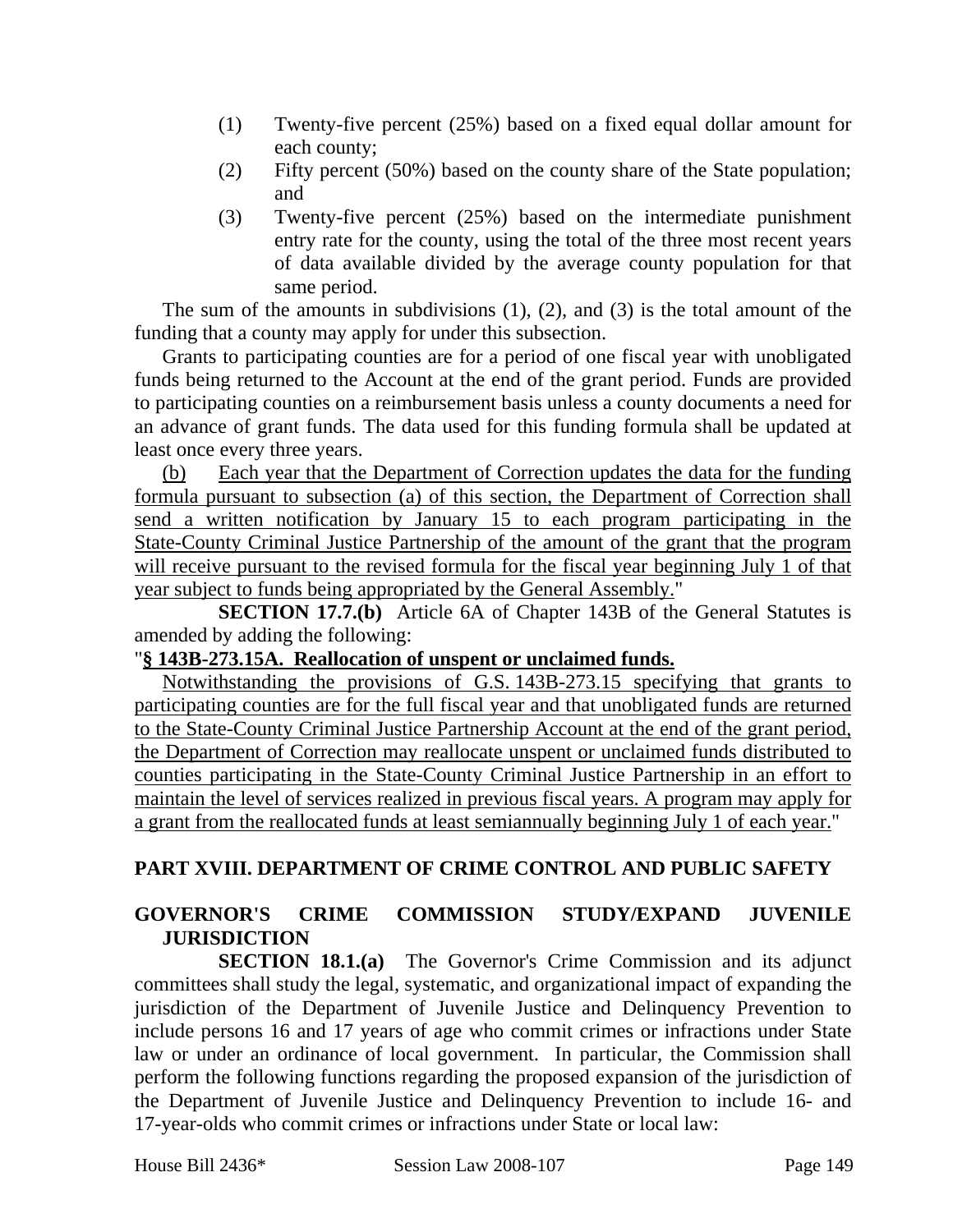- (1) Identify the costs to the State court system and State and local law enforcement.
- (2) Review the relevant State laws that should be conformed or amended, including, but not limited to, the motor vehicle and criminal laws, the laws regarding expunction of criminal records, and other juvenile laws.
- (3) Review the experience of any other states which have within recent years expanded the juvenile justice jurisdiction to 16- and 17-year-olds.
- (4) Identify the practical issues for the Department of Juvenile Justice and Delinquency Prevention to implement best practices for programs and facilities that would meet the unique needs of the older youth under the proposal without adversely affecting the existing departmental programming.
- (5) Review the relevant State laws on sharing of juvenile information with other State departments and agencies.
- (6) Create a specific plan of the actions that are necessary to implement the expansion of the jurisdiction of the Department of Juvenile Justice and Delinquency Prevention.
- (7) Determine the total cost of expanding the jurisdiction of the Department of Juvenile Justice and Delinquency Prevention.
- (8) Conduct a cost benefit analysis of expanding the jurisdiction of the Department of Juvenile Justice and Delinquency Prevention with specific information on possible future fiscal savings anywhere within State government as a result of expenditures necessary to implement the expansion.
- (9) Determine whether federal or other funds are available to aid in the transition and expansion, or both, of the age of juvenile jurisdiction to 16- and 17-year-olds.

**SECTION 18.1.(b)** The Commission may contract with an independent group or groups for the oversight and management of this study project, a service needs study, and a courts study, and to periodically report those findings to the Commission.

**SECTION 18.1.(c)** The Department of Juvenile Justice and Delinquency Prevention and all other departments, agencies, institutions, or officers of the State or any political subdivision of the State, shall cooperate with the Commission in this study, shall provide the Commission with any requested facilities, data, or other assistance, and help the Commission identify any collateral effect which might result from implementation of the proposal on the program and operations of the relevant State department, agency, or the political subdivision.

**SECTION 18.1.(d)** The Commission shall submit a report of its findings and legislative, administrative, and funding recommendations by April 1, 2009, to the General Assembly and the Governor.

In addition to its final report, the Commission shall report in writing on the progress of this study on a quarterly basis beginning on October 1, 2008, and by the first day of every quarter thereafter until the Commission submits its final report to the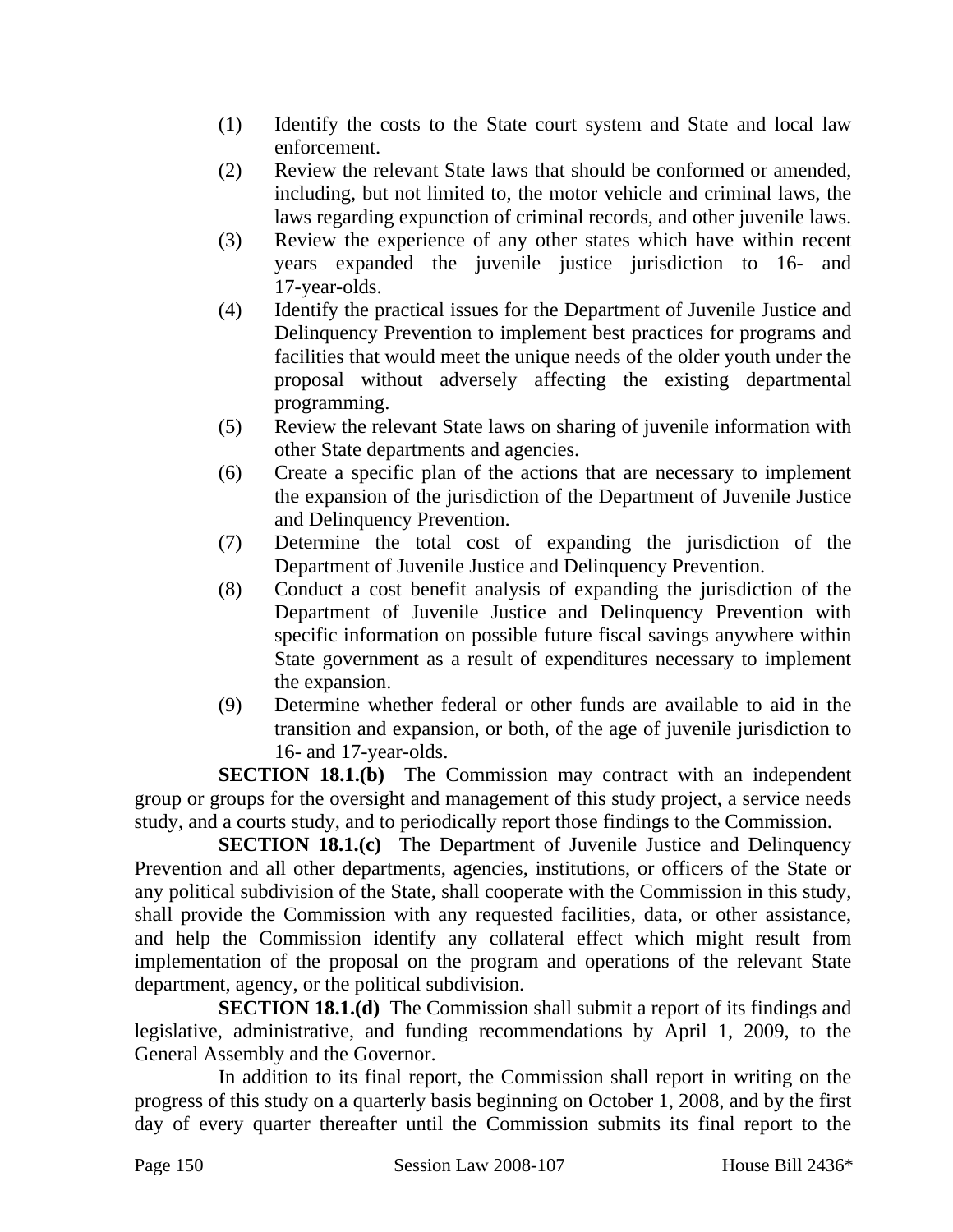General Assembly, to the chairs and cochairs, as applicable, of the standing committees or subcommittees of the General Assembly listed in subsections (e) and (f) of this section. A copy of each progress report made to the standing committee and subcommittee chairs shall also be filed in the Legislative Library.

**SECTION 18.1.(e)** The Commission shall report to all of the following standing committees or subcommittees in the House of Representatives pursuant to this section:

- (1) Appropriations: Justice and Public Safety.
- (2) Children, Youth, and Families.
- (3) Education: Preschool, Elementary, and Secondary Education.
- (4) Juvenile Justice.
- (5) All of the Judiciary Committees.

**SECTION 18.1.(f)** The Commission shall report to all of the following standing committees or subcommittees in the Senate pursuant to this section:

- (1) Appropriations: Justice and Public Safety.
- (2) Education and Higher Education.
- (3) All of the Judiciary Committees.

**SECTION 18.1.(g)** Of the funds appropriated by this act to the Department of Crime Control and Public Safety, the Governor's Crime Commission for the 2008-2009 fiscal year, the Commission may use up to two hundred thousand dollars (\$200,000) to conduct the study authorized by this section. The Commission may also apply for, receive, or accept grants and contributions from any source of money or any other thing of value to be held and used for the purposes of the study authorized by this section.

#### **ENHANCE RAPE VICTIMS ASSISTANCE PROGRAM**

**SECTION 18.2.(a)** G.S. 143B-480.2 reads as rewritten:

#### "**§ 143B-480.2. Victim assistance.**

(a) Eligibility for Assistance. – Sexual assault victims or victims of attempted sexual assault are eligible for assistance under this Program if the sexual assault or the attempted sexual assault is reported to a law enforcement officer within five days72 hours of the occurrence of the assault or the attempted sexual assault and if a forensic medical examination is performed within five days72 hours of the sexual assault or the attempted sexual assault. The Secretary may waive either five-day 72-hour requirement for good cause. The term "sexual assault" as used in this section refers to the following crimes: first-degree rape as defined in G.S. 14-27.2, second-degree rape as defined in G.S. 14-27.3, first-degree sexual offense as defined in G.S. 14-27.4, second-degree sexual offense as defined in G.S. 14-27.5, or statutory rape as defined in G.S. 14-27.7A.

(b) Eligible Expenses. – Assistance is limited to the following expenses incurred by the victim:

- (1) Immediate and short-term medical expenses.
- (2) Ambulance services from the place of the attack to a place where medical treatment is provided.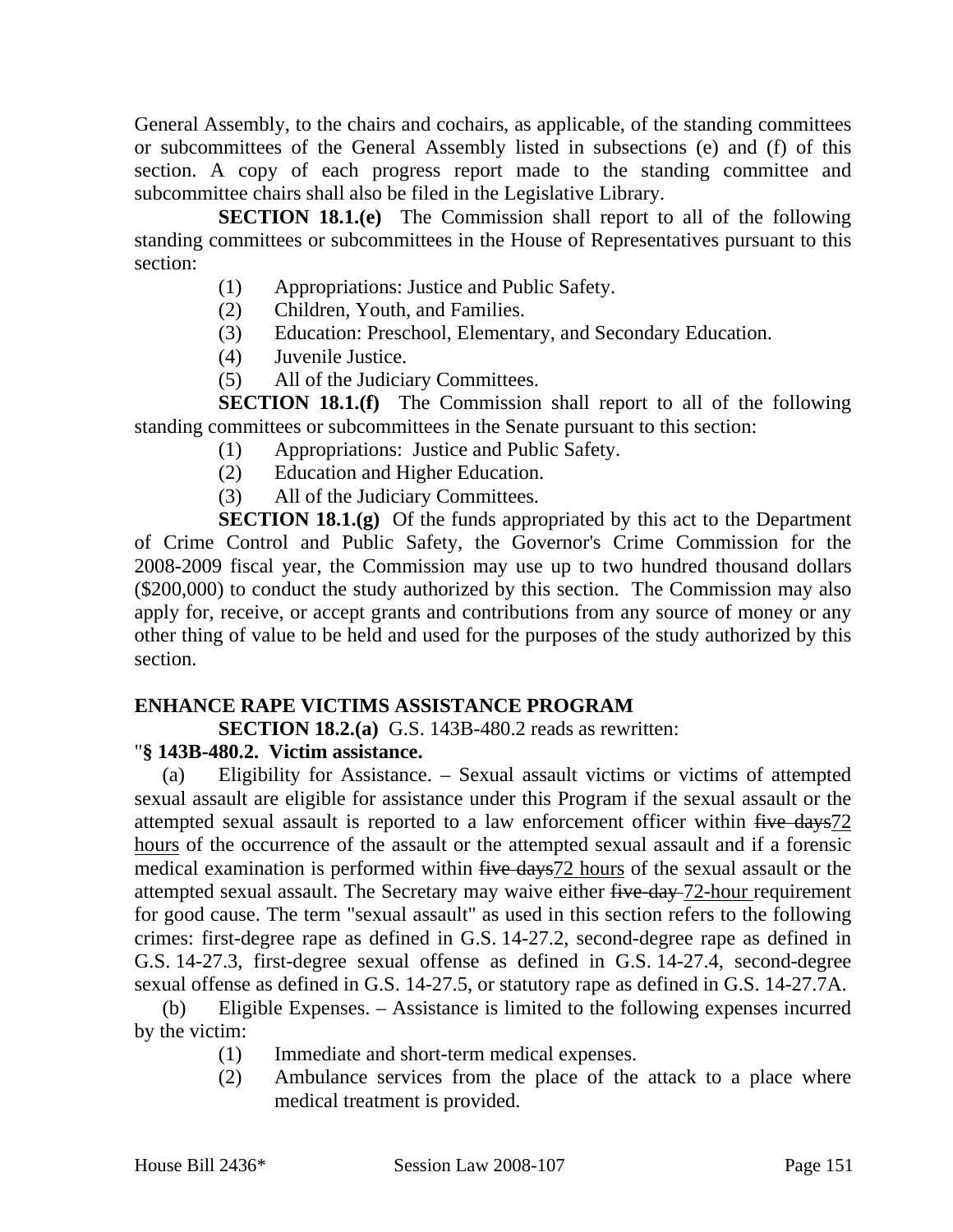- (3) Mental health services provided by a professional licensed or certified by the State to provide such services.
- (4) A forensic medical examination. As used in this section, the term "forensic medical examination" means an examination provided to a sexual assault victim eligible for assistance under subsection (a) of this section by medical medical personnel who gather evidence of a sexual assault in a manner suitable for use in a court of law. The examination should include an examination of physical trauma, a patient interview, and a collection and evaluation of evidence.
- (5) Counseling treatment following the attack.

(c) Amount of Assistance. – The Program shall pay for the  $f$ ull out-of-pocket cost of the victim's forensic medical examination.examination up to eight hundred dollars (\$800.00). Specifically, the Program shall pay amounts for services in accordance with the following schedule:

| <b>Service:</b>                | <b>Maximum Amount Paid by Program:</b> |
|--------------------------------|----------------------------------------|
| <b>Physician or SANE Nurse</b> | \$350.00                               |
| <b>Hospital/Facility Fee</b>   | \$250.00                               |
| <b>Ambulance Fee</b>           | \$200.00                               |
|                                |                                        |
| <b>Total:</b>                  | \$800.00                               |

The Program shall pay for all other eligible expenses set out in subsection (b) of this section in an amount not to exceed the difference between the full out-of-pocket cost of the forensic medical examination and one thousand dollars (\$1,000). If the full out-of-pocket cost for the forensic medical examination costs more than one thousand dollars (\$1,000), then the Program shall pay only for the full out-of-pocket cost of the forensic medical examination. Assistance not to exceed fifty dollars (\$50.00) shall be provided to victims to replace clothing that was held for evidence tests.

(d) Payment Directly to Provider. – With the exception of assistance authorized under subsection (f) of this section, assistance for expenses authorized under this section is to be paid directly to any hospital, ambulance service, attending physicians, or mental health professionals providing counseling, upon the filing of proper forms. Payment for the full out-of-pocket cost of the forensic medical examination shall be paid to the provider no later than 90 days after receiving the required written notification of the victim's expense.If the entity seeking payment for expenses authorized under this section is a hospital, ambulance service, or mental health professional providing counseling, the Program shall make payment directly to that entity upon the filing of proper forms. If the entity seeking payment for expenses authorized under this section is an attending physician or licensed registered nurse, the Program shall make payment to a hospital, which shall then pay the entity seeking payment. Attending physicians and licensed registered nurses shall not bill or otherwise seek payment directly from the Program, but shall instead seek payment from the hospital that accepted payment on the entity's behalf. No payment for the cost of the forensic medical examination shall be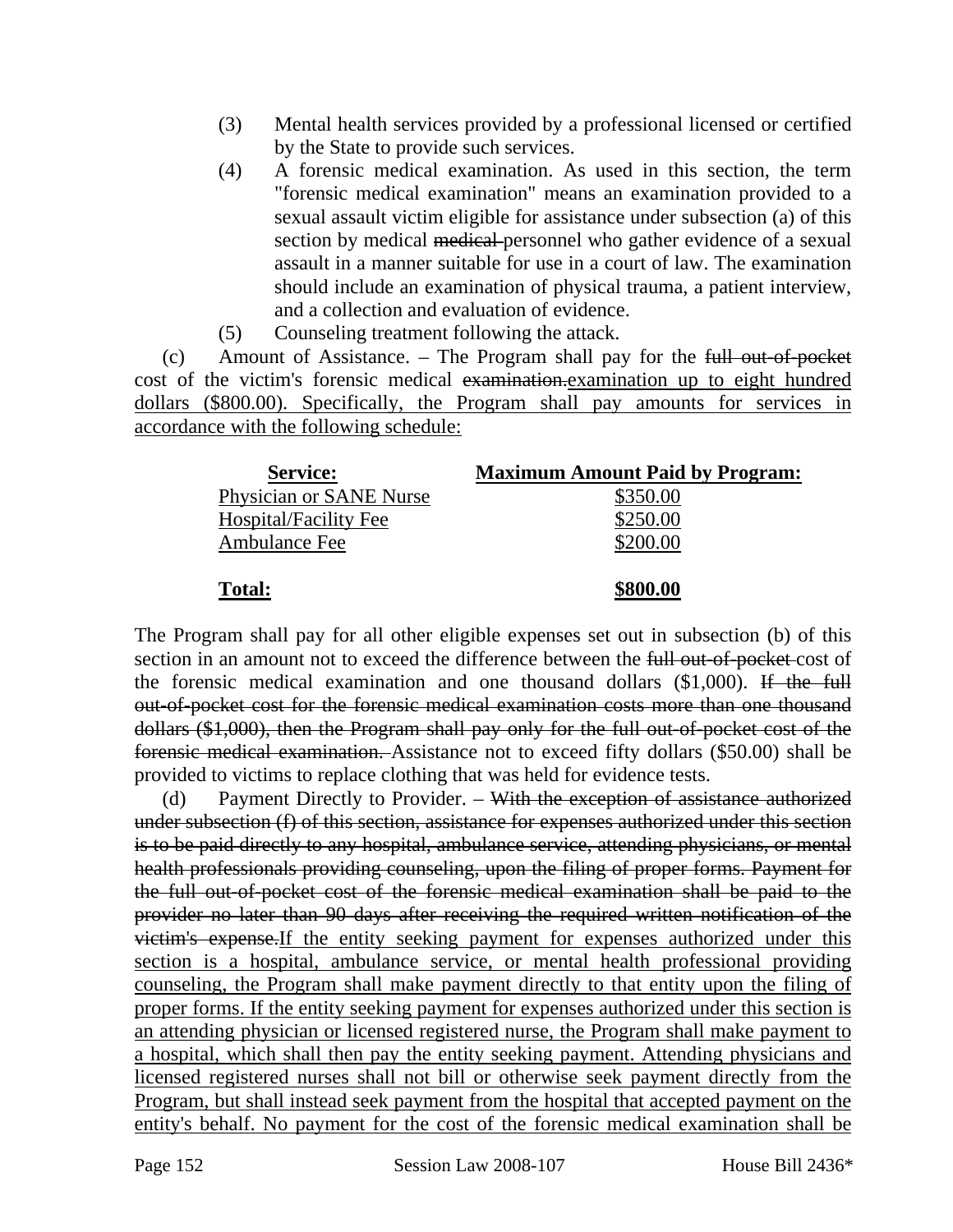made under this subsection unless the recipient agrees in writing that receipt of that payment shall constitute payment in full for the amount owed for the cost of the examination and expenses related to the examination.

(e) Judicial Review. – Upon an adverse determination by the Secretary on a claim for medical expenses, a victim is entitled to judicial review of that decision. The person seeking review shall file a petition in the Superior Court of Wake County.

(f) Examinations by Licensed Registered Nurse. – If the forensic medical examination is conducted by a licensed registered nurse who has successfully completed a program approved under G.S. 90-171.38(b), payment for the full out-of-pocket cost of the forensic medical examination may be made directly to the licensed registered nurse in lieu of any payment which may otherwise have been made under subsection (d) of this section. Payment for the full out-of-pocket costs of a forensic medical examination under this subsection shall be paid no later than 90 days after receiving the required written notification of the victim's expense. The Secretary shall adopt rules to facilitate the payments authorized under this subsection and to encourage, whenever practical, the use of licensed registered nurses trained under G.S. 90-171.38(b) to conduct medical examinations and procedures."

**SECTION 18.2.(b)** G.S. 143B-480.3 reads as rewritten:

"**§ 143B-480.3. Reduction of benefits; restitution; actions.** 

(a) Assistance shall be reduced or denied to the extent the medical expenses are recouped through a public or private insurance plan or other victim benefit source. Source, except that the Program shall pay any co-payment that the victim is required to pay in connection with the forensic medical examination up to the maximum amount that the Program will pay for a forensic medical exam under G.S. 143B-480.2(c).

(b) The Program shall be an eligible recipient for restitution or reparation under G.S. 15A-1021, 15A-1343, 148-33.1, 148-33.2, 148-57.1, and any other applicable statutes.

(c) When any victim who:

- (1) Has received assistance under this Part;
- (2) Brings an action for damages arising out of the rape, attempted rape, sexual offense, or attempted sexual offense for which she received that assistance; and
- (3) Recovers damages including the expenses for which she was awarded assistance,

the court shall make as part of its judgment an order for reimbursement to the Program of the amount of any assistance awarded less reasonable expenses allocated by the court to that recovery.

(d) Funds appropriated to the Department of Crime Control and Public Safety for this program may be used to purchase and distribute rape evidence collection kits approved by the State Bureau of Investigation."

**SECTION 18.2.(c)** Of the funds appropriated by this act to the Department of Crime Control and Public Safety for the 2008-2009 fiscal year, the sum of one million seventy-eight thousand seventy-eight dollars (\$1,078,078) may be used to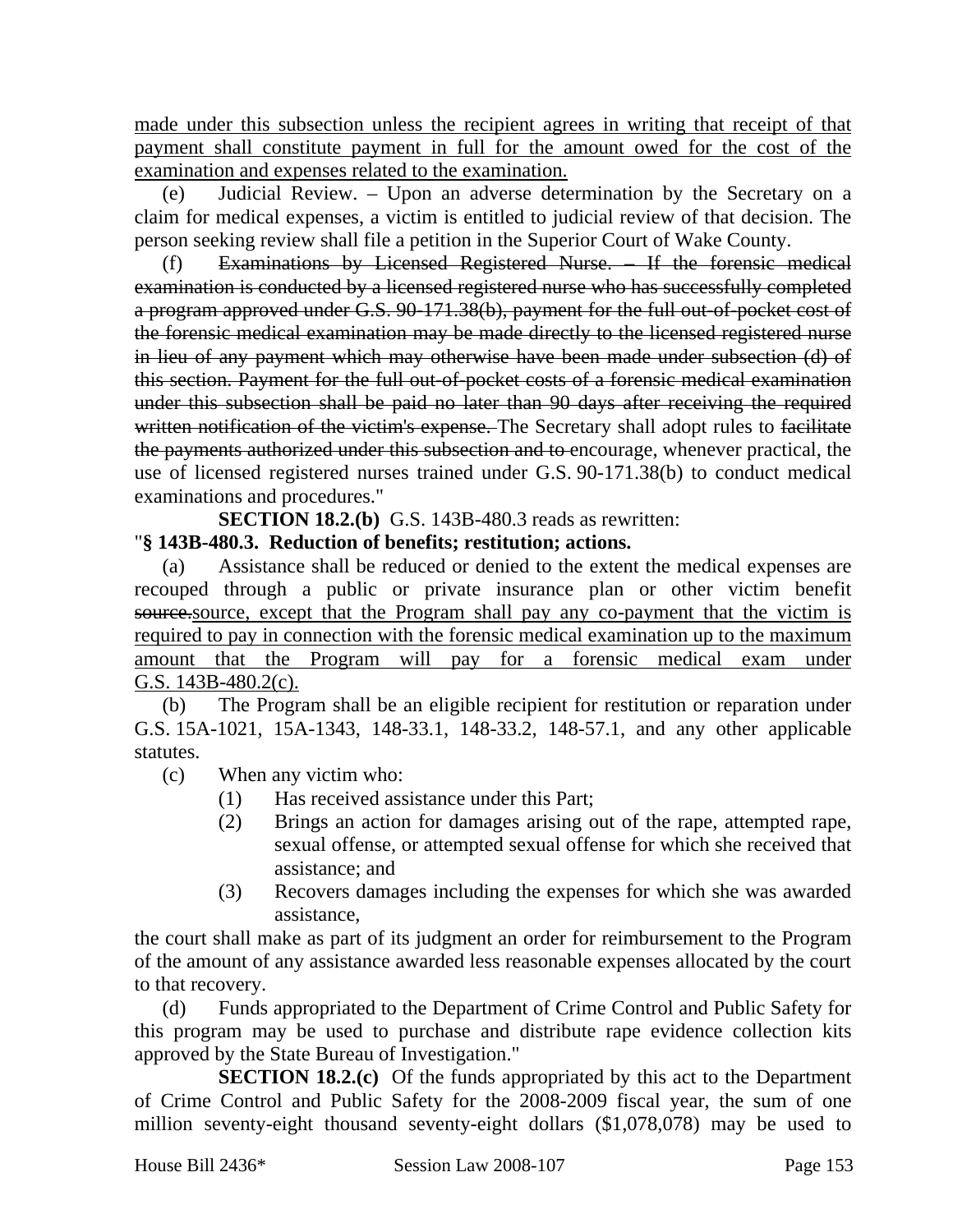enhance the ability of the Assistance Program for Victims of Rape and Sex Offenses to provide assistance to victims of rape and sexual offenses.

# **REPORT ON THE USE OF ILLEGAL IMMIGRATION PROJECT FUNDS**

**SECTION 18.3.** No later than March 1, 2009, the North Carolina Sheriffs' Association shall submit a report to the Chairs of the House and Senate Appropriations Committees and the Chairs of the House and Senate Appropriations Subcommittees on Justice and Public Safety on the operations and effectiveness of the Illegal Immigration Project. The report shall include all of the following:

- (1) An overview of the program.
- (2) The program budget.
- (3) A summary of work done with funds received, which shall include the following information:
	- a. The total number of law enforcement agencies that received funding from the program for officer training.
	- b. The total number of officers trained.
	- c. The total number of training sessions administered.
	- d. Copies of educational/informational materials distributed.
- (4) Recommendations on ways that federal, State, and local resources can be used to further improve the effectiveness of the Illegal Immigration Project and other immigration enforcement initiatives.

## **PART XIX. DEPARTMENT OF ADMINISTRATION**

#### **SEXUAL ASSAULT AND RAPE CRISIS CENTER FUND**

**SECTION 19.1.** Article 11 of Chapter 143B of the General Statutes is amended by adding a new Part to read:

"Part 3B. Sexual Assault and Rape Crisis Center Fund.

# "**§ 143B-480.20. Sexual Assault and Rape Crisis Center Fund.**

(a) The Sexual Assault and Rape Crisis Center Fund is established within the State Treasury. The fund shall be administered by the Department of Administration, North Carolina Council for Women, and shall be used to make grants to centers for victims of sexual assault or rape crisis and to the North Carolina Coalition Against Sexual Assault, Inc. This fund shall be administered in accordance with the provisions of the State Budget Act under Chapter 143C of the General Statutes. The Department of Administration shall make quarterly grants to each eligible sexual assault or rape crisis center and to the North Carolina Coalition Against Sexual Assault, Inc. To be eligible to receive funds under this section, a sexual assault or rape crisis center shall meet the following requirements:

- (1) Have been in operation on the preceding July 1 and continue to be in operation.
- (2) Offer all of the following services: a hotline, transportation services, community education programs, daytime services, and call forwarding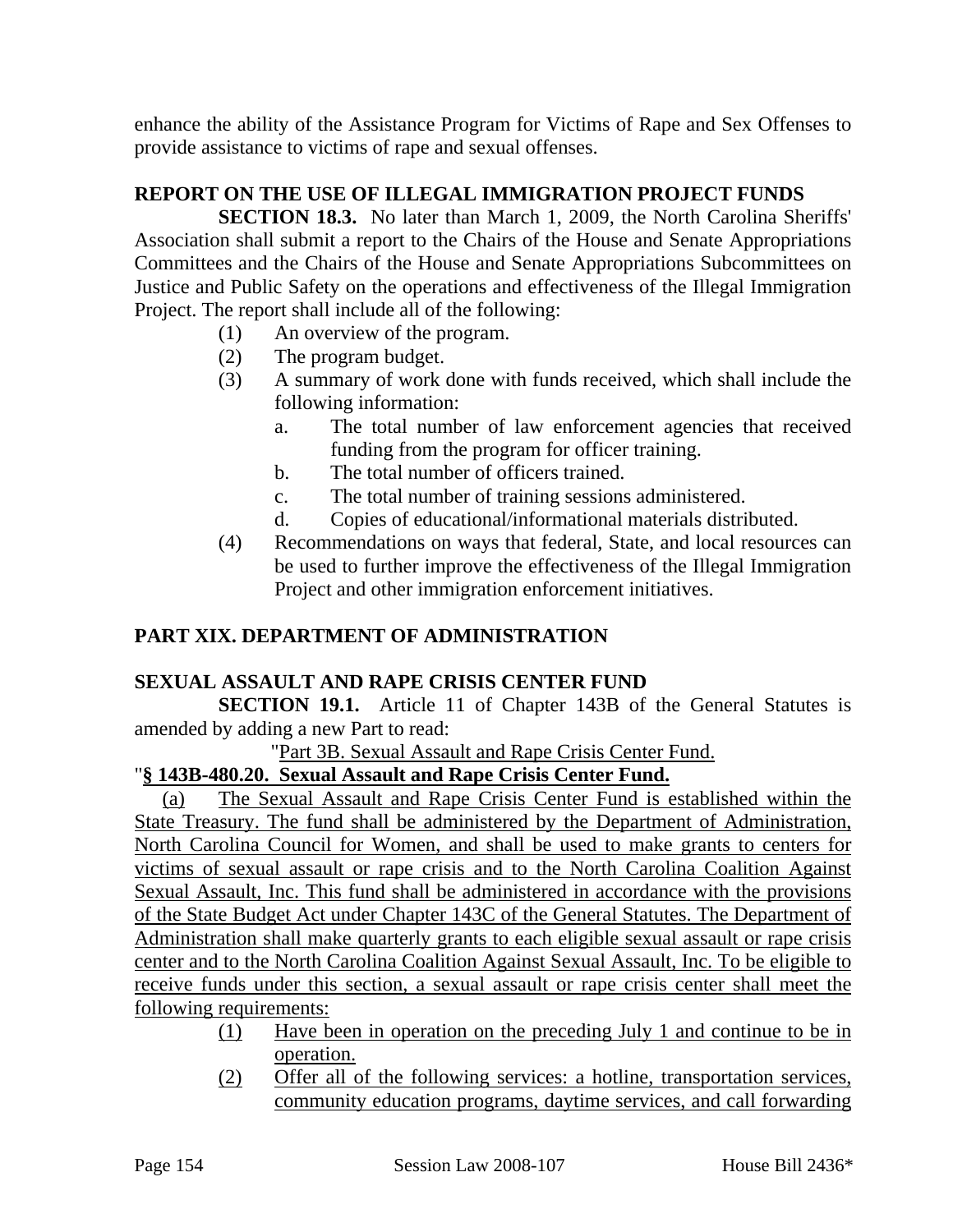during the night; and fulfill other criteria established by the Department of Administration.

- (3) Be a nonprofit corporation or a local governmental entity.
- (4) Have a mission statement that clearly specifies rape crisis services are provided.
- (5) Act in support of victims of rape or sexual assault by providing assistance to ensure victims' interests are represented in law enforcement and legal proceedings and support and referral services are provided in medical and community settings.

(b) Funds appropriated from the General Fund to the Department of Administration, North Carolina Council for Women, for the Sexual Assault and Rape Crisis Center Fund shall be distributed in two shares. The North Carolina Coalition Against Sexual Assault, Inc., and sexual assault or rape crisis centers whose services are confined to rape crisis or sexual assault services shall receive an equal share of thirty-five percent (35%) of the funds. Organizations whose services contain sexual assault or rape crisis services and domestic violence services or other support services shall receive an equal share of the remaining sixty-five percent (65%) of the funds."

# **SCHOLARSHIPS FOR CHILDREN OF WAR VETERANS**

**SECTION 19.2.(a)** G.S. 165-21 reads as rewritten:

#### "**§ 165-21. Scholarship.**

(a) A scholarship granted pursuant to this Article shall consist of the following benefits in either a State or private educational institution:

- (1) With respect to State educational institutions, unless expressly limited elsewhere in this Article, a scholarship shall consist of:
	- a. Tuition,Tuition at the State educational institution.
	- b. A reasonable-standard board allowance, allowance.
	- c. A reasonable standard room allowance, allowance.
	- d. Matriculation and other institutional fees required to be paid as a condition to remaining in said the institution and pursuing the course of study selected, excluding charges or fees for books, supplies, tools and clothing selected.
- (2) With respect to private educational institutions, a scholarship shall consist of a monetary allowance as prescribed in G.S. 165-22.1(d).
- (3) Only one scholarship may be granted pursuant to this Article with respect to each child and it shall not extend for a longer period than four academic years, which years, however, need not be consecutive.
- (4) No educational assistance shall be afforded a child under this Article after the end of an eight-year period beginning on the date the scholarship is first awarded. Those persons who have been granted a scholarship under this Article prior to the effective date of this act shall be entitled to the remainder of their period of scholarship eligibility if used prior to August 1, 2010. Whenever a child is enrolled in an educational institution and the period of entitlement ends while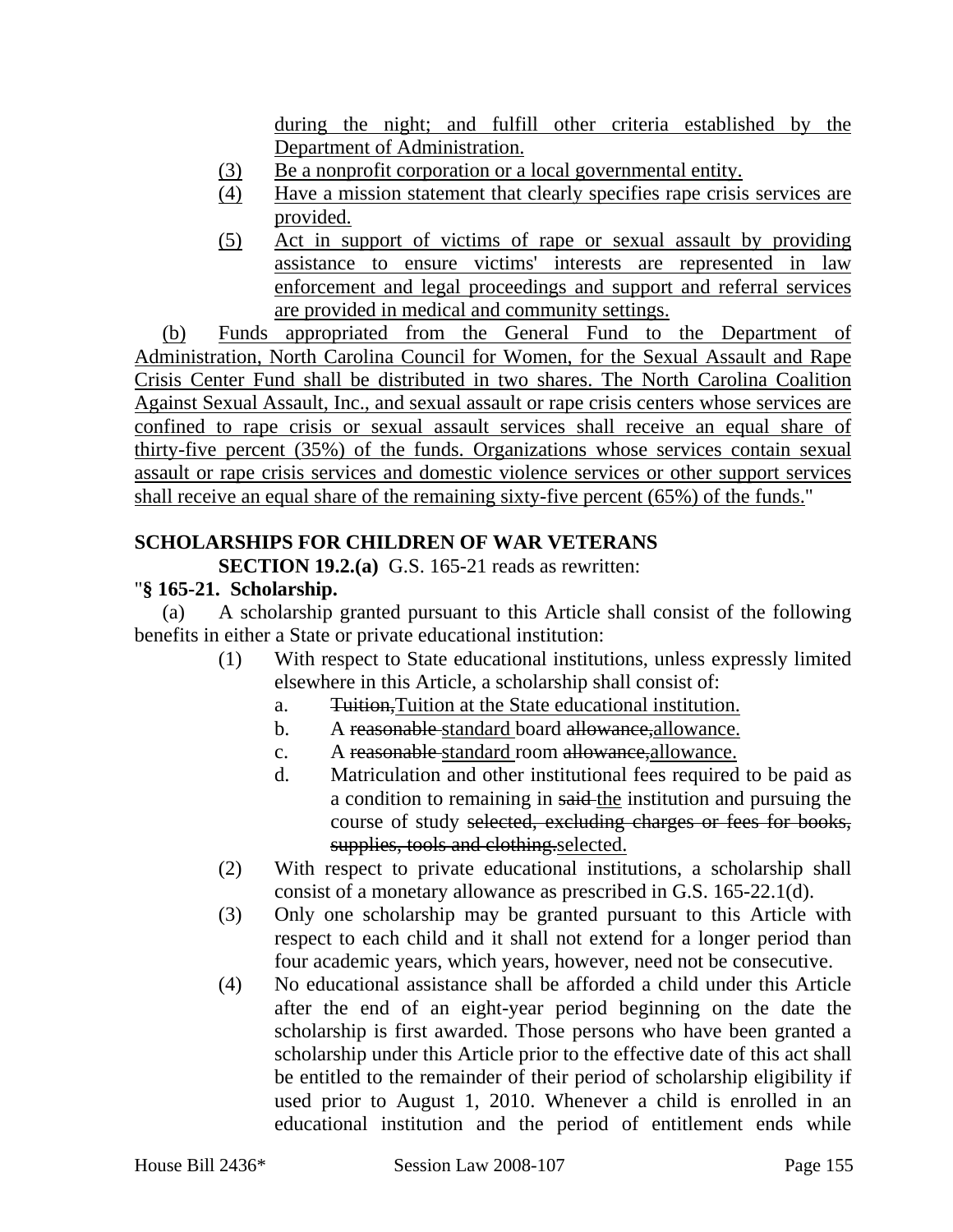enrolled in a term, quarter or semester, such period shall be extended to the end of such term, quarter or semester, but not beyond the entitlement limitation of four academic years.

- (5) A scholarship awarded to a student under this section shall not exceed the cost of attendance at the State educational institution at which the student is enrolled. If a student, who is eligible for a scholarship under this section, also receives a scholarship or other grant covering the cost of attendance at the State educational institution for which the scholarship is awarded, then the amount of the scholarship shall be reduced by an appropriate amount determined by the State educational institution at which the student is enrolled. The scholarship shall be reduced so that the sum of all grants and scholarship aid covering the cost of attendance received by the student, including the scholarship under this section, shall not exceed the cost of attendance for the State educational institution at which the student is enrolled.
- (b) Repealed by Session Laws 2002-126, s. 19.3(b), effective November 1, 2002.
- (c) If a child is awarded a scholarship under this Article, the Commission shall

notify the recipient by May 1st of the year in which the recipient enrolls in college."

**SECTION 19.2.(b)** G.S. 165-20(6) reads as rewritten:

"(6) "State educational institution" means any constituent institution of The University of North Carolina, educational institution of higher learning which is owned and operated by the State of North Carolina, or any community college operated under the provisions of Chapter 115A and Article 3 of Chapter 116 of the General Statutes of North Carolina, or the college program of the North Carolina School of the Arts, or any technical institute operated under the provisions of Chapter 115A of theChapter 115D of the General Statutes of North Carolina."

# **PART XIXA. CULTURAL RESOURCES**

## **BENTONVILLE BATTLEFIELD FUND**

**SECTION 19A.1.** Article 1 of Chapter 121 of the General Statutes is amended by adding a new section to read:

## "**§ 121-7.5. Bentonville Battlefield Fund.**

(a) Fund. – The Bentonville Battlefield Fund is created as a special fund in the Department of Cultural Resources, Division of State Historic Sites. The interest earned by the Fund shall be credited to the Fund by the State Treasurer pursuant to G.S. 147-69.2 and G.S. 147-69.3. The Fund shall be used for operation, interpretation, maintenance, preservation, development, and expansion at Bentonville Battlefield State Historic Site.

(b) Disposition of Fees. – Notwithstanding Chapter 146 of the General Statutes, all receipts derived from donations or the lease, rental, or other disposition of structures or products of the land owned by or under the supervision or control of the Division of Historic Sites in Johnston County shall be credited to the Fund.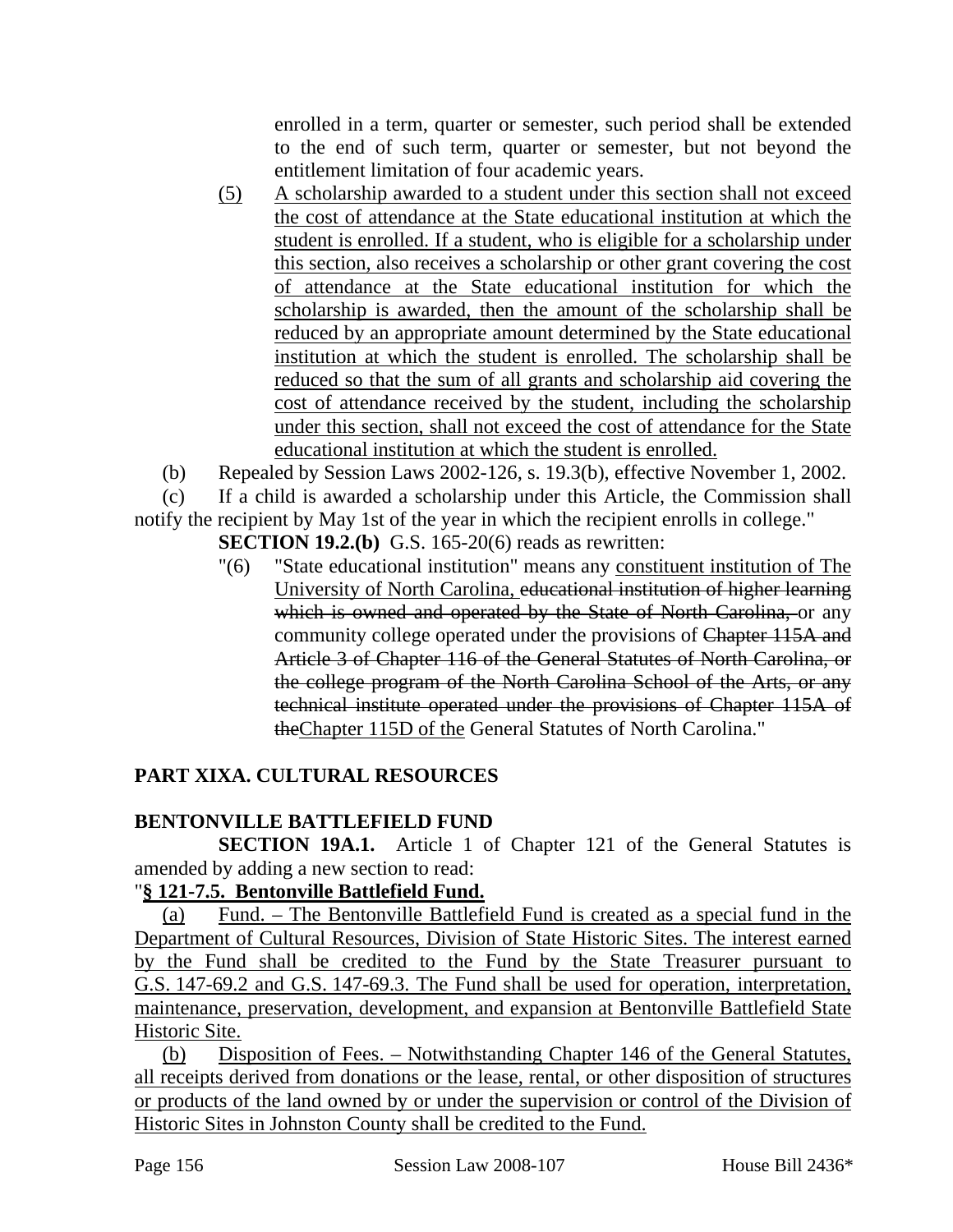(c) The monies credited to this Fund pursuant to this section are annually appropriated to the Department of Cultural Resources."

# **ESTABLISH AFRICAN-AMERICAN HERITAGE COMMISSION**

**SECTION 19A.2.** Article 2 of Chapter 143B of the General Statutes is amended by adding a new Part to read:

"Part 30. African-American Heritage Commission.

#### "**§ 143B-135. Commission established.**

(a) Creation and Duties. – There is created the African-American Heritage Commission in the Department of Cultural Resources to advise and assist the Secretary of Cultural Resources in the preservation, interpretation, and promotion of African-American history, arts, and culture. The Commission shall have the following powers and duties:

- (1) To advise the Secretary of Cultural Resources on methods and means of preserving African-American history, arts, and culture.
- (2) To promote public awareness of historic buildings, sites, structures, artwork, and culture associated with North Carolina's African-American heritage through special programs, exhibits, and publications.
- (3) To support African-American heritage education in elementary and secondary schools in coordination with North Carolina Public Schools.
- (4) To build a statewide network of individuals and groups interested in the preservation of African-American history, arts, and culture.
- (5) To develop a program to catalog, preserve, assess, and interpret all aspects of African-American history, arts, and culture.
- (6) To advise the Secretary of Cultural Resources upon any matter the Secretary may refer to it.

(b) Composition and Terms. – The Commission shall consist of 10 members who shall serve staggered terms. The initial board shall be selected on or before October 1, 2008, as follows:

- (1) Four appointed by the Governor, two of whom shall serve terms of three years, one of whom shall serve a term of two years, and one of whom shall serve a term of one year. At least one appointee shall be a member of the North Carolina Historical Commission.
- (2) Three appointed by the General Assembly upon the recommendation of the President Pro Tempore of the Senate, one of whom shall serve a term of three years, one of whom shall serve a term of two years, and one of whom shall serve a term of one year.
- (3) Three appointed by the General Assembly upon the recommendation of the Speaker of the House of Representatives, one of whom shall serve a term of three years, one of whom shall serve a term of two years, and one of whom shall serve a term of one year.

Upon the expiration of the terms of the initial Commission members, each member shall be appointed for a three-year term and shall serve until a successor is appointed.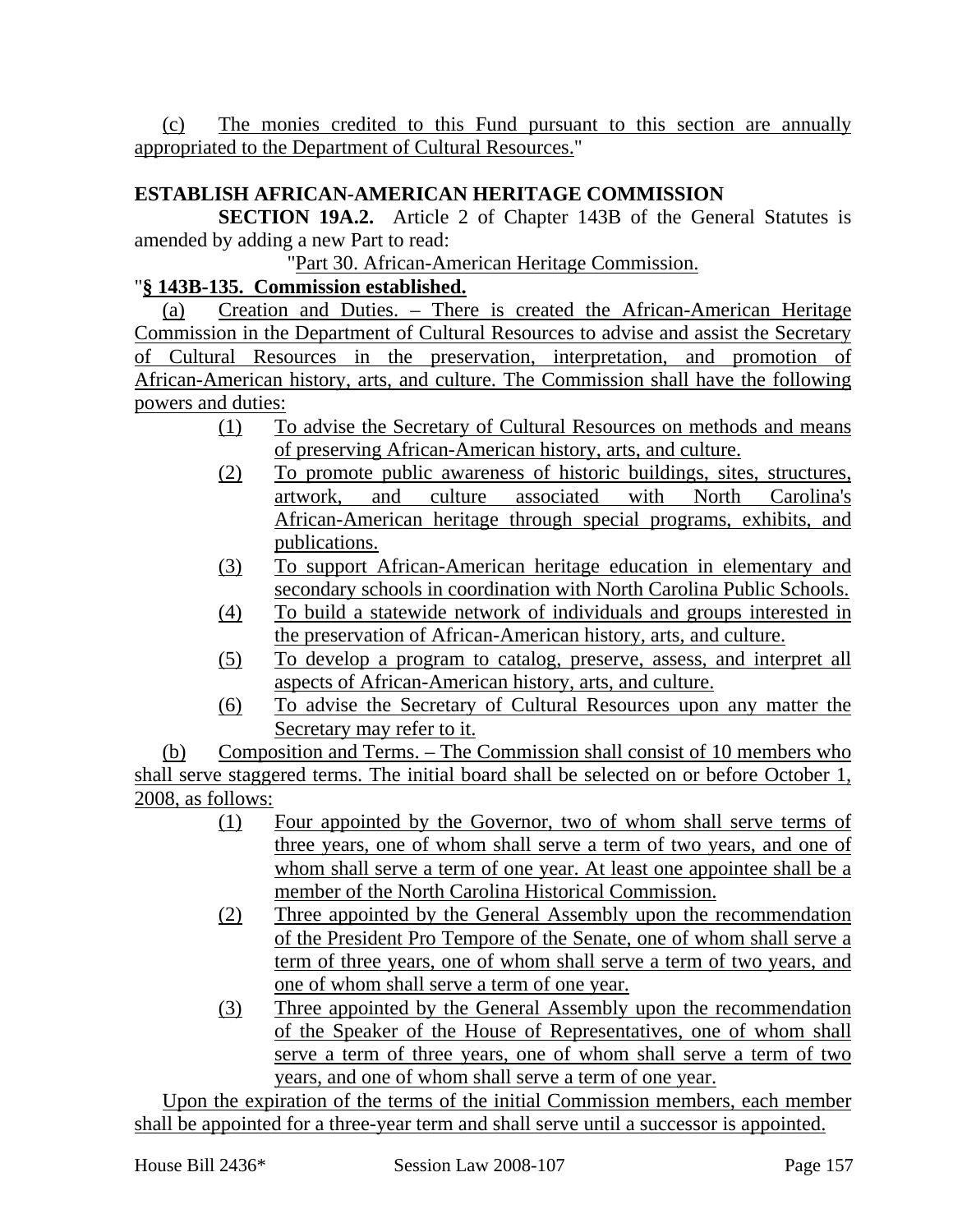(c) Vacancies. – A vacancy shall be filled in the same manner as the original appointment, except that all unexpired terms appointed by the General Assembly shall be filled in accordance with G.S. 120-122. Appointees to fill vacancies shall serve the remainder of the unexpired term and until their successors have been duly appointed and qualified.

(d) Removal. – The Commission may remove any of its members for neglect of duty, incompetence, or unprofessional conduct. A member subject to disciplinary proceedings shall be disqualified from participating in the official business of the Commission until the charges have been resolved.

(e) Officers. – The chair shall be designated by the Governor from among the members of the Commission to serve as chair at the pleasure of the Governor. The Commission shall elect annually from its membership a vice-chair and other officers deemed necessary by the Commission to carry out the purposes of this Article.

(f) Meetings; Quorum. – The Commission shall meet at least semiannually to conduct business. The Board shall establish the procedures for calling, holding, and conducting regular and special meetings. A majority of Commission members shall constitute a quorum.

(g) Compensation. – The Commission members shall receive no salary as a result of serving on the Commission but shall receive per diem, subsistence, and travel expenses in accordance with the provisions of G.S. 120-3.1, 138-5, and 138-6, as applicable."

# **CARTWHEELS PROGRAM**

**SECTION 19A.3.(a)** Of the funds appropriated in the 2008-2009 fiscal year to the North Carolina Arts Council to administer the cARTwheels Program, grants shall be based on a competitive application process and may be awarded to previous grantees. The competitive application process shall include criteria that awards at least twenty-five percent (25%) but no more than fifty percent (50%) of total grant funds to professional performing arts groups that have not received grants from the cARTwheels Program. The competitive application process shall emphasize geographic distribution, ethnic diversity, and variety of programs, such as dance, opera, music, and theatre.

**SECTION 19A.3.(b)** The Department of Cultural Resources shall report on the cARTwheels Program to the Joint Legislative Commission on Governmental Operations by September 1, 2008. The report shall include the following:

- (1) A detailed summary of the competitive application process used to select the professional performing arts groups for the 2008-2009 fiscal year.
- (2) A list of professional performing arts groups that submitted applications for the 2008-2009 fiscal year.
- (3) The allocation of the funding appropriated in the 2008-2009 fiscal year to the professional performing arts groups selected.
- (4) The schedule of performances for the 2008-2009 fiscal year.

# **PART XX. OFFICE OF THE STATE CONTROLLER**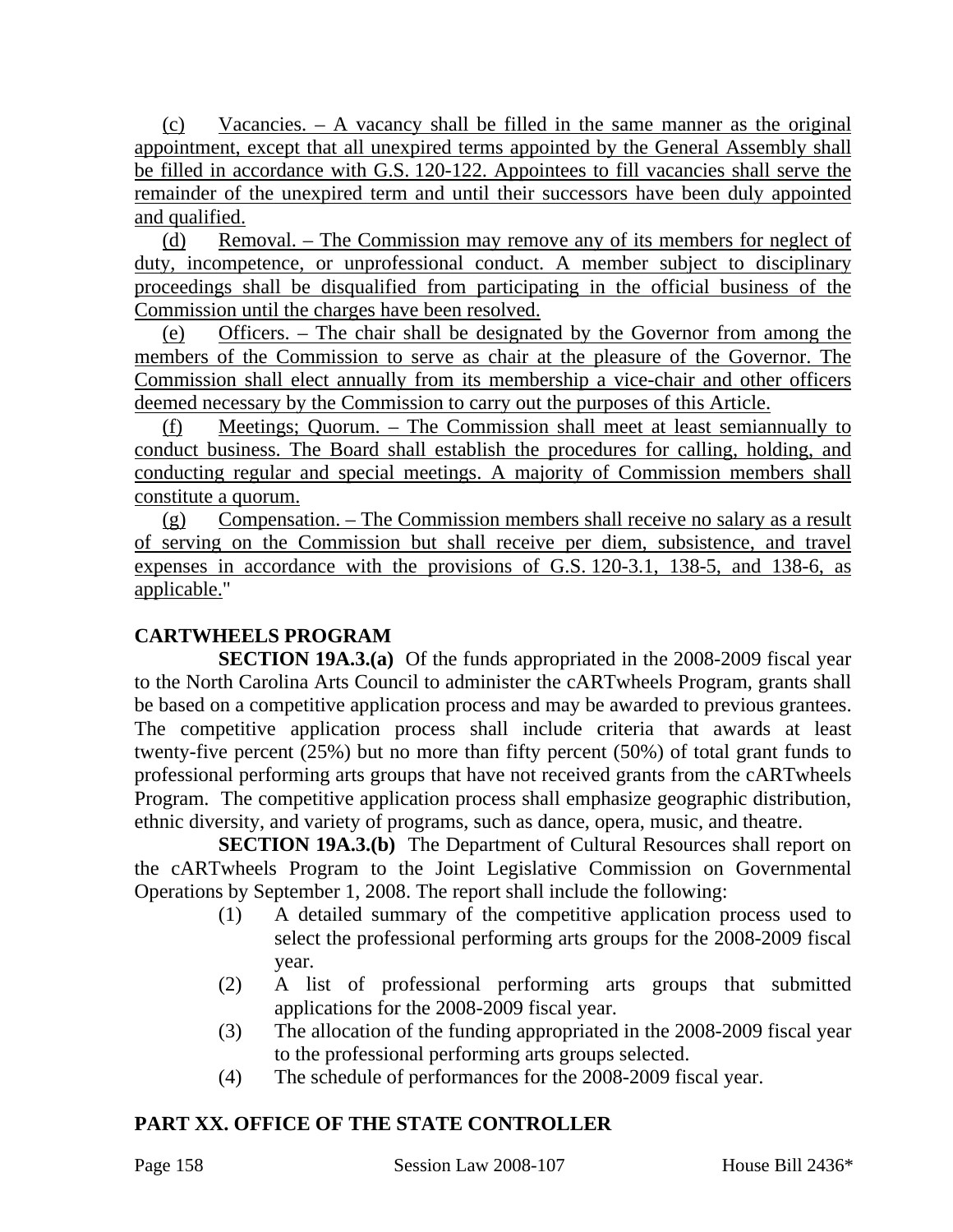## **BEACON STAFF TO SUPPORT STATEWIDE ENTERPRISE TRAINING PROGRAM**

**SECTION 20.1.** The Office of the State Controller shall use existing BEACON receipts to establish eight full-time time-limited positions to support the statewide enterprise training program as follows:

- (1) \$80,375 nonrecurring in fiscal year 2008-2009 for one SAP/NCAS Training Technology Specialist.
- (2) \$141,500 nonrecurring in fiscal year 2008-2009 for two SAP/NCAS Staff Development Specialists.
- (3) \$353,750 nonrecurring in fiscal year 2008-2009 for five SAP/NCAS Trainers.

#### **PART XXI. HOUSING FINANCE AGENCY**

#### **HOUSING FINANCE AGENCY SHALL CONTINUE AND EXPAND THE HOME PROTECTION PROGRAM**

**SECTION 21.1.(a)** G.S. 122A-3 reads as rewritten:

#### "**§ 122A-3. Definitions.**

The following words and terms, unless the context clearly indicates a different meaning, shall have the following respective meanings: The following definitions apply in this section:

- (1) "Bonds" or "notes" mean the bonds or the bond anticipation notes or construction loan notes authorized to be issued by the Agency under this Chapter;
- (2) "Agency" means the North Carolina Housing Finance Agency created by this Chapter;
- $\langle 3 \rangle$  Repealed by Session Laws 1973, c. 1296, s. 5;
- (4) Repealed by Session Laws 1973, c. 1296, s. 6;
- (5) "Governmental agency" means any department, division, public agency, political subdivision or other public instrumentality of the State, the federal government, any other State or public agency, or any two or more thereof;
- $(6)$  Repealed by Session Laws 1973, c. 1296, s. 8;
- $(7)$  Repealed by Session Laws 1973, c. 1296, s. 9;
- (8) "Mortgage" or "mortgage loan" means a mortgage loan for residential housing, including, without limitation, a mortgage loan to finance, either temporarily or permanently, the construction, rehabilitation, improvement, or acquisition and rehabilitation or improvement of residential housing and a mortgage loan insured or guaranteed by the United States or an instrumentality thereof or for which there is a commitment by the United States or an instrumentality thereof to insure such a mortgage;
- (9) Repealed by Session Laws 1973, c. 1296, s. 11;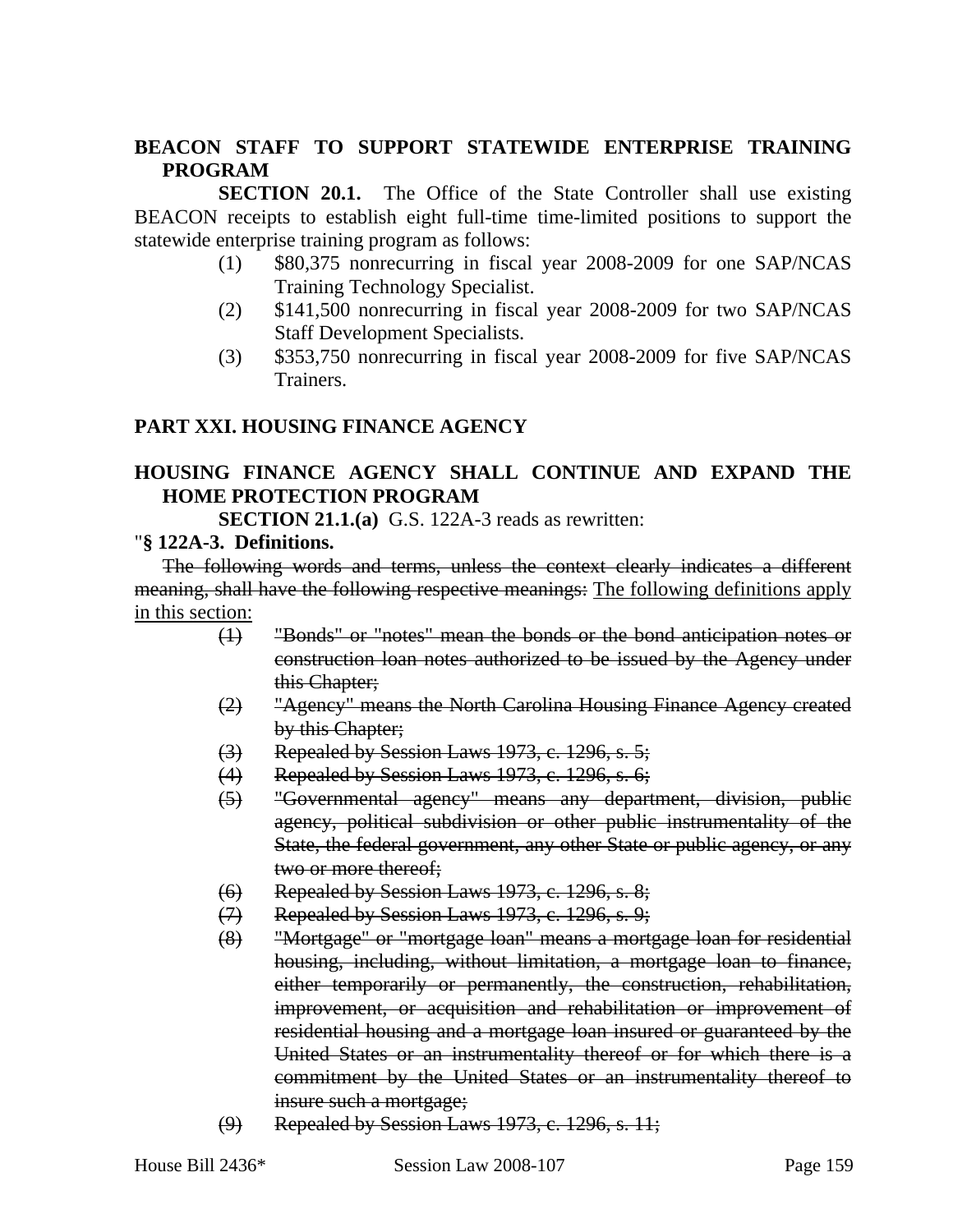- (10) "Obligations" means any bonds or bond anticipation notes authorized to be issued by the Agency under the provisions of this Chapter;
- (11) "Persons and families of lower income" means persons and families deemed by the Agency to require such assistance as is made available by this Chapter on account of insufficient personal or family income, taking into consideration, without limitation, (i) the amount of the total income of such persons and families available for housing needs, (ii) the size of the family, (iii) the cost and condition of housing facilities available, (iv) the eligibility of such persons and families for federal housing assistance of any type predicated upon a lower income basis and (v) the ability of such persons and families to compete successfully in the normal housing market and to pay the amounts at which private enterprise is providing decent, safe and sanitary housing and deemed by the Agency therefore to be eligible to occupy residential housing financed wholly or in part, with mortgages, or with other public or private assistance;
- (12) "Residential housing" means a specific work or improvement undertaken primarily to provide dwelling accommodations for persons and families of lower income, including the rehabilitation of buildings and improvements, and such other nonhousing facilities as may be incidental or appurtenant thereto;
- (13) "State" means the State of North Carolina;
- (14) "Federally insured securities" means an evidence of indebtedness secured by a first mortgage lien on residential housing for persons of lower income and insured or guaranteed as to repayment of principal and interest by the United States or any agency or instrumentality thereof; and
- (15) "Mortgage lenders" means any bank or trust company, savings bank, national banking association, savings and loan association, or building and loan association, life insurance company, mortgage banking company, the federal government and any other financial institution authorized to transact business in the State;
- (16) "Energy conservation loan" means a loan obtained from a mortgage lender for the purpose of satisfying an existing obligation of a borrower who is the resident owner of a single family dwelling or of "residential housing." The existing obligation of the owner in an "energy conservation loan" must have been incurred to pay for the purchase of materials or the installation of materials, or both, which results in a significant decrease in the amount of consumption of nonrenewable sources of energy in order to provide or maintain a comfortable level of room temperatures in his residence during the winter. "Energy conservation loan" does not include a loan obtained to refinance an existing loan agreement unless payment or collection of the original loan was guaranteed by the agency.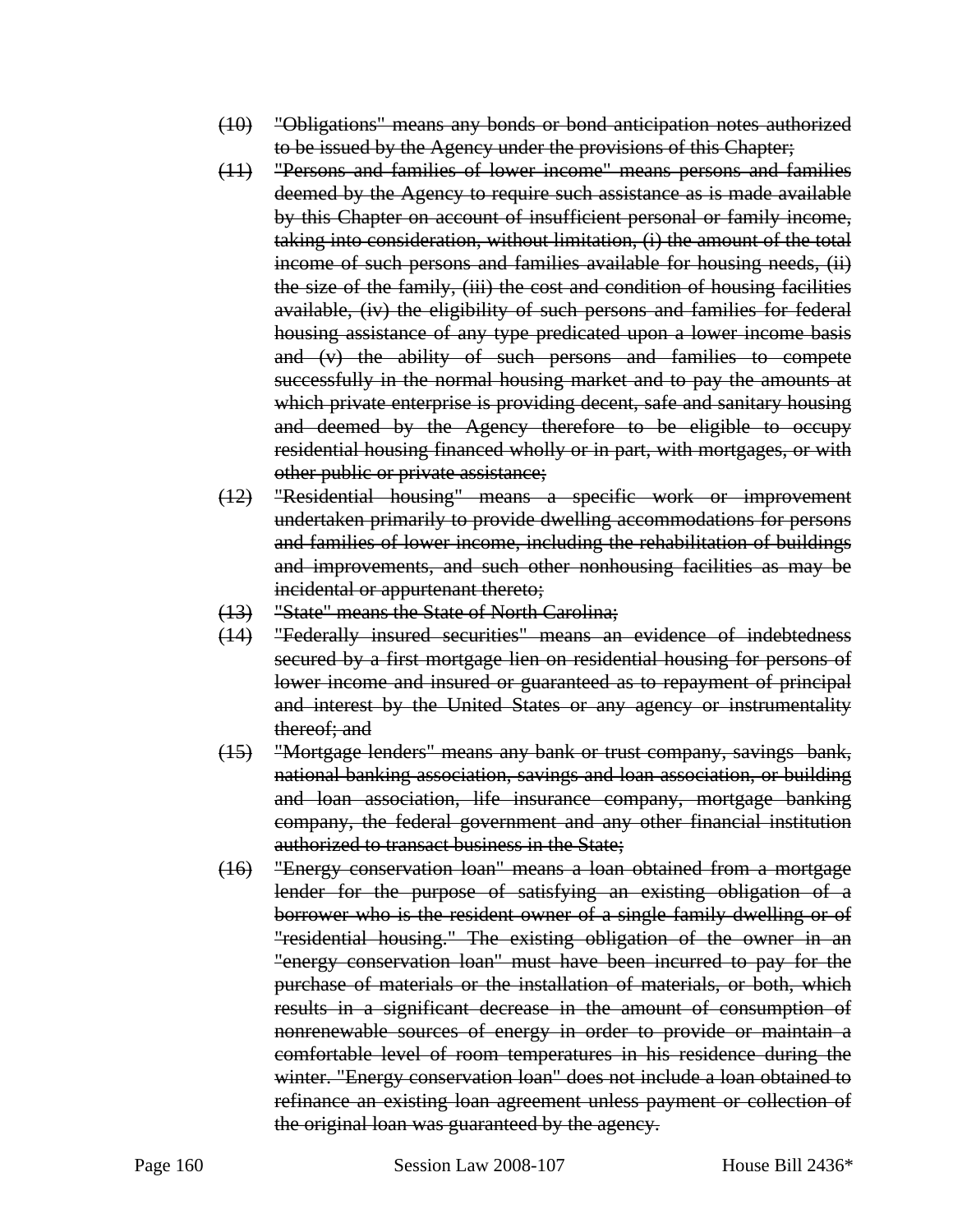- (17) "Rehabilitation" means the renovation or improvement of residential housing by the owner of said residential housing.
- (1) Agency. The North Carolina Housing Finance Agency created by this Chapter.
- (2) Bonds or notes. The bonds or the bond anticipation notes or construction loan notes authorized to be issued by the Agency under this Chapter.
- (3) Counseling agency. A nonprofit counseling agency located in North Carolina that is approved by the North Carolina Housing Finance Agency.
- (4) Energy conservation loan. A loan obtained from a mortgage lender for the purpose of satisfying an existing obligation of a borrower who is the resident owner of a single-family dwelling or of "residential housing." The existing obligation of the owner in an "energy conservation loan" must have been incurred to pay for the purchase of materials or the installation of materials, or both, which results in a significant decrease in the amount of consumption of nonrenewable sources of energy in order to provide or maintain a comfortable level of room temperatures in his residence during the winter. "Energy conservation loan" does not include a loan obtained to refinance an existing loan agreement unless payment or collection of the original loan was guaranteed by the Agency.
- (5) Federally insured securities. An evidence of indebtedness secured by a first mortgage lien on residential housing for persons of lower income and insured or guaranteed as to repayment of principal and interest by the United States or any agency or instrumentality thereof.
- (6) Governmental agency. Any department, division, public agency, political subdivision, or other public instrumentality of the State, the federal government, any other State or public agency, or any two or more thereof.
- (7) Mortgage or mortgage loan. A mortgage loan for residential housing, including, without limitation, a mortgage loan to finance, either temporarily or permanently, the construction, rehabilitation, improvement, or acquisition and rehabilitation or improvement of residential housing and a mortgage loan insured or guaranteed by the United States or an instrumentality thereof or for which there is a commitment by the United States or an instrumentality thereof to insure such a mortgage. A mortgage obligation may be evidenced by a security document and secured by a lien upon real property, including a deed of trust and land sale agreement. Mortgage also means an obligation evidenced by a security lien on real property upon which an owner-occupied mobile home is located.
- (8) Mortgage lenders. Any bank or trust company, savings bank, national banking association, savings and loan association, or building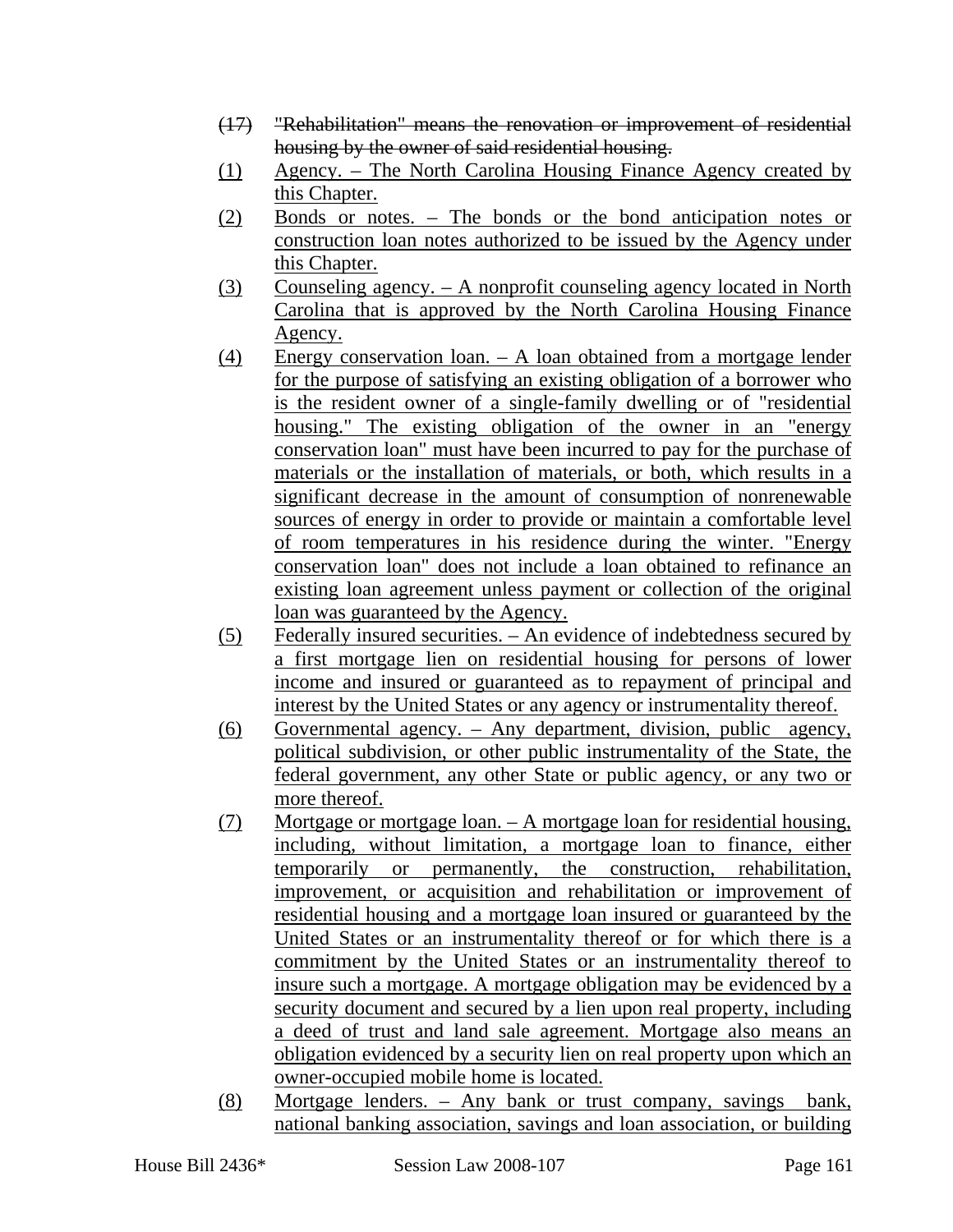and loan association, life insurance company, mortgage banking company, the federal government, and any other financial institution authorized to transact business in the State.

- (9) Mortgagee. The owner of a beneficial interest in a mortgage loan, the servicer for the owner of a beneficial interest in a mortgage loan, or the trustee for a securitized trust that holds title to a beneficial interest in a mortgage loan.
- (10) Obligations. Any bonds or bond anticipation notes authorized to be issued by the Agency under the provisions of this Chapter.
- (11) Persons and families of lower income. Persons and families deemed by the Agency to require such assistance as is made available by this Chapter on account of insufficient personal or family income, taking into consideration, without limitation, (i) the amount of the total income of such persons and families available for housing needs, (ii) the size of the family, (iii) the cost and condition of housing facilities available, (iv) the eligibility of such persons and families for federal housing assistance of any type predicated upon a lower-income basis, and (v) the ability of such persons and families to compete successfully in the normal housing market and to pay the amounts at which private enterprise is providing decent, safe, and sanitary housing and deemed by the Agency therefore to be eligible to occupy residential housing financed wholly or in part, with mortgages, or with other public or private assistance.
- (12) Residential housing. A specific work or improvement undertaken primarily to provide dwelling accommodations for persons and families of lower income, including the rehabilitation of buildings and improvements, and such other nonhousing facilities as may be incidental or appurtenant thereto.
- (13) State. The State of North Carolina.
- (14) Rehabilitation. The renovation or improvement of residential housing by the owner of said residential housing."

**SECTION 21.1.(b)** G.S. 122A-5.4(b) reads as rewritten:

"(b) The terms "persons and families of lower income" and "persons of lower income" wherever they appear in this Chapter, except where they appear in G.S. 122A-2 and  $122A-3(11)$ , G.S. 122A-3, shall be deemed to include "persons and families of moderate income" as defined in clause (c) of this section."

**SECTION 21.1.(c)** Chapter 122A of the General Statutes is amended by adding a new section to read:

# "**§ 122A-5.14. Home Protection Program and Fund.**

(a) The North Carolina Housing Finance Agency shall establish and administer the Home Protection Program ("Program") to assist North Carolina workers who have lost jobs as a result of changing economic conditions in North Carolina when the workers are in need of assistance to avoid losing their homes to foreclosure. The Agency shall do all of the following: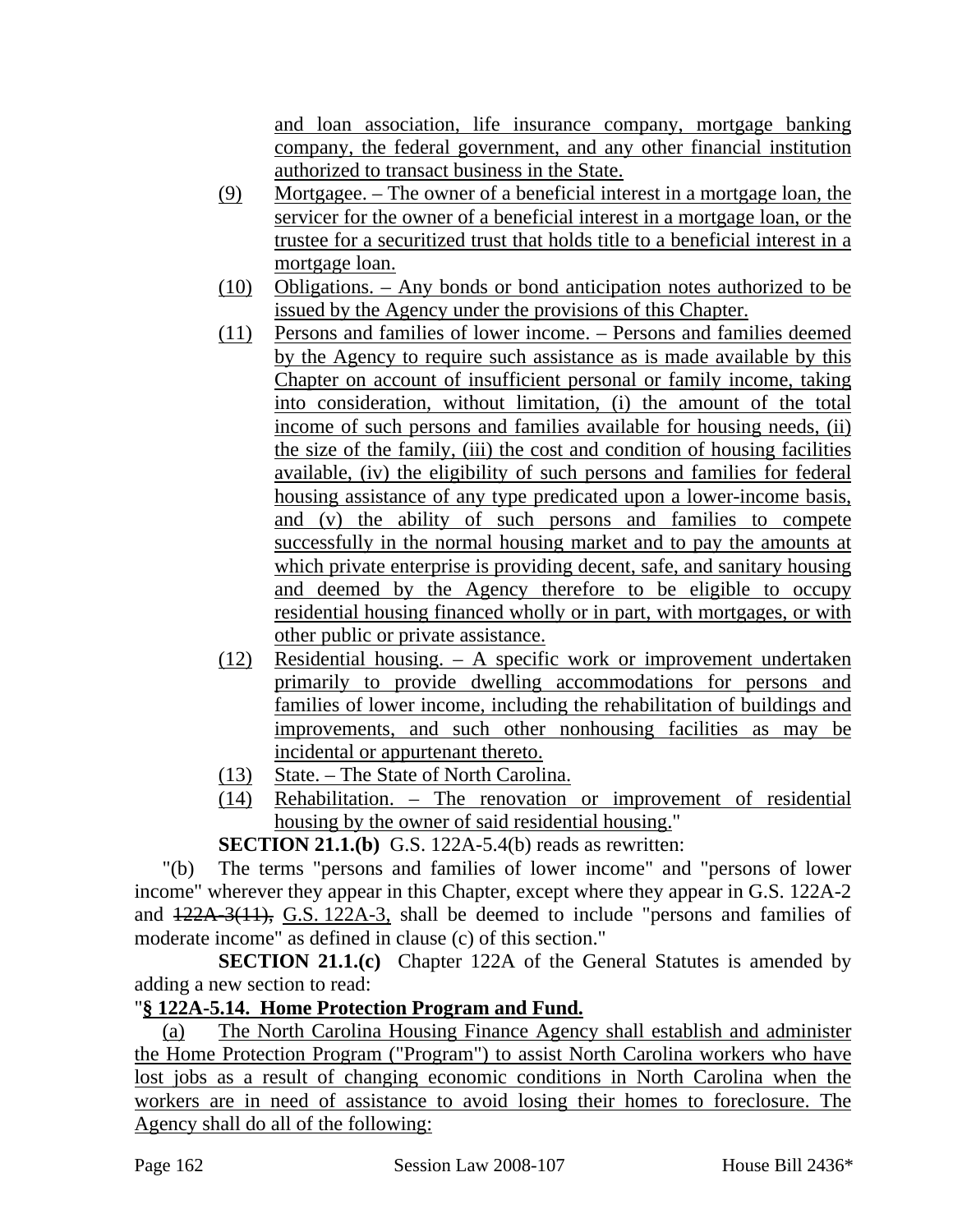- (1) Develop and administer the Home Protection Program Fund ("Fund") to ensure that workers in North Carolina have assistance to avoid losing their homes to foreclosure.
- (2) Make loans secured by liens on residential real property located in North Carolina to property owners who are eligible for those loans.
- (3) Develop and administer procedures by which property owners at risk of being foreclosed upon may qualify for assistance.
- (4) Designate, approve, and fund nonprofit counseling agencies in North Carolina to be available to assist the Agency in implementing the provisions of this section, provide services such as direct mortgagee negotiations on behalf of unemployed workers, and process loan applications for the Agency.
- (5) Develop and fund enhanced methods by which workers may be notified of foreclosure mitigation services, may easily contact local nonprofit counseling agencies, and may apply for loans from the Agency.

(b) Home Protection Period. – Notwithstanding Chapters 23, 24, and 45 of the General Statutes or any other provision of law, upon the proper filing of an application for loan assistance by a mortgagor under this section, a mortgagee shall not do the following for a period of 120 days following the date of the mortgagor's properly filed application:

- (1) Accelerate the maturity of any mortgage obligation covered under this section.
- (2) Commence or continue any legal action, including mortgage foreclosure pursuant to Chapter 45 of the General Statutes, to recover the mortgage obligation.
- (3) Take possession of any security of the mortgagor for the mortgage obligation.
- (4) Procure or receive a deed in lieu of foreclosure.
- (5) Enter judgment by confession pursuant to a note accompanying a mortgage.
- (6) Proceed to enforce the mortgage obligation pursuant to applicable rules of civil procedure.

The provisions of this section shall not apply if the mortgagee receives notice from the Agency that the mortgagor's application has been denied.

If a mortgagee acts as proscribed in subdivisions (1) through (6) of this subsection, a mortgagor shall be entitled to injunctive relief without the necessity of providing a bond. This relief shall be in addition to any defenses available under G.S. 45-21.16(d) and any other remedies at law or equity.

Upon the Agency's receipt of a properly filed mortgagor's application for loan assistance, the Agency shall mail notice of the application to the mortgagor's mortgagee within 10 business days of the Agency's receipt of the application. The Agency shall also mail notice of the acceptance or denial of the mortgagor's application to the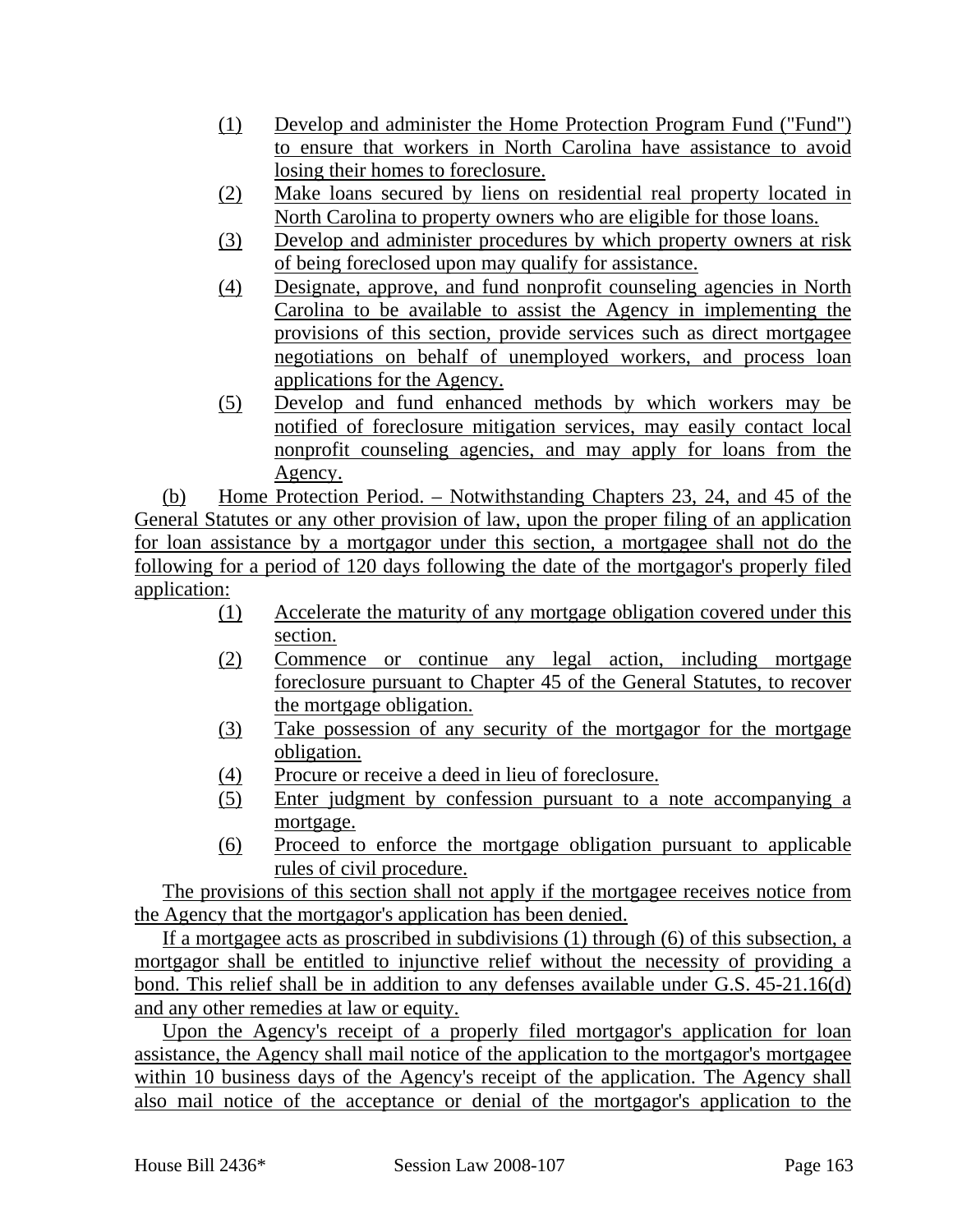mortgagee within five days of the Agency's determination. Notice shall be deemed sufficient if sent to the last known address of the mortgagee.

(c) Rule Making. – Solely with respect to the adoption of procedures for the program by which property owners at risk of being foreclosed upon may qualify for assistance, the Agency is exempt from the requirements of Article 2A of Chapter 150B of the General Statutes. Prior to adoption or amendment of procedures, the Agency shall:

- (1) Publish the proposed procedures in the North Carolina Register at least 30 days prior to the adoption of the final procedures.
- (2) Accept oral and written comments on the proposed procedures.
- (3) Hold at least one public hearing on the proposed procedures.

(d) Annual Report. – By April 1 of each year, the Agency shall report to the House Appropriations Subcommittee on General Government and Senate Appropriations Subcommittee on General Government and Information Technology on the effectiveness of the Program in accomplishing its purposes and provide any other information the Agency determines is pertinent or that the General Assembly requests."

**SECTION 21.1.(d)** Of the funds appropriated to the Housing Finance Agency and allocated to the Home Protection Program Fund in this act, at least two-thirds shall be used for loans to North Carolina workers who have lost jobs as a result of changing economic conditions. If less than two-thirds of the funds allocated to the program go to loans, the Housing Finance Agency shall account for and explain the failure to meet this requirement during the Housing Finance Agency's annual report to the House Appropriations Subcommittee on General Government and Senate Appropriations Subcommittee on General Government and Information Technology.

# **PART XXII. OFFICE OF STATE BUDGET AND MANAGEMENT**

# **STAFFING ANALYSIS OF THE ETHICS COMMISSION AND THE LOBBYIST REGISTRATION SECTION OF THE DEPARTMENT OF SECRETARY OF STATE**

**SECTION 22.1.** The Office of State Budget and Management shall conduct a staffing analysis of the Ethics Commission and the Lobbyist Registration Section of the Department of Secretary of State to determine if the staffing is appropriate for the workload volume that has been generated by the enactment of Session Law 2006-201. The Office of State Budget and Management shall submit a final report outlining its findings and staffing recommendations to the House Appropriations Subcommittee on General Government, Senate Appropriations Subcommittee on General Government and Information Technology, and the Fiscal Research Division by March 1, 2009.

# **MODIFY STATE FIRE PROTECTION GRANT FUND**

**SECTION 22.2.** Effective July 1, 2008, G.S. 58-85A-1(c) reads as rewritten: "(c) It is the intent of the General Assembly to appropriate annually to the State Fire Protection Grant Fund up to three million eight hundred eighty thousand dollars (\$3,880,000)four million one hundred eighty thousand dollars (\$4,180,000) from the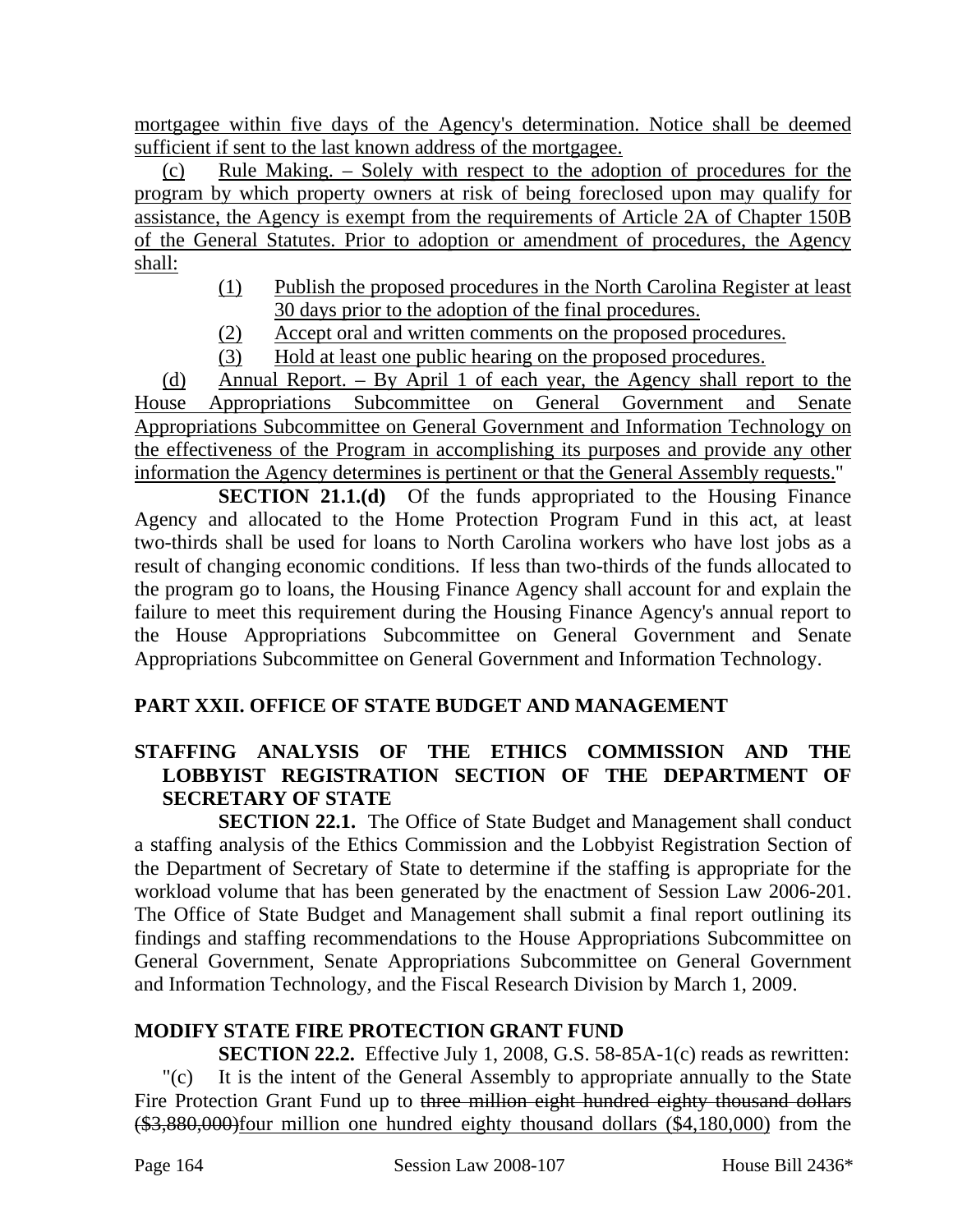General Fund, one hundred fifty-eight thousand dollars (\$158,000) from the Highway Fund, and one million three hundred forty-five thousand dollars (\$1,345,000) from University of North Carolina receipts. Funds received from the General Fund shall be allocated only for providing local fire protection for State-owned property supported by the General Fund; funds received from the Highway Fund shall be allocated only for providing local fire protection for State-owned property supported by the Highway Fund; and funds received from University of North Carolina receipts shall be allocated only for providing local fire protection for State-owned property supported by University of North Carolina receipts."

## **MILITARY MORALE, RECREATION, AND WELFARE FUNDS**

**SECTION 22.3.** Funds appropriated in this act to the Office of State Budget and Management to the Reserve for the Military Morale, Recreation, and Welfare Fund and distributed to each military installation on a per capita basis shall be deposited in the Military Morale, Recreation, and Welfare Fund for each installation and used only for community services and other expenditures to improve quality of life programs for military members and their families in North Carolina.

## **STAFFING ANALYSIS OF THE YOUTH ADVOCACY & INVOLVEMENT OFFICE**

**SECTION 22.4.** The Office of State Budget and Management shall conduct a staffing analysis of the Youth Advocacy and Involvement Office of the Department of Administration to determine if the staffing is appropriate for the workload volume. The Office of State Budget and Management shall submit a final report outlining its findings and staffing recommendations to the House Appropriations Subcommittee on General Government, the Senate Appropriations Subcommittee on General Government and Information Technology, and the Fiscal Research Division by March 1, 2009.

## **STAFFING SURVEY OF STATE AGENCIES AND UNIVERSITIES THAT USE THE BEACON SYSTEM**

**SECTION 22.5.** The Office of State Budget and Management shall conduct a staffing survey of all State agencies and universities that use the BEACON system and determine the number of FTE staff assigned to BEACON training. The Office of State Budget and Management shall submit a final report outlining its findings and staffing recommendations to the House Appropriations Subcommittee on General Government, the Senate Appropriations Subcommittee on General Government and Information Technology, and the Fiscal Research Division by March 1, 2009.

## **STUDY DOA ASSISTANCE TO COUNTY VETERANS SERVICE PROGRAMS**

**SECTION 22.6.(a)** The Office of State Budget and Management, in consultation with the Department of Administration, shall study the level of State assistance provided to county veterans service programs by the Aid to Counties program within the Department of Administration pursuant to G.S. 165-6(9). The Office will collect data from county programs, including a five-year analysis of county spending,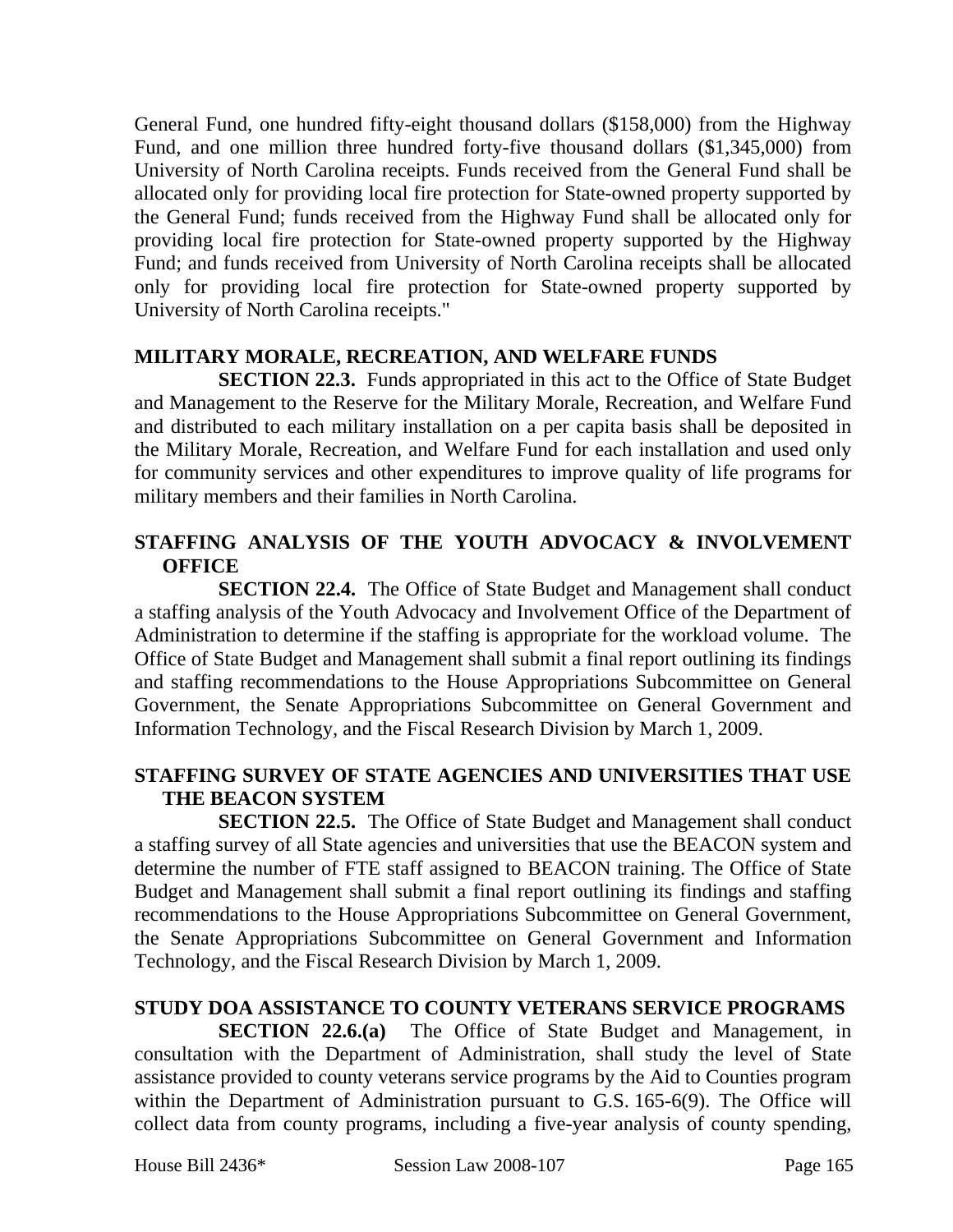the number and type of veteran claims filed, and the number of FTE staff assigned to the county programs, to assess the level of services provided. The study should examine the effect of changing the amount of assistance that a county is eligible to receive pursuant to G.S. 165-6(9). The study should include an analysis of the number of claims filed with each veterans service program; total county spending for the programs; and the county veteran population. The study should also include a section on recommended statutory changes, budgetary increases, distribution reallocations, and administrative changes to the Division of Veterans Affairs.

**SECTION 22.6.(b)** The Office of State Budget and Management shall submit a final report of its findings and recommendations to the House Appropriations Subcommittee on General Government, the Senate Appropriations Subcommittee on General Government and Information Technology, and the Fiscal Research Division no later than March 1, 2009.

#### **NORTH CAROLINA STATE VETERANS PARK**

**SECTION 22.7.(a)** The General Assembly finds that:

- (1) It is fitting and appropriate that the State of North Carolina establish a world-class, twenty-first century memorial park honoring the sacrifices of members of the Armed Services and recognizing the special place that the military occupies in the lives of the citizens of this State.
- (2) Veterans from across this State and from all branches of the Armed Services deserve a place for meaningful reflection, a place to take pride in their service and to bond with their fellow veterans and grateful countrymen.
- (3) The optimal means of providing veterans with these opportunities is to create a twenty-first century park that includes a formal garden, a visitors center, and a Freedom Trail and that is beautiful, reflective, and contemplative.

**SECTION 22.7.(b)** Of the funds appropriated in this act to the Office of State Budget and Management, the sum of fifteen million dollars (\$15,000,000) for the 2008-2009 fiscal year shall be allocated as a grant-in-aid to the City of Fayetteville for the construction of the North Carolina State Veterans Park. The Park shall provide a place for meaningful reflection and inspiration in a community setting that is beautiful and unique to honor the lives, service, and pride of veterans from across North Carolina.

## **PART XXIII. DEPARTMENT OF REVENUE**

## **USE OF COLLECTION ASSISTANCE FEE**

**SECTION 23.1.** Section 6.9(b) of S.L. 2007-323 reads as rewritten:

"**SECTION 6.9.(b)** The General Assembly finds that a computer system that records tax payments and determines when the payments are overdue directly and primarily relates to the collection of overdue tax debts and that the proceeds of the collection assistance fee imposed by G.S. 105-243.1 may be applied to the cost of the computer system is subject to the collection assistance fee set forth in G.S. 105-243.1.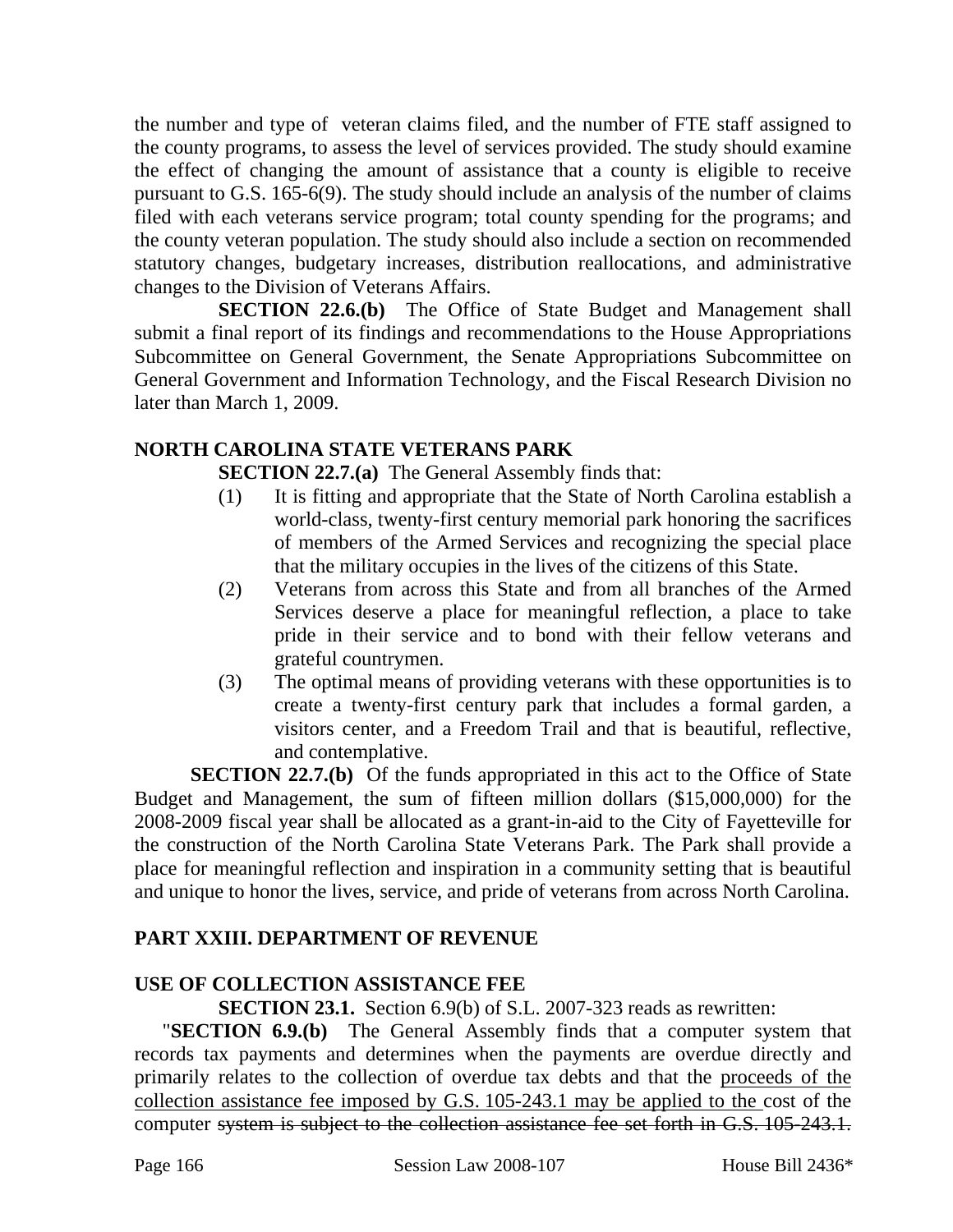system. The Department of Revenue is authorized to use funds in the 20% Collection Assistance Fee Account, Budget Code 24704-2474, during the 2007-2008 and 2008-2009 fiscal year years to replace the Department's current computer system, and these funds are appropriated to the Department for that purpose. The For fiscal year 2007-2008, the Department shall not use more than fifteen million dollars (\$15,000,000) from the Account to replace the Department's current computer system. Funds appropriated to the Department in this subsection remain in the Account until withdrawn for expenditures for a replacement computer system and shall remain in the Account if not expended during the 2007-2008 fiscal year for the purposes set forth in this subsection. For fiscal year 2008-2009, the Department shall not use more than twenty-five million dollars (\$25,000,000) from the Account to replace the Department's current computer system.

Funds appropriated under this subsection may be transferred to Budget Code 24708-2478 to be applied to expenditures for a replacement computer system. Funds appropriated under this subsection that are not transferred to Budget Code 24708-2478 remain in the Account until they are transferred to that Budget Code or withdrawn for expenditures for a replacement computer system. Funds appropriated under this subsection that are not expended at the end of the 2007-2009 biennium remain available for expenditure for the purpose designated in this subsection."

## **PART XXIV. STATE BOARD OF ELECTIONS**

#### **2008 EARLY VOTING FUNDS**

**SECTION 24.1.** Section 25.1(a) of S.L. 2007-323 reads as rewritten:

"**SECTION 25.1.(a)** The State Board of Elections shall use funds in the Maintenance of Effort Reserve as follows:

- (1) \$1,500,000 nonrecurring in fiscal year 2007-2008 and \$500,000 nonrecurring in fiscal year 2008-2009 to rebuild the State Elections Information Management System (SEIMS).
- (2) \$100,000 recurring in fiscal year 2007-2008 for the required training for all county boards of elections staff on voting equipment operating procedures.
- (3) \$427,500 recurring in fiscal year 2007-2008 to centralize ballot coding in North Carolina to provide oversight, ensure accuracy of election preparation, and reduce errors with ballot styles.
- (4) \$150,000 recurring in fiscal year 2007-2008 to hire 20 additional election technicians across the State to deal with technical problems that arise on a 2008 Election Day in which a federal election is on the ballot.
- (5) \$1,000,000 nonrecurring in fiscal year 2008-2009 provided for additional operating support for one-stop absentee voting (early voting) sites for the 2008 general election."

## **PART XXV. DEPARTMENT OF TRANSPORTATION**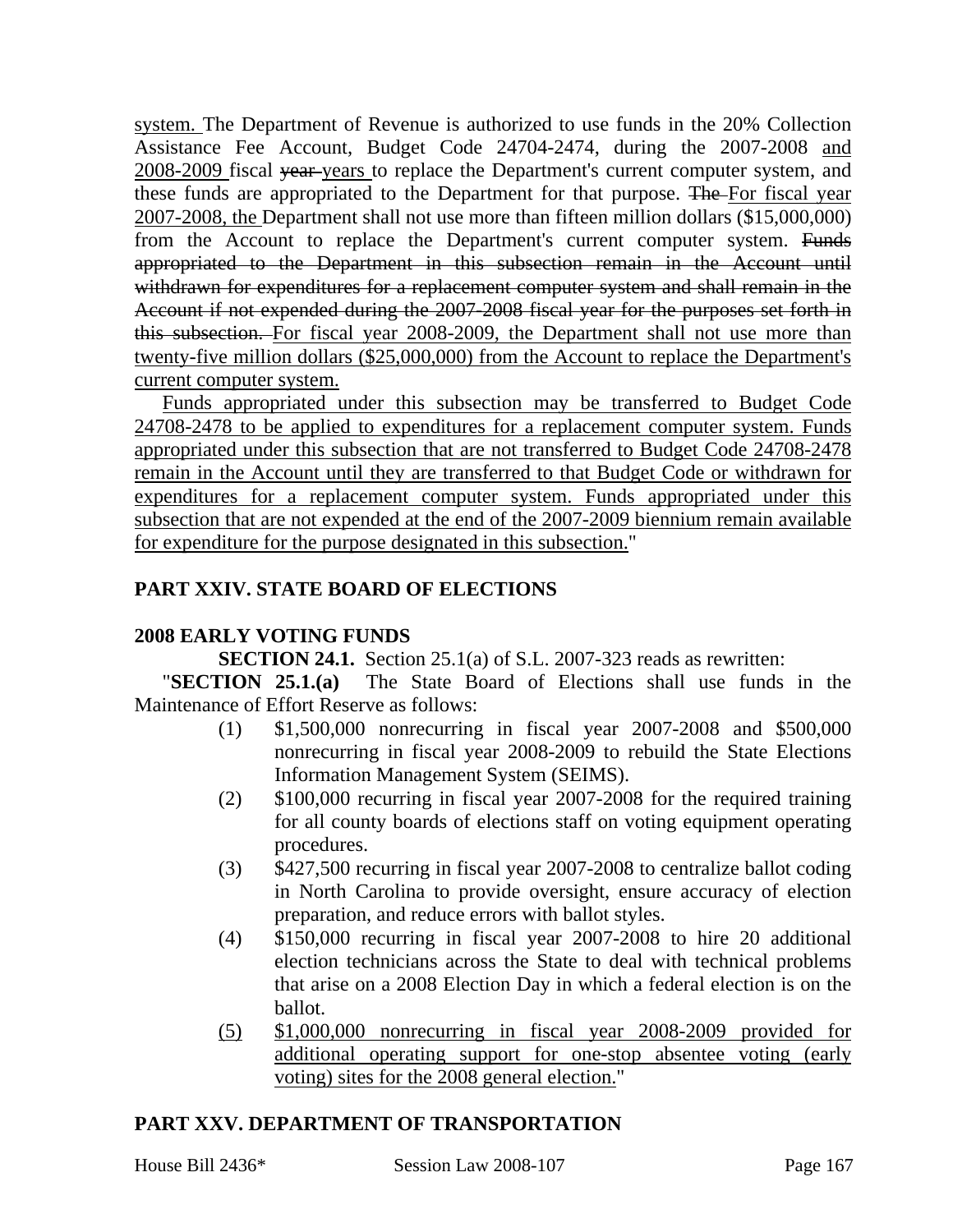#### **INCREASE ADMINISTRATIVE APPROPRIATION FOR THE HIGHWAY TRUST FUND**

**SECTION 25.1.** G.S. 136-176(b) reads as rewritten:

"(b) Funds in the Trust Fund are annually appropriated to the Department of Transportation to be allocated and used as provided in this subsection. A sum, not to exceed four percent  $(4\%)$  four and eight-tenths percent  $(4.8\%)$  of the amount of revenue deposited in the Trust Fund under subdivisions  $(a)(1)$ ,  $(2)$ , and  $(3)$  of this section for the 2003-2004 fiscal year, three and eight-tenths percent (3.8%) through fiscal year 2006-2007, and four and two-tenths percent (4.2%) thereafter, may be used each fiscal year by the Department for expenses to administer the Trust Fund. Operation and project development costs of the North Carolina Turnpike Authority are eligible administrative expenses under this subsection. Any funds allocated to the Authority pursuant to this subsection shall be repaid by the Authority from its toll revenue as soon as possible, subject to any restrictions included in the agreements entered into by the Authority in connection with the issuance of the Authority's revenue bonds. Beginning one year after the Authority begins collecting tolls on a completed Turnpike Project, interest shall accrue on any unpaid balance owed to the Highway Trust Fund at a rate equal to the State Treasurer's average annual yield on its investment of Highway Trust Fund funds pursuant to G.S. 147-6.1. Interest earned on the unpaid balance shall be deposited in the Highway Trust Fund upon repayment. The sum up to the amount anticipated to be necessary to meet the State matching funds requirements to receive federal-aid highway trust funds for the next fiscal year may be set aside for that purpose. The rest of the funds in the Trust Fund shall be allocated and used as follows:

- (1) Sixty-one and ninety-five hundredths percent (61.95%) to plan, design, and construct projects on segments or corridors of the Intrastate System as described in G.S. 136-178 and to pay debt service on highway bonds and notes that are issued under the State Highway Bond Act of 1996 and whose proceeds are applied to these projects.
- (2) Twenty-five and five hundredths percent (25.05%) to plan, design, and construct the urban loops described in G.S. 136-180 and to pay debt service on highway bonds and notes that are issued under the State Highway Bond Act of 1996 and whose proceeds are applied to these urban loops.
- (3) Six and one-half percent (6.5%) to supplement the appropriation to cities for city streets under G.S. 136-181.
- (4) Six and one-half percent (6.5%) for secondary road construction as provided in G.S. 136-182 and to pay debt service on highway bonds and notes that are issued under the State Highway Bond Act of 1996 and whose proceeds are applied to secondary road construction.

The Department must administer funds allocated under subdivisions (1), (2), and (4) of this subsection in a manner that ensures that sufficient funds are available to make the debt service payments on bonds issued under the State Highway Bond Act of 1996 as they become due."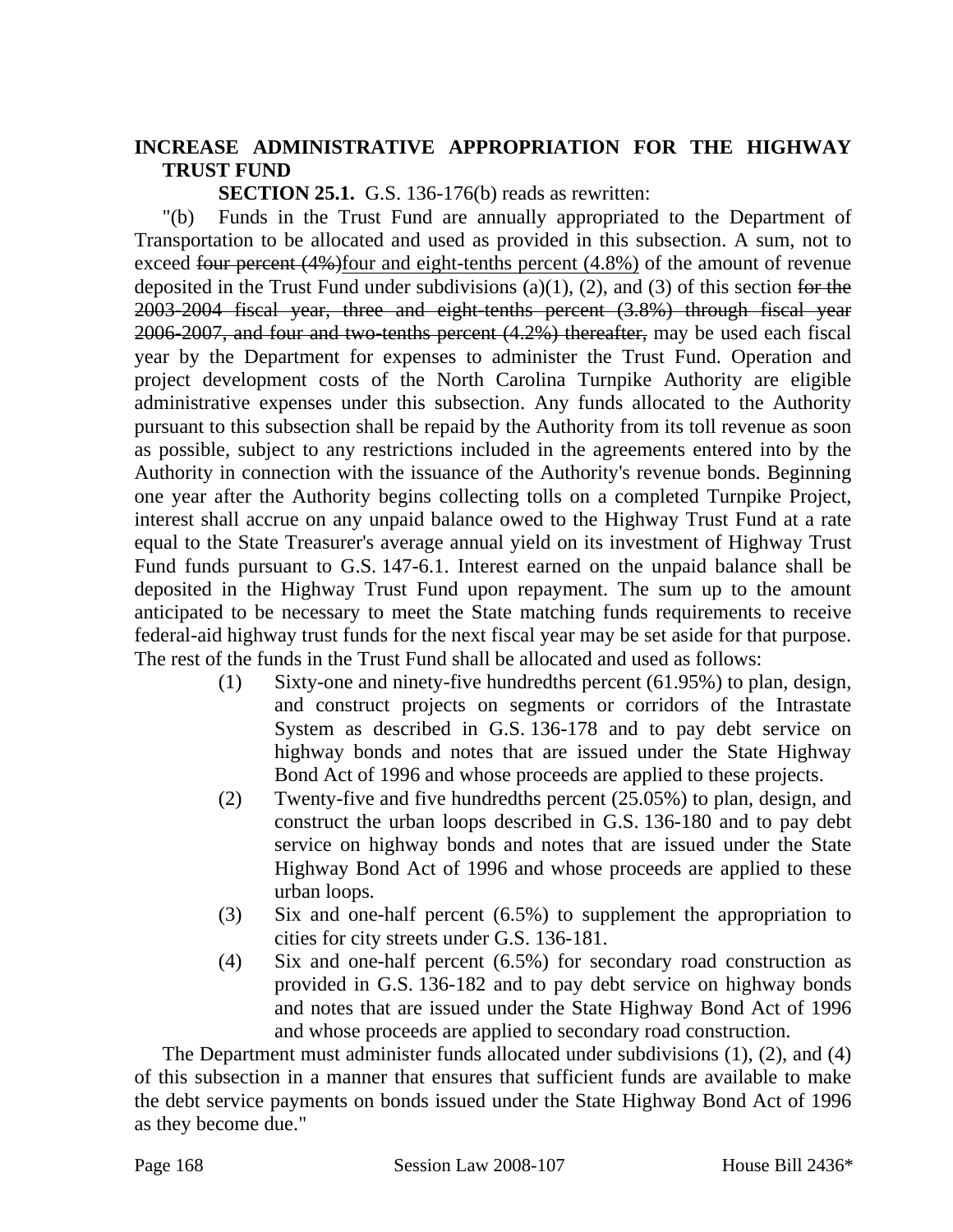# **DEPARTMENT OF TRANSPORTATION TO PRODUCE BIENNIAL STATE TRANSPORTATION MAPS AND COASTAL BOATING GUIDES**

**SECTION 25.2.(a)** The Department of Transportation shall cease annual production of the North Carolina State Transportation Map and Coastal Boating Guide and shall produce a biennial North Carolina State Transportation Map and may provide funding for a biennial Coastal Boating Guide, in conjunction with the Wildlife Resources Commission, beginning in the 2008-2009 fiscal year.

**SECTION 25.2.(b)** The Department shall provide a written report to the Joint Legislative Transportation Oversight Committee on the biennial map production plan and identify any cost savings for nonproduction years. The report shall also include historical budget and production information for the past five years. The report is due by March 1, 2009.

#### **ONE-STOP SHOPS FOR DRIVERS LICENSE AND REGISTRATION PLATES**

**SECTION 25.3.(a)** The Department of Transportation, Division of Motor Vehicles, is prohibited from opening drivers license issuance and vehicle registration issuance and renewal One-Stop Shops until the General Assembly has considered and appropriated funds for the purpose of One-Stop Shops.

**SECTION 25.3.(b)** The Department of Transportation shall develop a plan that thoroughly outlines the operational plans of combined function centers designated as One-Stop Shops. The plan may contain recommendations regarding making necessary changes to G.S. 20-63(h) to expand Division services. The plan should detail a cost-effectiveness comparison between the current means for delivery of service and the proposed combined function center services. The plan should also include a thorough justification for each proposed One-Stop Shop location, including any assumptions made in the justification process. The plan should clearly highlight the benefits to the State, including customer service enhancements for Division customers obtained by implementation of One-Stop Shops. The Division shall also conduct an analysis of the anticipated number of transactions at the One-Stop Shops and consider the impact on commission contracts for independent license plate agents, as well as any other interested party affected by the change.

**SECTION 25.3.(c)** The Division shall report to the Joint Legislative Transportation Oversight Committee, the Joint Appropriations Subcommittee for Transportation, and the Fiscal Research Division no later than October 31, 2008.

#### **REALIGN THE CONTINUATION AND CERTIFIED BUDGETS OF EACH DIVISION WITHIN THE DEPARTMENT**

**SECTION 25.4.(a)** Notwithstanding G.S. 143C-6-1 and G.S. 143C-6-7, the Department of Transportation and the Office of State Budget and Management shall review each of the Department's divisions' expenditure patterns and realign the continuation and certified budget for the 2009-2011 Fiscal Biennium. The certified budget shall become the current expenditure plan for each division based on anticipated expenditure patterns.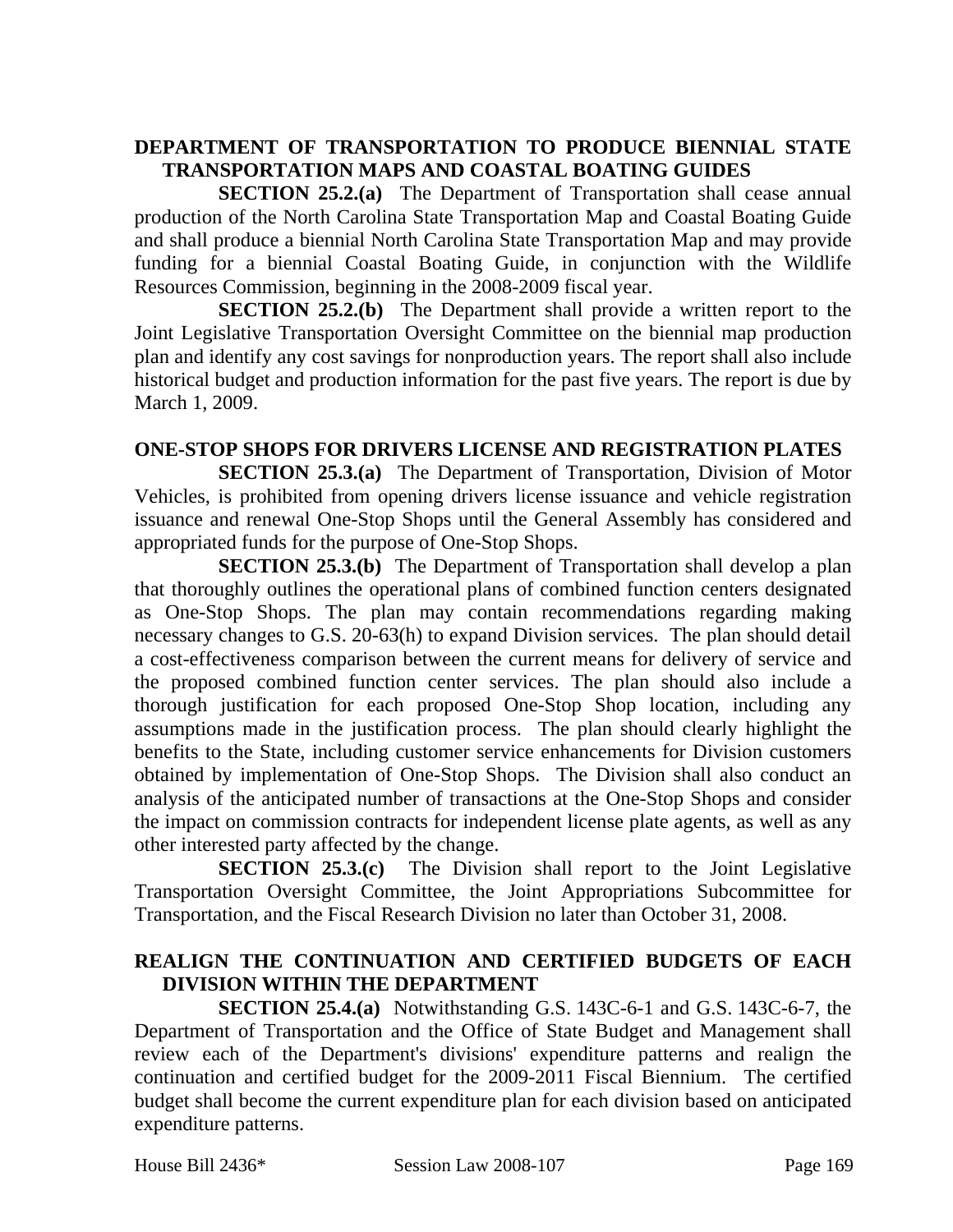**SECTION 25.4.(b)** The Department of Transportation shall prepare a report on the cash spending plan based on the certified budget's fund codes. This report shall show cash expenditure plans for the 2008-2009 fiscal year.

**SECTION 25.4.(c)** The Department of Transportation and the Office of State Budget and Management shall jointly study alternatives and enhancements to the current budgeting process that highlight and more closely align the Department's division, DMV, ferry, rail, public transportation, and administration spending with performance outcomes and metrics. Study goals include greater clarity of budgets and cash work plans, flexible funding capabilities, and projected investment performance.

**SECTION 25.4.(d)** The Department of Transportation shall develop a quarterly report that evaluates the Department's achievement of performance measures for safety, preservation, capacity improvements, ITS, effective and efficient business practices, spending plans, DMV services, minority and disadvantaged business goals, and other relevant performance indicators. Division performance comparisons will be included where applicable. The fourth quarter report will serve as the annual performance evaluation and shall be submitted to the Governor and Legislature, including the Joint Legislative Transportation Oversight Committee.

**SECTION 25.4.(e)** The Department of Transportation and the Office of State Budget and Management shall report on its cash spending plan for the 2008-2009 fiscal year and shall present recommendations for a revised budget process to the Joint Legislative Transportation Oversight Committee, Appropriations Subcommittee for Transportation, and the Fiscal Research Division no later than November 1, 2008. The Department of Transportation shall present the Fiscal Year 2009 first quarter performance report to the Joint Legislative Transportation Oversight Committee and the Fiscal Research Division no later than November 15, 2008.

## **TRANSFER HIGHWAY TRUST FUND MONIES IN THE AMOUNT OF TWENTY-FIVE MILLION DOLLARS BEGINNING IN FISCAL YEAR 2008-2009, SIXTY-FOUR MILLION DOLLARS BEGINNING IN FISCAL YEAR 2009-2010, AND NINETY-NINE MILLION DOLLARS BEGINNING IN FISCAL YEAR 2010-2011 TO THE NC TURNPIKE AUTHORITY FOR DEBT SERVICE ON BONDS**

**SECTION 25.5.(a)** G.S. 105-187.9(b) reads as rewritten:

"(b) Transfer. – In each fiscal year the State Treasurer shall transfer the amounts provided below from the taxes deposited in the Trust Fund to the General Fund. The transfer of funds authorized by this section may be made by transferring one-fourth of the amount at the end of each quarter in the fiscal year or by transferring the full amount annually on July 1 of each fiscal year, subject to the availability of revenue.

- (1) The sum of one hundred seventy million dollars (\$170,000,000). forty-five million dollars (\$145,000,000).
- (2) In addition to the amount transferred under subdivision (1) of this subsection, the sum of one million seven hundred thousand dollars (\$1,700,000) shall be transferred in the 2001-2002 fiscal year. The amount distributed under this subdivision shall increase in the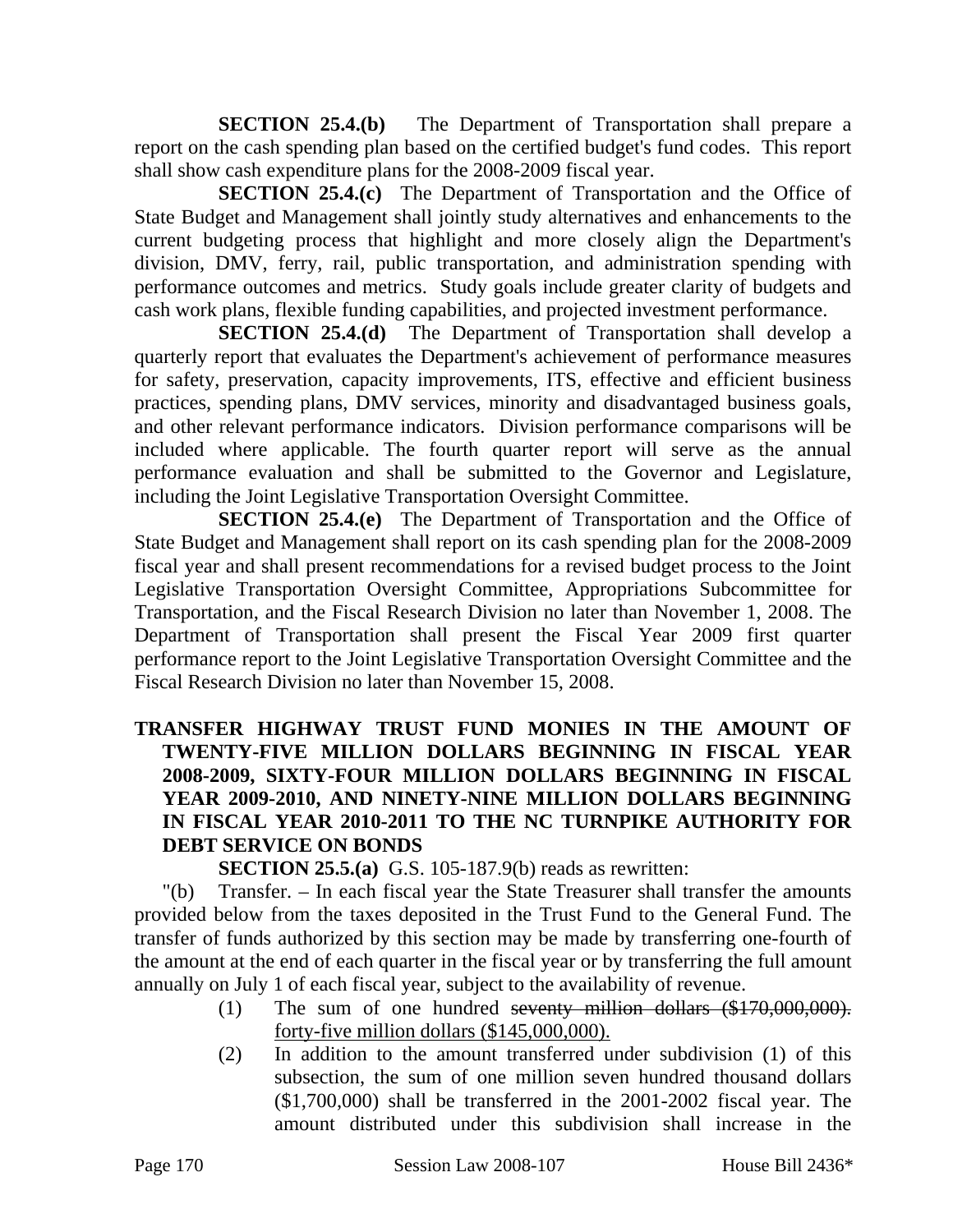2002-2003 fiscal year to the sum of two million four hundred thousand dollars (\$2,400,000). In each fiscal year thereafter, the sum transferred under this subdivision shall be the amount distributed in the previous fiscal year plus or minus a percentage of this sum equal to the percentage by which tax collections under this Article increased or decreased for the most recent 12-month period for which data are available."

**SECTION 25.5.(b)** G.S. 136-176 is amended by adding a new subsection to

"(b2) There is annually appropriated to the North Carolina Turnpike Authority from the Highway Trust Fund the sum of twenty-five million dollars (\$25,000,000) to be used to service debt on bonds issued for the construction of the Triangle Expressway. The amounts appropriated to the Authority pursuant to this subsection shall be used by the Authority to pay debt service or related financing costs and expenses on revenue bonds or notes issued by the Authority to finance the costs of one or more Turnpike Projects, to refund such bonds or notes, or to fund debt service reserves, operating reserves, and similar reserves in connection therewith. The appropriations established by this subsection constitute an agreement by the State to pay the funds appropriated hereby to the Authority within the meaning of G.S. 159-81(4). Notwithstanding the foregoing, it is the intention of the General Assembly that the enactment of this provision and the issuance of bonds or notes by the Authority in reliance thereon shall not in any manner constitute a pledge of the faith and credit and taxing power of the State, and nothing contained herein shall prohibit the General Assembly from amending the appropriations set forth in this act at any time to decrease or eliminate the amount annually appropriated to the Authority."

**SECTION 25.5.(c)** G.S. 105-187.9(b) as amended by subsection (a) of this section reads as rewritten:

"(b) Transfer. – In each fiscal year the State Treasurer shall transfer the amounts provided below from the taxes deposited in the Trust Fund to the General Fund. The transfer of funds authorized by this section may be made by transferring one-fourth of the amount at the end of each quarter in the fiscal year or by transferring the full amount annually on July 1 of each fiscal year, subject to the availability of revenue.

- (1) The sum of one hundred forty-five million dollars (\$145,000,000). one hundred six million dollars (\$106,000,000).
- (2) In addition to the amount transferred under subdivision (1) of this subsection, the sum of one million seven hundred thousand dollars (\$1,700,000) shall be transferred in the 2001-2002 fiscal year. The amount distributed under this subdivision shall increase in the 2002-2003 fiscal year to the sum of two million four hundred thousand dollars (\$2,400,000). In each fiscal year thereafter, the sum transferred under this subdivision shall be the amount distributed in the previous fiscal year plus or minus a percentage of this sum equal to the percentage by which tax collections under this Article increased or

read: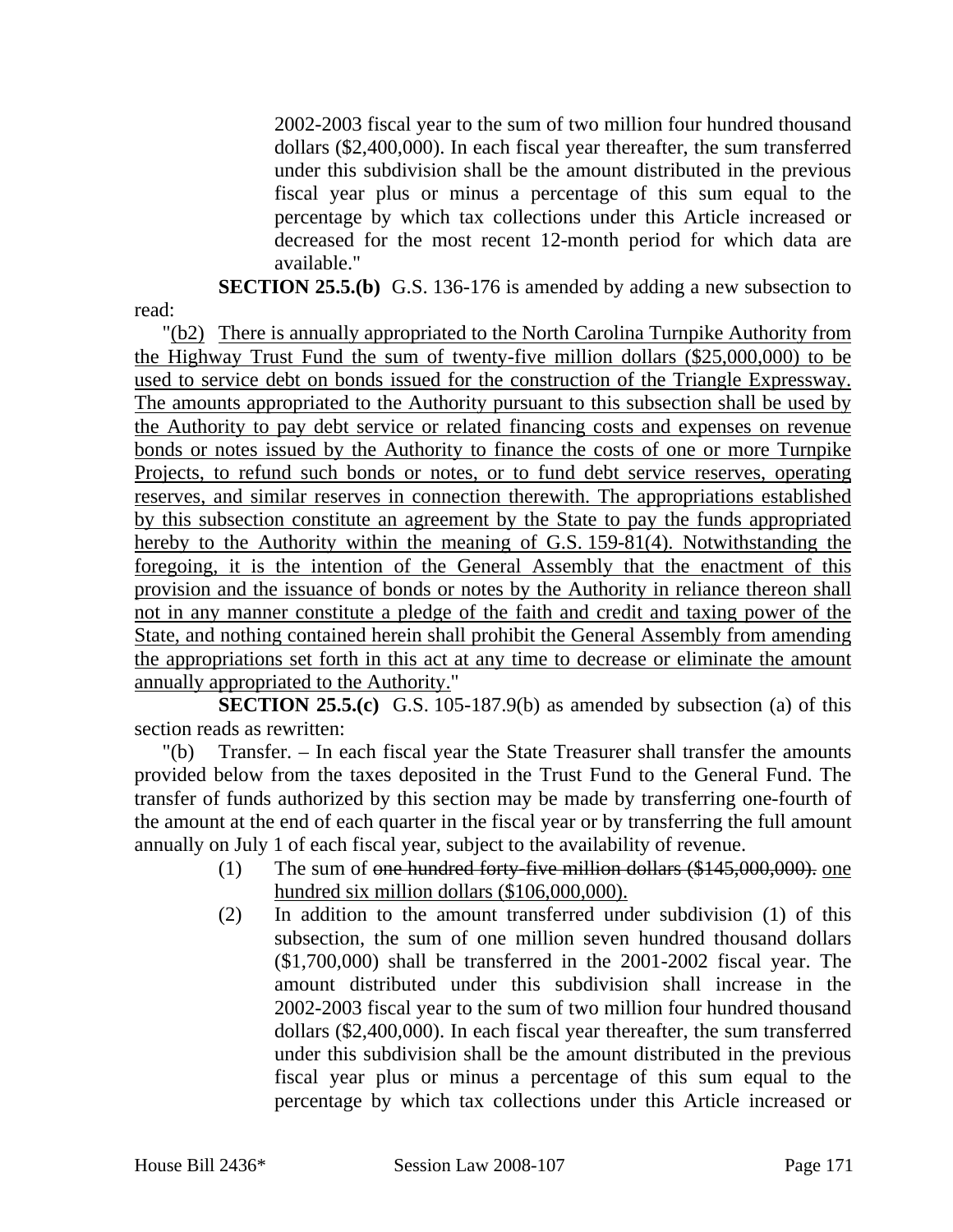decreased for the most recent 12-month period for which data are available."

**SECTION 25.5.(d)** G.S. 136-176(b2), as enacted by subsection (b) of this section, reads as rewritten:

"(b2) There is annually appropriated to the North Carolina Turnpike Authority from the Highway Trust Fund the sum of twenty-five million dollars (\$25,000,000) to be used to service debt on bonds issued for the construction of the Triangle Expressway. sixty-four million dollars (\$64,000,000). Of the amount allocated by this subsection, twenty-five million dollars (\$25,000,000) shall be used to pay debt service or related financing costs and expenses on revenue bonds or notes issued for the construction of the Triangle Expressway, twenty-four million dollars (\$24,000,000) shall be used to pay debt service or related financing expenses on revenue bonds or notes issued for the construction of the Monroe Connector/Bypass, and fifteen million dollars (\$15,000,000) shall be used to pay debt service or related financing expenses on revenue bonds or notes issued for the construction of the Mid-Currituck Bridge. The amounts appropriated to the Authority pursuant to this subsection shall be used by the Authority to pay debt service or related financing costs and expenses on revenue bonds or notes issued by the Authority to finance the costs of one or more Turnpike Projects, to refund such bonds or notes, or to fund debt service reserves, operating reserves, and similar reserves in connection therewith. The appropriations established by this subsection constitute an agreement by the State to pay the funds appropriated hereby to the Authority within the meaning of G.S. 159-81(4). Notwithstanding the foregoing, it is the intention of the General Assembly that the enactment of this provision and the issuance of bonds or notes by the Authority in reliance thereon shall not in any manner constitute a pledge of the faith and credit and taxing power of the State, and nothing contained herein shall prohibit the General Assembly from amending the appropriations set forth in this act at any time to decrease or eliminate the amount annually appropriated to the Authority."

**SECTION 25.5.(e)** G.S. 105-187.9(b) as amended by subsections (a) and (c) of this section reads as rewritten:

"(b) Transfer. – In each fiscal year the State Treasurer shall transfer the amounts provided below from the taxes deposited in the Trust Fund to the General Fund. The transfer of funds authorized by this section may be made by transferring one-fourth of the amount at the end of each quarter in the fiscal year or by transferring the full amount annually on July 1 of each fiscal year, subject to the availability of revenue.

- (1) The sum of one hundred six million dollars (\$106,000,000). seventy-one million dollars (\$71,000,000).
- (2) In addition to the amount transferred under subdivision (1) of this subsection, the sum of one million seven hundred thousand dollars (\$1,700,000) shall be transferred in the 2001-2002 fiscal year. The amount distributed under this subdivision shall increase in the 2002-2003 fiscal year to the sum of two million four hundred thousand dollars (\$2,400,000). In each fiscal year thereafter, the sum transferred under this subdivision shall be the amount distributed in the previous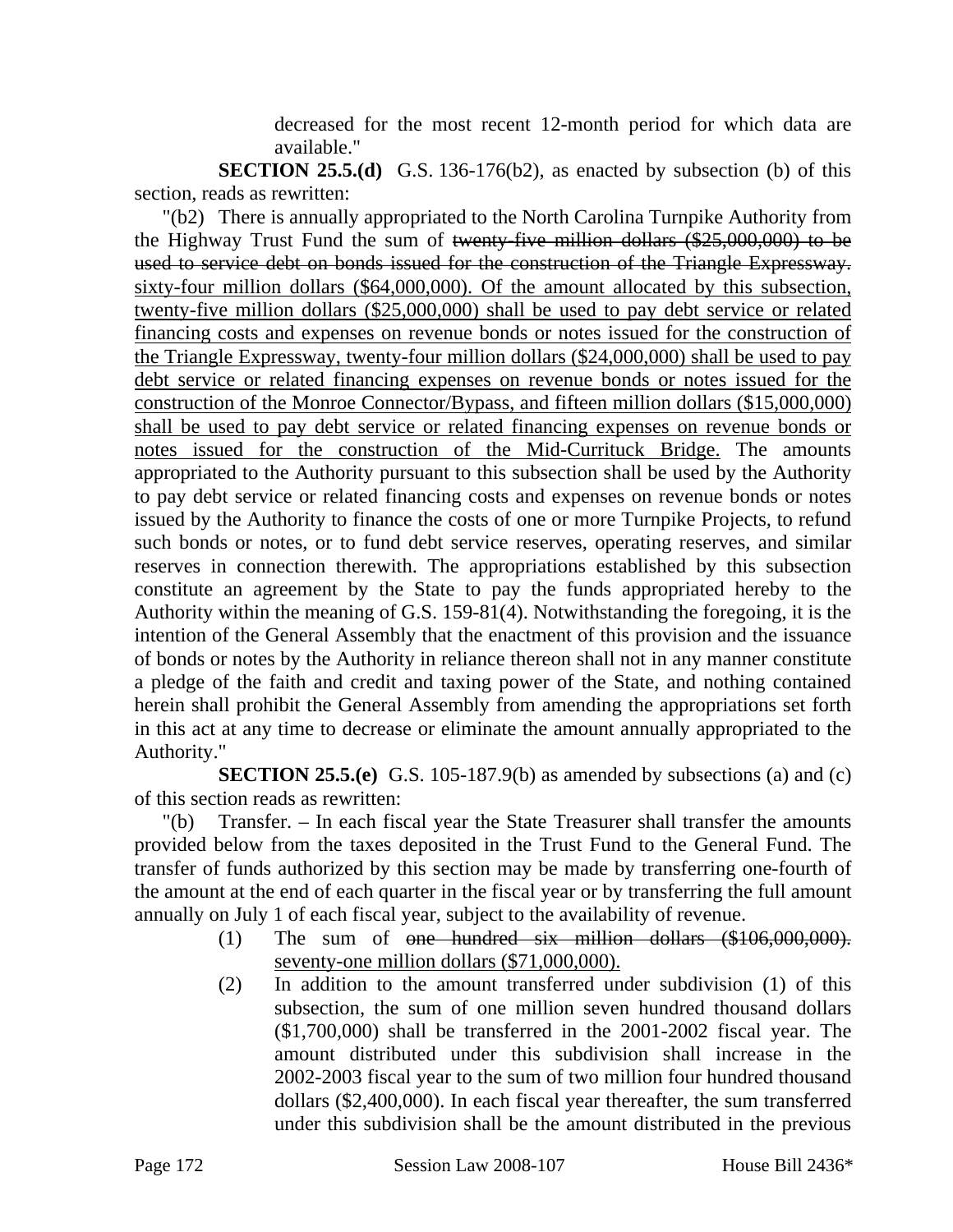fiscal year plus or minus a percentage of this sum equal to the percentage by which tax collections under this Article increased or decreased for the most recent 12-month period for which data are available."

**SECTION 25.5.(f)** G.S. 136-176(b2), as enacted by subsection (b) of this section and as amended by subsection (d) of this section, reads as rewritten:

"(b2) There is annually appropriated to the North Carolina Turnpike Authority from the Highway Trust Fund the sum of sixty-four million dollars (\$64,000,000). ninety-nine million dollars (\$99,000,000). Of the amount allocated by this subsection, twenty-five million dollars (\$25,000,000) shall be used to pay debt service or related financing costs and expenses on revenue bonds or notes issued for the construction of the Triangle Expressway, twenty-four million dollars (\$24,000,000) shall be used to pay debt service or related financing expenses on revenue bonds or notes issued for the construction of the Monroe Connector/Bypass, and Connector/Bypass, fifteen million dollars (\$15,000,000) shall be used to pay debt service or related financing expenses on revenue bonds or notes issued for the construction of the Mid-Currituck Bridge. Bridge, and thirty-five million dollars (\$35,000,000) shall be used to pay debt service or related financing expenses on revenue bonds or notes issued for the construction of the Garden Parkway. The amounts appropriated to the Authority pursuant to this subsection shall be used by the Authority to pay debt service or related financing costs and expenses on revenue bonds or notes issued by the Authority to finance the costs of one or more Turnpike Projects, to refund such bonds or notes, or to fund debt service reserves, operating reserves, and similar reserves in connection therewith. The appropriations established by this subsection constitute an agreement by the State to pay the funds appropriated hereby to the Authority within the meaning of G.S. 159-81(4). Notwithstanding the foregoing, it is the intention of the General Assembly that the enactment of this provision and the issuance of bonds or notes by the Authority in reliance thereon shall not in any manner constitute a pledge of the faith and credit and taxing power of the State, and nothing contained herein shall prohibit the General Assembly from amending the appropriations set forth in this act at any time to decrease or eliminate the amount annually appropriated to the Authority."

**SECTION 25.5.(g)** Subsections (a), (b), and (g) of this section become effective July 1, 2008. Subsections (c) and (d) of this section become effective July 1, 2009. Subsections (e) and (f) of this section become effective July 1, 2010.

# **FUNDS FOR UNSAFE AND OBSOLETE FIELD FACILITIES**

**SECTION 25.6.** Section 27.6 of S.L. 2007-323 is repealed.

## **CASH FLOW HIGHWAY FUNDS AND HIGHWAY TRUST FUND APPROPRIATIONS**

**SECTION 25.7.(a)** Section 27.2 of S.L. 2007-323 is repealed.

**SECTION 25.7.(b)** The General Assembly authorizes and certifies anticipated revenues of the Highway Fund as follows:

For Fiscal Year 2009-2010 \$2,070.8 million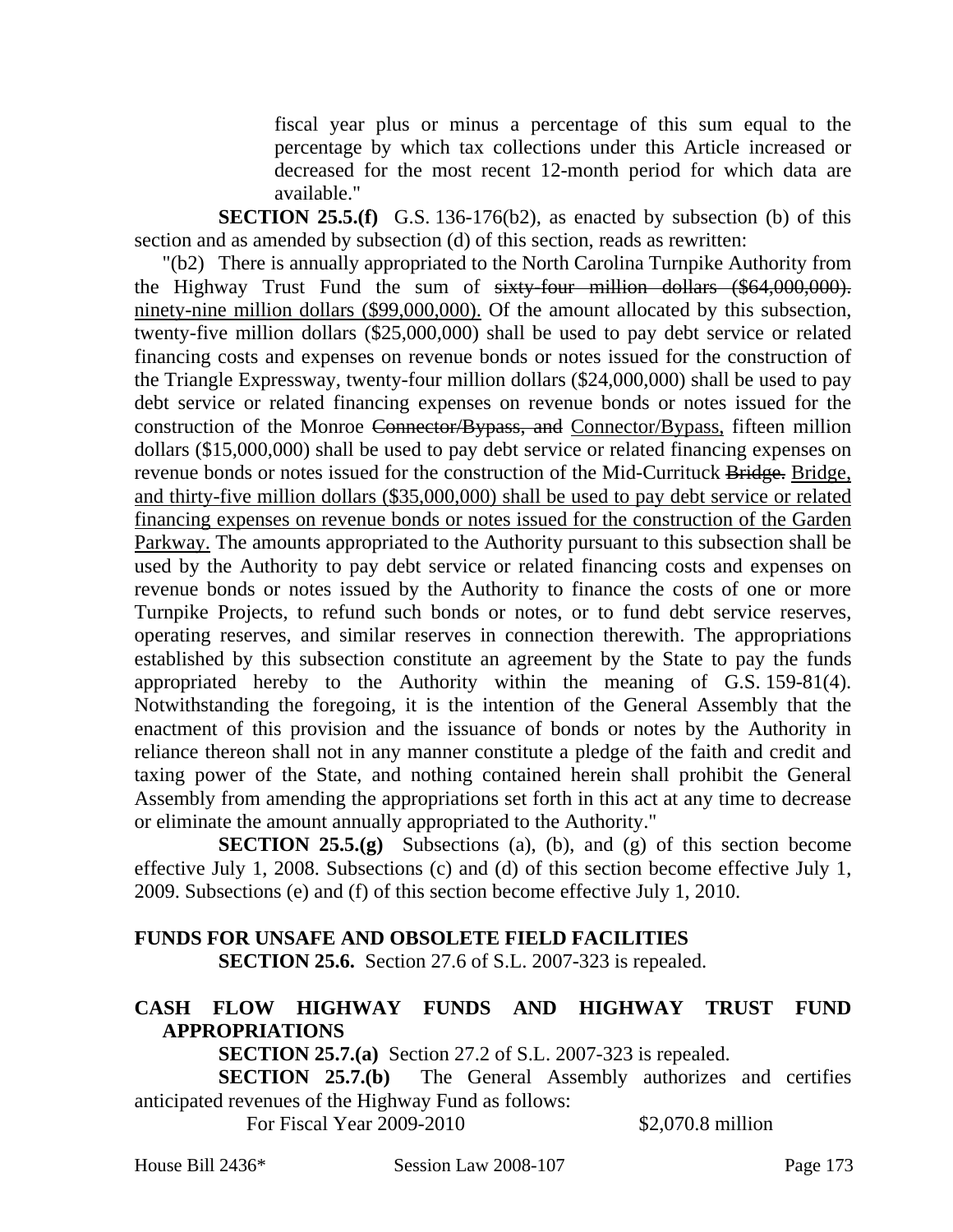| For Fiscal Year 2010-2011                                             |  | $$2,066.0$ million |                   |                    |  |  |
|-----------------------------------------------------------------------|--|--------------------|-------------------|--------------------|--|--|
| For Fiscal Year 2011-2012                                             |  |                    | \$2,064.5 million |                    |  |  |
| For Fiscal Year 2012-2013                                             |  |                    | \$2,075.6 million |                    |  |  |
| <b>SECTION 25.7.(c)</b> The General Assembly authorizes and certifies |  |                    |                   |                    |  |  |
| anticipated revenues of the Highway Trust Fund as follows:            |  |                    |                   |                    |  |  |
| For Fiscal Year 2009-2010                                             |  | $$1,178.4$ million |                   |                    |  |  |
| For Fiscal Year 2010-2011                                             |  |                    |                   | $$1,199.8$ million |  |  |
| For Fiscal Year 2011-2012                                             |  |                    |                   | $$1,226.9$ million |  |  |
| For Fiscal Year 2012-2013                                             |  |                    |                   | $$1,263.4$ million |  |  |

#### **DEPARTMENT OF TRANSPORTATION TO APPLY FOR INTERSTATE CORRIDOR GRANT FUNDS**

**SECTION 25.8.** The Department of Transportation and the North Carolina Turnpike Authority shall apply for all federal grant monies available for Interstate corridors. The grant funds shall be used for the preservation of the highway infrastructure and to provide for improvements and enhancements to the Interstate.

The Department shall report on the status of all grant applications made and any funding awarded for Interstate corridors to the Joint Legislative Transportation Oversight Committee no later than December 1, 2008.

## **AVIATION FUNDS FOR THE MOUNT AIRY-SURRY COUNTY AIRPORT AUTHORITY AND THE ASHE COUNTY AIRPORT**

**SECTION 25.9.(a)** Of the funds appropriated to the Department of Transportation, Division of Aviation, for fiscal year 2008-2009, the sum of three million dollars (\$3,000,000) shall be allocated to the Mount Airy-Surry County Airport Authority for expansion and renovation of the regional airport.

**SECTION 25.9.(b)** Of the funds appropriated to the Department of Transportation, Division of Aviation, for fiscal year 2008-2009, the sum of two million five hundred thousand dollars (\$2,500,000) shall be allocated to Ashe County to be used for expansion and renovation of the Ashe County Airport.

## **CLOSURE OF EXITS ON INTERSTATE HIGHWAYS**

**SECTION 25.10.** If any exits on an interstate highway are scheduled for permanent closure before September 30, 2008, other than an exit that was created and exists solely as a temporary exit in a construction zone that would be closed upon completion of the construction project, the Department of Transportation shall apply for a waiver or request for reconsideration from the United States Department of Transportation or any other federal agency, as required, to keep the exit or exits open to vehicular traffic exiting from the interstate highway. If the Department of Transportation has applied for a waiver or request for reconsideration and received a decision from the United States Department of Transportation on or before June 30, 2008, the Department shall be deemed to have met the requirements for this section and shall proceed as directed by the United States Department of Transportation.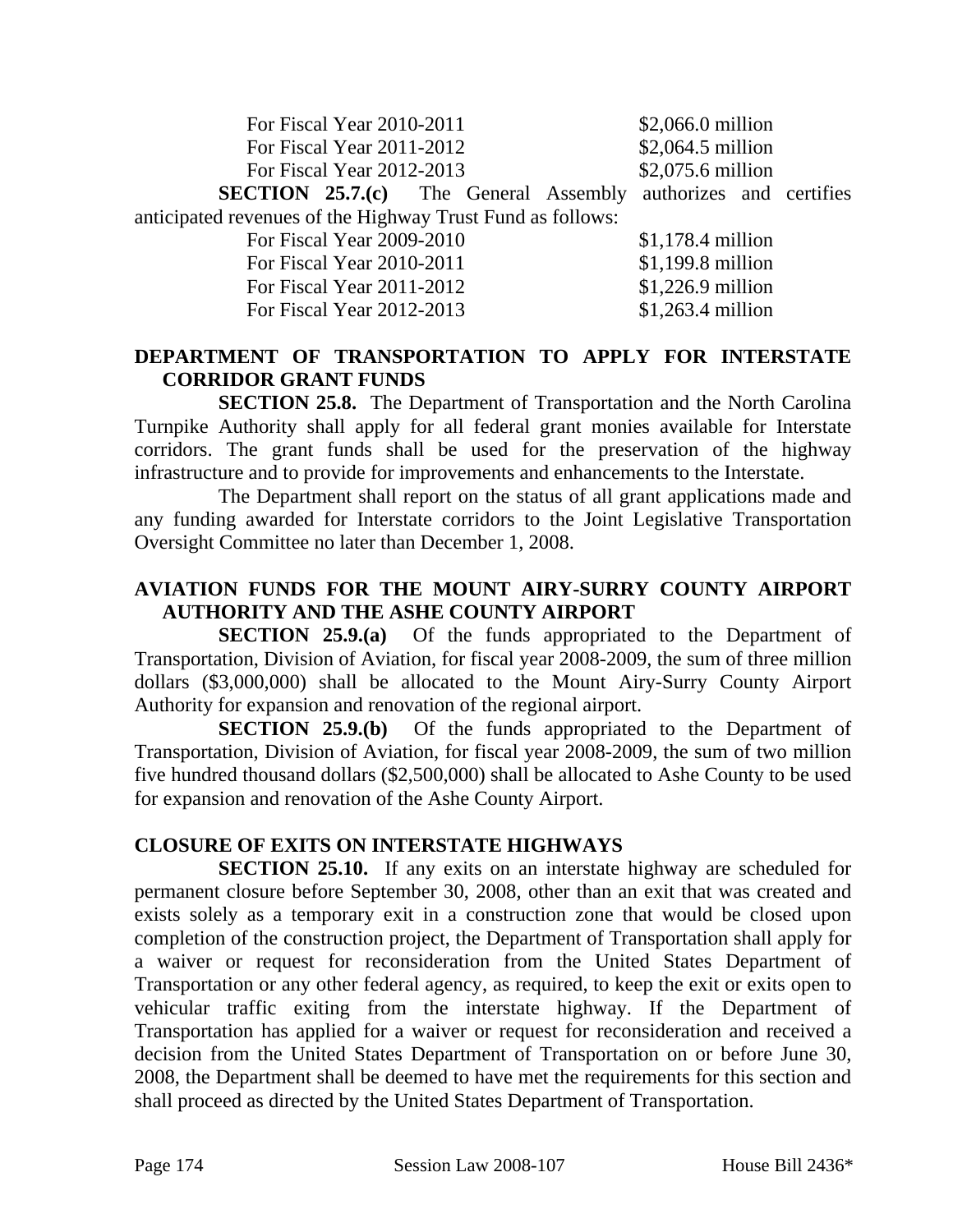#### **DEPARTMENT OF TRANSPORTATION TO PLANT SEEDLINGS IN RIGHTS-OF-WAY**

**SECTION 25.12.(a)** Of the funds appropriated to the Department of Transportation up to one million dollars (\$1,000,000) per year, for five years, beginning with the 2008-2009 fiscal year, shall be used to develop and implement a plan to plant trees and shrubs native to North Carolina along the State's roads and highways in the rights-of-way. The Department shall consult with and use the expertise of the United States Forest Service and the Division of Forest Resources of the North Carolina Department of Environment and Natural Resources in the development and implementation of the plan. The plan shall include the planting of trees, shrubs, and other vegetation that (i) are native to the various regions and areas of the State in which they are being planted, (ii) will provide clean air and otherwise benefit the State's environment, (iii) are appropriately placed for the safety of those traveling on the roads and highways, and (iv) reduce the costs of mowing and maintaining the rights-of-way along the State's roads and highways.

**SECTION 25.12.(b)** The Department shall procure the seedlings from the North Carolina Division of Forest Resources or any State institution that cultivates seedling trees. If the seedlings are cultivated from within the State, the Department shall revegetate the cleared area with the same tree, shrub, or other vegetation harvested within the first planting season after the area is cleared. If no State agency cultivates seedling trees, then the Department shall procure seedlings grown in North Carolina. The Department shall, to the fullest extent possible, use inmates of the Department of Correction to plant and maintain the trees. The Department shall submit the plan to the Joint Legislative Commission on Governmental Operations and the Joint Legislative Transportation Oversight Committee by October 1, 2008, and begin implementation of the plan by January 1, 2009.

#### **DRIVERS LICENSE FORMAT CHANGE**

**SECTION 25.13.** Provided that the Commissioner of the Department of Motor Vehicles is not required to reissue a drivers license in the horizontal format to drivers when the drivers turn 21, up to fifty thousand dollars (\$50,000) of any funding received by the Division of Motor Vehicles to help fund the drivers license format change from horizontal to vertical, for drivers less than 21 years of age, shall be appropriated to the Department of Transportation, System Preservation Account, to replace funds previously expended by the Division for this initiative.

#### **SHORT LINE RAIL IMPROVEMENTS FOR THE PIEDMONT & NORTHERN CORRIDOR AND OTHER TRANSIT AND RAIL IMPROVEMENTS**

**SECTION 25.14.(a)** Of the funds appropriated to the Department of Transportation, Divisions of Rail and Public Transportation, up to five million dollars (\$5,000,000) shall be spent to improve the railroad track for the Piedmont & Northern corridor to current operating standards after the Rail Division has entered into a formal lease with a qualified operator. The lease shall contain terms that provide for a cost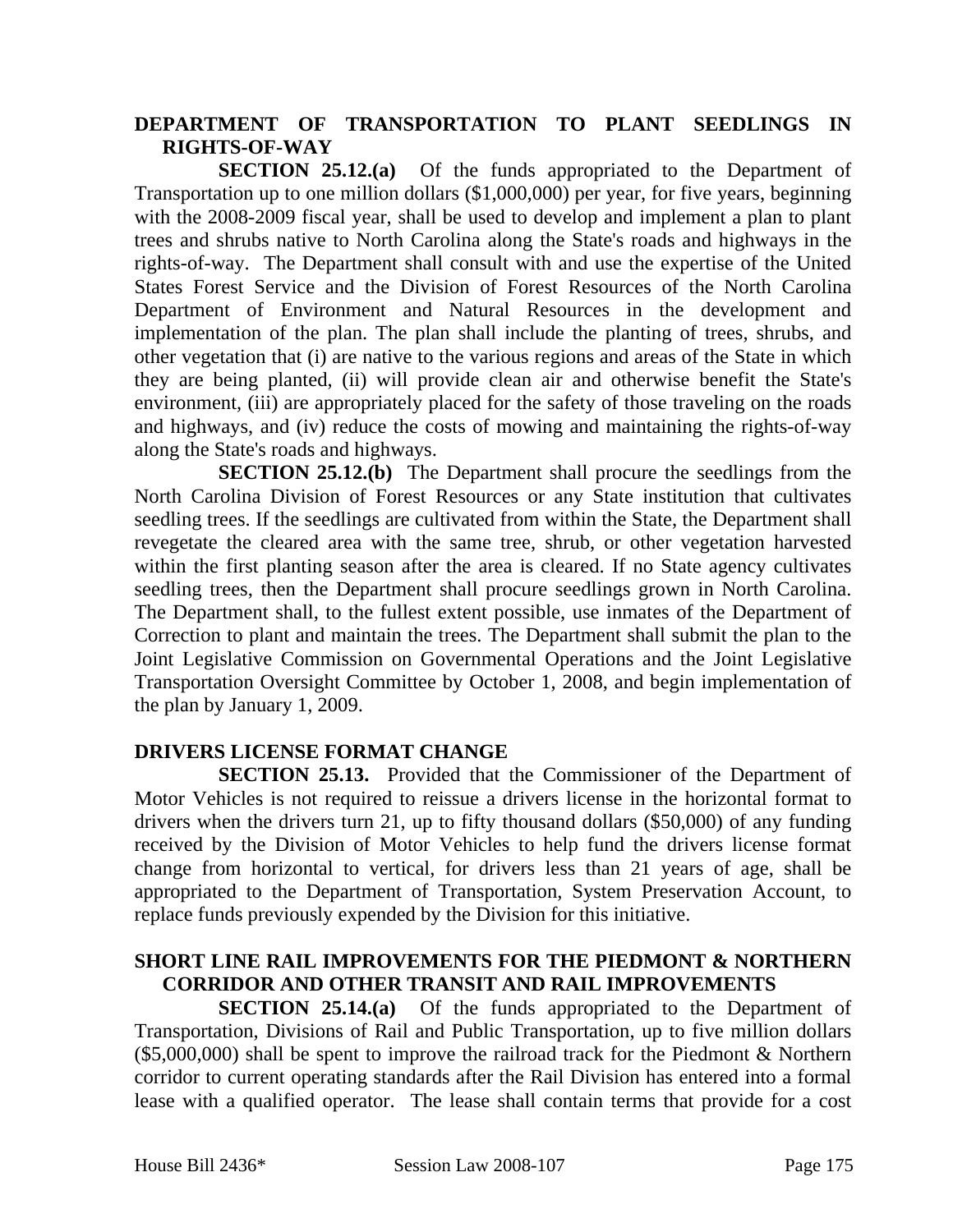share of at least ten percent (10%), by the operator, for any improvements to the corridor for the operation of the rail line.

**SECTION 25.14.(b)** The Department of Transportation shall report the terms of any proposed lease for the Piedmont & Northern rail corridor to the Joint Legislative Transportation Oversight Committee no later than 30 days after a final lease has been proposed for the rail corridor.

# **FUNDS TRANSFER TO SUPPORT GLOBAL TRANSPARK FREIGHT TRANSPORTATION SYSTEM**

**SECTION 25.15.** G.S. 136-176(a1)(2) reads as rewritten:

"(2) For preliminary engineering costs not included in the current year Transportation Improvement Program. – Fifteen million dollars (\$15,000,000) in each of the fiscal years 2001-2002, 2002-2003, and 2003-2004. If any funds allocated by this subdivision, in the cash balance of the Highway Trust Fund, remain unspent on June 30, 2008, the Department may transfer within the Department up to twenty-nine million dollars (\$29,000,000) of available funds to contract for freight transportation system improvements for the Global TransPark."

# **KEEP AMERICA BEAUTIFUL ORGANIZATION STAFF FUNDS**

**SECTION 25.16.** Of the funds appropriated to the Department of Transportation, the sum of forty thousand dollars (\$40,000), in recurring funds, for the 2008-2009 fiscal year is allocated to The North Carolina Clean Foundation, a nonprofit organization, to support a program coordinator for the North Carolina Keep America Beautiful organization.

## **REPAIRS AND RENOVATIONS FUNDS**

**SECTION 25.17.(a)** Of the funds appropriated to the Highway Trust Fund, Highway Construction Program, for fiscal year 2008-2009, up to five million two hundred fifty thousand dollars (\$5,250,000) may be used by the Department of Transportation for repairs and renovations of Department facilities throughout the State.

**SECTION 25.17.(b)** The Department of Transportation shall report to Joint Legislative Transportation Oversight Committee on the repair and renovations program, the planned use of funds for repairs and renovations, and the prioritization of needs for fiscal years 2009-2010 and 2010-2011 no later than October 30, 2008.

## **STORMWATER RUNOFF FROM BRIDGES**

**SECTION 25.18.(a)** Of funds available to the Department of Transportation, the Department, in cooperation with the Center for Transportation and the Environment at North Carolina State University, shall conduct a pilot study on 50 bridges, located throughout the State in various ecosystems, of the installation of various types of storm water detention, collection, and filtering systems during new bridge construction over waterways. The Department may also retrofit existing bridges as part of its pilot study. Treatments and methods used in the pilot study shall include but not be limited to those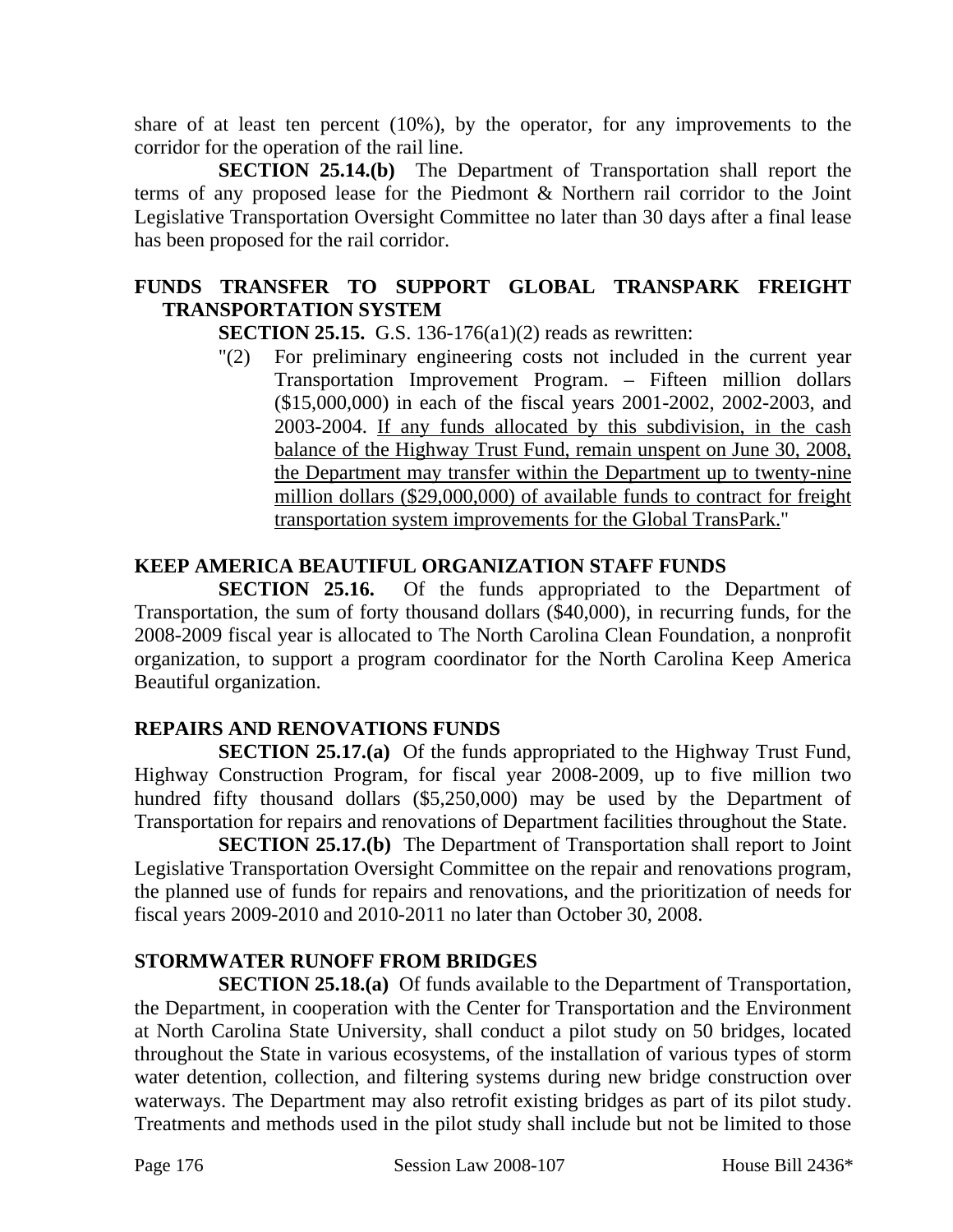treatments found effective by other states and new treatments identified through investigation and research which may be effective. Construction or retrofitting shall be initiated on at least 25 of the 50 bridges by July 1, 2009. Construction or retrofitting shall be initiated on the remaining bridge projects by January 1, 2010.

**SECTION 25.18.(b)** An interim report shall be made to the Joint Legislative Transportation Oversight Committee no later than July 1, 2009, that includes information which quantifies stormwater runoff at structures as well as the types of pollutants, the various treatments which will be constructed and evaluated to target these pollutant types, and a measurement and collection plan to determine effectiveness of the evaluated treatments.

**SECTION 25.18.(c)** A final report shall be made to the Joint Legislative Transportation Oversight Committee no later than July 1, 2010. The final report shall include as a minimum, the effectiveness of the treatments included in the study, costs of each treatment, and the costs of implementing effective treatments on new bridge construction projects as well as existing bridge retrofit projects for all bridges over waterways in the State.

#### **PART XXVI. SALARIES AND BENEFITS**

#### **GOVERNOR AND COUNCIL OF STATE/SALARY INCREASES**

**SECTION 26.1.(a)** Effective July 1, 2008, G.S. 147-11(a) reads as rewritten:

"(a) The salary of the Governor shall be one hundred thirty-five thousand eight hundred fifty-four dollars (\$135,854) one hundred thirty-nine thousand five hundred ninety dollars (\$139,590) annually, payable monthly."

**SECTION 26.1.(b)** Section 28.1(b) of S.L. 2007-323 reads as rewritten:

**"SECTION 28.1.(b)** Effective July 1, 2007, July 1, 2008, the annual salaries for the members of the Council of State, payable monthly, for the 2007-2008 and 2008-2009 fiscal years year are:

| Council of State                     | <b>Annual Salary</b> |
|--------------------------------------|----------------------|
| <b>Lieutenant Governor</b>           | \$119,901 \$123,198  |
| <b>Attorney General</b>              | 123,198<br>119,901   |
| Secretary of State                   | 119,901<br>123,198   |
| <b>State Treasurer</b>               | 123,198<br>119,901   |
| <b>State Auditor</b>                 | 123,198<br>119,901   |
| Superintendent of Public Instruction | 123,198<br>119,901   |
| <b>Agriculture Commissioner</b>      | 123,198<br>119,901   |
| <b>Insurance Commissioner</b>        | 123,198<br>119,901   |
| <b>Labor Commissioner</b>            | 123,198"             |

#### **NONELECTED DEPARTMENT HEAD/SALARY INCREASES**

**SECTION 26.2.** Effective July 1, 2008, Section 28.2 of S.L. 2007-323 reads as rewritten: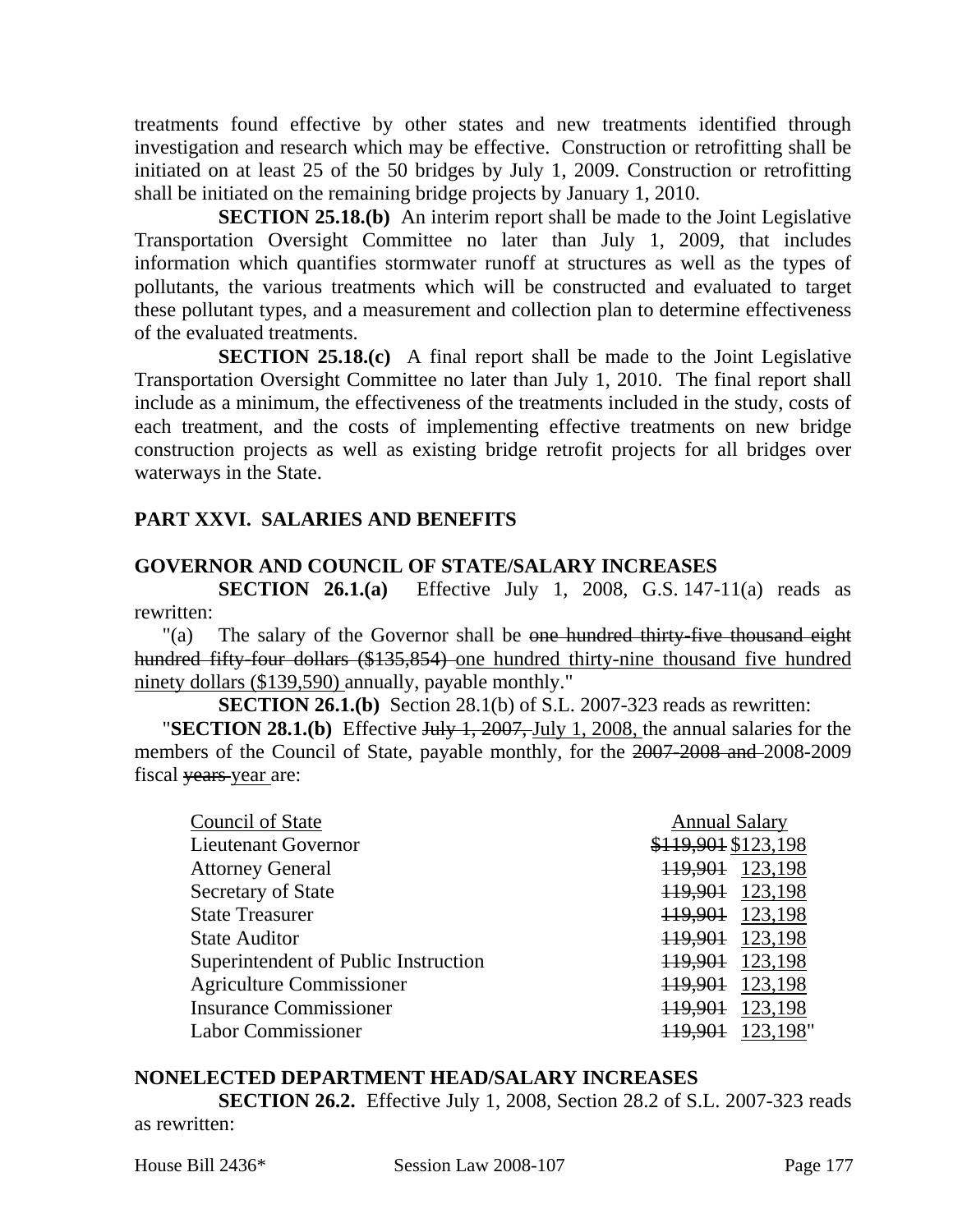"**SECTION 28.2.** In accordance with G.S. 143B-9, the maximum annual salaries, payable monthly, for the nonelected heads of the principal State departments for the 2007-2008 and 2008-2009 fiscal years year are:

| <b>Nonelected Department Heads</b>             | <b>Annual Salary</b> |          |
|------------------------------------------------|----------------------|----------|
| Secretary of Administration                    | \$117,142 \$120,363  |          |
| Secretary of Correction                        | 117,142 120,363      |          |
| Secretary of Crime Control and Public Safety   | 117,142 120,363      |          |
| <b>Secretary of Cultural Resources</b>         | 117,142 120,363      |          |
| <b>Secretary of Commerce</b>                   | 117,142 120,363      |          |
| Secretary of Environment and Natural Resources | 117,142 120,363      |          |
| Secretary of Health and Human Services         | 117,142 120,363      |          |
| Secretary of Juvenile Justice and              |                      |          |
| <b>Delinquency Prevention</b>                  | 117,142 120,363      |          |
| Secretary of Revenue                           | 117,142 120,363      |          |
| Secretary of Transportation                    | 117,142              | 120,363" |
|                                                |                      |          |

#### **CERTAIN EXECUTIVE BRANCH OFFICIALS/SALARY INCREASES**

**SECTION 26.3.** Effective July 1, 2008, Section 28.3 of S.L. 2007-323 reads as rewritten:

"**SECTION 28.3.** The annual salaries, payable monthly, for the 2007-2008 and 2008-2009 fiscal years year for the following executive branch officials are:

| <b>Executive Branch Officials</b>               | <b>Annual Salary</b>           |
|-------------------------------------------------|--------------------------------|
| Chairman, Alcoholic Beverage Control Commission | \$106,621 \$109,553            |
| <b>State Controller</b>                         | 149,216 153,319                |
| <b>Commissioner of Motor Vehicles</b>           | 109,553<br>106,621             |
| <b>Commissioner of Banks</b>                    | 119,901 123,198                |
| <b>Chairman, Employment Security Commission</b> | 133,161                        |
| <b>State Personnel Director</b>                 | 120,363<br><del>117.142</del>  |
| Chairman, Parole Commission                     | 100,035<br>97,358              |
| Members of the Parole Commission                | 46,178<br>44,942               |
| Chairman, Utilities Commission                  | 133, 531 137, 203              |
| Members of the Utilities Commission             | 119,901 123,198                |
| Executive Director, Agency for                  |                                |
| <b>Public Telecommunications</b>                | 89,884<br>92,356               |
| Director, Museum of Art                         | 109,252<br>112,256             |
| <b>Executive Director, North Carolina</b>       |                                |
| <b>Agricultural Finance Authority</b>           | 106,635<br><del>103.781</del>  |
| <b>State Chief Information Officer</b>          | 153,227"<br><del>149.126</del> |

#### **JUDICIAL BRANCH OFFICIALS/SALARY INCREASES**

**SECTION 26.4.(a)** Effective July 1, 2008, Section 28.4 of S.L. 2007-323 reads as written: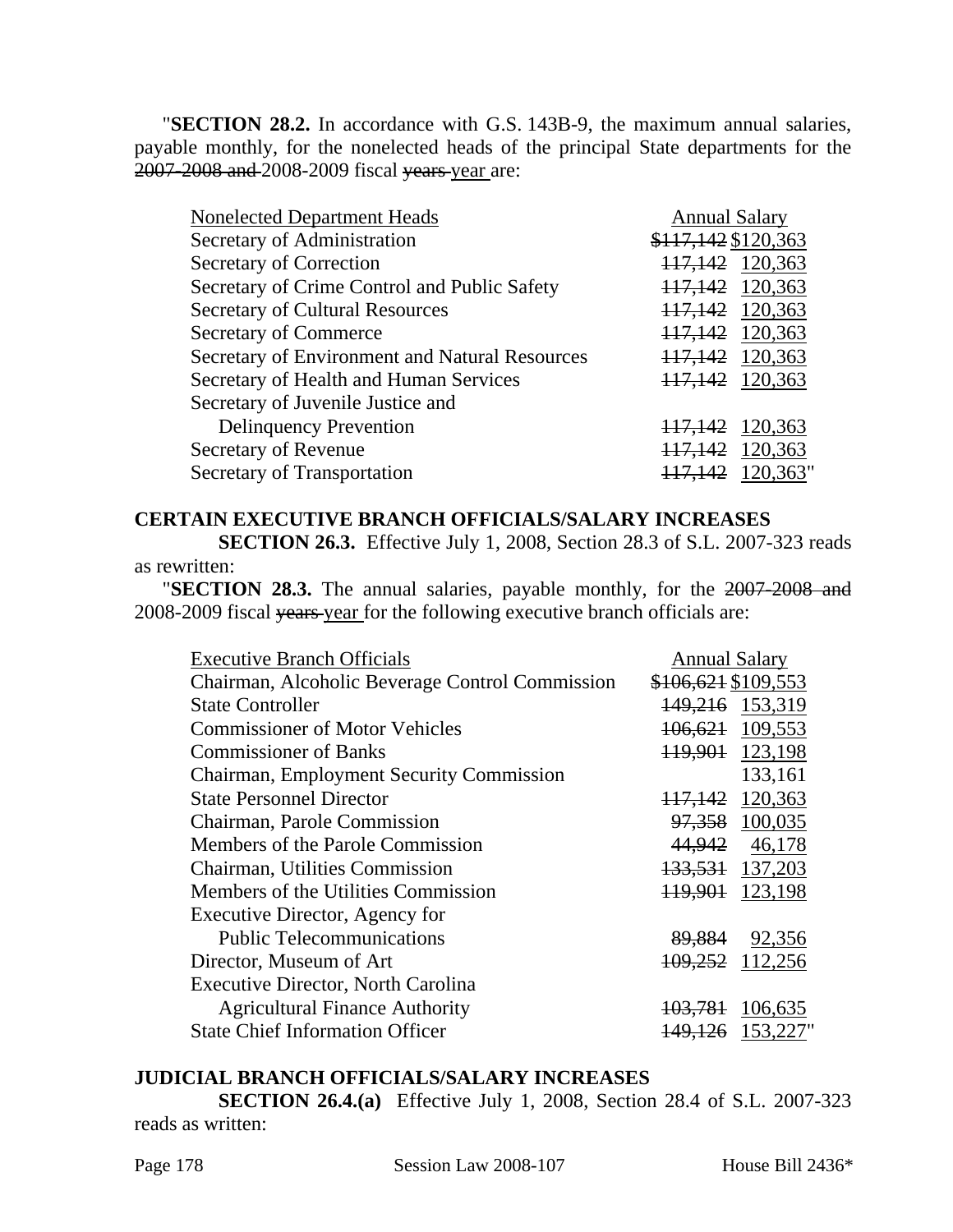"**SECTION 28.4.(a)** The annual salaries, payable monthly, for specified judicial branch officials for the 2007-2008 and 2008-2009 fiscal years year are:

| <b>Judicial Branch Officials</b>               | <b>Annual Salary</b> |                 |
|------------------------------------------------|----------------------|-----------------|
| Chief Justice, Supreme Court                   | \$137,160 \$140,932  |                 |
| <b>Associate Justice, Supreme Court</b>        | 133,576 137,249      |                 |
| Chief Judge, Court of Appeals                  | 130,236 133,817      |                 |
| Judge, Court of Appeals                        | 128,011 131,531      |                 |
| Judge, Senior Regular Resident Superior Court  | 124,532 127,957      |                 |
| Judge, Superior Court                          |                      | 121,053 124,382 |
| Chief Judge, District Court                    | 109,923 112,946      |                 |
| Judge, District Court                          | 106,445 109,372      |                 |
| <b>District Attorney</b>                       | 116, 112 119, 305    |                 |
| Administrative Officer of the Courts           | 123,346 126,738      |                 |
| Assistant Administrative Officer of the Courts | 112,665 115,763      |                 |
| Public Defender                                | 116, 112 119, 305    |                 |
| Director of Indigent Defense Services          |                      | 123,022         |
|                                                |                      |                 |

"**SECTION 28.4.(b)** The district attorney or public defender of a judicial district, with the approval of the Administrative Officer of the Courts or the Commission on Indigent Defense Services, respectively, shall set the salaries of assistant district attorneys or assistant public defenders, respectively, in that district such that the average salaries of assistant district attorneys or assistant public defenders in that district do not exceed sixty-nine thousand forty-seven dollars (\$69,047), and the minimum salary of any assistant district attorney or assistant public defender is at least thirty-six thousand eighty-two dollars (\$36,082), effective July 1, 2007.

"**SECTION 28.4.(b1)** The district attorney or public defender of a judicial district, with the approval of the Administrative Officer of the Courts or the Commission on Indigent Defense Services, respectively, shall set the salaries of assistant district attorneys or assistant public defenders, respectively, in that district such that the average salaries of assistant district attorneys or assistant public defenders in that district do not exceed seventy thousand nine hundred forty-six dollars (\$70,946), and the minimum salary of any assistant district attorney or assistant public defender is at least thirty-seven thousand one hundred eighty-two dollars (\$37,182), effective July 1, 2008.

"**SECTION 28.4.(c)** Effective July 1, 2007, the annual salaries of permanent, full-time employees of the Judicial Department whose salaries are not itemized in this act shall be increased by four percent (4.0%). Effective July 1, 2008, the annual salaries of permanent, full-time employees of the Judicial Department whose salaries are not itemized in this act shall be increased by the greater of one thousand one hundred dollars (\$1,100) or two and seventy-five hundredths percent (2.75%).

"**SECTION 28.4.(d)** Effective July 1, 2007, the annual salaries of permanent, part-time employees of the Judicial Department whose salaries are not itemized in this act shall be increased by four percent (4.0%). Effective July 1, 2008, the annual salaries of permanent, part-time employees of the Judicial Department whose salaries are not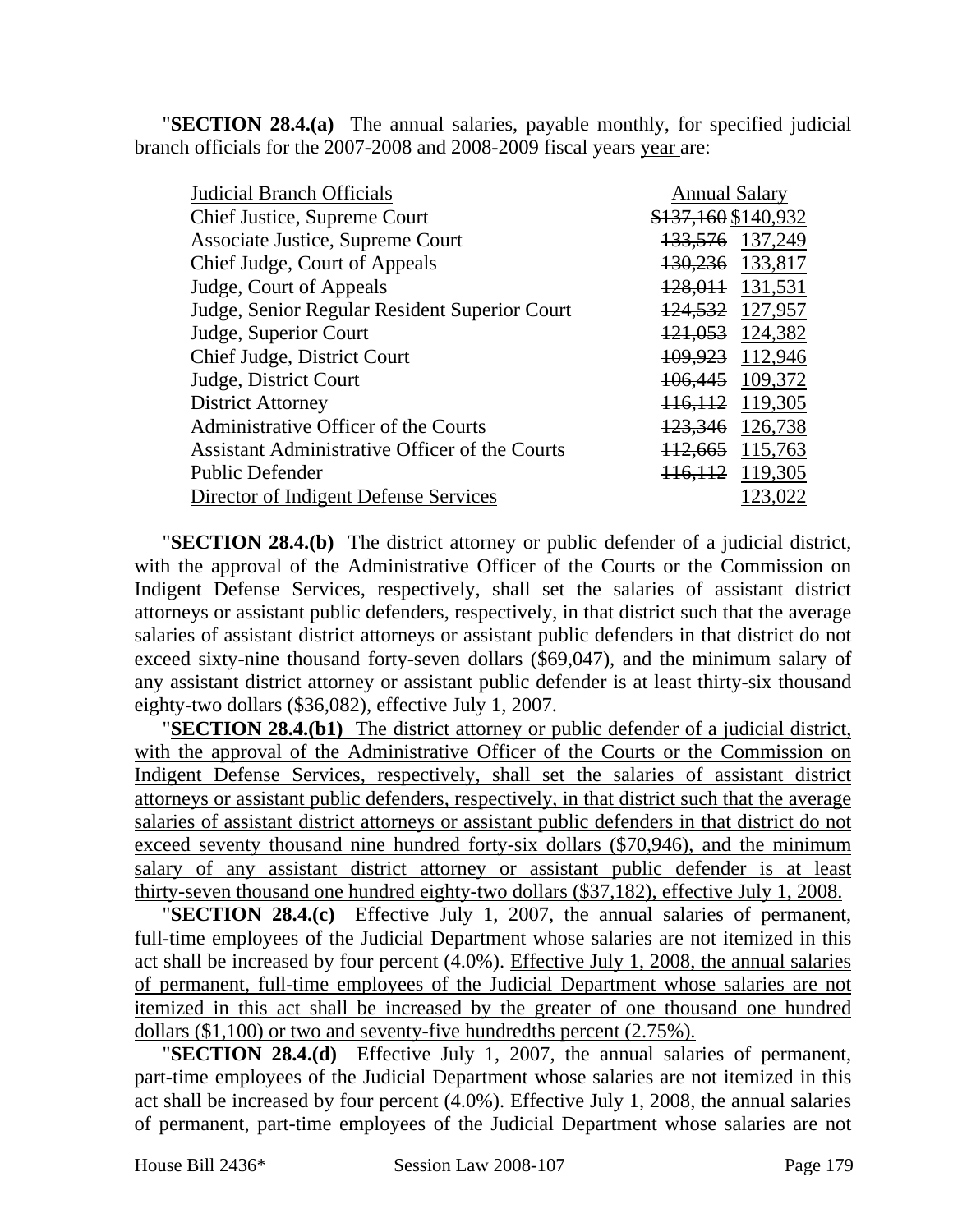itemized in this act shall be increased by pro rata amounts of one thousand one hundred dollars (\$1,100) or two and seventy-five hundredths percent (2.75%) whichever is greater."

**SECTION 26.4.(b)** Effective July 1, 2008, G.S. 7A-498.6(a) reads as rewritten:

"(a) The Director of Indigent Defense Services shall be appointed by the Commission for a term of four years. The salary of the Director shall be set by the General Assembly in the Current Operations Appropriations Act, after consultation with the Commission. The Director may be removed during this term in the discretion of the Commission by a vote of two-thirds of all of the Commission members. The Director shall be an attorney licensed and eligible to practice in the courts of this State at the time of appointment and at all times during service as the Director."

**SECTION 26.4.(c)** Effective July 1, 2008, G.S. 7A-498.6 is amended by adding a new subsection to read:

"(c) In lieu of merit and other increment raises paid to regular State employees, the Director of Indigent Defense Services shall receive as longevity pay an amount equal to four and eight-tenths percent (4.8%) of the annual salary set forth in the Current Operations Appropriations Act payable monthly after five years of service, nine and six-tenths percent (9.6%) after 10 years of service, fourteen and four-tenths percent (14.4%) after 15 years of service, nineteen and two-tenths percent (19.2%) after 20 years of service, and twenty-four percent (24%) after 25 years of service. "Service" means service as Director of Indigent Defense Services, a public defender, appellate defender, assistant public or appellate defender, district attorney, assistant district attorney, justice or judge of the General Court of Justice, or clerk of superior court."

## **CLERK OF SUPERIOR COURT/SALARY INCREASES**

**SECTION 26.5.** Effective July 1, 2008, G.S. 7A-101(a) reads as rewritten:

"(a) The clerk of superior court is a full-time employee of the State and shall receive an annual salary, payable in equal monthly installments, based on the population of the county as determined in subsection (a1) of this section, according to the following schedule:

| Population          | <b>Annual Salary</b> |
|---------------------|----------------------|
| Less than $100,000$ | $$80,196$ \$82,401   |
| 100,000 to 149,999  | 89,993 92,468        |
| 150,000 to 249,999  | 99,792 102,536       |
| $250,000$ and above | 109, 593. 112, 607.  |

When a county changes from one population group to another, the salary of the clerk shall be changed, on July 1 of the fiscal year for which the change is reported, to the salary appropriate for the new population group, except that the salary of an incumbent clerk shall not be decreased by any change in population group during his continuance in office."

**ASSISTANT AND DEPUTY CLERKS OF COURT/SALARY INCREASES SECTION 26.6.** Effective July 1, 2008, G.S. 7A-102(c1) reads as rewritten: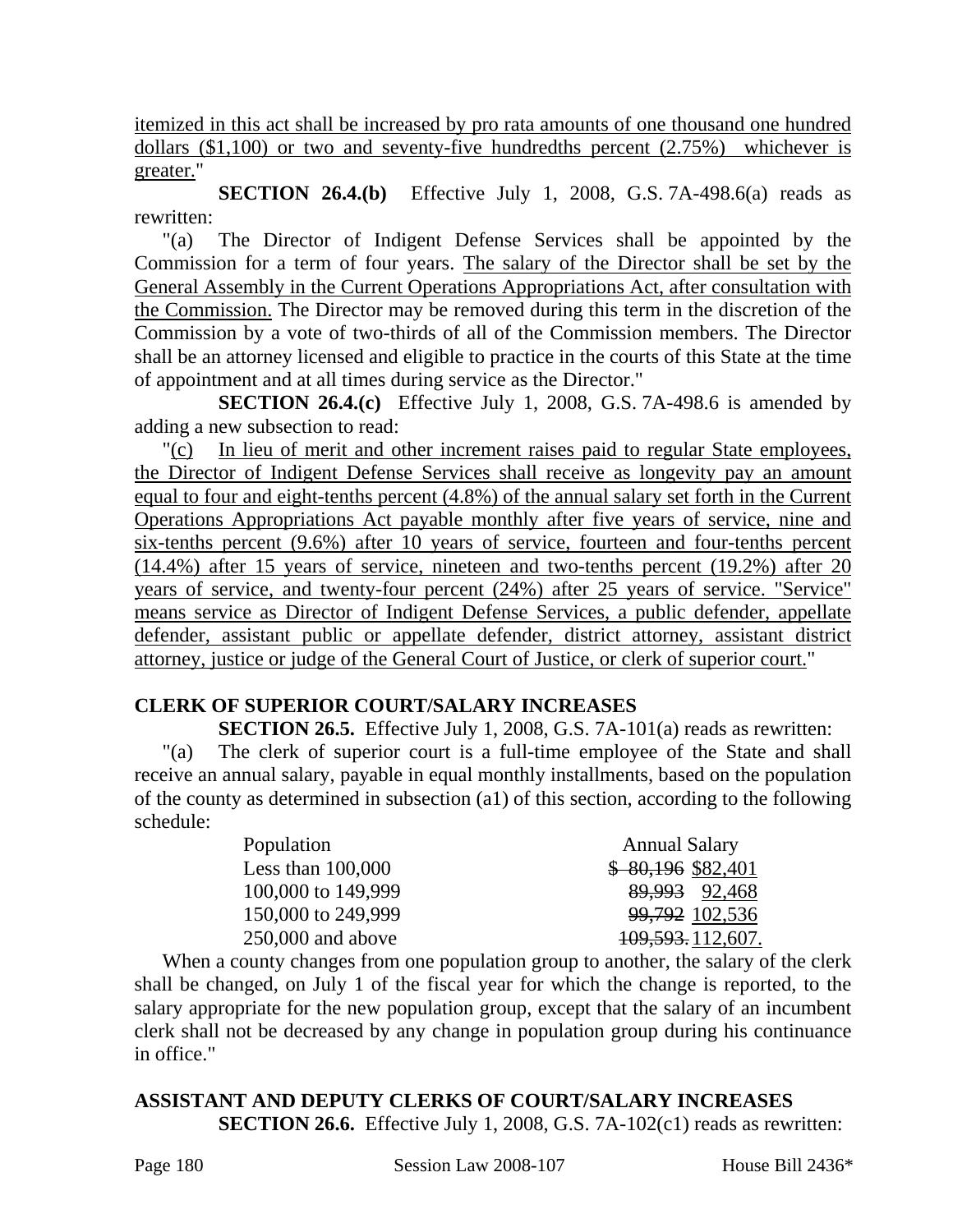"(c1) A full-time assistant clerk or a full-time deputy clerk, and up to one full-time deputy clerk serving as head bookkeeper per county, shall be paid an annual salary subject to the following minimum and maximum rates:

| <b>Assistant Clerks and</b> | <b>Annual Salary</b> |  |  |
|-----------------------------|----------------------|--|--|
| <b>Head Bookkeeper</b>      |                      |  |  |
| Minimum                     | \$31,122 \$32,222    |  |  |
| Maximum                     | 53, 301 54, 767      |  |  |
| <b>Deputy Clerks</b>        | <b>Annual Salary</b> |  |  |
| Minimum                     | \$26,788 \$27,888    |  |  |
| Maximum                     | 41,456. 42,596."     |  |  |

#### **MAGISTRATES' SALARY INCREASES**

**SECTION 26.7.(a)** Effective July 1, 2008, G.S. 7A-171.1(a) reads as rewritten:

"(a) The Administrative Officer of the Courts, after consultation with the chief district judge and pursuant to the following provisions, shall set an annual salary for each magistrate.

> (1) A full-time magistrate shall be paid the annual salary indicated in the table set out in this subdivision. A full-time magistrate is a magistrate who is assigned to work an average of not less than 40 hours a week during the term of office. The Administrative Officer of the Courts shall designate whether a magistrate is full-time. Initial appointment shall be at the entry rate. A magistrate's salary shall increase to the next step every two years on the anniversary of the date the magistrate was originally appointed for increases to Steps 1 through 3, and every four years on the anniversary of the date the magistrate was originally appointed for increases to Steps 4 through 6.

> > Table of Salaries of Full-Time Magistrates

| Step Level        | <b>Annual Salary</b> |  |  |
|-------------------|----------------------|--|--|
| <b>Entry Rate</b> | \$31,533 \$32,633    |  |  |
| Step 1            | 34,425 35,525        |  |  |
| Step 2            | 37, 571 38, 671      |  |  |
| Step 3            | 41,006 42,134        |  |  |
| Step 4            | 44,768 45,999        |  |  |
| Step 5            | 49,007 50,355        |  |  |
| Step 6            | 53,760. 55,238.      |  |  |

(2) A part-time magistrate is a magistrate who is assigned to work an average of less than 40 hours of work a week during the term, except that no magistrate shall be assigned an average of less than 10 hours of work a week during the term. A part-time magistrate is included, in accordance with G.S. 7A-170, under the provisions of G.S. 135-1(10) and G.S. 135-40.2(a). The Administrative Officer of the Courts designates whether a magistrate is a part-time magistrate. A part-time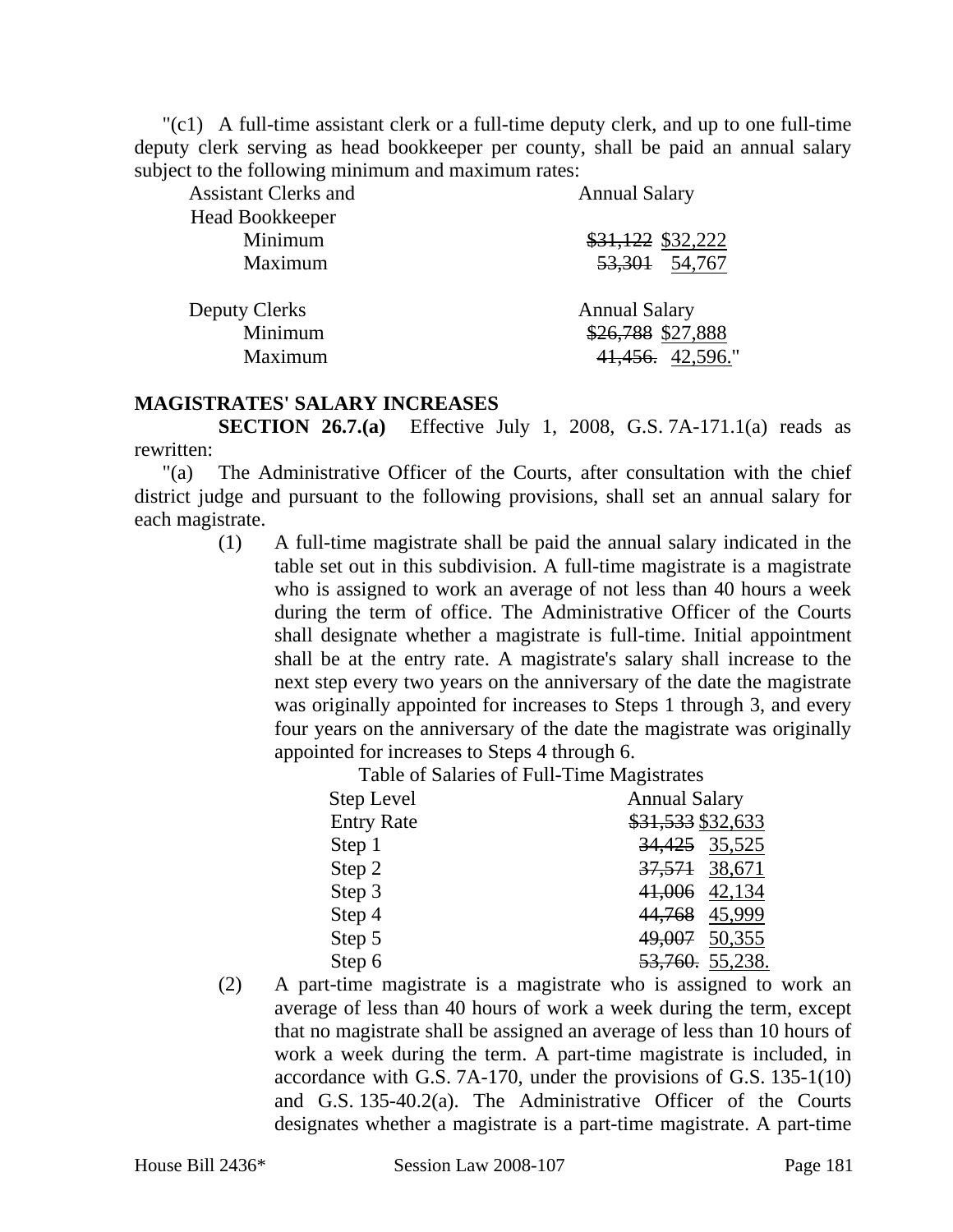magistrate shall receive an annual salary based on the following formula: The average number of hours a week that a part-time magistrate is assigned work during the term shall be multiplied by the annual salary payable to a full-time magistrate who has the same number of years of service prior to the beginning of that term as does the part-time magistrate and the product of that multiplication shall be divided by the number 40. The quotient shall be the annual salary payable to that part-time magistrate.

(3) Notwithstanding any other provision of this subsection, a magistrate who is licensed to practice law in North Carolina or any other state shall receive the annual salary provided in the Table in subdivision (1) of this subsection for Step 4."

**SECTION 26.7.(b)** Effective July 1, 2008, G.S. 7A-171.1(a1)(1) reads as rewritten:

"(a1) Notwithstanding subsection (a) of this section, the following salary provisions apply to individuals who were serving as magistrates on June 30, 1994:

> (1) The salaries of magistrates who on June 30, 1994, were paid at a salary level of less than five years of service under the table in effect that date shall be as follows:

| Less than 1 year of service                |  |  |  | \$25,428 \$26,528          |  |
|--------------------------------------------|--|--|--|----------------------------|--|
| 1 or more but less than 3 years of service |  |  |  | 26,595 27,695              |  |
| 3 or more but less than 5 years of service |  |  |  | <del>28,944.</del> 30,044. |  |
| $\blacksquare$                             |  |  |  |                            |  |

Upon completion of five years of service, those magistrates shall receive the salary set as the Entry Rate in the table in subsection (a)."

# **GENERAL ASSEMBLY PRINCIPAL CLERKS/SALARY INCREASES**

**SECTION 26.8.** Effective July 1, 2008, G.S. 120-37(c) reads as rewritten:

"(c) The principal clerks shall be full-time officers. Each principal clerk shall be entitled to other benefits available to permanent legislative employees and shall be paid an annual salary of one hundred one thousand two hundred ninety-eight dollars (\$101,298) one hundred four thousand eighty-four dollars (\$104,084) payable monthly. Each principal clerk shall also receive such additional compensation as approved by the Speaker of the House of Representatives or the President Pro Tempore of the Senate, respectively, for additional employment duties beyond those provided by the rules of their House. The Legislative Services Commission shall review the salary of the principal clerks prior to submission of the proposed operating budget of the General Assembly to the Governor and shall make appropriate recommendations for changes in those salaries. Any changes enacted by the General Assembly shall be by amendment to this paragraph."

# **SERGEANT-AT-ARMS AND READING CLERKS/SALARY INCREASES**

**SECTION 26.9.** Effective July 1, 2008, G.S. 120-37(b) reads as rewritten: "(b) The sergeant-at-arms and the reading clerk in each house shall be paid a salary of three hundred fifty-nine dollars (\$359.00) three hundred eighty dollars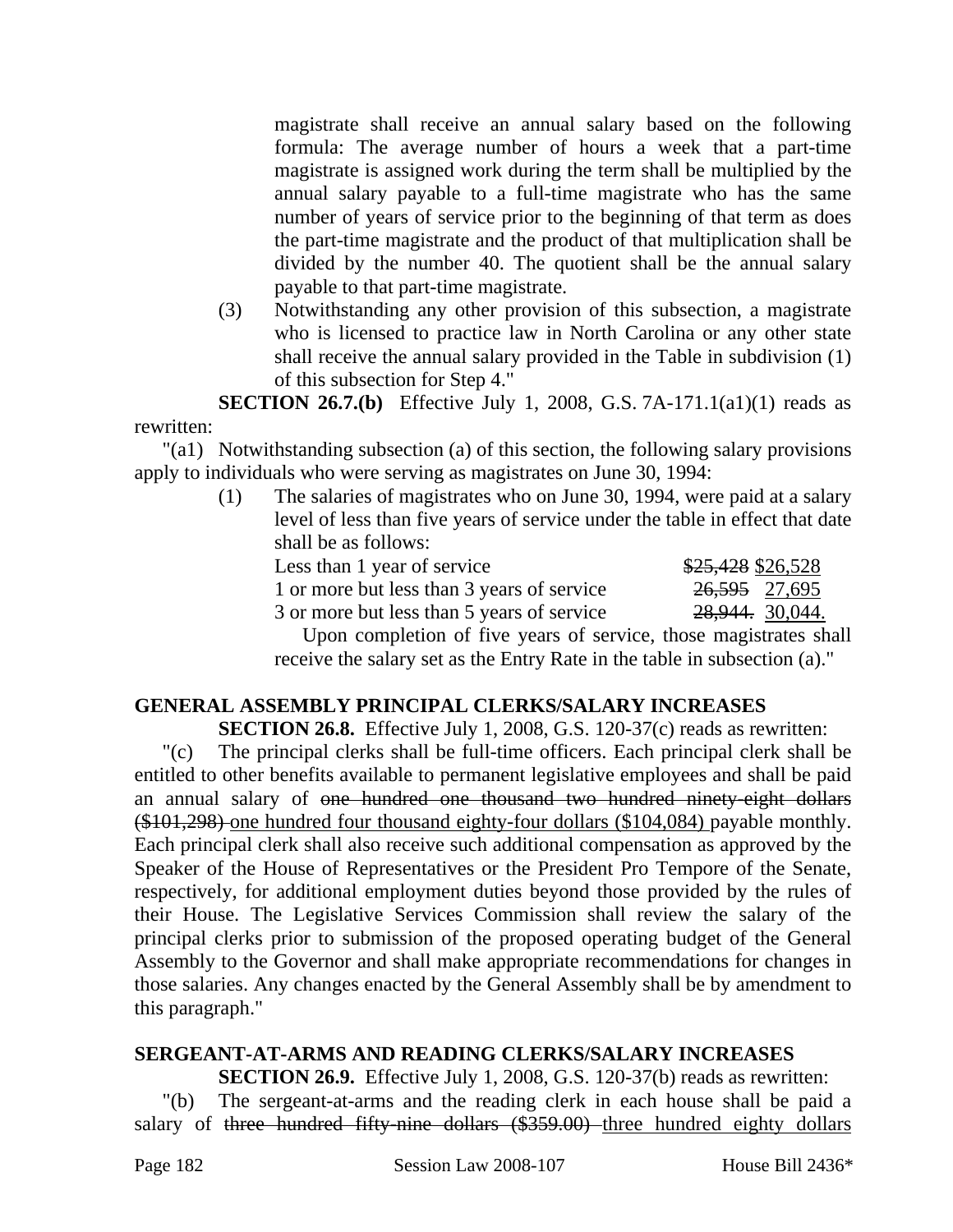(\$380.00) per week plus subsistence at the same daily rate provided for members of the General Assembly, plus mileage at the rate provided for members of the General Assembly for one round trip only from their homes to Raleigh and return. The sergeants-at-arms shall serve during sessions of the General Assembly and at such time prior to the convening of, and subsequent to adjournment or recess of, sessions as may be authorized by the Legislative Services Commission. The reading clerks shall serve during sessions only."

## **LEGISLATIVE EMPLOYEES/SALARY INCREASES**

**SECTION 26.10.** Effective July 1, 2008, the Legislative Services Officer shall increase the salaries of nonelected employees of the General Assembly in effect for fiscal year 2007-2008 by the greater of one thousand one hundred dollars (\$1,100) or two and seventy-five hundredths percent (2.75%). Nothing in this act limits any of the provisions of G.S. 120-32.

#### **COMMUNITY COLLEGES PERSONNEL/SALARY INCREASES**

**SECTION 26.11.** Section 28.11 of S.L. 2007-323 reads as rewritten:

"**SECTION 28.11.(a)** The Director of the Budget shall transfer from the Reserve for Compensation Increases, created in this act for fiscal years 2007-2008 and 2008-2009, funds to the North Carolina Community Colleges System Office necessary to provide an annual salary increase of four percent (4.0%) including funds for the employer's retirement and social security contributions, commencing July 1, 2007, for all community college employees supported by State funds.

"**SECTION 28.11.(a1)** Effective July 1, 2008, the Director of the Budget shall transfer from the Reserve for Compensation Increases, created in this act for fiscal year 2008-2009, funds to the North Carolina Community Colleges System Office necessary to provide an annual salary increase of:

- (1) Three percent (3.0%) including funds for the employer's retirement and social security contributions, commencing July 1, 2008, for all community college faculty and professional staff supported by State funds.
- (2) The greater of one thousand one hundred dollars (\$1,100) or two and seventy-five hundredths percent (2.75%) including funds for the employer's retirement and social security contributions, commencing July 1, 2008, for all other community college employees supported by State funds.

"**SECTION 28.11.(b)** The Director of the Budget shall transfer from the Reserve for Compensation Increases, created in this act for fiscal years 2007-2008 and 2008-2009, funds to the North Carolina Community Colleges System Office necessary to provide an additional annual salary increase of one percent (1.0%) for Community College faculty and professional staff, including funds for the employer's retirement and social security contributions, supported by State funds."

# **COMMUNITY COLLEGE FACULTY SALARIES**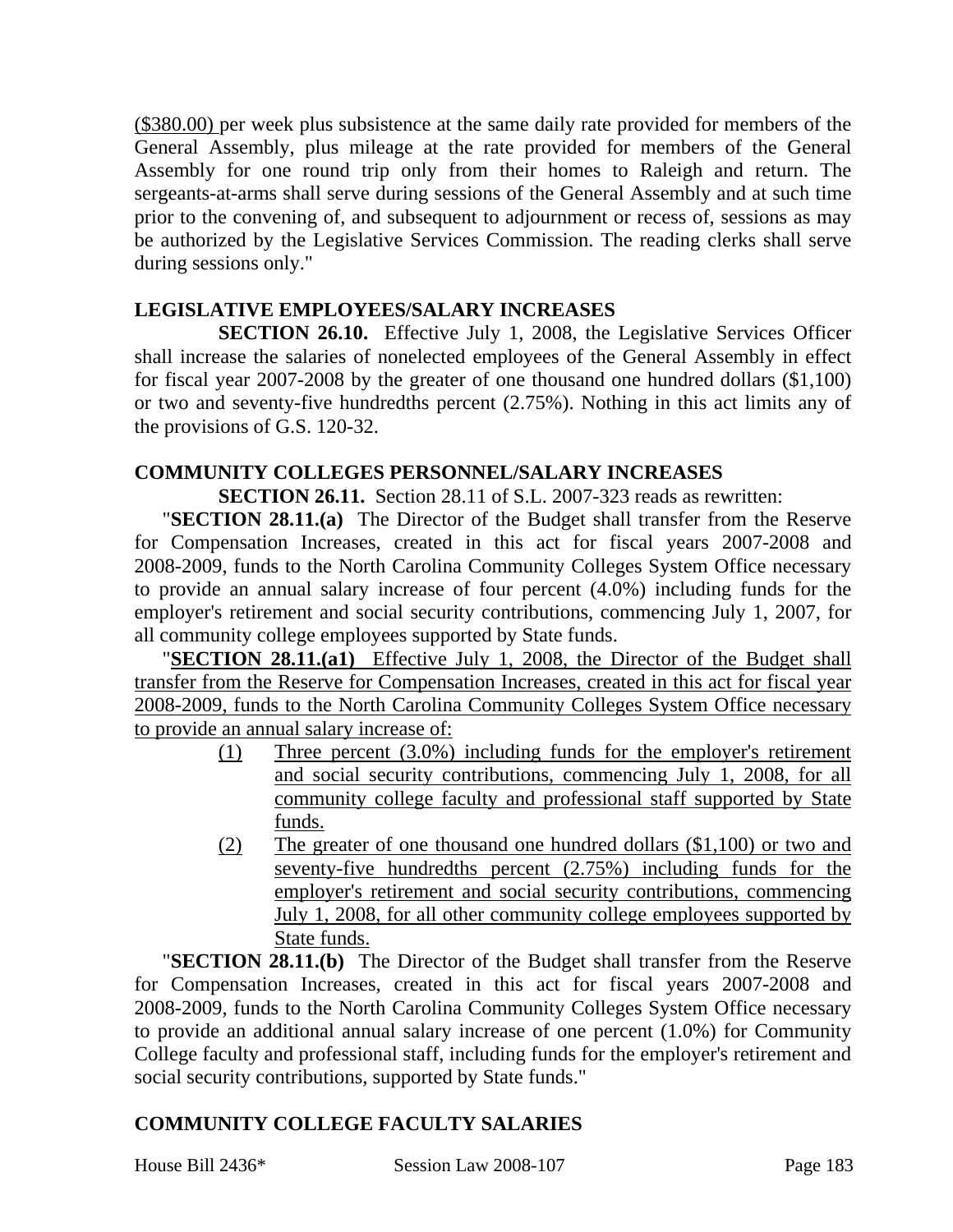**SECTION 26.11A.** Section 8.5 of S.L. 2007-323 is amended by adding a new subsection to read:

"**SECTION 8.5.(h)** For the 2008-2009 school year, the minimum salaries for nine-month, full-time curriculum community college faculty shall be as follows:

| <b>Education Level</b>                  | Minimum Salary |
|-----------------------------------------|----------------|
| Vocational Diploma/Certificate or Less  | \$34,314       |
| Associate Degree or Equivalent          | \$34,819       |
| <b>Bachelor's Degree</b>                | \$37,009       |
| Master's Degree or Education Specialist | \$38,952       |
| Doctoral Degree                         | \$41,753.      |

No full-time faculty member shall earn less than the minimum salary for his or her education level.

The pro rata hourly rate of the minimum salary for each education level shall be used to determine the minimum salary for part-time faculty members."

# **UNIVERSITY OF NORTH CAROLINA SYSTEM/EPA SALARY INCREASES**

**SECTION 26.12.** Section 28.12 of S.L. 2007-323 reads as rewritten:

"**SECTION 28.12.(a)** Effective July 1, 2007, the Director of the Budget shall transfer to the Board of Governors of The University of North Carolina sufficient funds from the Reserve for Compensation Increases, created in this act for fiscal years 2007-2008 and 2008-2009, including funds for the employer's retirement and social security contributions, to provide to employees of The University of North Carolina, other than teachers of the North Carolina School of Science and Mathematics, whose salaries are supported by State funds and who are exempt from the State Personnel Act (EPA) an annual salary increase of five percent (5%) for faculty. The percentage annual salary increase of five percent (5%) authorized by this section shall be made on an aggregated average basis, according to the rules adopted by the Board of Governors of The University of North Carolina and may not be used for any purpose other than for salary increases and necessary employer contributions provided by this section. The Board of Governors may use a portion of the annual salary increase provided by this section to improve competitive national peer rankings for faculty.

"**SECTION 28.12.(a1)** Effective July 1, 2008, the Director of the Budget shall transfer to the Board of Governors of The University of North Carolina sufficient funds from the Reserve for Compensation Increases, created in this act for fiscal year 2008-2009, including funds for the employer's retirement and social security contributions, to provide to employees of The University of North Carolina, other than teachers of the North Carolina School of Science and Mathematics, whose salaries are supported by State funds and who are exempt from the State Personnel Act (EPA) an annual salary increase of three percent (3%) for faculty and non-faculty. The percentage annual salary increase of three percent (3%) authorized by this section shall be made on an aggregated average basis, according to the rules adopted by the Board of Governors of The University of North Carolina, and may not be used for any purpose other than for salary increases and necessary employer contributions provided by this section.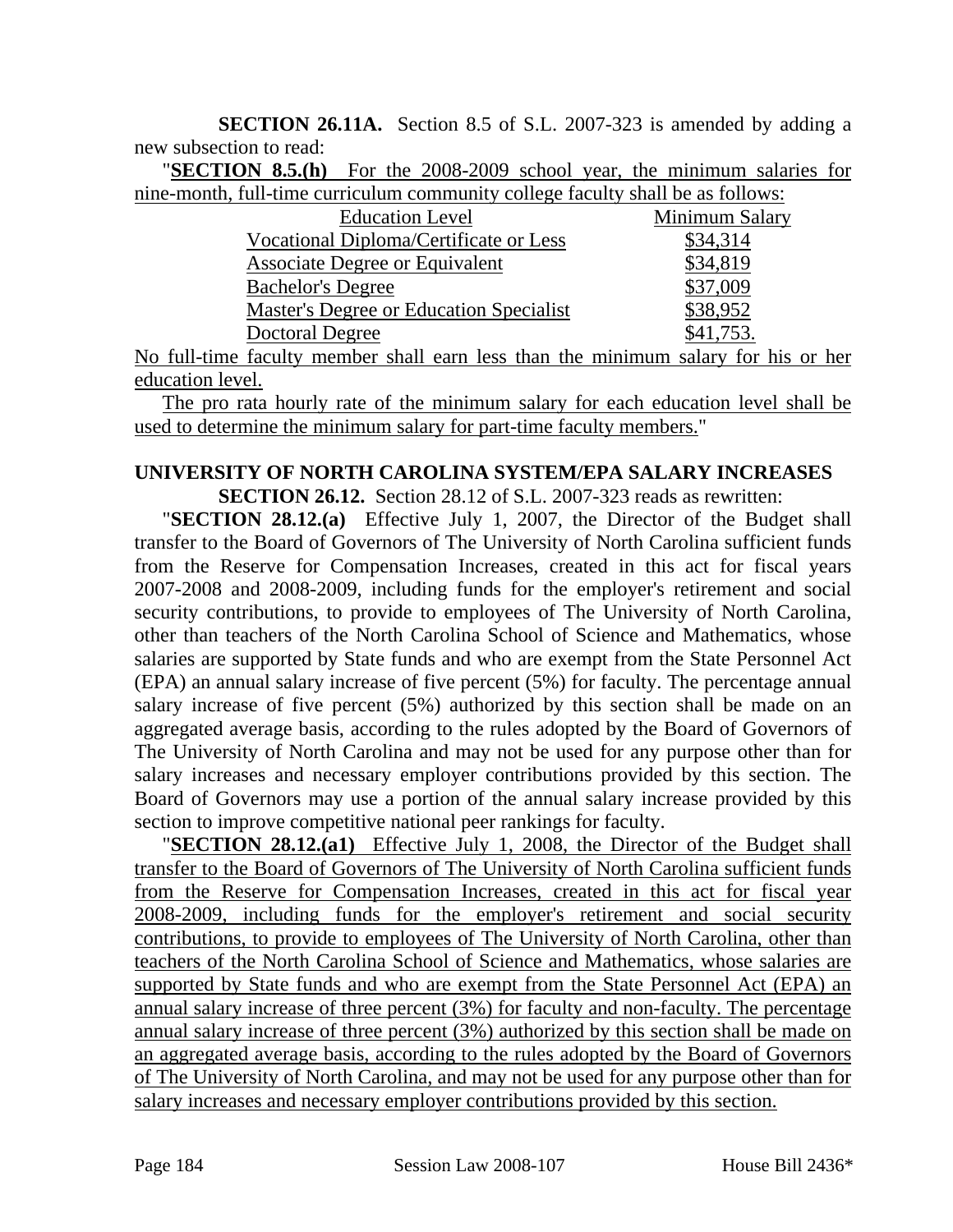"**SECTION 28.12.(b)** Effective July 1, 2007, the Director of the Budget shall transfer to the Board of Governors of The University of North Carolina sufficient funds from the Reserve for Compensation Increases, created in this act for fiscal years 2007-2008 and 2008-2009, including funds for the employer's retirement and social security contributions, to provide to employees of The University of North Carolina, other than teachers of the North Carolina School of Science and Mathematics, whose salaries are supported by State funds and who are exempt from the State Personnel Act (EPA) an annual salary increase of four percent (4.0%) for nonfaculty.

"**SECTION 28.12.(c)** The Director of the Budget shall transfer to the Board of Governors of The University of North Carolina sufficient funds from the Reserve for Compensation Increases, created in this act for fiscal years 2007-2008 and 2008-2009 to provide an average annual salary increase of five percent (5%) but at least an annual increase of one thousand two hundred forty dollars (\$1,240), including funds for the employer's retirement and social security contributions, commencing July 1, 2007, for all teaching employees of the North Carolina School of Science and Mathematics, supported by State funds and whose salaries are exempt from the State Personnel Act (EPA). These funds shall be allocated to individuals according to the rules adopted by the Board of Trustees of the North Carolina School of Science and Mathematics and may not be used for any purpose other than for salary increases and necessary employer contributions provided by this section.

"**SECTION 28.12.(c1)** The Director of the Budget shall transfer to the Board of Governors of The University of North Carolina sufficient funds from the Reserve for Compensation Increases, created in this act for fiscal year 2008-2009, to provide an average annual salary increase of three percent (3%), but at least an annual increase of four hundred seventy dollars (\$470.00), including funds for the employer's retirement and social security contributions, commencing July 1, 2008, for all teaching employees of the North Carolina School of Science and Mathematics, supported by State funds and whose salaries are exempt from the State Personnel Act (EPA). These funds shall be allocated to individuals according to the rules adopted by the Board of Trustees of the North Carolina School of Science and Mathematics and may not be used for any purpose other than for salary increases and necessary employer contributions provided by this section."

#### **LOTTERY COMMISSION COMPENSATION INCREASES**

**SECTION 26.12A.** Article 8 of Chapter 18C of the General Statutes is amended by adding a new section to read:

#### "**§ 18C-120.173. Limits on compensation increases.**

Notwithstanding G.S.  $18C-114(a)(11)$  and G.S.  $18C-120(b)(3)$ , the Lottery Commission, during any fiscal year, may not expend funds for merit and performance-based salary increases in excess of the funds that would have been expended had the Lottery Commission employees received the same across-the-board salary increases granted by the General Assembly to State employees subject to the State Personnel Act. These merit and performance-based salary increases may be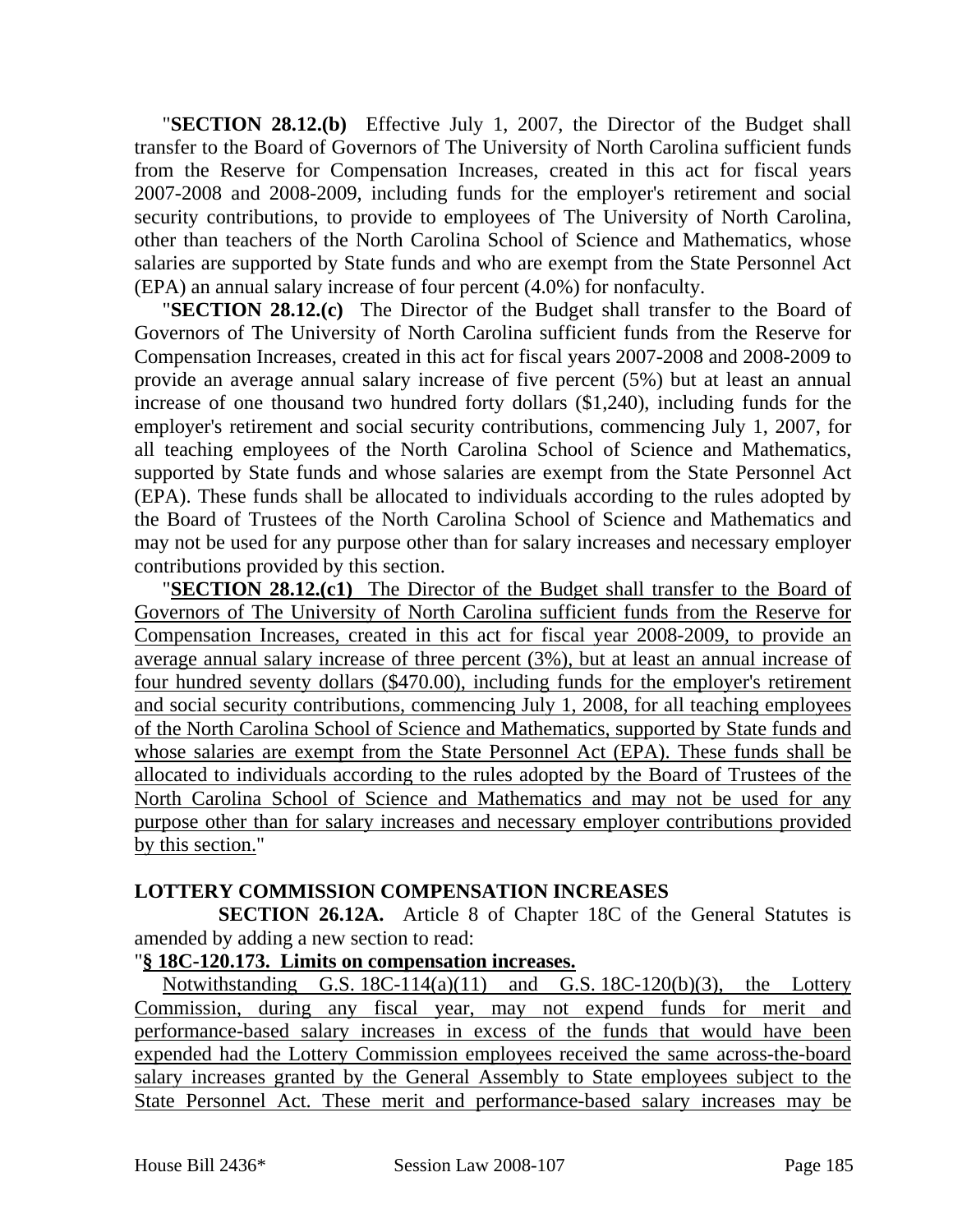awarded on an aggregated average basis according to rules adopted by the Lottery Commission."

# **MENTAL HEALTH NURSES/SIGN-ON BONUS**

**SECTION 26.12B.(a)** Notwithstanding the provisions of G.S. 126-4(10), the sum of up to five hundred thousand dollars (\$500,000) for the 2008-2009 fiscal year may be used by the Department of Health and Human Services to pay sign-on bonuses to newly employed registered nurses hired during the fiscal year to work in State operated facilities in the Division of Mental Health, Developmental Disabilities, and Substance Abuse Services.

**SECTION 26.12B.(b)** These sign-on bonuses may not exceed:

- (1) \$8,000 per full-time registered nurse or
- (2) \$4,000 per part-time registered nurse hired to work at least 20 hours but less than 30 hours per week.

One-half of the sign-on bonus shall be paid in the employee's first paycheck with the second installment to be paid after the completion of 36 months of consecutive State service as a registered nurse in the Division of Mental Health, Developmental Disabilities, and Substance Abuse Services. Employees whose performance ratings, at any time, are not rated at or above level three on the five-level rating scale, or who have documented disciplinary actions for misconduct or performance, shall be ineligible for the second installment of the sign-on bonus.

**SECTION 26.12B.(c)** Employees who terminate, either voluntarily or involuntarily, before the completion of 36 months of consecutive service shall repay a prorated amount of the sign-on bonus as determined by the Secretary of the Department of Health and Human Services.

# **LICENSED FERRY PERSONNEL/CLASSIFICATION STUDY/REPORT**

**SECTION 26.12C.** The Office of State Personnel (OSP) shall conduct a classification study of licensed ferry personnel within the Ferry Division of the Department of Transportation to ensure that the Division retains and recruits the most qualified personnel, in the interests of public safety and efficiency, to accomplish the State's important ferry transportation function. By the convening of the 2009 General Assembly, the OSP shall report to the Senate and House Appropriations Committees on the findings of the study, any related actions of the State Personnel Commission, and any related salary increases or adjustments based upon the study.

# **SALARY ADJUSTMENT FUND CHANGES**

**SECTION 26.12D.** Section 28.18 of S.L. 2007-323 reads as rewritten:

"**SECTION 28.18.(a)** Any remaining appropriations in the General Fund Reserve for Compensation Increases authorized for employee salary increases not required for that purpose may be used to supplement the General Fund Salary Adjustment Fund to support salary adjustments for positions supported by the General Fund. Any remaining appropriations in the Highway Fund Reserves and Transfers authorized for employee salary increases not required for that purpose may be used to supplement the Highway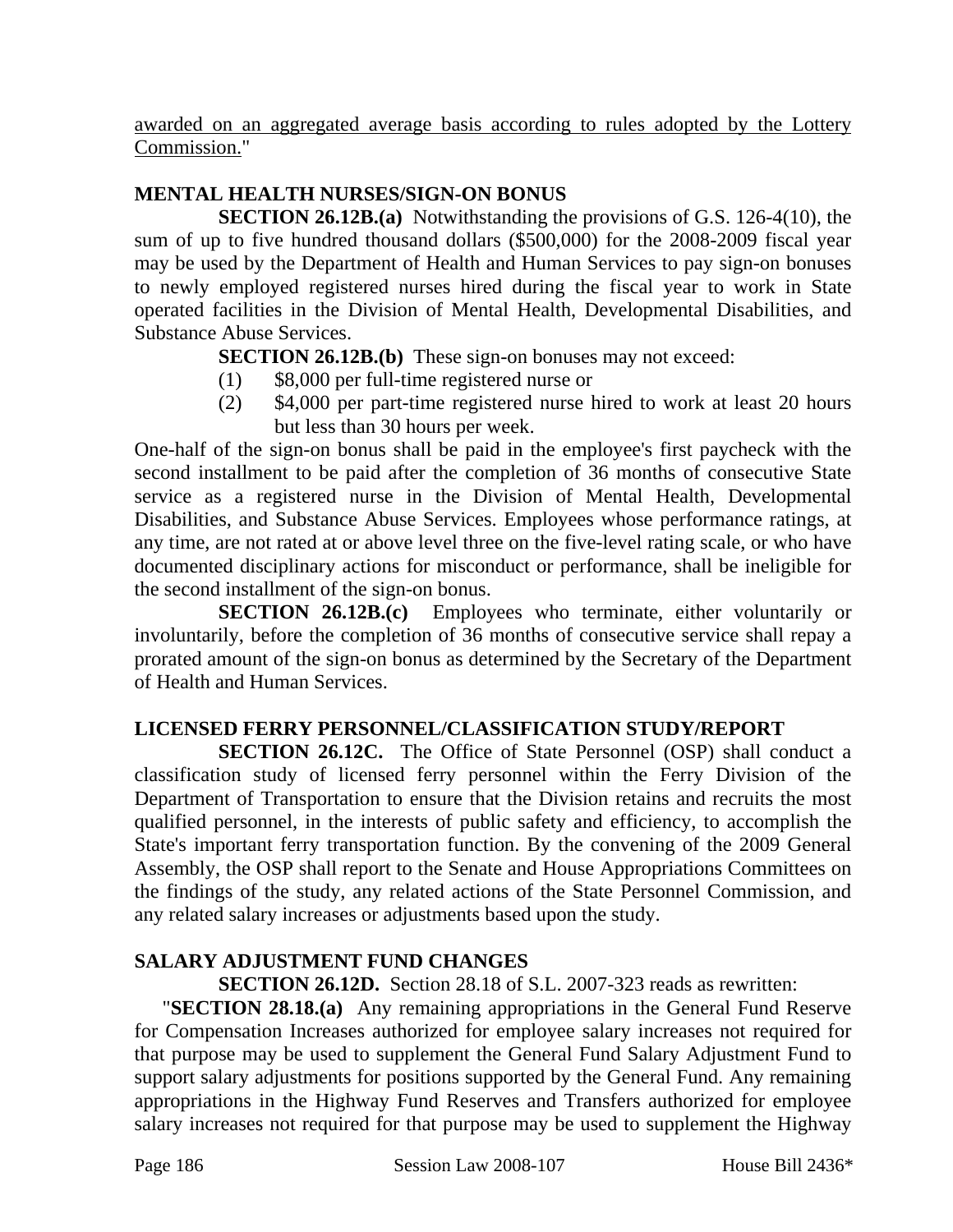Fund Salary Adjustment Fund to support salary adjustments for positions supported by the Highway Fund.

"**SECTION 28.18.(b)** Funds appropriated or otherwise transferred to the General Fund Salary Adjustment Fund or to the Highway Fund Salary Adjustment Fund by this act or any other provision of law shall be used to fund agency requests for the following purposes:

- (1) Salary range revisions, special minimum rates, grade to band transfers and geographic site differential adjustments to provide competitive salary rates for affected job classifications/groups in response to changes in labor market rates as documented through data collection and analysis according to accepted human resource professional practices and standards.
- (2) Reallocation of positions to higher level job classifications to compensate employees for more difficult duties at competitive salary rates as documented through data collection and analysis according to accepted human resource professional practices and standards.

The terms 'salary range revision' and 'reallocation' as used in this section shall conform to the definitions of those terms as previously contained in the State Personnel Manual and adopted by the State Personnel Commission effective immediately prior to November 1, 2005. Funds shall only be used for salary adjustments that are in compliance with State Personnel Commission policies. Funding Except as provided by subsections (g) and (h) of this section, funding shall first be provided to the earliest actions approved on or before July 1, 2007, by the State Personnel Commission or the Office of State Personnel and shall not be used for other purposes including, but not limited to, in-range adjustments, career progression adjustments, or other adjustments as these terms may be defined by State personnel policy.

"**SECTION 28.18.(c)** The Director of the Budget shall consult with the Joint Legislative Commission on Governmental Operations prior to transferring any salary adjustment funds for any State agency.

"**SECTION 28.18.(d)** The Director of the Budget may:

- (1) Transfer to General Fund budget codes from the General Fund Salary Adjustment Fund amounts required to support salary adjustments authorized by this section with the oldest of the pending adjustments to be funded first.
- (2) Transfer to Highway Fund budget codes from the Highway Fund Salary Adjustment Fund amounts required to support salary adjustments authorized by this section.

"**SECTION 28.18.(e)** The Judicial Department is eligible for the funding authorized in subsection (a) of this section.

"**SECTION 28.18.(f)** Employees subject to the State Personnel Act in The University of North Carolina System are eligible for funding authorized in subsection (a) of this section and for the purposes outlined in subsection (b) of this section.

"**SECTION 28.18.(g)** Of the funds available in the General Fund Salary Adjustment Fund, the State Construction Office of the Department of Administration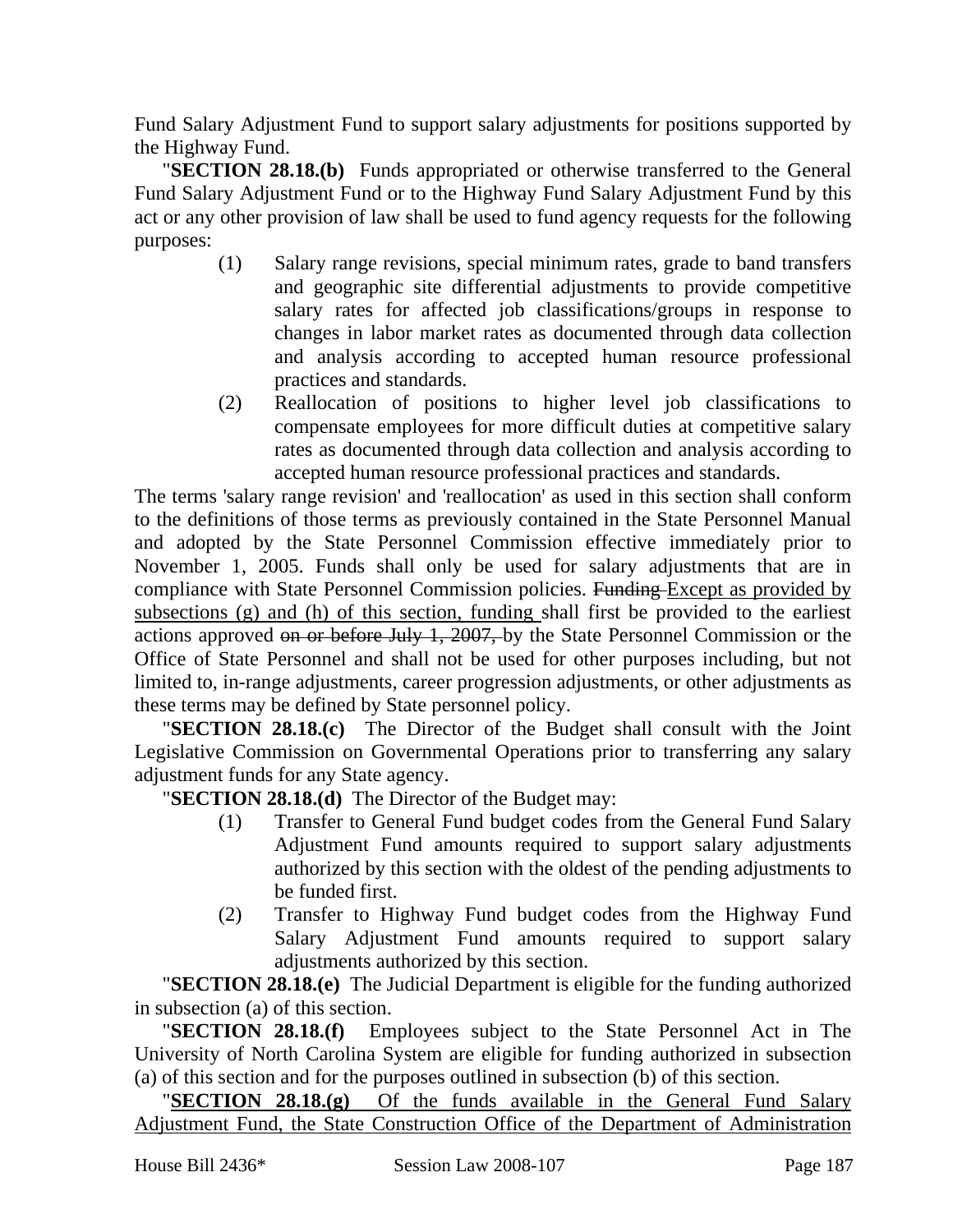shall receive from the Salary Adjustment Fund up to the sum of four hundred eighty-four thousand dollars (\$484,000) for the 2008-2009 fiscal year to adjust salaries for engineering and architect positions due to the career banding of these positions. These grade to band transfers shall receive the highest funding priority.

"**SECTION 28.18.(h)** Of the funds available in the Highway Fund Salary Adjustment Fund, the Ferry Division of the Department of Transportation shall receive the highest funding priority in fiscal year 2008-2009 to increase salaries of licensed ferry personnel in the event that reallocations or range revisions are approved by the State Personnel Commission resulting from the classification study of licensed ferry personnel."

#### **MOST STATE EMPLOYEES/SALARY INCREASES**

**SECTION 26.13.** Effective July 1, 2008, Section 28.14 of S.L. 2007-323 reads as rewritten:

"**SECTION 28.14.(a)** The salaries in effect June 30, 2007, of all permanent full-time State employees whose salaries are set in accordance with the State Personnel Act, and who are paid from the General Fund or the Highway Fund, shall be increased, effective July 1, 2007, by four percent (4%). Effective July 1, 2008, the salaries in effect June 30, 2008, of all permanent, full-time State employees whose salaries are set in accordance with the State Personnel Act, and who are paid from the General Fund or Highway Fund shall be increased by the greater of one thousand one hundred dollars (\$1,100) or two and seventy-five hundredths percent (2.75%).

"**SECTION 28.14.(b)** Except as otherwise provided in this act, the fiscal year 2007-2008 salaries for permanent full-time State officials and persons in exempt positions that are recommended by the Governor and set by the General Assembly shall be increased by four percent (4%), effective July 1, 2007. Effective July 1, 2008, the compensation of permanent, full-time State officials and persons in exempt positions that are recommended by the Governor and set by the General Assembly shall be increased by the greater of one thousand one hundred dollars (\$1,100) or two and seventy-five hundredths percent (2.75%).

"**SECTION 28.14.(c)** The salaries in effect for fiscal year 2007-2008 for all permanent part-time State employees shall be increased, effective July 1, 2007, by the four percent (4%) salary increase provided for permanent full-time employees covered under this part. Effective July 1, 2008, the salaries of permanent, part-time State employees shall be increased by the greater of pro rata amounts of one thousand one hundred dollars (\$1,100) or two and seventy-five hundredths percent (2.75%).

"**SECTION 28.14.(d)** The Director of the Budget may allocate out of special operating funds or from other sources of the employing agency, except tax revenues, sufficient funds to allow  $a$ -salary increase, effective July 1, 2007, increases in accordance with subsection (a), (b), or (c) of this section including funds for the employer's retirement and social security contributions, for the permanent full-time and part-time employees of the agency, provided the employing agency elects to make available the necessary funds.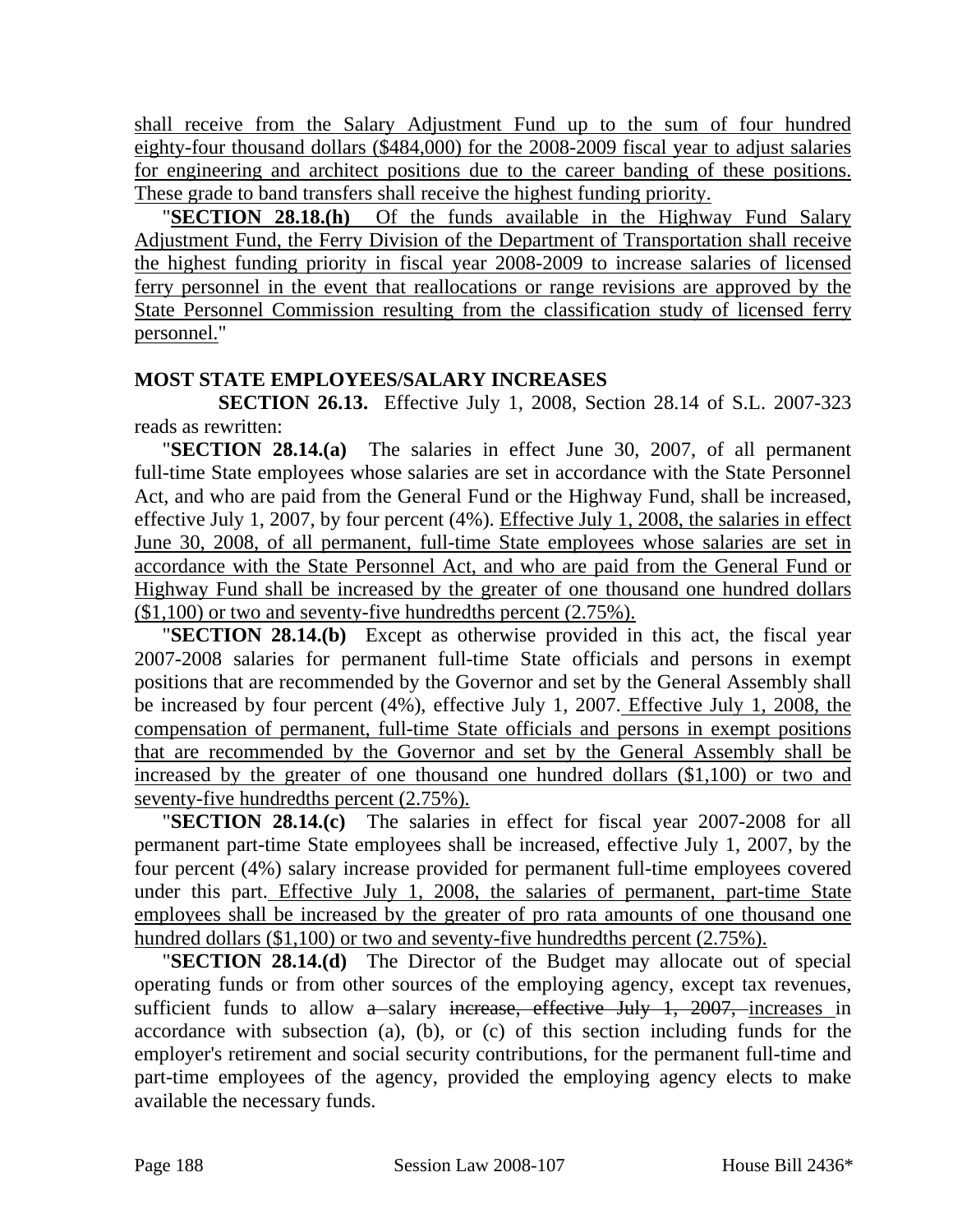"**SECTION 28.14.(e)** Within For the 2007-2008 fiscal year, within regular State Budget Act procedures as limited by this act, all State agencies and departments may increase on an equitable basis the rate of pay of temporary and permanent hourly State employees, subject to availability of funds in the particular agency or department, by pro rata amounts of the four percent (4%) salary increase provided for permanent full-time employees covered by the provisions of subsection (a) of this section, commencing July 1, 2007. For the 2008-2009 fiscal year, within regular State Budget Act procedures as limited by this act, all State agencies and departments may increase on an equitable basis the rate of pay of temporary and permanent hourly State employees, subject to availability of funds in the particular agency or department, by the greater of pro rata amounts of one thousand one hundred dollar (\$1,100) or two and seventy-five hundredths percent (2.75%) salary increase provided for permanent full-time employees covered by the provisions of subsection (a) of this section, commencing July 1, 2008."

#### **ALL STATE-SUPPORTED PERSONNEL/SALARY INCREASES**

**SECTION 26.14.** Effective July 1, 2008, Section 28.15 of S.L. 2007-323 reads as rewritten:

"**SECTION 28.15.(a)** Salaries and related benefits for positions that are funded partially from the General Fund or Highway Fund and partially from sources other than the General Fund or Highway Fund shall be increased from the General Fund or Highway Fund appropriation only to the extent of the proportionate part of the salaries paid from the General Fund or Highway Fund.

"**SECTION 28.15.(b)** The granting of the salary increases under this act does not affect the status of eligibility for salary increments for which employees may be eligible unless otherwise required by this act.

"**SECTION 28.15.(c)** The fiscal year 2007-2008 salary increases provided in this act are to be effective July 1, 2007, do not apply to persons separated from State service due to resignation, dismissal, reduction in force, death, or retirement, or whose last workday is prior to July 1, 2007. The fiscal year 2008-2009 salary increases provided in this act are to be effective July 1, 2008, do not apply to persons separated from State service due to resignation, dismissal, reduction in force, death, or retirement, or whose last workday is prior to July 1, 2008.

Payroll checks issued to employees after July 1, 2007, which represent payment of services provided prior to July 1, 2007, these increases shall not be eligible for salary increases provided for in this act. This subsection shall apply to all employees, subject to or exempt from the State Personnel Act, paid from State funds, including public schools, community colleges, and The University of North Carolina.

"**SECTION 28.15.(d)** The Director of the Budget shall transfer from the Reserve for Compensation Increases in this act for fiscal year 2007-2008 and fiscal year 2008-2009 all funds necessary for the salary increases provided by this act, including funds for the employer's retirement and social security contributions.

"**SECTION 28.15.(e)** Nothing in this act authorizes the transfer of funds between the General Fund and the Highway Fund for salary increases.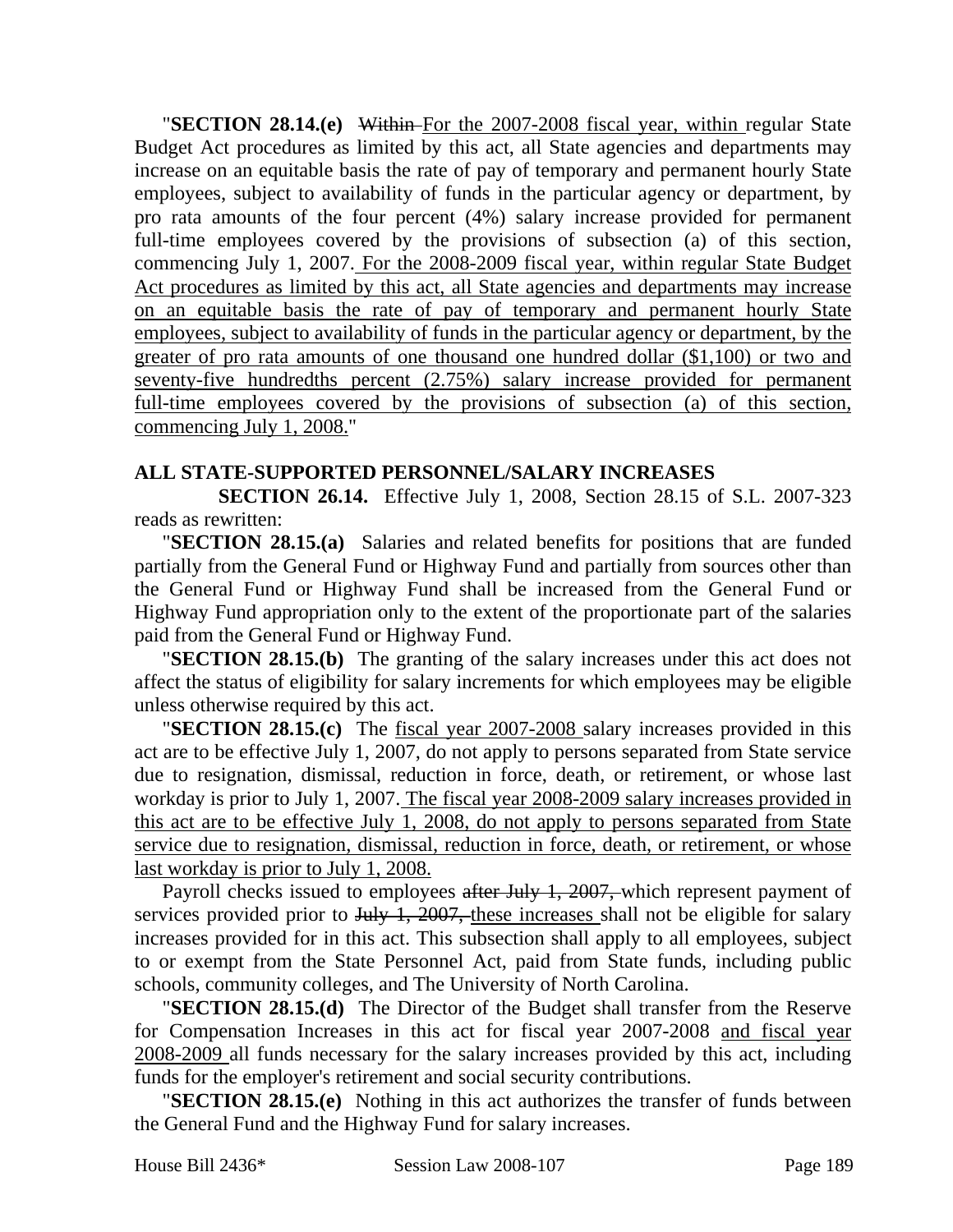"**SECTION 28.15.(f)** Permanent For the 2007-2008 fiscal year, permanent, full-time employees who work a nine-, ten-, or eleven-month work year schedule shall receive the four percent (4.0%) annual increase provided by this act. For the 2008-2009 fiscal year, permanent, full-time employees who work a nine-, ten-, or eleven-month work year schedule shall receive the greater of the one thousand one hundred dollar (\$1,100) or two and seventy-five hundredths percent (2.75%) annual increase provided by this act."

## **OFFICE OF STATE PERSONNEL TO PERFORM LABOR MARKET ANALYSIS OF CERTAIN POSITIONS**

**SECTION 26.15.(a)** The Office of State Personnel shall conduct a labor market analysis of the Administrative Support positions in the Department of Transportation to determine whether current employees are compensated appropriately relative to market rates for similar positions. If appropriate, the Office of State Personnel shall recommend to the State Personnel Commission a Salary Range Revision or establishment of a Special Minimum Rate, as those terms are defined in the State Personnel Manual. The Office of State Personnel shall report its findings and any actions of the State Personnel Commission to the Appropriations Committees of the House and Senate no later than two weeks after the convening of the 2009 legislative session.

**SECTION 26.15.(b)** The Office of State Personnel shall conduct a labor market analysis of the Information Technology and Law Enforcement positions in the Department of Transportation to determine whether current employees are compensated appropriately relative to labor market rates for similar positions. This study shall be based upon employees' competency assessments made at the time these positions were Career Banded or on the employees' date of hire, if later, and shall not include an analysis of "career progression adjustments" that could be made under current policy due to additional skills/competencies demonstrated by an employee subsequent to their initial competency assessment. The Office of State Personnel shall report its findings to the Appropriations Committees of the House and Senate no later than two weeks after the convening of the 2009 legislative session.

**SECTION 26.15.(c)** The Office of State Personnel shall conduct an analysis of the Department of Health and Human Services, Division of Mental Health, Developmental Disabilities, and Substance Abuse Services proposal to increase salaries of Health Care Technicians, Developmental Disability Trainers, and Youth Program Assistants based upon the establishment of defined skill and competency sets and employees' subsequent demonstration of those skills and competencies. This analysis shall determine whether the Division's goals can be accomplished through current State Personnel Policy regulating "Reallocations." If so, the Office of State Personnel shall so advise the Division of Mental Health and assist them by timely processing any reallocation requests. The Office of State Personnel shall report its findings and actions to the Appropriations Committees of the House and Senate no later than two weeks after the convening of the 2009 legislative session.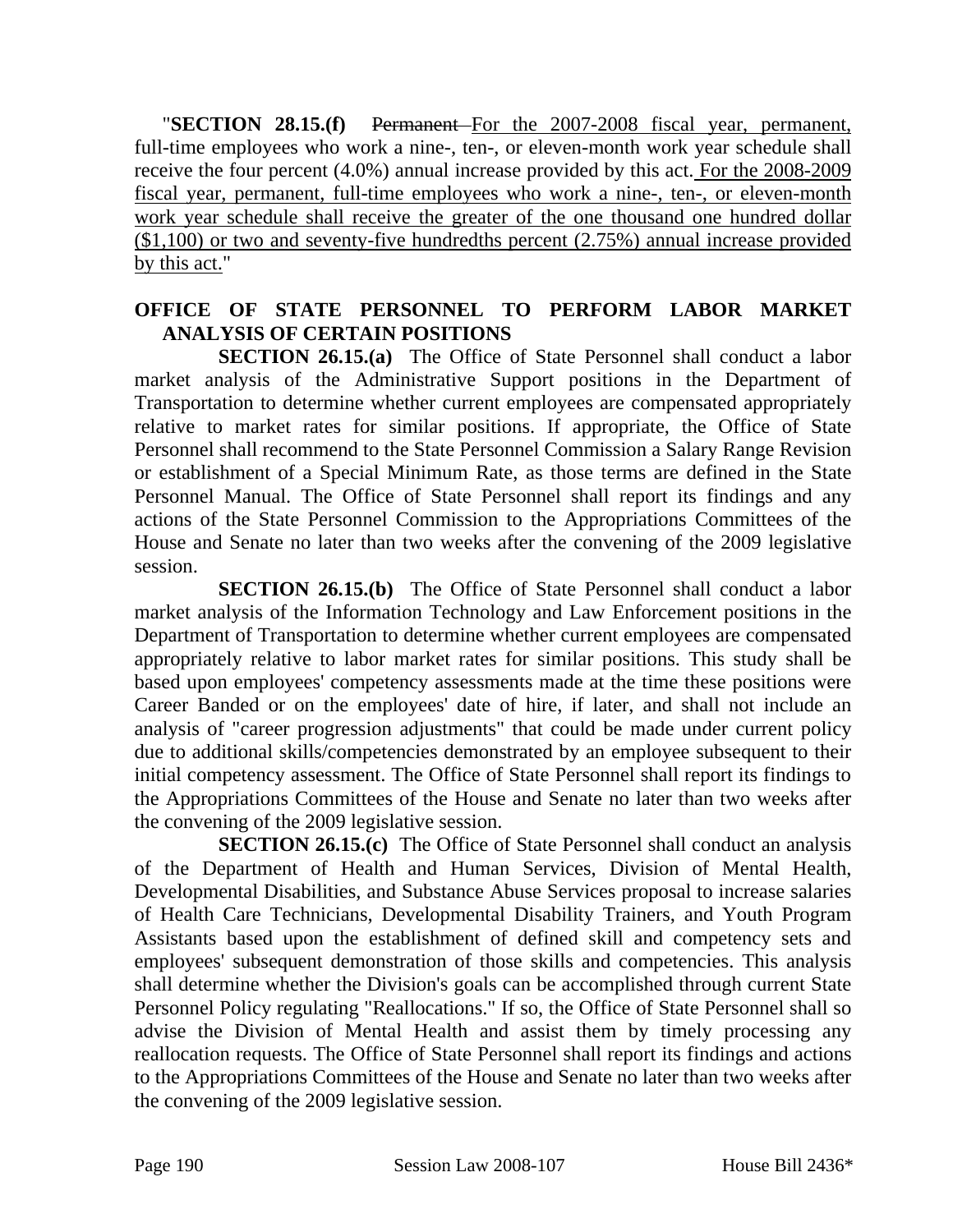**SECTION 26.15.(d)** The Office of State Personnel shall conduct a classification study of Statewide Information Technology Procurement positions within the Office of Information Technology to ensure that the Office retains and recruits the most qualified personnel with the necessary knowledge, skills, and abilities to carry out its duties under G.S. 147-33.95 in the procurement of large, complex systems such as MMIS+ and the Integrated Tax Administration System (ITAS). By the convening of the 2009 General Assembly, the Office of State Personnel shall report to the Appropriations Committees of the House of Representatives and the Senate and to the Joint Legislative Committee on Information Technology on the findings of the study, any related actions of the State Personnel Commission, and any related salary increases or adjustments based upon the study.

# **TEACHER SALARY SCHEDULES**

**SECTION 26.16.(a)** Effective for the 2008-2009 school year, the Director of the Budget shall transfer from the Reserve for Compensation Increases funds necessary to implement the teacher salary schedules set out in subsection (b) of this section and for longevity in accordance with subsection (d) of this section, including funds for the employer's retirement and social security contributions for all teachers whose salaries are supported from the State's General Fund.

These funds shall be allocated to individuals according to rules adopted by the State Board of Education.

**SECTION 26.16.(b)** The following monthly salary schedules shall apply for the 2008-2009 fiscal year to certified personnel of the public schools who are classified as teachers. The schedule contains 32 steps with each step corresponding to one year of teaching experience.

2008-2009 Monthly Salary Schedule

|                            | $2008 - 2009$ Monthly Salary Schedule<br>"A" Teachers |                            |
|----------------------------|-------------------------------------------------------|----------------------------|
| <b>Years of Experience</b> | "A" Teachers                                          | <b>NBPTS</b> Certification |
| 0                          | \$3,043                                               | N/A                        |
| 1                          | \$3,085                                               | N/A                        |
| $\overline{2}$             | \$3,129                                               | N/A                        |
| 3                          | \$3,264                                               | \$3,656                    |
| 4                          | \$3,404                                               | \$3,812                    |
| 5                          | \$3,538                                               | \$3,963                    |
| 6                          | \$3,667                                               | \$4,107                    |
| 7                          | \$3,771                                               | \$4,224                    |
| 8                          | \$3,819                                               | \$4,277                    |
| 9                          | \$3,868                                               | \$4,332                    |
| 10                         | \$3,918                                               | \$4,388                    |
| 11                         | \$3,967                                               | \$4,443                    |
| 12                         | \$4,018                                               | \$4,500                    |
| 13                         | \$4,069                                               | \$4,557                    |
| 14                         | \$4,122                                               | \$4,617                    |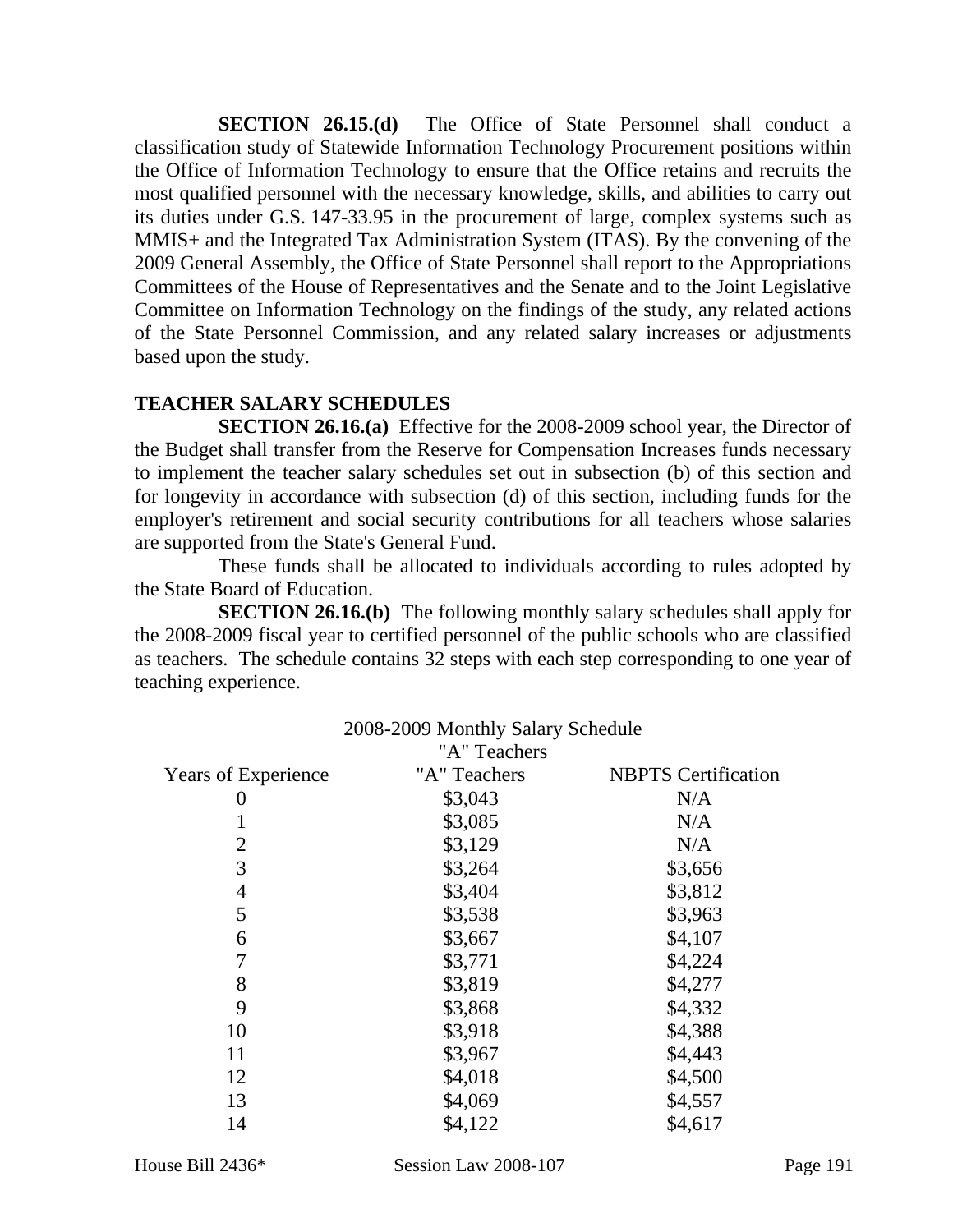| 15    | \$4,176 | \$4,677 |
|-------|---------|---------|
| 16    | \$4,231 | \$4,739 |
| 17    | \$4,286 | \$4,800 |
| 18    | \$4,345 | \$4,866 |
| 19    | \$4,403 | \$4,931 |
| 20    | \$4,461 | \$4,996 |
| 21    | \$4,523 | \$5,066 |
| 22    | \$4,584 | \$5,134 |
| 23    | \$4,650 | \$5,208 |
| 24    | \$4,714 | \$5,280 |
| 25    | \$4,779 | \$5,352 |
| 26    | \$4,845 | \$5,426 |
| 27    | \$4,913 | \$5,503 |
| 28    | \$4,984 | \$5,582 |
| 29    | \$5,055 | \$5,662 |
| 30    | \$5,153 | \$5,771 |
| $31+$ | \$5,255 | \$5,886 |

#### 2008-2009 Monthly Salary Schedule

|                            | "M" Teachers |                            |
|----------------------------|--------------|----------------------------|
| <b>Years of Experience</b> | "M" Teachers | <b>NBPTS</b> Certification |
| 0                          | \$3,347      | N/A                        |
| $\mathbf{1}$               | \$3,394      | N/A                        |
| $\overline{2}$             | \$3,442      | N/A                        |
| 3                          | \$3,590      | \$4,021                    |
| $\overline{4}$             | \$3,744      | \$4,193                    |
| 5                          | \$3,892      | \$4,359                    |
| 6                          | \$4,034      | \$4,518                    |
| 7                          | \$4,148      | \$4,646                    |
| 8                          | \$4,201      | \$4,705                    |
| 9                          | \$4,255      | \$4,766                    |
| 10                         | \$4,310      | \$4,827                    |
| 11                         | \$4,364      | \$4,888                    |
| 12                         | \$4,420      | \$4,950                    |
| 13                         | \$4,476      | \$5,013                    |
| 14                         | \$4,534      | \$5,078                    |
| 15                         | \$4,594      | \$5,145                    |
| 16                         | \$4,654      | \$5,212                    |
| 17                         | \$4,715      | \$5,281                    |
| 18                         | \$4,780      | \$5,354                    |
| 19                         | \$4,843      | \$5,424                    |
| 20                         | \$4,907      | \$5,496                    |
| 21                         | \$4,975      | \$5,572                    |
| 22                         | \$5,042      | \$5,647                    |
|                            |              |                            |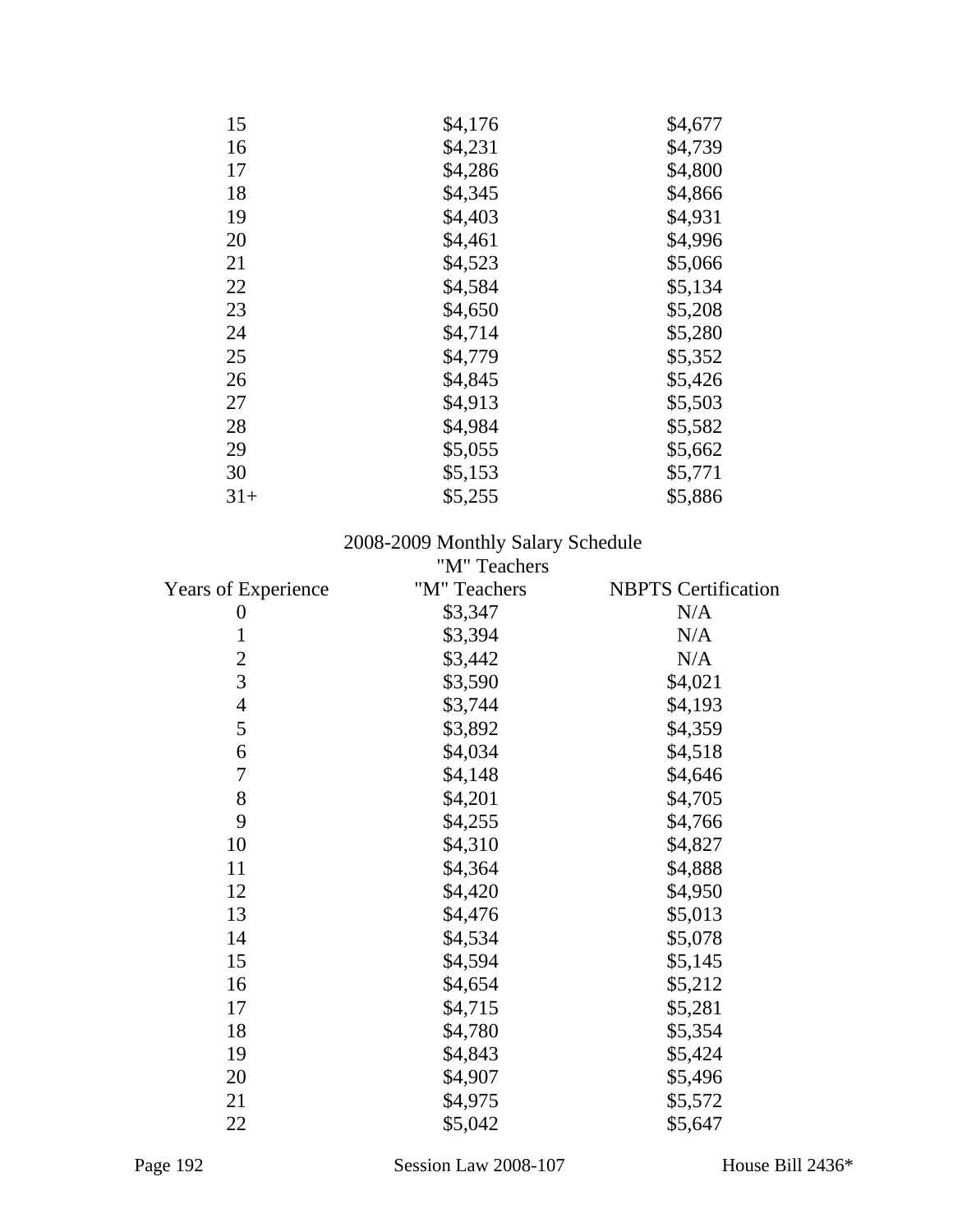| 23    | \$5,115 | \$5,729 |
|-------|---------|---------|
| 24    | \$5,185 | \$5,807 |
| 25    | \$5,257 | \$5,888 |
| 26    | \$5,330 | \$5,970 |
| 27    | \$5,404 | \$6,052 |
| 28    | \$5,482 | \$6,140 |
| 29    | \$5,561 | \$6,228 |
| 30    | \$5,668 | \$6,348 |
| $31+$ | \$5,781 | \$6,475 |

**SECTION 26.16.(c)** Annual longevity payments for teachers shall be at the rate of one and one-half percent (1.5%) of base salary for 10 to 14 years of State service, two and twenty-five hundredths percent (2.25%) of base salary for 15 to 19 years of State service, three and twenty-five hundredths percent (3.25%) of base salary for 20 to 24 years of State service, and four and one-half percent (4.5%) of base salary for 25 or more years of State service. The longevity payment shall be paid in a lump sum once a year.

**SECTION 26.16.(d)** Certified public schoolteachers with certification based on academic preparation at the six-year degree level shall receive a salary supplement of one hundred twenty-six dollars (\$126.00) per month in addition to the compensation provided for certified personnel of the public schools who are classified as "M" teachers. Certified public schoolteachers with certification based on academic preparation at the doctoral degree level shall receive a salary supplement of two hundred fifty-three dollars (\$253.00) per month in addition to the compensation provided for certified personnel of the public schools who are classified as "M" teachers.

**SECTION 26.16.(e)** The first step of the salary schedule for school psychologists shall be equivalent to Step 5, corresponding to five years of experience, on the salary schedule established in this section for certified personnel of the public schools who are classified as "M" teachers. Certified psychologists shall be placed on the salary schedule at an appropriate step based on their years of experience. Certified psychologists shall receive longevity payments based on years of State service in the same manner as teachers.

Certified psychologists with certification based on academic preparation at the six-year degree level shall receive a salary supplement of one hundred twenty-six dollars (\$126.00) per month in addition to the compensation provided for certified psychologists. Certified psychologists with certification based on academic preparation at the doctoral degree level shall receive a salary supplement of two hundred fifty-three dollars (\$253.00) per month in addition to the compensation provided for certified psychologists.

**SECTION 26.16.(f)** Speech pathologists who are certified as speech pathologists at the master's degree level and audiologists who are certified as audiologists at the master's degree level and who are employed in the public schools as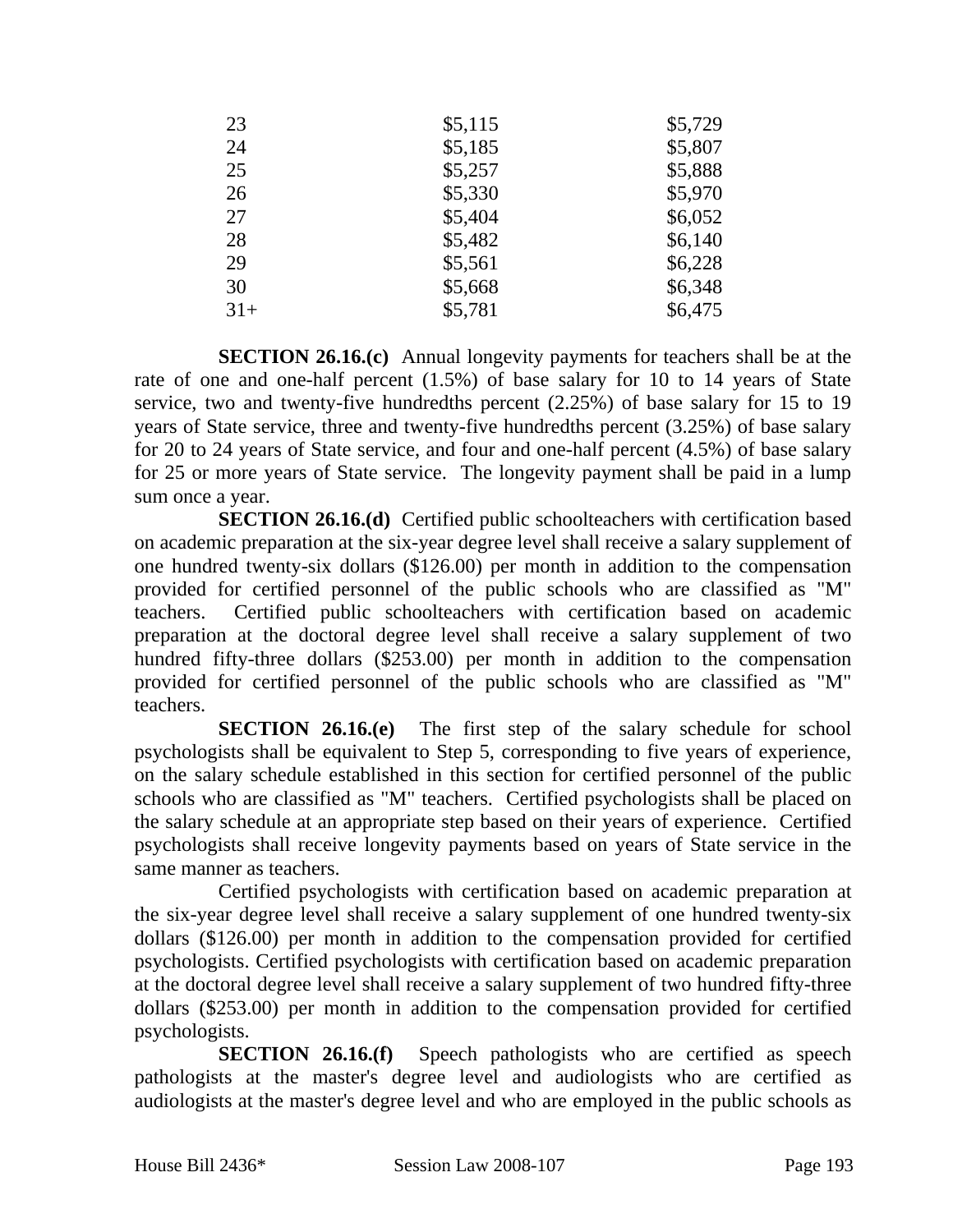speech and language specialists and audiologists shall be paid on the school psychologist salary schedule.

Speech pathologists and audiologists with certification based on academic preparation at the six-year degree level shall receive a salary supplement of one hundred twenty-six dollars (\$126.00) per month in addition to the compensation provided for speech pathologists and audiologists. Speech pathologists and audiologists with certification based on academic preparation at the doctoral degree level shall receive a salary supplement of two hundred fifty-three dollars (\$253.00) per month in addition to the compensation provided for speech pathologists and audiologists.

**SECTION 26.16.(g)** Certified school nurses who are employed in the public schools as nurses shall be paid on the "M" salary schedule.

**SECTION 26.16.(h)** As used in this section, the term "teacher" shall also include instructional support personnel.

## **SCHOOL BASED ADMINISTRATOR SALARY SCHEDULE**

**SECTION 26.17.(a)** Effective for the 2008-2009 school year, the Director of the Budget shall transfer from the Reserve for Compensation Increases funds necessary to implement the salary schedules for school-based administrators as provided in this section. These funds shall be used for State-paid employees only.

**SECTION 26.17.(b)** The base salary schedule for school-based administrators shall apply only to principals and assistant principals. The base salary schedule for the 2008-2009 fiscal year, commencing July 1, 2008, is as follows:

#### 2008-2009 Principal and Assistant Principal Salary Schedules

| Classification |
|----------------|
|                |

|              |           |          | Ciassification |           |           |
|--------------|-----------|----------|----------------|-----------|-----------|
| Years of Exp | Assistant | Prin I   | Prin II        | Prin III  | Prin IV   |
|              | Principal | $(0-10)$ | $(11-21)$      | $(22-32)$ | $(33-43)$ |
| $0 - 4$      | \$3,781   |          |                |           |           |
| 5            | \$3,931   |          |                |           |           |
| 6            | \$4,074   |          |                |           |           |
| 7            | \$4,189   |          |                |           |           |
| 8            | \$4,243   | \$4,243  |                |           |           |
| 9            | \$4,298   | \$4,298  |                |           |           |
| 10           | \$4,353   | \$4,353  | \$4,408        |           |           |
| 11           | \$4,408   | \$4,408  | \$4,464        |           |           |
| 12           | \$4,464   | \$4,464  | \$4,521        | \$4,579   |           |
| 13           | \$4,521   | \$4,521  | \$4,579        | \$4,640   | \$4,701   |
| 14           | \$4,579   | \$4,579  | \$4,640        | \$4,701   | \$4,762   |
| 15           | \$4,640   | \$4,640  | \$4,701        | \$4,762   | \$4,828   |
| 16           | \$4,701   | \$4,701  | \$4,762        | \$4,828   | \$4,891   |
| 17           | \$4,762   | \$4,762  | \$4,828        | \$4,891   | \$4,956   |
| 18           | \$4,828   | \$4,828  | \$4,891        | \$4,956   | \$5,025   |
| 19           | \$4,891   | \$4,891  | \$4,956        | \$5,025   | \$5,092   |
| 20           | \$4,956   | \$4,956  | \$5,025        | \$5,092   | \$5,166   |
|              |           |          |                |           |           |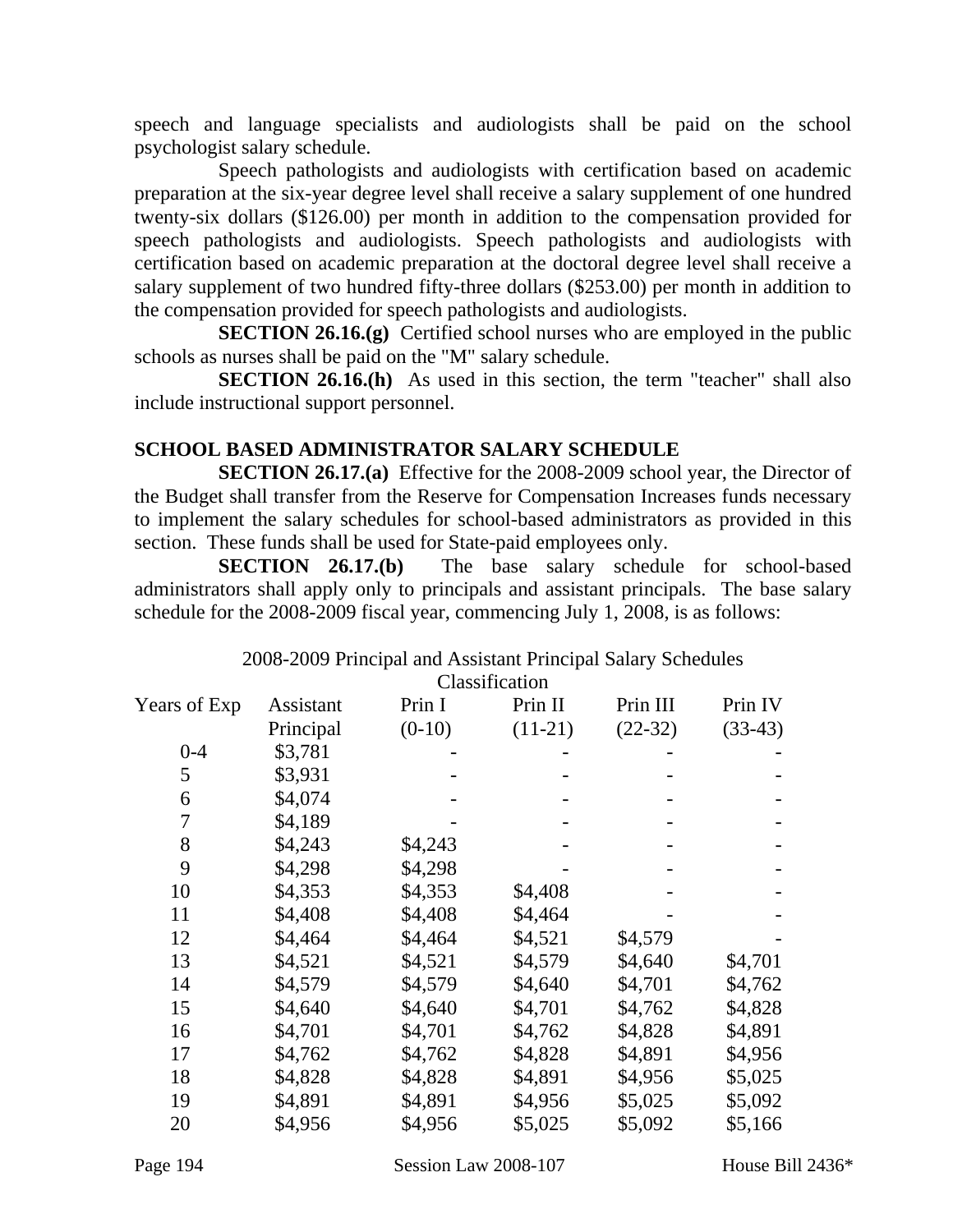| 21 | \$5,025 | \$5,025 | \$5,092 | \$5,166 | \$5,237 |
|----|---------|---------|---------|---------|---------|
| 22 | \$5,092 | \$5,092 | \$5,166 | \$5,237 | \$5,310 |
| 23 | \$5,166 | \$5,166 | \$5,237 | \$5,310 | \$5,383 |
| 24 | \$5,237 | \$5,237 | \$5,310 | \$5,383 | \$5,458 |
| 25 | \$5,310 | \$5,310 | \$5,383 | \$5,458 | \$5,537 |
| 26 | \$5,383 | \$5,383 | \$5,458 | \$5,537 | \$5,617 |
| 27 | \$5,458 | \$5,458 | \$5,537 | \$5,617 | \$5,725 |
| 28 | \$5,537 | \$5,537 | \$5,617 | \$5,725 | \$5,839 |
| 29 | \$5,617 | \$5,617 | \$5,725 | \$5,839 | \$5,956 |
| 30 | \$5,725 | \$5,725 | \$5,839 | \$5,956 | \$6,075 |
| 31 | \$5,839 | \$5,839 | \$5,956 | \$6,075 | \$6,197 |
| 32 |         | \$5,956 | \$6,075 | \$6,197 | \$6,321 |
| 33 |         |         | \$6,197 | \$6,321 | \$6,447 |
| 34 |         |         | \$6,321 | \$6,447 | \$6,576 |
| 35 |         |         |         | \$6,576 | \$6,708 |
| 36 |         |         |         | \$6,708 | \$6,842 |
| 37 |         |         |         |         | \$6,979 |

2008-2009 Principal and Assistant Principal Salary Schedules

|              |           |           | Classification |           |
|--------------|-----------|-----------|----------------|-----------|
| Years of Exp | Prin V    | Prin VI   | Prin VII       | Prin VIII |
|              | $(44-54)$ | $(55-65)$ | $(66-100)$     | $(101+)$  |
| $0 - 14$     | \$4,828   |           |                |           |
| 15           | \$4,891   |           |                |           |
| 16           | \$4,956   | \$5,025   |                |           |
| 17           | \$5,025   | \$5,092   | \$5,237        |           |
| 18           | \$5,092   | \$5,166   | \$5,310        | \$5,383   |
| 19           | \$5,166   | \$5,237   | \$5,383        | \$5,458   |
| 20           | \$5,237   | \$5,310   | \$5,458        | \$5,537   |
| 21           | \$5,310   | \$5,383   | \$5,537        | \$5,617   |
| 22           | \$5,383   | \$5,458   | \$5,617        | \$5,725   |
| 23           | \$5,458   | \$5,537   | \$5,725        | \$5,839   |
| 24           | \$5,537   | \$5,617   | \$5,839        | \$5,956   |
| 25           | \$5,617   | \$5,725   | \$5,956        | \$6,075   |
| 26           | \$5,725   | \$5,839   | \$6,075        | \$6,197   |
| 27           | \$5,839   | \$5,956   | \$6,197        | \$6,321   |
| 28           | \$5,956   | \$6,075   | \$6,321        | \$6,447   |
| 29           | \$6,075   | \$6,197   | \$6,447        | \$6,576   |
| 30           | \$6,197   | \$6,321   | \$6,576        | \$6,708   |
| 31           | \$6,321   | \$6,447   | \$6,708        | \$6,842   |
| 32           | \$6,447   | \$6,576   | \$6,842        | \$6,979   |
| 33           | \$6,576   | \$6,708   | \$6,979        | \$7,119   |
| 34           | \$6,708   | \$6,842   | \$7,119        | \$7,261   |
| 35           | \$6,842   | \$6,979   | \$7,261        | \$7,406   |
|              |           |           |                |           |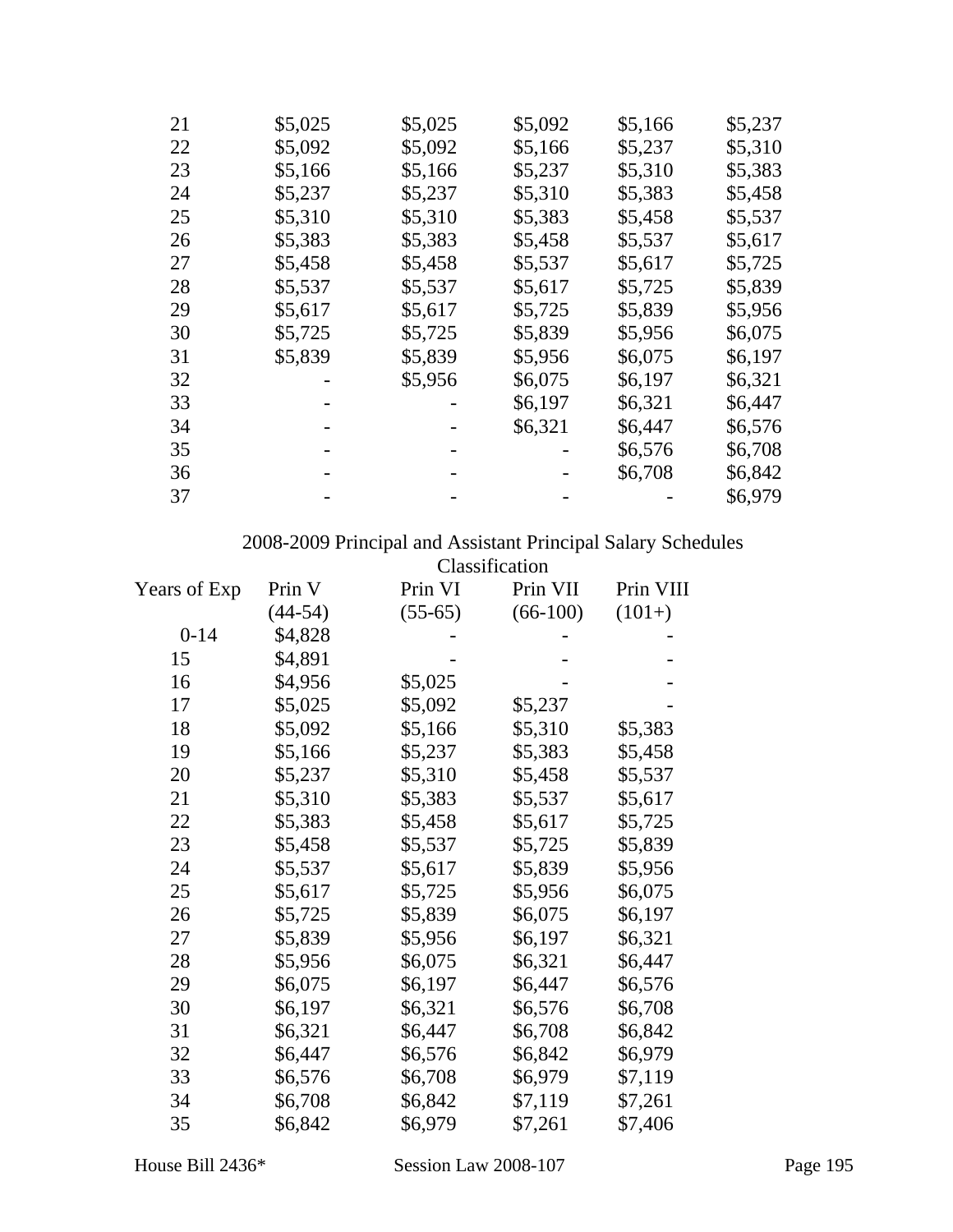| 36 | \$6,979                  | \$7,119 | \$7,406 | \$7,554 |
|----|--------------------------|---------|---------|---------|
| 37 | \$7,119                  | \$7,261 | \$7,554 | \$7,705 |
| 38 | \$7,261                  | \$7,406 | \$7,705 | \$7,859 |
| 39 |                          | \$7,554 | \$7,859 | \$8,016 |
| 40 | $\overline{\phantom{0}}$ | \$7,705 | \$8,016 | \$8,176 |
| 41 | -                        |         | \$8,176 | \$8,340 |

**SECTION 26.17.(c)** The appropriate classification for placement of principals and assistant principals on the salary schedule, except for principals in alternative schools and in cooperative innovative high schools, shall be determined in accordance with the following schedule: Number of Teachers

| Classification             | NUMBER OF TRACHERS<br>Supervised |  |
|----------------------------|----------------------------------|--|
| <b>Assistant Principal</b> |                                  |  |
| Principal I                | Fewer than 11 Teachers           |  |
| Principal II               | 11-21 Teachers                   |  |
| Principal III              | 22-32 Teachers                   |  |
| Principal IV               | 33-43 Teachers                   |  |
| Principal V                | 44-54 Teachers                   |  |
| Principal VI               | 55-65 Teachers                   |  |
| Principal VII              | 66-100 Teachers                  |  |
| Principal VIII             | More than 100 Teachers           |  |

The number of teachers supervised includes teachers and assistant principals paid from State funds only; it does not include teachers or assistant principals paid from non-State funds or the principal or teacher assistants.

The beginning classification for principals in alternative schools and in cooperative innovative high school programs shall be the Principal III level. Principals in alternative schools who supervise 33 or more teachers shall be classified according to the number of teachers supervised.

**SECTION 26.17.(d)** A principal shall be placed on the step on the salary schedule that reflects total number of years of experience as a certificated employee of the public schools and an additional step for every three years of experience as a principal. A principal or assistant principal shall also continue to receive any additional State-funded percentage increases earned for the 1997-1998, 1998-1999, and 1999-2000 school years for improvement in student performance or maintaining a safe and orderly school.

**SECTION 26.17.(e)** Principals and assistant principals with certification based on academic preparation at the six-year degree level shall be paid a salary supplement of one hundred twenty-six dollars (\$126.00) per month and at the doctoral degree level shall be paid a salary supplement of two hundred fifty-three dollars (\$253.00) per month.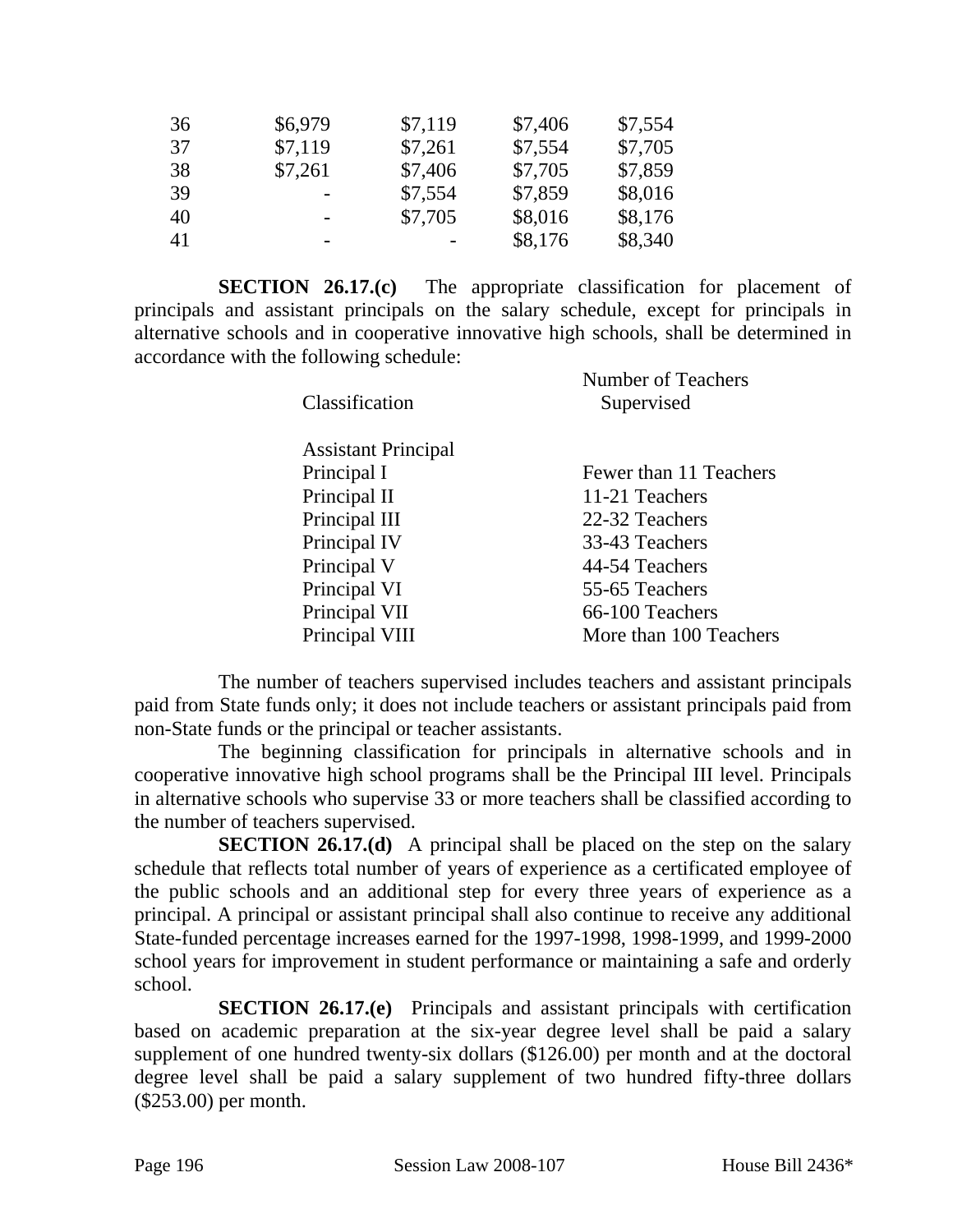**SECTION 26.17.(f)** Longevity pay for principals and assistant principals shall be as provided for State employees under the State Personnel Act.

**SECTION 26.17.(g)** If a principal is reassigned to a higher job classification because the principal is transferred to a school within a local school administrative unit with a larger number of State-allotted teachers, the principal shall be placed on the salary schedule as if the principal had served the principal's entire career as a principal at the higher job classification.

If a principal is reassigned to a lower job classification because the principal is transferred to a school within a local school administrative unit with a smaller number of State-allotted teachers, the principal shall be placed on the salary schedule as if the principal had served the principal's entire career as a principal at the lower job classification.

This subsection applies to all transfers on or after the effective date of this section, except transfers in school systems that have been created, or will be created, by merging two or more school systems. Transfers in these merged systems are exempt from the provisions of this subsection for one calendar year following the date of the merger.

**SECTION 26.17.(h)** Participants in an approved full-time master's in school administration program shall receive up to a 10-month stipend at the beginning salary of an assistant principal during the internship period of the master's program. For the 2006-2007 fiscal year and subsequent fiscal years, the stipend shall not exceed the difference between the beginning salary of an assistant principal plus the cost of tuition, fees, and books and any fellowship funds received by the intern as a full-time student, including awards of the Principal Fellows Program. The Principal Fellows Program or the school of education where the intern participates in a full-time master's in school administration program shall supply the Department of Public Instruction with certification of eligible full-time interns.

**SECTION 26.17.(i)** During the 2008-2009 fiscal year, the placement on the salary schedule of an administrator with a one-year provisional assistant principal's certificate shall be at the entry-level salary for an assistant principal or the appropriate step on the teacher salary schedule, whichever is higher.

#### **CENTRAL OFFICE SALARIES**

**SECTION 26.18.(a)** The monthly salary ranges that follow apply to assistant superintendents, associate superintendents, directors/coordinators, supervisors, and finance officers for the 2008-2009 fiscal year, beginning July 1, 2008.

| School Administrator I   | \$3,309 | \$6,207 |
|--------------------------|---------|---------|
| School Administrator II  | \$3,508 | \$6,583 |
| School Administrator III | \$3,724 | \$6,984 |
| School Administrator IV  | \$3,874 | \$7,262 |
| School Administrator V   | \$4,030 | \$7,556 |
| School Administrator VI  | \$4,275 | \$8,013 |
| School Administrator VII | \$4,447 | \$8,336 |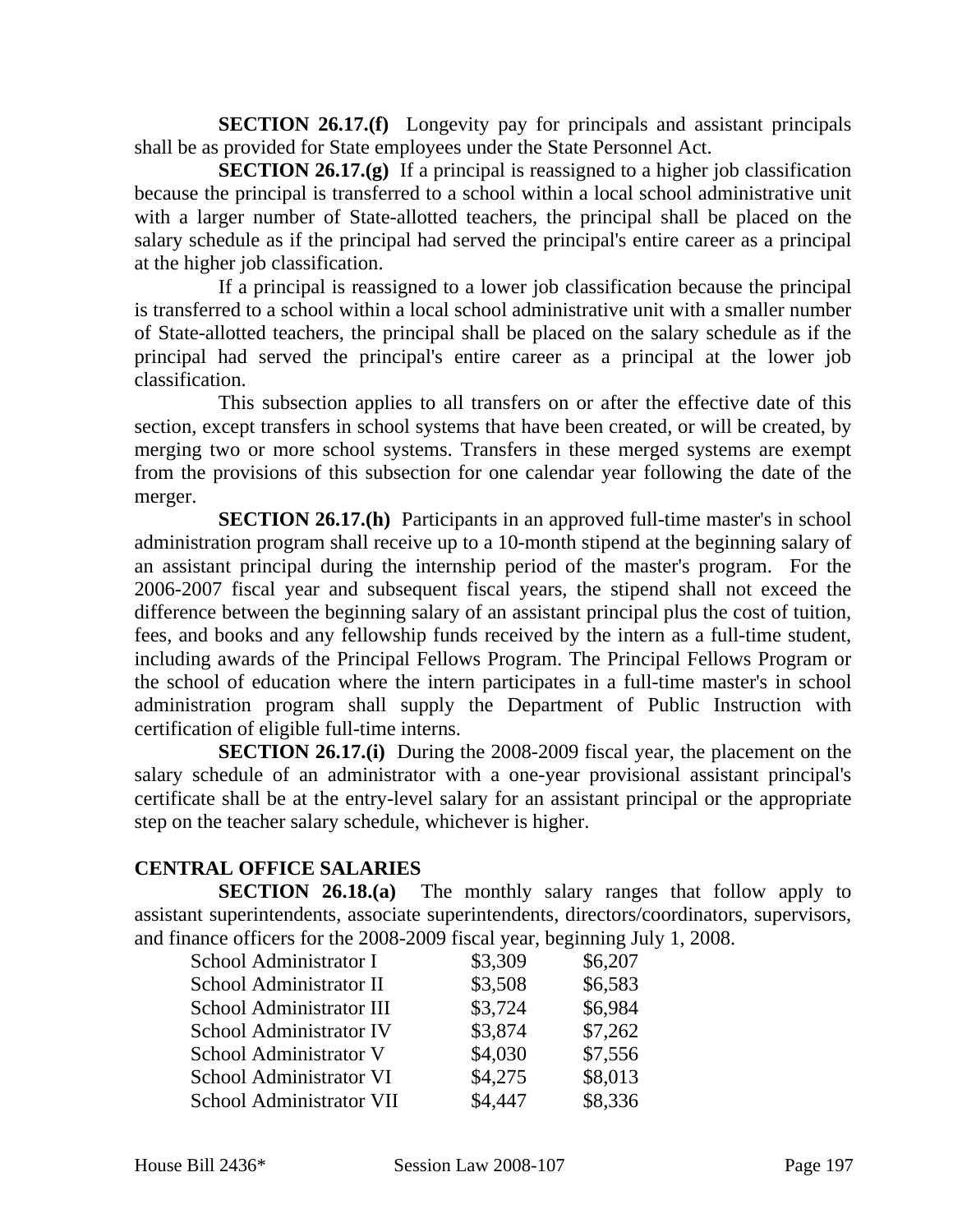The local board of education shall determine the appropriate category and placement for each assistant superintendent, associate superintendent, director/coordinator, supervisor, or finance officer within the salary ranges and within funds appropriated by the General Assembly for central office administrators and superintendents. The category in which an employee is placed shall be included in the contract of any employee.

**SECTION 26.18.(b)** The monthly salary ranges that follow apply to public school superintendents for the 2008-2009 fiscal year, beginning July 1, 2008.

| Superintendent I   | \$4,720 | \$8,843  |
|--------------------|---------|----------|
| Superintendent II  | \$5,011 | \$9,377  |
| Superintendent III | \$5,316 | \$9,948  |
| Superintendent IV  | \$5,642 | \$10,552 |
| Superintendent V   | \$5,988 | \$11,196 |

The local board of education shall determine the appropriate category and placement for the superintendent based on the average daily membership of the local school administrative unit and within funds appropriated by the General Assembly for central office administrators and superintendents.

**SECTION 26.18.(c)** Longevity pay for superintendents, assistant superintendents, associate superintendents, directors/coordinators, supervisors, and finance officers shall be as provided for State employees under the State Personnel Act.

**SECTION 26.18.(d)** Superintendents, assistant superintendents, associate superintendents, directors/coordinators, supervisors, and finance officers with certification based on academic preparation at the six-year degree level shall receive a salary supplement of one hundred twenty-six dollars (\$126.00) per month in addition to the compensation provided pursuant to this section. Superintendents, assistant superintendents, associate superintendents, directors/coordinators, supervisors, and finance officers with certification based on academic preparation at the doctoral degree level shall receive a salary supplement of two hundred fifty-three dollars (\$253.00) per month in addition to the compensation provided for under this section.

**SECTION 26.18.(e)** The State Board of Education shall not permit local school administrative units to transfer State funds from other funding categories for salaries for public school central office administrators.

**SECTION 26.18.(f)** The annual salary increase for all permanent full-time personnel paid from the Central Office Allotment shall be the greater of one thousand one hundred dollars (\$1,100) or two and seventy-five hundredths percent (2.75%), commencing July 1, 2008. The State Board of Education shall allocate these funds to local school administrative units. The local boards of education shall establish guidelines for providing salary increases to these personnel.

# **NONCERTIFIED PERSONNEL SALARIES**

**SECTION 26.19.(a)** The annual salary increase for permanent, full-time noncertified public school employees whose salaries are supported from the State's General Fund shall be the greater of one thousand one hundred dollars (\$1,100) or two and seventy-five hundredths percent (2.75%) commencing July 1, 2008.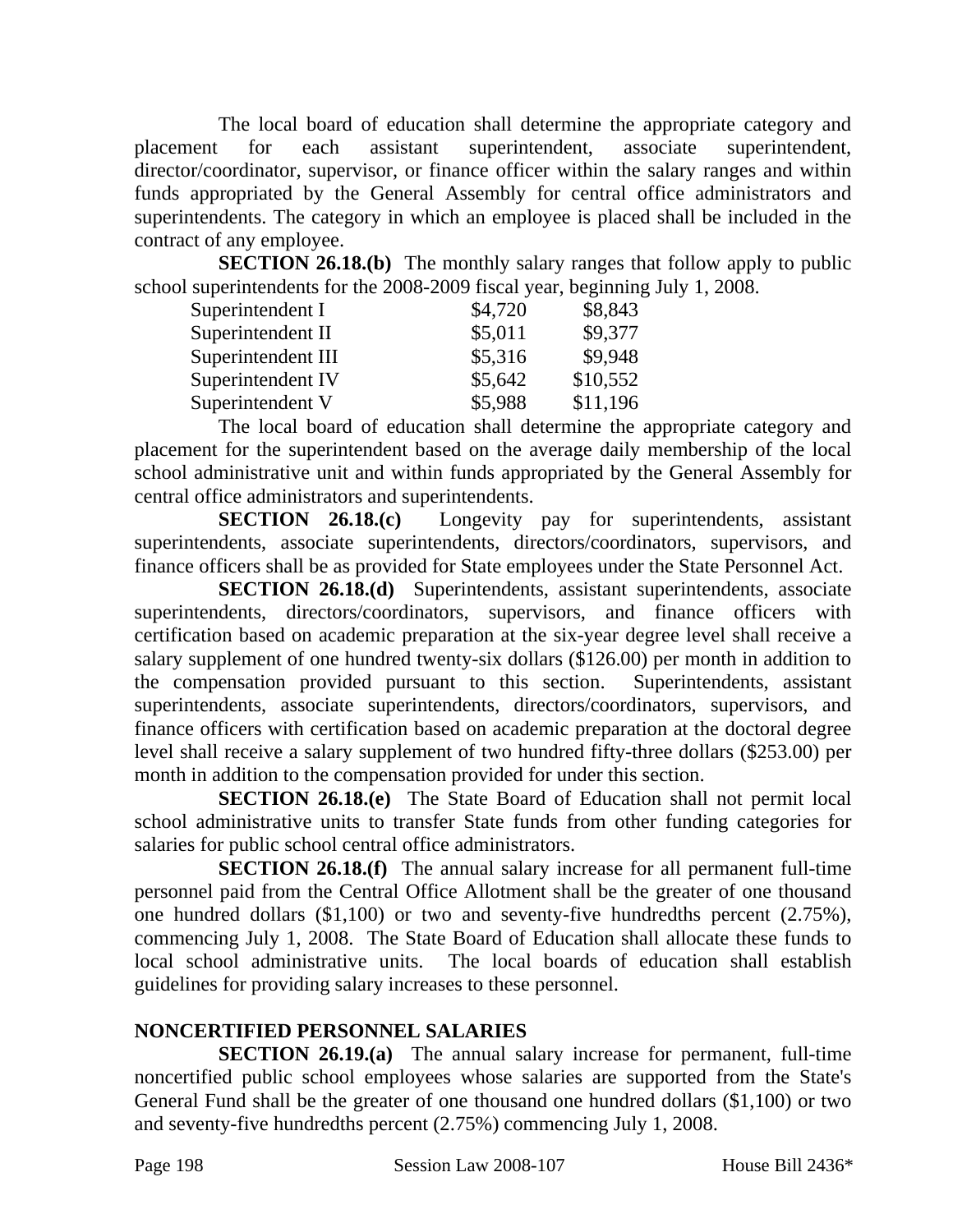**SECTION 26.19.(b)** Local boards of education shall increase the rates of pay for such employees who were employed for all or part of fiscal year 2007-2008 and who continue their employment for fiscal year 2008-2009 by providing an annual salary increase for employees of the greater of one thousand one hundred dollars (\$1,100) or two and seventy-five hundredths percent (2.75%).

For part-time employees, the pay increase shall be pro rata based on the number of hours worked.

**SECTION 26.19.(c)** The State Board of Education may adopt salary ranges for noncertified personnel to support increases of the greater of one thousand one hundred dollars (\$1,100) or two and seventy-five hundredths percent (2.75%) for the 2008-2009 fiscal year.

## **BONUS FOR CERTIFIED PERSONNEL AT THE TOP OF THEIR SALARY SCHEDULES**

**SECTION 26.20.** Effective July 1, 2008, any permanent personnel employed on July 1, 2008, and paid at the top of the principal and assistant principal salary schedule shall receive a onetime bonus equivalent to two percent (2%).

Effective July 1, 2008, any permanent certified personnel employed on July 1, 2008, and paid on the teacher salary schedule with 31+ years of experience shall receive a onetime bonus equivalent to one and eight-tenths percent (1.8%). Personnel defined under G.S. 115C-325(a)(5a) are not eligible to receive the bonus.

#### **NO PENALTY FOR TEACHERS TAKING ONE DAY OF PERSONAL LEAVE SECTION 26.21.(a)** G.S. 115C-302.1(d) reads as rewritten:

"(d) Personal Leave. – Teachers earn personal leave at the rate of .20 days for each full month of employment not to exceed two days per year. Personal leave may be accumulated without any applicable maximum until June 30 of each year. A teacher may carry forward to July 1 a maximum of five days of personal leave; the remainder of the teacher's personal leave shall be converted to sick leave on June 30. At the time of retirement, a teacher may also convert accumulated personal leave to sick leave for creditable service towards retirement.

Personal leave may be used only upon the authorization of the teacher's immediate supervisor. A teacher shall not take personal leave on the first day the teacher is required to report for the school year, on a required teacher workday, on days scheduled for State testing, or on the day before or the day after a holiday or scheduled vacation day, unless the request is approved by the principal. On all other days, if the request is made at least five days in advance, the request shall be automatically granted subject to the availability of a substitute teacher, and the teacher cannot be required to provide a reason for the request. Teachers may transfer personal leave days between local school administrative units. The local school administrative unit shall credit a teacher who has separated from service and is reemployed within 60 months from the date of separation with all personal leave accumulated at the time of separation. Local school administrative units shall not advance personal leave. Teachers using up to one day of personal leave per year shall receive full salary less the required substitute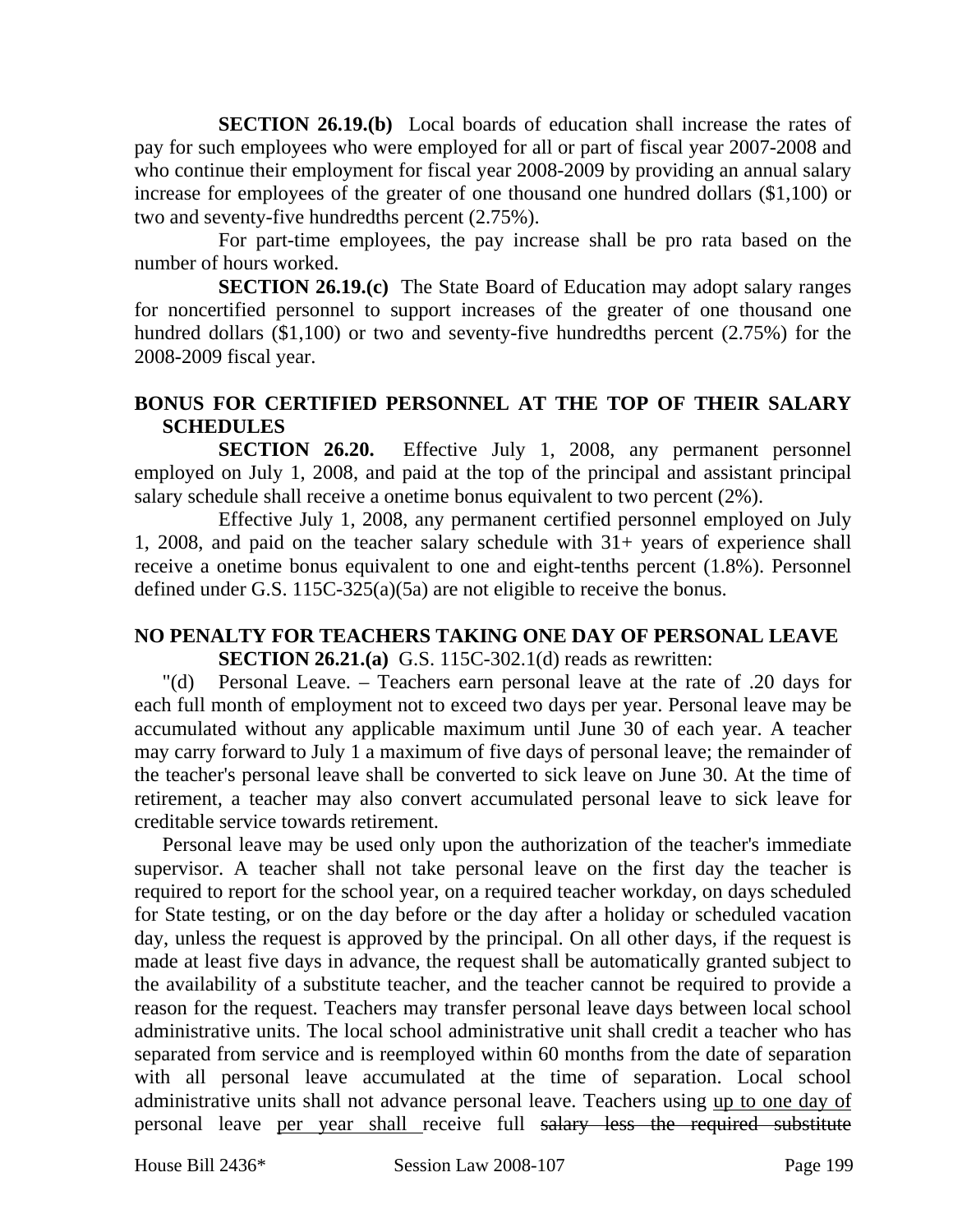deduction.salary. Teachers using more than one day per year shall receive full salary less the required substitute deduction. As used in this subsection, 'teachers' means classroom teachers and media specialists who require a substitute."

**SECTION 26.21.(b)** This section expires June 30, 2009.

## **SALARY-RELATED CONTRIBUTIONS/EMPLOYER**

**SECTION 26.22.** Section 28.19(c) of S.L. 2007-323 reads as rewritten:

"**SECTION 28.19.(c)** Effective July 1, 2008, the State's employer contribution rates budgeted for retirement and related benefits as percentage of covered salaries for the 2008-2009 fiscal year are: (i) seven and eighty-three hundredths percent (7.83%) eight and fourteen hundredths percent  $(8.14\%)$  – Teachers and State Employees; (ii) twelve and eighty-three hundredths percent (12.83%) thirteen and fourteen hundredths percent  $(13.14%)$  – State Law Enforcement Officers; (iii) eleven and forty-six hundredths percent (11.46%) – University Employees' Optional Retirement System; (iv) eleven and forty-six hundredths percent (11.46%) – Community College Optional Retirement Program; (v) seventeen and thirty-one hundredths percent  $(17.31\%)$  – Consolidated Judicial Retirement System; and (vi) four and ten hundredths percent (4.10%) – Legislative Retirement System. Each of the foregoing contribution rates includes four and ten hundredths percent (4.10%) for hospital and medical benefits. The rate for Teachers and State Employees, State Law Enforcement Officers, Community College Optional Retirement Program, and for the University Employees' Optional Retirement Program includes fifty-two hundredths percent (0.52%) for the Disability Income Plan. The rates for Teachers and State Employees and State Law Enforcement Officers include sixteen-hundredths percent (0.16%) for the Death Benefits Plan. The rate for State Law Enforcement Officers includes five percent (5%) for Supplemental Retirement Income."

## **PROVIDE COST-OF-LIVING INCREASES FOR RETIREES OF THE TEACHERS' AND STATE EMPLOYEES' RETIREMENT SYSTEM, THE JUDICIAL RETIREMENT SYSTEM, AND THE LEGISLATIVE RETIREMENT SYSTEM**

**SECTION 26.23.(a)** G.S. 135-5 is amended by adding a new subsection to read:

"(rrr) From and after July 1, 2008, the retirement allowance to or on account of beneficiaries whose retirement commenced on or before July 1, 2007, shall be increased by two and two-tenths percent (2.2%) of the allowance payable on June 1, 2008, in accordance with G.S. 135-5(o). Furthermore, from and after July 1, 2008, the retirement allowance to or on account of beneficiaries whose retirement commenced after July 1, 2007, but before June 30, 2008, shall be increased by a prorated amount of two and two-tenths percent (2.2%) of the allowance payable as determined by the Board of Trustees based upon the number of months that a retirement allowance was paid between July 1, 2007, and June 30, 2008."

**SECTION 26.23.(b)** G.S. 135-65 is amended by adding a new subsection to read: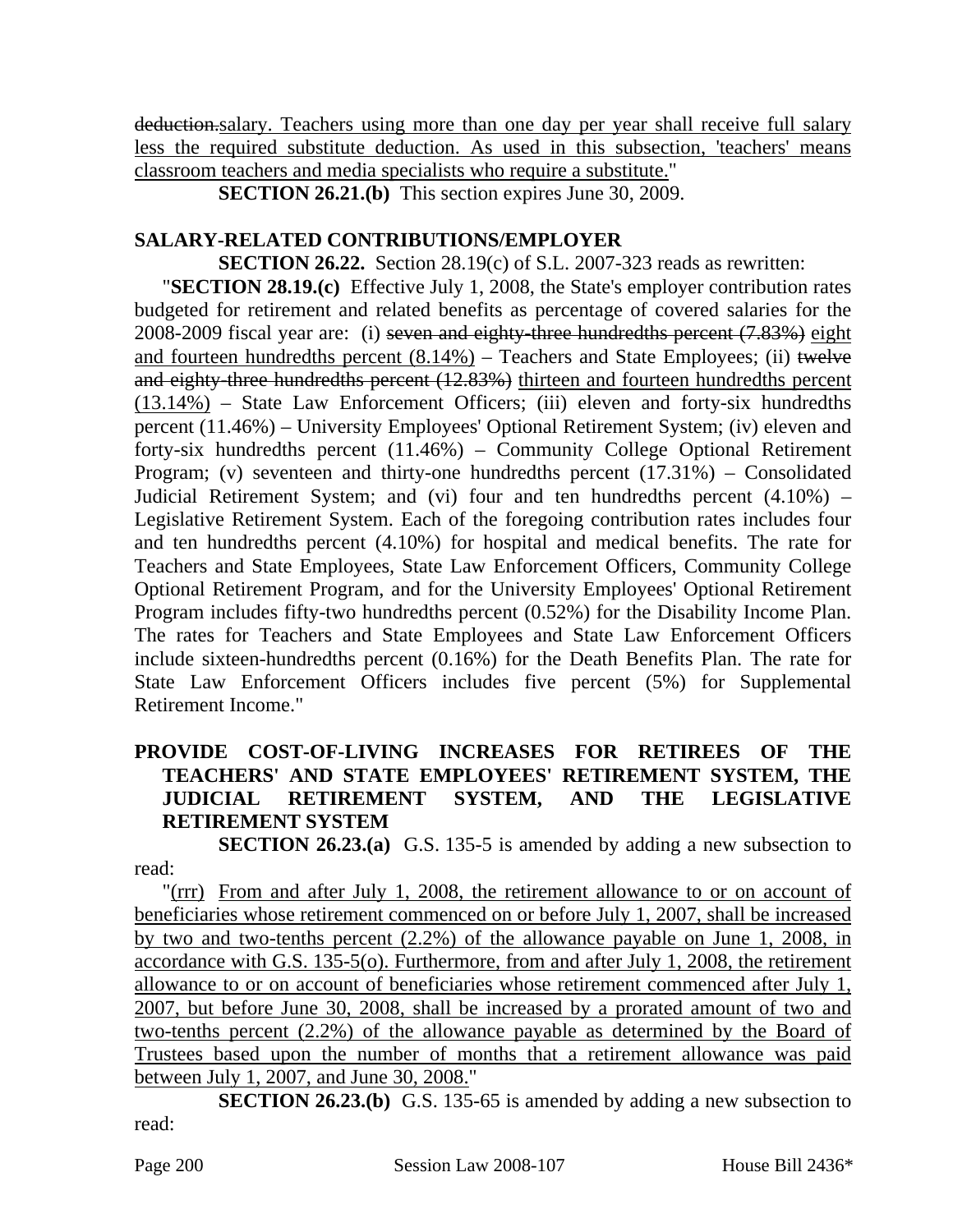"(cc) From and after July 1, 2008, the retirement allowance to or on account of beneficiaries whose retirement commenced on or before July 1, 2007, shall be increased by two and two-tenths percent (2.2%) of the allowance payable on June 1, 2008. Furthermore, from and after July 1, 2008, the retirement allowance to or on account of beneficiaries whose retirement commenced after July 1, 2007, but before June 30, 2008, shall be increased by a prorated amount of two and two-tenths percent (2.2%) of the allowance payable as determined by the Board of Trustees based upon the number of months that a retirement allowance was paid between July 1, 2007, and June 30, 2008."

**SECTION 26.23.(c)** G.S. 120-4.22A is amended by adding a new subsection to read:

"(w) In accordance with subsection (a) of this section, from and after July 1, 2008, the retirement allowance to or on account of beneficiaries whose retirement commenced on or before January 1, 2008, shall be increased by two and two-tenths percent (2.2%) of the allowance payable on June 1, 2008. Furthermore, from and after July 1, 2008, the retirement allowance to or on account of beneficiaries whose retirement commenced after January 1, 2008, but before June 30, 2008, shall be increased by a prorated amount of two and two-tenths percent (2.2%) of the allowance payable as determined by the Board of Trustees based upon the number of months that a retirement allowance was paid between January 1, 2008, and June 30, 2008."

#### **INCLUDE THE DIRECTOR OF THE OFFICE OF INDIGENT DEFENSE SERVICES AS A MEMBER OF THE CONSOLIDATED JUDICIAL RETIREMENT SYSTEM**

**SECTION 26.24.(a)** G.S. 135-50(b) reads as rewritten:

"(b) The purpose of this Article is to improve the administration of justice by attracting and retaining the most highly qualified talent available within the State to the positions of justice and judge, district attorney and solicitor, public defender, the Director of Indigent Defense Services, and clerk of superior court, within the General Court of Justice."

**SECTION 26.24.(b)** G.S. 135-51 reads as rewritten:

#### "**§ 135-51. Scope.**

(a) This Article provides consolidated retirement benefits for all justices and judges, district attorneys, and solicitors who are serving on January 1, 1974, and who become such thereafter; and for all clerks of superior court who are so serving on January 1, 1975, and who become such after that date; and for all public defenders who are serving on July 1, 2007, and who become public defenders after that date.date; and for the Director of Indigent Defense Services who is serving on July 1, 2008, and those who become Director of Indigent Defense Services after that date.

(b) For justices and judges of the appellate and superior court divisions of the General Court of Justice who so served prior to January 1, 1974, the provisions of this Article supplement and, under certain circumstances, replace the provisions of Articles 6 and 8, as the case may be, of Chapter 7A of the General Statutes.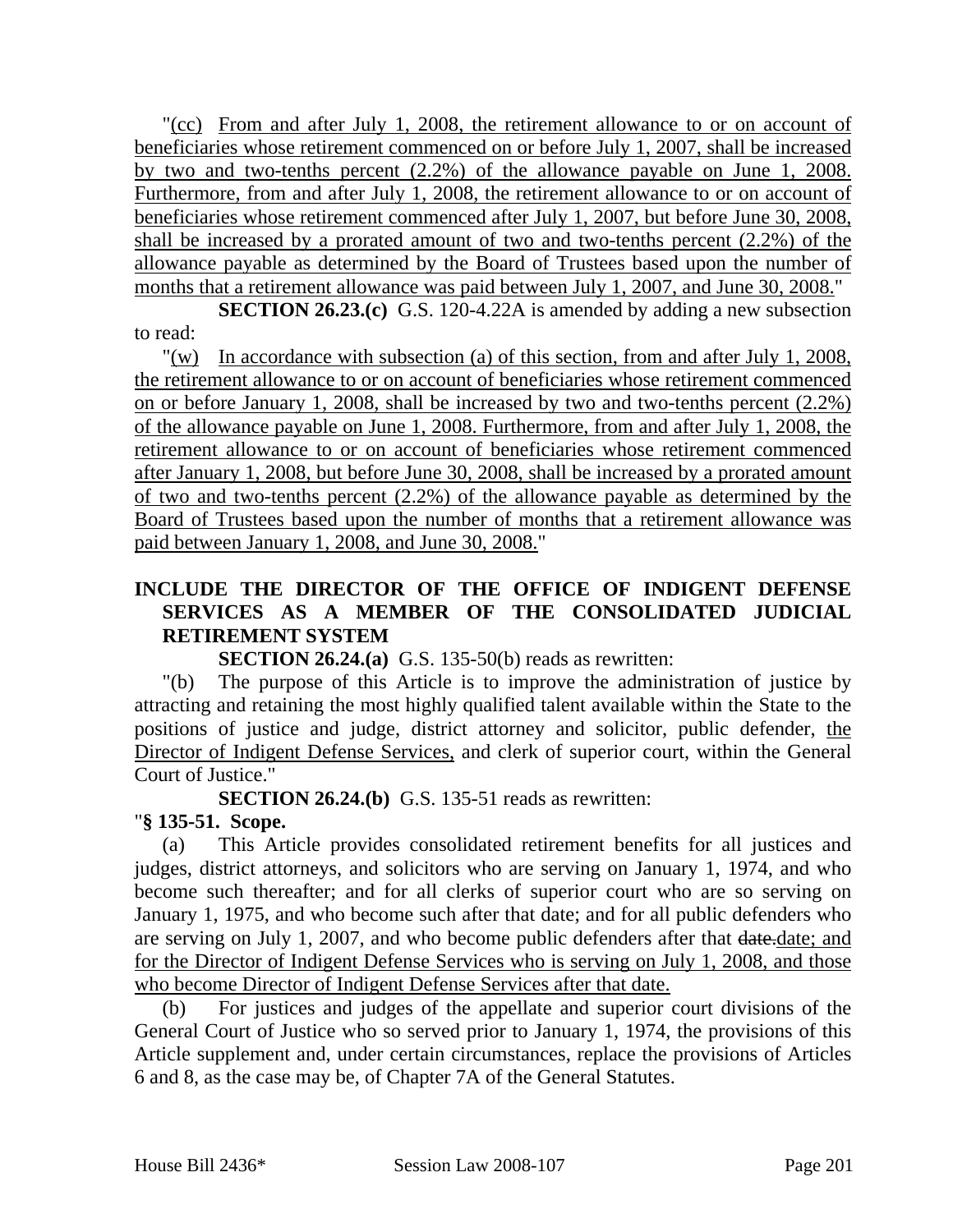For district attorneys and judges of the district court of the General Court of Justice who so served prior to January 1, 1974, the provisions of this Article supplement and, under certain circumstances, replace the provisions of Article 1 of this Chapter.

For clerks of superior court of the General Court of Justice who so served prior to January 1, 1975, the provisions of this Article supplement and, under certain circumstances, replace the provisions of Article 1 of this Chapter.

(c) The retirement benefits of any person who becomes a justice or judge, district attorney, or solicitor on and after January 1, 1974, or clerk of superior court on and after January 1, 1975, or public defender on or after July 1, 2007, or the Director of Indigent Defense Services on or after July 1, 2008, shall be determined solely in accordance with the provisions of this Article."

**SECTION 26.24.(c)** G.S. 135-53 reads as rewritten:

# "**§ 135-53. Definitions.**

The following words and phrases as used in this Article, unless a different meaning is plainly required by the context, shall have the following meanings:

- (1) "Accumulated contributions" with respect to any member shall mean the sum of all the amounts deducted from the compensation of the member pursuant to G.S. 135-68 since he last became a member and credited to his account in the annuity savings fund, plus any amount standing to his credit pursuant to G.S. 135-67(c) as a result of a prior period of membership, plus any amounts credited to his account pursuant to G.S. 135-28.1(b) or 135-56(b), together with regular interest on all such amounts computed as provided in G.S. 135-7(b).
- (2) "Actuarial equivalent" shall mean a benefit of equal value when computed upon the bases of such mortality tables as shall be adopted by the Board of Trustees, and regular interest.
- (2a) "Average final compensation" shall mean the average annual compensation of a member during the 48 consecutive calendar months of membership service producing the highest such average.
- (3) "Beneficiary" shall mean any person in receipt of a retirement allowance or other benefit as provided in this Article.
- (4) "Board of Trustees" shall mean the Board of Trustees established by G.S. 135-6.
- (4a) "Clerk of superior court" shall mean the clerk of superior court provided for in G.S. 7A-100(a).
- (5) "Compensation" shall mean all salaries and wages derived from public funds which are earned by a member of the Retirement System for his service as a justice or judge, or district attorney, or clerk of superior court, or public defender.defender, or the Director of Indigent Defense Services.
- (6) "Creditable service" shall mean for any member the total of his prior service plus his membership service.
- (6a) "District attorney" shall mean the district attorney or solicitor provided for in G.S. 7A-60.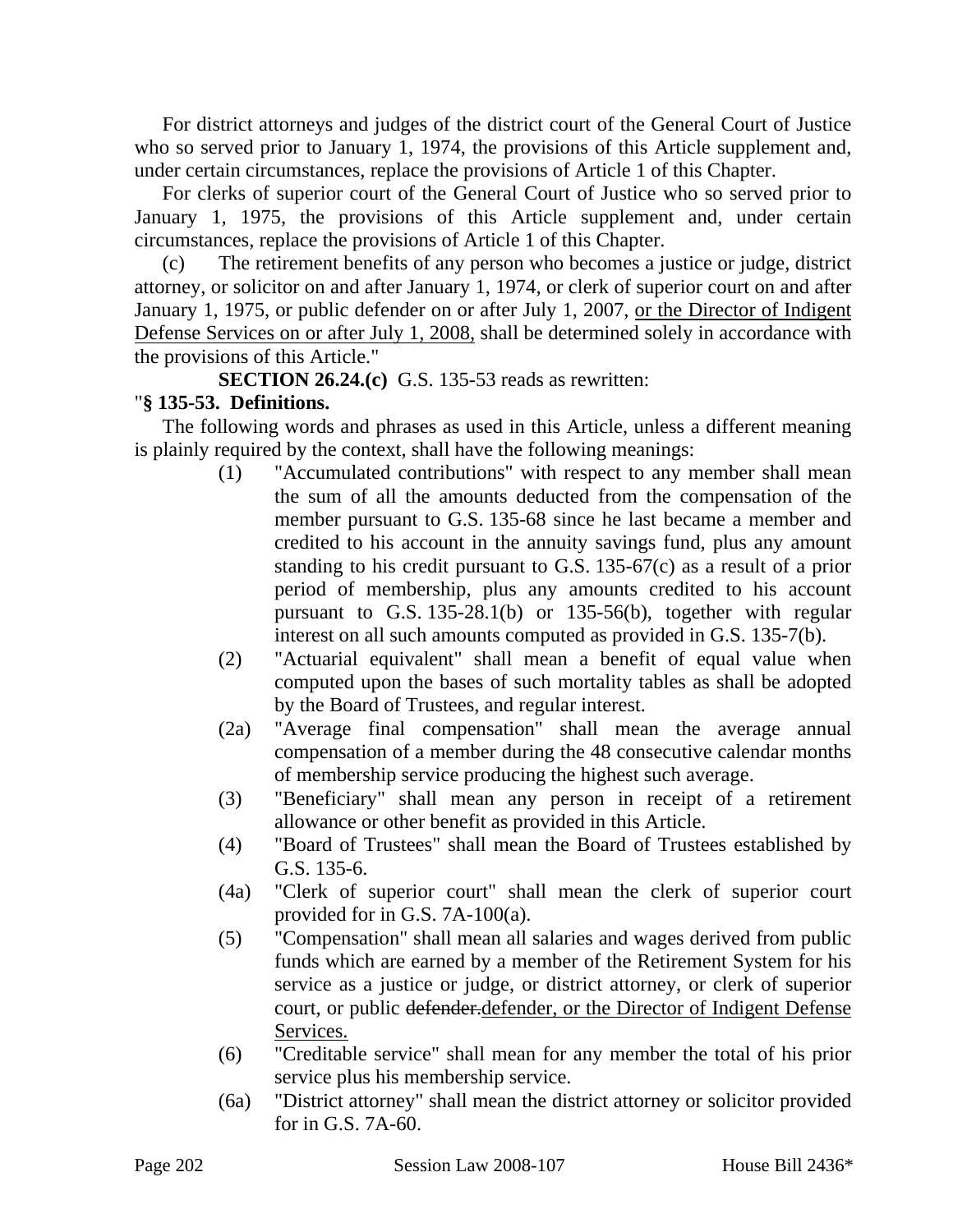- (6b) "Director of Indigent Defense Services" shall mean the Director of Indigent Defense Services as provided for in G.S. 7A-498.6.
- (7) "Filing" when used in reference to an application for retirement shall mean the receipt of an acceptable application on a form provided by the Retirement System.
- (8) "Final compensation" shall mean for any member the annual equivalent of the rate of compensation most recently applicable to him.
- (9) "Judge" shall mean any justice or judge of the General Court of Justice and the administrative officer of the courts.
- (10) "Medical board" shall mean the board of physicians provided for in G.S. 135-6.
- (11) "Member" shall mean any person included in the membership of the Retirement System as provided in this Article.
- (12) "Membership service" shall mean service as a judge, district attorney, clerk of superior court, or public defender defender, or the Director of Indigent Defense Services rendered while a member of the Retirement System.
- (13) "Previous system" shall mean, with respect to any member, the retirement benefit provisions of Article 6 and Article 8 of Chapter 7A of the General Statutes, to the extent that such Article or Articles were formerly applicable to the member, and in the case of judges of the district court division, district attorney, public defender, the Director of Indigent Defense Services, and clerk of superior court of the General Court of Justice, the Teachers' and State Employees' Retirement System.
- (14) "Prior service" shall mean service rendered by a member, prior to his membership in the Retirement System, for which credit is allowable under G.S. 135-56.
- (14a) "Public defender" means a public defender provided for in G.S. 7A-498.7, the appellate defender provided for in G.S. 7A-498.8, the capital defender, and the juvenile defender.
- (15) "Regular interest" shall mean interest compounded annually at such a rate as shall be determined by the Board of Trustees in accordance with G.S. 135-7(b).
- (16) "Retirement" shall mean the withdrawal from active service with a retirement allowance granted under the provisions of this Chapter. In order for a member's retirement to become effective in any month, the member must render no service at any time during that month.
- (17) "Retirement allowance" shall mean the periodic payments to which a beneficiary becomes entitled under the provisions of this Article.
- (18) "Retirement System" shall mean the "Consolidated Judicial Retirement System" of North Carolina, as established in this Article.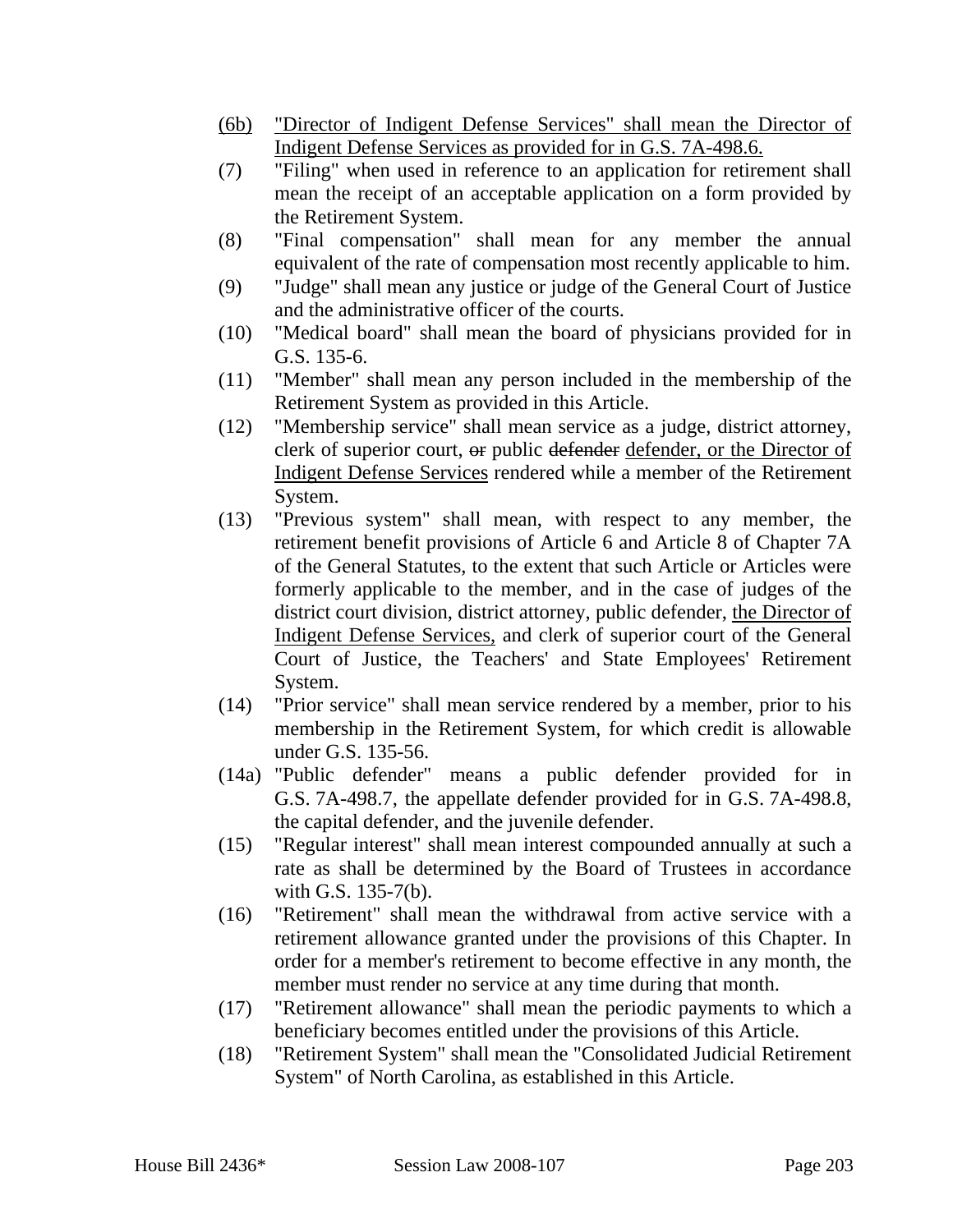(19) "Year" as used in this Article shall mean the regular fiscal year beginning July 1 and ending June 30 in the following calendar year, unless otherwise defined by regulation of the Board of Trustees."

**SECTION 26.24.(d)** G.S. 135-54 reads as rewritten:

## "**§ 135-54. Name and date of establishment.**

A Retirement System is hereby established and placed under the management of the Board of Trustees for the purpose of providing retirement allowances and other benefits under the provisions of this Article for justices and judges, district attorneys, public defenders, the Director of Indigent Defense Services, and clerks of superior court of the General Court of Justice of North Carolina, and their survivors. The Retirement System so created shall be established as of January 1, 1974.

The Retirement System shall have the power and privileges of a corporation and shall be known as the "Consolidated Judicial Retirement System of North Carolina," and by such name all of its business shall be transacted."

## **SECTION 26.24.(e)** G.S. 135-55 reads as rewritten:

# "**§ 135-55. Membership.**

- (a) The membership of the Retirement System shall consist of:
	- (1) All judges and district attorneys in office on January 1, 1974;
	- (2) All persons who become judges and district attorneys or reenter service as judges and district attorneys after January 1, 1974;
	- (3) All clerks of superior court in office on January 1, 1975;
	- (4) All persons who become clerks of superior court or reenter service as clerks of superior court after January 1, 1975;
	- (5) All public defenders in office on July 1, 2007; and
	- (6) All persons who become public defenders or reenter service as public defenders after July 1, 2007. July 1, 2007;
	- (7) The Director of Indigent Defense Services on July 1, 2008; and
	- (8) All persons who become the Director of Indigent Defense Services or reenter service as the Director of Indigent Defense Services after July 1, 2008.
- (b) The membership of any person in the Retirement System shall cease upon:
	- (1) The withdrawal of his accumulated contributions after he is no longer a judge, district attorney, public defender, the Director of Indigent Defense Services, or clerk of superior court, or
	- (2) His retirement under the provisions of the Retirement System, or
	- (3) His death."

**SECTION 26.24.(f)** G.S. 135-58(a5) reads as rewritten:

"(a5) Any member who retires under the provisions of G.S. 135-57(a) or G.S. 135-57(c) on or after July 1, 2007, but before July 1, 2008, after the member has either attained the member's 65th birthday or has completed 24 years or more of creditable service, shall receive an annual retirement allowance, payable monthly, which shall commence on the effective date of the member's retirement and shall be continued on the first day of each month thereafter during the member's lifetime, the amount of which shall be computed as the sum of the amounts in subdivisions (1), (2),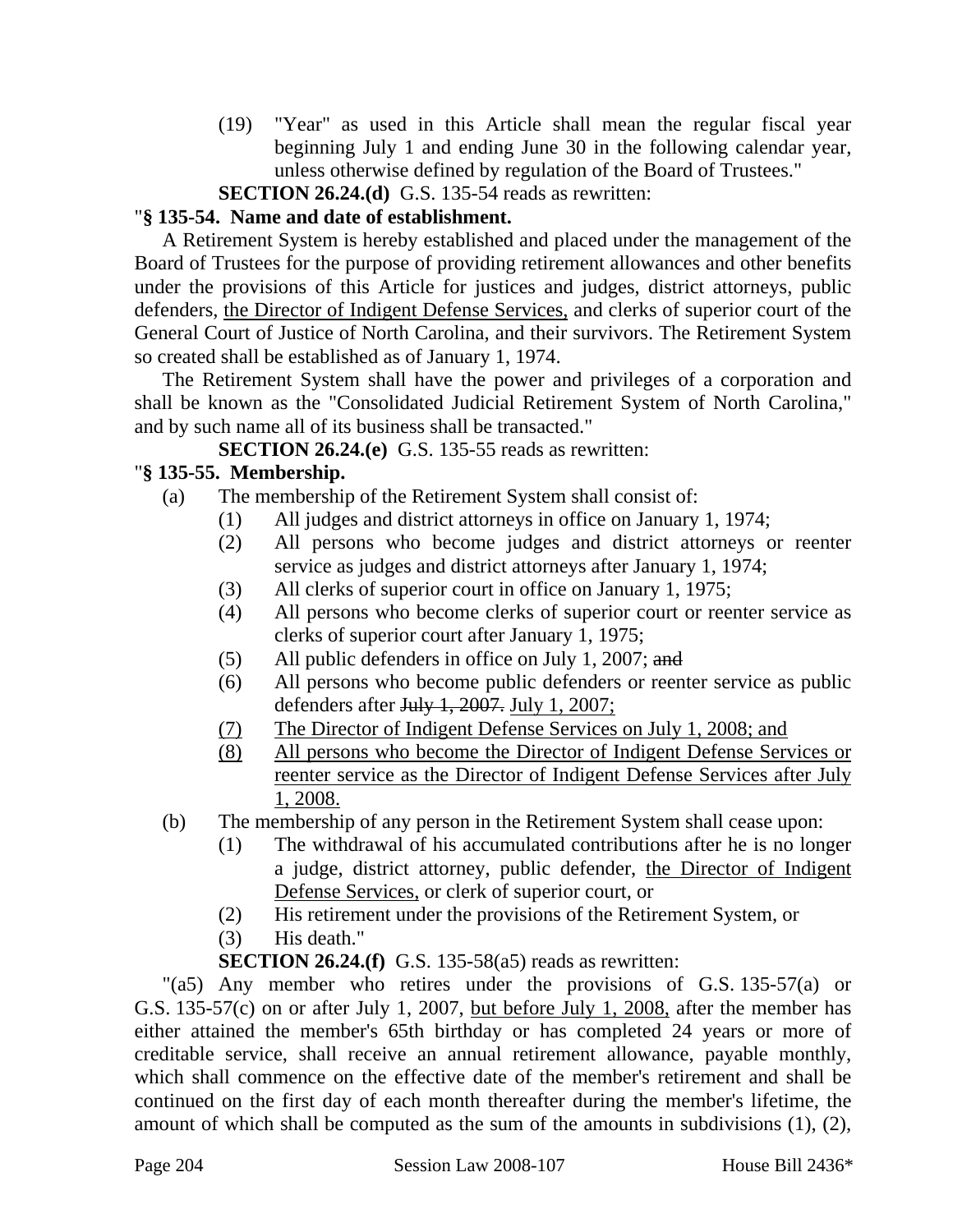(3), (4), and (5) of this subsection, provided that in no event shall the annual allowance payable to any member be greater than an amount which, when added to the allowance, if any, to which the member is entitled under the Teachers' and State Employees' Retirement System, the Legislative Retirement System, or the Local Governmental Employees' Retirement System (prior in any case to any reduction for early retirement or for an optional mode of payment), would total three-fourths of the member's final compensation:

- (1) Four and two hundredths percent (4.02%) of the member's final compensation, multiplied by the number of years of creditable service rendered as a justice of the Supreme Court or judge of the Court of Appeals;
- (2) Three and fifty-two hundredths percent (3.52%) of the member's final compensation, multiplied by the number of years of creditable service rendered as a judge of the superior court or as Administrative Officer of the Courts;
- (3) Three and two hundredths percent (3.02%) of the member's final compensation, multiplied by the number of years of creditable service rendered as a judge of the district court, district attorney, clerk of superior court, or public defender;
- (4) A service retirement allowance computed in accordance with the service retirement provisions of Article 3 of Chapter 128 of the General Statutes using an average final compensation as defined in G.S. 135-53(2a) and creditable service equal to the number of years of the member's creditable service that was transferred from the Local Governmental Employees' Retirement System to this System as provided in G.S. 135-56; and
- (5) A service retirement allowance computed in accordance with the service retirement provisions of Article 1 of this Chapter using an average final compensation as defined in G.S. 135-53(2a) and creditable service, including any sick leave standing to the credit of the member, equal to the number of years of the member's creditable service that was transferred from the Teachers' and State Employees' Retirement System or the Legislative Retirement System to this System as provided in G.S. 135-56."

**SECTION 26.24.(g)** G.S. 135-58 is amended by adding a new subsection to

"(a6) Any member who retires under the provisions of G.S. 135-57(a) or G.S. 135-57(c) on or after July 1, 2008, after the member has either attained the member's 65th birthday or has completed 24 years or more of creditable service, shall receive an annual retirement allowance, payable monthly, which shall commence on the effective date of the member's retirement and shall be continued on the first day of each month thereafter during the member's lifetime, the amount of which shall be computed as the sum of the amounts in subdivisions  $(1)$ ,  $(2)$ ,  $(3)$ ,  $(4)$ , and  $(5)$  of this subsection, provided that in no event shall the annual allowance payable to any member be greater

read: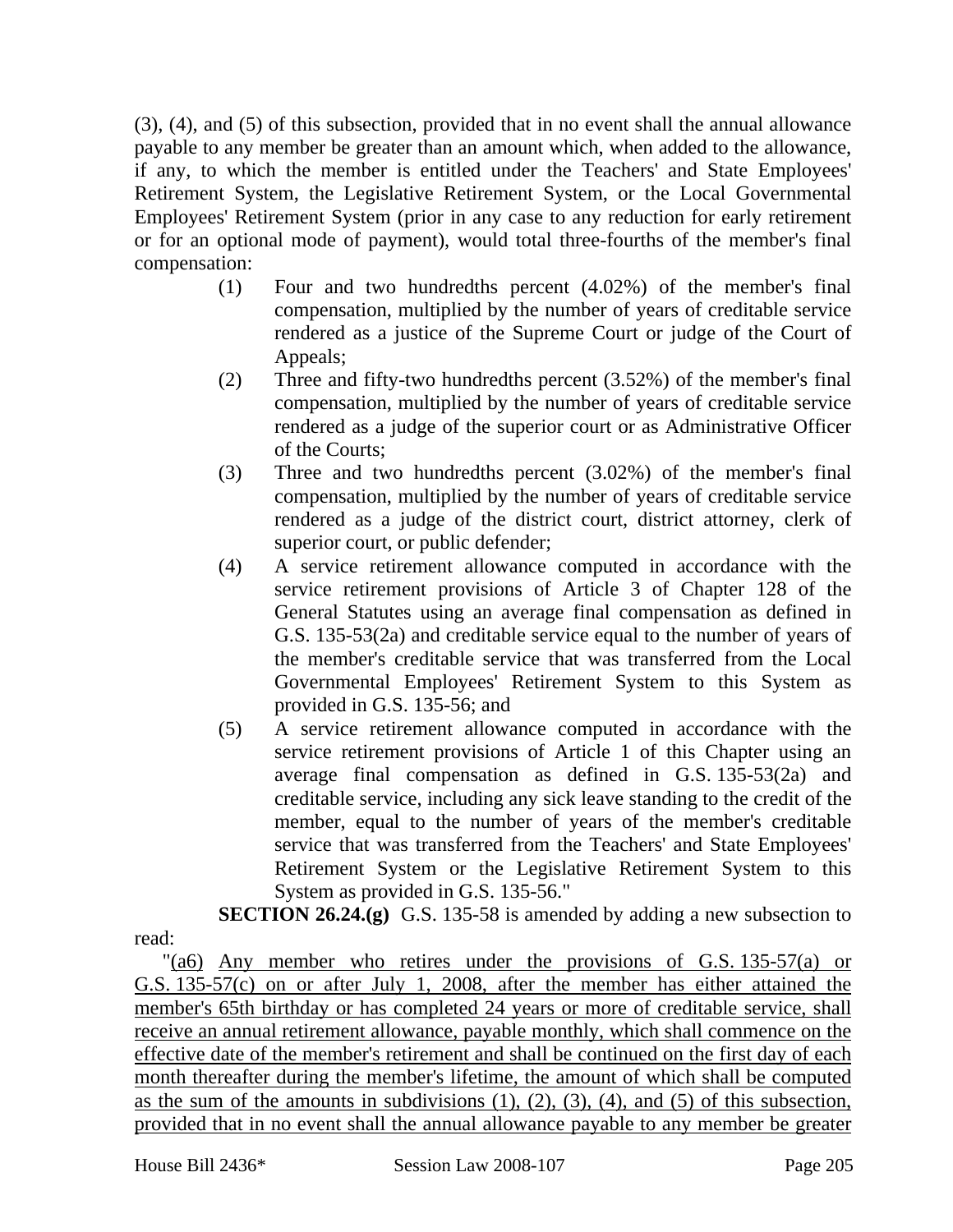than an amount which, when added to the allowance, if any, to which the member is entitled under the Teachers' and State Employees' Retirement System, the Legislative Retirement System, or the Local Governmental Employees' Retirement System (prior in any case to any reduction for early retirement or for an optional mode of payment), would total three-fourths of the member's final compensation:

- (1) Four and two hundredths percent (4.02%) of the member's final compensation, multiplied by the number of years of creditable service rendered as a justice of the Supreme Court or judge of the Court of Appeals;
- (2) Three and fifty-two hundredths percent (3.52%) of the member's final compensation, multiplied by the number of years of creditable service rendered as a judge of the superior court or as Administrative Officer of the Courts;
- (3) Three and two hundredths percent (3.02%) of the member's final compensation, multiplied by the number of years of creditable service rendered as a judge of the district court, district attorney, clerk of superior court, public defender, or the Director of Indigent Defense Services;
- (4) A service retirement allowance computed in accordance with the service retirement provisions of Article 3 of Chapter 128 of the General Statutes using an average final compensation as defined in G.S. 135-53(2a) and creditable service equal to the number of years of the member's creditable service that was transferred from the Local Governmental Employees' Retirement System to this System as provided in G.S. 135-56; and
- (5) A service retirement allowance computed in accordance with the service retirement provisions of Article 1 of this Chapter using an average final compensation as defined in G.S. 135-53(2a) and creditable service, including any sick leave standing to the credit of the member, equal to the number of years of the member's creditable service that was transferred from the Teachers' and State Employees' Retirement System or the Legislative Retirement System to this System as provided in G.S. 135-56."

**SECTION 26.24.(h)** G.S. 135-56 is amended by adding a new subsection to read:

"(i) On and after July 1, 2008, the creditable service of a member who is the Director of Indigent Defense Services and a member of the Teachers' and State Employees' Retirement System at the time of transfer of membership from the previous system to this System shall include service as the Director of Indigent Defense Services beginning July 1, 2004, that was creditable in the previous system immediately prior to July 1, 2008. The accumulated contributions, creditable service, and reserves, if any, of a member as the Director of Indigent Defense Services beginning July 1, 2004, shall be transferred from the previous system to this System in the same manner as prescribed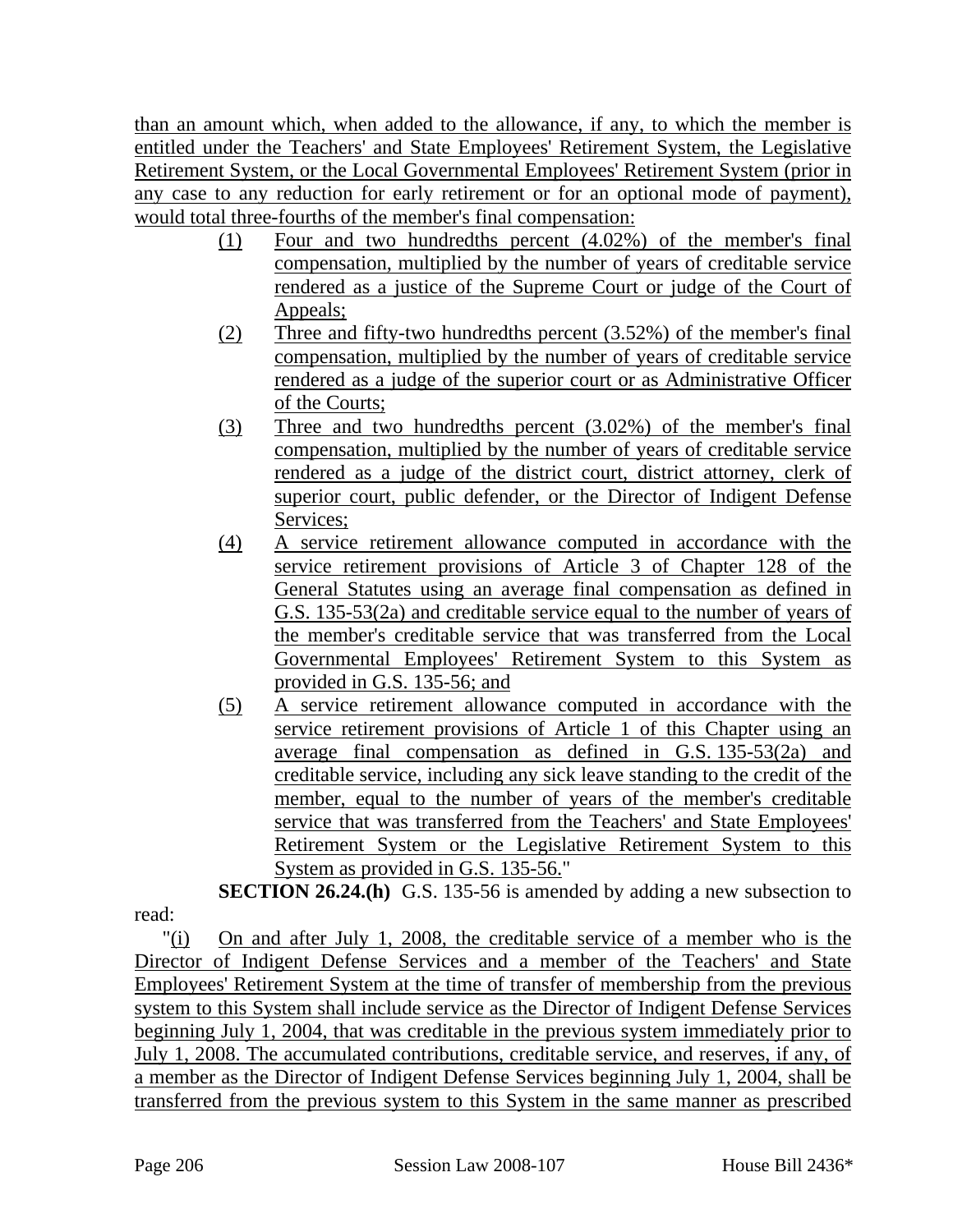under G.S. 135-28.1 as it pertained to judges of the district court division of the General Court of Justice."

**SECTION 26.24.(i)** Notwithstanding the provisions of G.S. 135-28.1, G.S. 135-70.1, or any other law, any member covered by this section shall not be eligible to transfer any remaining creditable service from the Teachers' and State Employees' Retirement System to the Consolidated Judicial Retirement System until the member has contributed to the Consolidated Judicial System for a period of five years beginning July 1, 2008.

**SECTION 26.24.(j)** Notwithstanding any other law, the retirement allowance of any member covered by this section shall be calculated using an Average Final Compensation determined as of June 30, 2008, even though service beginning July 1, 2004, was transferred from the Teachers' and State Employees' Retirement System to the Consolidated Judicial Retirement System.

## **INCREASE THE MONTHLY PENSION FOR MEMBERS OF THE FIREMEN'S AND RESCUE SQUAD WORKERS' PENSION FUND**

**SECTION 26.25.** G.S. 58-86-55 reads as rewritten:

#### "**§ 58-86-55. Monthly pensions upon retirement.**

Any member who has served 20 years as an "eligible fireman" or "eligible rescue squad worker" in the State of North Carolina, as provided in G.S. 58-86-25 and G.S. 58-86-30, and who has attained the age of 55 years is entitled to be paid a monthly pension from this fund. The monthly pension shall be in the amount of one hundred sixty-seven dollars (\$167.00) one hundred seventy dollars (\$170.00) per month. Any retired fireman receiving a pension shall, effective July 1, 2007, July 1, 2008, receive a pension of one hundred sixty-seven dollars (\$167.00) one hundred seventy dollars (\$170.00) per month.

Members shall pay ten dollars (\$10.00) per month as required by G.S. 58-86-35 and G.S. 58-86-40 for a period of no longer than 20 years. No "eligible rescue squad member" shall receive a pension prior to July 1, 1983. No member shall be entitled to a pension hereunder until the member's official duties as a fireman or rescue squad worker for which the member is paid compensation shall have been terminated and the member shall have retired as such according to standards or rules fixed by the board of trustees.

A member who is totally and permanently disabled while in the discharge of the member's official duties as a result of bodily injuries sustained or as a result of extreme exercise or extreme activity experienced in the course and scope of those official duties and who leaves the fire or rescue squad service because of this disability shall be entitled to be paid from the fund a monthly benefit in an amount of one hundred sixty-seven dollars (\$167.00) one hundred seventy dollars (\$170.00) per month beginning the first month after the member's fifty-fifth birthday. All applications for disability are subject to the approval of the board who may appoint physicians to examine and evaluate the disabled member prior to approval of the application, and annually thereafter. Any disabled member shall not be required to make the monthly payment of ten dollars (\$10.00) as required by G.S. 58-86-35 and G.S. 58-86-40.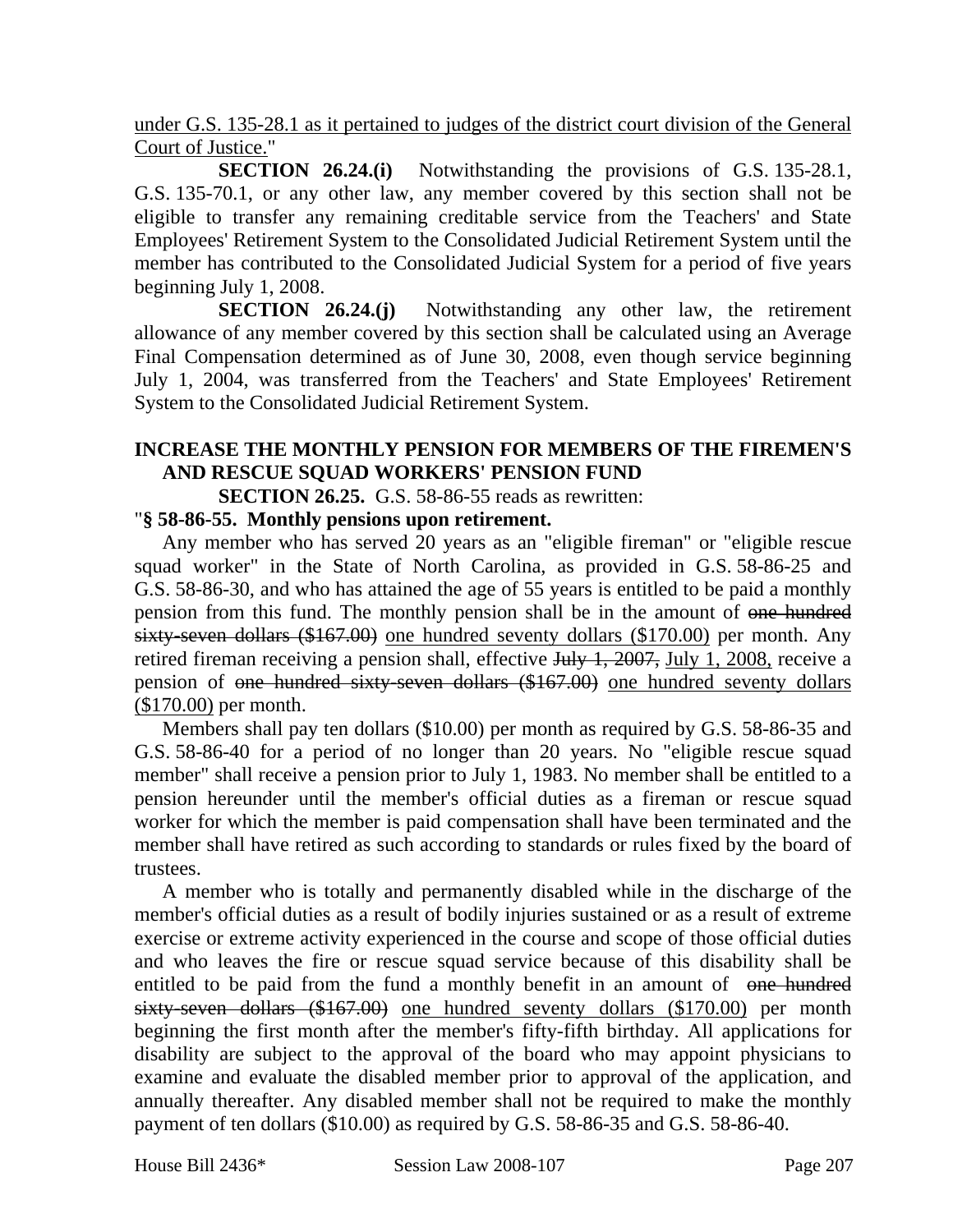A member who is totally and permanently disabled for any cause, other than line of duty, who leaves the fire or rescue squad service because of this disability and who has at least 10 years of service with the pension fund, may be permitted to continue making a monthly contribution of ten dollars (\$10.00) to the fund until the member has made contributions for a total of 240 months. The member shall upon attaining the age of 55 years be entitled to receive a pension as provided by this section. All applications for disability are subject to the approval of the board who may appoint physicians to examine and evaluate the disabled member prior to approval of the application and annually thereafter.

A member who, because his residence is annexed by a city under Part 2 or Part 3 of Article 4A of Chapter 160A of the General Statutes, or whose department is closed because of an annexation by a city under Part 2 or Part 3 of Article 4A of Chapter 160A of the General Statutes, or whose volunteer department is taken over by a city or county, and because of such annexation or takeover is unable to perform as a fireman or rescue squad worker of any status, and if the member has at least 10 years of service with the pension fund, may be permitted to continue making a monthly contribution of ten dollars (\$10.00) to the fund until the member has made contributions for a total of 240 months. The member upon attaining the age of 55 years and completion of such contributions shall be entitled to receive a pension as provided by this section. Any application to make monthly contributions under this section shall be subject to a finding of eligibility by the Board of Trustees upon application of the member.

The pensions provided shall be in addition to all other pensions or benefits under any other statutes of the State of North Carolina or the United States, notwithstanding any exclusionary provisions of other pensions or retirement systems provided by law."

#### **PART XXVII. CAPITAL APPROPRIATIONS**

#### **CAPITAL APPROPRIATIONS/GENERAL FUND**

**SECTION 27.1.** There is appropriated from the General Fund for the 2008-2009 fiscal year the following amounts for capital improvements:

| <b>Capital Improvements - General Fund</b> |                                                          | 2008-2009        |
|--------------------------------------------|----------------------------------------------------------|------------------|
| Department of Administration               |                                                          |                  |
|                                            | North Carolina Freedom Monument Phase I Planning         | \$450,000        |
|                                            | Capital Area Visitors Center and Parking Garage Planning | 2,600,000        |
|                                            | Department of Agriculture and Consumer Services          |                  |
|                                            | Governor James B. Hunt Horse Complex - Horse Barn        | 900,000          |
|                                            | Motor Fuels/Metrology Laboratory Planning                | 300,000          |
| Veterinary Lab System Study                |                                                          | 620,000          |
| Department of Commerce                     |                                                          |                  |
|                                            | Wanchese Seafood Industrial Park – Capital Improvements  | 605,700          |
| Page 208                                   | Session Law 2008-107                                     | House Bill 2436* |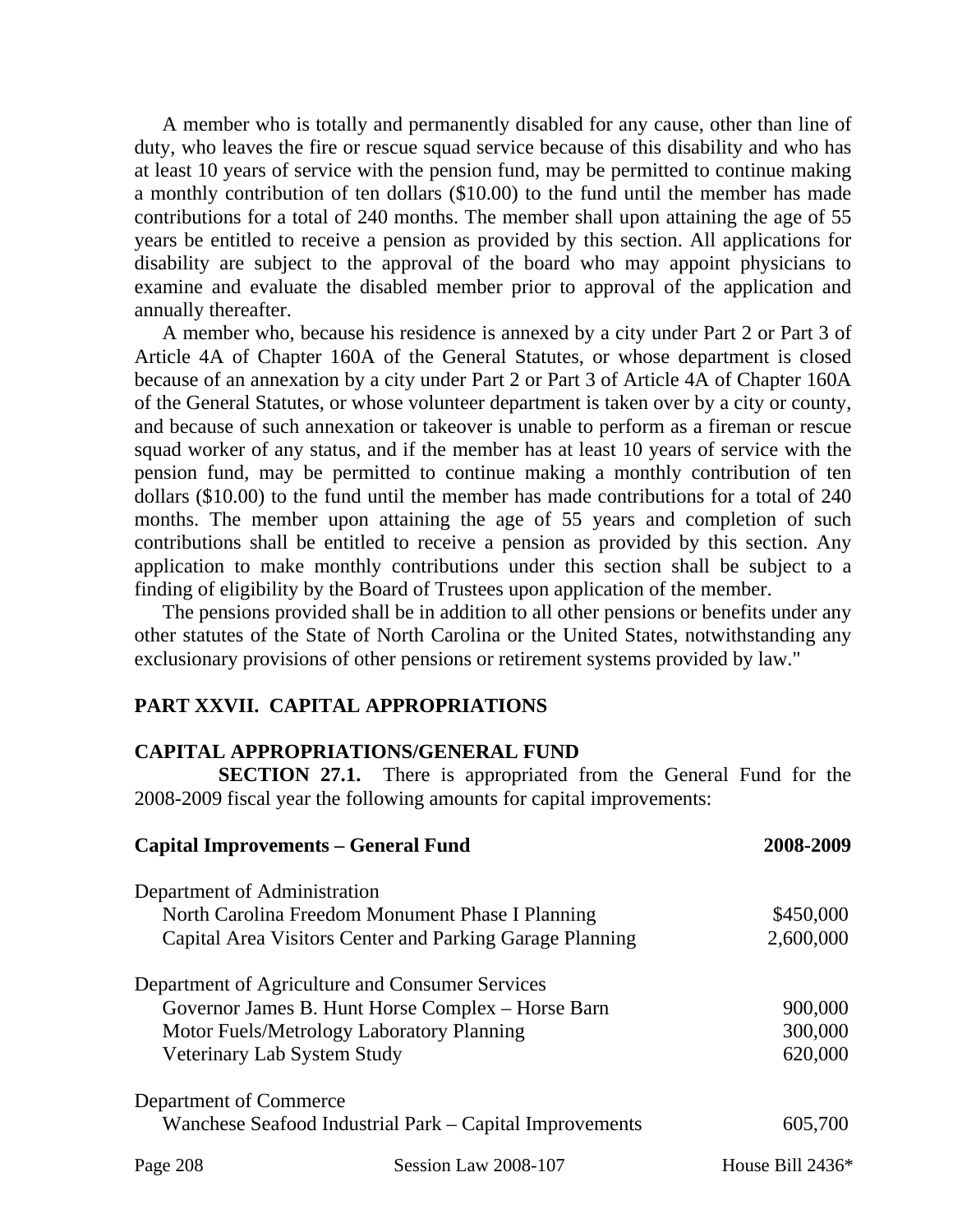| Department of Crime Control and Public Safety                  |            |
|----------------------------------------------------------------|------------|
| Butner Training Site Land Buffer - Phase II                    | 126,200    |
| Butner Training Site Sewer Extension and Latrine Replacement   | 245,430    |
| Master Facilities Planning Statewide - Phase II                | 300,300    |
| Siler City Armory Rehabilitation Addition and Alteration       | 929,600    |
| Department of Environment and Natural Resources                |            |
| <b>Water Resources Development Projects</b>                    | 20,000,000 |
| Zoo Africa Pavilion Planning                                   | 600,000    |
| Department of Justice                                          |            |
| SBI Buildings 17 & 18 Addition                                 | 1,792,006  |
| University of North Carolina System                            |            |
| Appalachian State University - College of Nursing and          |            |
| <b>Health Sciences Building Planning</b>                       | 4,200,000  |
| Elizabeth City State University – School of Aviation Complex   |            |
| Planning and Site Development                                  | 1,500,000  |
| Fayetteville State University – Teaching Education             |            |
| and General Classroom Building Planning                        | 4,272,110  |
| North Carolina Agricultural and Technical State University     |            |
| Millennium Campus Joint Primary Data Center                    | 1,852,016  |
| North Carolina School of Science and Mathematics               |            |
| Discovery Center Planning and Site Development                 | 7,250,000  |
| North Carolina State University                                |            |
| <b>Engineering Complex Planning</b>                            | 14,400,000 |
| University of North Carolina – Board of Governors              |            |
| <b>Upper Coastal Plain Higher Education Center Planning</b>    | 1,000,000  |
| University of North Carolina at Asheville – Replace Carmichael |            |
| Hall & University Lecture Hall Planning                        | 1,100,000  |
| University of North Carolina at Chapel Hill                    |            |
| <b>Biomedical Research Imaging Center</b>                      | 35,000,000 |
| Carolina North Phase I and Replacement Law School Planning     | 11,500,000 |
| Morehead Planetarium Renovation/Expansion Planning             | 1,800,000  |
|                                                                |            |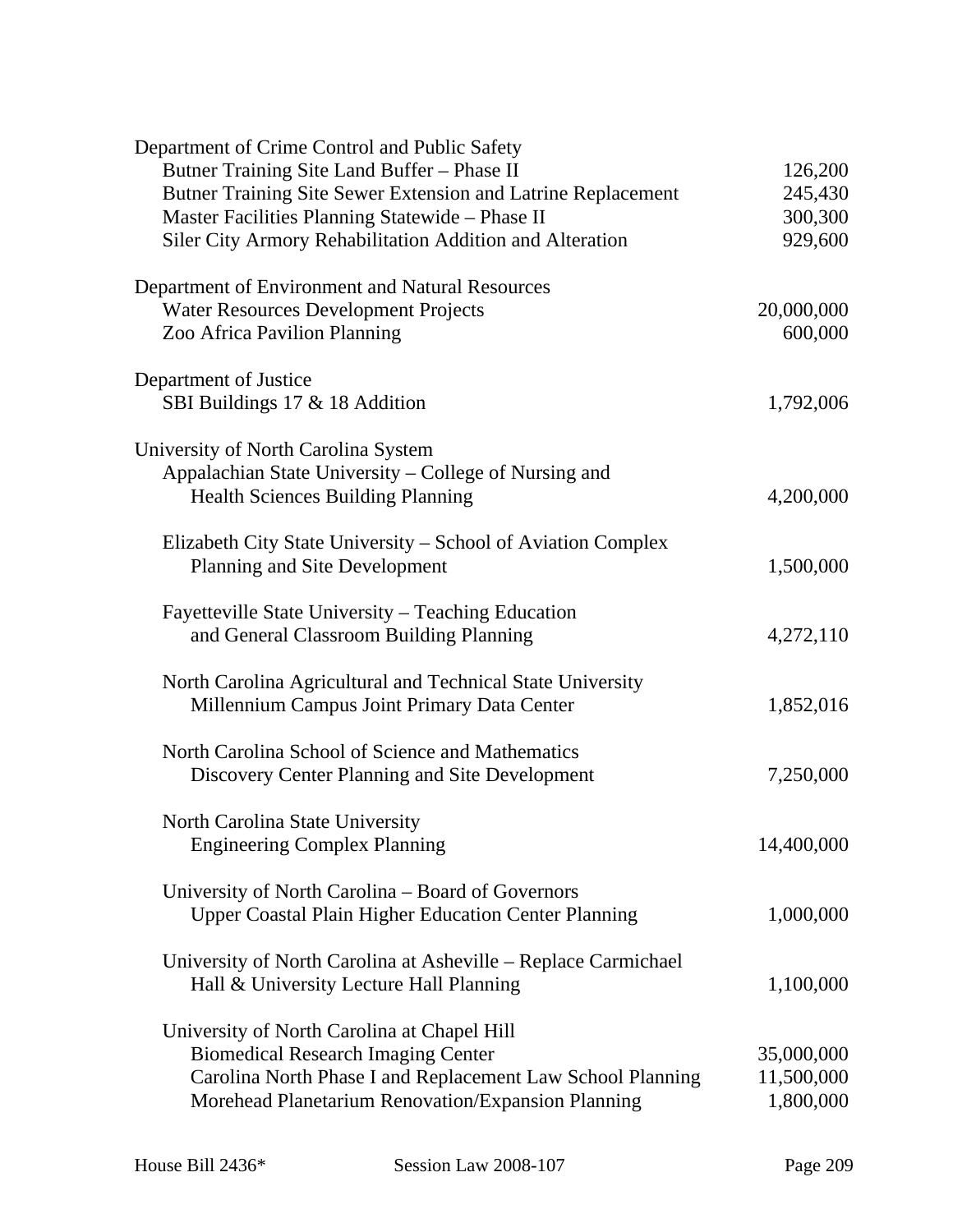| <b>TOTAL CAPITAL IMPROVEMENTS - GENERAL FUND</b>                                                   | \$129,082,062 |
|----------------------------------------------------------------------------------------------------|---------------|
| Winston-Salem State University<br>Sciences and General Classroom Building Planning                 | 3,000,000     |
| Western Carolina University – Education and Allied Professions<br><b>Building Planning</b>         | 4,018,700     |
| University of North Carolina at Wilmington – Allied Health and<br>Human Sciences Building Planning | 4,320,000     |
| University of North Carolina at Pembroke – Information Commons<br><b>Building Planning</b>         | 2,000,000     |
| University of North Carolina at Charlotte<br><b>Science Building Planning</b>                      | 2,400,000     |

## **WATER RESOURCES DEVELOPMENT PROJECT FUNDS**

**SECTION 27.2.(a)** The Department of Environment and Natural Resources shall allocate the funds appropriated in this act for water resources development projects to the following projects whose costs are as indicated:

#### **Name of Project** 2008-2009

| (1)  | Wilmington Harbor Deepening                             | \$1,000,000 |
|------|---------------------------------------------------------|-------------|
| (2)  | <b>Wilmington Harbor Maintenance</b>                    | 500,000     |
| (3)  | Morehead City Harbor Maintenance                        | $\theta$    |
| (4)  | B. Everett Jordan Water Supply Storage                  | 200,000     |
| (5)  | Dredging Contingency Fund                               | 3,619,000   |
| (6)  | Deep Creek Structure 5-D (Yadkin County)                | 5,444,000   |
| (7)  | North Carolina Beach and Inlet Management Plan          | 250,000     |
| (8)  | <b>Neuse River Basin Study</b>                          | 33,000      |
| (9)  | Manteo (Shallowbag Bay) Channel Maintenance             | 100,000     |
| (10) | <b>Currituck Sound Water Management Study</b>           | 50,000      |
| (11) | <b>Planning Assistance to Communities</b>               | 100,000     |
| (12) | <b>Bogue Banks Beach Protection</b>                     | 120,000     |
| (13) | West Onslow Beach (Topsail Beach, Pender County)        | $\theta$    |
| (14) | <b>Belhaven Harbor Feasibility Study</b>                | 15,000      |
| (15) | Princeville Flood Control                               | $\theta$    |
| (16) | Surf City - N. Topsail Beach Protection (Pender County) | $\Omega$    |
| (17) | North Carolina International Terminal                   | 500,000     |
| (18) | <b>AIWW</b> Dredging                                    | 3,119,000   |
| (19) | <b>State-Local Projects</b>                             | 2,000,000   |
| (20) | Swan Quarter Dike Project (Hyde County)                 | 250,000     |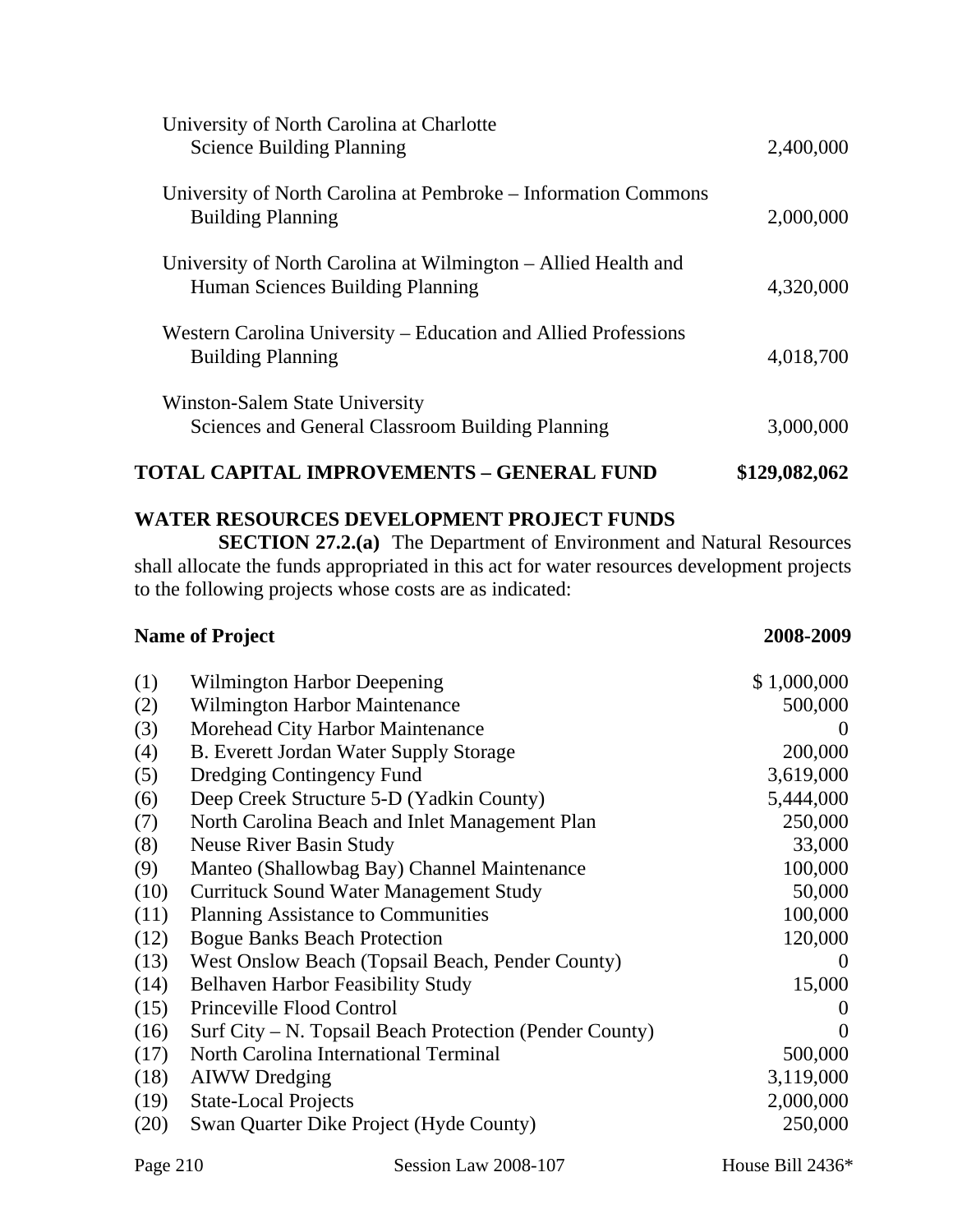| (21) | Aquatic Plant Control, Statewide and Lake Gaston | 200,000   |
|------|--------------------------------------------------|-----------|
|      | (22) Aquatic Weed Program Storage Facility       | 100,000   |
|      | (23) Dillsboro Dam Removal                       | 400,000   |
| (24) | <b>Topsail Beach Emergency Nourishment</b>       | 2,000,000 |

#### **TOTALS \$20,000,000**

**SECTION 27.2.(b)** Where the actual costs are different from the estimated costs under subsection (a) of this section, the Department may adjust the allocations among projects as needed. If any projects funded under subsection (a) of this section are delayed and the budgeted State funds cannot be used during the 2008-2009 fiscal year, or if the projects funded under subsection (a) of this section are accomplished at a lower cost, the Department may use the resulting fund availability to fund any of the following:

- (1) U.S. Army Corps of Engineers project feasibility studies.
- (2) U.S. Army Corps of Engineers projects whose schedules have advanced and require State-matching funds in fiscal year 2008-2009.
- (3) State-local water resources development projects.

Funds not expended or encumbered for these purposes shall revert to the General Fund at the end of the 2009-2010 fiscal year.

**SECTION 27.2.(c)** The Department shall make semiannual reports on the use of these funds to the Joint Legislative Commission on Governmental Operations, the Fiscal Research Division, and the Office of State Budget and Management. Each report shall include all of the following:

- (1) All projects listed in this section.
- (2) The estimated cost of each project.
- (3) The date that work on each project began or is expected to begin.
- (4) The date that work on each project was completed or is expected to be completed.
- (5) The actual cost of each project.

The semiannual reports shall also show those projects advanced in schedule, those projects delayed in schedule, and an estimate of the amount of funds expected to revert to the General Fund.

#### **REPAIRS AND RENOVATIONS RESERVE ALLOCATION**

**SECTION 27.3.(a)** Of the funds in the Reserve for Repairs and Renovations for the 2008-2009 fiscal year, forty-six percent (46%) shall be allocated to the Board of Governors of The University of North Carolina for repairs and renovations pursuant to G.S. 143C-4-3, in accordance with guidelines developed in The University of North Carolina Funding Allocation Model for Reserve for Repairs and Renovations, as approved by the Board of Governors of The University of North Carolina, and fifty-four percent (54%) shall be allocated to the Office of State Budget and Management for repairs and renovations pursuant to G.S. 143C-4-3.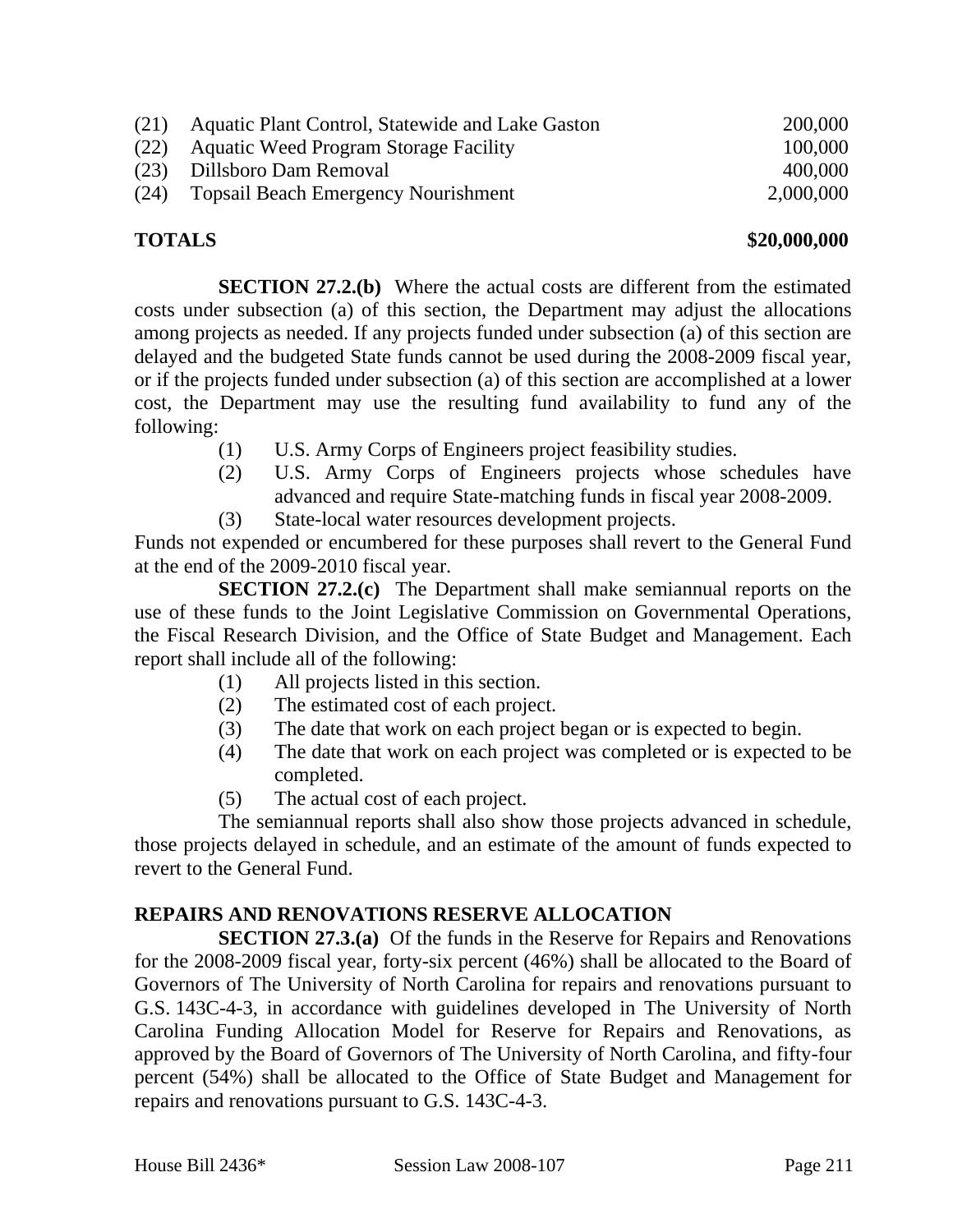Notwithstanding G.S. 143C-4-3, the Board of Governors may allocate funds for the repair and renovation of facilities not supported from the General Fund if the Board determines that sufficient funds are not available from other sources and that conditions warrant General Fund assistance. Any such finding shall be included in the Board's submission to the Joint Legislative Commission on Governmental Operations on the proposed allocation of funds.

The Board of Governors and the Office of State Budget and Management shall consult with the Joint Legislative Commission on Governmental Operations prior to the allocation or reallocation of these funds.

**SECTION 27.3.(b)** Of the funds allocated to the Board of Governors of The University of North Carolina in subsection (a) of this section, a portion shall be used by the Board of Governors for the installation of fire sprinklers in University residence halls. This portion shall be in addition to funds otherwise appropriated in this act for the same purpose. Such funds shall be allocated among the University's constituent institutions by the President of The University of North Carolina, who shall consider the following factors when allocating those funds:

- (1) The safety and well-being of the residents of campus housing programs.
- (2) The current level of housing rents charged to students and how that compares to an institution's public peers and other UNC institutions.
- (3) The level of previous authorizations to constituent institutions for the construction or renovation of residence halls funded from the General Fund, or from bonds or certificates of participation supported by the General Fund, since 1996.
- (4) The financial status of each constituent institution's housing system, including debt capacity, debt coverage ratios, credit rankings, required reserves, the planned use of cash balances for other housing system improvements, and the constituent institution's ability to pay for the installation of fire sprinklers in all residence halls.
- (5) The total cost of each proposed project, including the cost of installing fire sprinklers and the cost of other construction, such as asbestos removal and additional water supply needs.

The Board of Governors shall submit progress reports to the Joint Legislative Commission on Governmental Operations. Reports shall include the status of completed, current, and planned projects. Reports shall also include information on the financial status of each constituent institution's housing system, the constituent institution's ability to pay for fire protection in residence halls, and the timing of installation of fire sprinklers. Reports shall be submitted on January 1 and July 1 until all residence halls have fire sprinklers.

**SECTION 27.3.(c)** The Energy Efficiency Reserve shall be administered by the State Energy Office. The State Energy Office, in consultation with the State Construction Office, shall use the funds in the Energy Efficiency Reserve to provide funding for projects designed to make State, university, or community college facilities more energy efficient. Projects eligible to make State, university, or community college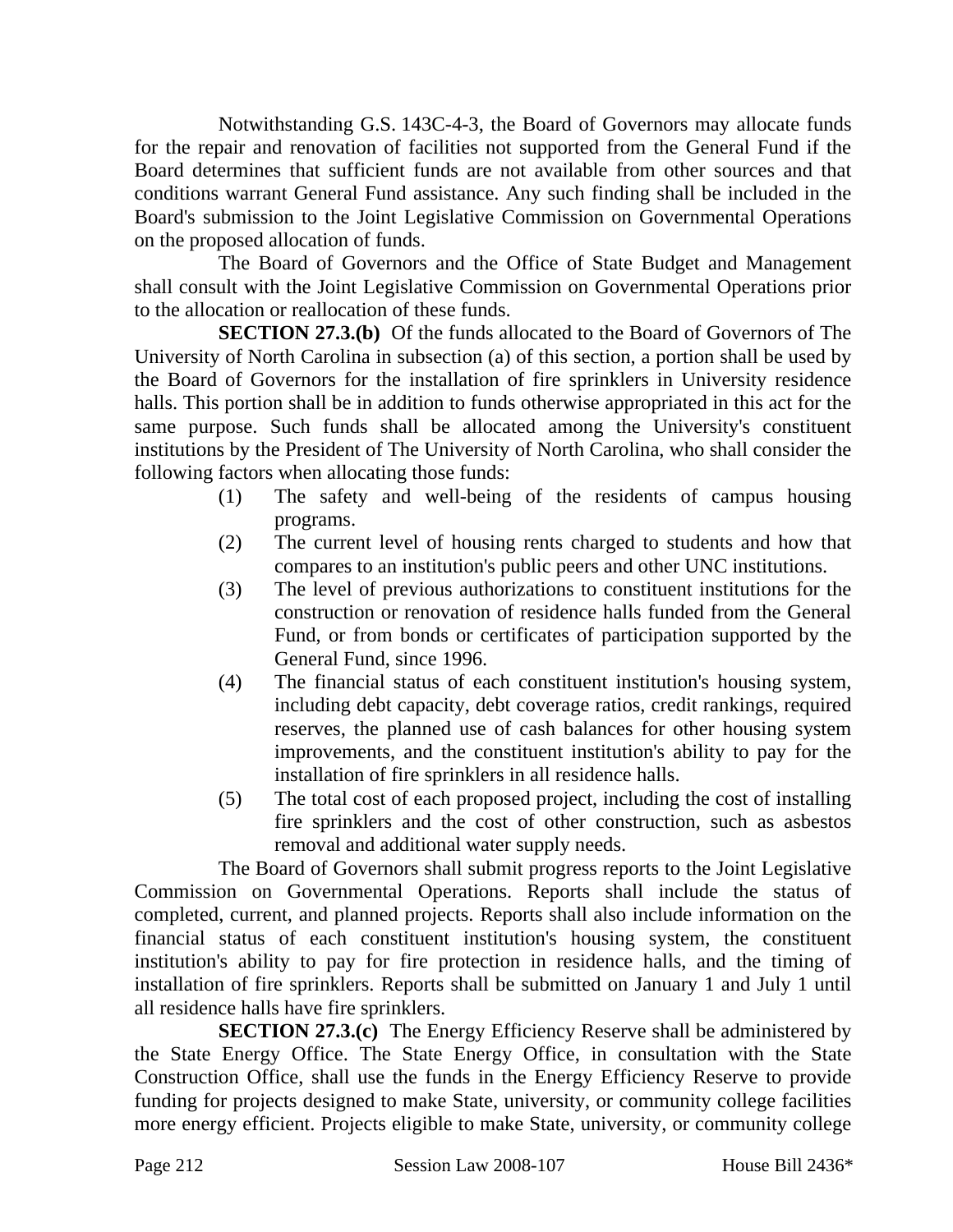facilities more energy efficient from remaining funds in the Energy Efficiency Reserve include:

- (1) Replacement of incandescent light bulbs with compact fluorescent light bulbs, installation of exit signs that employ light-emitting diode (LED) technology, the installation of occupancy sensors or optical sensors, and other lighting efficiency improvements.
- (2) For windows that need replacement, installation of more energy efficient windows.
- (3) Insulation improvements when practicable.
- (4) Replacement of inefficient or oversized heating, ventilation, and air-conditioning (HVAC) systems when those systems are subject to replacement and installation of programmable automation systems.
- (5) Installation of aerators in sink faucets that reduce the flow rate and other water system projects that reduce water consumption.
- (6) Any other retrofit or replacement projects that make State, university, or community college facilities more energy efficient for which the incremental cost of the project will be equal to or less than the energy or water savings that result over a period of three years after completion.

Funds appropriated to the Reserve for the 2008-2009 fiscal year shall not revert and shall remain available until expended. The State Energy Office shall report to the House of Representatives and Senate Appropriations Committees on the use of the Reserve funds no later than May 1, 2009.

**SECTION 27.3.(d)** Of the funds allocated to the Office of State Budget and Management in subsection (a) of this section:

- (1) \$6,615,500 shall be used for Mattamuskeet Lodge renovations.
- (2) \$2,600,000 shall be used for the Museum of History Chronology Exhibit.
- (3) \$1,225,000 shall be used for plans and specifications to renovate the Department of Agriculture and Consumer Services' main office building in Raleigh.
- (4) \$1,300,000 shall be used to renovate the North Carolina Museum of Forestry.
- (5) \$1,000,000 shall be used to renovate Charlotte Hawkins Brown State Historic Site.
- (6) \$2,700,000 shall be allocated to the Energy Efficiency Reserve created in subsection (c) of this section.

Notwithstanding subsection (a) of this section, the Office of State Budget and Management may allocate or use the funds allocated to it in subsection (a) of this section for the projects enumerated in this subsection without consulting with the Joint Legislative Commission on Governmental Operations.

**SECTION 27.3.(e)** Of the funds allocated to the Board of Governors of The University of North Carolina in subsection (a) of this section, \$2,300,000 shall be allocated to the Energy Efficiency Reserve created in subsection (c) of this section.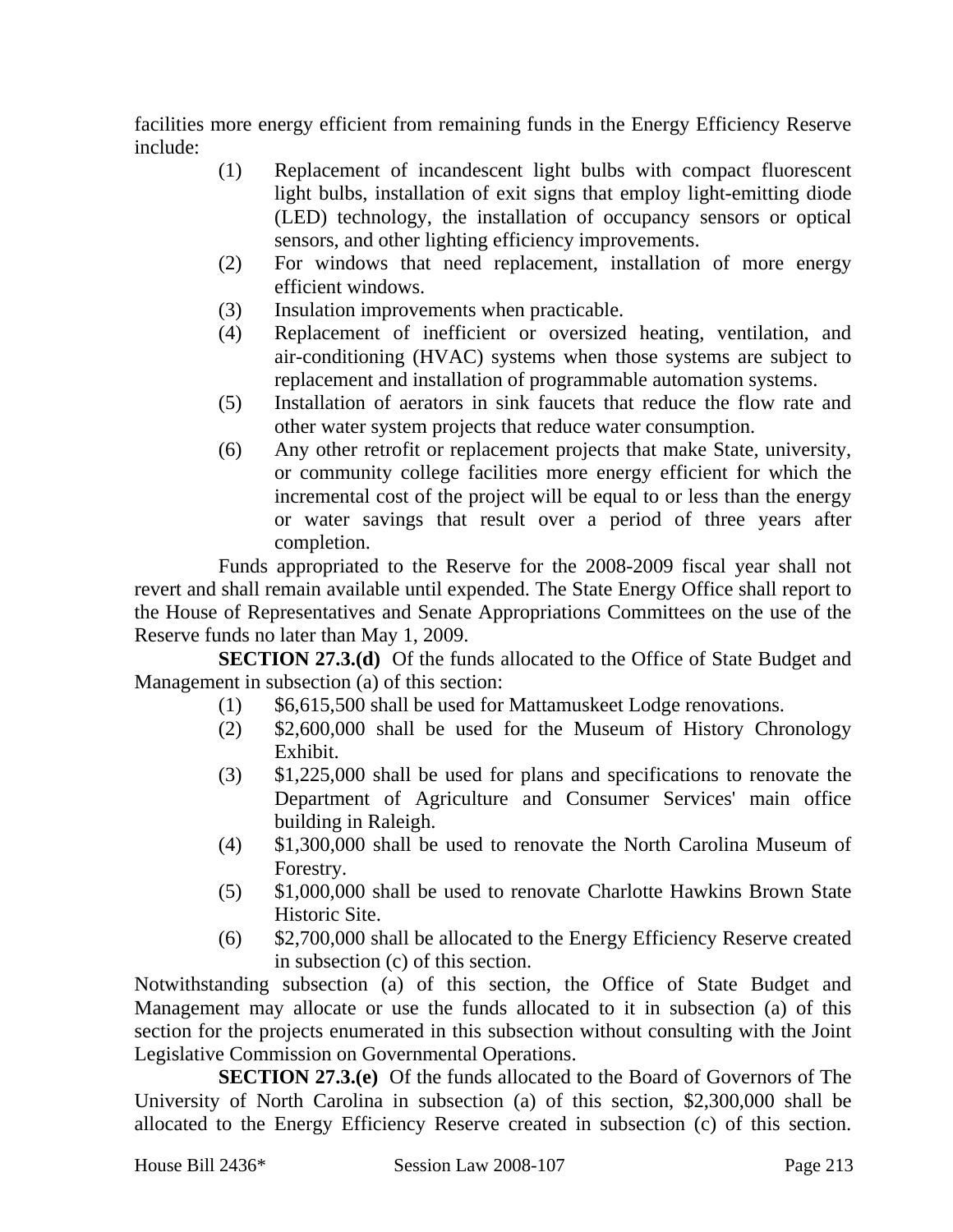Notwithstanding subsection (a) of this section, the Board of Governors may allocate these funds without consulting with the Joint Legislative Commission on Governmental Operations.

# **NON-GENERAL FUND CAPITAL IMPROVEMENT AUTHORIZATIONS**

**SECTION 27.4.(a)** The General Assembly authorizes the following capital projects to be funded with receipts or from other non-General Fund sources:

| <b>Name of Project</b>                                                                           | <b>Amount of Non-General Fund</b><br><b>Funding Authorized for 2008-2009</b> |  |
|--------------------------------------------------------------------------------------------------|------------------------------------------------------------------------------|--|
| Department of Agriculture and Consumer Services                                                  |                                                                              |  |
| Piedmont Research Station - Grain Storage Facility Renovation                                    | \$<br>400,000                                                                |  |
| Raleigh Farmers Market - Capital Improvements                                                    | 900,000                                                                      |  |
| <b>Research Stations - Irrigation System Renovation</b>                                          | 200,000                                                                      |  |
| Senator Bob Martin Eastern Agricultural                                                          |                                                                              |  |
| Center - Capital Improvements                                                                    | 500,000                                                                      |  |
| State Fair - Campground                                                                          | 6,341,601                                                                    |  |
| State Fair - Infrastructure Improvements                                                         | 500,000                                                                      |  |
| State Fair - Pond Improvements                                                                   | 500,000                                                                      |  |
| Tidewater Research Station - Phase II of Headhouse/Greenhouse                                    |                                                                              |  |
| <b>Facility Renovation</b>                                                                       | 750,000                                                                      |  |
| Triad Farmers Market - Capital Improvements                                                      | 3,000,000                                                                    |  |
| WNC Agricultural Center - New Vision Plan                                                        | 900,000                                                                      |  |
| Department of Correction                                                                         |                                                                              |  |
| Broughton Correctional Center - Laundry Steam Plant                                              | 1,400,000                                                                    |  |
| Umstead Correctional Center - Laundry Steam Plant                                                | 1,322,965                                                                    |  |
| Wayne Correctional Center - Chase Laundry Steam Plant                                            | 1,368,926                                                                    |  |
| Department of Crime Control and Public Safety                                                    |                                                                              |  |
| NC National Guard - Armory Improvements                                                          | 8,402,273                                                                    |  |
| NC National Guard - Asheville Field Maintenance Shop<br>NC National Guard – Camp Butner Training | 3,743,000                                                                    |  |
| Site – Cantonment Complex                                                                        | 15,617,000                                                                   |  |
| NC National Guard – Fixed Wing Hanger Complex – Morrisville                                      | 6,466,000                                                                    |  |
| Department of Cultural Resources                                                                 |                                                                              |  |
| Museum of Art – Enhanced Landscaping                                                             | 7,500,000                                                                    |  |
| USS North Carolina Battleship Memorial – Phase 3 Renovations                                     | 1,977,000                                                                    |  |
| Department of Environment and Natural Resources                                                  |                                                                              |  |
| Bladen Lakes State Forest - Shop Building                                                        | 943,800                                                                      |  |
| Forest Resources – Region 2 Training Building                                                    | 460,500                                                                      |  |
| Session Law 2008-107<br>Page 214                                                                 | House Bill 2436*                                                             |  |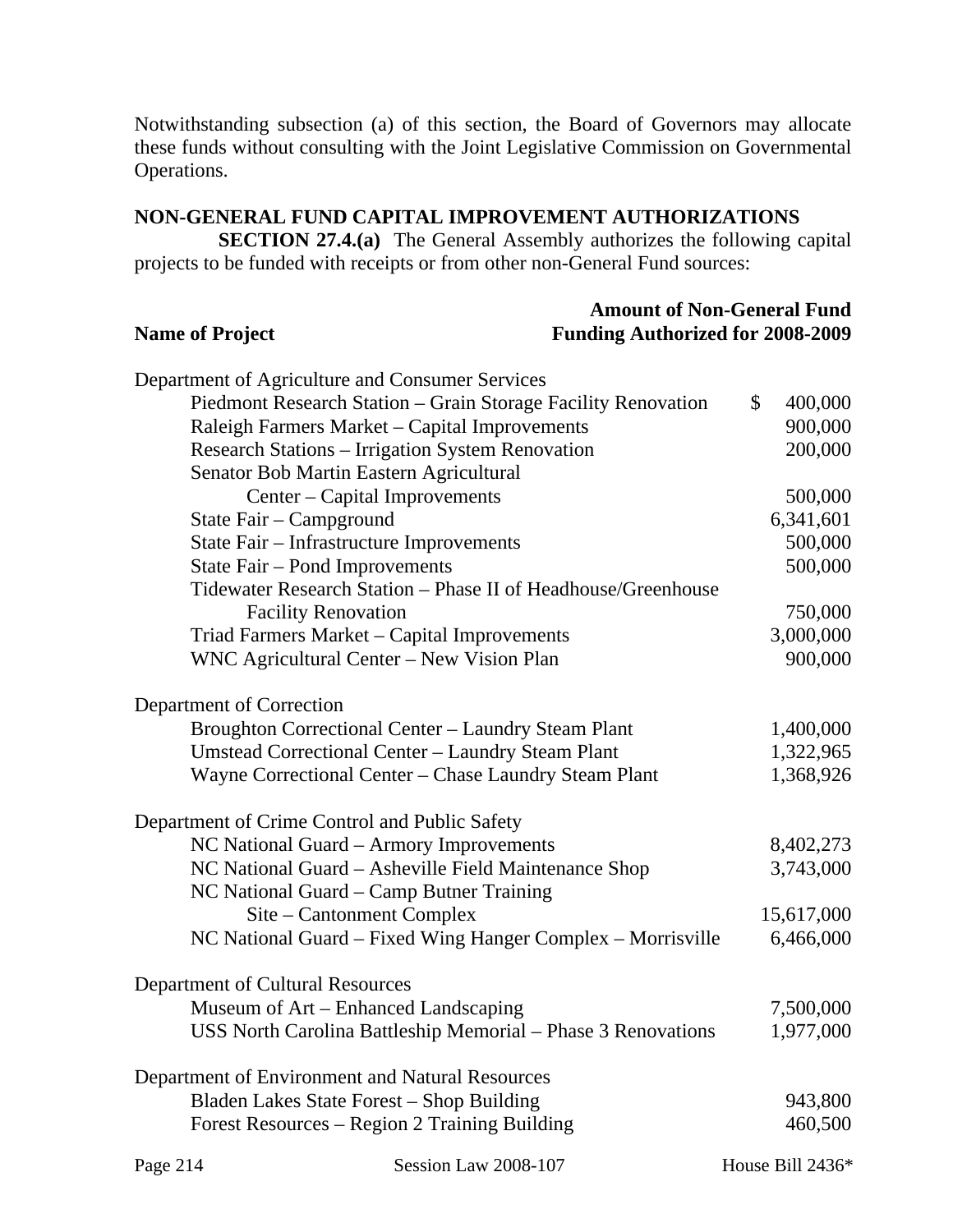| Department of Transportation                                  |            |
|---------------------------------------------------------------|------------|
| <b>Statewide Transportation Operations Center</b>             | 7,650,000  |
| <b>Wildlife Resources Commission</b>                          |            |
| Armstrong Hatchery - Lower Raceway Renovation                 | 1,725,000  |
| <b>Boating Access Area Improvements</b>                       | 2,800,000  |
| Centennial Campus Center for Wildlife Education -             |            |
| <b>Exhibit Completion</b>                                     | 200,000    |
| Centennial Campus Center for Wildlife Education -             |            |
| Heat and Humidity Controls                                    | 6,000      |
| Chowan Bridge Fishing Pier and Boating Access                 | 2,000,000  |
| Hampstead - Waterfront Access Marine Industry Fund            | 10,000,000 |
| Land Acquisitions - State Game Lands                          | 62,660,000 |
| Manns Harbor - Waterfront Access Marine Industry Fund         | 5,750,000  |
| Marion Depot – Drainage Repairs                               | 200,000    |
| McKinney Lake Hatchery - Kettle Replacement                   | 1,955,000  |
| New Coldwater Fish Hatchery                                   | 7,900,000  |
| <b>New Construction Depot</b>                                 | 500,000    |
| Outer Banks Center for Wildlife Education - Repairs and       |            |
| Improvements                                                  | 223,000    |
| Outer Banks Center for Wildlife Education - Teaching Facility | 700,000    |
| Pisgah Center for Wildlife Education - Gift Shop Extension    | 200,000    |
| Pisgah Center for Wildlife Education - Outdoor Exhibit        | 450,000    |
| Pisgah Center for Wildlife Education - Repairs and            |            |
| Improvements                                                  | 148,000    |
| Pisgah Center for Wildlife Education – Storage Building       | 150,000    |
| Pisgah Center for Wildlife Education - Teaching Facility      | 564,905    |
| Pisgah Center for Wildlife Education - Teaching Facility      |            |
| <b>Upfit and Pavilion</b>                                     | 280,000    |
| <b>Rhodes Pond Dam Repairs</b>                                | 500,000    |
| Sneads Ferry – Waterfront Access Marine Industry Fund         | 6,500,000  |
| Sunset Harbor - Waterfront Access Marine Industry Fund        | 950,000    |
| Swan Lake - Waterfront Access Marine Industry Fund            | 1,700,000  |
| Table Rock Hatchery – New Building                            | 575,000    |
| Table Rock Hatchery – Office Building and Workshop            | 345,000    |
| Watha Fish Hatchery - Residence Replacement                   | 707,250    |
|                                                               |            |

# **TOTAL AMOUNT OF NON-GENERAL FUND CAPITAL PROJECTS AUTHORIZED** \$180,532,220

**SECTION 27.4.(b)** From funds deposited with the State Treasurer in a capital improvement account to the credit of the Department of Agriculture and Consumer Services pursuant to G.S. 146-30, the sum of thirty thousand dollars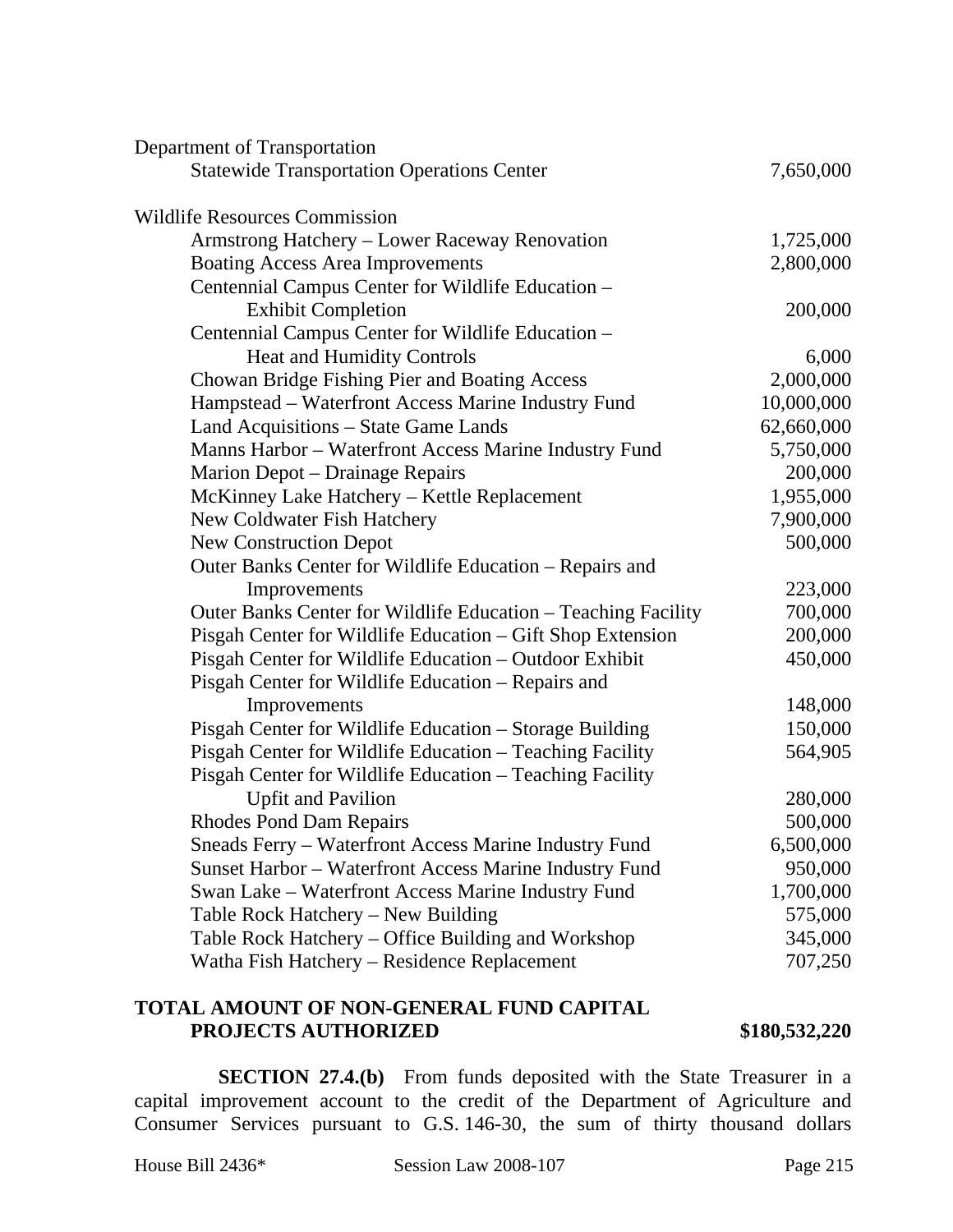(\$30,000) for the 2008-2009 fiscal year shall be transferred to the Department of Agriculture and Consumer Services to be used, notwithstanding G.S. 146-30, by the Department for its plant conservation program under Article 19B of Chapter 106 of the General Statutes for costs incidental to the acquisition of land, such as land appraisals, land surveys, title searches, environmental studies, and for the management of the plant conservation program preserves owned by the Department.

**SECTION 27.4.(c)** Of the funds previously authorized to be used for the construction of a frozen dough manufacturing facility at Maury Correctional Institution, the Department of Correction may use one million five hundred thousand dollars (\$1,500,000) to upfit a general industry operation at Tabor Correctional Institution.

# **STUDY RELOCATION OF HIGHWAY PATROL TRAINING FACILITIES**

**SECTION 27.5.** The Department of Crime Control and Public Safety, in consultation with the Department of Administration, shall study suitable locations all across this State outside of Raleigh for a relocation of the Highway Patrol's Garner Road complex and shall report its findings and recommendations to the Chairs of the House and Senate Appropriations Committees and to the Chairs of the House Appropriations Subcommittee on Capital no later than February 1, 2009.

## **ACCESS TO DRY CLEANING SOLVENT CLEANUP FUND FOR GREEN SQUARE PROJECT**

**SECTION 27.6.** Of the funds appropriated in this act to the Department of Environment and Natural Resources, Environmental Management Commission, Dry-Cleaning Solvent Cleanup Fund, the sum of up to two million dollars (\$2,000,000) may be transferred to the Green Square Project capital fund to cover the costs associated with remediation of dry cleaning contamination on the Green Square Complex Site.

# **CHRONOLOGY EXHIBIT ON FIRST FLOOR OF NC MUSEUM OF HISTORY**

**SECTION 27.7.** The Department of Cultural Resources may use all of the funds appropriated in this act and in Section 29.1 of S.L. 2007-323 for the North Carolina Museum of History Chronology Exhibit to make capital improvements necessary to ensure that the entire exhibit is located on the first floor of the Museum.

## **DESIGN AND CONSTRUCTION OF NORTH CAROLINA FREEDOM MONUMENT**

**SECTION 27.7A.** The Department of Administration shall contract with North Carolina Freedom Monument Project, Inc., a nonprofit corporation, for the design and construction of the North Carolina Freedom Project. Notwithstanding G.S. 143-64.31 through 143-64.34 and G.S. 143-135.26, North Carolina Freedom Monument Project, Inc., shall select the designer and consultant for the project.

#### **BIOMEDICAL RESEARCH IMAGING CENTER**

**SECTION 27.7B.(a)** Chapter 116 of the General Statutes is amended by adding a new section to read: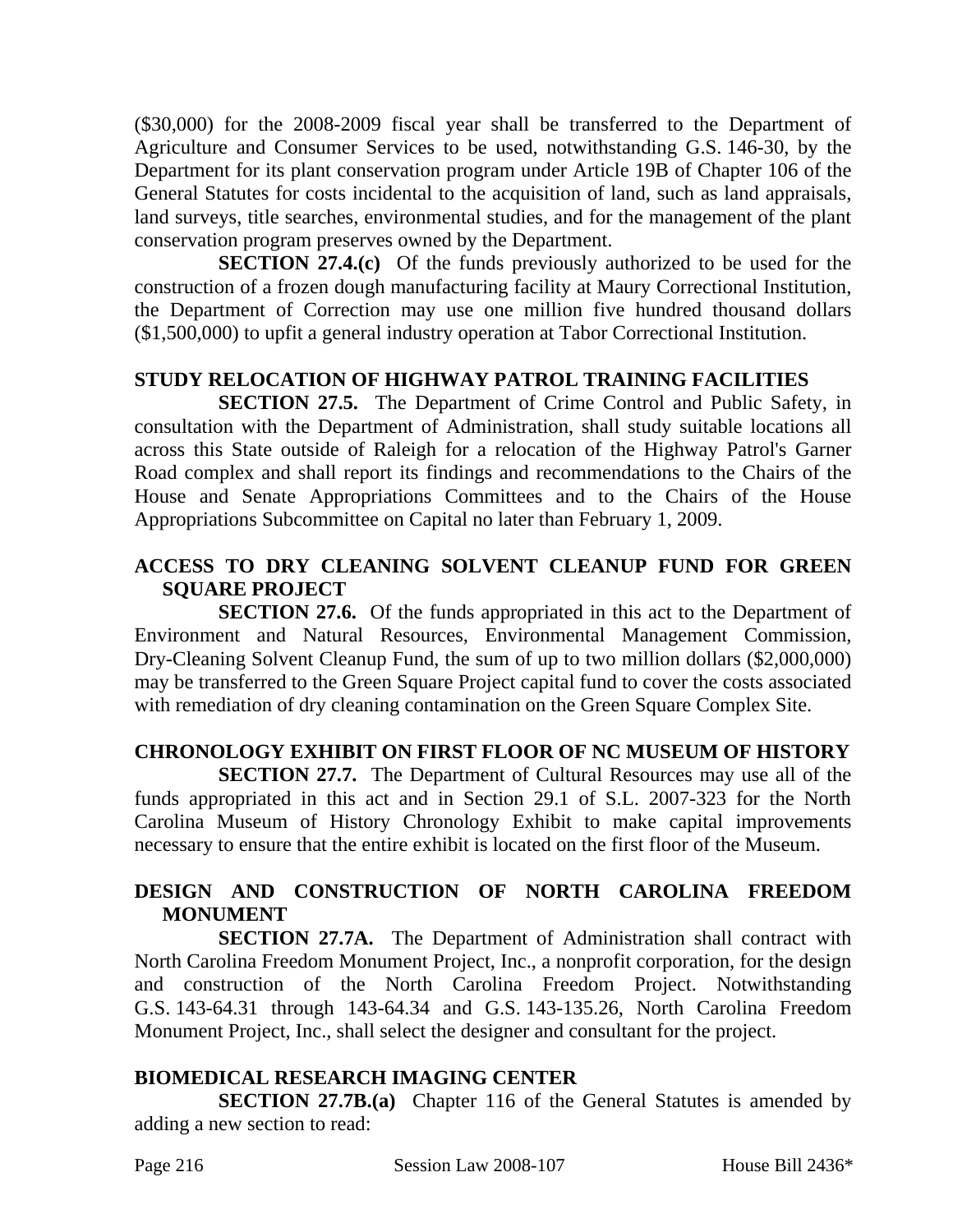#### "**§ 116-29.5. Biomedical Research Imaging Center.**

The General Assembly finds that the construction of the Biomedical Research Imaging Center at the University of North Carolina at Chapel Hill is a vital component of the State's efforts to improve the health and wellness of its citizens. Therefore, there is appropriated from the General Fund to the Board of Governors of The University of North Carolina the following sums for the corresponding fiscal year to be used for the planning and construction of the Biomedical Research Imaging Center:

| <b>Fiscal Year</b> | <b>Amount:</b> |
|--------------------|----------------|
| 2009-2010          | \$172,000,000  |
| 2010-2011          | \$45,000,000"  |

**SECTION 27.7B.(b)** It is the intent of the General Assembly that the 2009 Regular Session of the 2009 General Assembly authorize sufficient debt financing to complete the Biomedical Research Imaging Center at the University of North Carolina at Chapel Hill.

**SECTION 27.7B.(c)** Subsection (a) of this section expires if legislation becomes law on or before June 30, 2009, that authorizes sufficient debt financing to complete the Biomedical Research Imaging Center at the University of North Carolina at Chapel Hill, as requested by the Board of Governors of The University of North Carolina.

# **TRANSFER OF PRAIRIE RIDGE LAND TO DEPARTMENT OF ENVIRONMENT AND NATURAL RESOURCES**

**SECTION 27.7C.** The land currently allocated to the Department of Administration and used for the Prairie Ridge Ecostation for Wildlife and Learning is hereby reallocated to the Department of Environment and Natural Resources.

## **SPECIAL INDEBTEDNESS PROJECTS**

**SECTION 27.8.(a)** The State, with the prior approval of the State Treasurer and the Council of State, as provided in Article 9 of Chapter 142 of the General Statutes, is authorized to issue or incur special indebtedness in order to provide funds to the State to be used, together with other available funds, to pay the capital facility costs of the projects described in this subsection. In accordance with G.S. 142-83, this subsection authorizes the issuance or incurrence of special indebtedness:

> (1) In the maximum aggregate principal amount of sixty-nine million dollars (\$69,000,000) to finance the capital facility costs of completing a School of Dentistry building at East Carolina University and no more than 10 satellite dental clinics across the State. No more than a maximum aggregate amount of twenty-one million dollars (\$21,000,000) of special indebtedness may be issued or incurred under this subdivision prior to July 1, 2009. No more than a maximum aggregate amount of sixty million dollars (\$60,000,000) of special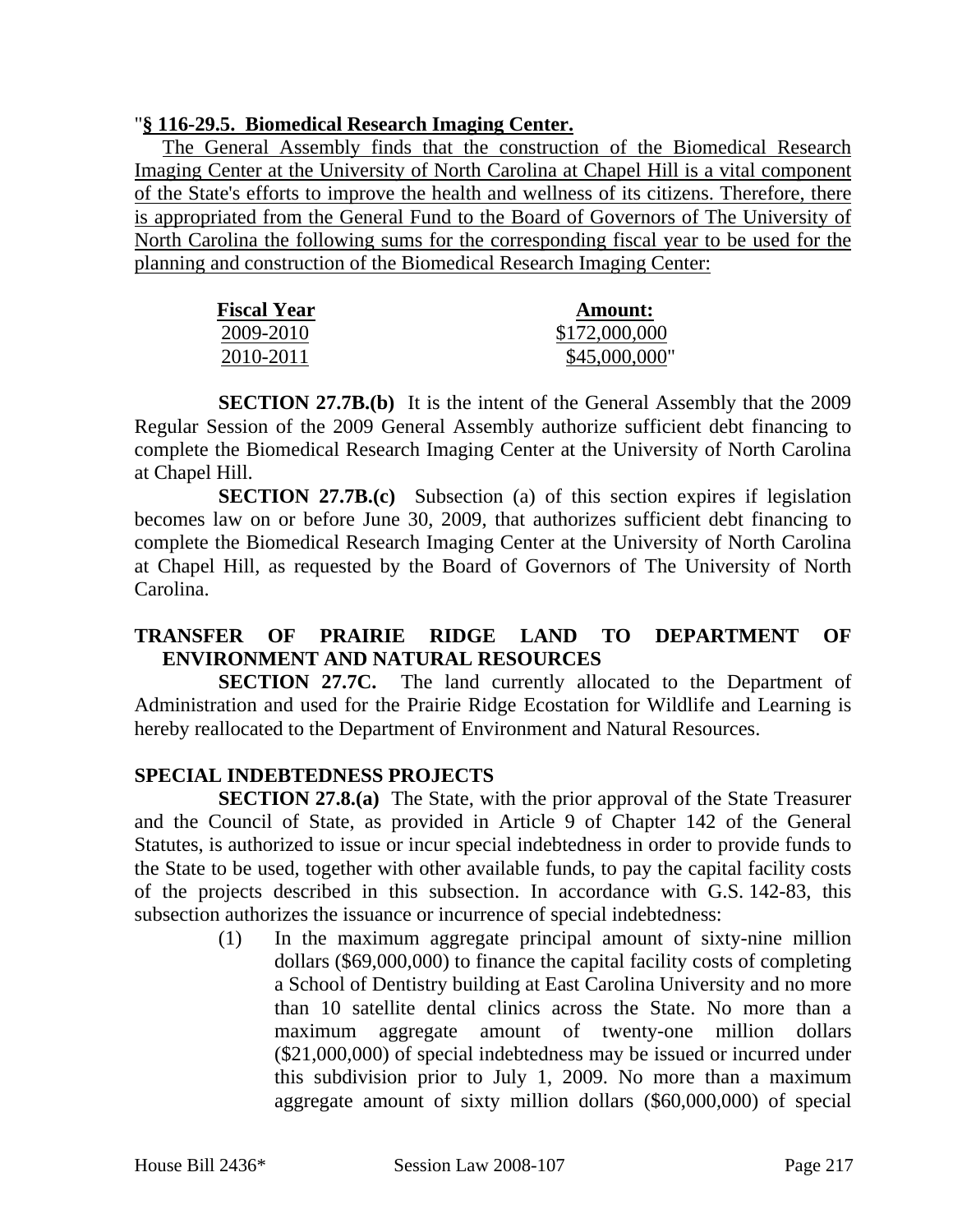indebtedness may be issued or incurred under this subdivision prior to July 1, 2010.

- (2) In the maximum aggregate principal amount of thirty-six million eight hundred thousand dollars (\$36,800,000) to finance the capital facility costs of completing a family medicine building at East Carolina University. No more than a maximum aggregate amount of sixteen million six hundred thousand dollars (\$16,600,000) of special indebtedness may be issued or incurred under this subdivision prior to July 1, 2009.
- (3) In the maximum aggregate principal amount of eighteen million dollars (\$18,000,000) to finance the capital facility costs of completing a School of Education building at Elizabeth City State University. No more than a maximum aggregate amount of seven million dollars (\$7,000,000) of special indebtedness may be issued or incurred under this subdivision prior to July 1, 2009. No more than a maximum aggregate amount of fifteen million dollars (\$15,000,000) of special indebtedness may be issued or incurred under this subdivision prior to July 1, 2010.
- (4) In the maximum aggregate principal amount of two million four hundred thirty-eight thousand dollars (\$2,438,000) to finance the capital improvement costs of acquiring land and constructing capital facilities for a horse park in Rockingham County for North Carolina Agricultural and Technical State University.
- (5) In the maximum aggregate principal amount of twenty million four hundred ninety thousand dollars (\$20,490,000) to finance the capital facility costs of completing a general classroom building at North Carolina Agricultural and Technical State University. No more than a maximum aggregate amount of seven million dollars (\$7,000,000) of special indebtedness may be issued or incurred under this subdivision prior to July 1, 2009.
- (6) In the maximum aggregate principal amount of twenty-four million five hundred thousand dollars (\$24,500,000) to finance the capital facility costs of completing a nursing building at North Carolina Central University. No more than a maximum aggregate amount of six million dollars (\$6,000,000) of special indebtedness may be issued or incurred under this subdivision prior to July 1, 2009. No more than a maximum aggregate amount of seventeen million dollars (\$17,000,000) of special indebtedness may be issued or incurred under this subdivision prior to July 1, 2010.
- (7) In the maximum aggregate principal amount of eleven million one hundred thousand dollars (\$11,100,000) to finance the capital facility costs of completing a central storage facility at the North Carolina School of the Arts.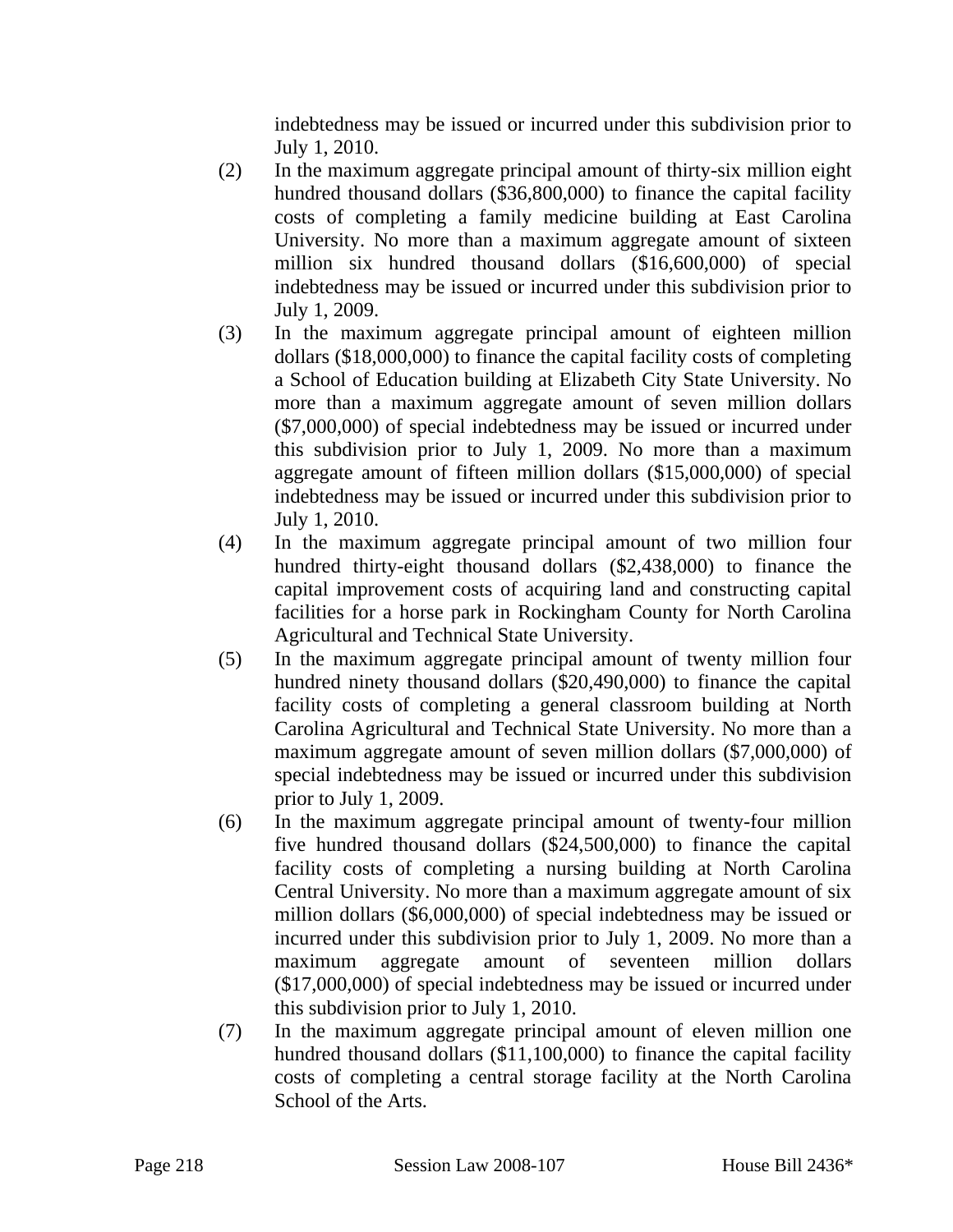- (8) In the maximum aggregate principal amount of twelve million nine hundred thousand dollars (\$12,900,000) to finance the capital facility costs of completing a film school production facility at the North Carolina School of the Arts. No special indebtedness may be issued or incurred under this subdivision prior to July 1, 2009. No more than a maximum aggregate amount of two million dollars (\$2,000,000) of special indebtedness may be issued or incurred under this subdivision prior to July 1, 2010. No more than a maximum aggregate amount of seven million nine hundred thousand dollars (\$7,900,000) of special indebtedness may be issued or incurred under this subdivision prior to July 1, 2011.
- (9) In the maximum aggregate principal amount of one hundred nine million one hundred thousand dollars (\$109,100,000) to finance the capital facility costs of completing the Centennial Campus library at North Carolina State University. No more than a maximum aggregate amount of forty-nine million dollars (\$49,000,000) of special indebtedness may be issued or incurred under this subdivision prior to July 1, 2009. No more than a maximum aggregate amount of sixty-eight million one hundred thousand dollars (\$68,100,000) of special indebtedness may be issued or incurred under this subdivision prior to July 1, 2010. No more than a maximum aggregate amount of one hundred million one hundred thousand dollars (\$100,100,000) of special indebtedness may be issued or incurred under this subdivision prior to July 1, 2011.
- (10) In the maximum aggregate principal amount of four million dollars (\$4,000,000) for the capital facility costs of completing the 4-H Campuses at North Carolina State University.
- (11) In the maximum aggregate principal amount of sixty-nine million dollars (\$69,000,000) to finance the capital facility costs of completing a School of Dentistry expansion at the University of North Carolina at Chapel Hill. No special indebtedness may be issued or incurred under this subdivision prior to July 1, 2009. No more than a maximum aggregate amount of twenty-five million dollars (\$25,000,000) of special indebtedness may be issued or incurred under this subdivision prior to July 1, 2010. No more than a maximum aggregate amount of sixty-one million dollars (\$61,000,000) of special indebtedness may be issued or incurred under this subdivision prior to July 1, 2011.
- (12) In the maximum aggregate principal amount of fifty-seven million two hundred eighteen thousand dollars (\$57,218,000) to finance the capital facility costs of completing the Energy Production Infrastructure Center at the University of North Carolina at Charlotte. No more than a maximum aggregate amount of ten million dollars (\$10,000,000) of special indebtedness may be issued or incurred under this subdivision prior to July 1, 2009. No more than a maximum aggregate amount of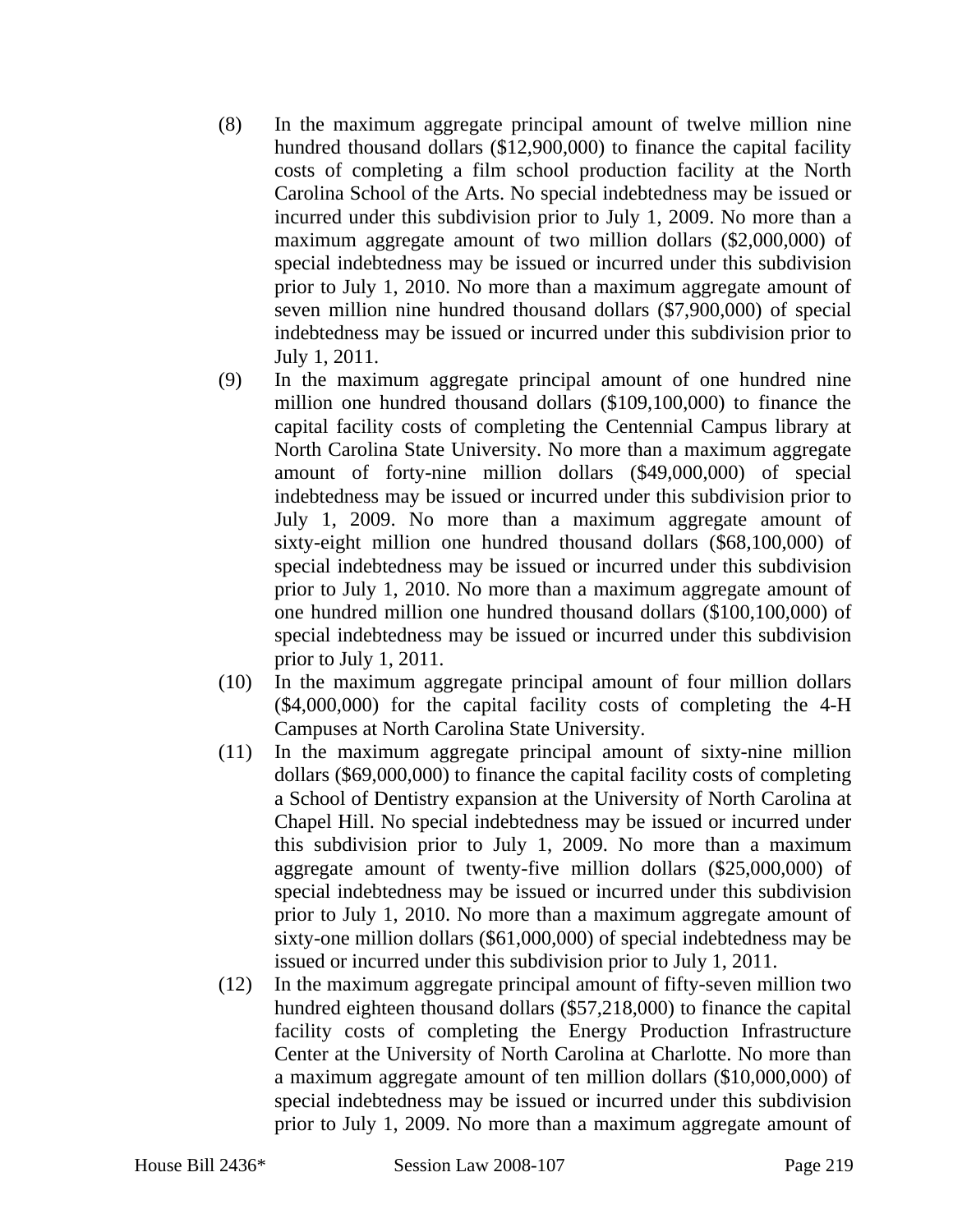thirty-two million two hundred eighteen thousand dollars (\$32,218,000) of special indebtedness may be issued or incurred under this subdivision prior to July 1, 2010.

- (13) In the maximum aggregate principal amount of forty-two million six hundred seventy thousand dollars (\$42,670,000) to finance the capital facility costs of completing an academic classroom and office building at the University of North Carolina at Greensboro. No more than a maximum aggregate amount of twenty-one million dollars (\$21,000,000) of special indebtedness may be issued or incurred under this subdivision prior to July 1, 2009.
- (14) In the maximum aggregate principal amount of ten million dollars (\$10,000,000) to finance the capital facility costs of installing fire sprinklers in The University of North Carolina System residence halls.
- (15) In the maximum aggregate principal amount of twenty-five million dollars (\$25,000,000) to finance the capital improvement costs of acquiring State land throughout The University of North Carolina System.
- (16) In the maximum aggregate principal amount of thirty-four million dollars (\$34,000,000) to finance the capital improvement costs of purchasing State judicial facilities located at 901 Corporate Drive, Raleigh, NC, and more particularly described as Phase Two, Tract A of Raleigh Corporate Center consisting of 17.28 acres and as shown on the map recorded in Map book 1987, page 720, and Map book 1990, page 576, of the Wake County Register of Deeds.
- (17) In the maximum aggregate principal amount of forty-five million one hundred seventy thousand dollars (\$45,170,000) to finance the capital facility costs of completing a health care and mental health facility at the North Carolina Correctional Institute for Women. No more than a maximum aggregate amount of twenty-seven million dollars (\$27,000,000) of special indebtedness may be issued or incurred under this subdivision prior to July 1, 2009.
- (18) In the maximum aggregate principal amount of thirteen million ten thousand dollars (\$13,010,000) to finance the capital facility costs of completing a minimum security addition at Scotland Correctional Institution. No more than a maximum aggregate amount of six million dollars (\$6,000,000) of special indebtedness may be issued or incurred under this subdivision prior to July 1, 2009. No more than a maximum aggregate amount of ten million dollars (\$10,000,000) of special indebtedness may be issued or incurred under this subdivision prior to July 1, 2010.
- (19) In the maximum aggregate principal amount of eighteen million nine hundred fifty thousand dollars (\$18,950,000) to finance the capital facility costs of completing a medium security addition at Bertie Correctional Institution. No more than a maximum aggregate amount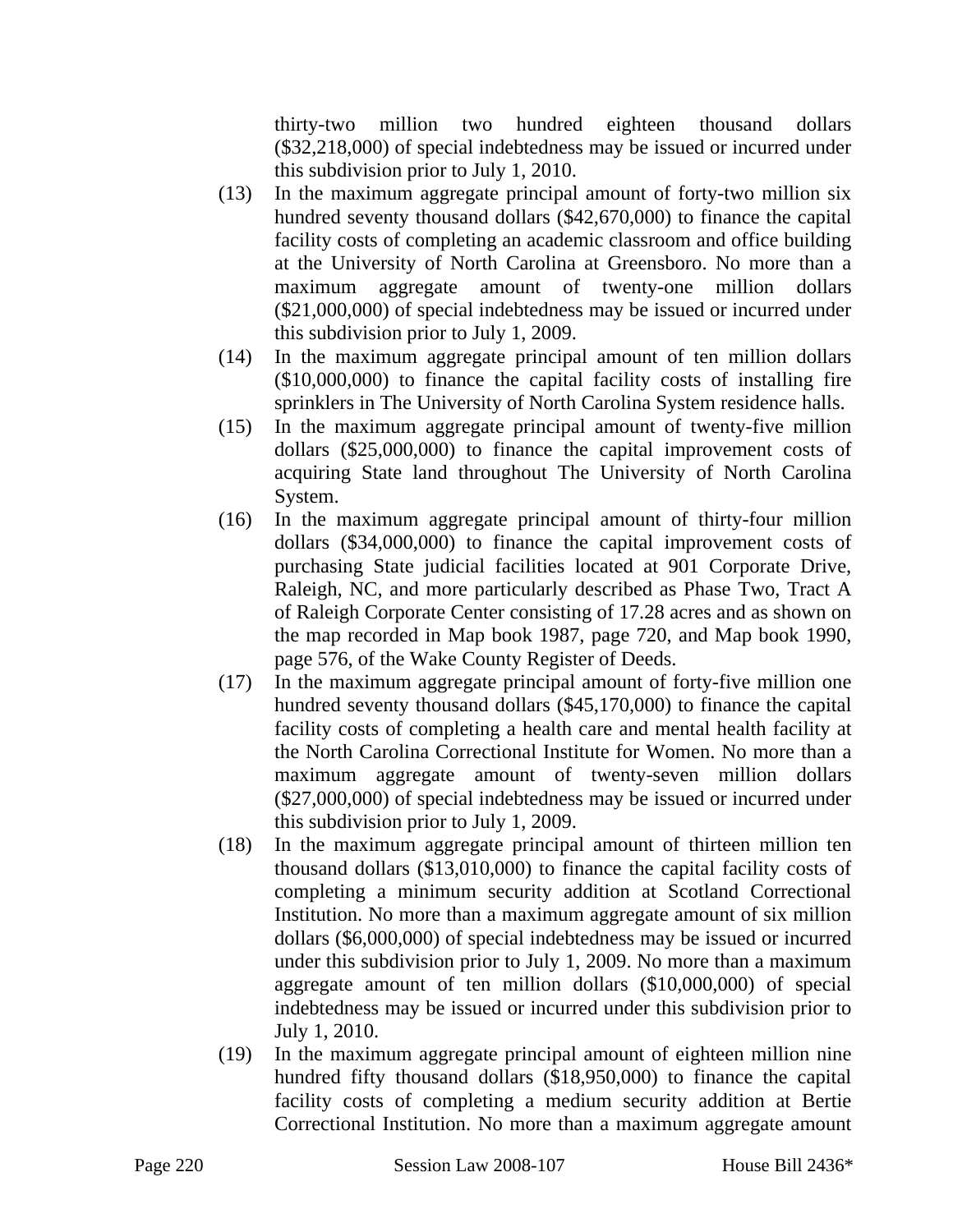of seven million dollars (\$7,000,000) of special indebtedness may be issued or incurred under this subdivision prior to July 1, 2009. No more than a maximum aggregate amount of fourteen million dollars (\$14,000,000) of special indebtedness may be issued or incurred under this subdivision prior to July 1, 2010.

- (20) In the maximum aggregate principal amount of thirteen million ten thousand dollars (\$13,010,000) to finance the capital facility costs of completing a minimum security addition at Tabor Correctional Institution. No more than a maximum aggregate amount of six million dollars (\$6,000,000) of special indebtedness may be issued or incurred under this subdivision prior to July 1, 2009. No more than a maximum aggregate amount of ten million dollars (\$10,000,000) of special indebtedness may be issued or incurred under this subdivision prior to July 1, 2010.
- (21) In the maximum aggregate principal amount of eighteen million nine hundred fifty thousand dollars (\$18,950,000) to finance the capital facility costs of completing a medium security addition at Lanesboro Correctional Institution. No more than a maximum aggregate amount of seven million dollars (\$7,000,000) of special indebtedness may be issued or incurred under this subdivision prior to July 1, 2009. No more than a maximum aggregate amount of fourteen million dollars (\$14,000,000) of special indebtedness may be issued or incurred under this subdivision prior to July 1, 2010.
- (22) In the maximum aggregate principal amount of two million nine hundred twenty-five thousand dollars (\$2,925,000) to finance the capital facility costs of completing Phase I of the CSS Neuse State Historic Site.
- (23) In the maximum aggregate principal amount of seven million dollars (\$7,000,000) to finance the capital facility costs of completing Port of Morehead City Berth Improvements and Phase I of Port of Wilmington Berth 8 Improvements.
- (24) In the maximum aggregate principal amount of three million seven hundred thousand dollars (\$3,700,000) to finance the capital facility costs of completing a Southeastern North Carolina Agriculture Center Pavilion.
- (25) In the maximum aggregate principal amount of eight million one hundred thousand dollars (\$8,100,000) to finance the capital facility costs of Department of Agriculture and Consumer Services capital improvements. Sales proceeds shall be allocated between the projects in the following manner:

## **Project Allocation of Sales Proceeds**

Bathroom and truckshed expansion at The Western North Carolina Farmers'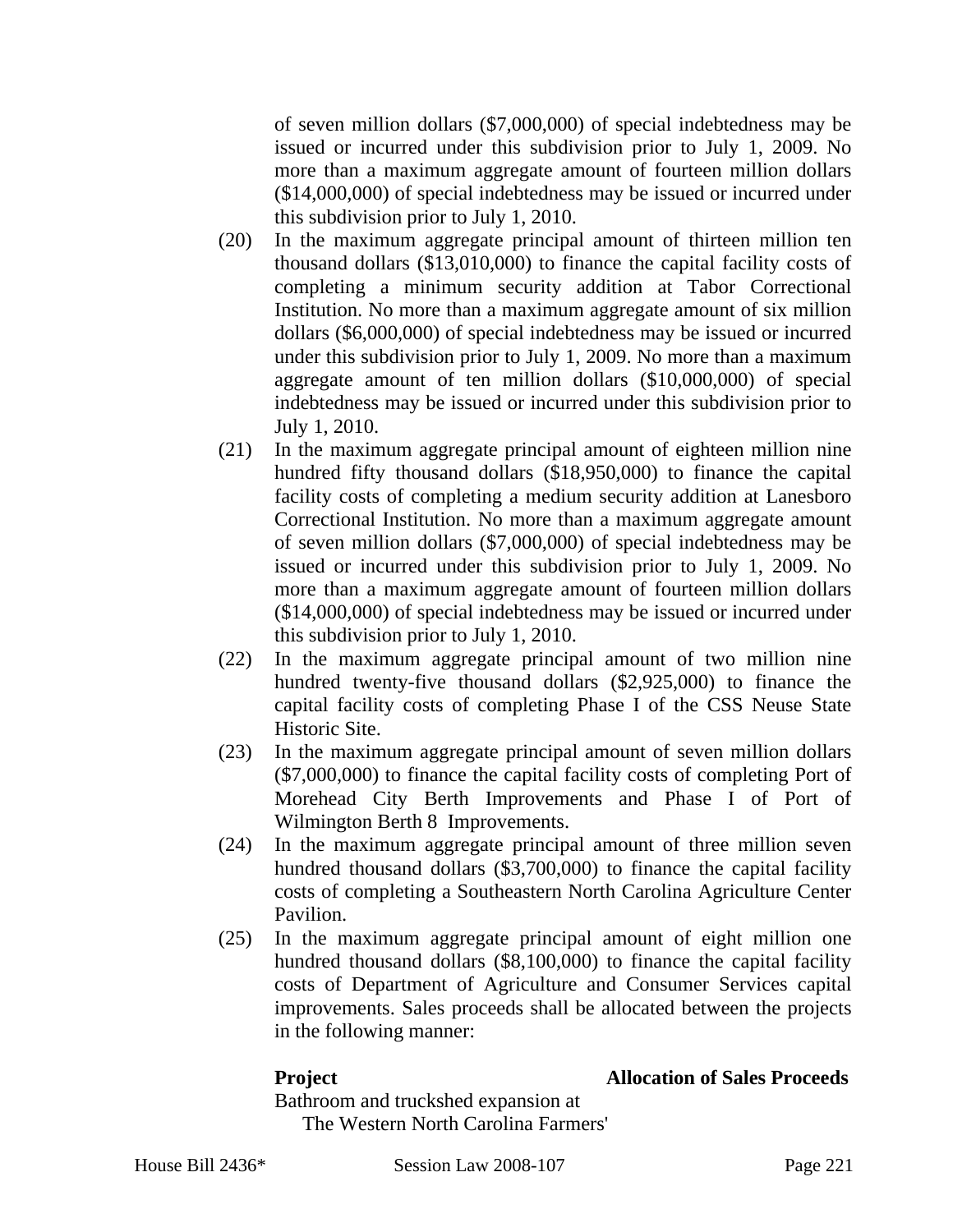|      | <b>Market</b>                                                                      | \$650,000   |
|------|------------------------------------------------------------------------------------|-------------|
|      | Davis Arena renovation and expansion at<br>The Western North Carolina Agricultural |             |
|      | Center                                                                             | \$7,450,000 |
| (26) | In the maximum aggregate principal amount of four million three                    |             |

- hundred three thousand nine hundred forty-four dollars (\$4,303,944) to finance the capital facility costs of completing an oyster hatchery.
- (27) In the maximum aggregate principal amount of two million seven hundred thousand dollars (\$2,700,000) to finance the capital improvement costs of completing an expansion and renovation to the polar bear exhibit at the North Carolina Zoo.
- (28) In the maximum aggregate principal amount of fifty million dollars (\$50,000,000) to finance the capital improvement costs of acquiring State park lands and conservation areas for the Land for Tomorrow initiative in the Department of Environment and Natural Resources. Proceeds shall be allocated to support the conservation priorities of the One North Carolina Naturally program.

**SECTION 27.8.(b)** Section 1.1 of S.L. 2004-179, as amended by Section 30.3A of S.L. 2005-276 and Section 2.1 of S.L. 2006-146, reads as rewritten:

"**SECTION 1.1.** In accordance with G.S. 142-83, this section authorizes the issuance or incurrence of special indebtedness in the following maximum aggregate principal amounts to finance the costs of the following projects. The table below provides the maximum principal amounts. The first column is the aggregate maximum principal amount. The second column is the maximum portion of this amount that can be issued or incurred before July 1, 2005. The State, with the prior approval of the State Treasurer and the Council of State, as provided in Article 9 of Chapter 142 of the General Statutes, is authorized to issue or incur special indebtedness in order to provide funds to the State to be used, together with other available funds, to pay the cost of these projects.

| <b>Aggregate</b><br><b>Maximum</b> | <b>Maximum</b><br><b>before 7/1/05</b> | <b>Project</b>                                                                                                                                                                                                                                               |
|------------------------------------|----------------------------------------|--------------------------------------------------------------------------------------------------------------------------------------------------------------------------------------------------------------------------------------------------------------|
| \$180,000,000                      | \$110,000,000                          | Acquiring, constructing, and equipping a new<br>cancer rehabilitation and treatment center, a<br>nearby physicians' office building, and a<br>walkway between the two, all to be located at<br>the University of North Carolina Hospitals at<br>Chapel Hill. |
| 60,000,000                         | 30,000,000                             | Acquiring, constructing, and equipping the<br>Carolina Cardiovascular Diseases<br>North<br>Institute at East Carolina University.                                                                                                                            |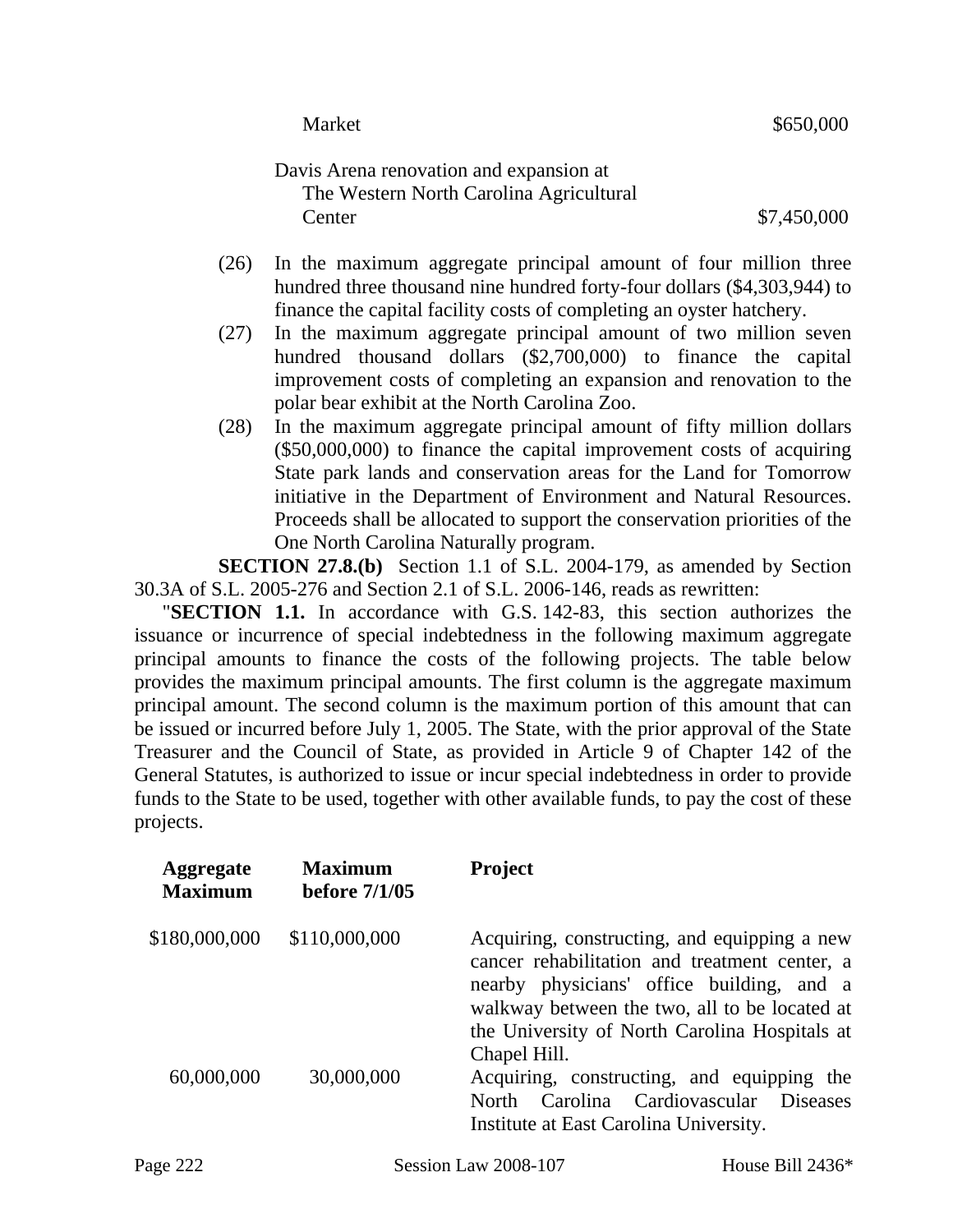| 35,000,000                     | 25,000,000 | Acquiring, constructing, and equipping a<br>Bioinformatics Center at the University of<br>North Carolina at Charlotte.                                                                                                                                                                                                                                                                                                                                                                                  |
|--------------------------------|------------|---------------------------------------------------------------------------------------------------------------------------------------------------------------------------------------------------------------------------------------------------------------------------------------------------------------------------------------------------------------------------------------------------------------------------------------------------------------------------------------------------------|
| 28,000,000                     | 25,000,000 | Acquiring, constructing, and equipping a<br>stand-alone facility to house<br>the<br>new<br>Pharmacy School program to be located at<br>Elizabeth City State University, and interim<br>temporary facilities to house the program<br>during construction of the facility.                                                                                                                                                                                                                                |
| 35,000,000                     | 25,000,000 | Acquiring, constructing, and equipping a<br>Center for Health Promotion and Partnerships<br>at the University of North Carolina at<br>Asheville.                                                                                                                                                                                                                                                                                                                                                        |
| 10,000,000                     | 10,000,000 | Land<br>acquisition, site<br>preparation,<br>architectural,<br>and<br>engineering,<br>other<br>consulting services, and construction for the<br>Carolina<br>Southeastern North<br><b>Nursing</b><br><b>Education and Research Center at Fayetteville</b><br>State University.                                                                                                                                                                                                                           |
| 10,000,000                     | 10,000,000 | Site preparation, engineering, architectural,<br>other consulting services<br>and<br>the<br>and<br>construction of a research building on the joint<br>Millennial Campus of North Carolina<br>Agricultural and Technical State University<br>and the University of North Carolina at<br>Greensboro.                                                                                                                                                                                                     |
| 10,000,000                     | 10,000,000 | acquisition,<br>Land<br>site<br>preparation,<br>architectural,<br>engineering,<br>and<br>other<br>consulting services, and construction of a<br>Nursing and Allied Health Building at the<br>University of North Carolina at Pembroke.                                                                                                                                                                                                                                                                  |
| 10,000,000                     | 10,000,000 | To Western Carolina University for land<br>acquisition, site preparation, engineering,<br>architectural, and other consulting services,<br>and construction of a building for Western<br>Carolina University and the Mountain Area<br>Health Education Consortium for the North<br>Carolina Center for Health and Aging to be<br>operated as a consortium among Western<br>Carolina University, the University of North<br>Carolina at Asheville, and the Mountain Area<br>Health Education Consortium. |
| 10,000,00011,500,00010,000,000 |            | acquisition,<br>site<br>Land<br>preparation,<br>engineering,<br>architectural,<br>and<br>other                                                                                                                                                                                                                                                                                                                                                                                                          |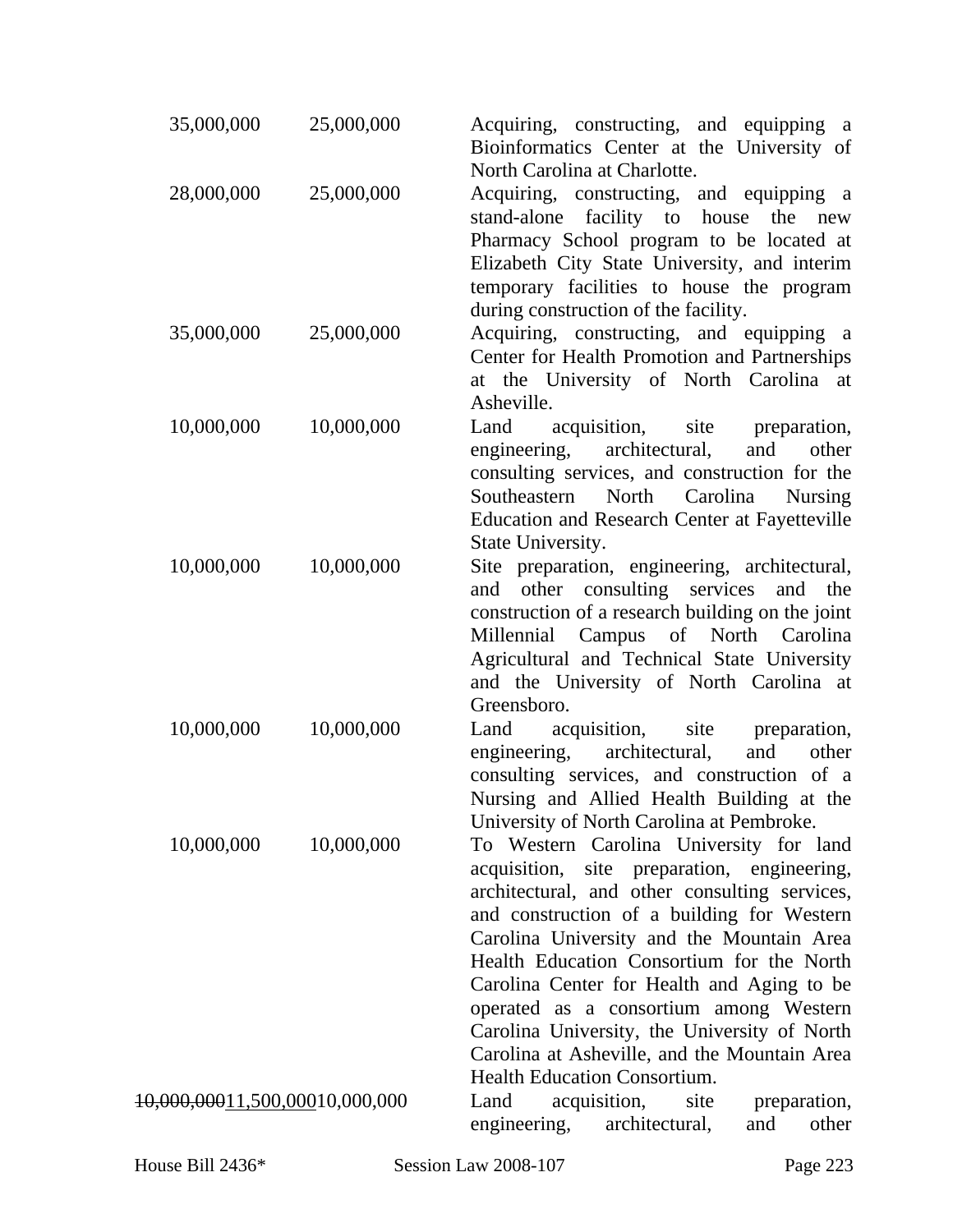consulting services, and construction of a Center for Design Innovation in the Piedmont Triad Research Park to be operated jointly by Winston-Salem State University and the North Carolina School of the Arts.

#### **TOTAL:**

#### \$388,000,000\$389,500,000 \$265,000,000"

#### **SECTION 27.8.(c)** Section 23.12(a) of S.L. 2006-66 reads as rewritten:

"**SECTION 23.12.(a)** In accordance with G.S. 142-83, this subsection authorizes the issuance or incurrence of special indebtedness in the maximum aggregate principal amount of forty million dollars (\$40,000,000) forty-five million one hundred thirty thousand dollars (\$45,130,000) to finance the costs of constructing new buildings and pavilions and renovating existing buildings at the North Carolina Museum of Art. The State, with the prior approval of the State Treasurer and the Council of State, as provided in Article 9 of Chapter 142 of the General Statutes, is authorized to issue or incur special indebtedness in order to provide funds to the State to be used, together with other available funds, to pay the costs of constructing and renovating the project described in this subsection."

**SECTION 27.8.(d)** Section 29.13(a)(11) of S.L. 2007-323 reads as rewritten:

> $\sqrt{(11)}$  In the maximum aggregate principal amount of eighteen million seven hundred eight thousand dollars (\$18,708,000)twenty-eight million five hundred seven thousand dollars (\$28,507,000) to finance the capital facility costs of completing a new student activities center at Winston-Salem State University. No more than a maximum aggregate amount of two million dollars (\$2,000,000) of special indebtedness may be issued or incurred under this subdivision prior to July 1, 2008. No more than a maximum aggregate amount of five million dollars (\$5,000,000)fourteen million seven hundred ninety-nine thousand dollars (\$14,799,000) of special indebtedness may be issued or incurred under this subdivision prior to July 1, 2009."

**SECTION 27.8.(e)** This section is effective when it becomes law.

## **TWO-THIRDS BONDS ACT OF 2008**

**SECTION 27.9.(a)** Short Title. – This section may be cited as the "Two-Thirds Bonds Act of 2008."

**SECTION 27.9.(b)** Findings and Determinations. – It is the intent and purpose of the General Assembly by this section to provide for the issuance of general obligation bonds or notes of the State in order to provide funds for the cost of State capital facilities.

**SECTION 27.9.(c)** Definitions. – The following definitions apply in this section unless the context otherwise requires:

- (1) Bonds. Bonds issued under this section.
- (2) Cost. The term includes all of the following: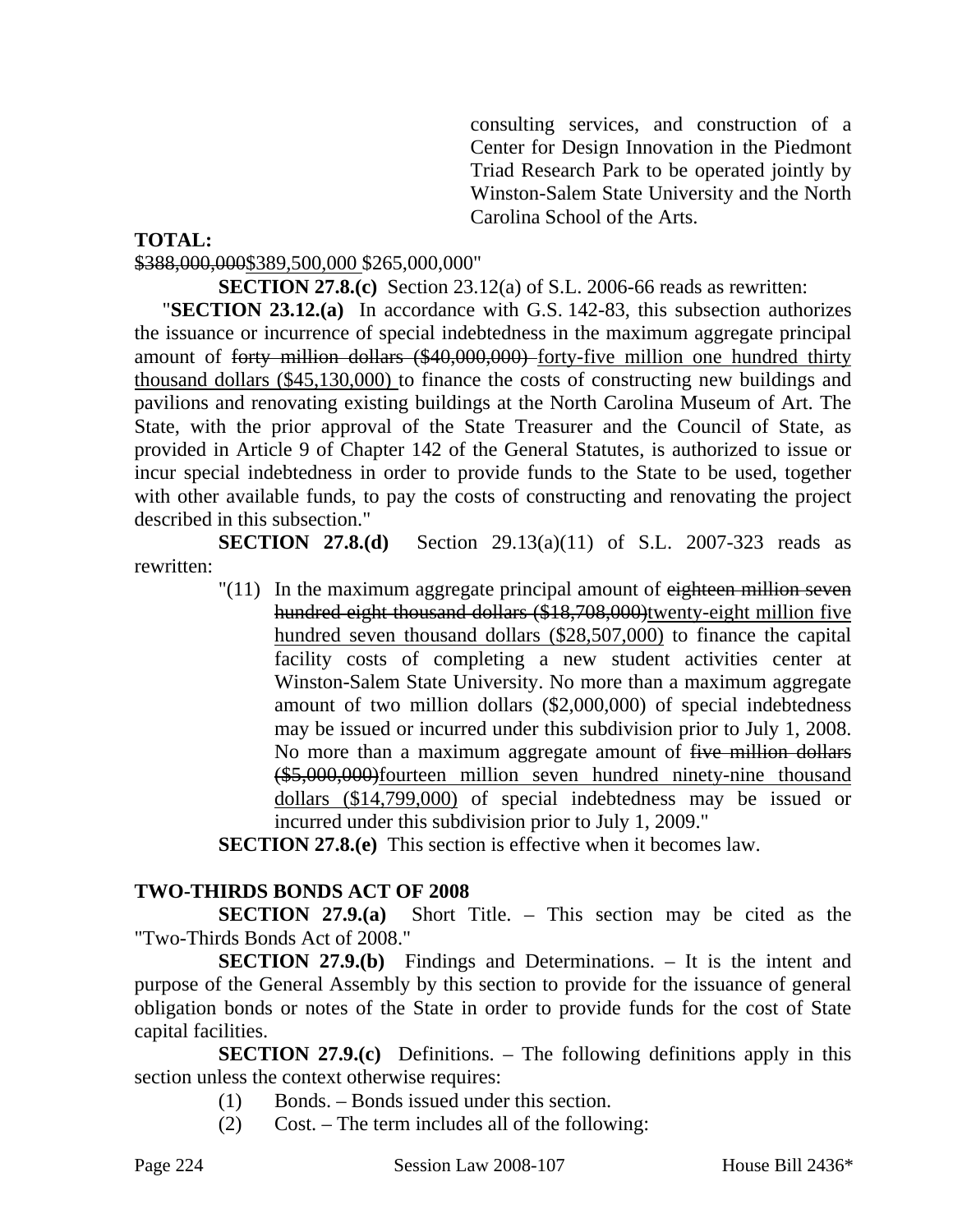- a. The cost of constructing, reconstructing, renovating, repairing, enlarging, acquiring, and improving State capital facilities, including the acquisition of land, rights-of-way, easements, franchises, equipment, machinery, furnishings, and other interests in real or personal property acquired or used in connection with a State capital facility.
- b. The cost of engineering, architectural, and other consulting services as may be required.
- c. Administrative expenses and charges.
- d. The cost of providing personnel to ensure effective project management.
- e. The cost of bond insurance, investment contracts, credit enhancement and liquidity facilities, interest-rate swap agreements or other derivative products, financial and legal consultants and related costs of bond and note issuance, to the extent and as determined by the State Treasurer.
- f. Finance charges, reserves for debt service, and other types of reserves required pursuant to the terms of any bond or note or related documents, interest before and during construction or acquisition of a State capital facility and, if considered advisable by the State Treasurer, for a period not exceeding two years after the estimated date of completion of construction or acquisition.
- g. The cost of bond insurance, investment contracts, credit enhancement facilities and liquidity facilities, interest-rate swap agreements or other derivative products, financial and legal consultants, and related costs of the incurrence or issuance of any bond or note.
- h. The cost of reimbursing the State for any payments made for any cost described in this subdivision.
- i. Any other costs and expenses necessary or incidental to the purposes of this section.
- (3) Credit facility. An agreement entered into by the State Treasurer on behalf of the State with a bank, savings and loan association or other banking institution, an insurance company, reinsurance company, surety company or other insurance institution, a corporation, investment banking firm or other investment institution, or any financial institution or other similar provider of a credit facility, which provider may be located within or without the United States, such agreement providing for prompt payment of all or any part of the principal or purchase price (whether at maturity, presentment or tender for purchase, redemption or acceleration), redemption premium, if any, and interest on any bonds or notes payable on demand or tender by the owner, in consideration of the State agreeing to repay the provider of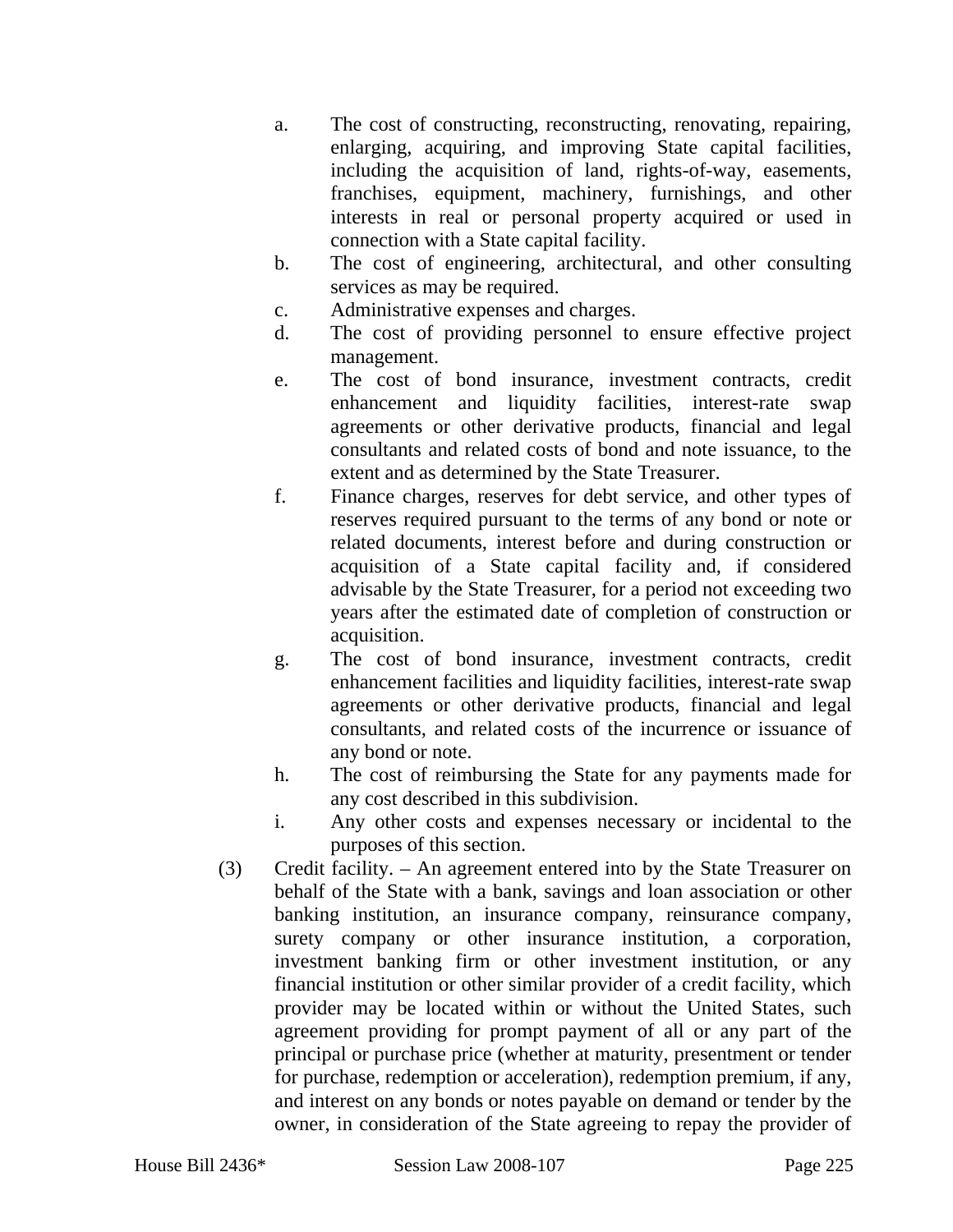the credit facility in accordance with the terms and provisions of such agreement.

- (4) Notes. Notes issued under this section.
- (5) Par formula. A provision or formula adopted by the State to provide for the adjustment, from time to time, of the interest rate or rates borne by any bonds or notes, including:
	- a. A provision providing for such adjustment so that the purchase price of such bonds or notes in the open market would be as close to par as possible.
	- b. A provision providing for such adjustment based upon a percentage or percentages of a prime rate or base rate, which percentage or percentages may vary or be applied for different periods of time.
	- c. Such other provision as the State Treasurer may determine to be consistent with this act and will not materially and adversely affect the financial position of the State and the marketing of bonds or notes at a reasonable interest cost to the State.
- (6) State. The State of North Carolina, including any State agency.
- (7) State agency. Any agency, institution, board, commission, bureau, council, department, division, officer, or employee of the State. The term does not include counties, municipal corporations, political subdivisions, local boards of education, or other local public bodies.

**SECTION 27.9.(d)** Authorization of Bonds and Notes. – The State Treasurer is authorized, by and with the consent of the Council of State, to issue and sell at one time or from time to time general obligation bonds of the State to be designated "State of North Carolina General Obligation Bonds," with any additional designations as may be determined, or notes of the State, in the aggregate principal amount of one hundred seven million dollars (\$107,000,000), this amount being not in excess of two-thirds of the amount by which the State's outstanding indebtedness was reduced during the biennium ended June 30, 2008, for the purpose of providing funds, with any other available funds, for the purposes authorized by this section.

If the one hundred seven million dollars (\$107,000,000) maximum principal amount of bonds and notes authorized by this section shall be in excess of two-thirds of the amount by which the State's outstanding indebtedness shall have been reduced during the biennium ended June 30, 2008, then the maximum amount of bonds and notes authorized in this section is reduced by such excess.

**SECTION 27.9.(e)** Uses of Bond and Note Proceeds. – The proceeds of bonds and notes shall be used for financing the cost of State capital facilities as provided in this section. Any additional moneys which may be received by grant from the United States of America or any agency or department thereof or from any other source to aid in financing the cost of any State capital facilities authorized by this section may be placed by the State Treasurer in a separate fund or funds and shall be disbursed, to the extent permitted by the terms of the grant, without regard to any limitations imposed by this section.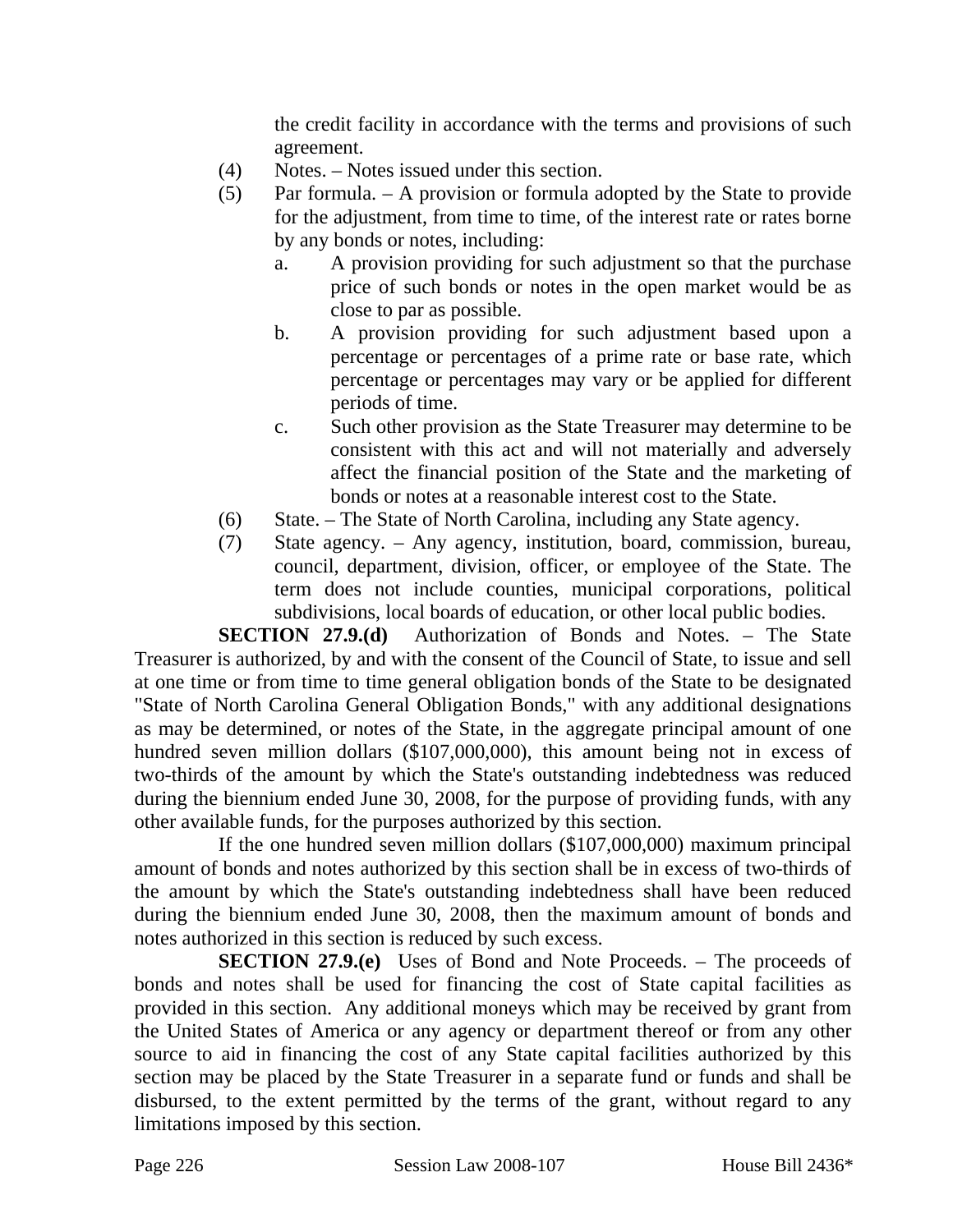The proceeds of bonds and notes may be used with any other moneys made available by the General Assembly for the cost of State capital facilities, including the proceeds of any other State bond issues, whether heretofore made available or which may be made available at the session of the General Assembly at which this section is ratified or any subsequent sessions. The proceeds of bonds and notes shall be expended and disbursed under the direction and supervision of the Director of the Budget. The funds provided by this section shall be disbursed for the purposes provided in this section upon warrants drawn on the State Treasurer by the State Controller, which warrants shall not be drawn until requisition has been approved by the Director of the Budget and which requisition shall be approved only after full compliance with the State Budget Act, Chapter 143C of the General Statutes.

The Office of State Budget and Management shall provide semiannual reports to the Joint Legislative Oversight Committee on Capital Improvements, the Chairs of the Senate and House of Representatives Appropriation Committees, and the Fiscal Research Division on the expenditure of moneys authorized by this section. The reports shall continue until the completion of the projects provided for in this section.

**SECTION 27.9.(f)** Allocation of Proceeds. – The proceeds of bonds and notes shall be allocated and expended for paying the cost of the Green Square Project, Department of Environment and Natural Resources. The projected allocation may be increased to reflect the availability of other funds, including contingency funds, income earned on the investment of bond and note proceeds, and the proceeds of any grants. The Director of the Budget may, when the Director determines it is in the best interest of the State to do so, use any excess funds, as determined by the Director, to increase the allocation of the project. The Office of State Budget and Management shall provide semiannual reports to the Joint Legislative Oversight Committee on Capital Improvements, the Chairs of the Senate and House of Representatives Appropriation Committees, and the Fiscal Research Division as to any changes in projects and allocations made under this subsection.

**SECTION 27.9.(g)** Issuance of bonds and notes. –

(1) Terms and conditions. – Bonds or notes may bear a date or dates, may be serial or term bonds or notes, or any combination thereof, may mature in such amounts and at such time or times, not exceeding 40 years from their date or dates, may be payable at such place or places, either within or without the United States of America, in such coin or currency of the United States of America as at the time of payment is legal tender for payment of public and private debts, may bear interest at such rate or rates, which may vary from time to time, and may be made redeemable before maturity, at the option of the State or otherwise as may be provided by the State, at such price or prices, including a price less than or greater than the face amount of the bonds or notes, and under such terms and conditions, all as may be determined by the State Treasurer, by and with the consent of the Council of State.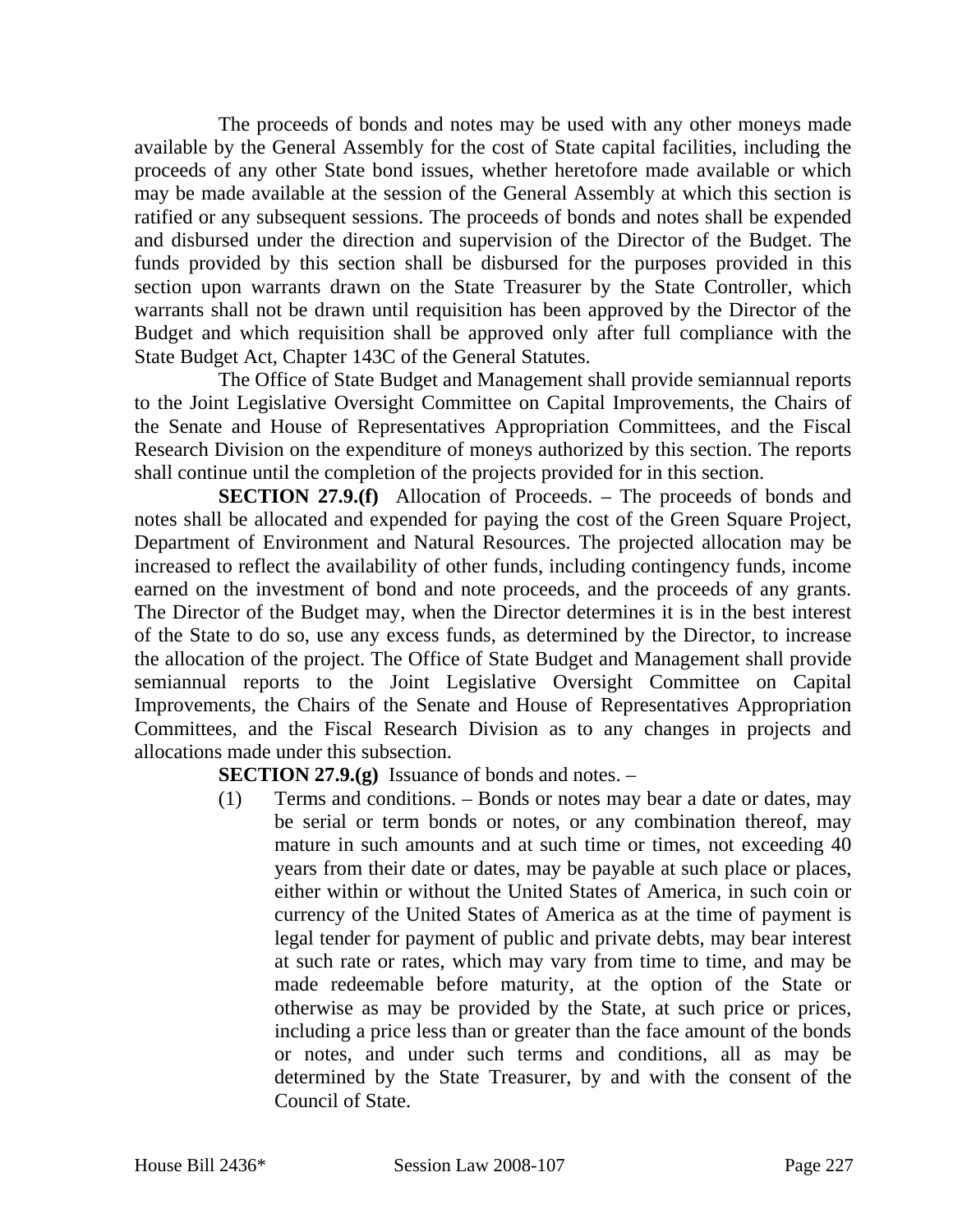- (2) Signatures; form and denomination; registration. Bonds or notes may be issued in certificated or uncertificated form. If issued in certificated form, bonds or notes shall be signed on behalf of the State by the Governor or shall bear the Governor's facsimile signature, shall be signed by the State Treasurer or shall bear the State Treasurer's facsimile signature, and shall bear the Great Seal of the State, or a facsimile of the Seal shall be impressed or imprinted thereon. If bonds or notes bear the facsimile signatures of the Governor and the State Treasurer, the bonds or notes shall also bear a manual signature which may be that of a bond registrar, trustee, paying agent or designated assistant of the State Treasurer. Should any officer whose signature or facsimile signature appears on bonds or notes cease to be such officer before the delivery of the bonds or notes, the signature or facsimile signature shall nevertheless have the same validity for all purposes as if the officer had remained in office until delivery. Bonds or notes may bear the facsimile signatures of persons who at the actual time of the execution of the bonds or notes shall be the proper officers to sign any bond or note, although at the date of the bond or note such persons may not have been such officers. The form and denomination of bonds or notes, including the provisions with respect to registration of the bonds or notes and any system for their registration, shall be as the State Treasurer may determine in conformity with this section.
- (3) Manner of sale; expenses. Subject to the approval by the Council of State as to the manner in which bonds or notes shall be offered for sale, whether at public or private sale, whether within or without the United States, and whether by publishing notices in certain newspapers and financial journals, mailing notices, inviting bids by correspondence, negotiating contracts of purchase or otherwise, the State Treasurer is authorized to sell bonds or notes at one time or from time to time at any rates of interest, which may vary from time to time, and at any prices, including a price less than or greater than the face amount of the bonds or notes, as the State Treasurer may determine. All expenses incurred in the preparation, sale, and issuance of bonds or notes shall be paid by the State Treasurer from the proceeds of bonds or notes or other available moneys.
- (4) Notes; repayment.
	- a. By and with the consent of the Council of State, the State Treasurer is hereby authorized to borrow money and to execute and issue notes of the State for the same, but only in the following circumstances and under the following conditions:
		- 1. For anticipating the sale of bonds, the issuance of which the Council of State has approved, if the State Treasurer considers it advisable to postpone the issuance of the bonds;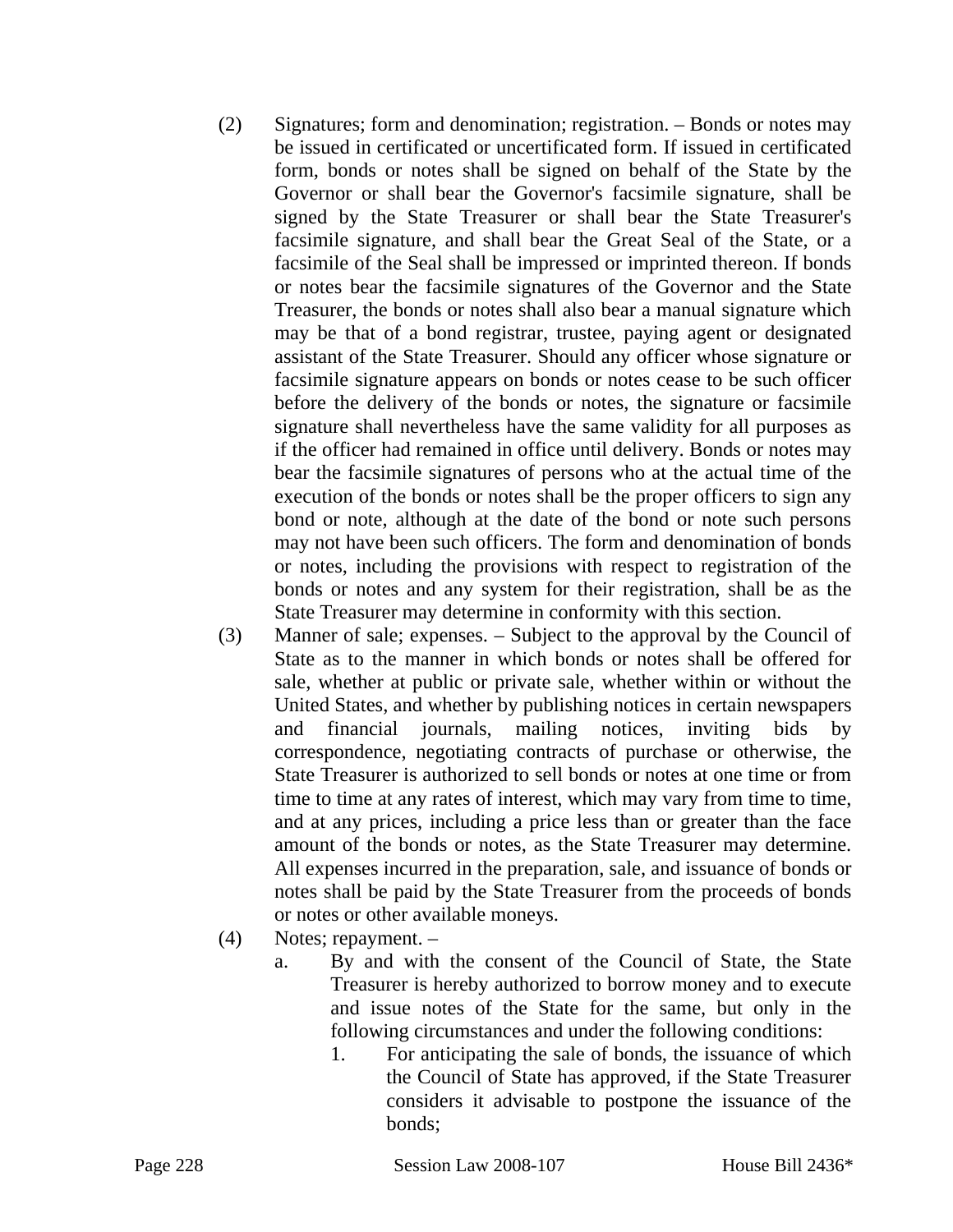- 2. For the payment of interest on or any installment of principal of any bonds then outstanding, if there are not sufficient funds in the State treasury with which to pay the interest or installment of principal as they respectively become due;
- 3. For the renewal of any loan evidenced by notes authorized in this section;
- 4. For the purposes authorized in this section; and
- 5. For refunding bonds or notes as authorized in this section.
- b. Funds derived from the sale of bonds or notes may be used in the payment of any bond anticipation notes issued under this section. Funds provided by the General Assembly for the payment of interest on or principal of bonds shall be used in paying the interest on or principal of any notes and any renewals thereof, the proceeds of which shall have been used in paying interest on or principal of the bonds.
- (5) Refunding bonds and notes. By and with the consent of the Council of State, the State Treasurer is authorized to issue and sell refunding bonds and notes pursuant to the provisions of the State Refunding Bond Act for the purpose of refunding bonds or notes issued pursuant to this section. The refunding bonds and notes may be combined with any other issues of State bonds and notes similarly secured. Refunding bonds or notes may be issued at any time prior to the final maturity of the debt obligation to be refunded. The proceeds from the sale of any refunding bonds or notes shall be applied to the immediate payment and retirement of the bonds or notes being refunded or, if not required for the immediate payment of the bonds or notes being refunded, the proceeds shall be deposited in trust to provide for the payment and retirement of the bonds or notes being refunded and to pay any expenses incurred in connection with the refunding. Money in a trust fund may be invested in (i) direct obligations of the United States government, (ii) obligations the principal of and interest on which are guaranteed by the United States government, (iii) obligations of any agency or instrumentality of the United States government if the timely payment of principal and interest on the obligations is unconditionally guaranteed by the United States government or (iv) certificates of deposit issued by a bank or trust company located in the State if the certificates are secured by a pledge of any of the obligations described in (i), (ii), or (iii) above having an aggregate market value, exclusive of accrued interest, equal at least to the principal amount of the certificates so secured. This section does not limit the duration of any deposit in trust for the retirement of bonds or notes being refunded but that have not matured and are not presently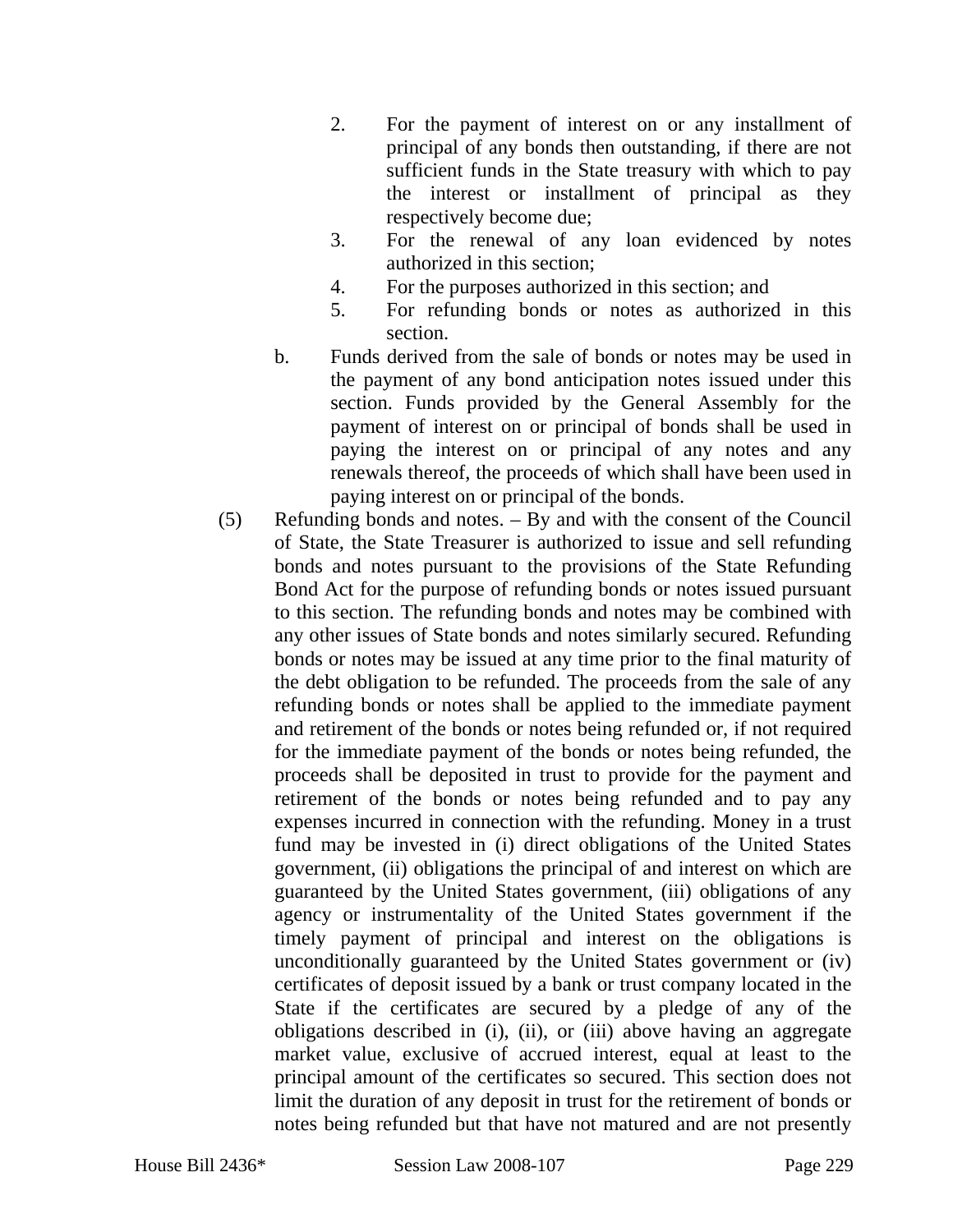redeemable, or if presently redeemable, have not been called for redemption.

- (6) Tax exemption. Bonds and notes shall at all times be free from taxation by the State or any political subdivision or any of their agencies, excepting estate, inheritance or gift taxes, income taxes on the gain from the transfer of bonds or notes, and franchise taxes. The interest on bonds or notes is not subject to taxation as income.
- (7) Investment eligibility. Bonds and notes are securities in which all of the following may invest, including capital in their control or belonging to them: public officers, agencies, and public bodies of the State and its political subdivisions, all insurance companies, trust companies, investment companies, banks, savings banks, savings and loan associations, credit unions, pension or retirement funds, other financial institutions engaged in business in the State, executors, administrators, trustees, and other fiduciaries. Bonds and notes are hereby made securities which may properly and legally be deposited with and received by any officer or agency of the State or political subdivision of the State for any purpose for which the deposit of bonds, notes, or obligations of the State or any political subdivision is now or may hereafter be authorized by law.
- (8) Faith and credit. The faith and credit and taxing power of the State are hereby pledged for the payment of the principal of and the interest on bonds and notes. The State expressly reserves the right to amend any provision of this section to the extent it does not impair any contractual right of a bond owner.
- (9) Other agreements. The State Treasurer may authorize, execute, obtain, or otherwise provide for bond insurance, investment contracts, credit and liquidity facilities, interest-rate swap agreements and other derivative products, and any other related instruments and matters the State Treasurer determines are desirable in connection with issuance, incurrence, carrying, or securing of bonds or notes. The State Treasurer is authorized to employ and designate any financial consultants, underwriters, and bond attorneys to be associated with any bond or note issue under this section as the State Treasurer considers necessary.

**SECTION 27.9.(h)** Variable Rate Demand Bonds and Notes. – In fixing the details of bonds and notes, the State Treasurer may provide that any of the bonds or notes may:

(1) Be made payable from time to time on demand or tender for purchase by the owner, if a credit facility supports the bonds or notes, unless the State Treasurer specifically determines that a credit facility is not required upon a finding and determination by the State Treasurer that the absence of a credit facility will not materially and adversely affect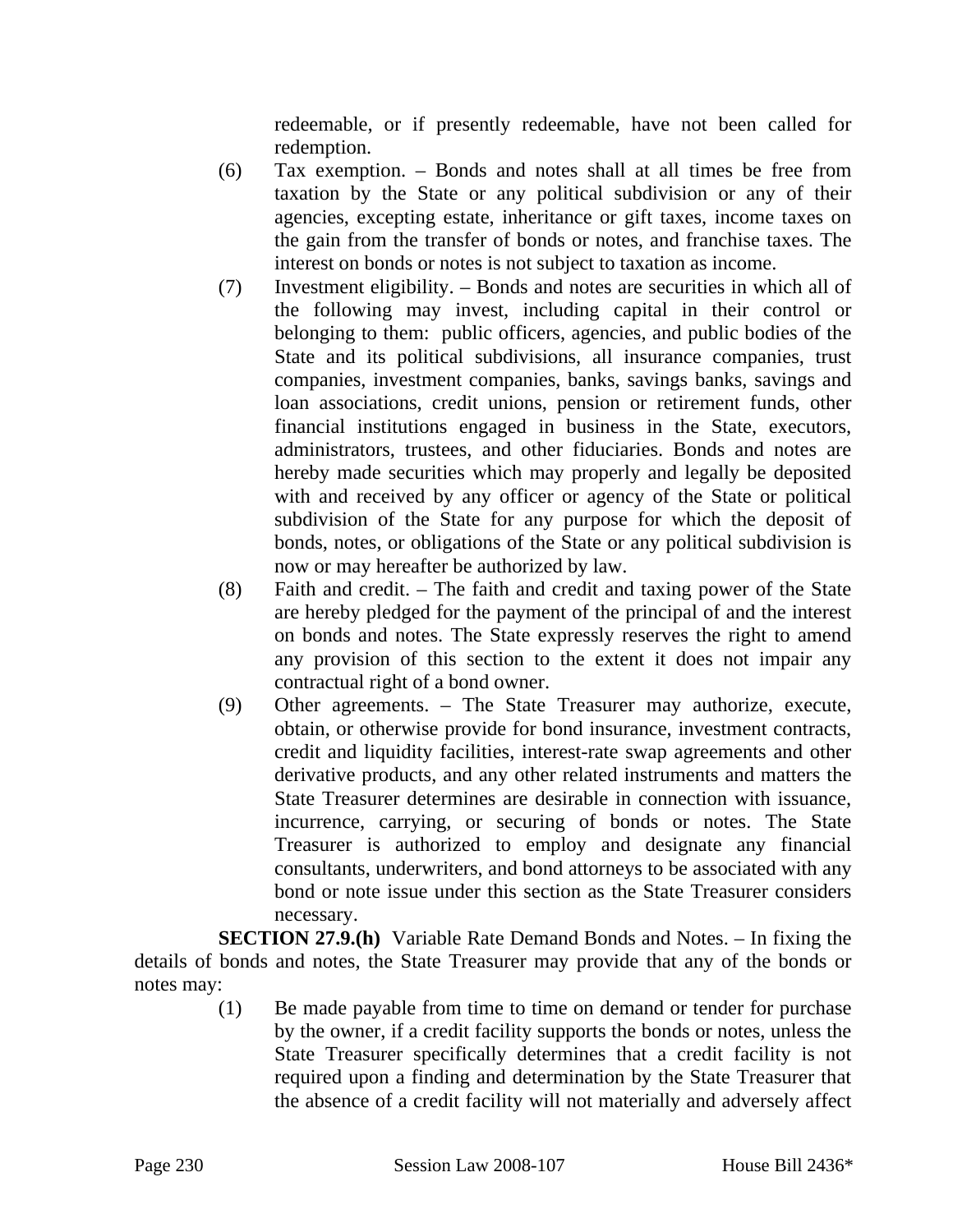the financial position of the State and the marketing of the bonds or notes at a reasonable interest cost to the State;

- (2) Be additionally supported by a credit facility;
- (3) Be made subject to redemption or a mandatory tender for purchase prior to maturity;
- (4) Bear interest at a rate or rates that may vary for any period of time, as may be provided in the proceedings providing for the issuance of the bonds or notes, including, without limitation, such variations as may be permitted pursuant to a par formula; and
- (5) Be made the subject of a remarketing agreement whereby an attempt is made to remarket bonds or notes to new purchasers prior to their presentment for payment to the provider of the credit facility or to the State.

If the aggregate principal amount payable by the State under a credit facility is in excess of the aggregate principal amount of bonds or notes secured by the credit facility, whether as a result of the inclusion in the credit facility of a provision for the payment of interest for a limited period of time or the payment of a redemption premium or for any other reason, then the amount of authorized but unissued bonds or notes during the term of such credit facility shall not be less than the amount of such excess, unless the payment of such excess is otherwise provided for by agreement of the State executed by the State Treasurer.

**SECTION 27.9.(i)** Interpretation of Section. –

- (1) Additional method. The foregoing sections of this section shall be deemed to provide an additional and alternative method for the doing of the things authorized under it and shall be regarded as supplemental and additional to powers conferred by other laws, and shall not be regarded as in derogation of any powers now existing.
- (2) Statutory references. References in this section to specific sections or Chapters of the General Statutes or to specific acts are intended to be references to such sections, Chapters, or acts as they may be amended from time to time by the General Assembly.
- (3) Broad construction. This section, being necessary for the health and welfare of the people of the State, shall be broadly construed to effect the purposes thereof.
- (4) Inconsistent provisions. Insofar as the provisions of this section are inconsistent with the provisions of any general, special, or local laws, or parts thereof, the provisions of this section shall be controlling.
- (5) Severability. If any provision of this section or the application thereof to any person or circumstance is held invalid, such invalidity shall not affect other provisions or applications of the section which can be given effect without the invalid provision or application, and to this end the provisions of this section are declared to be severable.

**SECTION 27.9.(j)** Effective Date. – This section is effective when it becomes law.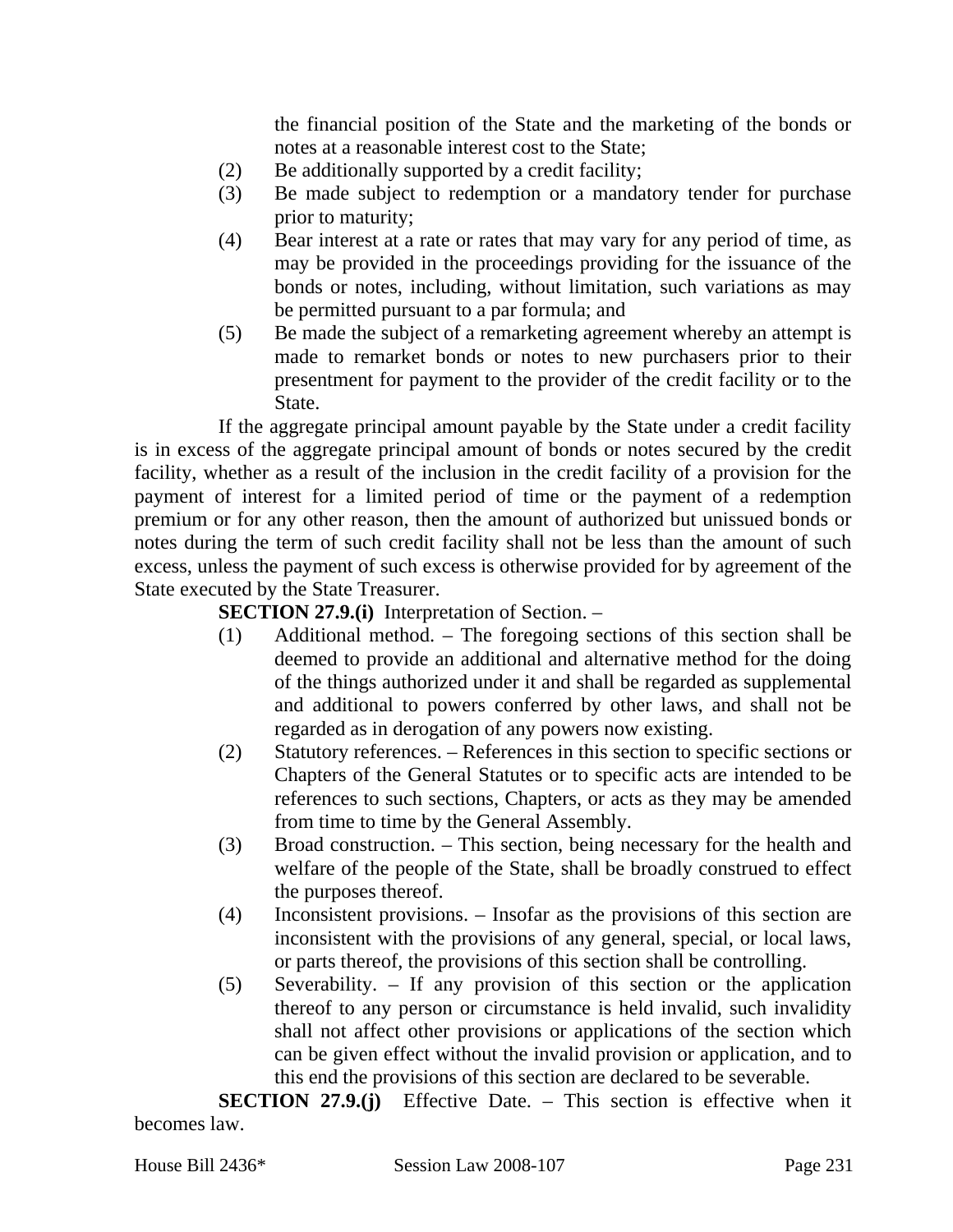# **PART XXVIII. TAX LAW CHANGES**

## **IRC UPDATE**

**SECTION 28.1.(a)** G.S. 105-228.90(b)(1b) reads as rewritten:

"(1b) Code. – The Internal Revenue Code as enacted as of  $\frac{1}{2007}$ , May 1, 2008, including any provisions enacted as of that date which become effective either before or after that date."

**SECTION 28.1.(b)** Notwithstanding subsection (a) of this section, any amendments to the Internal Revenue Code enacted after January 1, 2007, that increase North Carolina taxable income for the 2007 taxable year become effective for taxable years beginning on or after January 1, 2008.

**SECTION 28.1.(c)** G.S. 105-130.5(a)(15) reads as rewritten:

"(a) The following additions to federal taxable income shall be made in determining State net income:

> … (15) The For taxable years 2002-2005, the applicable percentage of the amount allowed as a special accelerated depreciation deduction under section 168(k) or section 1400L of the Code, as set out in the table below. In addition, a taxpayer who was allowed a special accelerated depreciation deduction under section 168(k) or section 1400L of the Code in a taxable year beginning before January 1, 2002, and whose North Carolina taxable income in that earlier year reflected that accelerated depreciation deduction must add to federal taxable income in the taxpayer's first taxable year beginning on or after January 1, 2002, an amount equal to the amount of the deduction allowed in the earlier taxable year. These adjustments do not result in a difference in basis of the affected assets for State and federal income tax purposes. The applicable percentage is as follows:

| Taxable Year        | Percentage |
|---------------------|------------|
| 2002                | 100%       |
| 2003                | 70%        |
| 2004                | 70%        |
| 2005-and thereafter | $0\%$      |

**SECTION 28.1.(d)** G.S. 105-130.5(a) is amended by adding a new subdivision to read:

"(a) The following additions to federal taxable income shall be made in determining State net income:

> … (15a) The applicable percentage of the amount allowed as a special accelerated depreciation deduction under section 168(k) of the Code for property placed in service after December 31, 2007, but before

…."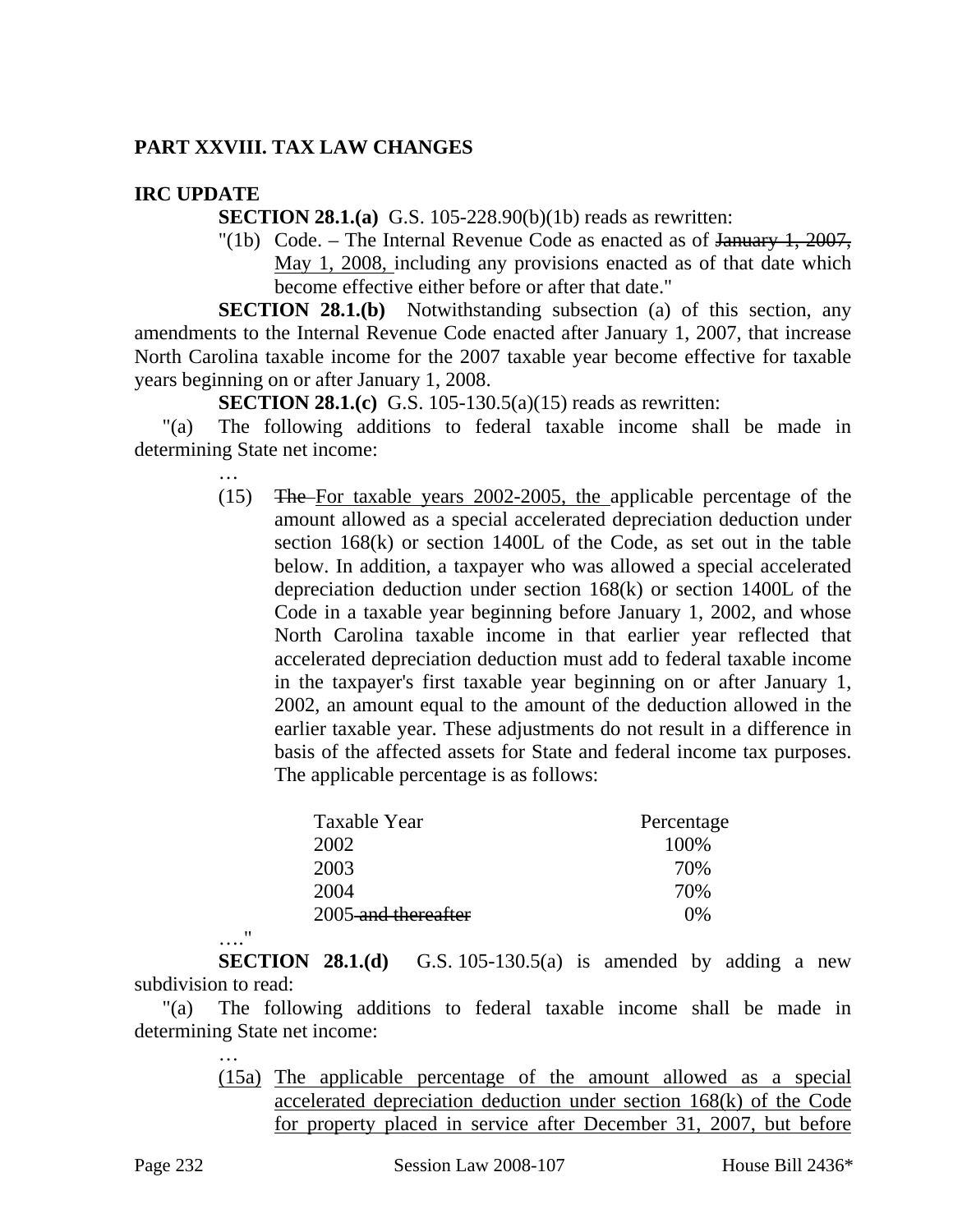January 1, 2009. In addition, a taxpayer who was allowed a special accelerated depreciation deduction in taxable year 2007 for property placed in service during that period, and whose North Carolina taxable income for that year reflected that accelerated depreciation deduction must add to federal taxable income in the taxpayer's 2008 taxable year an amount equal to the applicable percentage of the deduction amount allowed in the 2007 taxable year. These adjustments do not result in a difference in basis of the affected assets for State and federal income tax purposes. The applicable percentage under this subdivision is eighty-five percent (85%).

…."

…

**SECTION 28.1.(e)** G.S. 105-134.6(c)(8) reads as rewritten:

"(c) Additions. – The following additions to taxable income shall be made in calculating North Carolina taxable income, to the extent each item is not included in taxable income:

> (8) The For taxable years 2002-2005, the applicable percentage of the amount allowed as a special accelerated depreciation deduction under section 168(k) or section 1400L of the Code, as set out in the table below. In addition, a taxpayer who was allowed a special accelerated depreciation deduction under section 168(k) or section 1400L of the Code in a taxable year beginning before January 1, 2002, and whose North Carolina taxable income in that earlier year reflected that accelerated depreciation deduction must add to federal taxable income in the taxpayer's first taxable year beginning on or after January 1, 2002, an amount equal to the amount of the deduction allowed in the earlier taxable year. These adjustments do not result in a difference in basis of the affected assets for State and federal income tax purposes. The applicable percentage is as follows:

| Taxable Year        | Percentage |
|---------------------|------------|
| 2002                | 100%       |
| 2003                | 70%        |
| 2004                | 70%        |
| 2005 and thereafter | $0\%$      |

…." **SECTION 28.1.(f)** G.S. 105-134.6(c) is amended by adding a new subdivision to read:

"(c) Additions. – The following additions to taxable income shall be made in calculating North Carolina taxable income, to the extent each item is not included in taxable income:

- …
- (8a) The applicable percentage of the amount allowed as a special accelerated depreciation deduction under section 168(k) of the Code for property placed in service after December 31, 2007, but before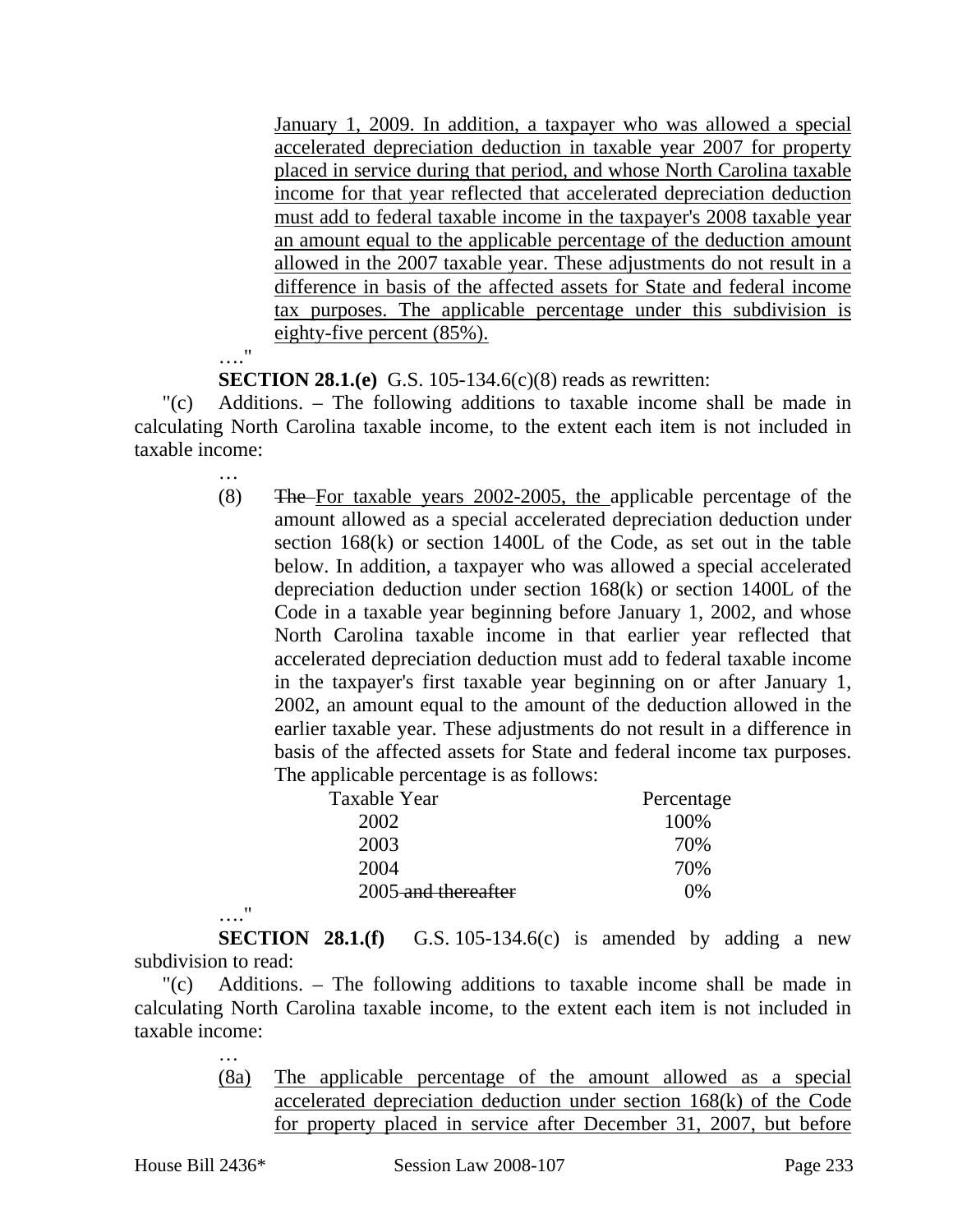January 1, 2009. In addition, a taxpayer who was allowed a special accelerated depreciation deduction in taxable year 2007 for property placed in service for that period, and whose North Carolina taxable income for that year reflected that accelerated depreciation deduction must add to federal taxable income in the taxpayer's 2008 taxable year an amount equal to the applicable percentage of the deduction amount allowed in the 2007 taxable year. These adjustments do not result in a difference in basis of the affected assets for State and federal income tax purposes. The applicable percentage under this subdivision is eighty-five percent (85%).

…."

**SECTION 28.1.(g)** G.S. 105-130.5(b) is amended by adding a new subdivision to read:

"(b) The following deductions from federal taxable income shall be made in determining State net income:

> (21a) In each of the taxpayer's first five taxable years beginning on or after January 1, 2009, an amount equal to twenty percent (20%) of the amount added to taxable income in taxable year 2008 as accelerated depreciation under subdivision (a)(15a) of this section.

…."

**SECTION 28.1.(h)** G.S. 105-134.6(b) is amended by adding a new subdivision to read:

"(b) Deductions. – The following deductions from taxable income shall be made in calculating North Carolina taxable income, to the extent each item is included in taxable income:

> (17a) In each of the taxpayer's first five taxable years beginning on or after January 1, 2009, an amount equal to twenty percent (20%) of the amount added to taxable income in taxable year 2008 as accelerated depreciation under subdivision (c)(8a) of this section.

…."

…

**SECTION 28.1.(i)** Subsections (c) through (h) of this section are effective for taxable years beginning on or after January 1, 2008. The remainder of this section is effective when it becomes law.

# **EXTEND CREDIT FOR RESEARCH AND DEVELOPMENT**

**SECTION 28.2.(a)** G.S. 105-129.51(b) reads as rewritten:

"(b) This Article is repealed for taxable years beginning on or after January 1, 2009.2014."

**SECTION 28.2.(b)** This section is effective when it becomes law.

# **EXTEND LOW-INCOME HOUSING CREDIT**

**SECTION 28.3.(a)** G.S. 105-129.45 reads as rewritten: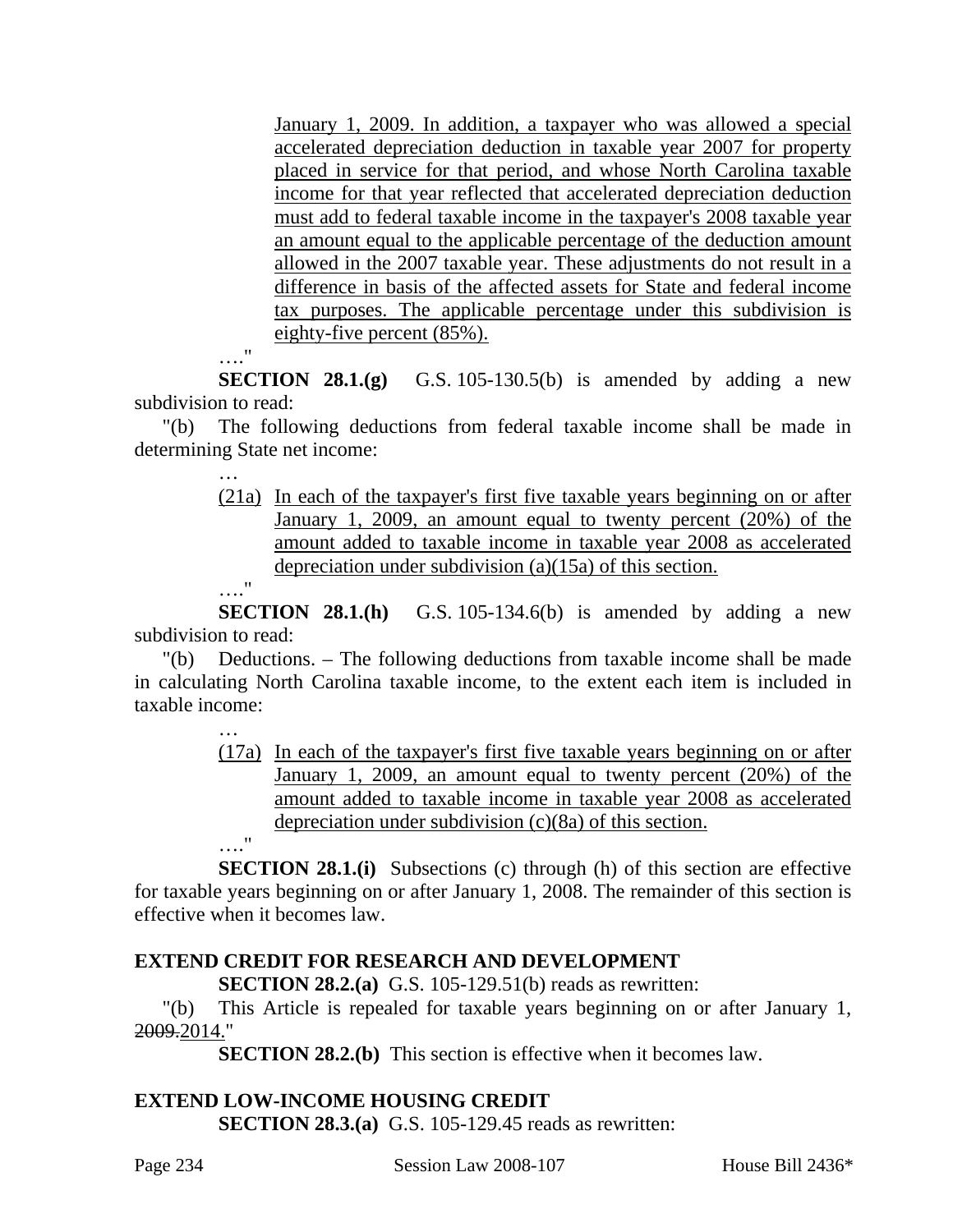#### "**§ 105-129.45. Sunset.**

This Article is repealed effective January 1, 2010. 2015. The repeal applies to developments to which federal credits are allocated on or after January 1, 2010.2015."

**SECTION 28.3.(b)** This section is effective when it becomes law.

### **EXTEND MILL REHABILITATION TAX CREDIT**

**SECTION 28.4.(a)** G.S. 105-129.70 reads as rewritten:

#### "**§ 105-129.70. Definitions.**

The following definitions apply in this Article:

- (1) Certified historic structure. Defined in section 47 of the Code.
- (2) Certified rehabilitation. Defined in G.S. 105-129.36.
- (3) Cost certification. The certification obtained by the State Historic Preservation Officer from the taxpayer of the amount of the qualified rehabilitation expenditures or the rehabilitation expenses incurred with respect to a certified rehabilitation of an eligible site.
- (3a) Development tier area. Defined in G.S. 143B-437.08.
- (4) Eligibility certification. The certification obtained from the State Historic Preservation Officer that the applicable facility comprises an eligible site.site and that the rehabilitation is a certified rehabilitation.
- (5) Eligible site. A site located in this State that satisfies all of the following conditions:
	- a. It was used as a manufacturing facility or for purposes ancillary to manufacturing, as a warehouse for selling agricultural products, or as a public or private utility.
	- b. It is a certified historic structure or a State-certified historic structure.
	- c. It has been at least eighty percent (80%) vacant for a period of at least two years immediately preceding the date the eligibility certification is made.
	- d. The cost certification documents that the qualified rehabilitation expenditures for a site for which a taxpayer is allowed a credit under section 47 of the Code or the rehabilitation expenses for a site for which the taxpayer is not allowed a credit under section 47 of the Code exceed three million dollars (\$3,000,000) for the site as a whole.
- (6) Repealed by Session Laws 2006-252, s. 2.22, effective January 1, 2007.
- (7) Pass-through entity. Defined in G.S. 105-228.90.
- (8) Qualified rehabilitation expenditures. Defined in section 47 of the Code.
- (9) Rehabilitation expenses. Defined in G.S. 105-129.36.
- (10) State-certified historic structure. Defined in G.S. 105-129.36.

(11) State Historic Preservation Officer. – Defined in G.S. 105-129.36."

**SECTION 28.4.(b)** G.S. 105-129.71(a) reads as rewritten: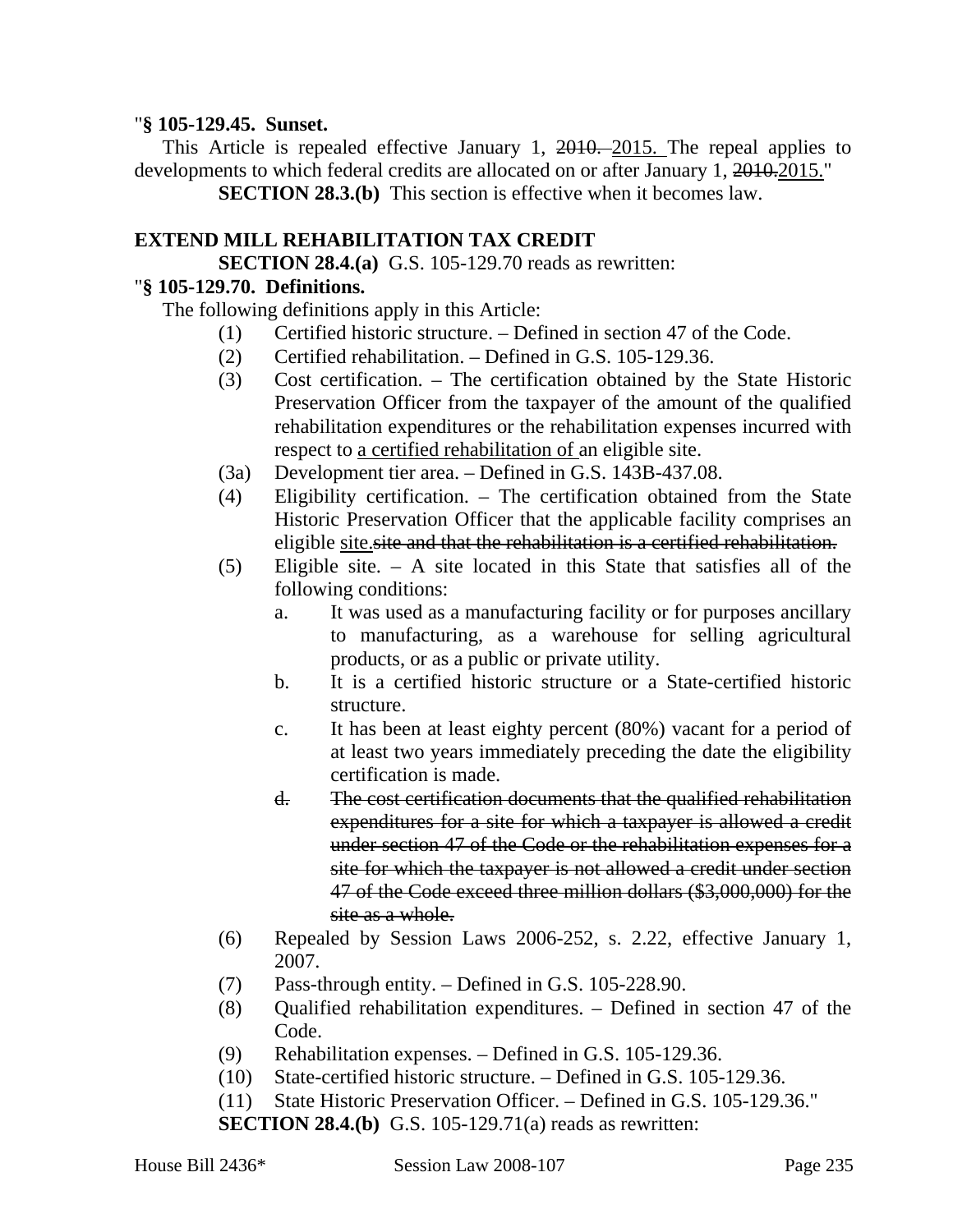"(a) Credit. – A taxpayer who is allowed a credit under section 47 of the Code for making qualified rehabilitation expenditures of at least three million dollars (\$3,000,000) with respect to a certified rehabilitation of an eligible site is allowed a credit equal to a percentage of the expenditures that qualify for the federal credit. The credit may be claimed in the year in which the eligible site is placed into service. When the eligible site is placed into service in two or more phases in different years, the amount of credit that may be claimed in a year is the amount based on the qualified rehabilitation expenditures associated with the phase placed into service during that year. In order to be eligible for a credit allowed by this Article, the taxpayer must provide to the Secretary a copy of the eligibility certification and the cost certification. The amount of the credit is as follows:

- (1) For an eligible site located in a development tier one or two area, determined as of the date of the eligibility certification, the amount of the credit is equal to forty percent (40%) of the qualified rehabilitation expenditures.
- (2) For an eligible site located in a development tier three area, determined as of the date of the eligibility certification, the amount of the credit is equal to thirty percent (30%) of the qualified rehabilitation expenditures."

**SECTION 28.4.(c)** G.S. 105-129.72(a) reads as rewritten:

"(a) Credit. – A taxpayer who is not allowed a federal income tax credit under section 47 of the Code and who makes rehabilitation expenses of at least three million dollars (\$3,000,000) with respect to a certified rehabilitation of an eligible site is allowed a credit equal to a percentage of the rehabilitation expenses. The entire credit may not be taken for the taxable year in which the property is placed in service, but must be taken in five equal installments beginning with the taxable year in which the property is placed in service. When the eligible site is placed into service in two or more phases in different years, the amount of credit that may be claimed in a year is the amount based on the rehabilitation expenses associated with the phase placed into service during that year. In order to be eligible for a credit allowed by this Article, the taxpayer must provide to the Secretary a copy of the eligibility certification and the cost certification. For an eligible site located in a development tier one or two area, determined as of the date of the eligibility certification, the amount of the credit is equal to forty percent (40%) of the rehabilitation expenses. No credit is allowed for a site located in a development tier three area."

**SECTION 28.4.(d)** G.S. 105-129.75 reads as rewritten:

# "**§ 105-129.75. Sunset.**

This Article expires January 1, 2011, for rehabilitation projects for which an application for an eligibility certification is submitted on or after that date.for qualified rehabilitation expenditures and rehabilitation expenses incurred on or after January 1, 2011."

**SECTION 28.4.(e)** This section is effective for taxable years beginning on or after January 1, 2008.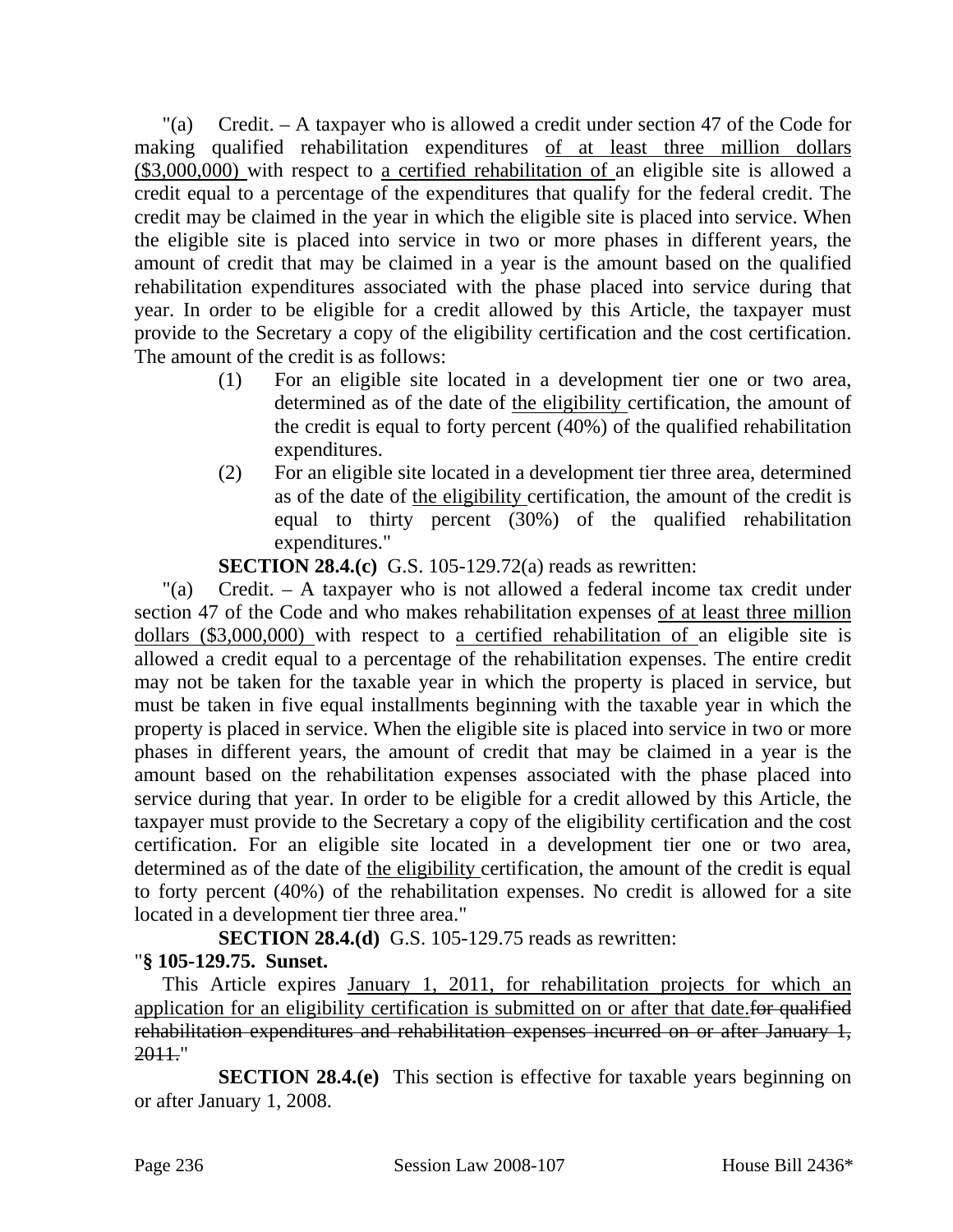## **EXTEND SUNSET FOR STATE PORTS TAX CREDIT**

**SECTION 28.5.(a)** G.S. 105-130.41(c1) reads as rewritten:

"(c1) Report. – The Department of Revenue must publish by May 1 of each year the following information itemized by taxpayer for the 12-month period ending the preceding December 31:

(1) The number of taxpayers taking a credit allowed in this section.

(2) The total amount of charges assessed for the taxable year.

(3) The amount of the charges attributable to imports.

(4) The amount of the charges attributable to exports.

(3)(5) The total cost to the General Fund of the credits taken."

**SECTION 28.5.(b)** G.S. 105-130.41(d) reads as rewritten:

"(d) Sunset. – This section is repealed effective for taxable years beginning on or after January 1, 2009.2014."

**SECTION 28.5.(c)** G.S. 105-151.22(c1) reads as rewritten:

"(c1) Report. – The Department of Revenue must publish by May 1 of each year the following information itemized by taxpayer for the 12-month period ending the preceding December 31:

(1) The number of taxpayers taking a credit allowed in this section.

- (2) The total amount of charges assessed for the taxable year.
- (3) The amount of the charges attributable to imports.

(4) The amount of the charges attributable to exports.

(3)(5) The total cost to the General Fund of the credits taken."

**SECTION 28.5.(d)** G.S. 105-151.22(d) reads as rewritten:

"(d) Sunset. – This section is repealed effective for taxable years beginning on or after January 1, 2009.2014."

**SECTION 28.5.(e)** This section is effective when it becomes law.

# **EXEMPT DISASTER ASSISTANCE DEBIT SALES**

**SECTION 28.6.(a)** G.S. 105-164.13 is amended by adding a new subdivision to read:

"(58) Tangible personal property purchased with a client assistance debit card issued for disaster assistance relief by a State agency or a federal agency or instrumentality."

**SECTION 28.6.(b)** This section becomes effective August 1, 2008, and applies to purchases made on or after that date.

# **CLOSE FRANCHISE TAX LOOPHOLES BY REQUIRING A LIMITED LIABILITY COMPANY THAT ELECTS TO BE TREATED AS A CORPORATION AND A CAPTIVE REIT TO PAY FRANCHISE TAX**

**SECTION 28.7.(a)** G.S. 105-114(b)(2) reads as rewritten:

"(b) Definitions. – The following definitions apply in this Article:

…

(2) Corporation. – A domestic corporation, a foreign corporation, an electric membership corporation organized under Chapter 117 of the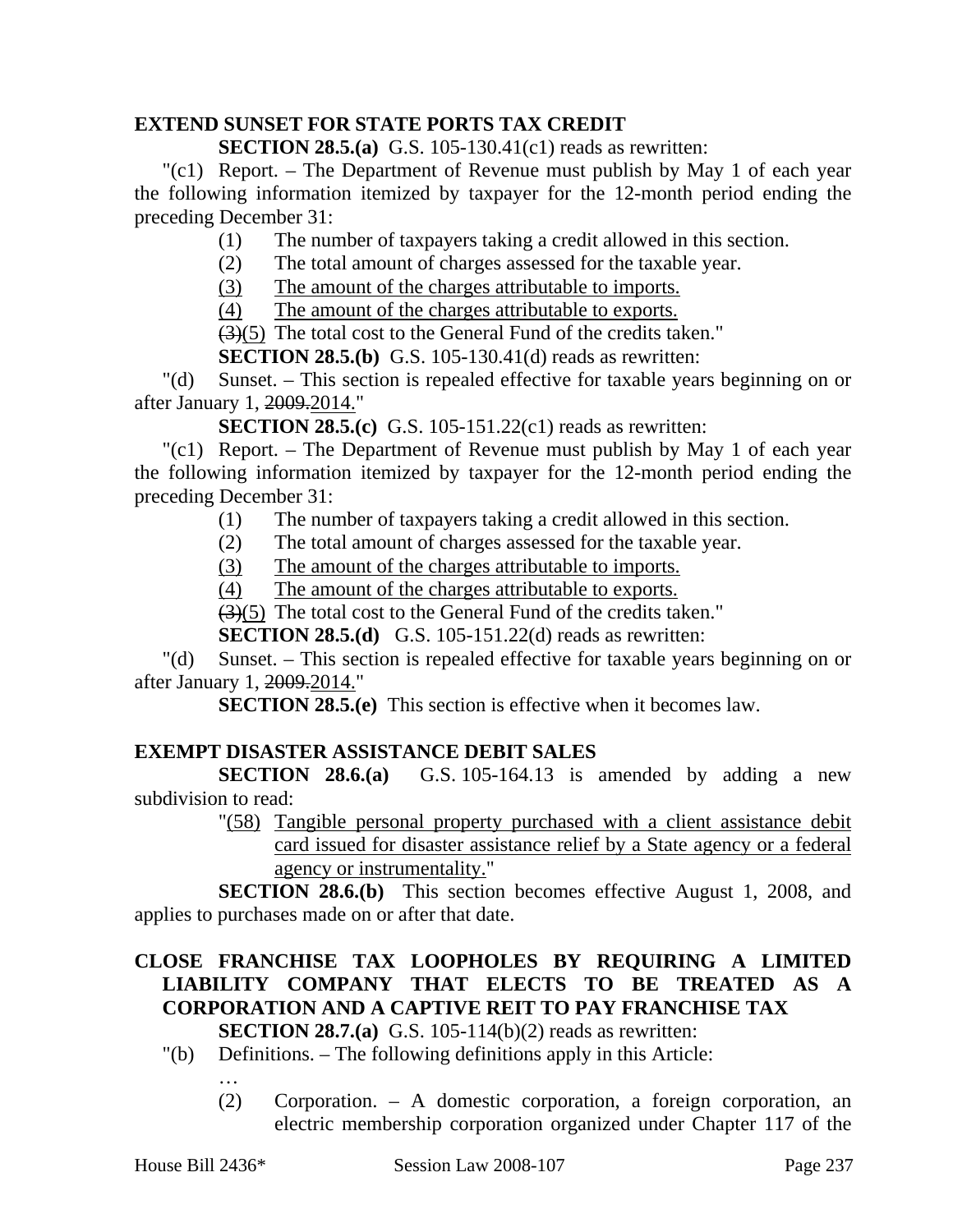General Statutes or doing business in this State, or an association that is organized for pecuniary gain, has capital stock represented by shares, whether with or without par value, and has privileges not possessed by individuals or partnerships. The term includes a mutual or capital stock savings and loan association or building and loan association chartered under the laws of any state or of the United States. The term includes a limited liability company that elects to be taxed as a C Corporation corporation under the Code, but does not otherwise include a limited liability company.

…."

**SECTION 28.7.(b)** G.S. 105-114.1(a)(5) reads as rewritten:

"(5) Noncorporate limited liability company. – A limited liability company that does not elect to be taxed as a  $\overline{C}$  Corporation corporation under the Code."

**SECTION 28.7.(c)** G.S. 105-125(b) reads as rewritten:

"(b) Certain Investment Companies. – A corporation doing business in North Carolina that qualifies as a "regulated investment company" under section 851 of the Code or as a "real estate investment trust" under section 856 of the Code and elects for federal income tax purposes to be treated as a "regulated investment company" or as a "real estate investment trust," A corporation doing business in North Carolina that meets one or more of the following conditions may, in determining its basis for franchise tax, deduct the aggregate market value of its investments in the stocks, bonds, debentures, or other securities or evidences of debt of other corporations, partnerships, individuals, municipalities, governmental agencies, or governments.governments:

- (1) A regulated investment company. A regulated investment company is an entity that qualifies as a regulated investment company under section 851 of the Code.
- (2) A REIT, unless the REIT is a captive REIT. The terms 'REIT' and 'captive REIT' have the same meanings as defined in G.S. 105-130.12."

**SECTION 28.7.(d)** This section is effective for taxable years beginning on or after January 1, 2009.

# **PUBLICLY TRADED PARTNERSHIPS**

**SECTION 28.8.(a)** G.S. 105-154 reads as rewritten:

## "**§ 105-154. Information at the source returns.**

(a) Repealed by Session Laws 1993, c. 354, s. 14.

(b) Information Returns of Payers. – A person who is a resident of this State, has a place of business in this State, or has an employee, an agent, or another representative in any capacity in this State shall file an information return as required by the Secretary if the person directly or indirectly pays or controls the payment of any income to any taxpayer. The return shall contain all information required by the Secretary. The filing of any return in compliance with this section by a foreign corporation is not evidence that the corporation is doing business in this State.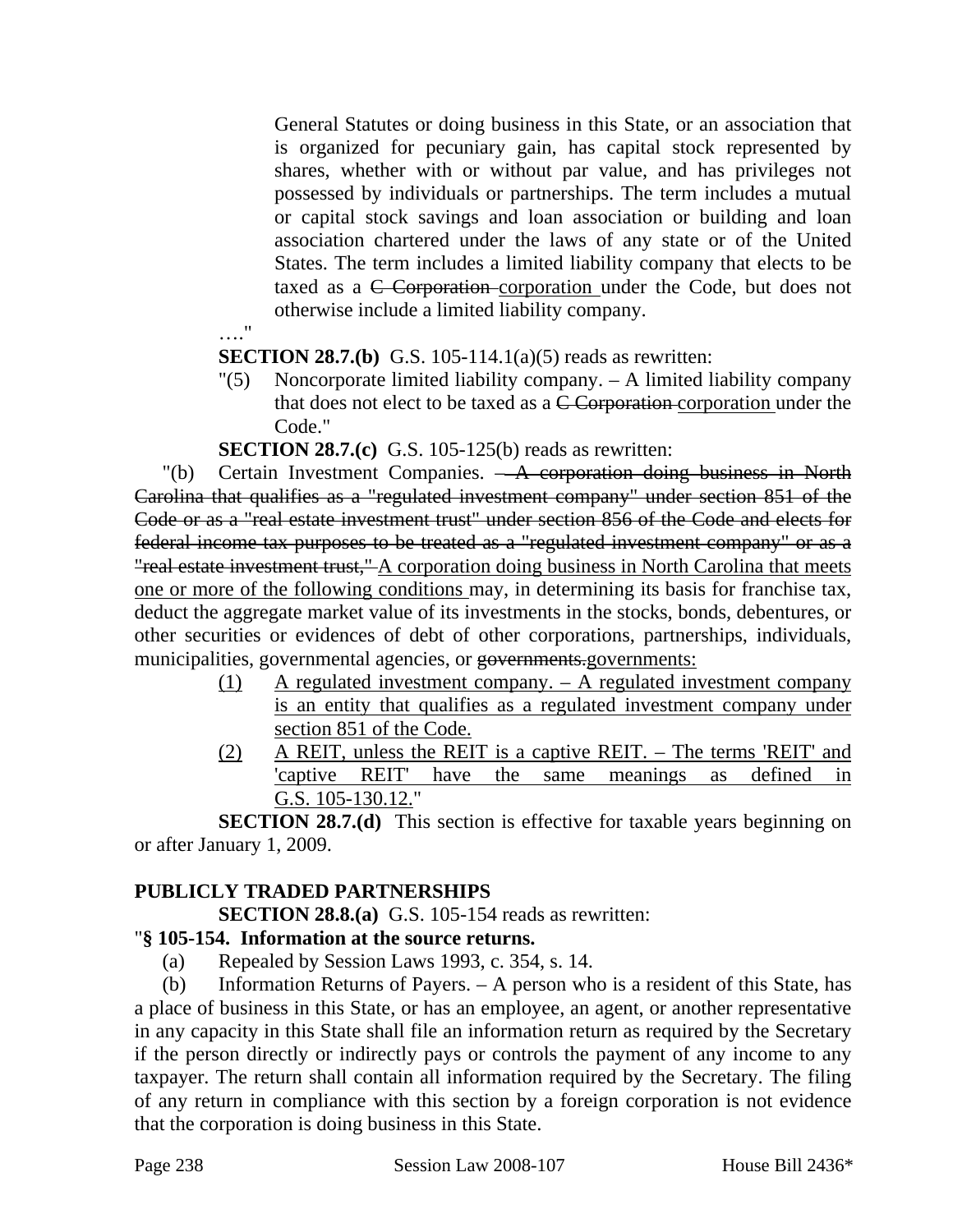(c) Information Returns of Partnerships. – A partnership doing business in this State and required to file a return under the Code shall file an information return with the Secretary. A partnership that the Secretary believes to be doing business in this State and to be required to file a return under the Code shall file an information return when requested to do so by the Secretary. The information return shall contain all information required by the Secretary. It shall state specifically the items of the partnership's gross income, the deductions allowed under the Code, and the adjustments required by this Part. The information return shall also include the name and address of each person who would be entitled to share in the partnership's net income, if distributable, and the amount each person's distributive share would be. The information return shall specify the part of each person's distributive share of the net income that represents corporation dividends. The information return shall be signed by one of the partners under affirmation in the form required by the Secretary.

A partnership that files an information return under this subsection shall furnish to each person who would be entitled to share in the partnership's net income, if distributable, any information necessary for that person to properly file a State income tax return. The information shall be in the form prescribed by the Secretary and must be furnished on or before the due date of the information return.

(d) Payment of Tax on Behalf of Nonresident Owner or Partner. – If a business conducted in this State is owned by a nonresident individual or by a partnership having one or more nonresident members, the manager of the business shall report the earnings of the business in this State, the distributive share of the income of each nonresident owner or partner, and any other information required by the Secretary. The manager of the business shall pay with the return the tax on each nonresident owner or partner's share of the income computed at the rate levied on individuals under G.S. 105-134.2(a)(3). The business may deduct the payment for each nonresident owner or partner from the owner or partner's distributive share of the profits of the business in this State. If the nonresident partner is not an individual and the partner has executed an affirmation that the partner will pay the tax with its corporate, partnership, trust, or estate income tax return, the manager of the business is not required to pay the tax on the partner's share. In this case, the manager shall include a copy of the affirmation with the report required by this subsection.

(e) Publicly Traded Partnership. – The information return and payment requirements under this section are modified as follows for a publicly traded partnership that is described in section 7704(c) of the Code:

- (1) The information return required under subsection (c) of this section is limited to partners whose distributive share of the partnership's net income during the tax year was more than five hundred dollars (\$500.00).
- (2) The payment requirements under subsection (d) of this section do not apply."

**SECTION 28.8.(b)** This section is effective for taxable years beginning on or after January 1, 2008.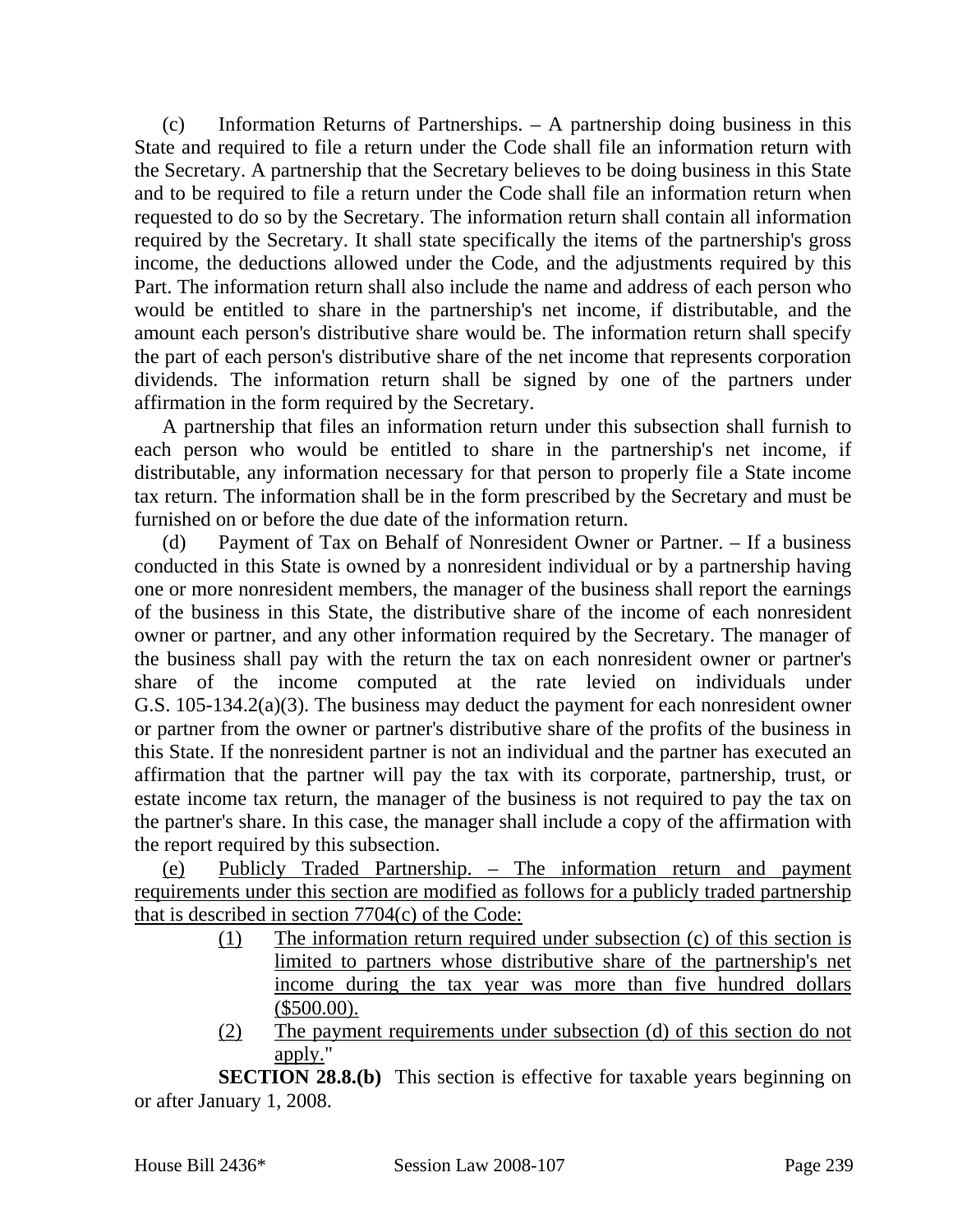# **INCREASE EARNED INCOME TAX CREDIT TO FIVE PERCENT**

**SECTION 28.9.(a)** G.S. 105-151.31(a) reads as rewritten:

"(a) Credit. – An individual who claims for the taxable year an earned income tax credit under section 32 of the Code is allowed a credit against the tax imposed by this Part equal to three and one-half percent (3.5%) five percent (5%) of the amount of credit the individual qualified for under section 32 of the Code. A nonresident or part-year resident who claims the credit allowed by this section must reduce the amount of the credit by multiplying it by the fraction calculated under G.S. 105-134.5(b) or (c), as appropriate."

**SECTION 28.9.(b)** This section is effective for taxable years beginning on or after January 1, 2009.

#### **EXTEND SUNSET FOR SMALL BUSINESS EMPLOYEE HEALTH BENEFITS SECTION 28.9A.(a)** G.S. 105-129.16E(d) reads as rewritten:

"(d) Sunset. – This section expires for taxable years beginning on or after January 1, 2009.2010."

**SECTION 28.9A.(b)** This section is effective when it becomes law.

# **PROVIDE A PROPERTY TAX EXCLUSION FOR HONORABLY DISCHARGED DISABLED VETERANS AND THEIR SURVIVING SPOUSES**

**SECTION 28.11.(a)** G.S. 105-275(21) is repealed.

**SECTION 28.11.(b)** Article 12 of Chapter 105 of the General Statutes is amended by adding a new section to read:

## "**§ 105-277.1C. Disabled veteran property tax homestead exclusion.**

(a) Exclusion. – A permanent residence owned and occupied by an owner who is a North Carolina resident and who is an honorably discharged disabled veteran or the unmarried surviving spouse of an honorably discharged disabled veteran is designated a special class of property under Article V, Section 2(2) of the North Carolina Constitution and is taxable in accordance with this section. The first forty-five thousand dollars (\$45,000) of appraised value of the residence is excluded from taxation. An owner who receives an exclusion under this section may not receive other property tax relief.

- (b) Definitions. The following definitions apply in this section:
	- (1) Disabled veteran. A veteran who, as of January 1 preceding the taxable year for which the exclusion allowed by this section is claimed, receives benefits under 38 U.S.C. § 2101 or has a veteran's disability certification.
	- (2) Owner. Defined in G.S. 105-277.1.
	- (3) Permanent residence. Defined in G.S. 105-277.1.
	- (4) Property tax relief. Defined in G.S. 105-277.1.
	- (5) Veteran. A veteran of any branch of the Armed Forces of the United States.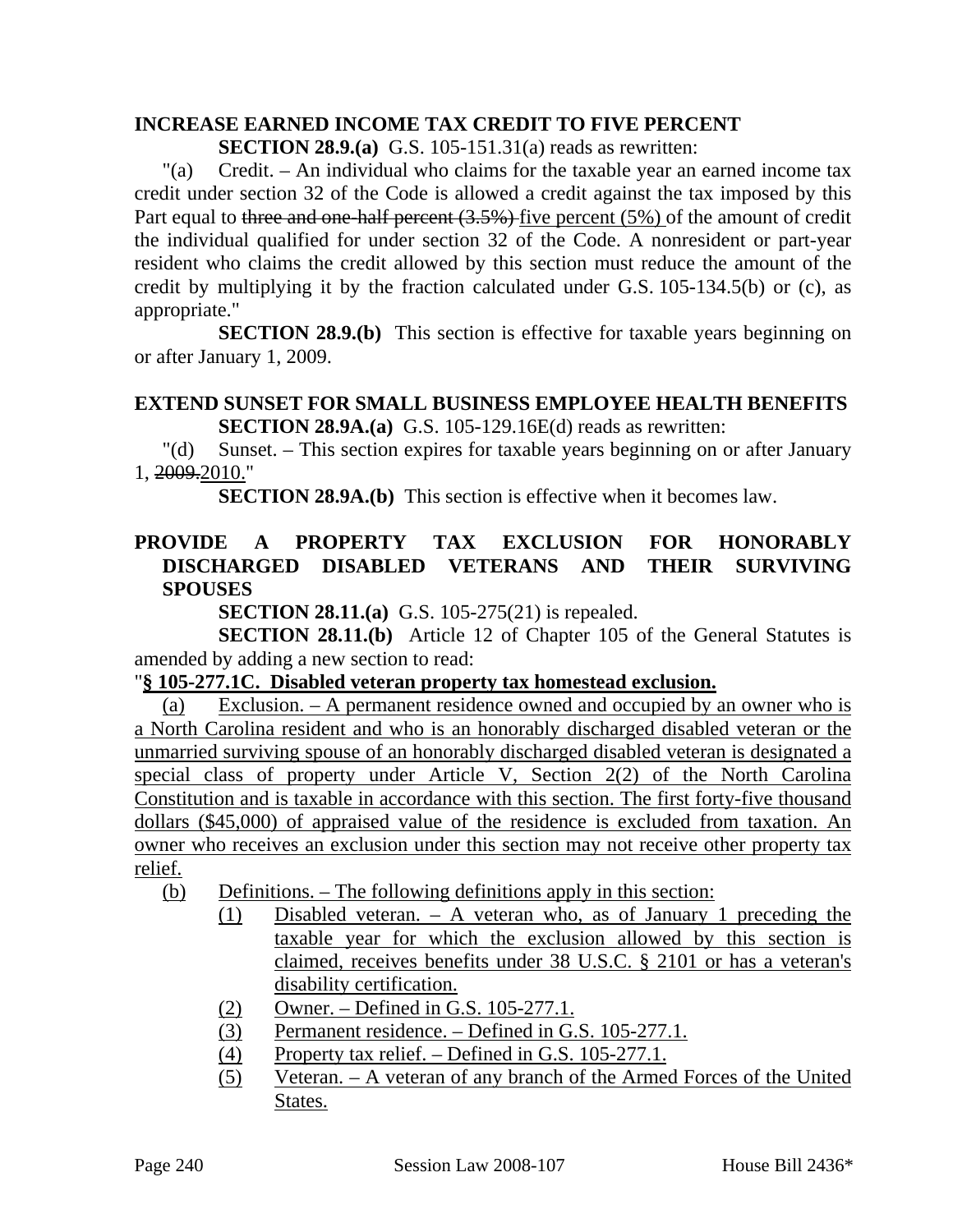(6) Veteran's disability certification. – A certification by the United States Department of Veterans Affairs or another federal agency that a veteran has a permanent total disability that is service-connected.

(c) Temporary Absence. – An owner does not lose the benefit of this exclusion because of a temporary absence from his or her permanent residence for reasons of health or because of an extended absence while confined to a rest home or nursing home, so long as the residence is unoccupied or occupied by the owner's spouse or other dependent.

(d) Ownership by Spouses. – A permanent residence owned and occupied by husband and wife as tenants by the entirety is entitled to the full benefit of this exclusion notwithstanding that only one of them meets the requirements of this section.

(e) Other Multiple Owners. – This subsection applies to co-owners who are not husband and wife. Each co-owner of a permanent residence must apply separately for the exclusion allowed under this section.

When one or more co-owners of a permanent residence qualify for the exclusion allowed under this section and none of the co-owners qualifies for the exclusion allowed under G.S. 105-277.1, each co-owner is entitled to the full amount of the exclusion allowed under this section. The exclusion allowed to one co-owner may not exceed the co-owner's proportionate share of the valuation of the property, and the amount of the exclusion allowed to all the co-owners may not exceed the exclusion allowed under this section.

When one or more co-owners of a permanent residence qualify for the exclusion allowed under this section and one or more of the co-owners qualify for the exclusion allowed under G.S. 105-277.1, each co-owner who qualifies for the exclusion allowed under this section is entitled to the full amount of the exclusion. The exclusion allowed to one co-owner may not exceed the co-owner's proportionate share of the valuation of the property, and the amount of the exclusion allowed to all the co-owners may not exceed the greater of the exclusion allowed under this section and the exclusion allowed under G.S. 105-277.1.

(f) Application. – An application for the exclusion allowed under this section should be filed during the regular listing period, but may be filed and must be accepted at any time up to and through June 1 preceding the tax year for which the exclusion is claimed. An applicant for an exclusion under this section must establish eligibility for the exclusion by providing a copy of the veteran's disability certification or evidence of benefits received under 38 U.S.C. § 2101."

**SECTION 28.11.(c)** G.S. 105-277.1(a) reads as rewritten:

"(a) Exclusion. – A permanent residence owned and occupied by a qualifying owner is designated a special class of property under Article V, Sec. 2(2) of the North Carolina Constitution and is taxable in accordance with this section. The amount of the appraised value of the residence equal to the exclusion amount is excluded from taxation. The exclusion amount is the greater of twenty five thousand dollars (\$25,000) or fifty percent (50%) of the appraised value of the residence. An owner who receives an exclusion under this section may not receive other property tax relief.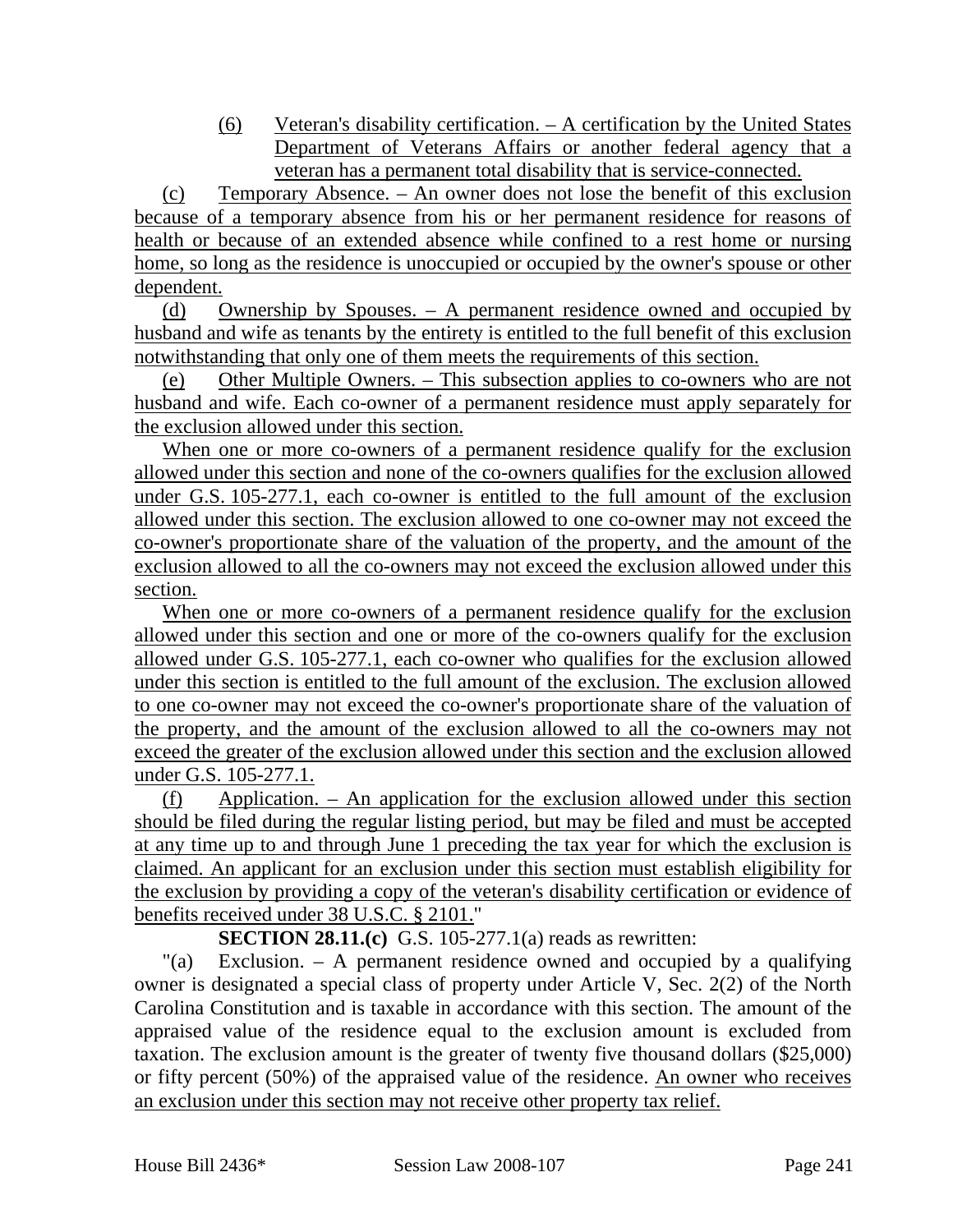A qualifying owner is an owner who meets all of the following requirements as of January 1 preceding the taxable year for which the benefit is claimed:

- (1) Is at least 65 years of age or totally and permanently disabled.
- (2) Has an income for the preceding calendar year of not more than the income eligibility limit.
- (3) Is a North Carolina resident."

**SECTION 28.11.(d)** G.S. 105-277.1(b)(3a) reads as rewritten:

"(3a) Property tax relief. – The property tax homestead exclusion provided in this section or section, the property tax homestead circuit breaker provided in G.S. 105-277.1B.G.S. 105-277.1B, or the disabled veteran property tax homestead exclusion provided in G.S. 105-277.1C."

**SECTION 28.11.(e)** G.S. 105-277.1(d) reads as rewritten:

"(d) Multiple Ownership. Ownership by Spouses. – A permanent residence owned and occupied by husband and wife as tenants by the entirety is entitled to the full benefit of this exclusion notwithstanding that only one of them meets the age or disability requirements of this section. When a permanent residence is owned and occupied by two or more persons other than husband and wife and one or more of the owners qualifies for this exclusion, each qualifying owner is entitled to the full amount of the exclusion not to exceed his or her proportionate share of the valuation of the property. No part of an exclusion available to one co-owner may be claimed by any other co-owner and in no event may the total exclusion allowed for a permanent residence exceed the exclusion amount provided in this section. section."

**SECTION 28.11.(f)** G.S. 105-277.1(e) reads as rewritten:

 $\degree$  (e) Other Multiple Owners. – An owner who qualifies for both kinds of property tax relief may elect the property tax homestead circuit breaker under G.S. 105-277.1B instead of the property tax homestead exclusion provided in this section. When property is owned by two or more persons, each person must qualify for both kinds of property tax relief and must elect the property tax homestead circuit breaker in order for the property tax homestead circuit breaker to be allowed instead of the property tax homestead exclusion. This subsection applies to co-owners who are not husband and wife. Each co-owner of a permanent residence must apply separately for the exclusion allowed under this section.

When one or more co-owners of a permanent residence qualify for the exclusion allowed under this section and none of the co-owners qualifies for the exclusion allowed under G.S. 105-277.1C, each co-owner is entitled to the full amount of the exclusion allowed under this section. The exclusion allowed to one co-owner may not exceed the co-owner's proportionate share of the valuation of the property, and the amount of the exclusion allowed to all the co-owners may not exceed the exclusion allowed under this section.

When one or more co-owners of a permanent residence qualify for the exclusion allowed under this section and one or more of the co-owners qualify for the exclusion allowed under G.S. 105-277.1C, each co-owner who qualifies for the exclusion under this section is entitled to the full amount of the exclusion. The exclusion allowed to one co-owner may not exceed the co-owner's proportionate share of the valuation of the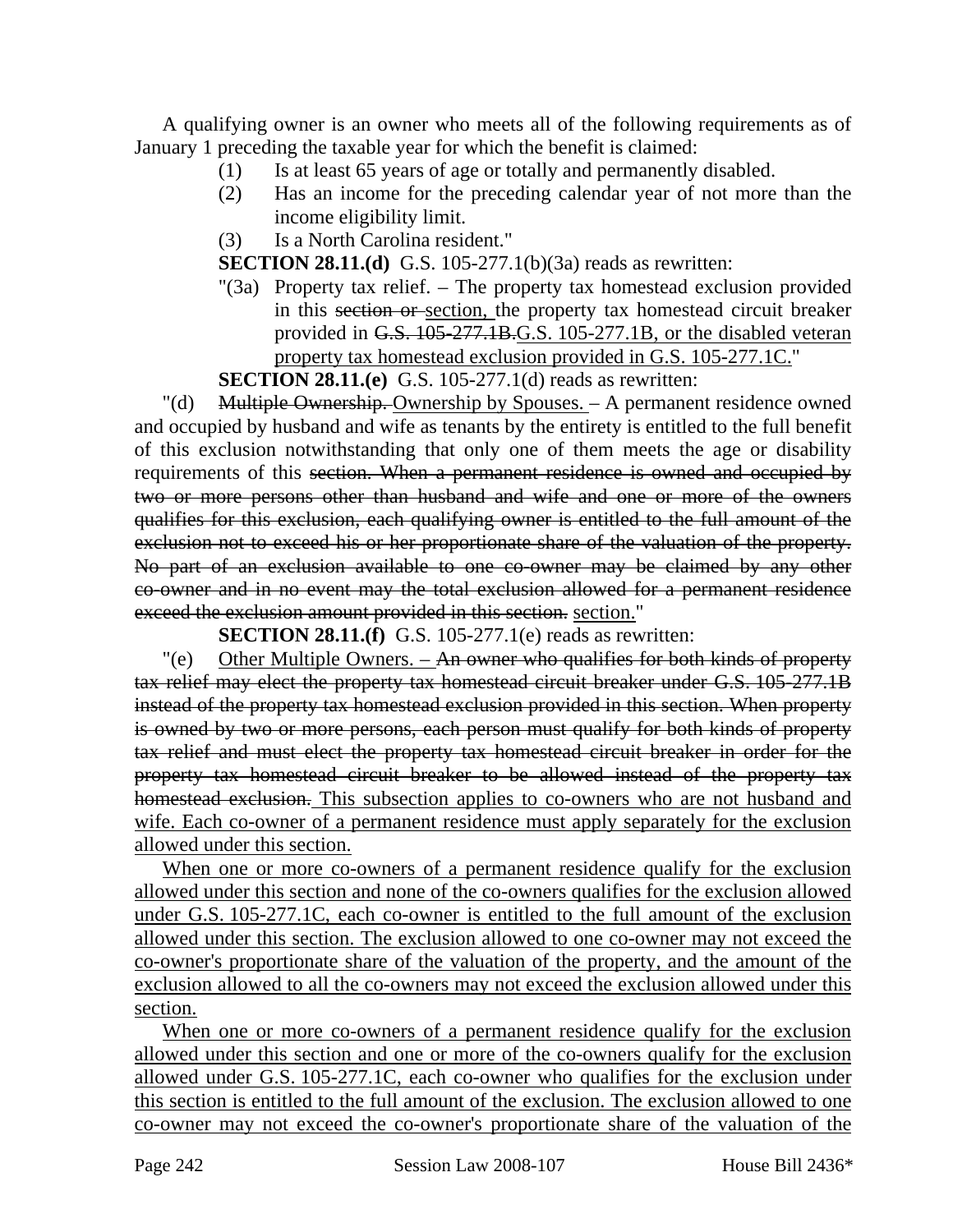property, and the amount of the exclusion allowed to all the co-owners may not exceed the greater of the exclusion allowed under this section and the exclusion allowed under G.S. 105-277.1C."

**SECTION 28.11.(g)** G.S. 105-282.1(a)(2)c. reads as rewritten:

"c. Special classes of property classified for taxation at a reduced valuation under G.S. 105-277(h), 105-277.1, 105-277.1C, 105-277.10, 105-277.13, 105-278."

**SECTION 28.11.(h)** G.S. 105-277.1C, as enacted by S.L. 2008-35, is recodified as G.S. 105-277.1D. The Revisor of Statutes is authorized to correct any reference or citation in the General Statutes to any portion of S.L. 2008-35 that is recodified or amended by this section by deleting incorrect references and substituting correct references.

**SECTION 28.11.(i)** The catch line of G.S. 105-277.1 reads as rewritten:

## "**§ 105-277.1. Property Elderly or disabled property tax homestead exclusion.**"

**SECTION 28.11.(j)** Subsection (h) of this section is effective when it becomes law. The remainder of this section is effective for taxes imposed for taxable years beginning on or after July 1, 2009.

# **SALES TAX HOLIDAY FOR CERTAIN ENERGY STAR RATED APPLIANCES**

**SECTION 28.12.(a)** G.S. 105-164.3 is amended by adding a new subdivision to read:

## "**§ 105-164.3. Definitions.**

The following definitions apply in this Article:

- 
- $(8g)$  Energy Star qualified product. A product that meets the energy efficient guidelines set by the United States Environmental Protection Agency and the United States Department of Energy and is authorized to carry the Energy Star label."

**SECTION 28.12.(b)** Article 5 of Chapter 105 of the General Statutes is amended by adding a new section to read:

## "**§ 105-164.13D. Sales and use tax holiday for Energy Star qualified products.**

(a) The taxes imposed by this Article do not apply to the Energy Star qualified products listed in this section if sold between 12:01 A.M. on the first Friday of November and 11:59 P.M. the following Sunday. The qualified products are:

- (1) Clothes washers.
- (2) Freezers and refrigerators.
- (3) Central air conditioners and room air conditioners.
- (4) Air-source heat pumps and geothermal heat pumps.
- (5) Ceiling fans.
- (6) Dehumidifiers.
- (7) Programmable thermostats.
- (b) The exemption allowed by this section does not apply to the following:
	- (1) The sale of a product for use in a trade or business.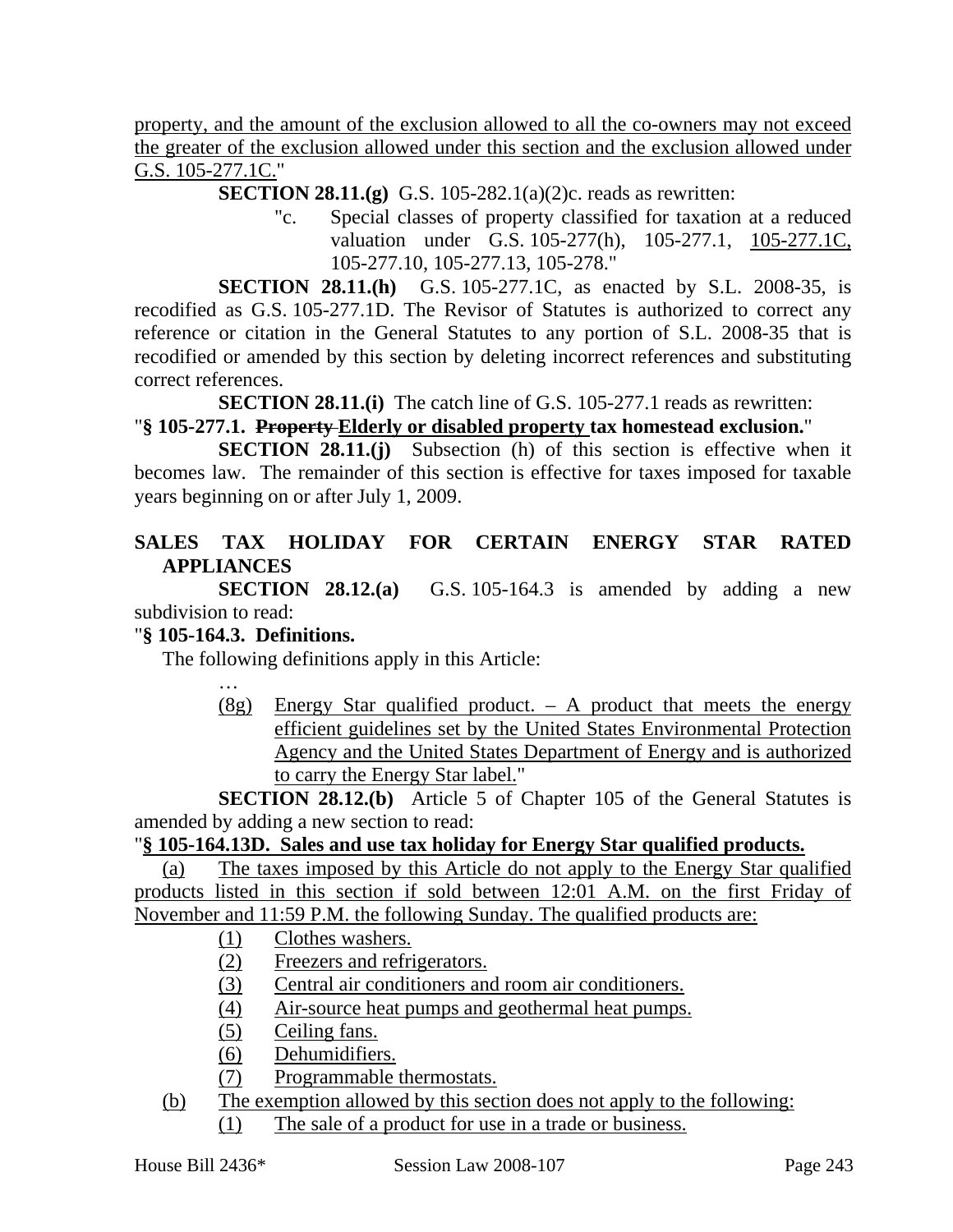(2) The rental of a product."

**SECTION 28.12.(c)** G.S. 105-467(b) reads as rewritten:

"(b) Exemptions and Refunds. – The State exemptions and exclusions contained in G.S. 105-164.13, the State sales and use tax holiday—holidays contained in G.S. 105-164.13C and G.S. 105-164.13D, and the State refund provisions contained in G.S. 105-164.14 apply to the local sales and use tax authorized to be levied and imposed under this Article. Except as provided in this subsection, a taxing county may not allow an exemption, exclusion, or refund that is not allowed under the State sales and use tax. A local school administrative unit and a joint agency created by interlocal agreement among local school administrative units pursuant to G.S. 160A-462 to jointly purchase food service-related materials, supplies, and equipment on their behalf is allowed an annual refund of sales and use taxes paid by it under this Article on direct purchases of tangible personal property and services, other than electricity, telecommunications service, and ancillary service. Sales and use tax liability indirectly incurred by the entity on building materials, supplies, fixtures, and equipment that become a part of or annexed to any building or structure that is owned or leased by the entity and is being erected, altered, or repaired for use by the entity is considered a sales or use tax liability incurred on direct purchases by the entity for the purpose of this subsection. A request for a refund shall be in writing and shall include any information and documentation required by the Secretary. A request for a refund is due within six months after the end of the entity's fiscal year. Refunds applied for more than three years after the due date are barred."

**SECTION 28.12.(d)** The second paragraph of Section 4 of Chapter 1096 of the 1967 Session Laws reads as rewritten:

"The exemptions and exclusions contained in G.S. 105-164.13 and the sales and use tax holiday holidays contained in G.S. 105-164.13C and G.S. 105-164.13D apply with equal force and like manner to the local sales tax authorized to be imposed and levied under this division. The county shall have no authority, with respect to the local sales and use tax imposed under this division, to change, alter, add, or delete any exemptions or exclusions contained under G.S. 105-164.13."

**SECTION 28.12.(e)** This section is effective when it becomes law and applies to sales made on or after that date.

# **SET INSURANCE REGULATORY FEE**

**SECTION 28.13.(a)** The percentage rate to be used in calculating the insurance regulatory charge under G.S. 58-6-25 is five and one-half percent (5.5%) for the 2008 calendar year.

**SECTION 28.13.(b)** This section is effective when it becomes law.

# **SET REGULATORY FEE FOR UTILITIES COMMISSION**

**SECTION 28.14.(a)** The percentage rate to be used in calculating the public utility regulatory fee under G.S. 62-302(b)(2) is twelve one-hundredths of one percent (0.12%) for each public utility's North Carolina jurisdictional revenues earned during each quarter that begins on or after July 1, 2008.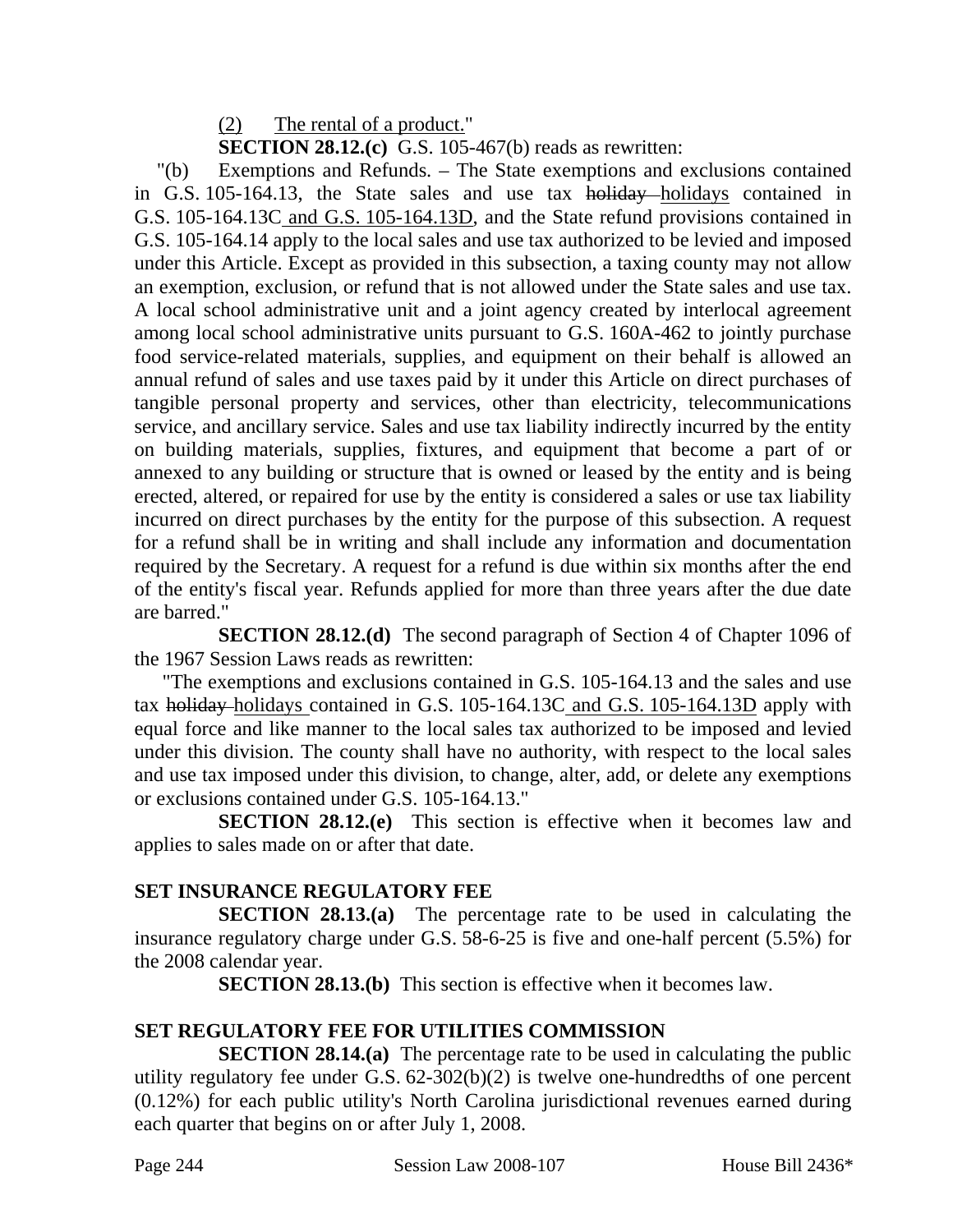**SECTION 28.14.(b)** The electric membership corporation regulatory fee imposed under G.S. 62-302(b1) for the 2008-2009 fiscal year is two hundred thousand dollars (\$200,000).

**SECTION 28.14.(c)** This section becomes effective July 1, 2008.

# **SMALL BUSINESS PROTECTION ACT**

**SECTION 28.16.(a)** The General Assembly makes the following findings:

- (1) The following areas of the sales and use tax laws are the areas for which the Department of Revenue receives the most questions from taxpayers:
	- a. The rate of tax that applies to food and prepared food.
	- b. The distinction between a retailer and a performance contractor.
	- c. The distinction between a service that is necessary to complete the sale of tangible personal property, and therefore taxable, and a service that is incidental to the sale of tangible personal property, and therefore not taxable.
	- d. The determination of whether a person is a manufacturer.
- (2) These areas of the sales and use tax laws have been the subject of legislative changes in recent years.
- (3) Small businesses have fewer resources to devote to resolving the complexities of the sales and use tax laws than large businesses have and, therefore, may be at a disadvantage with respect to compliance issues in complex areas and changing areas.
- (4) Assessments against a small business for inadvertent noncompliance in these complex areas may threaten the viability of the small business.
- (5) The sales and use tax laws are not intended to place the viability of small businesses in jeopardy.
- (6) A study of these complex areas is needed to determine how to make the laws in these areas clearer and to reduce the compliance burden.

**SECTION 28.16.(b)** Article 9 of Chapter 105 of the General Statutes is amended by adding a new section to read:

# "**§ 105-244.2. Reduction of certain sales tax assessments against small businesses.**

(a) Reduction. – The Secretary must reduce an assessment against a small business for State and local sales and use taxes and waive any penalties imposed as part of the assessment when the assessment is made as the result of an audit of the small business by the Department and all of the following apply:

- (1) The gross receipts of the business for the calendar year preceding the year in which the audit period begins, combined with the gross receipts of all related persons as defined in G.S. 105-163.010, do not exceed one million eight hundred thousand dollars (\$1,800,000).
- (2) The business remitted to the Department all the sales and use taxes it collected during the audit period.
- (3) The business had not been told by the Department in a prior audit to collect sales and use taxes in the circumstance that is the basis of the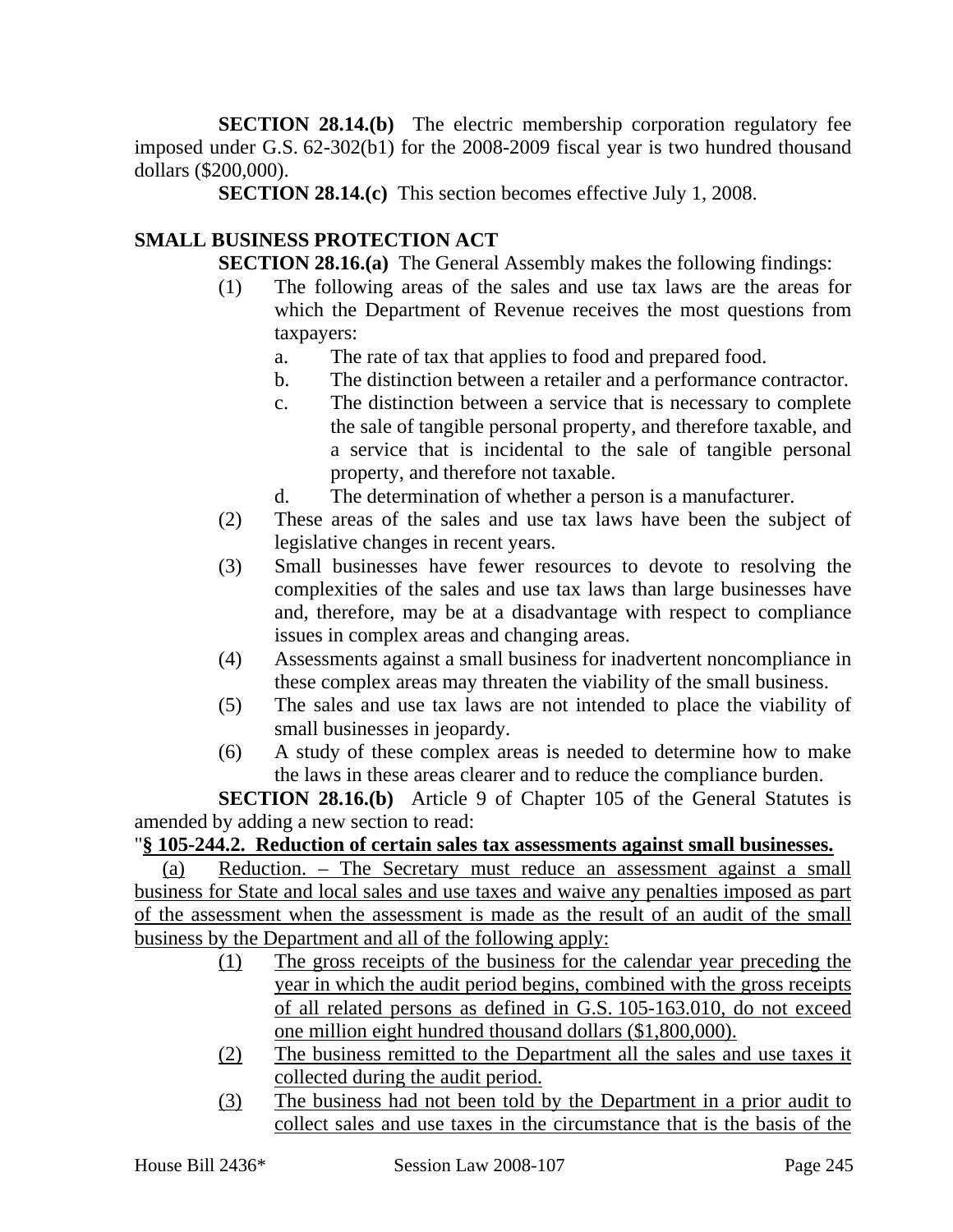assessment, as reflected in the written audit comments of the prior audit.

- (4) The business made a good faith effort to comply with the sales and use tax laws and the assessment is based on the incorrect application of one of the following complex areas of these laws:
	- a. The rate of tax that applies to prepared food.
	- b. The distinction between a retailer and a performance contractor.
	- c. The distinction between a service that is necessary to complete the sale of tangible personal property, and is therefore taxable, and a service that is incidental to the sale of tangible personal property, and is therefore not taxable.
	- d. The determination of whether a person is a manufacturer.

(b) Amount. – The amount by which a sales and use tax assessment against a small business must be reduced under this section is a percentage of the assessment. The percentage is determined by the average monthly gross receipts of the business for the calendar year for which annual gross receipts are determined under subdivision (a)(1) of this section. A reduction of an assessment under this section and the waiver of penalties imposed as part of the assessment apply only to the amount of an assessment attributable to the incorrect application of one of the complex areas of the law listed in subdivision (a)(4) of this section.

The following table sets out the applicable percentage reductions of an assessment:

| <b>Average Monthly Gross</b>     | <b>Average Monthly</b>                                     | <b>Percentage</b> |
|----------------------------------|------------------------------------------------------------|-------------------|
| <b>Receipts of Business Over</b> | <b>Gross Receipts Up To</b>                                | <b>Reduction</b>  |
| $-0-$                            | \$50,000                                                   | 98%               |
| \$50,000                         | \$100,000                                                  | 95%               |
| \$100,000                        | \$150,000                                                  | 90%               |
| .<br>$\lambda$ are the set       | $\mathbf{11}$ . $\mathbf{1}$ . $\mathbf{1}$ . $\mathbf{1}$ |                   |

- (c) Application. This section applies to the following:
	- (1) A proposed assessment that is pending on July 15, 2008.
		- (2) An assessment that becomes collectible under G.S. 105-241.22 on or after July 15, 2008.
		- (3) An assessment that meets all of the following conditions:
			- a. It became collectible under G.S. 105-241.22 before July 15, 2008, or was identified in a notice of final assessment issued under former G.S. 105-241.1 before July 15, 2008.
			- b. It is not paid as of July 15, 2008.
			- c. If it had been paid within six months after it became collectible under G.S. 105-241.22 or was identified in a notice of final assessment issued under former G.S. 105-241.1, a timely claim for refund could be filed under G.S. 105-241.7 for a refund of the assessment.
		- (4) A claim for refund filed in accordance with G.S. 105-241.7 for a refund of an assessment.

(d) Expiration. – This section expires January 1, 2010. The expiration applies to an assessment that becomes collectible under G.S. 105-241.22 on or after the expiration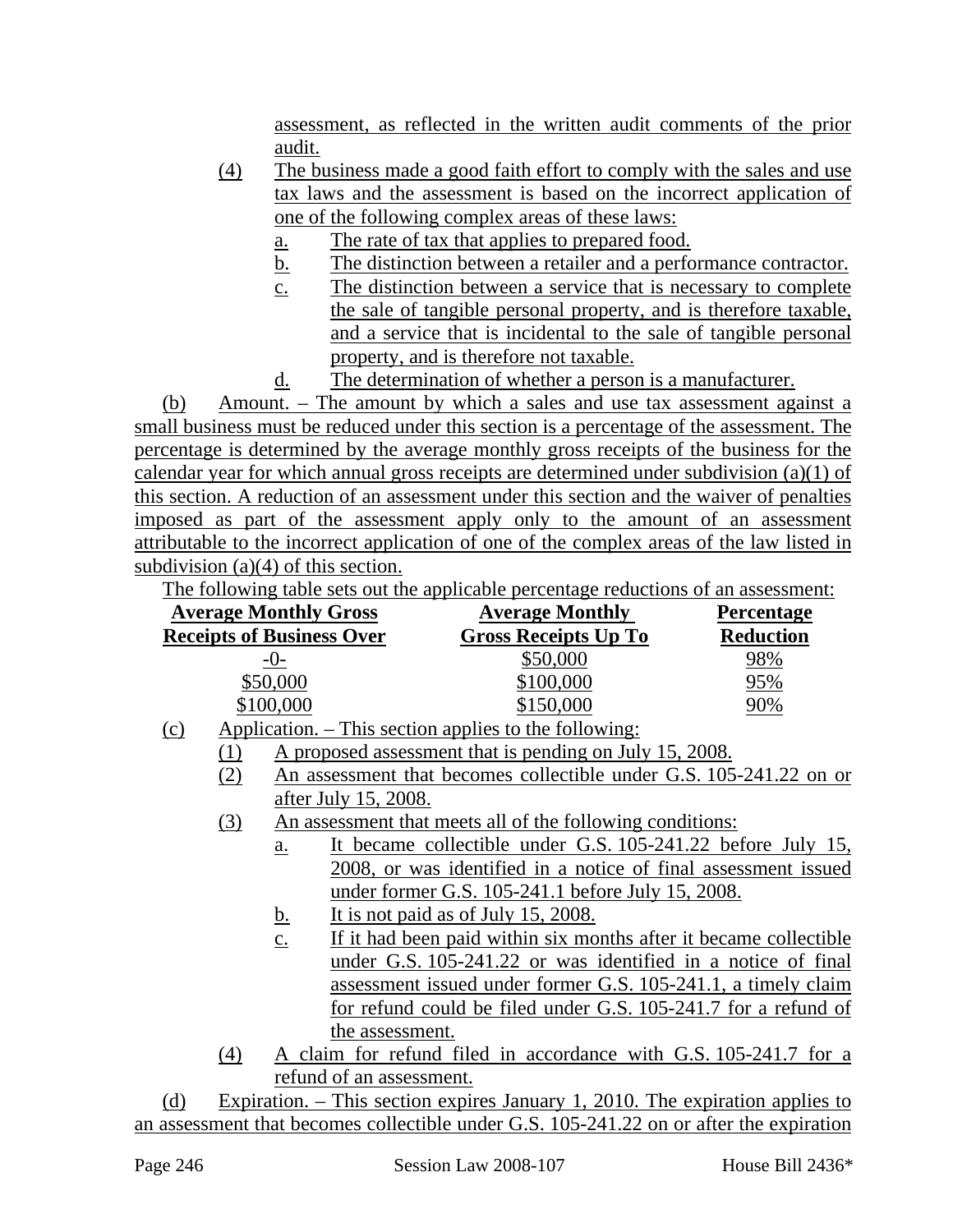date and to a claim for refund filed on or after the expiration date for a refund of an assessment paid before the expiration date."

**SECTION 28.16.(c)** Article 9 of Chapter 105 of the General Statutes is amended by adding a new section to read:

# "**§ 105-258.2. Taxpayer conversations.**

(a) Scope. – This section applies to a conversation that is conducted by telephone or in person, is between a taxpayer and an employee of the Department, and occurs at an office of the Department if the conversation is in person. It does not apply to a conversation that occurs at a presentation, a conference, or another forum.

(b) Documentation. – The Secretary must document advice given to a taxpayer in a conversation with that taxpayer when the taxpayer gives the Secretary the taxpayer's identifying information, asks the Secretary about the application of a tax to the taxpayer in specific circumstances, and requests that the Secretary document the advice in the taxpayer's records. The documentation may be an entry in the account record of the taxpayer or by another method determined by the Secretary. The documentation must set out the date of the conversation, the question asked, and the advice given."

**SECTION 28.16.(d)** G.S. 105-258.2, as enacted by this act, is amended by adding a new subsection to read:

"(c) Sales Tax Inquiries. – The Secretary must document advice given in a conversation with a person who is not registered as a retailer or a wholesale merchant under Article 5 of this Chapter when the person gives the Secretary the person's name and address, describes a business in which the person is engaged, asks if the person is required to be registered under Article 5 of this Chapter, and requests that the Secretary document the advice. The Secretary must keep a record of the person's inquiry that sets out the date of the conversation, the person making the inquiry, the business described in the conversation, and the advice given."

**SECTION 28.16.(e)** G.S. 105-264 reads as rewritten:

# "**§ 105-264. Effect of Secretary's interpretation of revenue laws.**

Interpretation.  $-$  It is the duty of the Secretary to interpret all laws administered by the Secretary. The Secretary's interpretation of these laws shall be consistent with the applicable rules.

An rules. An interpretation by the Secretary is prima facie correct. When the Secretary interprets a law by adopting a rule or publishing a bulletin or directive on the law, the interpretation is a protection to the officers and taxpayers affected by the interpretation, and taxpayers are entitled to rely upon the interpretation. If the Secretary changes an interpretation, a taxpayer who relied on it before it was changed is not liable for any penalty or additional assessment on any tax that accrued before the interpretation was changed and was not paid by reason of reliance upon the interpretation.

(b) Advice. – If a taxpayer requests in writing specific advice from the Department and receives erroneous advice in response erroneous written advice, response, the taxpayer is not liable for any penalty or additional assessment attributable to the erroneous advice furnished by the Department to the extent that the following conditions are all satisfied: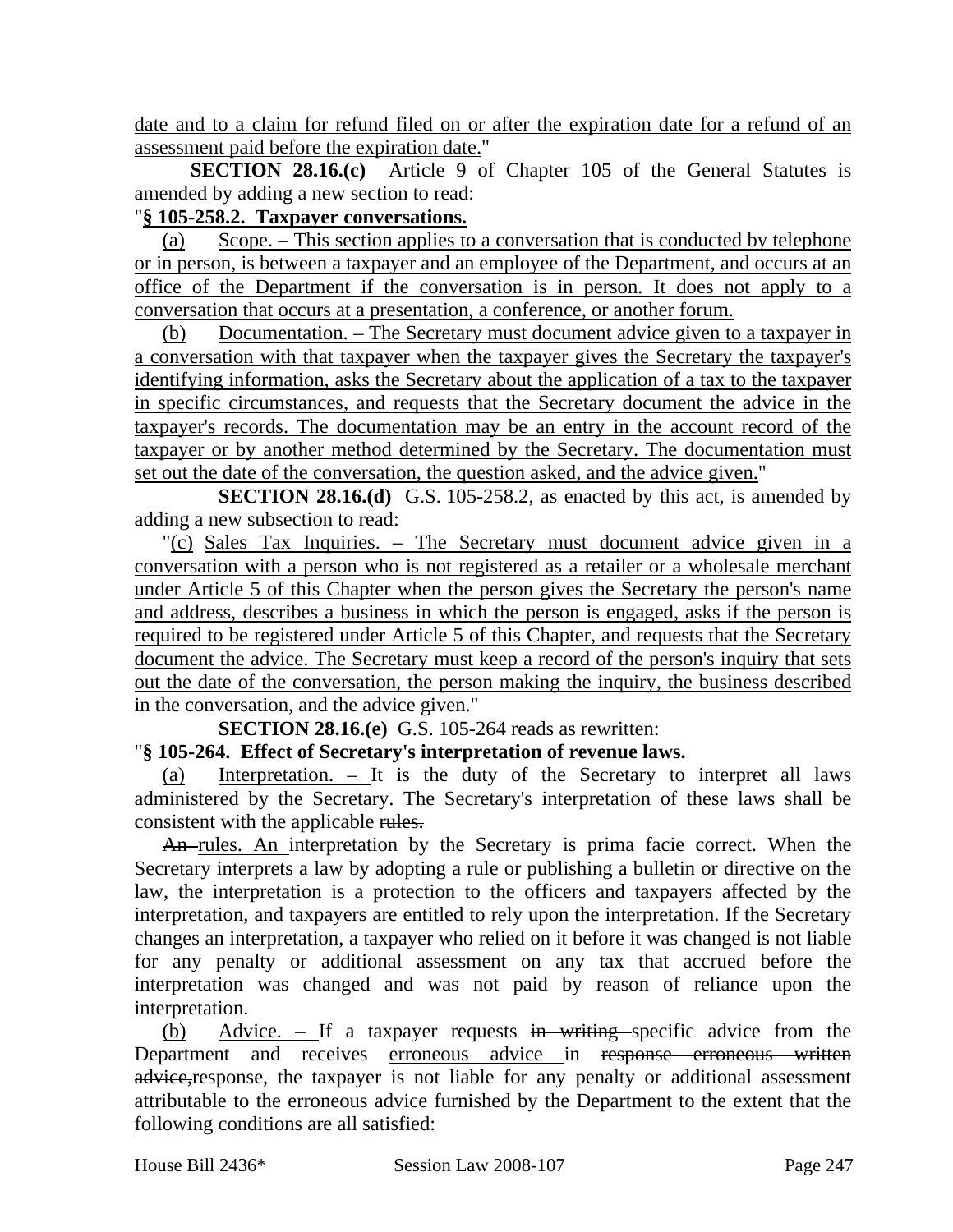- (1) the The advice was reasonably relied upon by the taxpayer and thetaxpayer.
- (2) The penalty or additional assessment did not result from the taxpayer's failure to provide adequate or accurate information.
- (3) The Department provided the advice in writing or the Department's records establish that the Department provided erroneous verbal advice.

(c) Revised Interpretations. – This section does not prevent the Secretary from changing an interpretation and it does not prevent a change in an interpretation from applying on and after the effective date of the change."

**SECTION 28.16.(f)** G.S. 105-237.1 reads as rewritten:

### "**§ 105-237.1. Compromise of liability.**

(a) Authority. – The Secretary of Revenue, with the approval of the Attorney General, is authorized to compromise the amount of liability of any taxpayer for taxes due under Subchapter I, V, or VIII of this Chapter or under Article 3 of Chapter 119 of the General Statutes and to accept in full settlement of the liability a lesser amount than that asserted to be due when in the opinion of the Secretary and the Attorney General the compromise settlement is in the best interest of the State. When made other than in the course of litigation in the courts of the State on an appeal from an administrative determination or in a civil action brought to recover from the Secretary, the basis for the compromise must also conform to the conditions set out in this section. The compromise settlement may be made only after a final administrative or judicial determination of the liability of the taxpayer.

A compromise settlement may be made only if one or more of the following findings is made:may compromise a taxpayer's liability for a tax that is collectible under G.S. 105-241.22 when the Secretary determines that the compromise is in the best interest of the State and makes one or more of the following findings:

- (1) There is a reasonable doubt as to the amount of the liability of the taxpayer under the law and the facts.
- (2) The taxpayer is insolvent and the Secretary probably could not otherwise collect an amount equal to or in excess of the amount offered in compromise. A taxpayer is considered insolvent only in one of the following circumstances:
	- a. It is plain and indisputable that the taxpayer is clearly insolvent and will remain so in the reasonable future.
	- b. The taxpayer has been determined to be insolvent in a judicial proceeding.
- (3) Collection of a greater amount than that offered in compromise is improbable, and the funds or a substantial portion of the funds offered in the settlement come from sources from which the Secretary could not otherwise collect.
- (4) A federal tax assessment arising out of the same facts has been compromised with the federal government on the same or a similar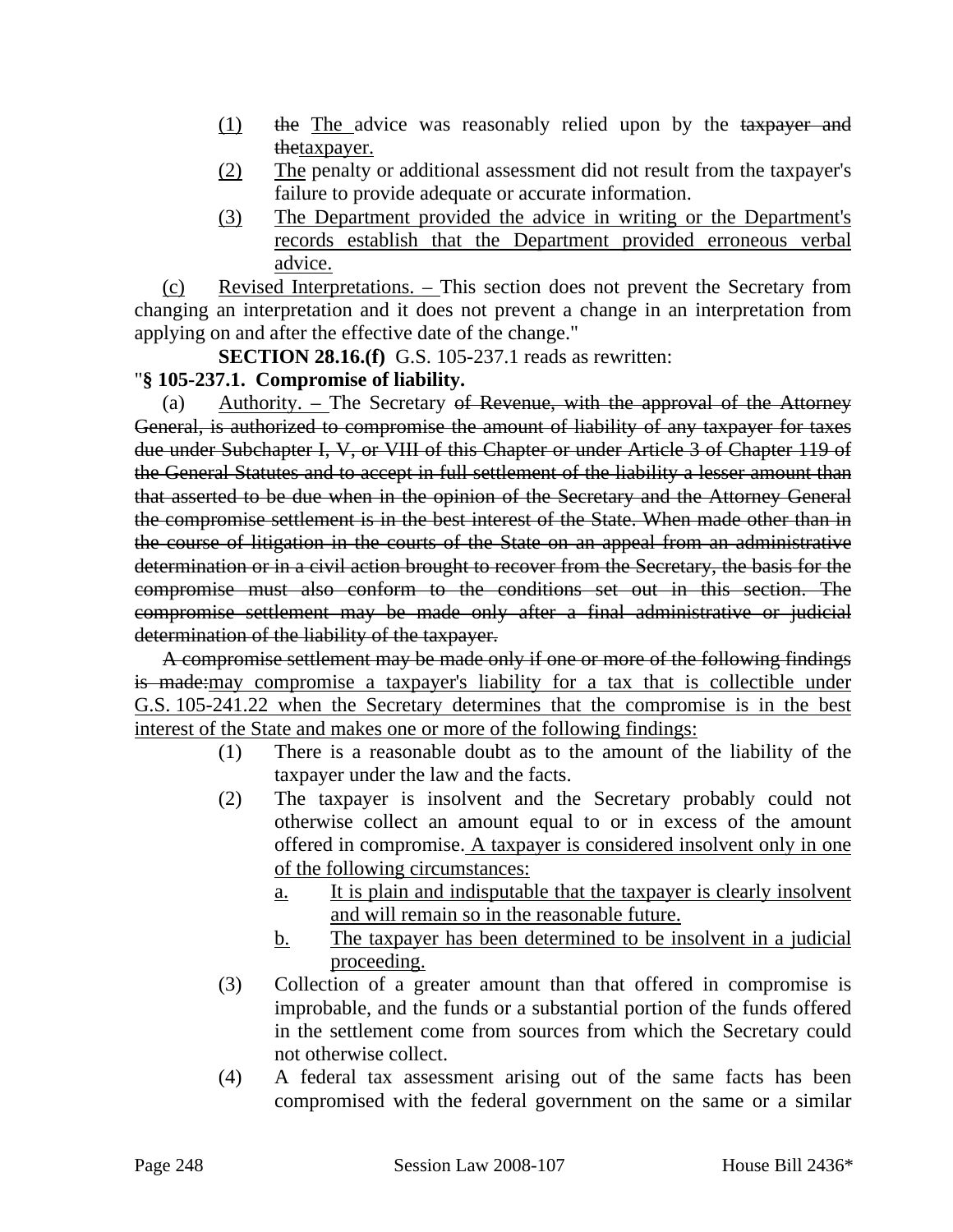basis as that proposed to the State and the Secretary could probably not collect an amount equal to or in excess of that offered in compromise.

(5) Collection of a greater amount than that offered in compromise would produce an unjust result under the circumstances.

For the purposes of this section a taxpayer may be considered insolvent only if (i) there is an established status of insolvency by either a judicial declaration of a status necessarily or ordinarily involving insolvency or by a legal proceeding in which the insolvency of the taxpayer would ordinarily be determined or made evident or (ii) it is plain and indisputable that the taxpayer is clearly insolvent and will remain so in the reasonable future. Whenever a compromise is made by the Secretary pursuant to this section and the unpaid amount of the tax assessed is one hundred dollars (\$100.00) or more, the Secretary shall place on file in the office of the Secretary a written opinion, signed by the Secretary and the Attorney General, setting forth the amount of tax or additional tax assessed, the amount actually paid in accordance with the terms of the compromise, and a summary of the facts and reasons upon which acceptance of the compromise is based.

(b) Written Statement. –Whenever an assessment of taxes or additional taxes is based upon an action of the federal government in making an assessment of taxes and the federal assessment is subsequently settled, compromised or adjusted, the Secretary may, in his discretion, settle, compromise or adjust the State's tax assessment upon the same basis as the federal settlement, compromise or adjustment. When the Secretary compromises a tax liability under this section and the amount of the liability is at least one thousand dollars (\$1,000), the Secretary must make a written statement that sets out the amount of the liability, the amount accepted under the compromise, a summary of the facts concerning the liability, and the findings on which the compromise is based. The Secretary must sign the statement and keep a record of the statement. If the compromise settles a dispute that is in litigation, the Secretary must obtain the approval of the Attorney General before accepting the compromise, and the Attorney General must sign the statement describing the compromise."

**SECTION 28.16.(g)** The Department of Revenue is directed to establish a plan to record telephone calls received at the Department's Taxpayer Assistance Center and to implement this plan by July 1, 2010. The plan shall, at a minimum, provide for recording calls for the purpose of training and evaluation with respect to customer service and quality control measures. The Department may retain up to seven hundred thousand dollars (\$700,000) of the amount collected under Article 5 of Chapter 105 of the General Statutes in fiscal year 2008-2009 for this purpose, and this amount is appropriated to the Department for this purpose. Amounts not used in fiscal year 2008-2009 for this purpose do not revert but remain available to the Department for this purpose until the system is implemented.

**SECTION 28.16.(h)** The Revenue Laws Study Committee shall study the issues listed in this Section and report on the study, including any recommendations or legislative proposals, to the 2009 General Assembly.

(1) The taxation of services necessary to complete the sale of tangible personal property and standards for distinguishing between a service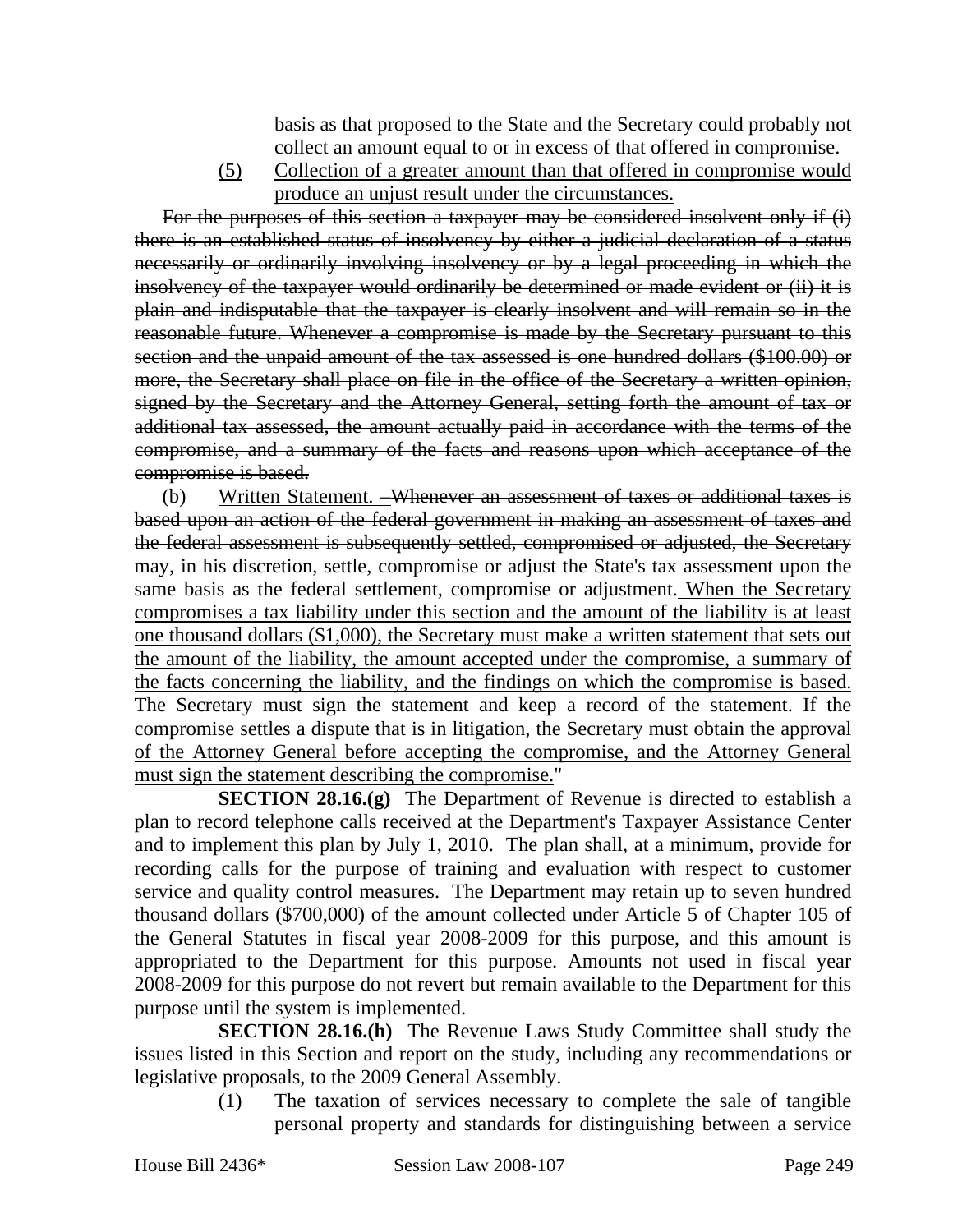that is taxable as one that is necessary to complete the sale and a service that is incidental to the sale of tangible personal property.

- (2) The applicability of the sales and use tax to performance contracts and standards for distinguishing between performance contractors and retailers.
- (3) The distinction between food and prepared food under the sales and use tax laws and whether to eliminate this distinction by applying a uniform, revenue-neutral rate to all food.

**SECTION 28.16.(i)** The Department of Revenue shall make a report to the Revenue Laws Study Committee on customer service improvement initiatives conducted by the Department. The report is due prior to the convening of the 2009 General Assembly and shall address, at a minimum, the following issues:

- (1) A review of the Department's efforts to ensure that inquiries on complicated tax matters are handled or reviewed by appropriate personnel within the Department.
- (2) A review of the Department's efforts to provide accurate and timely information regarding changes in tax law resulting from legislative changes, court decisions, or revised interpretations.
- (3) A review of the Department's outreach efforts designed to assist taxpayers, particularly small business taxpayers, in complying with the State's tax laws.
- (4) A review of the Department's efforts to ensure that taxpayers are informed of their right to request written advice from the Department upon which they may reasonably rely.
- (5) A review of the Department's plan to record telephone calls at the Department's Taxpayer Assistance Center.

**SECTION 28.16.(j)** Subsection (c) of this section becomes effective January 1, 2009. Subsection (d) of this section becomes effective July 1, 2009. The remainder of this section is effective when it becomes law.

# **MODIFY ESTATE TAX LAW**

# **SECTION 28.17.(a)** G.S. 105-32.2(b) reads as rewritten:

"(b) Amount. – The amount of the estate tax imposed by this section is the amount of the state death tax credit that, as of December 31, 2001, would have been allowed under section 2011 of the Code against the federal taxable estate. The tax may not exceed the amount of federal estate tax due under the Code. The federal taxable estate and the amount of the federal estate tax due are determined without taking into account the deduction for state death taxes allowed under Section 2058 of the Code and the credits allowed under sections 2011 through 2015 of the Code.

If any property in the estate is located in a state other than North Carolina, the amount of tax payable depends on whether the decedent was a resident of this State at death. If the decedent was a resident of this State at death, the amount of tax due under this section is reduced by the lesser of the amount of the death tax paid the other state or an amount computed by multiplying the credit by a fraction, the numerator of which is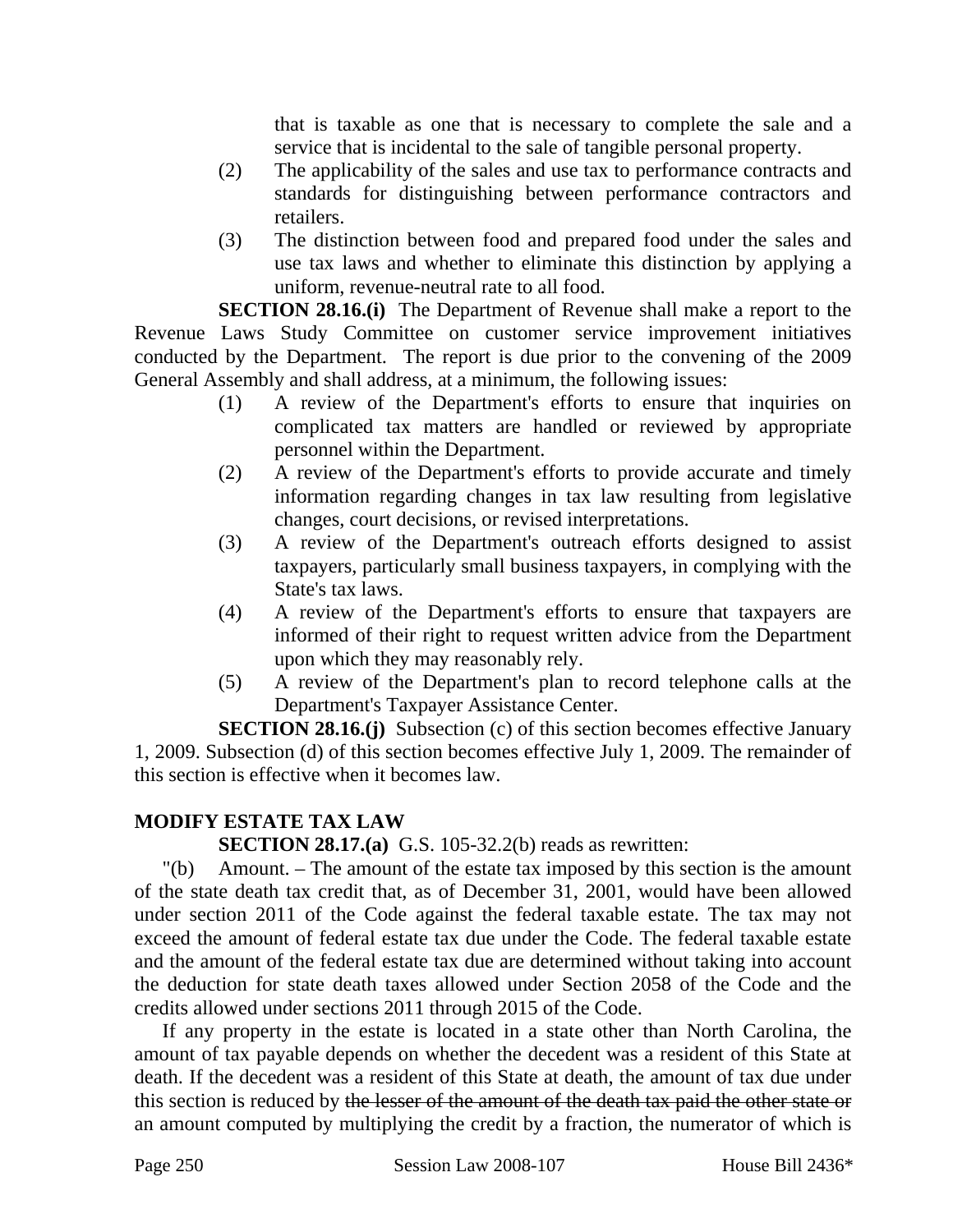the gross value of the estate that has a tax situs in another state and the denominator of which is the value of the decedent's gross estate. If the decedent was not a resident of this State at death, the amount of tax due under this section is an amount computed by multiplying the credit by a fraction, the numerator of which is the gross value of real property that is located in North Carolina plus the gross value of any personal property that has a tax situs in North Carolina and the denominator of which is the value of the decedent's gross estate. For purposes of this section, the gross value of property is its gross value as finally determined in the federal estate tax proceedings."

**SECTION 28.17.(b)** This section is effective when it becomes law and applies retroactively to the estates of decedents for which the statute of limitations for claiming a refund had not expired as of December 28, 2007. A personal representative of an estate for which the statute of limitations had not expired as of December 28, 2007, may file a claim for refund under G.S. 105-241.7.

## **REPEAL GIFT TAX LAW**

**SECTION 28.18.(a)** Article 6 of Chapter 105 of the General Statutes is repealed.

**SECTION 28.18.(b)** G.S. 105-236(a)(5) reads as rewritten:

- "(a) Penalties. The following civil penalties and criminal offenses apply:
	- …
	- (5) Negligence.
		- a. Finding of negligence. For negligent failure to comply with any of the provisions to which this Article applies, or rules issued pursuant thereto, without intent to defraud, the Secretary shall assess a penalty equal to ten percent (10%) of the deficiency due to the negligence.
		- b. Large individual income tax deficiency. In the case of individual income tax, if a taxpayer understates taxable income, by any means, by an amount equal to twenty-five percent (25%) or more of gross income, the Secretary shall assess a penalty equal to twenty-five percent (25%) of the deficiency. For purposes of this subdivision, "gross income" means gross income as defined in section 61 of the Code.
		- c. Other large tax deficiency. In the case of a tax other than individual income tax, if a taxpayer understates tax liability by twenty-five percent (25%) or more, the Secretary shall assess a penalty equal to twenty-five percent (25%) of the deficiency.
		- d. No double penalty. If a penalty is assessed under subdivision (6) of this section, no additional penalty for negligence shall be assessed with respect to the same deficiency.
		- e. Inheritance and gift Estate tax deficiencies. This subdivision does not apply to inheritance, estate, and gift estate tax deficiencies that are the result of valuation understatements."

**SECTION 28.18.(c)** G.S. 105-263 reads as rewritten: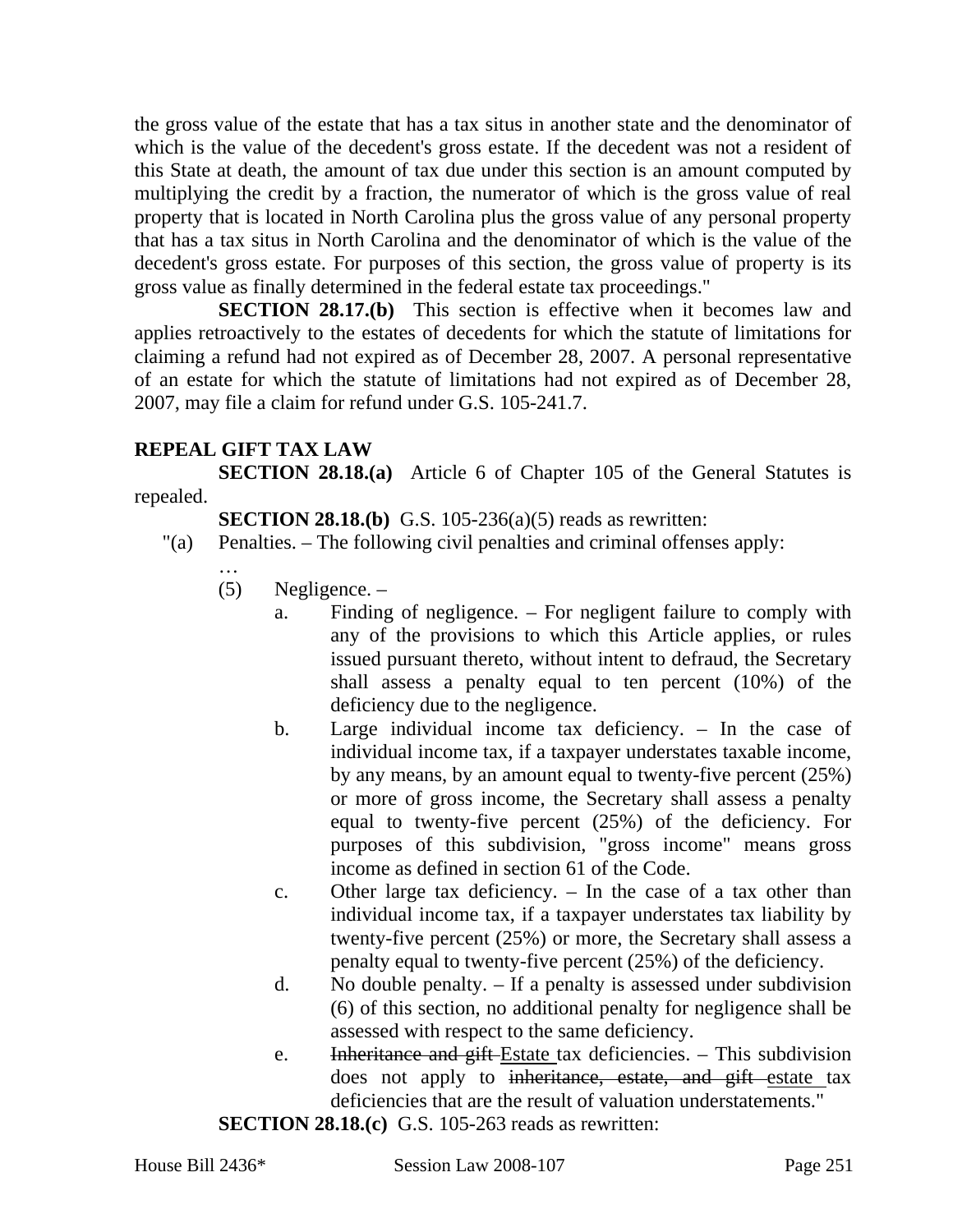#### "**§ 105-263. Extensions of time for filing a report or return.**

The Secretary may extend the time in which a person must file a report or return with the Secretary. To obtain an extension of time for filing a report or return, a person must comply with any application requirement set by the Secretary. An extension of time for filing a franchise tax return, return or an income tax return, or a gift tax-return does not extend the time for paying the tax due or the time when a penalty attaches for failure to pay the tax. An extension of time for filing a report or any return other than a franchise tax return, return or an income tax return, or a gift tax return extends the time for paying the tax due and the time when a penalty attaches for failure to pay the tax. When an extension of time for filing a report or return extends the time for paying the tax expected to be due with the report or return, interest, at the rate established pursuant to G.S. 105-241.21, accrues on the tax due from the original due date of the report or return to the date the tax is paid."

**SECTION 28.18.(d)** G.S. 105-241.10 reads as rewritten:

## "**§ 105-241.10. Limit on refunds and assessments after a federal determination.**

The limitations in this section apply when a taxpayer files a timely return reflecting a federal determination that affects the amount of State tax payable and the general statute of limitations for requesting a refund or proposing an assessment of the State tax has expired. A federal determination is a correction or final determination by the federal government of the amount of a federal tax due. A return reflecting a federal determination is timely if it is filed within the time required by G.S. 105-32.8, 105-130.20, 105-159, 105-160.8, or 105-163.6A, or 105-197.1, as appropriate. The limitations are:

- (1) Refund. A taxpayer is allowed a refund only if the refund is the result of adjustments related to the federal determination.
- (2) Assessment. A taxpayer is liable for additional tax only if the additional tax is the result of adjustments related to the federal determination. A proposed assessment may not include an amount that is outside the scope of this liability."

**SECTION 28.18.(e)** This section does not affect the rights or liabilities of the State, a taxpayer, or another person arising under a statute repealed by this act before the effective date of its repeal; nor does it affect the right to any refund or credit of a tax that accrued under the repealed statute before the effective date of its repeal.

**SECTION 28.18.(f)** This section becomes effective January 1, 2009, and applies to gifts made on or after that date.

# **STATE SALES TAX EXEMPTION FOR BAKED GOODS SOLD BY ARTISAN BAKERIES**

**SECTION 28.19.(a)** G.S. 105-164.13B(a) is amended by adding a new subdivision to read:

"(a) State Exemption. – Food is exempt from the taxes imposed by this Article unless the food is included in one of the subdivisions in this subsection. The following food items are subject to tax: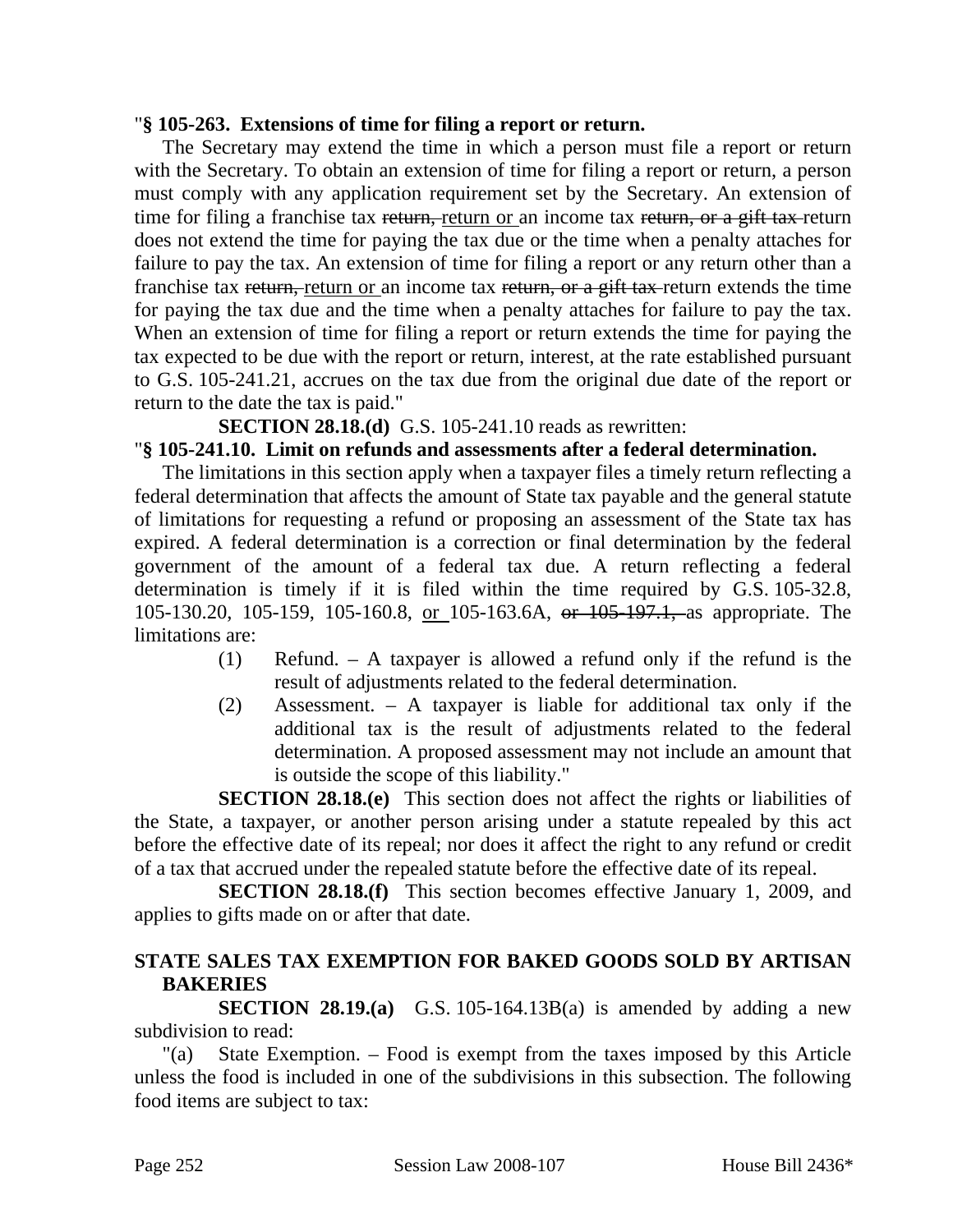- (1) Repealed by Session Laws 2005-276, s. 33.10, effective October 1, 2005.
- (2) Dietary supplements.
- (3) Food sold through a vending machine.
- (4) Prepared food. food, other than bakery items sold without eating utensils by an artisan bakery. The term 'bakery item' includes bread, rolls, buns, biscuits, bagels, croissants, pastries, donuts, danish, cakes, tortes, pies, tarts, muffins, bars, cookies, and tortillas. An artisan bakery is a bakery that meets all of the following requirements:
	- a. It derives over eighty percent (80%) of its gross receipts from bakery items.
	- b. Its annual gross receipts, combined with the gross receipts of all related persons as defined in G.S. 105-163.010, do not exceed one million eight hundred thousand dollars (\$1,800,000).
- (5) Soft drinks.
- (6) Repealed by Session Laws 2003-284, s. 45.6B, effective January 1, 2004.
- (7) Candy."

**SECTION 28.19.(b)** This section becomes effective January 1, 2009, and applies to sales made on or after that date.

# **PROHIBIT TAX ON INTERIOR DESIGN SERVICES**

**SECTION 28.20.(a)** G.S. 105-164.13 is amended by adding a new subdivision to read:

### "**§ 105-164.13. Retail sales and use tax.**

The sale at retail and the use, storage, or consumption in this State of the following tangible personal property and services are specifically exempted from the tax imposed by this Article:

- …
- (59) Interior design services provided in conjunction with the sale of tangible personal property."
- **SECTION 28.20.(b)** This section becomes effective August 1, 2008.

# **1% \$80 EXCISE TAX ON MACHINERY REFURBISHERS**

**SECTION 28.21.(a)** G.S. 105-187.51B reads as rewritten:

- "**§ 105-187.51B. Tax imposed on certain recyclers and recyclers, research and development companies. companies, and industrial machinery refurbishing companies.**
	- (a)  $\text{Tax.} \text{A}$  privilege tax is imposed on the following:
		- (1) A major recycling facility that purchases any of the following tangible personal property for use in connection with the facility:
			- a. Cranes, structural steel crane support systems, and foundations related to the cranes and support systems.
			- b. Port and dock facilities.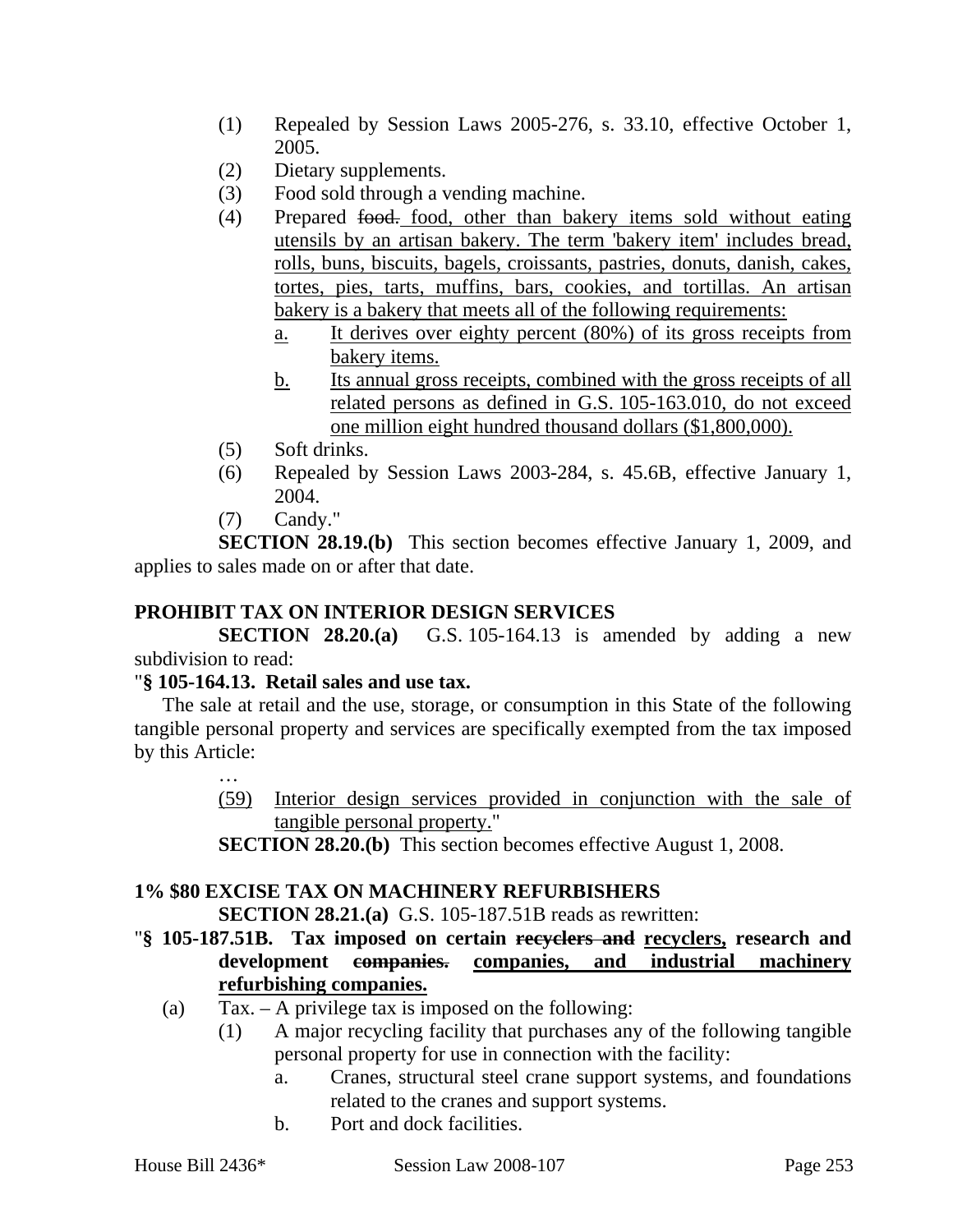- c. Rail equipment.
- d. Material handling equipment.
- (2) A research and development company in the physical, engineering, and life sciences that is included in industry 54171 of NAICS and that purchases equipment or an attachment or repair part for equipment that meets all of the following requirements:
	- a. Is capitalized by the company for tax purposes under the Code.
	- b. Is used by the company in the research and development of tangible personal property.
	- c. Would be considered mill machinery or mill machinery parts or accessories under G.S. 105-187.51 if it were purchased by a manufacturing industry or plant and used in the research and development of tangible personal property manufactured by the industry or plant.
- (3) A software publishing company that is included in the industry group 5112 of NAICS and that purchases equipment or an attachment or repair part for equipment that meets all of the following requirements:
	- a. Is capitalized by the company for tax purposes under the Code.
	- b. Is used by the company in the research and development of tangible personal property.
	- c. Would be considered mill machinery under G.S. 105-187.51 if it were purchased by a manufacturing industry or plant and used in the research and development of tangible personal property manufactured by the industry or plant.
- (4) An industrial machinery refurbishing company that is included in industry group 811310 of NAICS and that purchases equipment or an attachment or repair part for equipment that meets all of the following requirements:
	- a. Is capitalized by the company for tax purposes under the Code.
	- b. Is used by the company in repairing or refurbishing tangible personal property.
	- c. Would be considered mill machinery under G.S. 105-187.51 if it were purchased by a manufacturing industry or plant and used by the industry or plant to manufacture tangible personal property.

(b) Rate. – The tax is one percent (1%) of the sales price of the equipment or other tangible personal property. The maximum tax is eighty dollars (\$80.00) per article."

**SECTION 28.21.(b)** This section becomes effective July 1, 2008, and applies to purchases made on or after that date.

# **CLARIFY 501(c)(3) SALES TAX REFUND**

**SECTION 28.22.(a)** G.S. 105-164.14(b) reads as rewritten: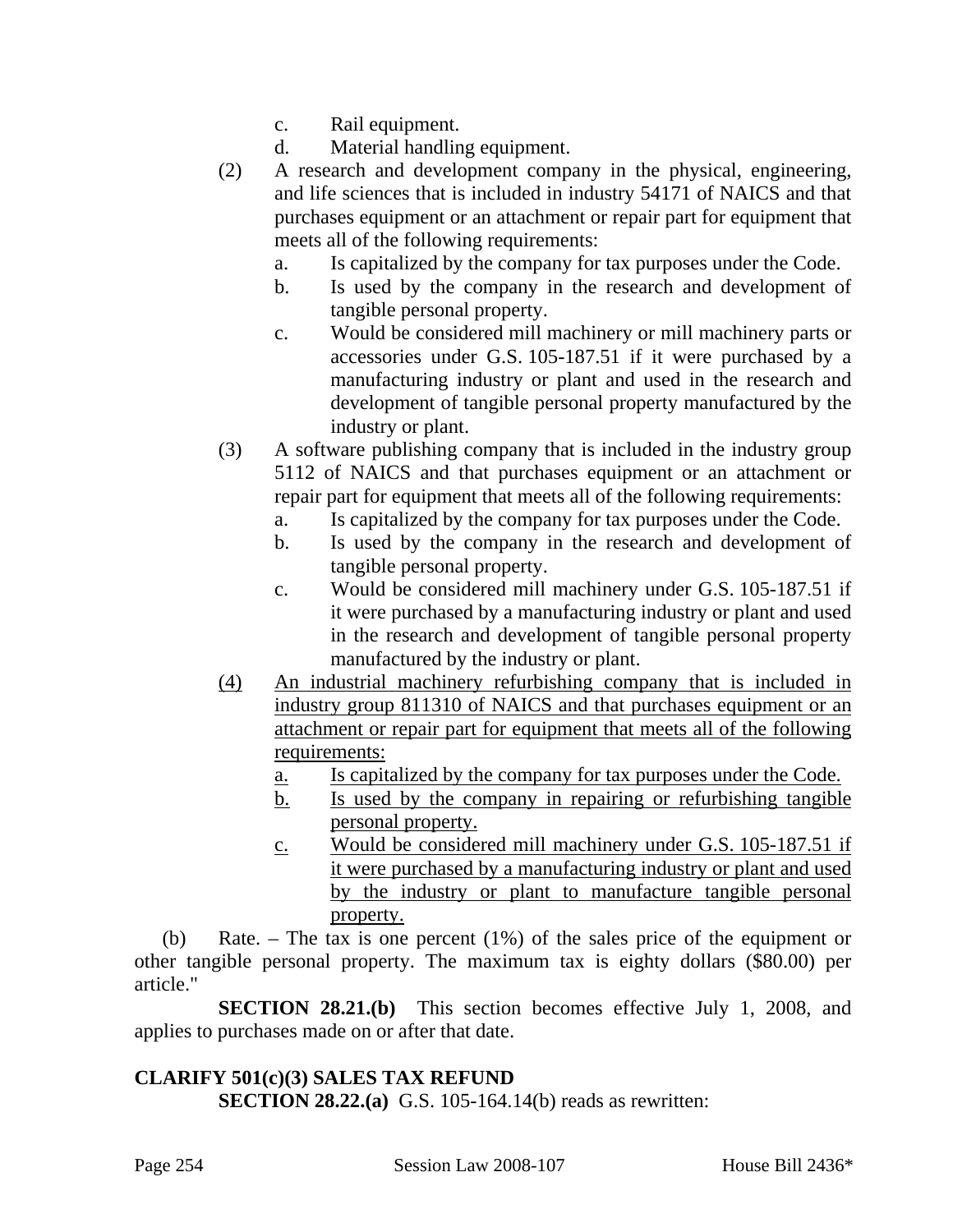"(b) Nonprofit Entities and Hospital Drugs. – A nonprofit entity included in the following list is allowed a semiannual refund of sales and use taxes paid by it under this Article on direct purchases of tangible personal property and services, other than electricity, telecommunications service, and ancillary service, for use in carrying on the work of the nonprofit entity:

- (1) Hospitals not operated for profit, including hospitals and medical accommodations operated by an authority created under the Hospital Authorities Law, Article 2 of Chapter 131E of the General Statutes.
- (2) Educational institutions not operated for profit. An organization that is exempt from income tax under section  $501(c)(3)$  of the Code, other than an organization that is properly classified in any of the following major group areas of the National Taxonomy of Exempt Entities:
	- a. Community Improvement and Capacity Building.
	- b. Public and Societal Benefit.
	- c. Mutual and Membership Benefit.
- (3) Churches, orphanages, and other charitable or religious institutions and organizations not operated for profit.
- (4) Qualified retirement facilities whose property is excluded from property tax under G.S. 105-278.6A.

Sales and use tax liability indirectly incurred by a nonprofit entity on building materials, supplies, fixtures, and equipment that become a part of or annexed to any building or structure that is owned or leased by the nonprofit entity and is being erected, altered, or repaired for use by the nonprofit entity for carrying on its nonprofit activities is considered a sales or use tax liability incurred on direct purchases by the nonprofit entity.

A hospital that is not allowed a refund under this subsection of sales and use taxes paid on its direct purchases of tangible personal property is allowed a semiannual refund of sales and use taxes paid by it on medicines and drugs purchased for use in carrying out its work.

The refunds allowed under this subsection for certain nonprofit entities and for medicines and drugs purchased by hospitals do not apply to organizations, corporations, and institutions that are owned and controlled by the United States, the State, or a unit of local government, except hospital facilities created under Article 2 of Chapter 131E of the General Statutes and nonprofit hospitals owned and controlled by a unit of local government that elect to receive semiannual refunds under this subsection instead of annual refunds under subsection (c).

A request for a refund must be in writing and must include any information and documentation required by the Secretary. A request for a refund for the first six months of a calendar year is due the following October 15; a request for a refund for the second six months of a calendar year is due the following April 15."

**SECTION 28.22.(b)** This section becomes effective July 1, 2008, and applies to purchases made on or after that date.

# **EXTEND AVIATION FUEL REFUNDS**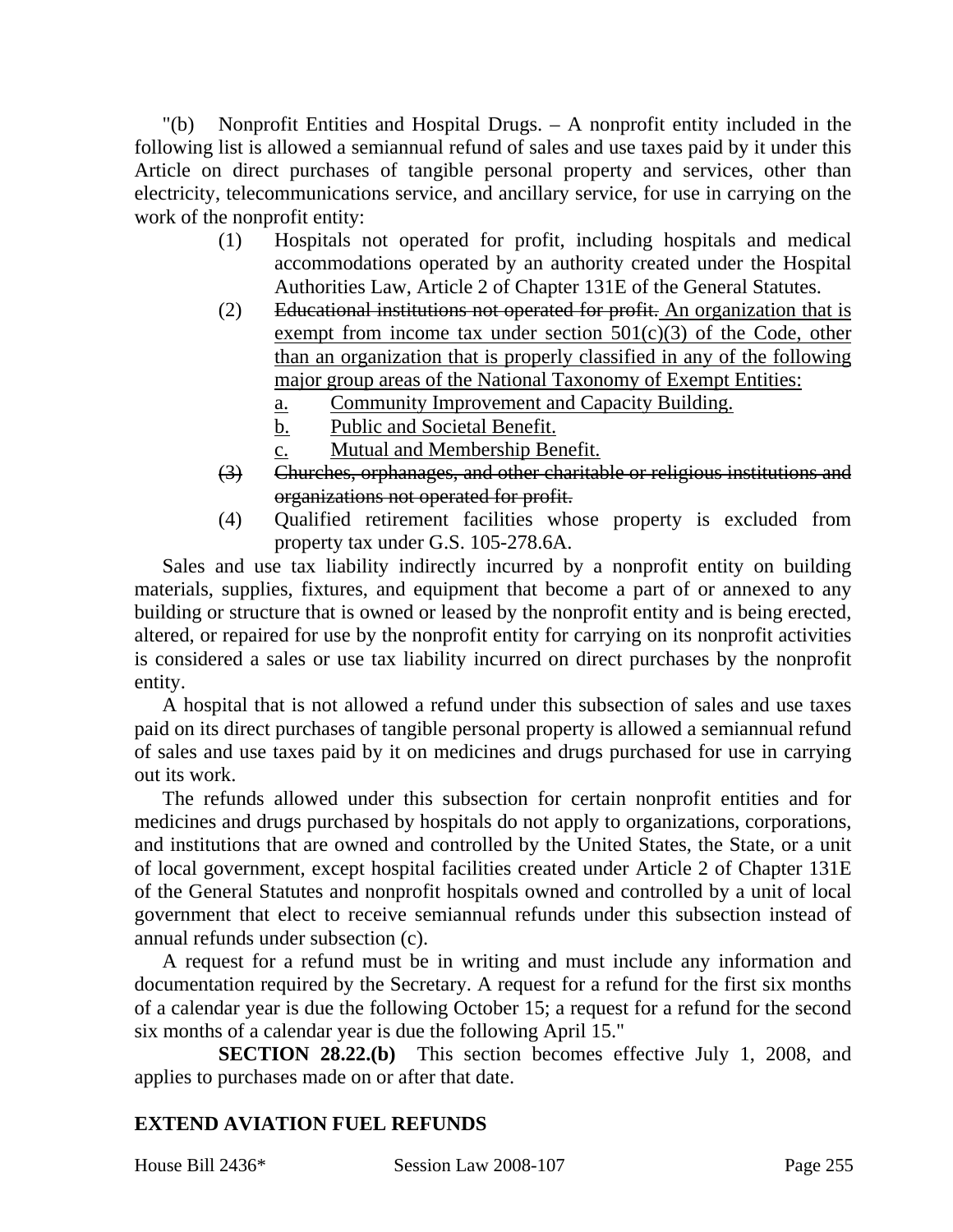## **SECTION 28.23.(a)** G.S. 105-164.14(a1) reads as rewritten:

"(a1) Passenger Plane Maximum. – An interstate passenger air carrier is allowed a refund of the net amount of sales and use tax paid by it in this State on fuel during a calendar year in excess of two million five hundred thousand dollars (\$2,500,000). The "net amount of sales and use tax paid" is the amount paid less the refund allowed under subsection (a) of this section. A request for a refund must be in writing and must include any information and documentation the Secretary requires. A request for a refund is due within six months after the end of the calendar year for which the refund is claimed. The refund allowed by this subsection is in addition to the refund allowed in subsection (a) of this section. This subsection is repealed for purchases made on or after January 1, 2009.2011."

**SECTION 28.23.(b)** G.S. 105-164.14(1) reads as rewritten:

"(l) Aviation Fuel for Motorsports Events. – A professional motorsports racing team or a motorsports sanctioning body is allowed a refund of the sales and use tax paid by it in this State on aviation fuel that is used to travel to or from a motorsports event in this State, to travel to a motorsports event in another state from a location in this State, or to travel to this State from a motorsports event in another state. For the purposes of this subsection, a "motorsports event" includes a motorsports race, a motorsports sponsor event, and motor sports testing. A request for a refund must be in writing and must include any information and documentation the Secretary requires. A request for a refund is due within six months after the end of the State's fiscal year. Refunds applied for after the due date are barred. This subsection is repealed for purchases made on or after January 1, 2009.January 1, 2011."

**SECTION 28.23.(c)** This section is effective when it becomes law.

# **EXPAND FILM INDUSTRY CREDIT AND EXTEND SUNSET**

# **SECTION 28.24.(a)** G.S. 105-130.47 reads as rewritten:

# "**§ 105-130.47. Credit for qualifying expenses of a production company.**

- (a) Definitions. The following definitions apply in this section:
	- (1) Highly compensated individual. An individual who directly or indirectly receives compensation in excess of one million dollars (\$1,000,000) for personal services with respect to a single production. An individual receives compensation indirectly when a production company pays a personal service company or an employee leasing company that pays the individual.
	- (2) Live sporting event. A scheduled sporting competition, game, or race that is not originated by a production company, but originated solely by an amateur, collegiate, or professional organization, institution, or association for live or tape-delayed television or satellite broadcast. A live sporting event does not include commercial advertising, an episodic television series, a television pilot, a music video, a motion picture, or a documentary production in which sporting events are presented through archived historical footage or similar footage taken at least 30 days before it is used.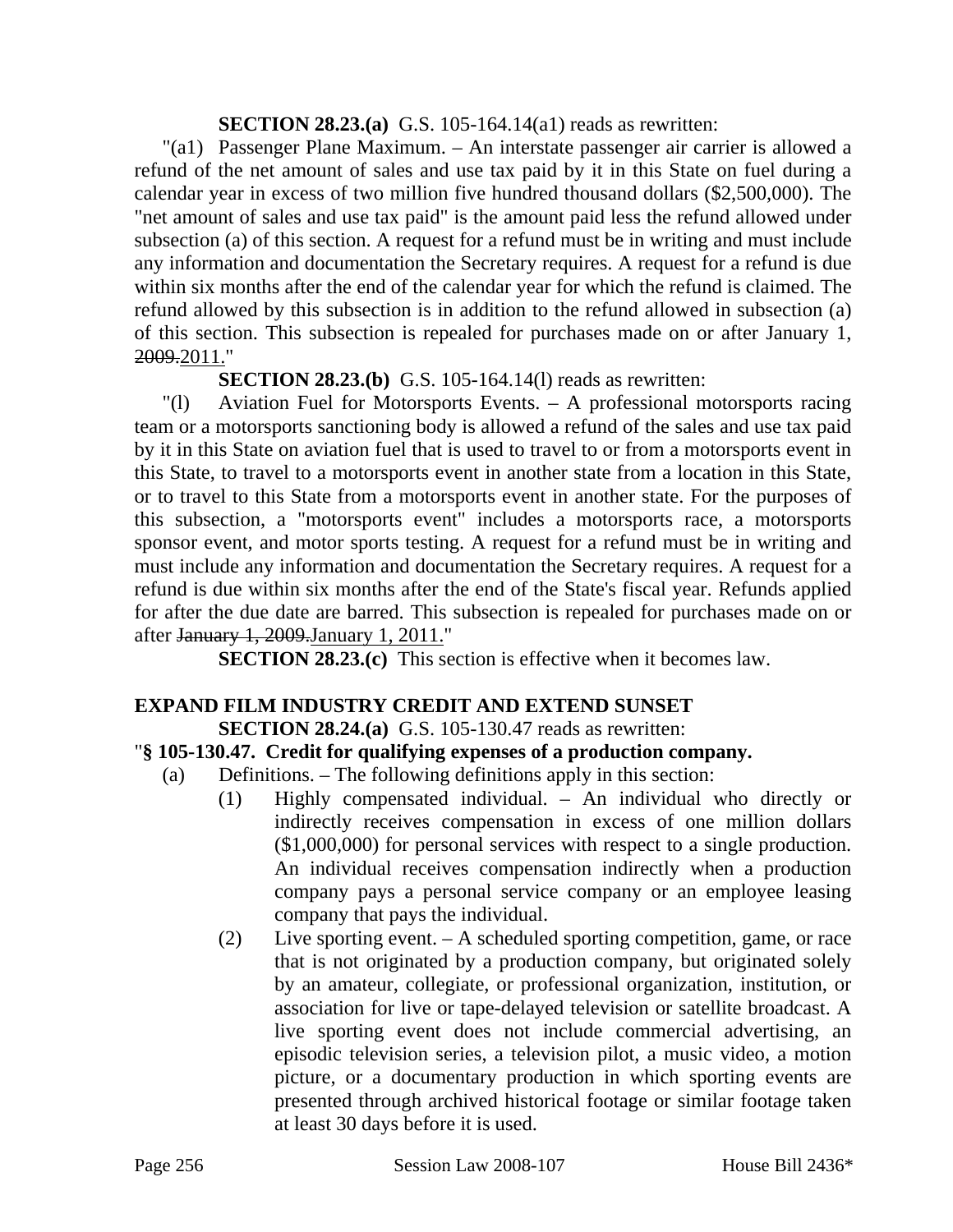- (3) Production company. Defined in G.S. 105-164.3.
- (4) Qualifying expenses. The sum of the following amounts spent in this State by a production company in connection with a production, less the amount in excess of one million dollars (\$1,000,000) paid to a highly compensated individual:
	- a. Goods and services leased or purchased. For goods with a purchase price of twenty-five thousand dollars (\$25,000) or more, the amount included in qualifying expenses is the purchase price less the fair market value of the good at the time the production is completed.
	- b. Compensation and wages on which withholding payments are remitted to the Department of Revenue under Article 4A of this Chapter.
	- c. The cost of production-related insurance coverage obtained on the production. Expenses for insurance coverage purchased from a related member are not qualifying expenses.
- (5) Related member. Defined in G.S. 105-130.7A.

(b) Credit. – A taxpayer that is a production company and has qualifying expenses of at least two hundred fifty thousand dollars (\$250,000) with respect to a production is allowed a credit against the taxes imposed by this Part equal to fifteen percent (15%) of the production company's qualifying expenses. For the purposes of this section, in the case of an episodic television series, an entire season of episodes is one production. The credit is computed based on all of the taxpayer's qualifying expenses incurred with respect to the production, not just the qualifying expenses incurred during the taxable year.

(c) Pass-Through Entity. – Notwithstanding the provisions of G.S. 105-131.8 and G.S. 105-269.15, a pass-through entity that qualifies for the credit provided in this section does not distribute the credit among any of its owners. The pass-through entity is considered the taxpayer for purposes of claiming the credit allowed by this section. If a return filed by a pass-through entity indicates that the entity is paying tax on behalf of the owners of the entity, the credit allowed under this section does not affect the entity's payment of tax on behalf of its owners.

(d) Return. – A taxpayer may claim the credit allowed by this section on a return filed for the taxable year in which the production activities are completed. The return must state the name of the production, a description of the production, and a detailed accounting of the qualifying expenses with respect to which a credit is claimed.

(e) Credit Refundable. – If the credit allowed by this section exceeds the amount of tax imposed by this Part for the taxable year reduced by the sum of all credits allowable, the Secretary must refund the excess to the taxpayer. The refundable excess is governed by the provisions governing a refund of an overpayment by the taxpayer of the tax imposed in this Part. In computing the amount of tax against which multiple credits are allowed, nonrefundable credits are subtracted before refundable credits.

Limitations. – The amount of credit allowed under this section with respect to a production that is a feature film may not exceed seven million five hundred thousand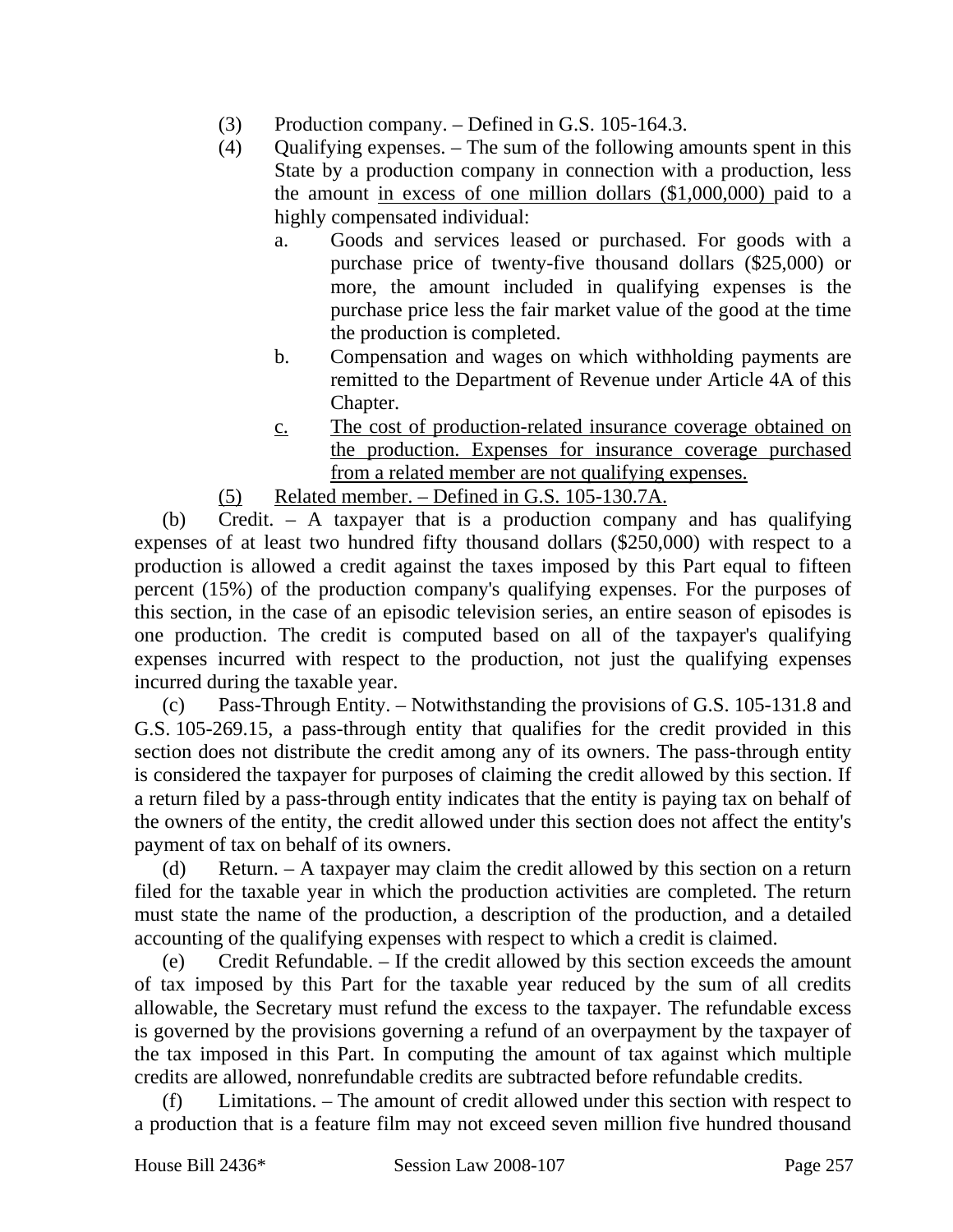dollars (\$7,500,000). No credit is allowed under this section for any production that satisfies one of the following conditions:

- (1) It is political advertising.
- (2) It is a television production of a news program or live sporting event.
- (3) It contains material that is obscene, as defined in G.S. 14-190.1.
- (4) It is a radio production.

(g) Substantiation. – A taxpayer allowed a credit under this section must maintain and make available for inspection any information or records required by the Secretary of Revenue. The taxpayer has the burden of proving eligibility for a credit and the amount of the credit. The Secretary may consult with the North Carolina Film Office of the Department of Commerce and the regional film commissions in order to determine the amount of qualifying expenses.

(h) Report. – The Department of Revenue must publish by May 1 of each year the following information, itemized by taxpayer for the 12-month period ending the preceding December 31:

- (1) The location of sites used in a production for which a credit was claimed.
- (2) The qualifying expenses for which a credit was claimed, classified by whether the expenses were for goods, services, or compensation paid by the production company.
- (3) The number of people employed in the State with respect to credits claimed.
- (4) The total cost to the General Fund of the credits claimed.

(i) Repealed by Session Laws 2006-220, s. 2, effective for taxable years beginning on or after January 1, 2007.

(j) Sunset. – NC Film Office. – To claim a credit under this section, a taxpayer must notify the Division of Tourism, Film, and Sports Development in the Department of Commerce of the taxpayer's intent to claim the production tax credit. The notification must include the title of the production, the name of the production company, a financial contact for the production company, the proposed dates on which the production company plans to begin filming the production, and any other information required by the Division. For productions that have production credits, a taxpayer claiming a credit under this section must acknowledge in the production credits both the North Carolina Film Office and the regional film office responsible for the geographic area in which the filming of the production occurred.

 $(k)$  Sunset. – This section is repealed for qualifying expenses occurring on or after January 1, 2010.2014."

**SECTION 28.24.(b)** G.S. 105-151.29 reads as rewritten:

# "**§ 105-151.29. Credit for qualifying expenses of a production company.**

- (a) Definitions. The following definitions apply in this section:
	- (1) Highly compensated individual. An individual who directly or indirectly receives compensation in excess of one million dollars (\$1,000,000) for personal services with respect to a single production. An individual receives compensation indirectly when a production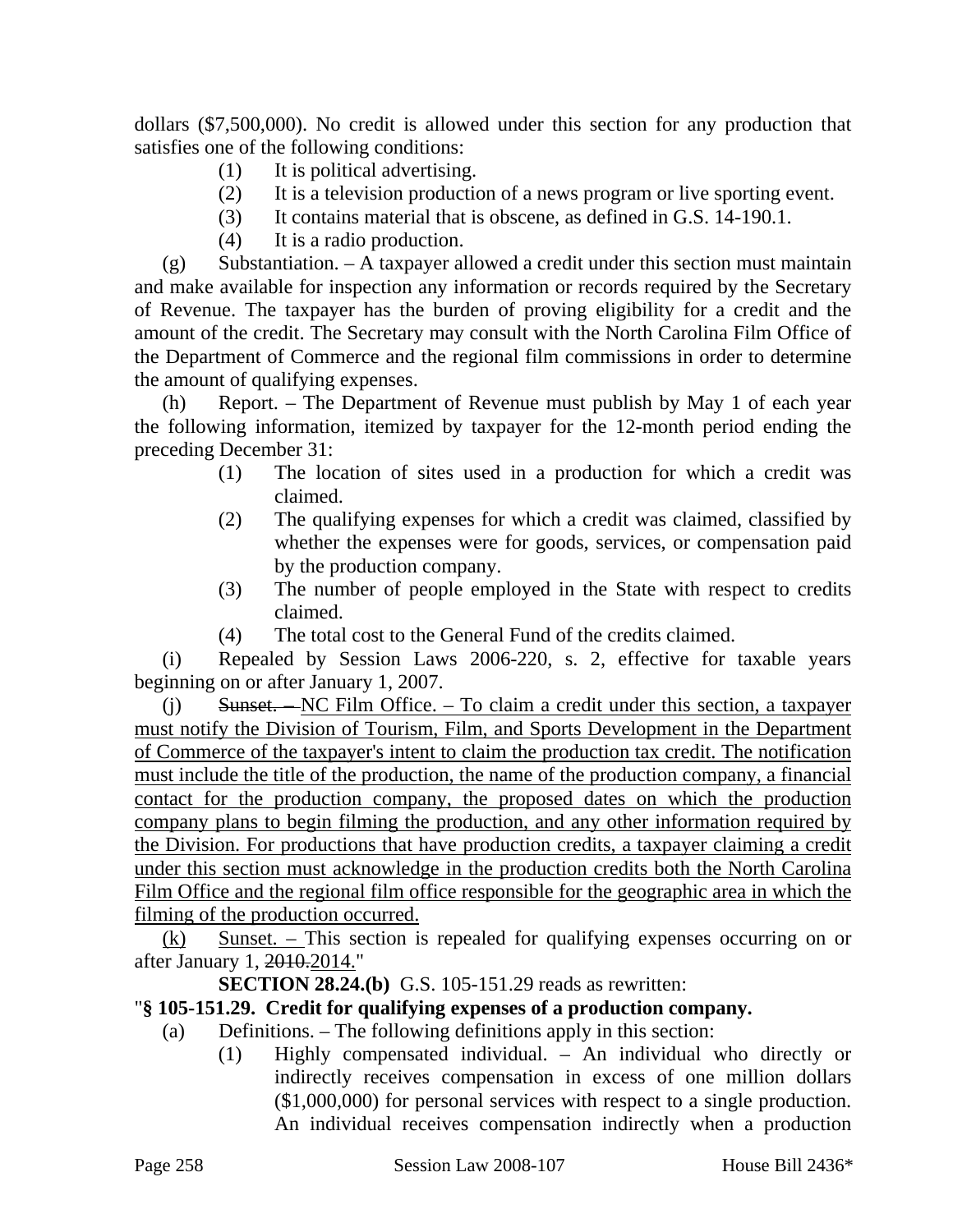company pays a personal service company or an employee leasing company that pays the individual.

- (2) Live sporting event. A scheduled sporting competition, game, or race that is not originated by a production company, but originated solely by an amateur, collegiate, or professional organization, institution, or association for live or tape-delayed television or satellite broadcast. A live sporting event does not include commercial advertising, an episodic television series, a television pilot, a music video, a motion picture, or a documentary production in which sporting events are presented through archived historical footage or similar footage taken at least 30 days before it is used.
- (3) Production company. Defined in G.S. 105-164.3.
- (4) Qualifying expenses. The sum of the following amounts spent in this State by a production company in connection with a production, less the amount paid in excess of one million dollars (\$1,000,000) to a highly compensated individual:
	- a. Goods and services leased or purchased. For goods with a purchase price of twenty-five thousand dollars (\$25,000) or more, the amount included in qualifying expenses is the purchase price less the fair market value of the good at the time the production is completed.
	- b. Compensation and wages on which withholding payments are remitted to the Department of Revenue under Article 4A of this Chapter.
	- c. The cost of production-related insurance coverage obtained on the production. Expenses for insurance coverage purchased from a related member are not qualifying expenses.
- (5) Related member. Defined in G.S. 105-130.7A.

(b) Credit. – A taxpayer that is a production company and has qualifying expenses of at least two hundred fifty thousand dollars (\$250,000) with respect to a production is allowed a credit against the taxes imposed by this Part equal to fifteen percent (15%) of the production company's qualifying expenses. For the purposes of this section, in the case of an episodic television series, an entire season of episodes is one production. The credit is computed based on all of the taxpayer's qualifying expenses incurred with respect to the production, not just the qualifying expenses incurred during the taxable year.

(c) Pass-Through Entity. – Notwithstanding the provisions of G.S. 105-131.8 and G.S. 105-269.15, a pass-through entity that qualifies for the credit provided in this section does not distribute the credit among any of its owners. The pass-through entity is considered the taxpayer for purposes of claiming the credit allowed by this section. If a return filed by a pass-through entity indicates that the entity is paying tax on behalf of the owners of the entity, the credit allowed under this section does not affect the entity's payment of tax on behalf of its owners.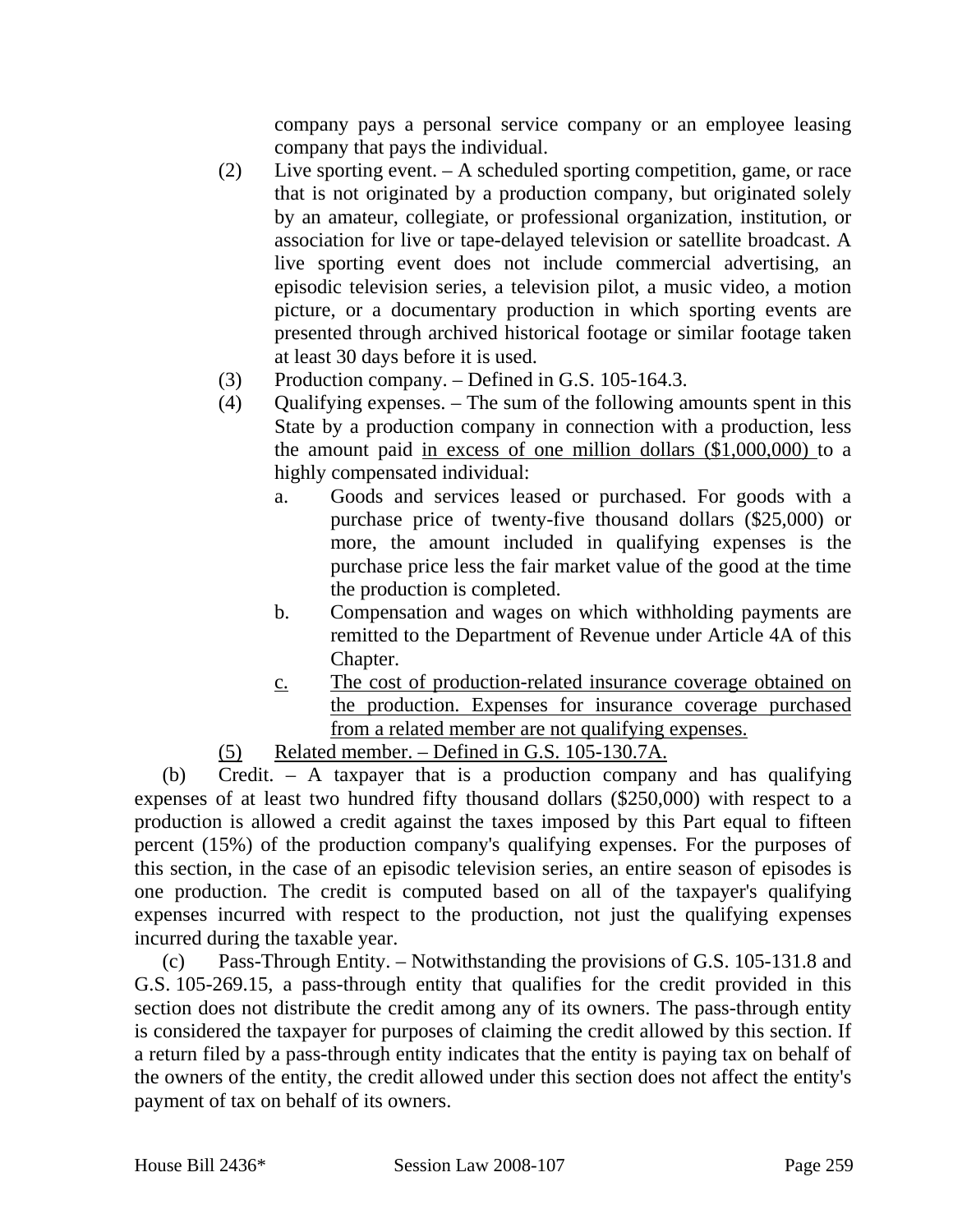(d) Return. – A taxpayer may claim the credit allowed by this section on a return filed for the taxable year in which the production activities are completed. The return must state the name of the production, a description of the production, and a detailed accounting of the qualifying expenses with respect to which a credit is claimed.

(e) Credit Refundable. – If the credit allowed by this section exceeds the amount of tax imposed by this Part for the taxable year reduced by the sum of all credits allowable, the Secretary must refund the excess to the taxpayer. The refundable excess is governed by the provisions governing a refund of an overpayment by the taxpayer of the tax imposed in this Part. In computing the amount of tax against which multiple credits are allowed, nonrefundable credits are subtracted before refundable credits.

(f) Limitations. – The amount of credit allowed under this section with respect to a production that is a feature film may not exceed seven million five hundred thousand dollars (\$7,500,000). No credit is allowed under this section for any production that satisfies one of the following conditions:

- (1) It is political advertising.
- (2) It is a television production of a news program or live sporting event.
- (3) It contains material that is obscene, as defined in G.S. 14-190.1.
- (4) It is a radio production.

 $(g)$  Substantiation. – A taxpayer allowed a credit under this section must maintain and make available for inspection any information or records required by the Secretary of Revenue. The taxpayer has the burden of proving eligibility for a credit and the amount of the credit. The Secretary may consult with the North Carolina Film Office of the Department of Commerce and the regional film commissions in order to determine the amount of qualifying expenses.

(h) Report. – The Department of Revenue must publish by May 1 of each year the following information, itemized by taxpayer for the 12-month period ending the preceding December 31:

- (1) The location of sites used in a production for which a credit was claimed.
- (2) The qualifying expenses for which a credit was claimed, classified by whether the expenses were for goods, services, or compensation paid by the production company.
- (3) The number of people employed in the State with respect to credits claimed.
- (4) The total cost to the General Fund of the credits claimed.

(i) **(Repealed effective for taxable years beginning on and after January 1, 2007)** No Double Benefit. – A taxpayer may not claim a credit under this section for qualifying expenses for which it claimed a deduction under the Code. A taxpayer that claims a credit provided under this section must adjust taxable income as provided in G.S. 105-134.6(c)(9).

(j) Sunset. – NC Film Office. – To claim a credit under this section, a taxpayer must notify the Division of Tourism, Film, and Sports Development in the Department of Commerce of the taxpayer's intent to claim the production tax credit. The notification must include the title of the production, the name of the production company, a financial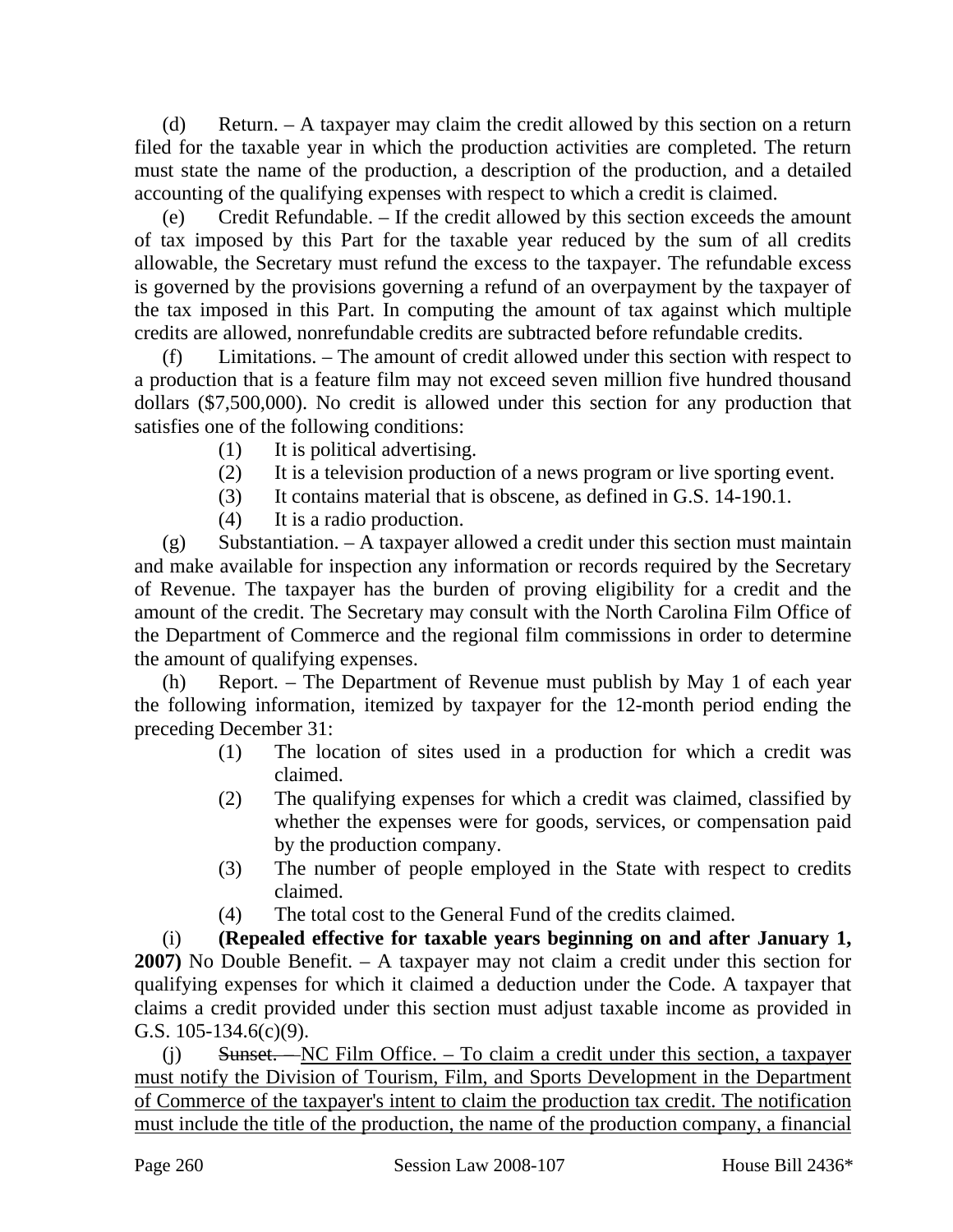contact for the production company, the proposed dates on which the production company plans to begin filming the production, and any other information required by the Division. For productions that have production credits, a taxpayer claiming a credit under this section must acknowledge in the production credits both the North Carolina Film Office and the regional film office responsible for the geographic area in which the filming of the production occurred.

 $(k)$  Sunset. – This section is repealed for qualifying expenses occurring on or after January 1, 2010.2014."

**SECTION 28.24.(c)** This section is effective for taxable years beginning on or after January 1, 2008.

## **EXPAND RENEWABLE ENERGY TAX CREDIT**

**SECTION 28.25.(a)** G.S. 105-129.16H reads as rewritten:

# "**§ 105-129.16H. Credit for donating funds to a nonprofit organization or unit of State or local government to enable the nonprofit or government unit to acquire renewable energy property.**

(a) Credit. – A taxpayer who donates money to a tax-exempt nonprofit organization or a unit of State or local government for the purpose of providing funds for the organization or government unit to construct, purchase, or lease renewable energy property is allowed a credit under this section if the nonprofit organization uses the donation is used for its intended purpose. A tax-exempt nonprofit organization is an organization that is exempt from tax under section  $501(c)(3)$  of the Code.

The amount of the credit allowed in this section is the taxpayer's share of the credit the nonprofit organization or the unit of State or local government could claim under G.S. 105-129.16A if the nonprofit organization or government unit were subject to tax. The taxpayer's share of the credit is calculated by dividing the taxpayer's donation by the cost of the renewable energy property constructed, purchased, or leased by the nonprofit organization or government unit and placed in service during the taxable year and then multiplying this percentage by the amount of the credit the nonprofit organization or government unit could claim if it were subject to tax. A taxpayer must take the credit allowed by this section in the year in which the property is placed in service. The installment requirements in G.S. 105-129.16A for nonresidential property do not apply to the credit allowed in this section.

(b) Records. – A nonprofit organization <u>or a unit of State or local government</u> must keep a record of all donations it receives for the purpose of providing funds for the organization to construct, purchase, or lease renewable energy property and of the amount of the donations used for this purpose. If a nonprofit organization or government unit places renewable energy property in service that is purchased in whole or in part from donations made for this purpose, the nonprofit organization or government unit must give each taxpayer who made a donation a statement setting out the amount of the credit for which the taxpayer qualifies under this section. The statement must describe the renewable energy property placed in service and state the cost of the property, the amount of the credit the nonprofit organization or government unit could claim under G.S. 105-129.16A if it were subject to tax, and the taxpayer's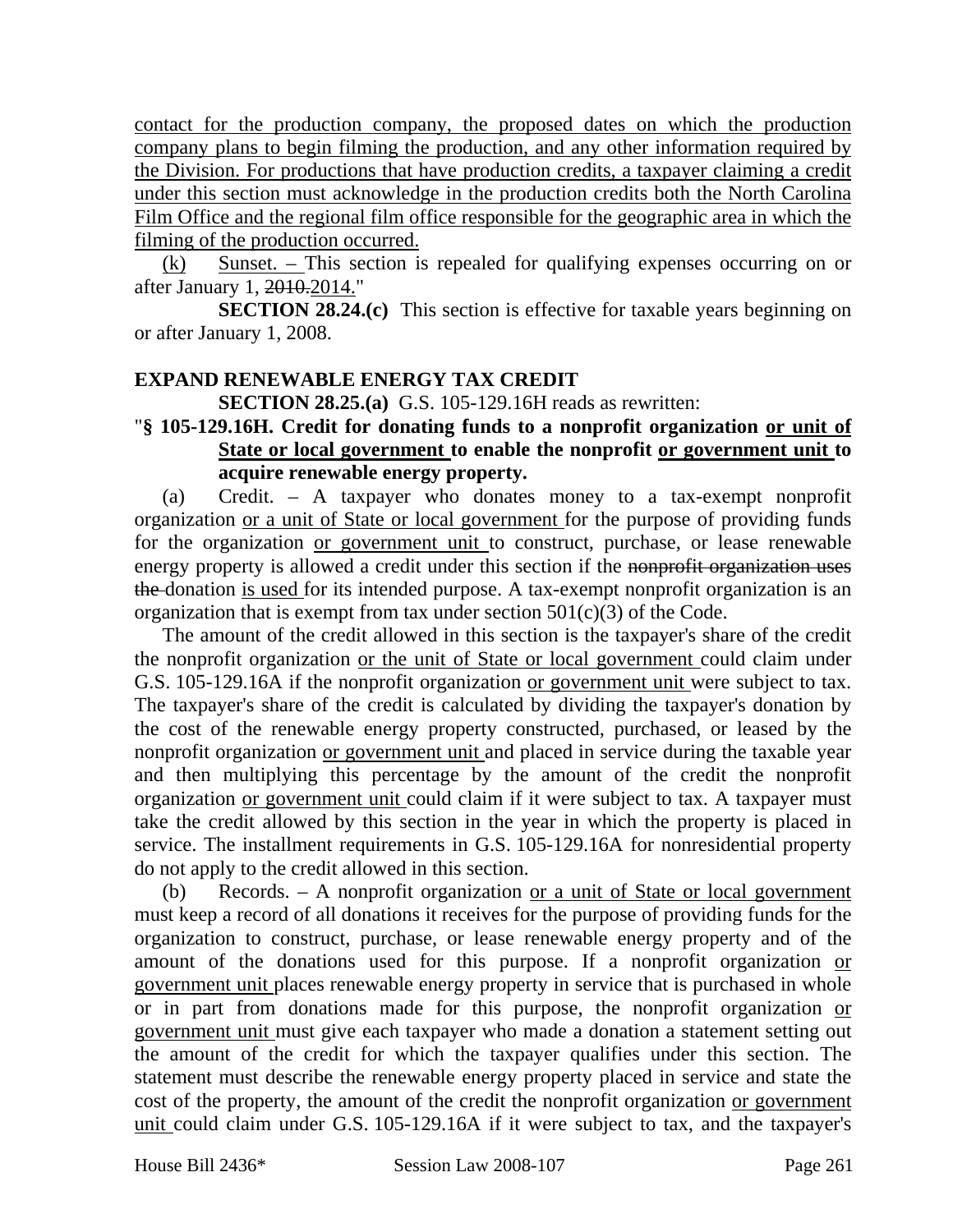share of the credit allowed in this section. If the donations made for the renewable energy property exceed the cost of the property, the nonprofit organization or government unit must prorate each taxpayer's share of the credit. The sum of the credits allowed under this section to taxpayers who make donations to a nonprofit organization or a government unit may not exceed the amount of the credit the nonprofit organization or government unit could claim under G.S. 105-129.16A if it were subject to tax.

(c) No Double Benefit. – A taxpayer who claims a credit under this section based on a donation to a nonprofit organization or a unit of State or local government is not allowed to deduct this donation as a charitable contribution."

**SECTION 28.25.(b)** G.S. 105-130.5(a)(20) reads as rewritten:

"(a) The following additions to federal taxable income shall be made in determining State net income:

> … (20) The amount of a donation made to a nonprofit organization or a unit of State or local government for which a credit is claimed under G.S. 105-129.16H."

**SECTION 28.25.(c)** G.S. 105-134(c)(5b) reads as rewritten:

"(c) Additions. – The following additions to taxable income shall be made in calculating North Carolina taxable income, to the extent each item is not included in taxable income:

> … (5b) The amount of a donation made to a nonprofit organization or a unit of State or local government for which a credit is claimed under G.S. 105-129.16H."

**SECTION 28.25.(d)** G.S. 105-259(b)(38) reads as rewritten:

"(b) Disclosure Prohibited. – An officer, an employee, or an agent of the State who has access to tax information in the course of service to or employment by the State may not disclose the information to any other person unless the disclosure is made for one of the following purposes:

> … (38) To verify with a nonprofit organization or a unit of State or local government information relating to eligibility for a credit under G.S. 105-129.16H."

**SECTION 28.25.(e)** This section is effective for taxable years beginning on or after January 1, 2008.

# **INCREASE QUALIFIED BUSINESS VENTURE TAX CREDIT CAP**

**SECTION 28.26.(a)** G.S. 105-163.012(b) reads as rewritten:

"(b) The total amount of all tax credits allowed to taxpayers under G.S. 105-163.011 for investments made in a calendar year may not exceed seven million dollars (\$7,000,000).seven million five hundred thousand dollars (\$7,500,000). The Secretary of Revenue shall calculate the total amount of tax credits claimed from the applications filed pursuant to G.S. 105-163.011(c). If the total amount of tax credits claimed for investments made in a calendar year exceeds this maximum amount, the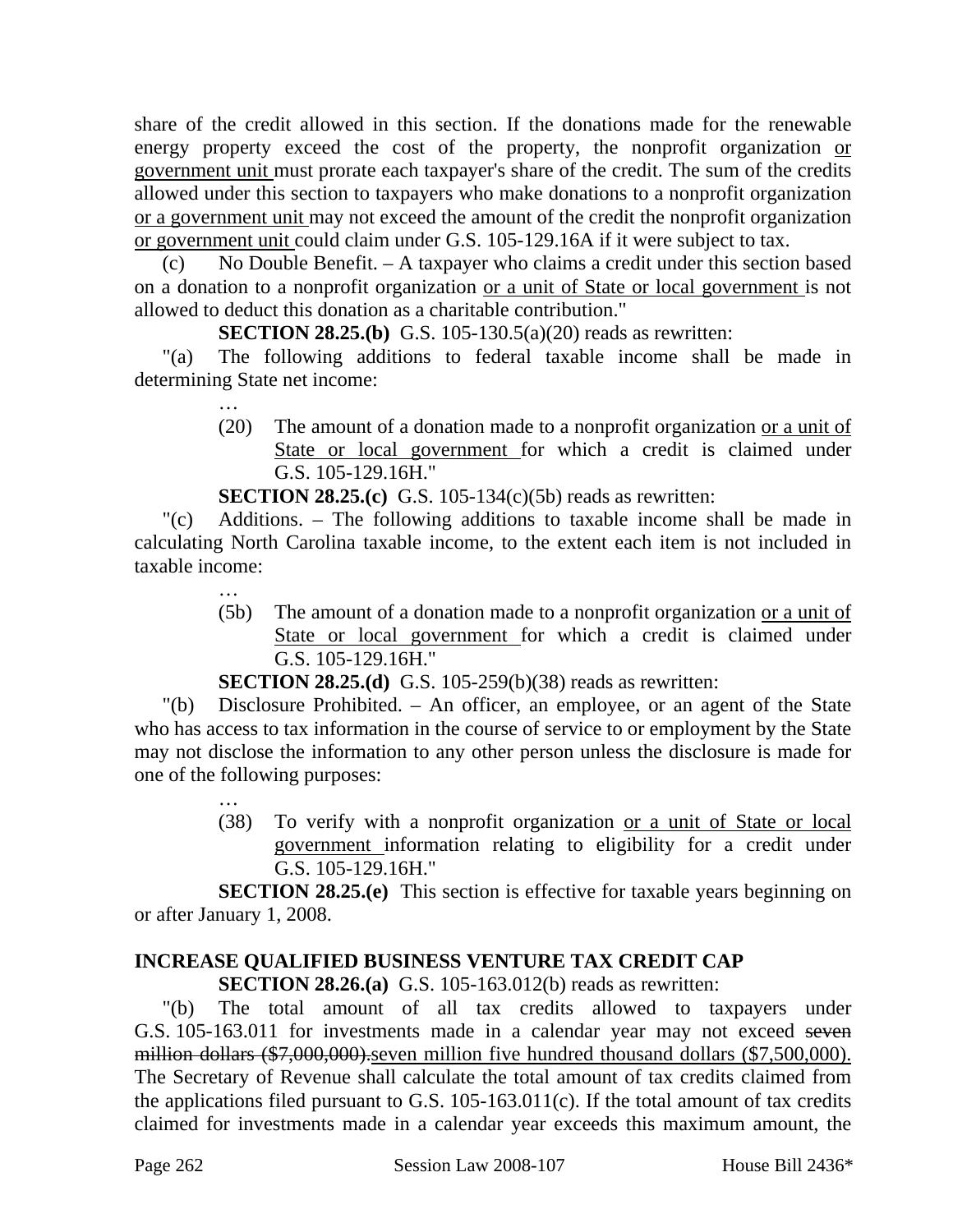Secretary shall allow a portion of the credits claimed by allocating the maximum amount in tax credits in proportion to the size of the credit claimed by each taxpayer."

**SECTION 28.26.(b)** This section is effective for investments made on or after January 1, 2008.

# **TAX DEDUCTION FOR THE SALE OF A MANUFACTURED HOME COMMUNITY TO MANUFACTURED HOMEOWNERS.**

**SECTION 28.27.(a)** G.S. 105-130.5(b) is amended by adding a new subdivision to read:

"(b) The following deductions from federal taxable income shall be made in determining State net income:

> … (24) Five percent (5%) of the gross purchase price of a qualified sale of a manufactured home community. A qualified sale is a transfer of land comprising a manufactured home community in a single purchase to a group composed of a majority of the manufactured home community leaseholders or to a nonprofit organization that represents such a group. To be eligible for this deduction, a taxpayer must give notice of the sale to the North Carolina Housing Finance Agency under G.S. 42-14.3."

**SECTION 28.27.(b)** G.S. 105-134.6(b) is amended by adding a new subdivision to read:

"(b) Deductions. – The following deductions from taxable income shall be made in calculating North Carolina taxable income, to the extent each item is included in taxable income:

> … (19) Five percent (5%) of the gross purchase price of a qualified sale of a manufactured home community. A qualified sale is a transfer of land comprising a manufactured home community in a single purchase to a group composed of a majority of the manufactured home community leaseholders or to a nonprofit organization that represents such a group. To be eligible for this deduction, a taxpayer must give notice of the sale to the North Carolina Housing Finance Agency under G.S. 42-14.3."

**SECTION 28.27.(c)** G.S. 42-14.3 reads as rewritten:

# "**§ 42-14.3. Notice of conversion of manufactured home communities.**

(a) In the event that an owner of a manufactured home community (defined as a parcel of land, whether undivided or subdivided, that has been designed to accommodate at least five manufactured homes) intends to convert the manufactured home community, or any part thereof, to another use that will require movement of the manufactured homes, the owner of the manufactured home community shall give each owner of a manufactured home and the North Carolina Housing Finance Agency notice of the intended conversion at least 180 days before the owner of a manufactured home is required to vacate and move the manufactured home, regardless of the term of the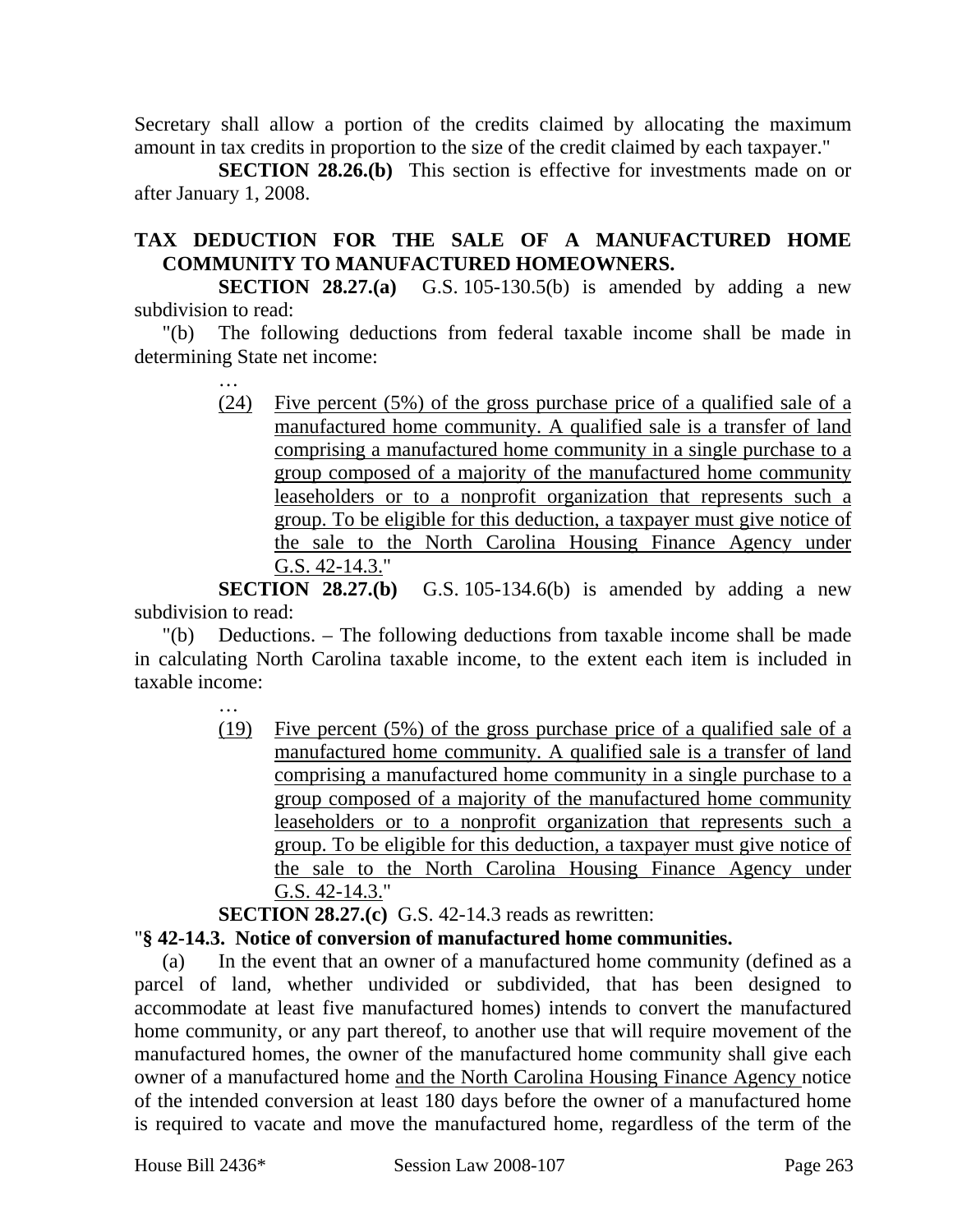tenancy. Failure to give notice to each manufactured home owner as required by this section is a defense in an action for possession. The respective rights and obligations of the community owner and the owner of the manufactured home under their lease shall continue in effect during the notice period.

(b) Notwithstanding subsection (a) of this section, if a manufactured home community is being closed pursuant to a valid order of any unit of State or local government, the owner of the community shall be required to give notice of the closure of the community to each resident of the community and the North Carolina Housing Finance Agency within three business days of the date on which the order is issued."

**SECTION 28.27.(d)** Subsections (a) and (b) of this section are effective for taxable years beginning on or after January 1, 2008, and expire for taxable years beginning on or after January 1, 2015. The remainder of this section is effective when it becomes law.

# **PROCEDURE FOR TAX CLASS ACTIONS**

**SECTION 28.28.(a)** G.S. 1A-1, Rule 23, is amended by adding a new subsection to read:

"(d) Tax Class Actions. – In addition to all of the requirements set out in this rule, a class action seeking the refund of a State tax paid due to an alleged unconstitutional statute may be brought and maintained only as provided in G.S. 105-241.18."

**SECTION 28.28.(b)** Article 9 of Chapter 105 of the General Statutes is amended by adding a new section to read:

# "**§ 105-241.18. Class actions.**

(a) Authority. – A class action against the State for the refund of a tax paid may be maintained only on the grounds of an alleged unconstitutional statute and only if the requirements of Rule 23 of the North Carolina Rules of Civil Procedure and the requirements of this section are met. For purposes of this section, a class action commences upon the later of the following:

- (1) The date a complaint is filed in accordance with G.S. 105-241.17 alleging the existence of a class pursuant to Rule 23 of the North Carolina Rules of Civil Procedure.
- (2) The date a complaint filed in accordance with G.S. 105-241.17 is amended to allege the existence of a class.

(b) Class. – To serve as a class representative of a class action brought under this section, a taxpayer must comply with all of the conditions in G.S. 105-241.17 and the taxpayer's claims must be typical of the claims of the class members. A taxpayer who is not a class representative is eligible to become a member of a class if the taxpayer could have filed a claim for refund under G.S. 105-241.7 as of the date the class action commenced or as of a subsequent date set by the court, whether or not the taxpayer actually filed a claim for refund as of that date. An eligible class member who is not a class representative and who indicates a desire to be included in the class in accordance with the procedure approved by the court under subsection (c) of this section is not required to follow the procedures in G.S. 105-241.11 through G.S. 105-241.17 for the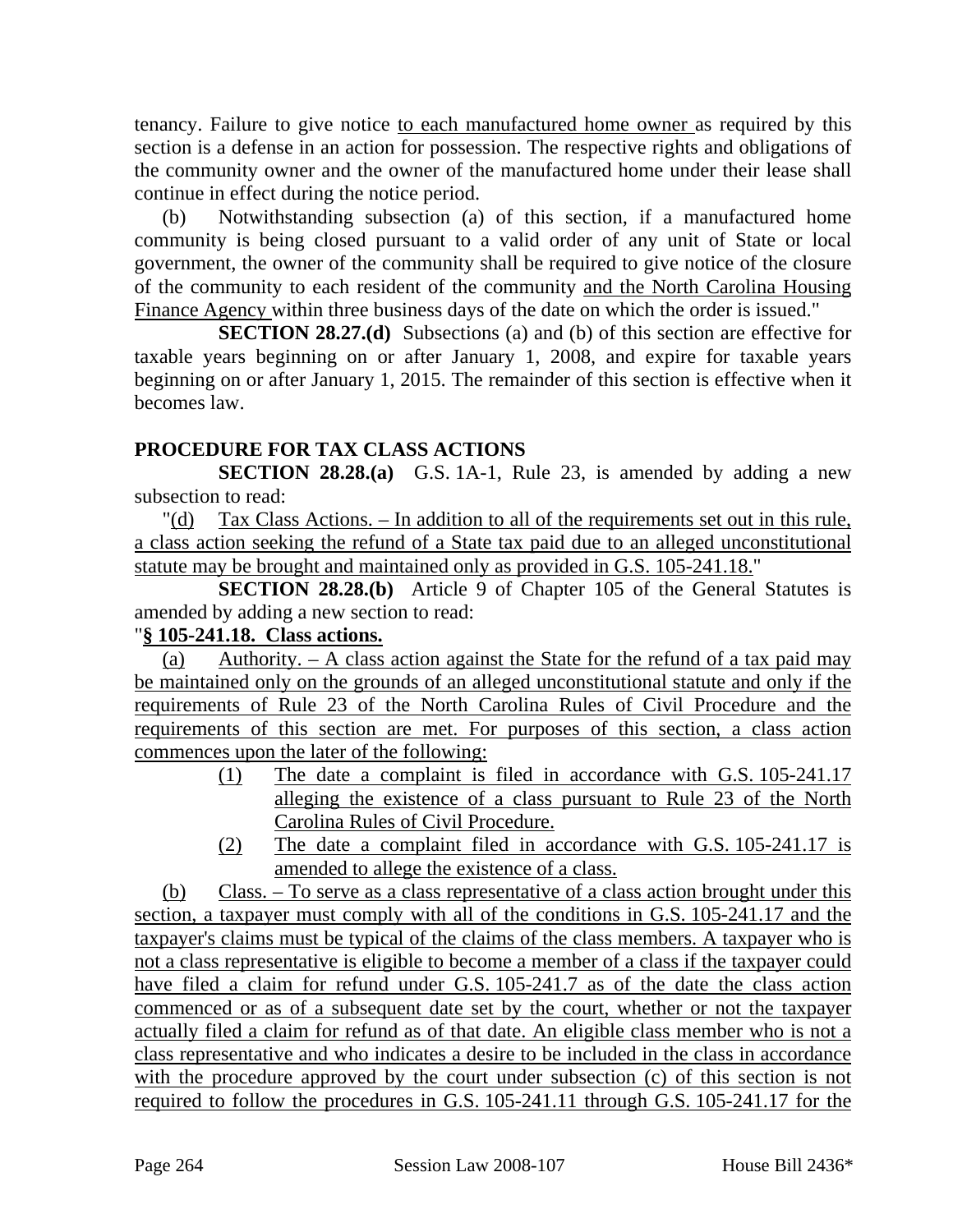administrative and judicial review of a request for refund or a proposed denial of a request for refund.

(c) Procedure. – To become a member of a class action brought under this section, an eligible taxpayer must affirmatively indicate a desire to be included in the class in response to a notice of the class action. If the court so orders, the Department must provide to a class representative a list of names and last known addresses of all taxpayers who are readily determinable by the Department and who are eligible to become a member of the class. The court must approve the content of a notice of a class action, the method for distributing the notice, and the procedure by which an eligible taxpayer affirmatively indicates a desire to be included in the class. The class representative must advance the costs of notifying eligible taxpayers of the class action.

(d) Statute of Limitations. – The statute of limitations for filing a claim for refund of tax paid due to an alleged unconstitutional statute is tolled for a taxpayer who is eligible to become a member of a class action. The tolling begins on the date the class action is commenced. For a taxpayer who does not join the class, the tolling ends when the taxpayer does not affirmatively indicate a desire to be included in the class within the time and in accordance with the procedure approved by the court under subsection (c) of this section. For a taxpayer who joins the class, the tolling ends when a court enters any of the following in the class action:

- (1) A final order denying certification of the class.
- (2) A final order decertifying the class.
- (3) A final order dismissing the class action without an adjudication on the merits.
- (4) A final judgment on the merits.

(e) Effect on Nonparticipating Taxpayers. – A taxpayer who does not become a member of a class may file and prosecute a claim for refund, if the statute of limitations has not otherwise expired for filing the claim, or may contest a pending assessment in accordance with the procedures in G.S. 105-241.11 through G.S. 105-241.17. Except as otherwise provided in this subsection, the effect of an adjudication in a class action on a nonparticipating taxpayer's claim for refund or contest of an assessment is governed by the normal rules relating to claim preclusion and issue preclusion.

If a final judgment on the merits is entered in a class action in favor of the class, the following applies to an eligible taxpayer who did not become a member of the class:

- (1) The taxpayer is not entitled to receive any monetary relief awarded to the class on account of taxes previously paid by the taxpayer.
- (2) If the taxpayer has been assessed for failure to pay the tax at issue in the class action and the taxpayer has not paid the assessment, then the assessment is abated.
- (3) The taxpayer is relieved of any future liability for the tax that is the subject of the class action."
- **SECTION 28.28.(c)** G.S. 105-241.19 reads as rewritten:

# "**§ 105-241.19. Declaratory judgments, injunctions, and other actions prohibited.**

The remedies in G.S. 105-241.11 through G.S. 105-241.17 105-241.18 set out the exclusive remedies for disputing the denial of a requested refund, a taxpayer's liability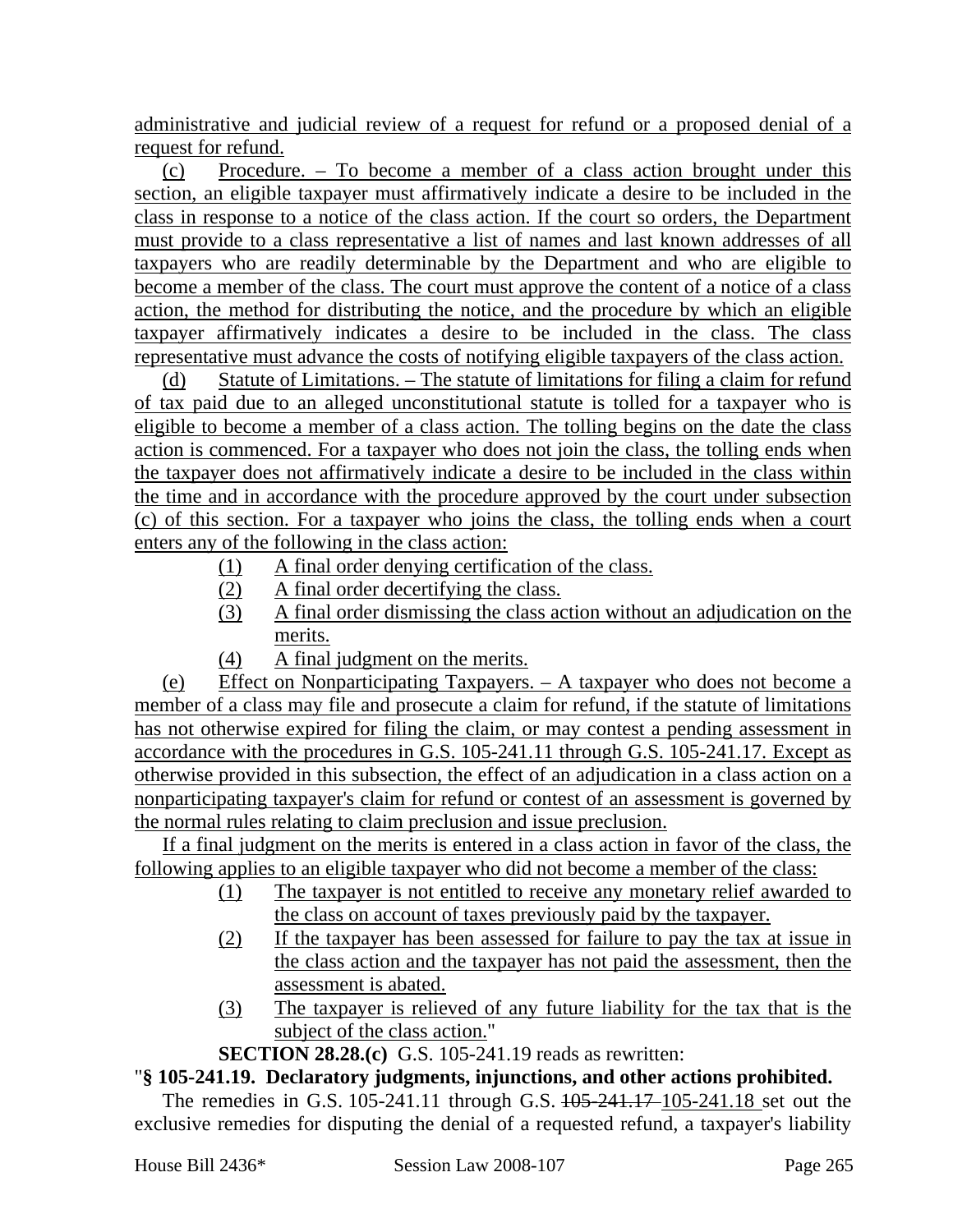for a tax, or the constitutionality of a tax statute. Any other action is barred. Neither an action for declaratory judgment, an action for an injunction to prevent the collection of a tax, nor any other action is allowed."

**SECTION 28.28.(d)** This section becomes effective October 1, 2008, and applies to actions filed on or after that date.

# **PART XXIX. FEES**

# **FEE INCREASE FOR DOMESTIC VIOLENCE PROGRAMS**

**SECTION 29.1.(a)** G.S. 7A-305(a2) reads as rewritten:

"(a2) In every action for absolute divorce filed in the district court, a cost of fifty-five dollars (\$55.00)seventy-five dollars (\$75.00) shall be assessed against the person filing the divorce action. Costs collected by the clerk pursuant to this subsection shall be remitted to the State Treasurer for Treasurer, who shall deposit fifty-five dollars (\$55.00) to the North Carolina Fund for Displaced Homemakers established under G.S. 143B-394.10.G.S. 143B-394.10 and twenty dollars (\$20.00) to the Domestic Violence Center Fund established under G.S. 50B-9. Costs assessed under this subsection shall be in addition to any other costs assessed under this section."

**SECTION 29.1.(b)** This section becomes effective July 20, 2008.

# **ADJUST SECURITIES FILING FEES**

**SECTION 29.3.(a)** G.S. 78A-31(a)(4) reads as rewritten:

# "**§ 78A-31. Notice filings for securities covered under federal law.**

(a) The Administrator, by rule or order, may require the filing of any of the following documents with regard to a security covered under section 18(b)(2) of the Securities Act of 1933 (15 U.S.C. § 77r(b)(2)):

> … (4) A notice filing pursuant to this section shall expire on December 31 of each year or some other date not more than one year from its effective date as the Administrator may by rule or order provide. A notice filing of the offer of securities covered under federal law that are to be offered for a period in excess of one year shall be renewed annually by payment of a renewal fee of two hundred fifty dollars (\$250.00) two thousand dollars (\$2,000) and by filing any documents and reports that the Administrator may by rule or order require consistent with this section. The renewal shall be effective upon the expiration of the prior notice period.

…."

**SECTION 29.3.(b)** This section becomes effective July 20, 2008.

# **NEWBORN SCREENING FEE CHANGES**

# **SECTION 29.4.(a)** G.S. 130A-125(c) reads as rewritten:

"(c) A fee of fourteen dollars  $(\$14.00)$ nineteen dollars  $(\$19.00)$  applies to a laboratory test performed by the State Public Health Laboratory of Public Health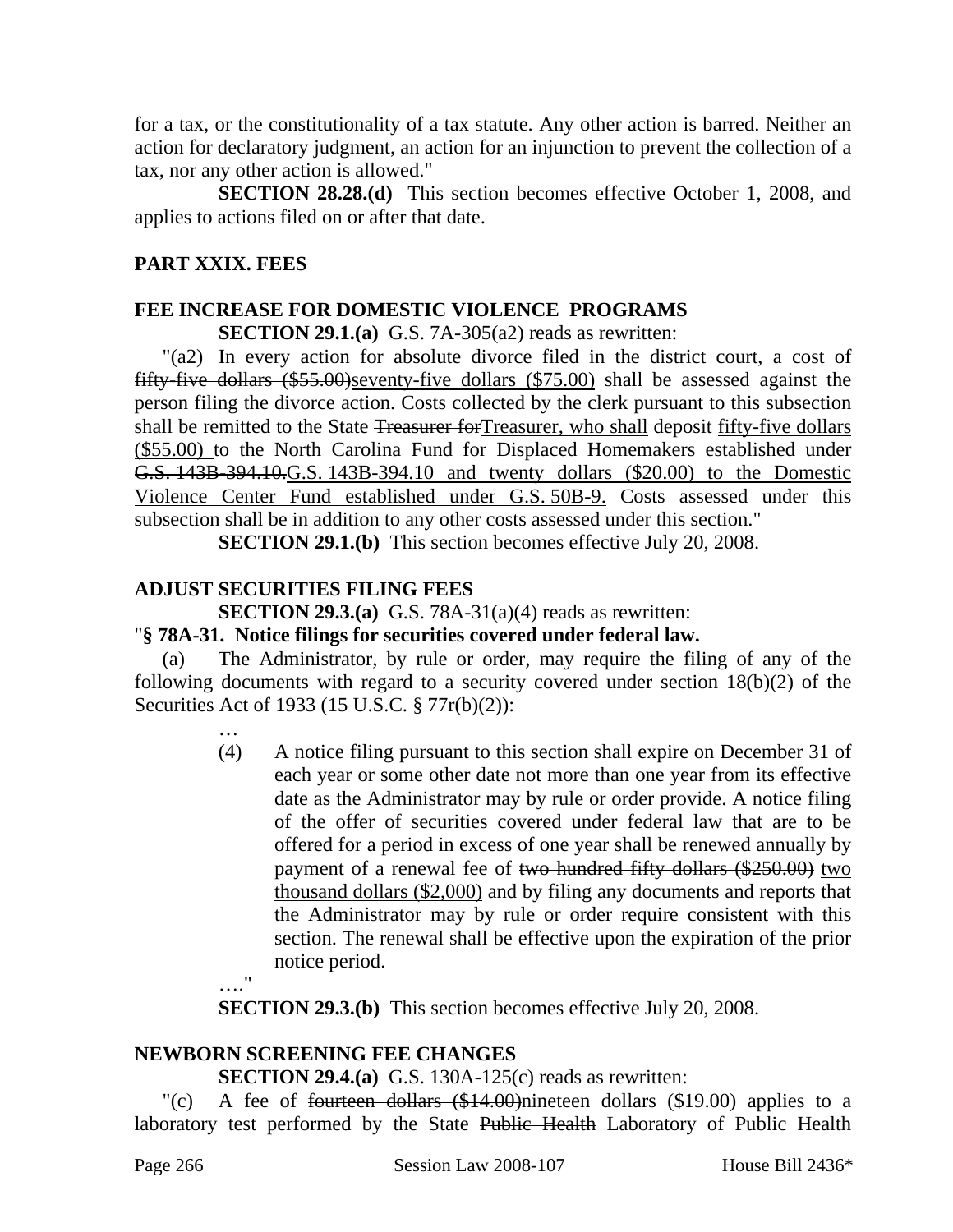performed pursuant to this section. Fees collected shall remain in the Department to be used to offset the cost of the Newborn Screening Program. The fee for a laboratory test is a departmental receipt of the Department and shall be used to offset the cost of the Newborn Screening Program."

**SECTION 29.4.(b)** This section becomes effective July 20, 2008.

### **HEALTH CARE FACILITY CONSTRUCTION PROJECT FEE INCREASES SECTION 29.5.(a)** G.S. 131E-267 reads as rewritten:

"**§ 131E-267. Fees for departmental review of licensed health care facility or Medical Care Commission bond-financed construction projects.** 

(a) The Department of Health and Human Services shall charge a fee for the review of each health care facility construction project to ensure that project plans and construction are in compliance with State law. The fee shall be charged on a one-time, per-project basis as provided in this section. In no event may a fee imposed under this section exceed two hundred thousand dollars (\$200,000) for any single project. The first seven hundred twelve thousand six hundred twenty-six dollars (\$712,626) in fees collected under this section shall remain in the Division of Health Service Regulation. Additional fees collected shall be credited to the General Fund as nontax revenue and are intended to offset rather than replace appropriations made for this purpose.

(b) The fee imposed for the review of a hospital construction project varies depending upon the square footage of the project:

| Over   | Up To             | <b>Project Fee</b>                    |
|--------|-------------------|---------------------------------------|
| 0      | 5,000             | \$750.00 plus \$0.25 per square foot  |
| 5,000  | <del>10,000</del> | \$1,500 plus \$0.40 per square foot   |
| 10,000 | 20,000            | \$2,000 plus \$0.50 per square foot   |
| 20,000 | NA                | \$3,000 plus \$0.75 per square foot   |
|        | 5,000             | $$1,500$ plus $$0.25$ per square foot |
| 5,000  | 10,000            | $$3,000$ plus $$0.25$ per square foot |
| 10,000 | 20,000            | $$4,500$ plus \$0.45 per square foot  |
| 20,000 | NA                | $$6,000$ plus \$0.45 per square foot  |

(c) The fee imposed for the review of a nursing home construction project varies depending upon the square footage of the project:

| <b>Over</b> | Up To | <b>Project Fee</b>                                                                                              |
|-------------|-------|-----------------------------------------------------------------------------------------------------------------|
|             | 2,000 | $$250.00$ plus \$0.15 per square foot                                                                           |
| 2,000       | NА    | \$250.00 plus \$0.16 per square foot                                                                            |
| 2,000       | NA    | $$500.00$ plus \$0.25 per square foot                                                                           |
|             |       | TT1 ( 1 ( 1 ( 1 ) ( 1 ) ( 1 ) ( 1 ) ( 1 ) ( 1 ) ( 1 ) ( 1 ) ( 1 ) ( 1 ) ( 1 ) ( 1 ) ( 1 ) ( 1 ) ( 1 ) ( 1 ) ( 1 |

(d) The fee imposed for the review of an ambulatory surgical facility construction project varies depending upon the square footage of the project:

| <b>Over</b> | Up To         | <b>Project Fee</b>                     |
|-------------|---------------|----------------------------------------|
|             | 2,000         | $$200.00$ plus \$0.15 per square foot  |
| 2,000       | <del>NA</del> | $$250.00$ plus $$0.20$ per square foot |
| 2,000       | NА            | $$400.00$ plus $$0.25$ per square foot |

(e) The fee imposed for the review of a psychiatric hospital construction project varies depending upon the square footage of the project: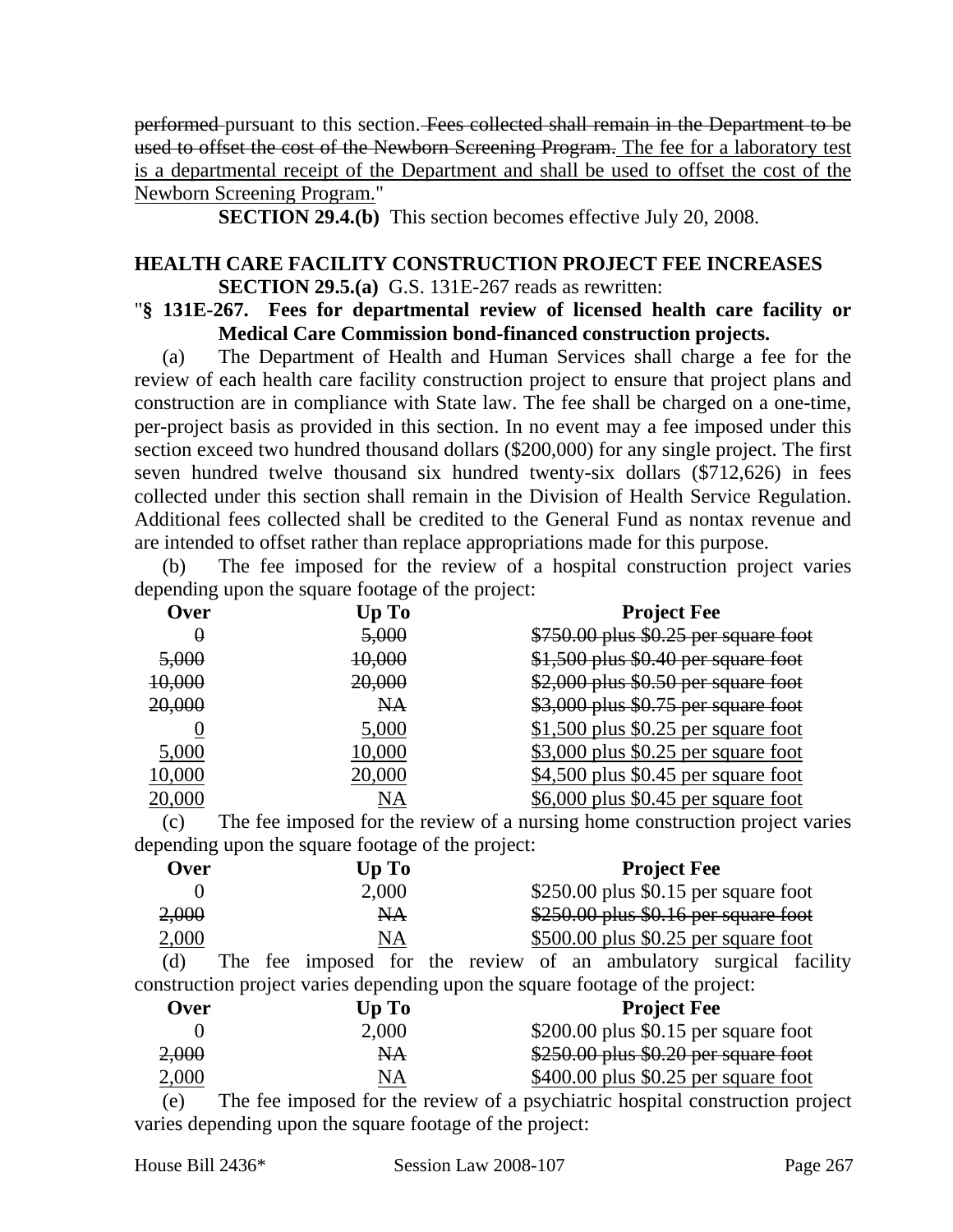| Over)  | Up To             | <b>Project Fee</b>                       |
|--------|-------------------|------------------------------------------|
| O      | 5,000             | $$200.00$ plus $$0.16$ per square foot   |
| 5,000  | <del>10,000</del> | \$200.00 plus \$0.25 per square foot     |
| 10,000 | 20,000            | \$300.00 plus \$0.45 per square foot     |
| 20,000 | NA                | \$400.00 plus \$0.45 per square foot     |
|        | 5,000             | $$750.00$ plus \$0.25 per square foot    |
| 5,000  | 10,000            | $$1,500.00$ plus $$0.25$ per square foot |
| 10,000 | 20,000            | $$2,250.00$ plus $$0.45$ per square foot |
|        | NA                | \$3,000.00 plus \$0.45 per square foot   |

(f) The fee imposed for the review of an adult care home construction project varies depending upon the square footage of the project:

| <b>Over</b> | Up To | <b>Project Fee</b>                     |
|-------------|-------|----------------------------------------|
|             | 2,000 | $$175.00$ plus \$0.10 per square foot  |
| 2,000       | NA.   | $$175.00$ plus $$0.20$ per square foot |
| 2,000       |       | $$350.00$ plus \$0.20 per square foot  |

(g) The fee imposed for the review of the following residential construction projects is:

#### **Residential Project Project Fee**

Family Care Homes ICFR Group Homes  $\frac{9}{3}$ Group Homes: 1-3 beds Group Homes:  $4-6$  beds  $\frac{6}{3}$ Group Homes: 7-9 beds Other residential:

| \$200.00\$225.00 flat fee |  |
|---------------------------|--|
| \$300.00\$350.00 flat fee |  |
| \$100.00\$125.00 flat fee |  |
| \$200.00\$225.00 flat fee |  |
| \$250.00\$275.00 flat fee |  |

More than 9 beds \$250.00\$275.00 plus \$0.75\$0.15 per

square foot of project space."

**SECTION 29.5.(b)** This section becomes effective July 20, 2008.

# **CHANGES TO ASBESTOS CONTAINING MATERIAL REMOVAL PERMIT FEES FOR DEMOLITION PROJECTS**

**SECTION 29.6.(a)** G.S. 130A-450 reads as rewritten:

# "**§ 130A-450. Asbestos containing material removal permit fees.**

An applicant for an asbestos containing material removal permit is subject to a fee payable to the Department. The fee is a departmental receipt of the Department and must be used to offset the cost of The Department shall establish and collect an application fee for asbestos containing material removal permits to support the asbestos hazard management program. An applicant for a permit must indicate whether the asbestos is to be removed as part of a renovation or a demolition. The If the asbestos is to be removed as part of a renovation, the fee is the amount set by the Department and shall-may not exceed one percent  $(1\%)$  of the contracted price or twenty cents  $(\$.20)$  per square foot or linear foot of asbestos containing material to be removed, whichever is greater. If the asbestos is to be removed as part of a demolition, the fee is the greater of the following, not to exceed one thousand five hundred dollars (\$1,500):

(1) One percent (1%) of the contracted price.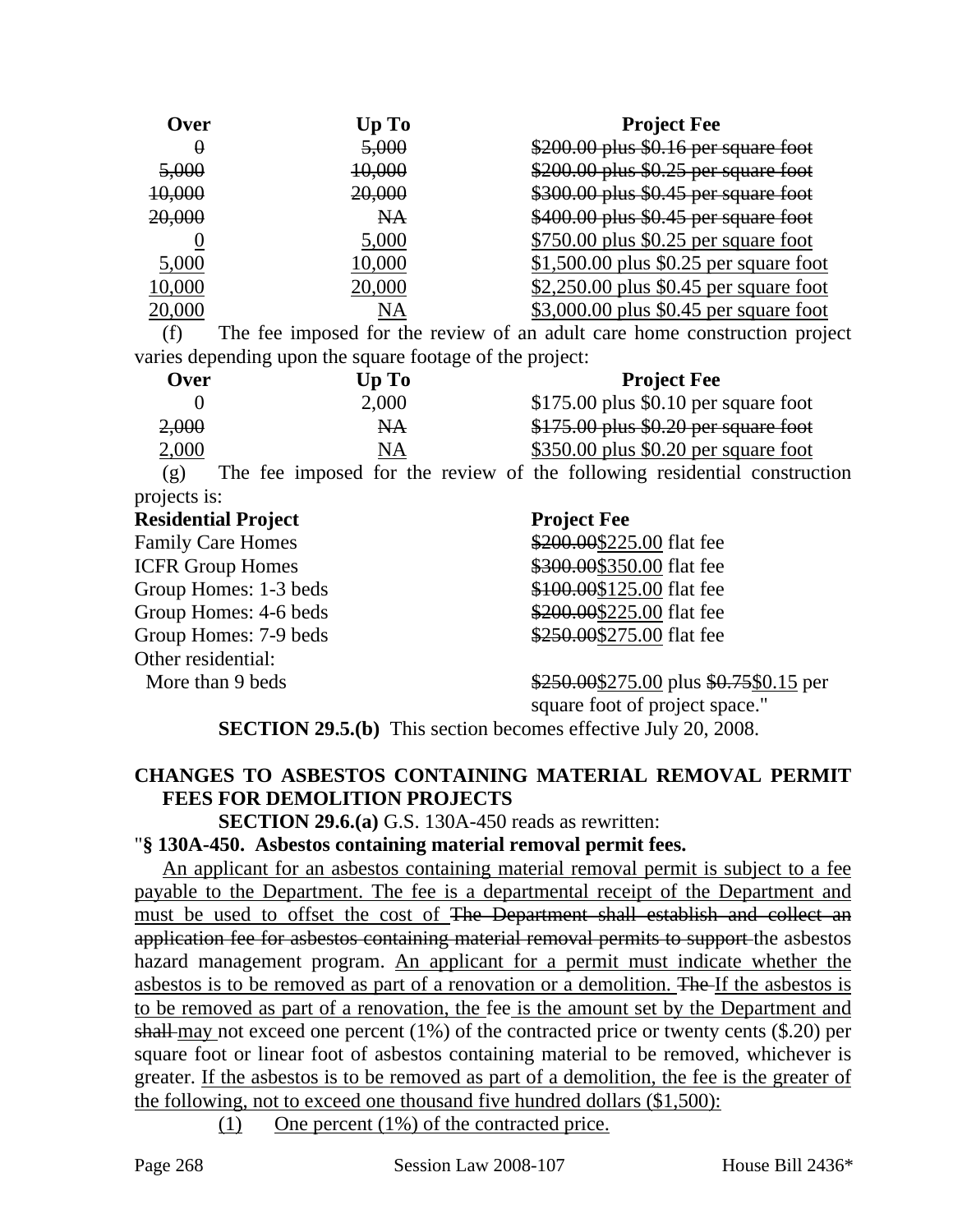(2) An amount set by the Department not to exceed twenty cents (\$.20) per square foot or linear foot of asbestos containing material to be removed."

**SECTION 29.6.(b)** This section becomes effective July 20, 2008.

# **INCREASE REGISTRATION FEE FOR DEEDS OF TRUST AND MORTGAGES FOR FLOODPLAIN MAP USE**

**SECTION 29.7.(a)** G.S. 161-10(a) reads as rewritten:

"(a) Except as otherwise provided in G.S. 161-11.1 or 161-11.2, this Article, all fees collected under this section shall be deposited into the county general fund. While performing the duties of the office, the register of deeds shall collect the following fees which shall be uniform throughout the State:

> (1a) Deeds of Trust, Mortgages, and Cancellation of Deeds of Trust and Mortgages. – For registering or filing any deed of trust or mortgage, whether written, printed, or typewritten, the fee shall be twelve dollars  $($12.00)$ -twenty-two dollars  $($22.00)$  for the first page plus three dollars (\$3.00) for each additional page or fraction thereof.

When a deed of trust or mortgage is presented for registration that contains one or more additional instruments, the fee shall be ten dollars (\$10.00) for each additional instrument. A deed of trust or mortgage contains one or more additional instruments if such additional instrument or instruments has or have different legal consequences or intent, each of which is separately executed and acknowledged and could be recorded alone. For recording records of satisfaction, or the cancellation of record by any other means, of deeds of trust or mortgages, there shall be no fee."

**SECTION 29.7.(b)** Article 1 of Chapter 161 is amended by adding a new section to read:

# "**§ 161-11.3. Fees for floodplain mapping.**

…

Ten dollars (\$10.00) of each fee collected by the register of deeds for registering or filing a deed of trust or mortgage pursuant to G.S.  $161-10(a)(1a)$  must be forwarded by the register of deeds to the county finance officer, who must forward the funds to the Department of Crime Control and Public Safety to be credited to the Floodplain Mapping Fund established under G.S. 143-215.56A. The county finance officer must forward the funds to the Department on a monthly basis."

**SECTION 29.7.(c)** Part 6 of Article 21 of Chapter 143 is amended by adding a new section to read:

# "**§ 143-215.56A. Floodplain Mapping Fund.**

The Floodplain Mapping Fund is established as a special revenue fund. The Fund consists of the fees credited to it under G.S. 161-11.3. Revenue in the fund may be used only to offset the Department's cost in preparing floodplain maps and performing its other duties under this Part."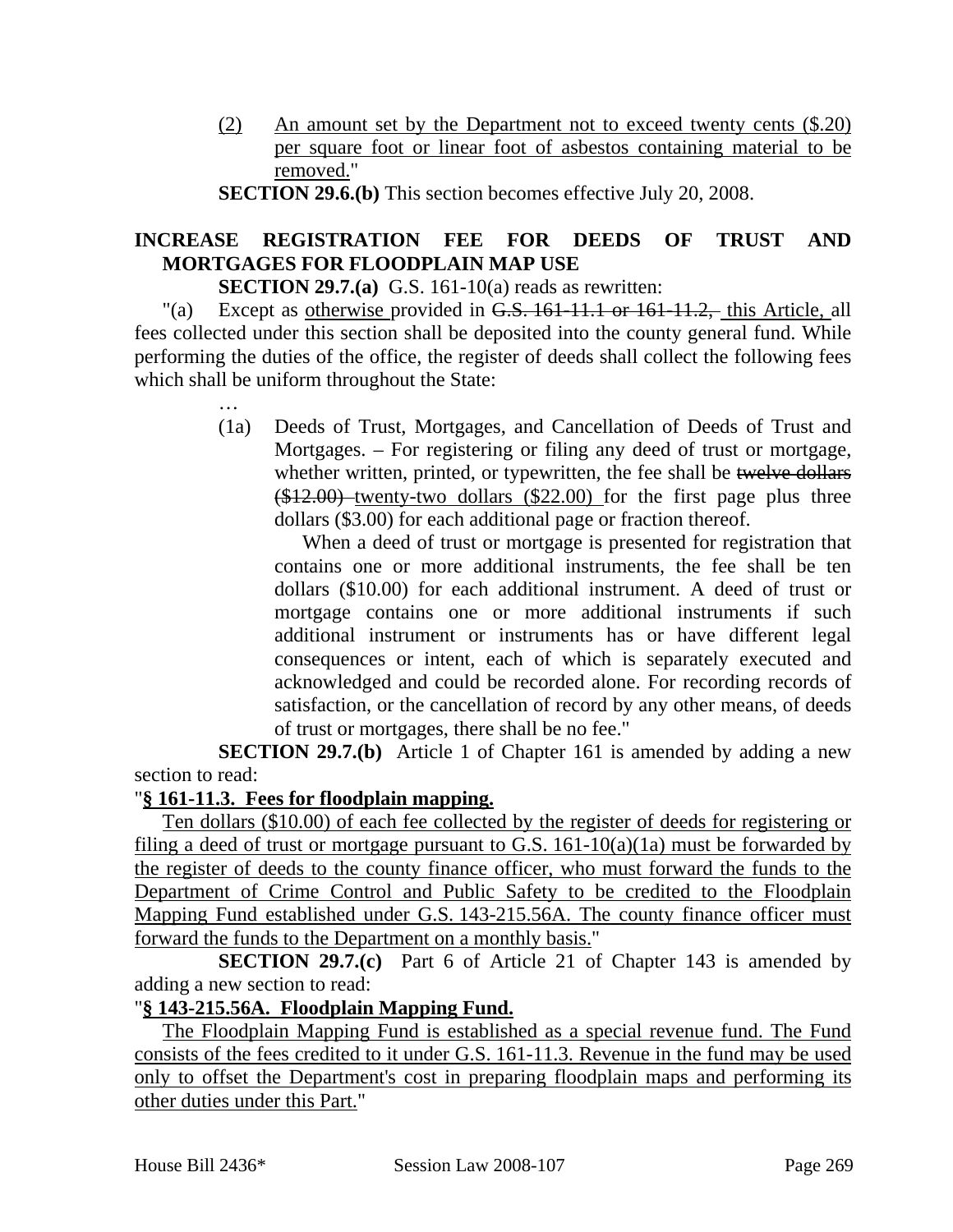**SECTION 29.7.(d)** This section becomes effective October 1, 2008, and applies to deeds of trust and mortgages registered or filed on or after that date.

# **ESTABLISH STATE COURT FACILITY FEE FOR PHONE SYSTEM**

**SECTION 29.8.(a)** G.S. 7A-304(a) is amended by adding a new subdivision

to read:

to read:

- "(2a) For the upgrade, maintenance, and operation of the judicial and county courthouse phone systems, the sum of one dollar (\$1.00), to be credited to the Court Information Technology Fund."
- **SECTION 29.8.(b)** G.S. 7A-305(a) is amended by adding a new subdivision
- "(1a) For the upgrade, maintenance, and operation of the judicial and county courthouse phone systems, the sum of one dollar (\$1.00), to be credited to the Court Information Technology Fund."
- **SECTION 29.8.(c)** G.S. 7A-306(a) is amended by adding a new subdivision

to read:

to read:

- "(1a) For the upgrade, maintenance, and operation of the judicial and county courthouse phone systems, the sum of one dollar (\$1.00), to be credited to the Court Information Technology Fund."
- **SECTION 29.8.(d)** G.S. 7A-307(a) is amended by adding a new subdivision
	- "(1a) For the upgrade, maintenance, and operation of the judicial and county courthouse phone systems, the sum of one dollar (\$1.00), to be credited to the Court Information Technology Fund."

**SECTION 29.8.(e)** G.S. 7A-343.2 reads as rewritten:

# "**§ 7A-343.2. Court Information Technology Fund.**

(a) Fund. – The Court Information Technology Fund is established within the Judicial Department as a nonreverting, interest bearing special revenue account. fund. Accordingly, revenue in the Fund at the end of a fiscal year does not revert and interest Interest and other investment income earned by the Fund shall be credited accrues to it. The fund consists of the following revenues:

- (1) All moneys collected by the Director pursuant to G.S. 7A-109(d) and G.S. 7A-49.5 shall be remitted to the State Treasurer and held in this Fund. G.S. 7A-49.5.
- (2) State judicial facilities fees credited to the Fund under G.S. 7A-304 through G.S. 7A-307.

(b) Use.  $-$  Money in the fund derived from State judicial facilities fees must be used to upgrade, maintain, and operate the judicial and county courthouse phone systems. Moneys in the Fund shall All other monies in the fund must be used to supplement funds otherwise available to the Judicial Department for court information technology and office automation needs.

(c) Report. – The Director shall must report by August 1 and February 1 of each year to the Joint Legislative Commission on Governmental Operations, the Chairs of the Senate and House Appropriations Committees, and the Chairs of the Senate and House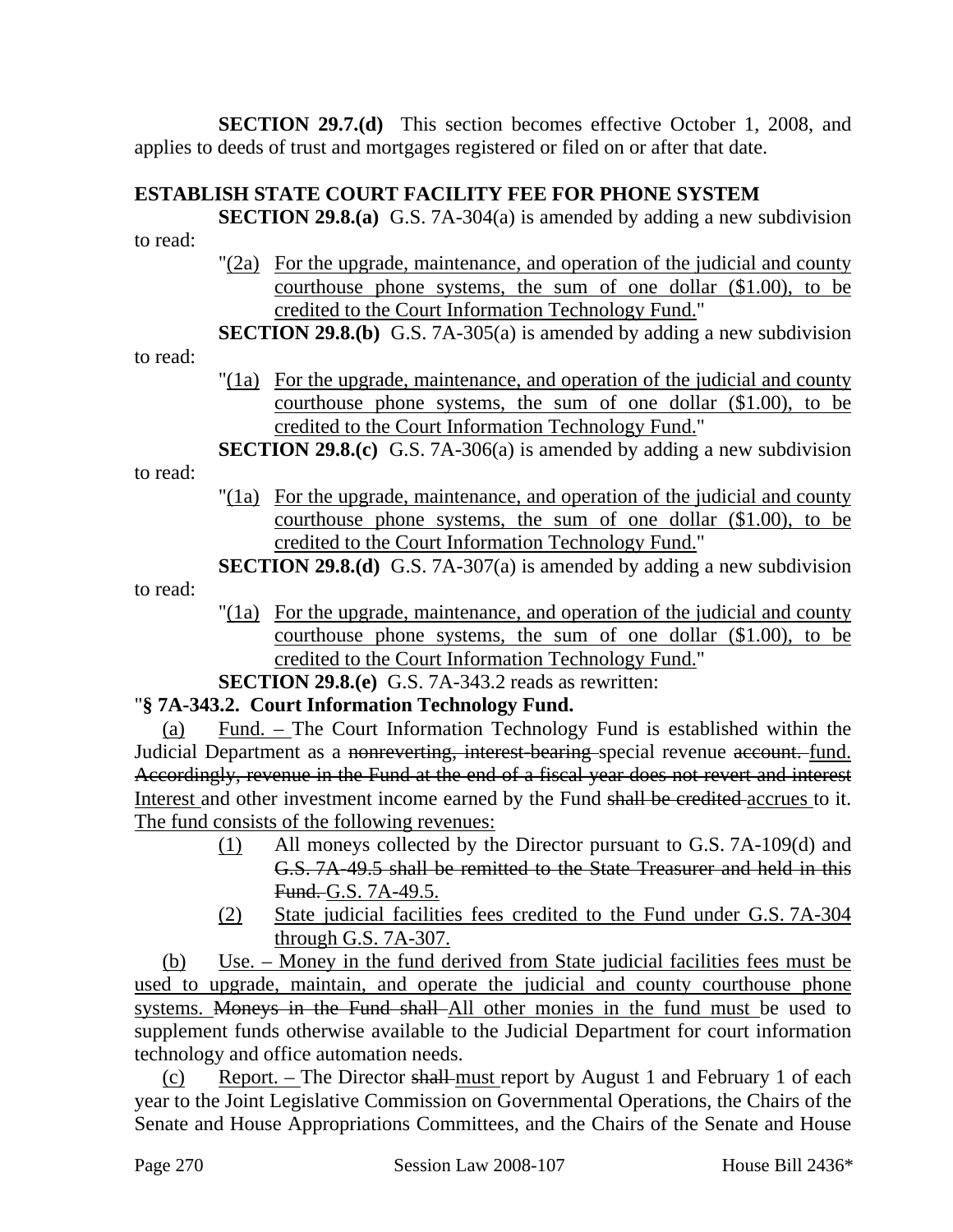Appropriations Subcommittees on Justice and Public Safety Safety. The report must include the following:

- (1) on all moneys collected and deposited in Amounts credited in the preceding six months to the Fund-Fund.
- (2) Amounts expended in the preceding six months from the Fund and the purposes of the expenditures.
- (3) Proposed and on the proposed expenditure of expenditures of those the collected during the preceding six months funds."

**SECTION 29.8.(f)** Section 14.16 of S.L. 2007-323 is repealed.

**SECTION 29.8.(g)** Subsections (a) through (e) of this section become effective July 20, 2008, and apply to all costs assessed and collected on or after that date. The remainder of this section becomes effective July 1, 2008.

# **RESCUE SQUAD WORKERS' RELIEF FUND**

**SECTION 29.9.(a)** G.S. 58-88-30 reads as rewritten:

# "**§ 58-88-30. Administration costs.**

The Association shall withhold ten percent  $(10\%)$ twelve percent  $(12\%)$  from the money received pursuant to G.S. 20-183.7(c) for the administration of the Fund. The Commissioner of Insurance shall withhold two percent (2%) from the money received pursuant to G.S. 20-183.7(c) for the administration of the Fund."

**SECTION 29.9.(b)** This section becomes effective October 1, 2008.

# **AGENT LICENSING FEE CORRECTION AND CLARIFICATION**

**SECTION 29.10.(a)** G.S. 58-33-125 reads as rewritten:

#### "**§ 58-33-125. Fees.**

(a) The following table indicates the annual fees that are required for the respective licenses issued, renewed, or cancelled under this Article and Article 21 of this Chapter:

| Agent appointment, Medicare supplement and                  |  |
|-------------------------------------------------------------|--|
|                                                             |  |
| Agent appointment, Medicare supplement and                  |  |
|                                                             |  |
|                                                             |  |
|                                                             |  |
|                                                             |  |
|                                                             |  |
| 20.00                                                       |  |
| Limited representative cancellation (paid by insurer) 10.00 |  |
|                                                             |  |
|                                                             |  |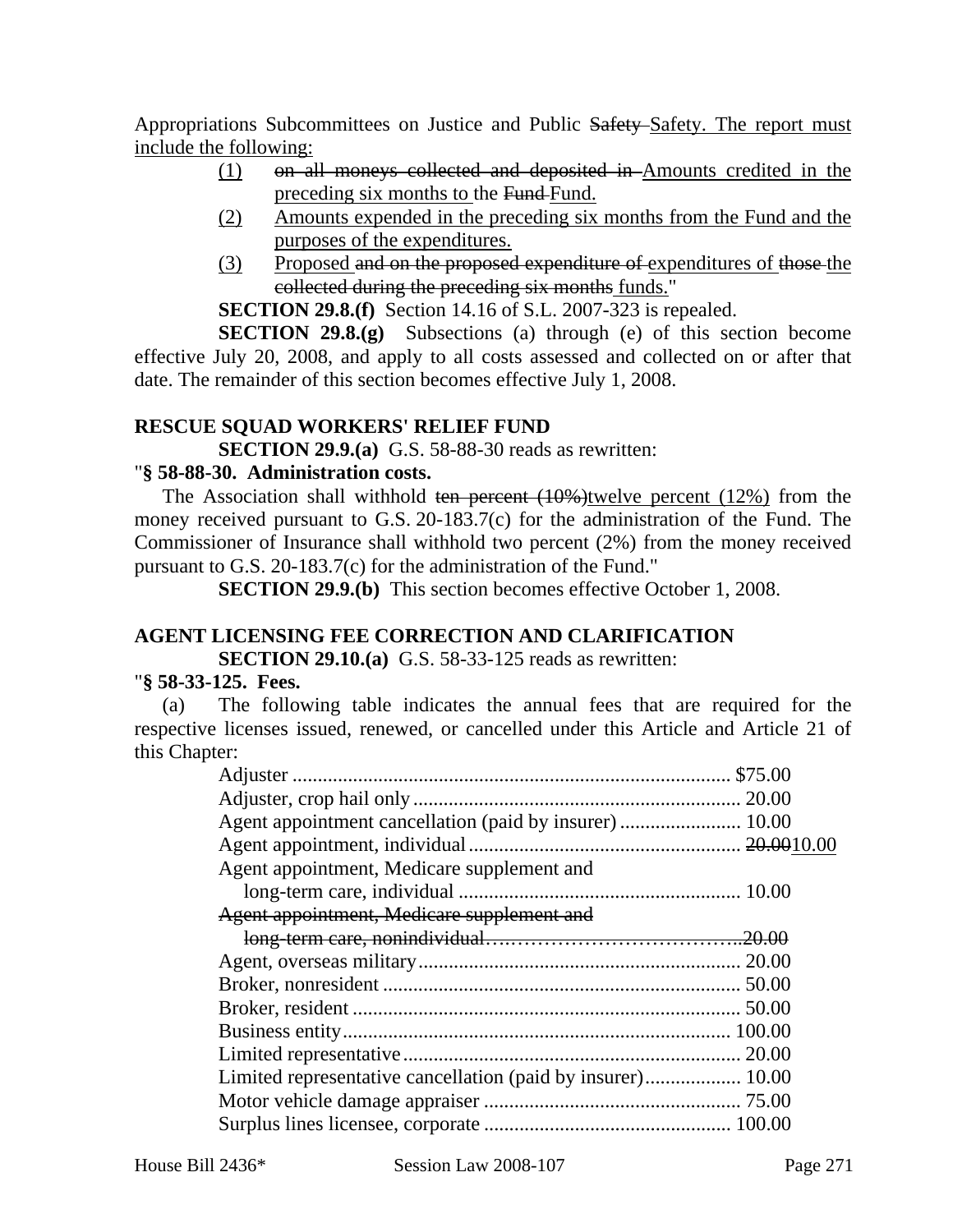Surplus lines licensee, individual .................................................. 50.00 These fees are in lieu of any other license fees. Fees paid by an insurer on behalf of a person who is licensed or appointed to represent the insurer shall be paid to the Commissioner on a quarterly or monthly basis, in the discretion of the Commissioner.

Whenever a temporary license is issued under this Article, the fee shall be at the same rate as provided in subsection (a) of this section; and any amounts so paid for a temporary license may be credited against the fee required for an appointment by the sponsoring company.

(c) Any person who is not registered licensed and who is required by law or administrative rule to secure a license shall, upon application for registration, licensing, pay to the Commissioner a fee of fifty dollars (\$50.00). If additional licensing for other kinds of insurance is requested, a fee of fifty dollars (\$50.00) shall be paid to the Commissioner upon application for registration licensing for each additional kind of insurance.

In addition to the fees prescribed by this subsection, any person applying for a supplemental license to sell Medicare supplement and long-term care insurance policies shall pay an additional fee of fifty dollars (\$50.00) upon application for registration licensing for those kinds of insurance.

(d) The requirement for an examination, prelicensing education, continuing education, or a registration fee does not apply to agents for domestic farmers' mutual assessment fire insurance companies or associations who solicit and sell only those kinds of insurance specified in G.S.  $58-7-75(5)$ d for such those companies or associations.

(e) A resident licensee may obtain a duplicate photo-bearing license at times and places within this State that the Commissioner considers necessary and reasonable to serve the convenience of both the Commissioner and the licensee. The Commissioner may contract directly with persons for processing of duplicate photo-bearing licenses, and the contract shall not be subject to Article 3 of Chapter 143 of the General Statutes. The Commissioner may charge a reasonable fee for duplicating a photo-bearing license in an amount that offsets the costs to the Department of duplicating the license, including costs associated with any contract entered into pursuant to this subsection.

(f) Repealed by Session Laws 2007-507, s. 7, effective January 1, 2008, and applicable to fees or charges due, and actions occurring, on or after that date.

(g) All fees prescribed by this section are nonrefundable. The fees in subsection (a) of this section are in lieu of any other license fees. The fee for an individual agent appointment under subsection (a) of this section applies to each license.

(h) Fees paid by an insurer on behalf of a person who is licensed or appointed to represent the insurer are payable to the Commissioner when billed. Billing of insurers for renewal fees must be on an annual basis. The frequency for billing insurers for other licensing and appointment fees is determined by the Commissioner and may be daily, monthly, or quarterly. An electronic payment made through the NAIC or an affiliate of NAIC is considered a payment to the Commissioner."

**SECTION 29.10.(b)** This section becomes effective January 1, 2009, and applies to fees billed on or after that date.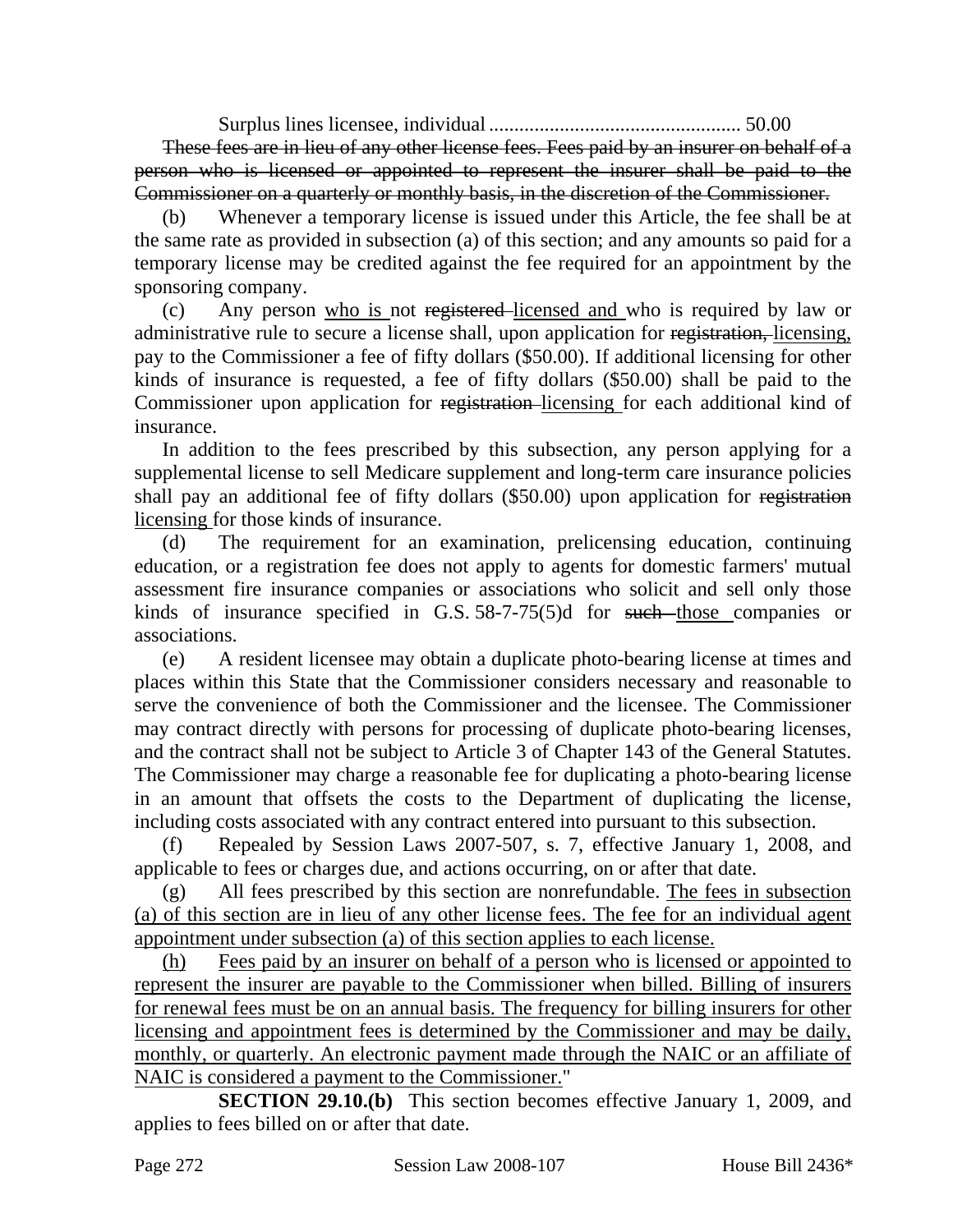# **PART XXX. MISCELLANEOUS PROVISIONS**

# **STATE BUDGET ACT APPLIES**

**SECTION 30.1.** The provisions of the State Budget Act, Chapter 143C of the General Statutes, are reenacted and shall remain in full force and effect and are incorporated in this act by reference.

# **COMMITTEE REPORT**

**SECTION 30.2.(a)** The Joint Conference Committee Report on the Continuation, Expansion and Capital Budgets dated July 3, 2008, shall indicate action by the General Assembly on this act and shall therefore be used to construe this act, as provided in the State Budget Act, Chapter 143C of the General Statutes, and for these purposes shall be considered a part of this act and as such shall be printed as a part of the Session Laws.

**SECTION 30.2.(b)** The budget enacted by the General Assembly is for the maintenance of the various departments, institutions, and other spending agencies of the State for the 2008-2009 budget as provided in G.S. 143C-3-5. This budget includes the appropriations of State funds as defined in G.S. 143C-1-1(d)(25).

The Director of the Budget submitted recommended adjustments to the 2008-2009 budget to the General Assembly in May 2008 in the documents "The North Carolina State Budget Recommended Adjustments 2008-2009" and "Governor's Recommended Budget Governmental and Proprietary Funds and Selected Component Units 2008-2009" for the 2008-2009 fiscal year for the various departments, institutions, and other spending agencies of the State. The adjustments to these documents made by the General Assembly are set out in the Committee Report.

**SECTION 30.2.(c)** The budget enacted by the General Assembly shall also be interpreted in accordance with G.S. 143C-5-5, the special provisions in this act, and other appropriate legislation.

In the event that there is a conflict between the line-item budget certified by the Director of the Budget and the budget enacted by the General Assembly, the budget enacted by the General Assembly shall prevail.

# **MOST TEXT APPLIES ONLY TO 2008-2009**

**SECTION 30.3.** Except for statutory changes or other provisions that clearly indicate an intention to have effects beyond the 2008-2009 fiscal year, the textual provisions of this act apply only to funds appropriated for, and activities occurring during, the 2008-2009 fiscal year.

# **EFFECT OF HEADINGS**

**SECTION 30.4.** The headings to the parts and sections of this act are a convenience to the reader and are for reference only. The headings do not expand, limit, or define the text of this act, except for effective dates referring to a part.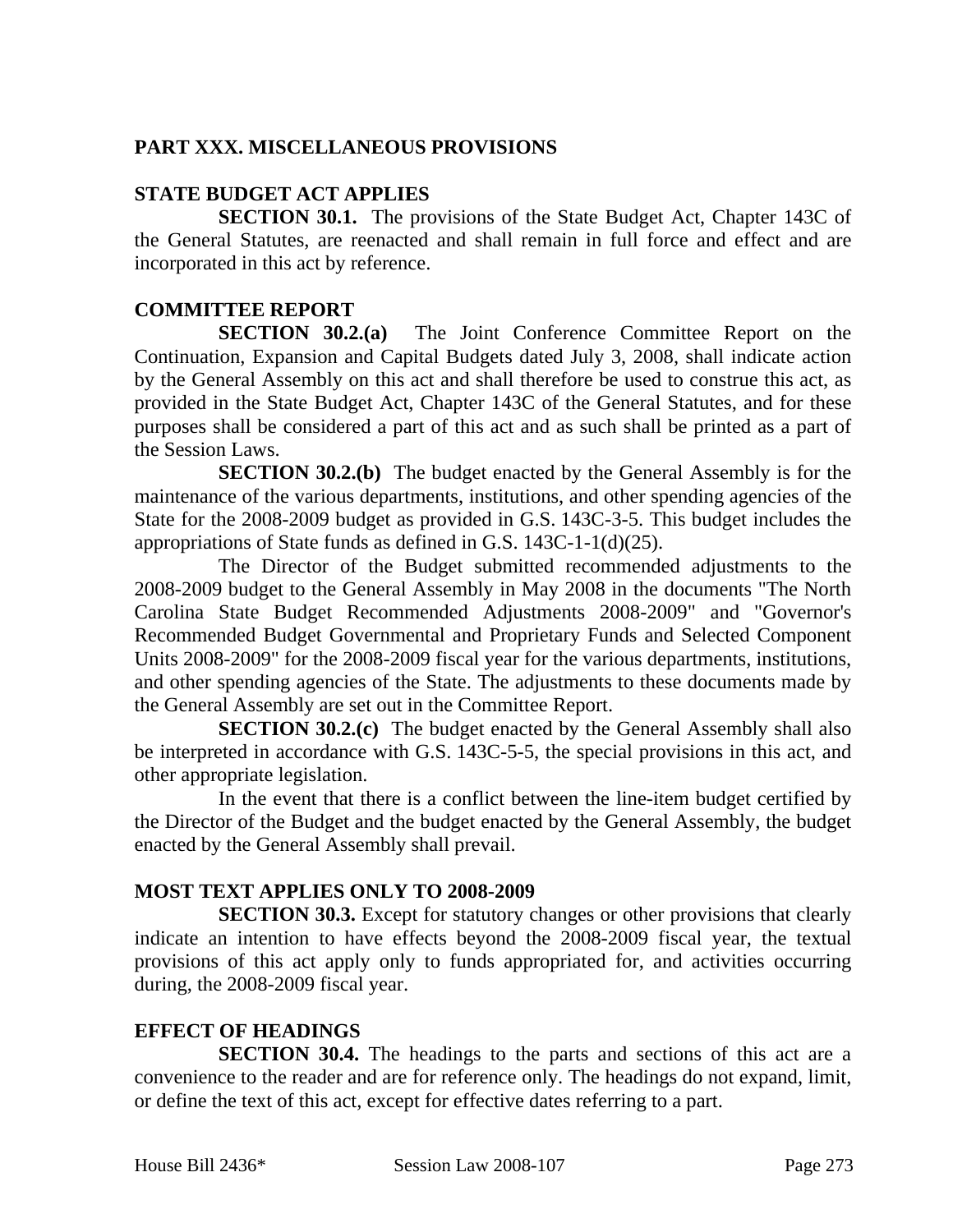# **APPROPRIATIONS LIMITATIONS AND DIRECTIONS APPLY**

**SECTION 30.4A.(a)** Except where expressly repealed or amended by this act, the provisions of S.L. 2007-145 and S.L. 2007-323 remain in effect.

**SECTION 30.4A.(b)** Notwithstanding any modifications by this act in the amounts appropriated, except where expressly repealed or amended, the limitations and directions for the 2008-2009 fiscal year in S.L. 2007-145 and S.L. 2007-323 that applied to appropriations to particular agencies or for particular purposes apply to the newly enacted appropriations and budget reductions of this act for those same particular purposes.

# **SEVERABILITY CLAUSE**

**SECTION 30.5.** If any section or provision of this act is declared unconstitutional or invalid by the courts, it does not affect the validity of this act as a whole or any part other than the part so declared to be unconstitutional or invalid.